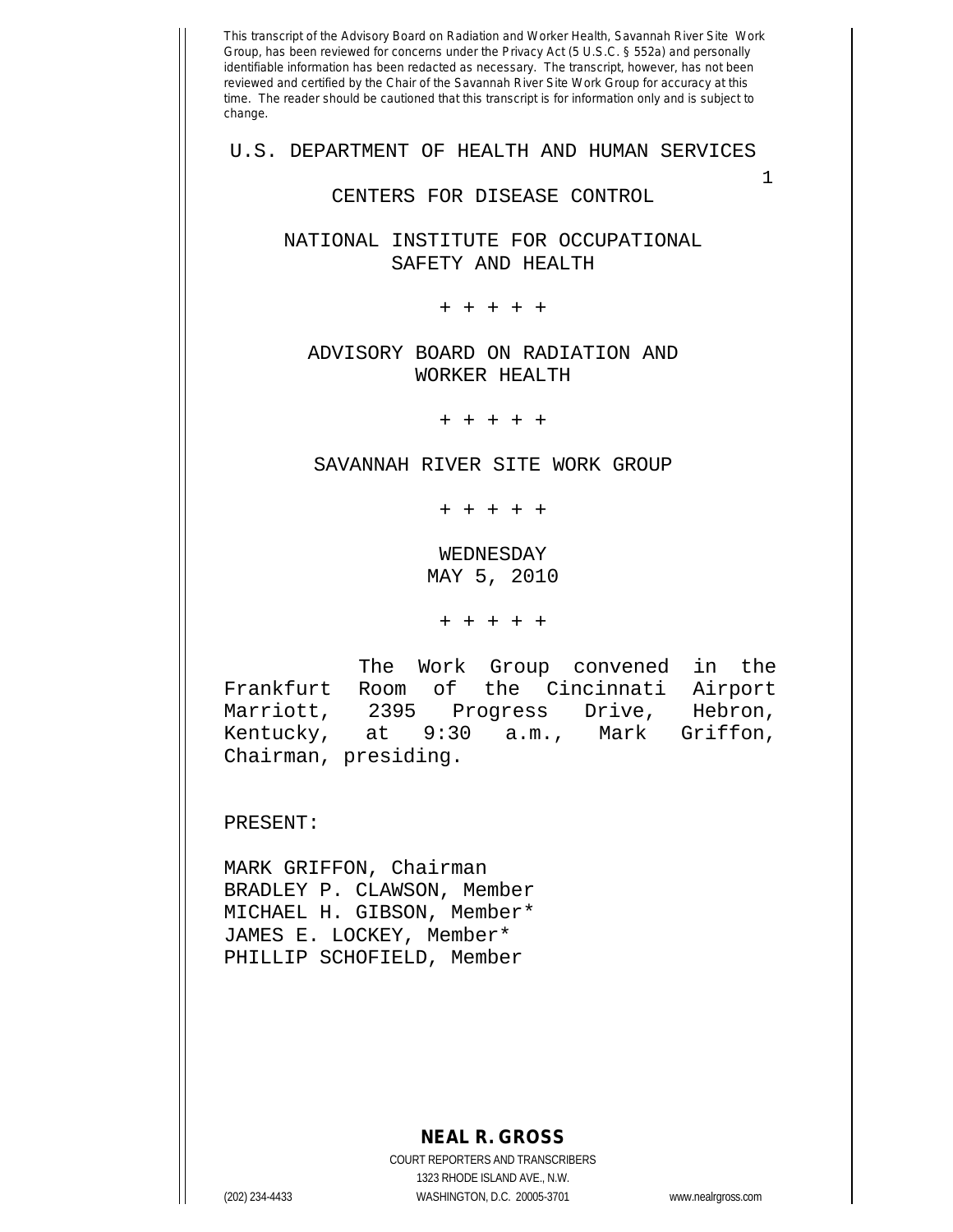ALSO PRESENT: 2

TED KATZ, Designated Federal Official NANCY ADAMS, NIOSH contractor\* MEL CHEW, ORAU Team HARRY CHMELYNSKI, SC&A\* EMILY HOWELL, HHS JENNY LIN, HHS MIKE MAHATHY, ORAU Team ARJUN MAKHIJANI, SC&A STEVE MARSCHKE, SC&A JOHN MAURO, SC&A\* ROBERT MORRIS, ORAU Team\* JIM NETON, DCAS BILLY SMITH, ORAU Team\* TIM TAULBEE, DCAS ROBERT WARREN, Petitioner\*

\*Participating via telephone

## **NEAL R. GROSS**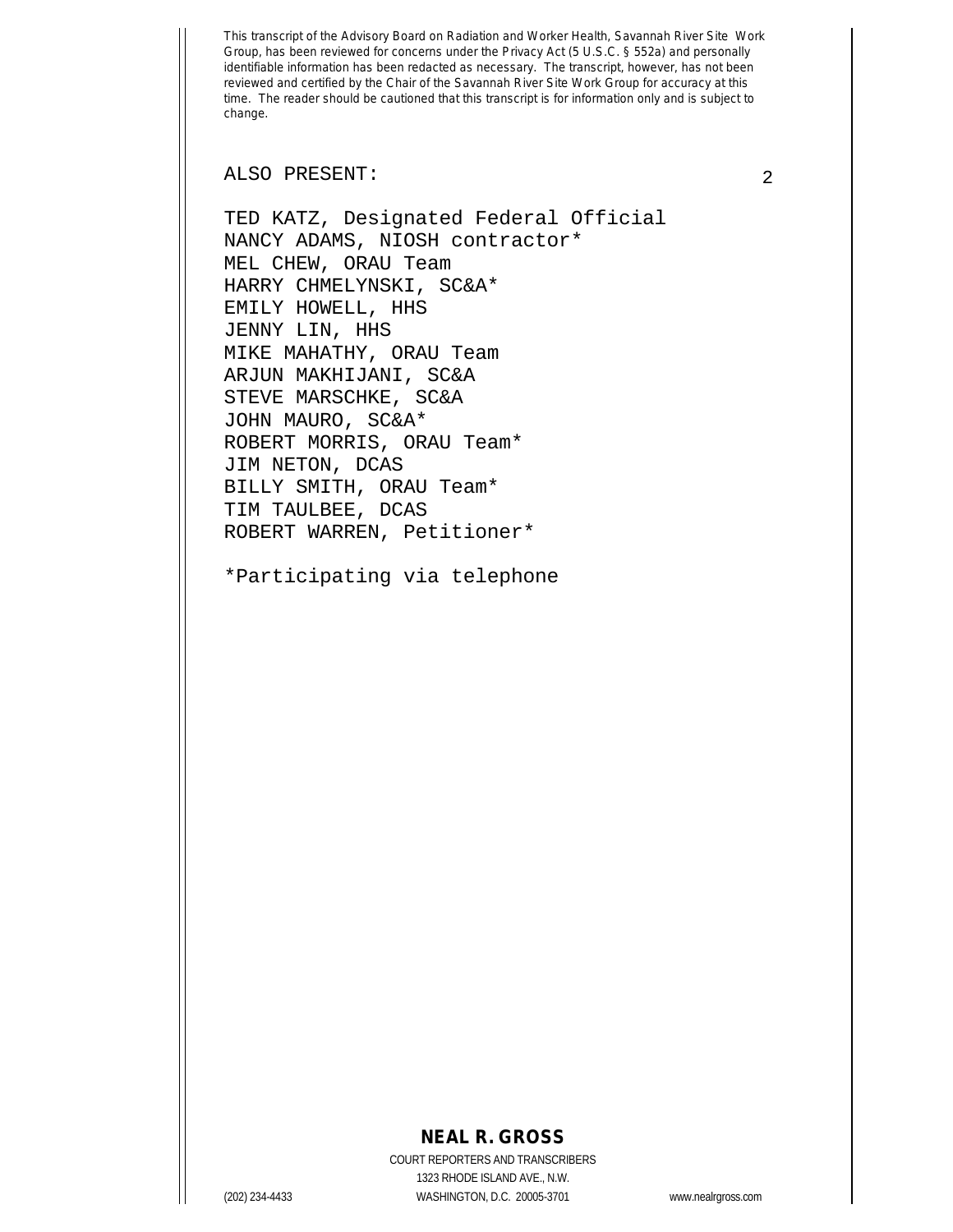$$
C-O-N-T-E-N-T-S
$$

 $\texttt{Welcome}\dots\dots\dots\dots\dots\dots\dots\dots\dots\quad\quad\quad 4$ Introduction of Board Members and Participants......................... 5 Agenda................................. 8 NIOSH Presentation..................... 11 Findings 1 and 2..................... 71 Finding 3............................ 84 Finding 4............................ 86 Finding 5............................. Findings 6 and 7..................... 93 Finding 8............................ 104 Finding 9............................. Finding 10................................ 134<br>Finding 11............................ 148 Finding 11............................ Finding 12............................... 175<br>Finding 14............................. 273 Finding 14................................. 273<br>Findings 15 and 16..................... 274 Findings 15 and 16...................... 274<br>Findings 17 and 18.................... 276 Findings 17 and 18....................... 276<br>Finding 19............................. 278 Finding 19............................ Finding 20........................... 278 Finding 21................................... 283<br>Finding 22............................... 292 Finding 22........................... Finding 23........................... 300 Finding 25............................ Petitioner Comments.................... 319

Adjourn

## **NEAL R. GROSS**

COURT REPORTERS AND TRANSCRIBERS 1323 RHODE ISLAND AVE., N.W. (202) 234-4433 WASHINGTON, D.C. 20005-3701 www.nealrgross.com

3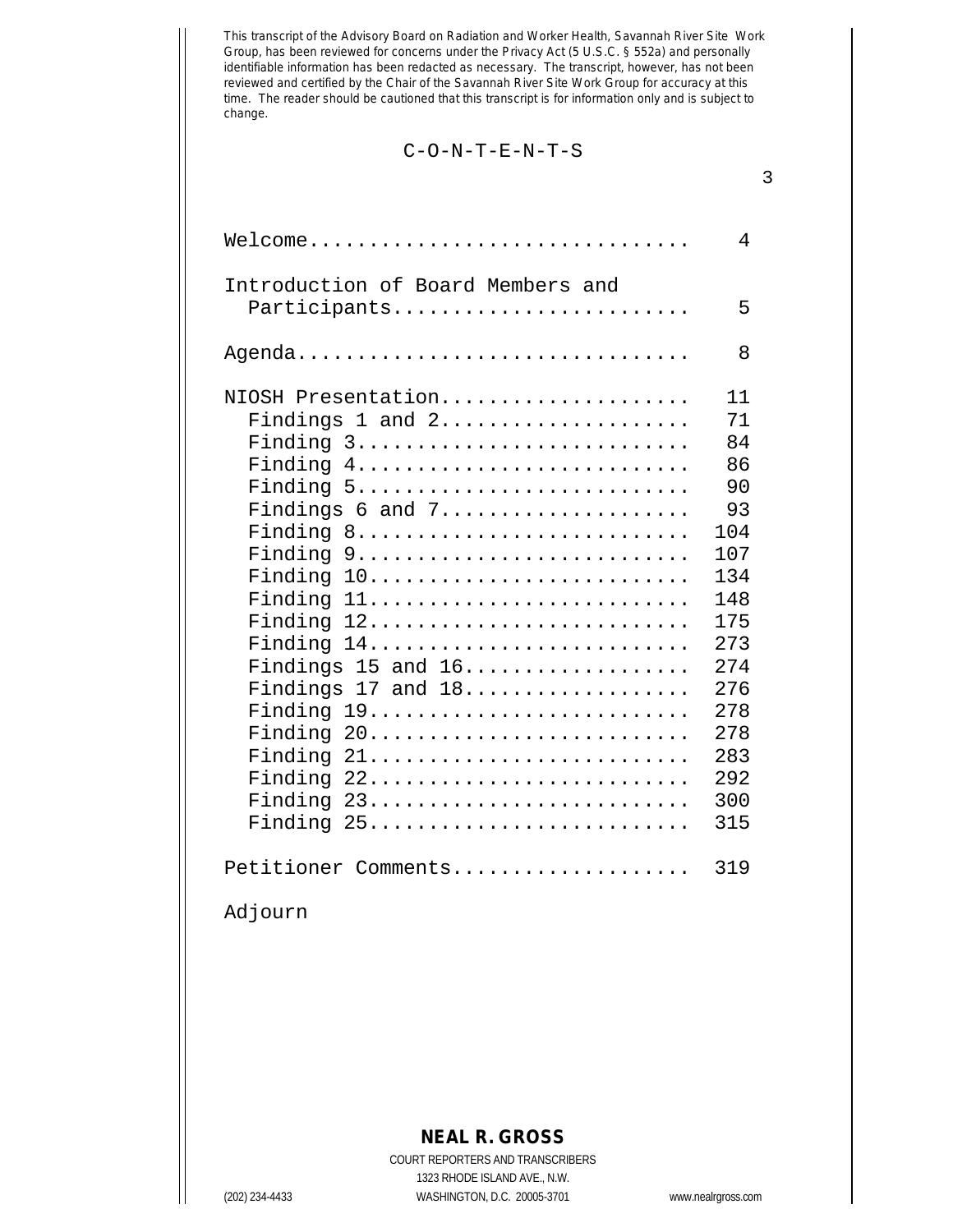This transcript of the Advisory Board on Radiation and Worker Health, Savannah River Site Work Group, has been reviewed for concerns under the Privacy Act (5 U.S.C. § 552a) and personally identifiable information has been redacted as necessary. The transcript, however, has not been reviewed and certified by the Chair of the Savannah River Site Work Group for accuracy at this time. The reader should be cautioned that this transcript is for information only and is subject to change. **NEAL R. GROSS** COURT REPORTERS AND TRANSCRIBERS 1323 RHODE ISLAND AVE., N.W.  $1$  | P-R-O-C-E-E-D-I-N-G-S 2  $\parallel$  9:34 a.m. 3 MR. KATZ: So good morning, and 4 || welcome everyone in the room and on the line. 5 || This is the Advisory Board on Radiation 6 Worker Health, Savannah River Site Work Group. 7 My name is Ted Katz. I'm the Designated 8 || Federal Officer for the Advisory Board, and 9 we're just getting started here. 10 We'll begin as usual with roll 11 call for everyone on roll call with the 12 agencies and contractors. Please specify 13 whether you have a conflict of interest issue 14 here with the Savannah River Site, and we'll 15 begin with Board Members in the room with the 16 Chair. 17 Introduction of Board Members and 18 Participants 19 CHAIRMAN GRIFFON: Mark Griffon, 20 || no conflict on Savannah River. 21 MEMBER SCHOFIELD: Phil Schofield,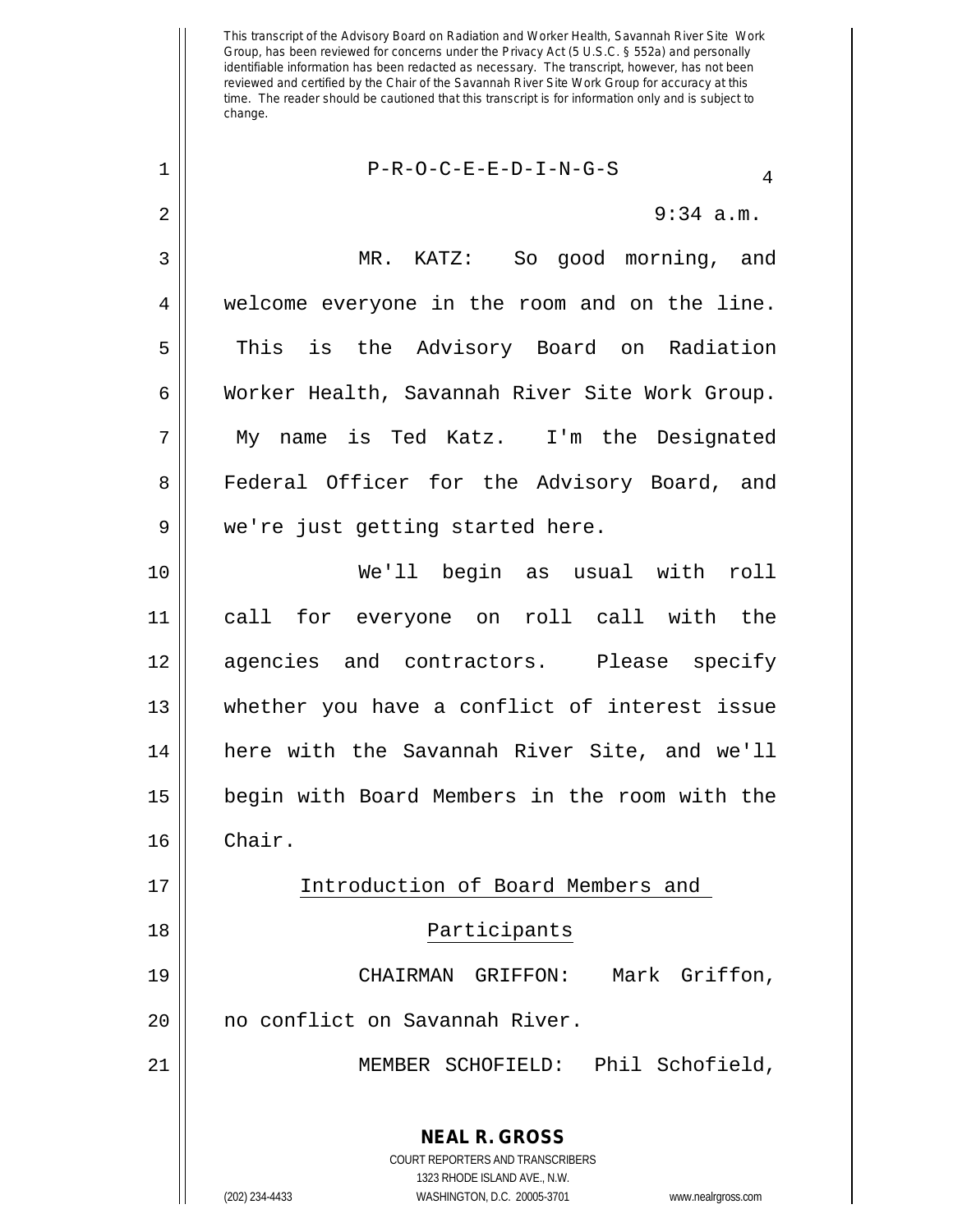This transcript of the Advisory Board on Radiation and Worker Health, Savannah River Site Work Group, has been reviewed for concerns under the Privacy Act (5 U.S.C. § 552a) and personally identifiable information has been redacted as necessary. The transcript, however, has not been reviewed and certified by the Chair of the Savannah River Site Work Group for accuracy at this time. The reader should be cautioned that this transcript is for information only and is subject to change. **NEAL R. GROSS** COURT REPORTERS AND TRANSCRIBERS 1323 RHODE ISLAND AVE., N.W. (202) 234-4433 WASHINGTON, D.C. 20005-3701 www.nealrgross.com 1 || Work Group Member. No conflict on Savannah 2 | River. 3 MEMBER CLAWSON: Brad Clawson, 4 || Work Group Member, no conflict. 5 MR. KATZ: And then Board Members  $6 \parallel$  on the line? 7 MS. LIN: Jim Lockey, Board 8 || Member, no conflict. 9 || MR. KATZ: Welcome Jim. 10 || MEMBER GIBSON: Mike Gibson, Board 11 Member, no conflict. 12 MR. KATZ: Welcome Mike. Any 13 || other Board Members on the line? 14 (No response.) 15 MR. KATZ: Okay. NIOSH ORAU Team 16 in the room. 17 DR. NETON: Jim Neton, NIOSH, no 18 | conflict. 19 DR. TAULBEE: Tim Taulbee, NIOSH, 20 | no conflict. 21 DR. CHEW: Mel Chew, ORAU Team, no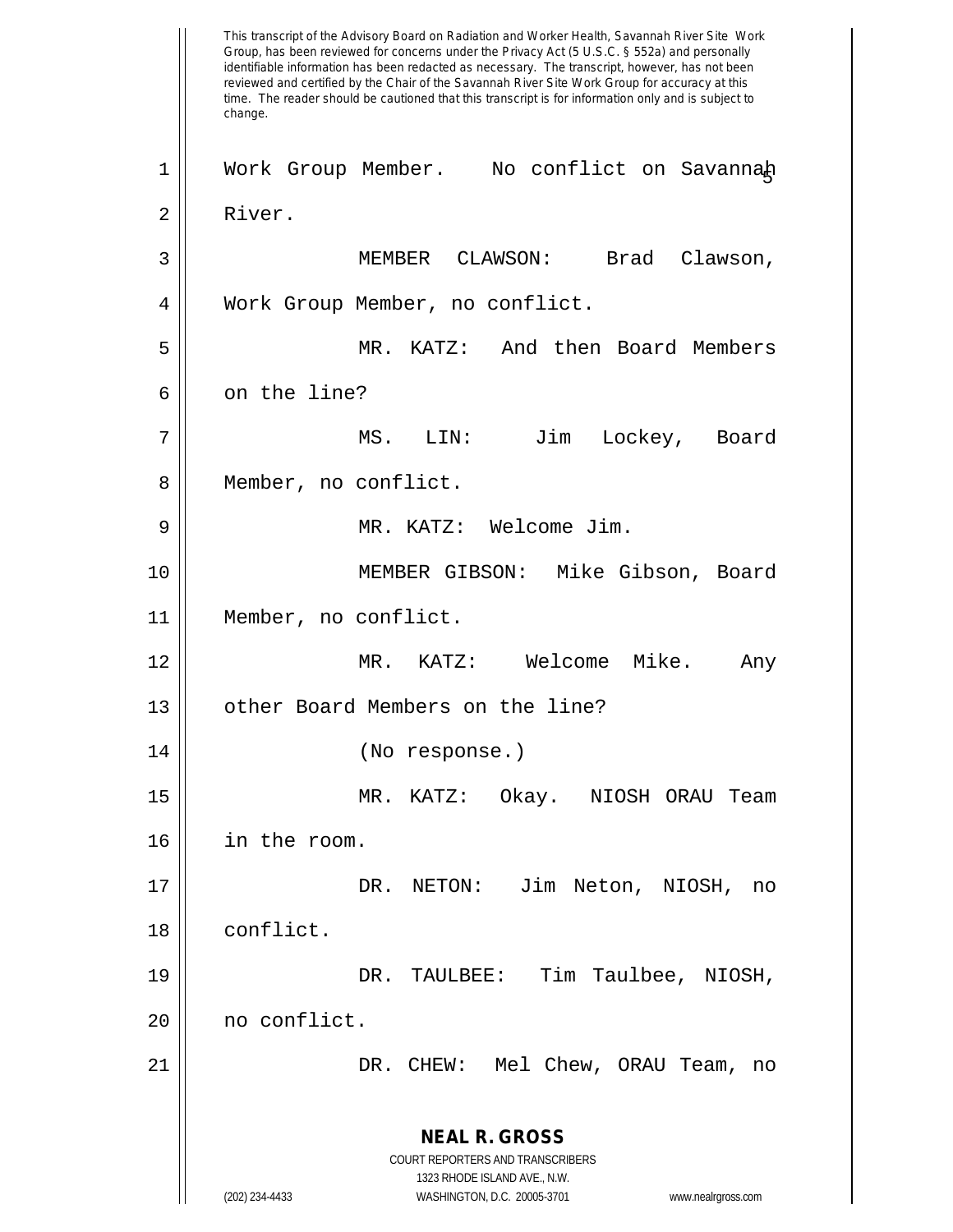This transcript of the Advisory Board on Radiation and Worker Health, Savannah River Site Work Group, has been reviewed for concerns under the Privacy Act (5 U.S.C. § 552a) and personally identifiable information has been redacted as necessary. The transcript, however, has not been reviewed and certified by the Chair of the Savannah River Site Work Group for accuracy at this time. The reader should be cautioned that this transcript is for information only and is subject to change. **NEAL R. GROSS** COURT REPORTERS AND TRANSCRIBERS 1323 RHODE ISLAND AVE., N.W. (202) 234-4433 WASHINGTON, D.C. 20005-3701 www.nealrgross.com 1 conflict. 6 2 MR. MAHATHY: Mike Mahathy, ORAU 3 || Team, no conflict. 4 MR. KATZ: And on the line, NIOSH 5 | ORAU Team? 6 MR. SMITH: Billy Smith, ORAU 7 || Team, no conflict. 8 MR. MORRIS: Robert Morris, ORAU 9 || Team, no conflict. 10 || MR. KATZ: Thank you and welcome. 11 SC&A team in the room? 12 DR. MAKHIJANI: Arjun Makhijani, 13 no conflict. 14 || MR. MARSCHKE: Steve Marschke, 15 || SC&A, no conflict. 16 MR. KATZ: SC&A team on the line? 17 DR. MAURO: John Mauro, SC&A. I 18 | am conflicted. 19 MR. KATZ: Okay, and now HHS and 20 || other government officials or contractors in  $21$  | the room.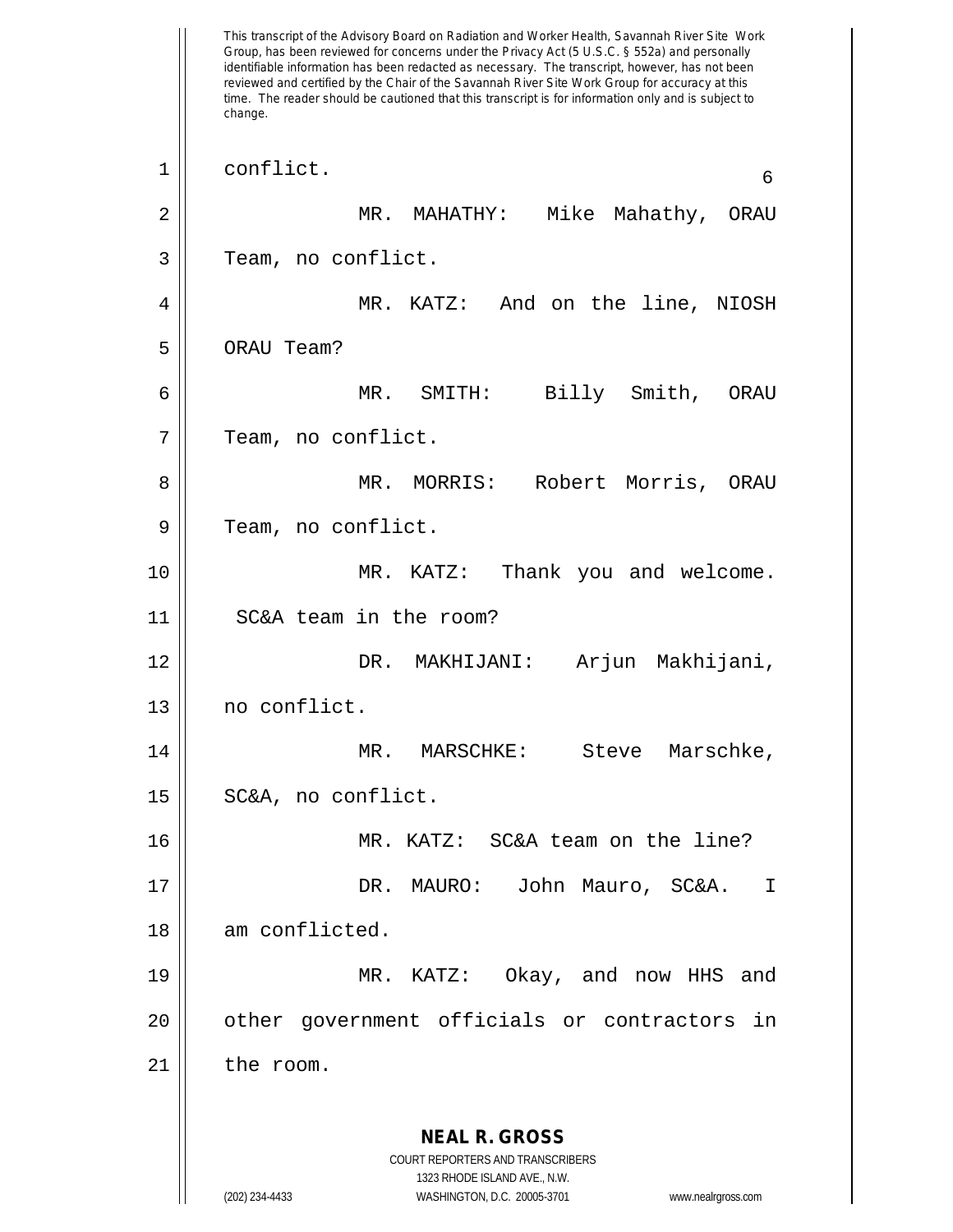This transcript of the Advisory Board on Radiation and Worker Health, Savannah River Site Work Group, has been reviewed for concerns under the Privacy Act (5 U.S.C. § 552a) and personally identifiable information has been redacted as necessary. The transcript, however, has not been reviewed and certified by the Chair of the Savannah River Site Work Group for accuracy at this time. The reader should be cautioned that this transcript is for information only and is subject to change. <sup>7</sup> 1 MS. HOWELL: Emily Howell, HHS. 2 MS. LIN: Jenny Lin, HHS. 3 MR. KATZ: And then the same on 4 || the line, HHS, other government officials or 5 | contractors to the government? 6 MS. ADAMS: Nancy Adams, NIOSH 7 contractor. 8 MR. KATZ: Welcome, Nancy. And 9 || then now there are no members of the public in 10 || the room. But on the line, any members of the 11 public or petitioners who want to self-12 identify? 13 MR. WARREN: This Bob Warren, 14 representing Johnny Williams, one of the 15 petitioners. 16 MR. KATZ: Welcome, Bob. All 17 || right then. Let remind everyone on the line, 18 || please mute your phones. Use the \*6 button if 19 you don't have a mute button, and when you 20 want to speak to the group, \*6 again will take 21 | you off of the mute.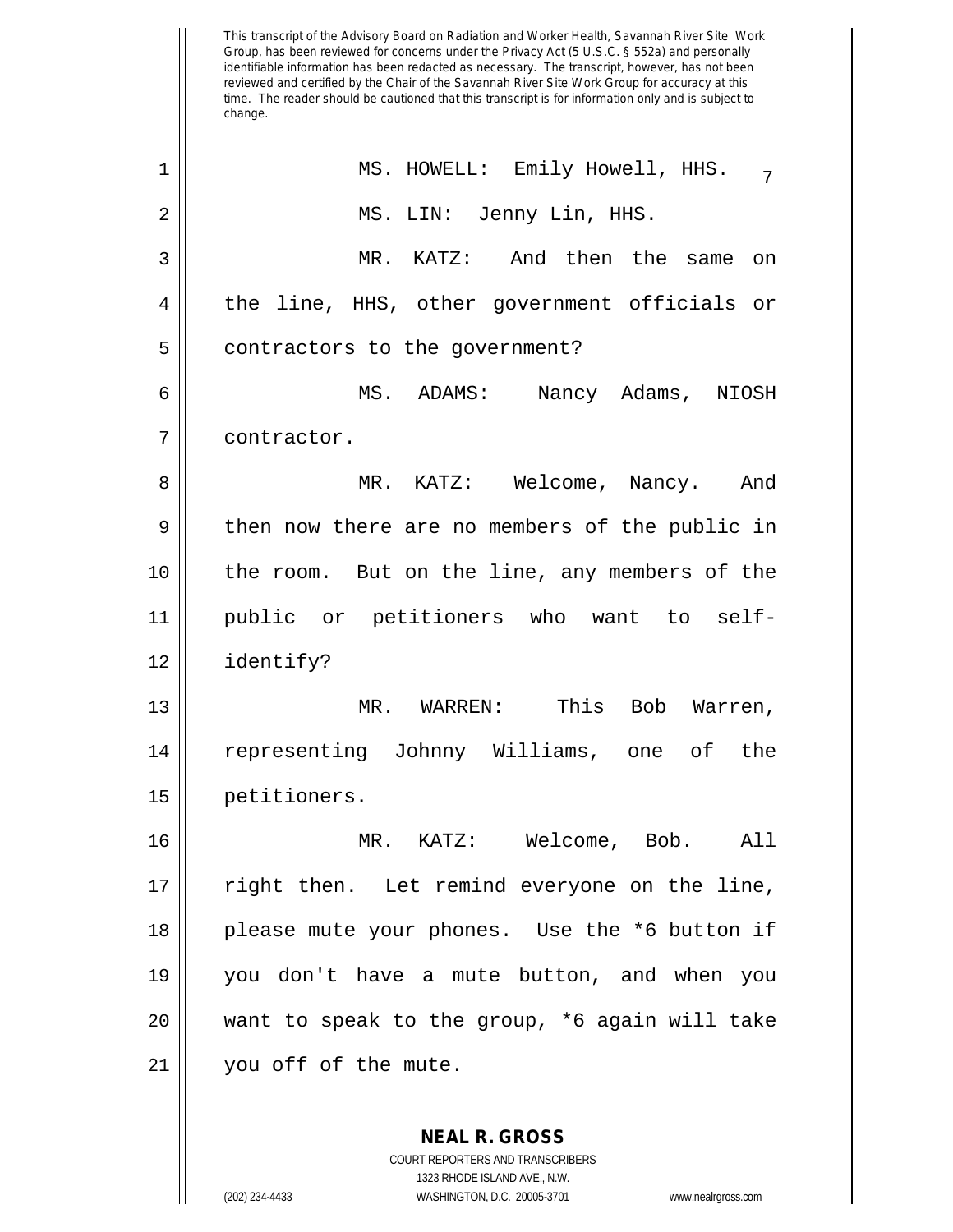| $\mathbf 1$ | Please do not put the phone<br>೦ಖ              |
|-------------|------------------------------------------------|
| 2           | hold at any time. Just start back in, because  |
| 3           | the hold will disrupt the call. We have an     |
| 4           | agenda we put out. It should be on the NIOSH   |
| 5           | website and was also, I hope, distributed to   |
| 6           | participants. Mark?                            |
| 7           | Agenda                                         |
| 8           | CHAIRMAN GRIFFON: Yes.<br>I'm not              |
| $\mathsf 9$ | sure if everyone got the agenda, but I'll      |
| 10          | briefly go over it now. We are going to start  |
| 11          | the meeting with a presentation by NIOSH.      |
| 12          | There's an addendum to the SEC Evaluation      |
| 13          | Report, and Tim will start us off with that.   |
| 14          | Then we're going to go back to the             |
| 15          | matrix that we've been working from.<br>The    |
| 16          | emphasis will be on -- there were a number of  |
| 17          | actions that we came out of our last meeting.  |
| 18          | I think the last meeting was in January, and   |
| 19          | there were a number of action items.           |
| 20          | We're going to focus certainly on              |
| 21          | where progress has been made on those actions, |
|             | <b>NEAL R. GROSS</b>                           |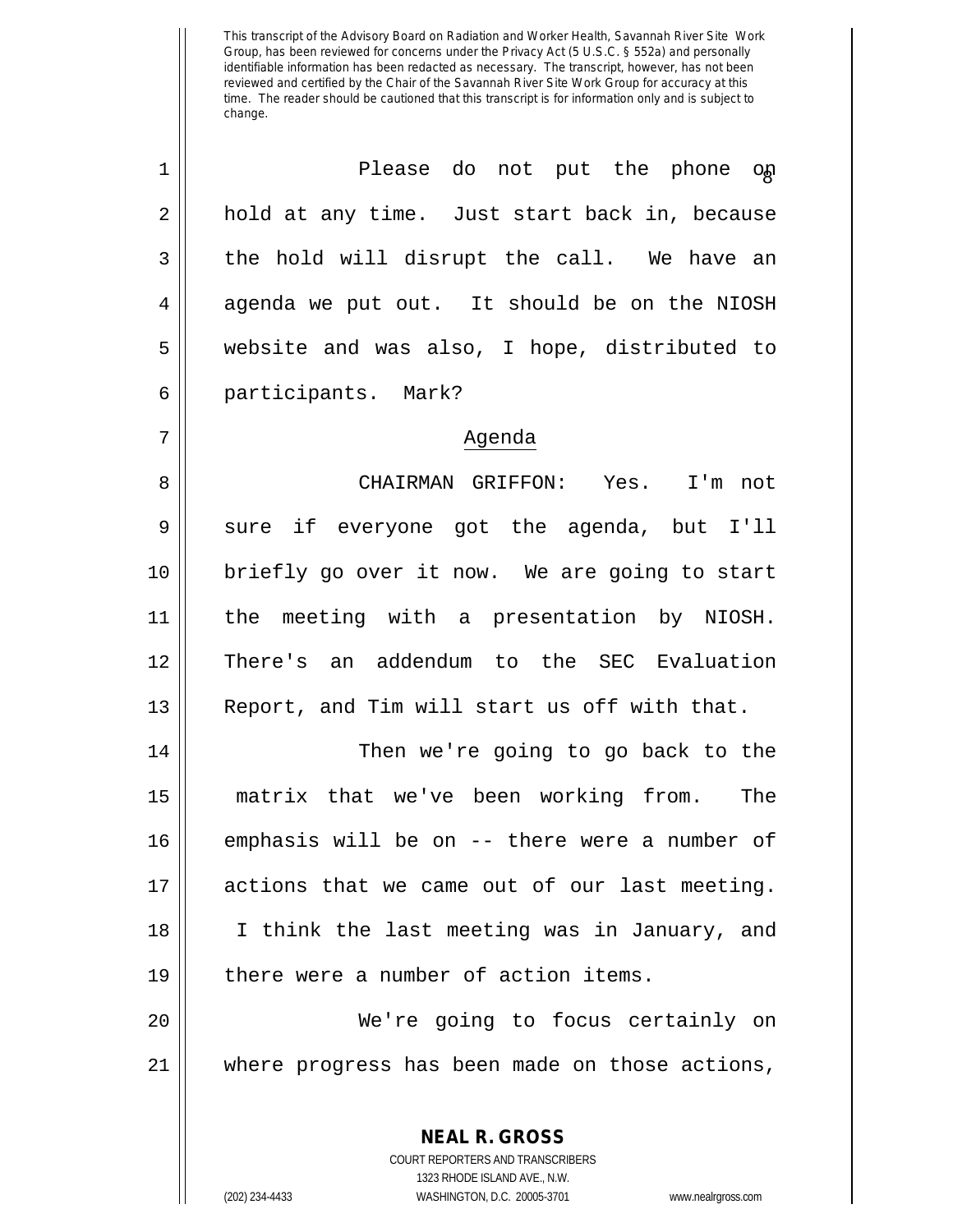| $\mathbf 1$ | and those include primarily -- we'll go        |
|-------------|------------------------------------------------|
| 2           | through them, all of the matrix items. But     |
| 3           | the focus, apparently where the most progress  |
| 4           | has been made, is on issue number 4, 6, 7, 10, |
| 5           | 12, 13, 15, 16 and 23. So we may touch on the  |
| 6           | other ones, but more focus will be on those.   |
| 7           | And certainly the addendum, I                  |
| 8           | think, covers issue 1 as well. I should say    |
| 9           | that. So with that in mind, and then           |
| 10          | certainly I know the petitioner is on the      |
| 11          | line, you know. We certainly will have time    |
| 12          | for comments from you all, and look forward to |
| 13          | your participating in the meeting.             |
| 14          | I guess with that, I'm going to                |
| 15          | let Tim start it off with the presentation of  |
| 16          | this addendum to the Evaluation Report. Tim,   |
| 17          | just to clarify, this was recently posted but  |
| 18          | it's not available publicly, right?            |
| 19          | TAULBEE:<br>That is correct.<br>DR.            |
| 20          | This was just posted to the Advisory Board     |
| 21          | Members and SC&A last night once it<br>was     |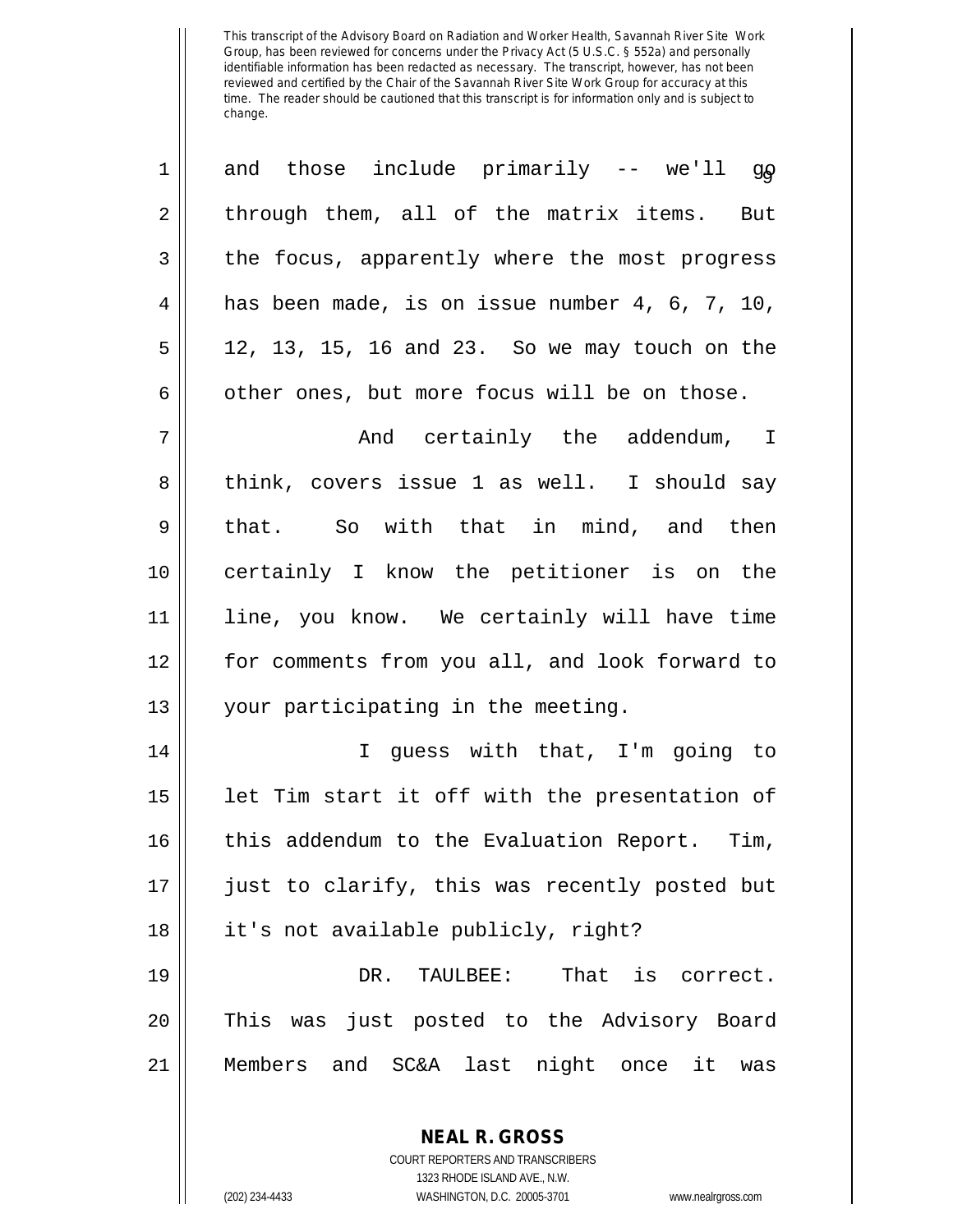This transcript of the Advisory Board on Radiation and Worker Health, Savannah River Site Work Group, has been reviewed for concerns under the Privacy Act (5 U.S.C. § 552a) and personally identifiable information has been redacted as necessary. The transcript, however, has not been reviewed and certified by the Chair of the Savannah River Site Work Group for accuracy at this time. The reader should be cautioned that this transcript is for information only and is subject to change. **NEAL R. GROSS** COURT REPORTERS AND TRANSCRIBERS 1323 RHODE ISLAND AVE., N.W. 1 || approved. This has been submitted to DOE for  $2 \parallel$  the final ABC review before public release. 3 We expect to get that back within 4 || the next week or two, at which time we'll post 5 it on our website and send a copy to 6 || petitioners, all of them, of this final 7 | report. 8 CHAIRMAN GRIFFON: Okay. So 9 members of the public and the petitioners 10 should be able to see this soon on the 11 website, or get a copy sent to them, right? 12 DR. TAULBEE: Right. Well the 13 || petitioners will get a copy sent to them. 14 CHAIRMAN GRIFFON: Yes. 15 DR. TAULBEE: Other members of the 16 public can get -- 17 CHAIRMAN GRIFFON: Can get it 18 || online, right. Okay. 19 DR. MAKHIJANI: I guess I'm not on  $20$  || the email list. Where are  $-$  is it posted on  $21$  | the  $0:$  drive?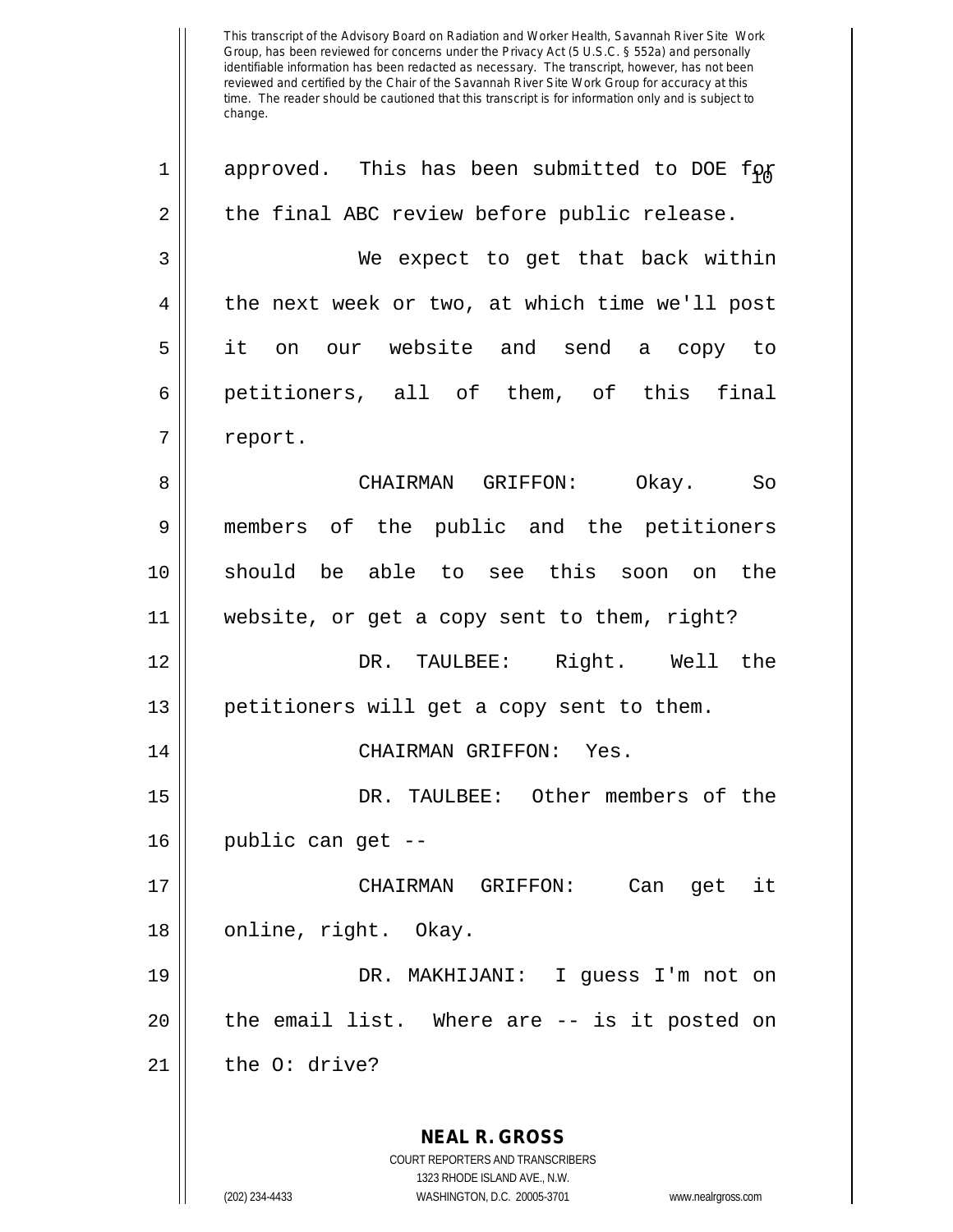This transcript of the Advisory Board on Radiation and Worker Health, Savannah River Site Work Group, has been reviewed for concerns under the Privacy Act (5 U.S.C. § 552a) and personally identifiable information has been redacted as necessary. The transcript, however, has not been reviewed and certified by the Chair of the Savannah River Site Work Group for accuracy at this time. The reader should be cautioned that this transcript is for information only and is subject to change. **NEAL R. GROSS** COURT REPORTERS AND TRANSCRIBERS 1323 RHODE ISLAND AVE., N.W.  $\begin{array}{ccc} 1 & \hspace{1.1cm} \text{CHAIRMAN} \hspace{1.3cm} \text{GRIFFON}: \hspace{1.3cm} \text{On} \hspace{1.3cm} \text{the} \hspace{1.3cm} \Omega_1^* \end{array}$ 2 drive. 3 DR. TAULBEE: Yes, it's under 4 || Advisory Board on Radiation and Worker Health, 5 || under Document Review, and then there's SEC --6 DR. NETON: On the AB Document 7 Review. 8 CHAIRMAN GRIFFON: And those on 9 || the line on the -- other Board Members, we're 10 all just finding this right now, so it's not 11 something that I didn't circulate in time. It 12 was just posted, I believe, last night or 13 yesterday some time. So if you have your 14 access to your O: drive, you might want to 15 || pull it out now. 16 I might ask that Tim, if you could 17 also email the presentation that you're going 18 to do today to the Members. It might be a 19 helpful summary of it. 20 DR. TAULBEE: Sure. 21 CHAIRMAN GRIFFON: Okay. I'll let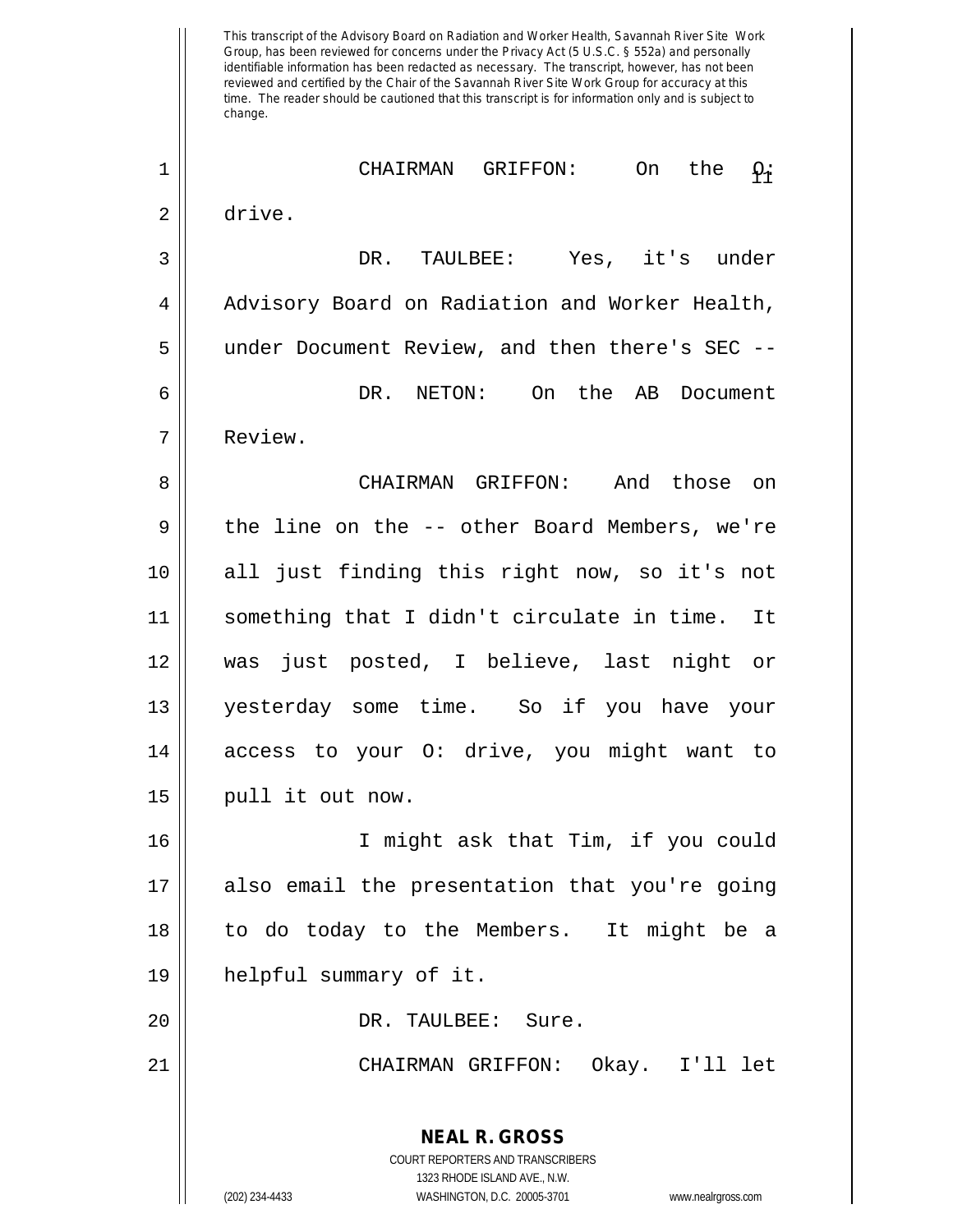This transcript of the Advisory Board on Radiation and Worker Health, Savannah River Site Work Group, has been reviewed for concerns under the Privacy Act (5 U.S.C. § 552a) and personally identifiable information has been redacted as necessary. The transcript, however, has not been reviewed and certified by the Chair of the Savannah River Site Work Group for accuracy at this time. The reader should be cautioned that this transcript is for information only and is subject to change. <sup>12</sup> 1 Tim start. Tim Taulbee. 2 NIOSH Presentation 3 DR. TAULBEE: Thank you, and as 4 Mark mentioned, this is the addendum to the  $5 \parallel$  SEC 103. If you recall back in December 2008, 6 we had reserved the thorium section of the 7 || Special Exposure Cohort Evaluation Report for 8 || thorium for those early time periods, because 9 we were concerned about our level of 10 information and our level of knowledge as to 11 || what was happening at that time. 12 || So we reserved it at that time, 13 continued to do more research. So this is the 14 || summary of our additional work and research. 15 Just take it back to slide 20. 16 So instead of going through the 17 entire ER again, what I'm going to focus on a 18 little bit is give a brief overview of the 19 process descriptions, particularly tailoring 20 it to thorium, talk a little bit about the 21 Savannah River Site data with respect to

> COURT REPORTERS AND TRANSCRIBERS 1323 RHODE ISLAND AVE., N.W. (202) 234-4433 WASHINGTON, D.C. 20005-3701 www.nealrgross.com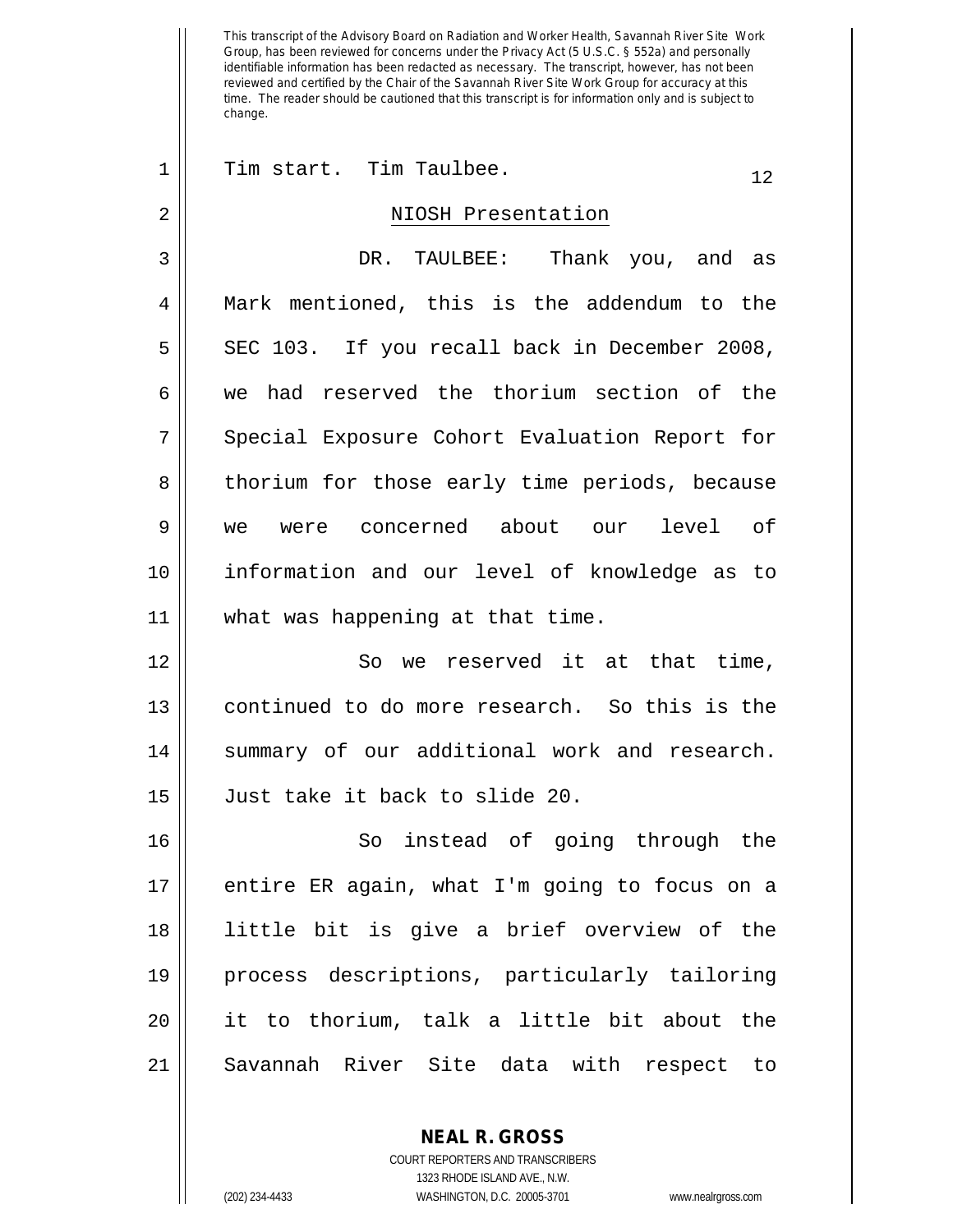| $\mathbf 1$ | thorium, the pedigree of it, and then the       |
|-------------|-------------------------------------------------|
| 2           | feasibility of dose reconstruction.<br>Then     |
| 3           | we'll wrap up with some conclusions here.       |
| 4           | Next slide. Okay. So to remind                  |
| 5           | you all of the Savannah River operations, the   |
| 6           | primary mission was to produce plutonium and    |
| 7           | tritium at the site. That was their main        |
| 8           | function during the Cold War, and these were    |
| 9           | materials used for nuclear weapons. Another     |
| 10          | function was to manufacture tritium             |
| 11          | reservoirs.                                     |
| 12          | A third function was isotope                    |
| 13          | production, and this is where the thorium       |
| 14          | comes into play. They produced isotopes for     |
| 15          | heat sources, polonium and plutonium 238,       |
| 16          | radiation sources, cobalt 60, for example, and  |
| 17          | then transplutonium isotopes such as curium     |
| 18          | 244 and californium 252.                        |
| 19          | Under these additional<br>isotope               |
| 20          | production, one of their functions<br>to<br>was |
| 21          | produce uranium 233. So to produce uranium      |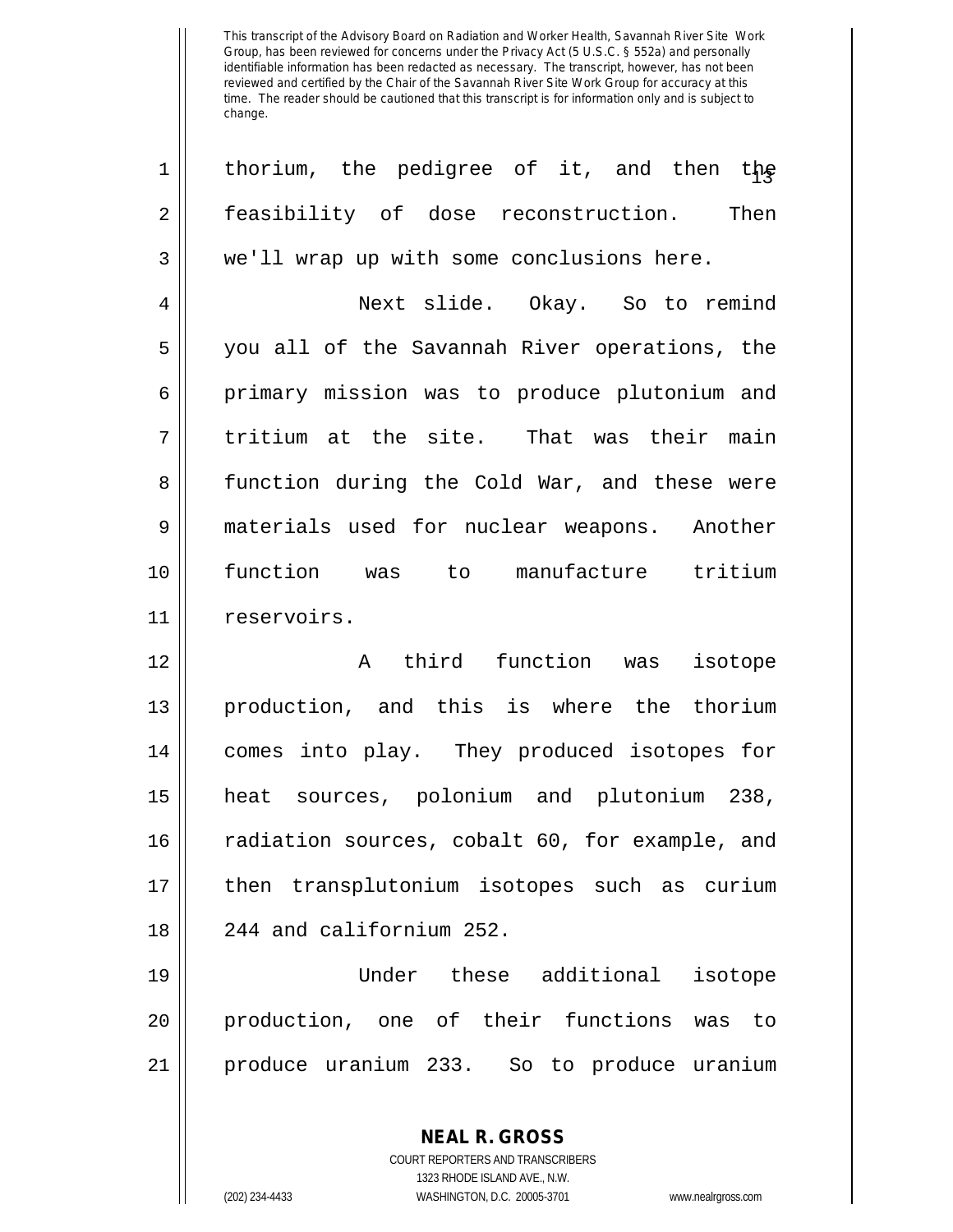| 1              | 233, you irradiate thorium 232.<br>So that $\frac{1}{4}$ |
|----------------|----------------------------------------------------------|
| $\overline{2}$ | part of the process of making it. So that's              |
| 3              | what I'm going to be focusing on in this                 |
| 4              | particular presentation, is that thorium work.           |
| 5              | Next slide. So the five main                             |
| 6              | areas of the site are the 100 area, those are            |
| 7              | the reactors, the 200 areas, those were the              |
| 8              | separations canyons, F and H canyons. The 300            |
| 9              | area was a fuel and target fabrication, and              |
| 10             | then 400 was heavy water production, 703 was             |
| 11             | research and development.                                |
| 12             | The reason the 300's highlighted                         |
| 13             | is the targets is what we're really<br>here              |
| 14             | talking about here. What they were                       |
| 15             | manufacturing and fabricating with regards to            |
| 16             | thorium were thorium targets to be irradiated            |
| 17             | in the reactors, and then the uranium 233 will           |
| $18\,$         | be separated from the thorium 232.                       |
| 19             | The separations for this early                           |
| 20             | time period that I'm talking about did<br>not            |

21 || take place at Savannah River. In later years

**NEAL R. GROSS** COURT REPORTERS AND TRANSCRIBERS

1323 RHODE ISLAND AVE., N.W.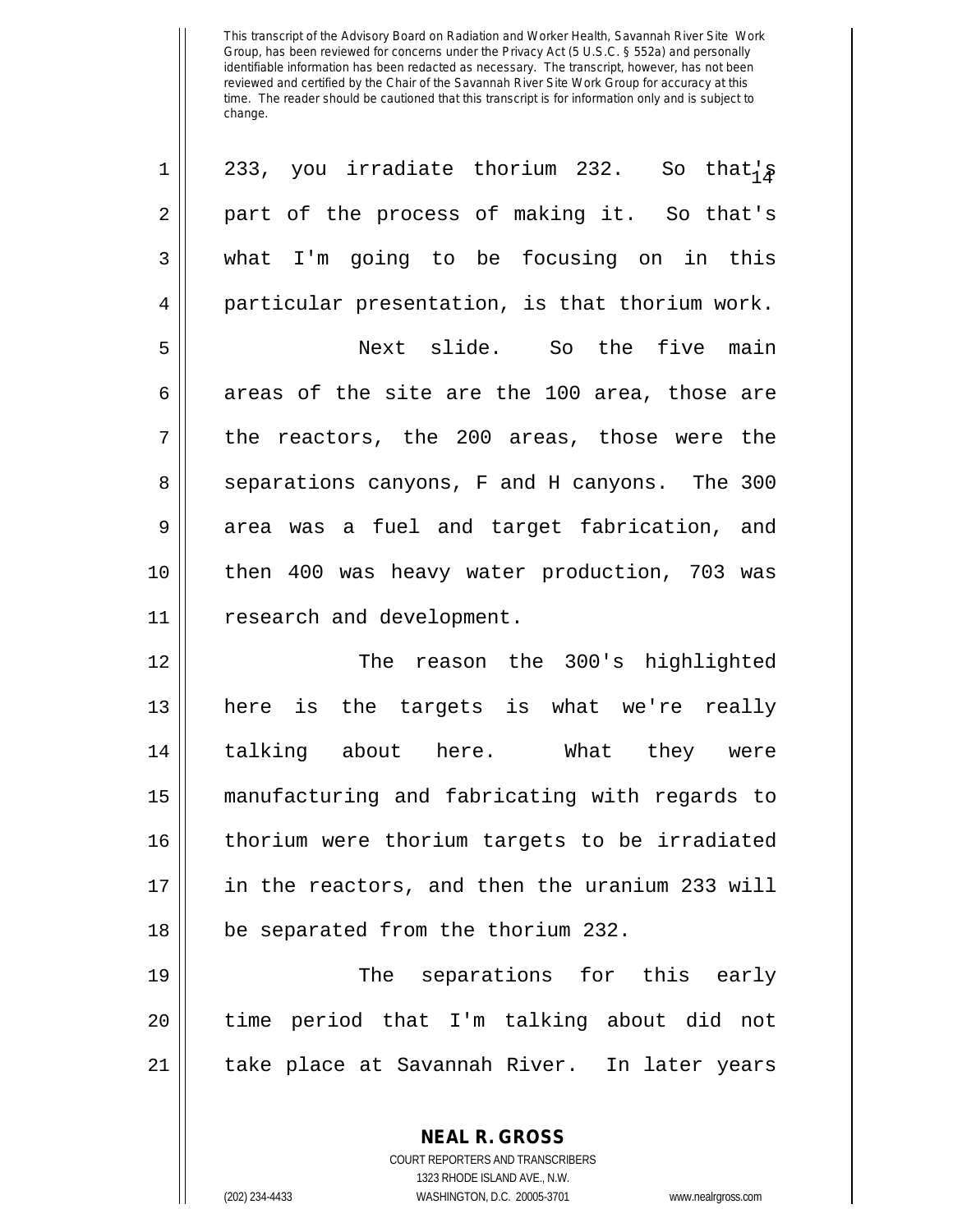1 || it did, in the mid-1960's and later. But  $\dot{p}$  $2 \parallel$  the 1950's, all of the irradiated thorium was 3 || sent to Oak Ridge National Laboratory. So 4 || there wasn't any separation in that other time 5 period.

6 Once the targets were fabricated,  $7 \parallel$  they were in sealed cans. So there wasn't any 8 || exposure then at the reactors. So in this 9 early time period, what we're looking at is 10 || the exposure in the 300 area.

11 Next slide. So the time period 12 what we've identified during this, I think in 13 || the original petition, we indicated pre-1960. 14 During our further research, we found that 15 from 1953 through 1965, they were doing 16 basically the same work with the thorium 17 metal.

18 1960, the reason we had cut it off 19 initially, was the whole body counter came 20 || online, and we were expecting that there was 21 || going to be whole body count information. So

> **NEAL R. GROSS** COURT REPORTERS AND TRANSCRIBERS

1323 RHODE ISLAND AVE., N.W. (202) 234-4433 WASHINGTON, D.C. 20005-3701 www.nealrgross.com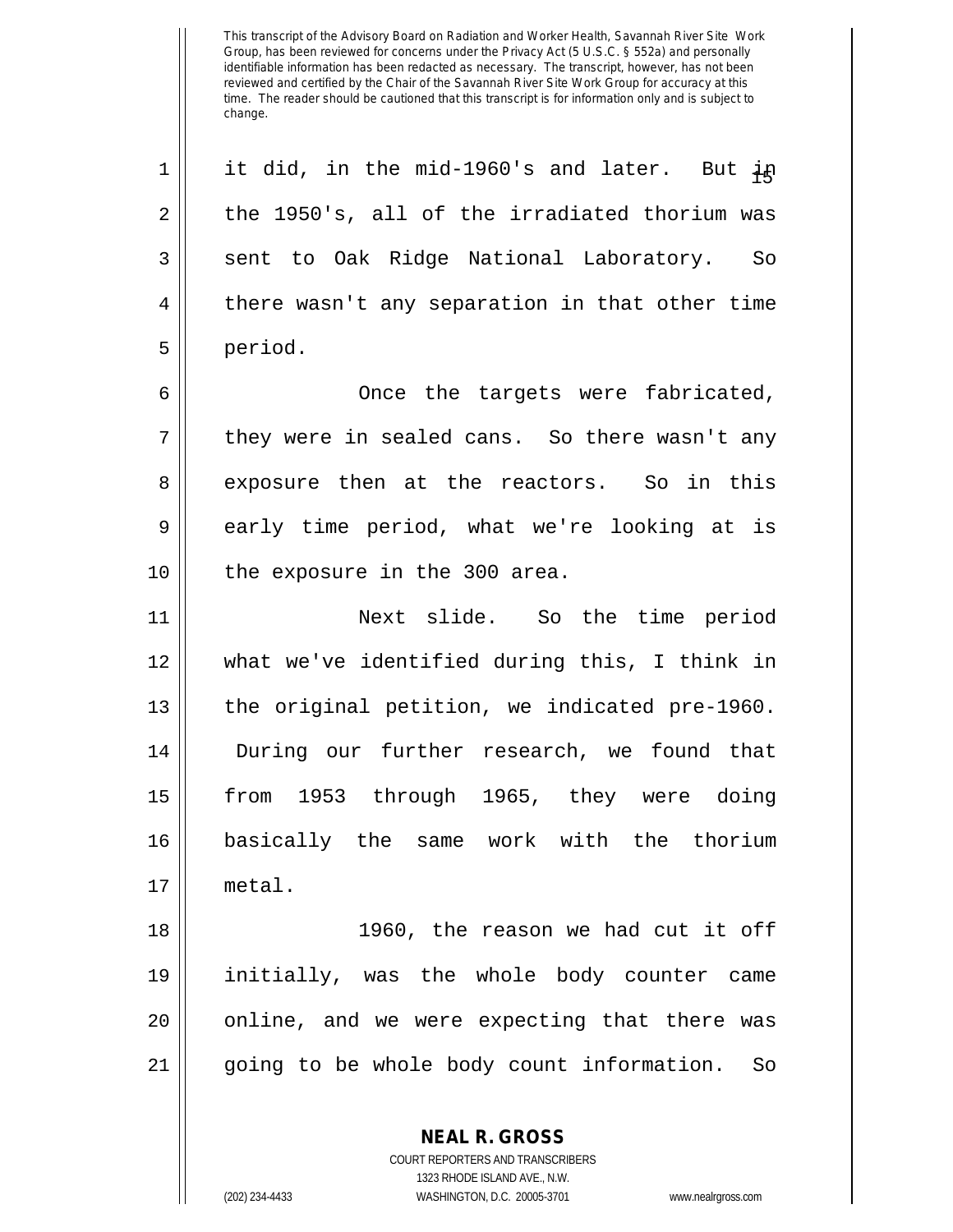1 || that was why we reserved it at that time.  $\frac{16}{16}$ 2 However, what we found though is  $3 \parallel$  from '53 to '65, it was all thorium metal 4 work. All of the work was very similar. So 5 we decided to combine it and expand that 6 evaluation time period, if you will, for this 7 ll thorium work.

8 || In the 300 area, it was thorium 9 metal canning. Most of this was done at 10 || Sylvania, and I'll get more into details about 11 in a minute. In the 700 area, there was some 12 metallography work that was going on, where 13 they would take small samples of them and 14 || slice them and do inspection between the 15 | cladding and the metal work.

16 as I indicated before, all of the 17 irradiated thorium was sent off site during 18 || this particular time period. The later time 19 period, '65 to '71, where there was more 20 uranium 233 production, this was with thorium 21 powder. This was a totally different

> COURT REPORTERS AND TRANSCRIBERS 1323 RHODE ISLAND AVE., N.W. (202) 234-4433 WASHINGTON, D.C. 20005-3701 www.nealrgross.com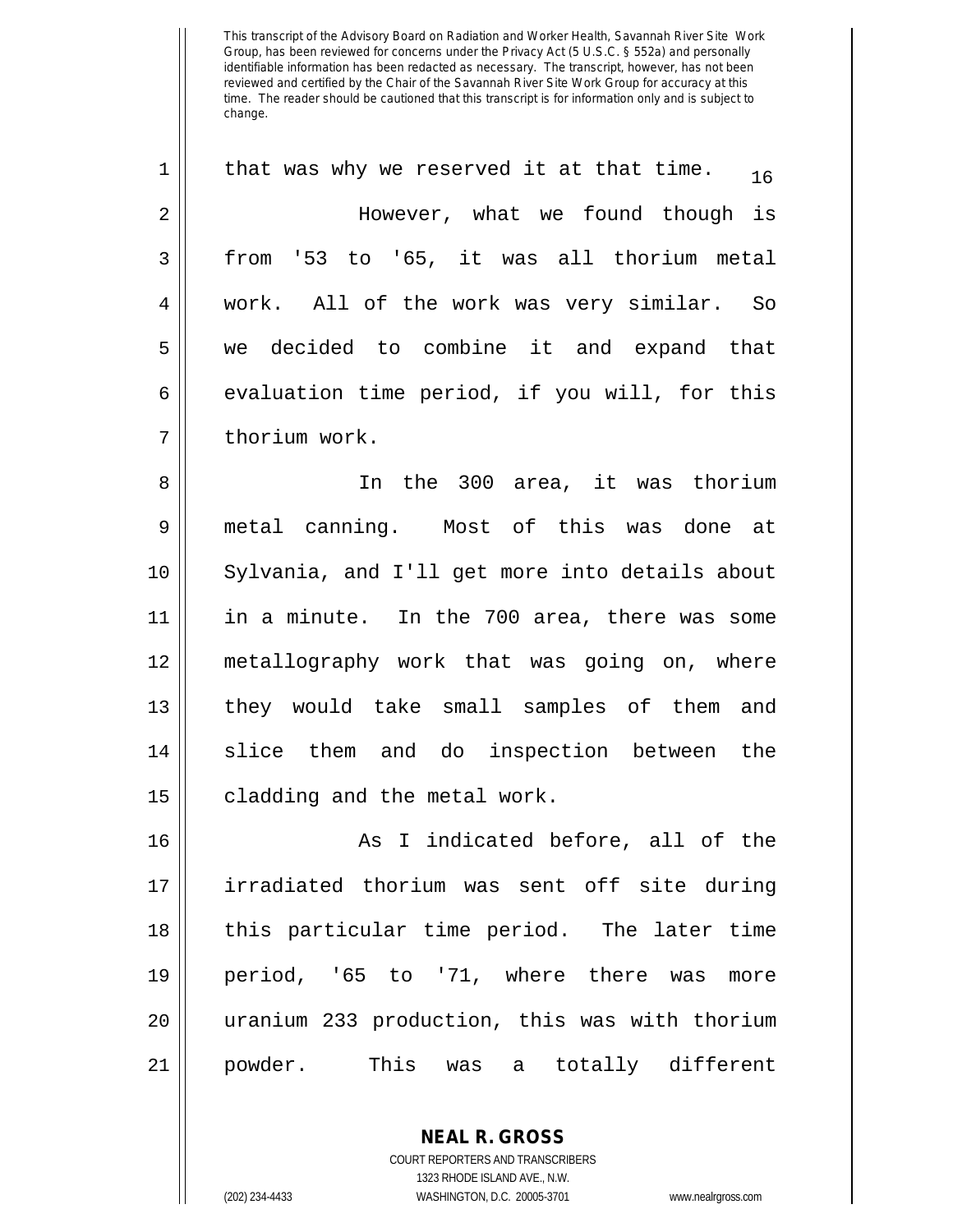| $\mathbf 1$    | operation that was being done, and we're       |
|----------------|------------------------------------------------|
| $\overline{2}$ | handling it separately from an exposure        |
| $\mathbf{3}$   | standpoint, and an evaluation standpoint.      |
| 4              | This<br>was also a<br>glove<br>box             |
| 5              | operation that was done, and we've written --  |
| 6              | we have a draft of Report 46, which will       |
| 7              | address this dose reconstruction method. We    |
| 8              | expected both these reports to come out at the |
| 9              | same time.                                     |
| 10             | looks like the Report 46 is<br>It              |
| 11             | going to lag by about a week. So within the    |
| 12             | next few weeks, you should be seeing Report 46 |
| 13             | as well, which will handle the second area of  |
| 14             | operation.                                     |
| 15             | For the separations, which is this             |
| 16             | later time period, during the separation, the  |
| 17             | purpose wasn't to recover the thorium, it was  |
| 18             | to recover the uranium 233. Uranium 233 went   |
| 19             | through B lines, which are glove box lines.    |
| 20             | The thorium nitrate, the first                 |
| 21             | batch was actually pumped directly into the    |

COURT REPORTERS AND TRANSCRIBERS 1323 RHODE ISLAND AVE., N.W. (202) 234-4433 WASHINGTON, D.C. 20005-3701 www.nealrgross.com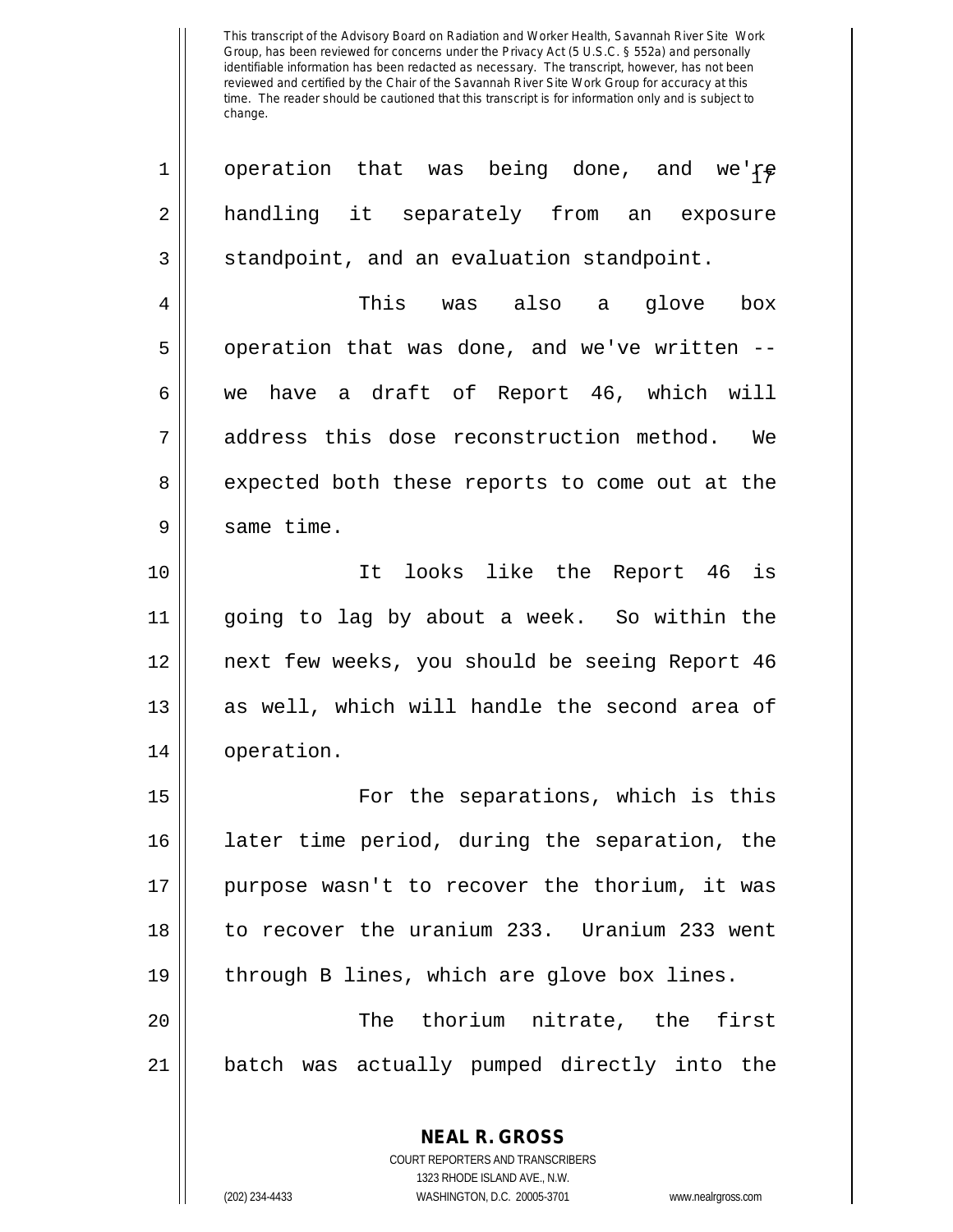This transcript of the Advisory Board on Radiation and Worker Health, Savannah River Site Work Group, has been reviewed for concerns under the Privacy Act (5 U.S.C. § 552a) and personally identifiable information has been redacted as necessary. The transcript, however, has not been reviewed and certified by the Chair of the Savannah River Site Work Group for accuracy at this time. The reader should be cautioned that this transcript is for information only and is subject to change. 1 $\parallel$  tank farms, and all of the other batches were  $2 \parallel$  then loaded directly into railroad cars,  $3 \parallel$  railroad car tankers and sent to Fernald. 4 || So this process, I guess it will 5 || be under the Report 46, what I'm going to  $6 \parallel$  focus on today is the factory. 7 Next slide. So let's look at 8 || these pre-1965 operations. Well, in canning, 9 what you have is you're taking a bare slug of 10 metal, and you're sticking it in an aluminum 11 can and then welding the end caps, and then 12 pressure-testing it and doing other tests to 13 make sure it's held its containerization. 14 || So the thorium canning and uranium 15 canning in the 300 area were very similar 16 || operations. Basically, they were identical. 17 || They also had similar work controls as well, 18 || although from documentation that we have, it 19 looks like that they were a little more 20 || concerned about the thorium than they were the 21 uranium.

> COURT REPORTERS AND TRANSCRIBERS 1323 RHODE ISLAND AVE., N.W. (202) 234-4433 WASHINGTON, D.C. 20005-3701 www.nealrgross.com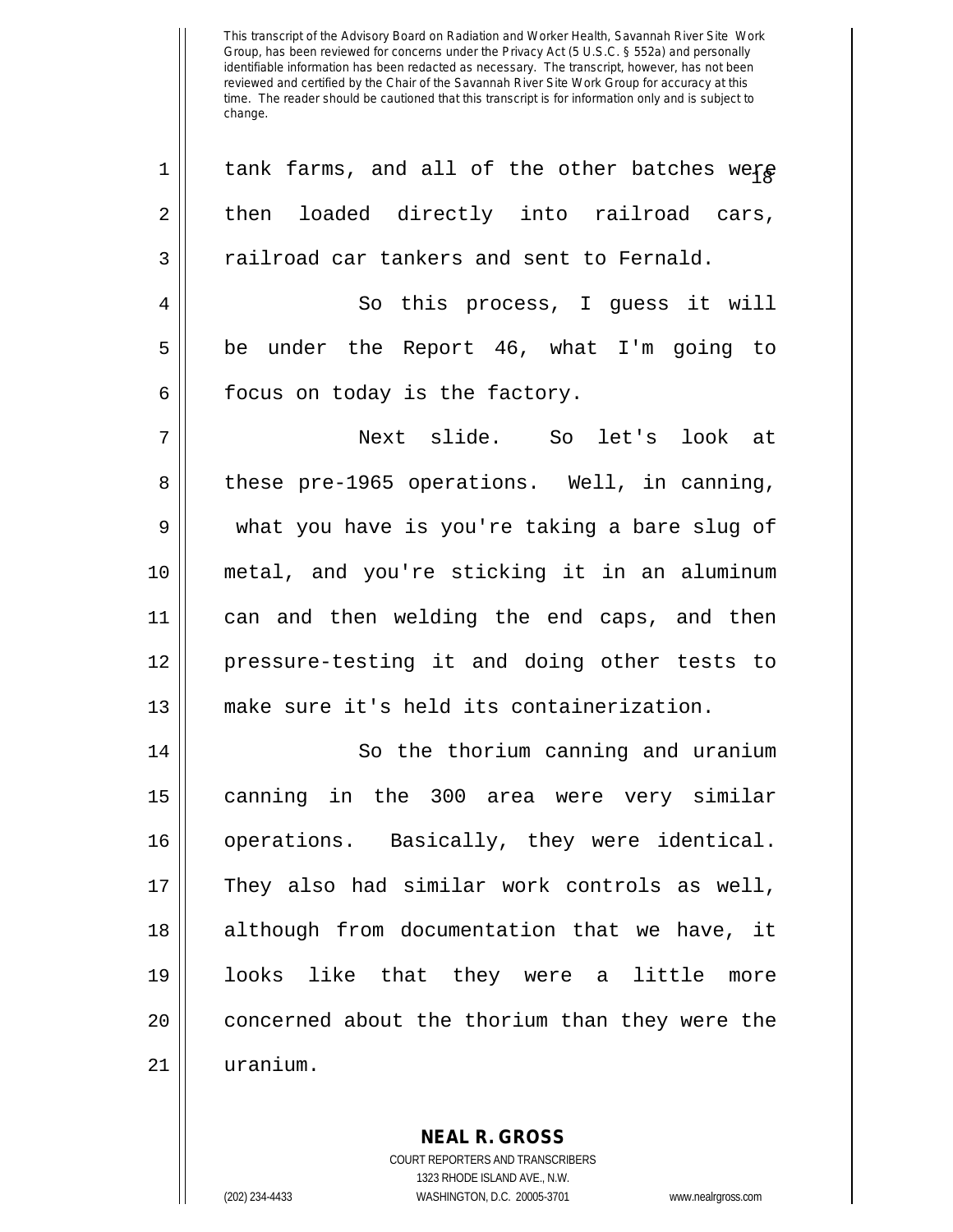| 1  | in 1955, they dropped<br>So<br>the             |
|----|------------------------------------------------|
| 2  | maximum permissible concentration in the air   |
| 3  | down from 1 x times ten to the minus 11 to     |
| 4  | two times ten to the minus 12 microcuries per  |
| 5  | centimeter cubed. So they were taking a        |
| 6  | little more precautions with the thorium.      |
| 7  | In addition, the Health Physics                |
| 8  | log books, if you go through and read them,    |
| 9  | they were concerned about the external dose    |
| 10 | rates coming from these thorium slugs. If      |
| 11 | they get too many of them on a cart for their  |
| 12 | inspection, they were concerned about the dose |
| 13 | rates.                                         |
| 14 | So they limited the number that an             |
| 15 | individual inspector would be working with.    |
| 16 | Then the test authorization for some of these, |
| 17 | the canning processes, indicated that surfaces |
| 18 | should be covered with paper and the paper     |
| 19 | discarded and the can shipped. So it does      |
| 20 | appear that the thorium was controlled a       |
| 21 | little better than what the uranium was during |

**NEAL R. GROSS**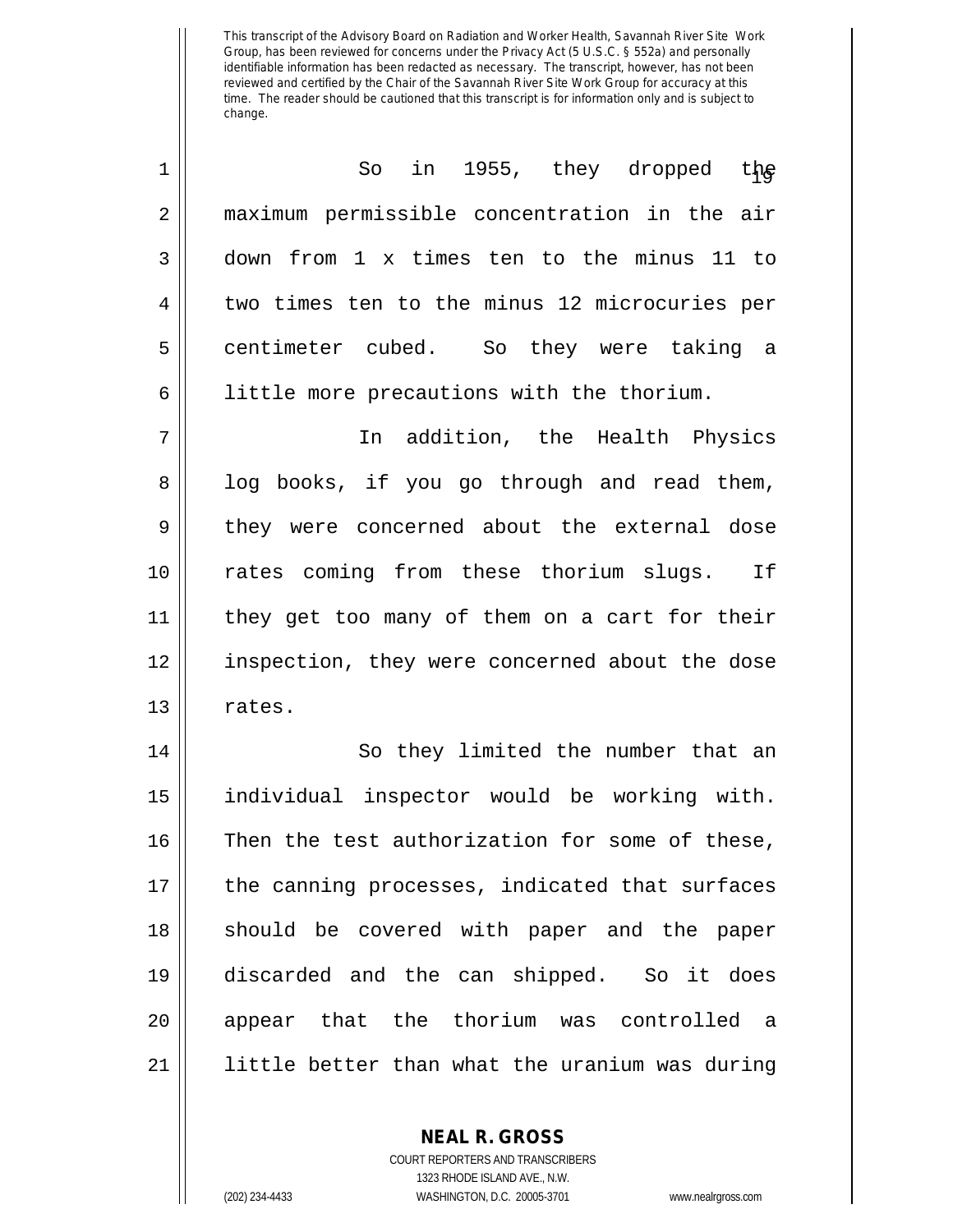This transcript of the Advisory Board on Radiation and Worker Health, Savannah River Site Work Group, has been reviewed for concerns under the Privacy Act (5 U.S.C. § 552a) and personally identifiable information has been redacted as necessary. The transcript, however, has not been reviewed and certified by the Chair of the Savannah River Site Work Group for accuracy at this time. The reader should be cautioned that this transcript is for information only and is subject to change. **NEAL R. GROSS** COURT REPORTERS AND TRANSCRIBERS 1323 RHODE ISLAND AVE., N.W.  $1 \parallel$  this time period. Next slide. So let me ta $\frac{1}{k}$  $2 \parallel - -$ 3 DR. MAKHIJANI: Can I ask a 4 question about the concentration limit. Go  $5 \parallel$  back. If you can go back. Is that 1 times 6 ten to the minus eleven about the same as what 7 || was being used at other sites for uranium? 8 DR. TAULBEE: I don't know about 9 || other sites, but this was the limit for 10 uranium. 11 || DR. NETON: I'm pretty sure that's 12 what it was. 13 DR. TAULBEE: So let me talk a 14 little about the 300 area, the time line of 15 operations starting in that area. June of 16 1951 is when construction began in the 300 17 area, and August of 1952 is when the 313 18 building, this was the main canning building 19 at Savannah River, was declared an exclusion  $20$  | area. 21 || So this was the introduction of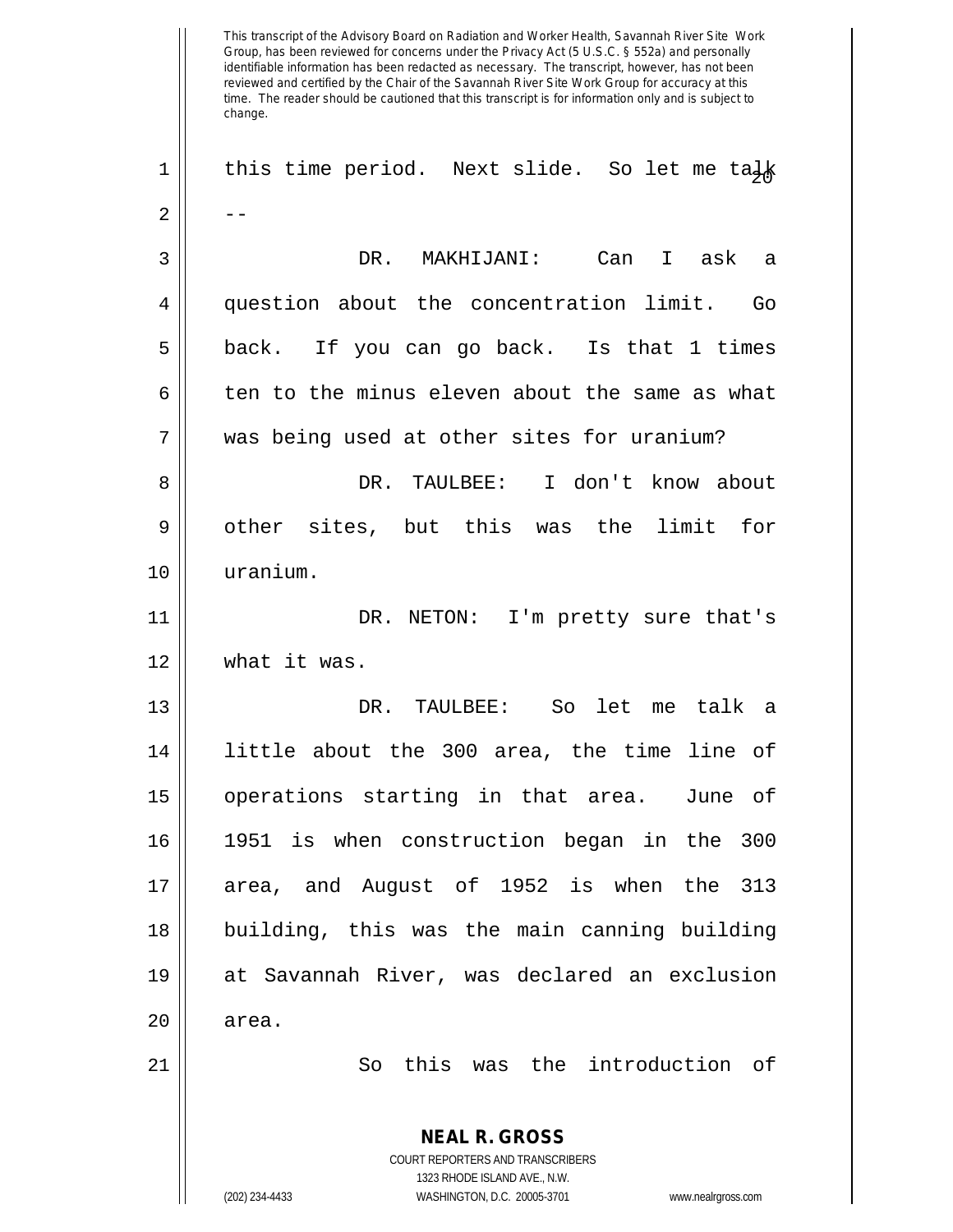1 | radioactive material into the area in August  $2 \parallel$  1952. They began operations a month later, 3 effectively official operations, although 4 || there was quite a bit of shakedown going on 5 || and additional working of the equipment. 6 The first thorium introduction or 7 campaign, if you will, was in January of 1953, 8 January to March of 1953. This is really 9 experimental type of levels, and I wouldn't --10 I'm not even sure I would call it R&D at this 11 point, because there was 320 slugs that they 12 manufactured, and they sent that to Hanford. 13 The Savannah River reactors were 14 not operational at this time yet. So a 15 dispersed grouping of 320 slugs went to 16 Hanford. At the end of this time period, 17 March '53 is when NBS Handbook 52, which was 18 || the first national internal exposure guidance 19 came out, the same month as when the first 20 || radiological control procedures came out for 21 | Savannah River there in the 300 area.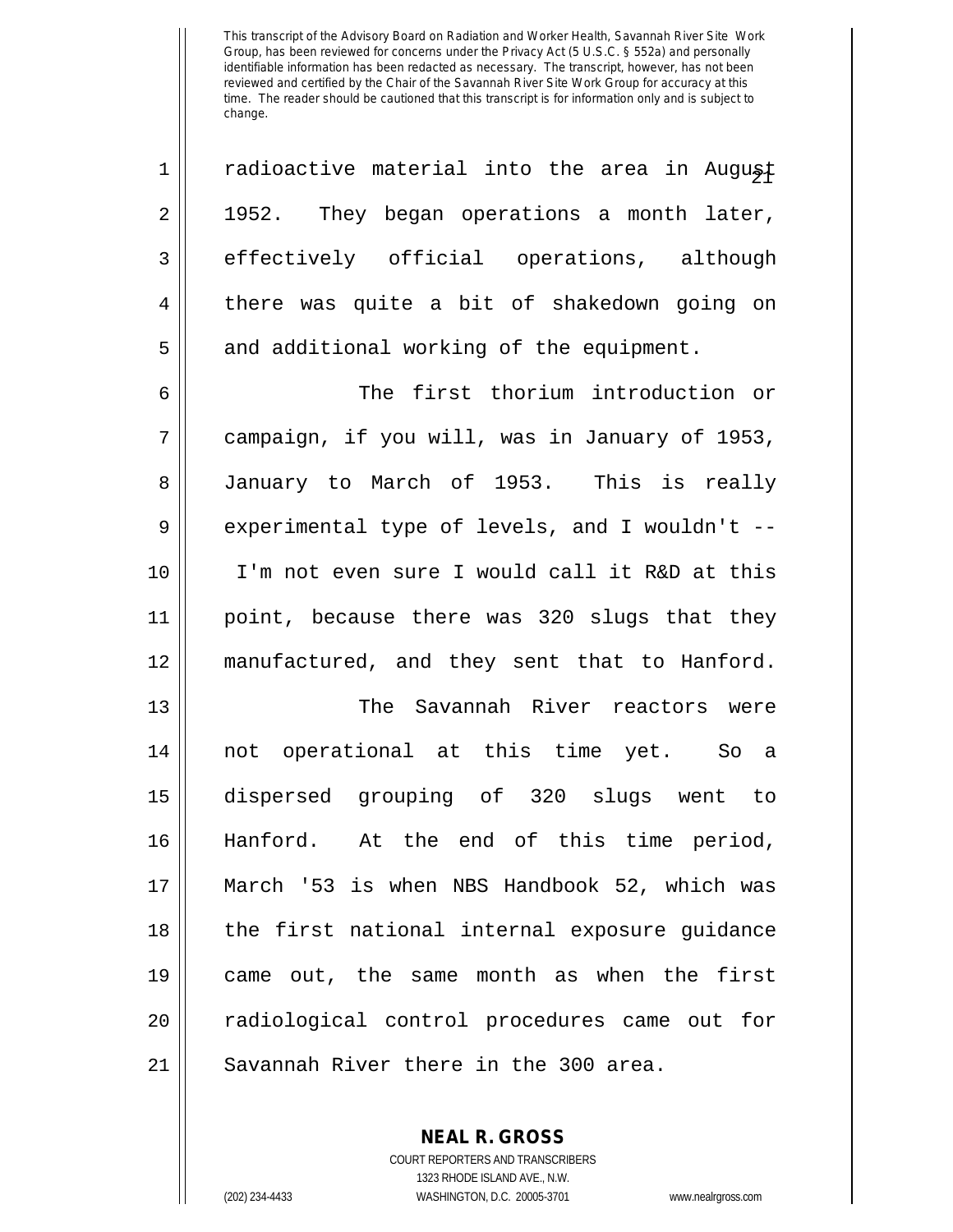| In November 1953 was the start of              |
|------------------------------------------------|
| uranium, routine uranium bioassay program in   |
| the 300 area. So now in June 1954 is really    |
| when the first research and development work   |
| for thorium canning began at Savannah River,   |
| and at that time, what they were doing was     |
| they were experimenting between two different  |
| processes.                                     |
| One of them was called the dipping             |
| method, the aluminum silicate dipping method,  |
| and the other was the hot press bonding        |
| method. Aluminum silicate dipping method was   |
| done at Savannah River, and the hot press      |
| bonding was done at Sylvania.                  |
| during this time period,<br>So                 |
| Savannah River did 1,700 thorium slugs and     |
| Sylvania did another portion, although I don't |
| have it here on the slide, what number they    |
| did, and they were comparing the two, which    |
| one was better from a ceiling next to the edge |
| of the can.                                    |
|                                                |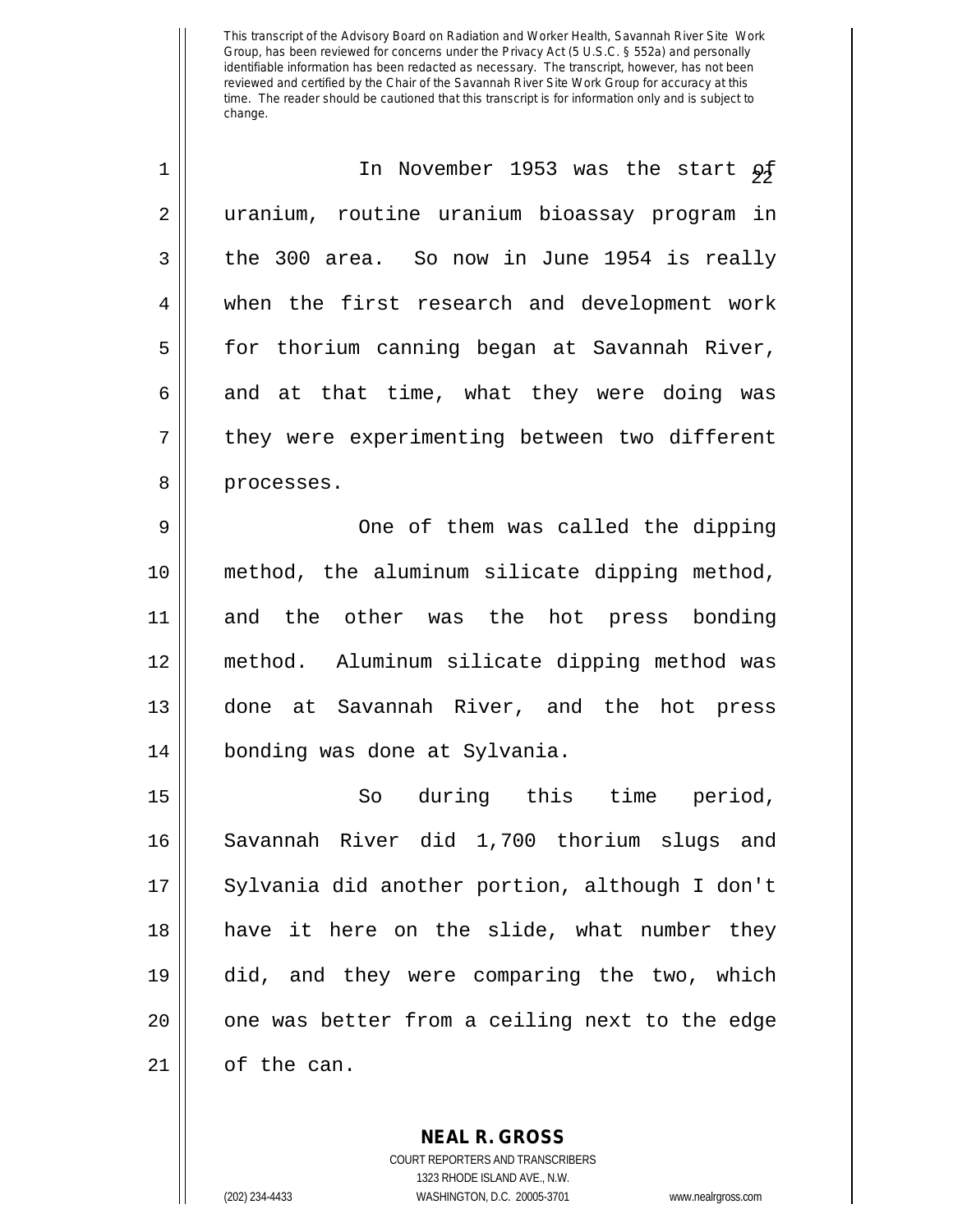| $\mathbf 1$ | And so this was really the R&D                |
|-------------|-----------------------------------------------|
| 2           | phase if you will, and the reason I say that  |
| 3           | is 1,700 slugs. January 1955 to August 1955   |
| 4           | they decided on the Sylvania process, hot     |
| 5           | press bonding. At that time, they started     |
| 6           | making 26,000 slugs. So you see a huge ramp-  |
| 7           | up now. They tested two methods; they found   |
| 8           | the one that they liked and worked the best,  |
| 9           | and they went with it. So here's where        |
| 10          | production really began in June of 1955 --    |
| 11          | January 1955, sorry.                          |
| 12          | There was another campaign out                |
| 13          | here in 1957. Next slide. So let me talk a    |
| 14          | little bit about this dipping method. This is |
| 15          | actually a photograph of the interior of the  |
| 16          | canning room, 1956. This was demonstrating    |
| 17          | the dipping method, and like I said, what you |
| 18          | do is you take a slug, put it in an aluminum  |
| 19          | can.                                          |
|             |                                               |

20 You would dip it in an aluminum  $21$  silicate bath and what you wanted is for the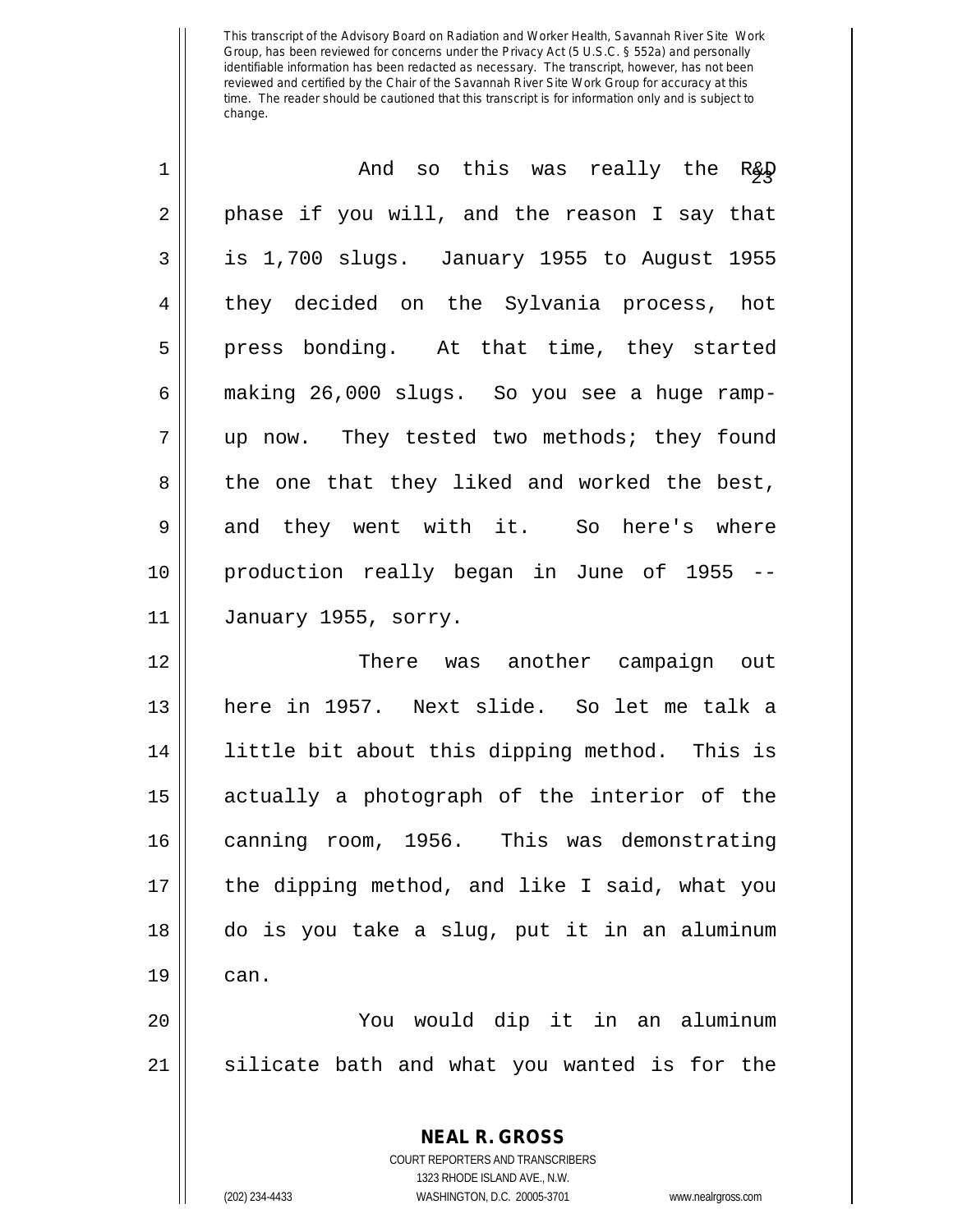1 || aluminum silicate to go down in between the 2 sleeve of where the thorium was and the  $3 \parallel$  outside of the can, just make a better heat  $4 \parallel$  seal, so that when you put it in a reactor, 5 || with the metal expansion you get better heat  $6 \parallel$  transfer across the boundary. 7 And so the other components of 8 this was if you go to put the thorium slug  $9 \parallel$  inside the can and it doesn't fit initially, 10 || you might have to do some additional lathing. 11 So we have some air sample data, 1954, when 12 || they were doing that, during that testing 13 || phase, some of the lathing, and we have air 14 | sample data from that. 15 And you would do the dipping and 16 then you'd weld the end caps on, and then 17 acceptance testing, pressure testing and 18 various other tests would be conducted. So as 19 I mentioned, in 1955, the hot press bonding

21 far superior. They were getting much better

20 method developed by Sylvania was found to be

**NEAL R. GROSS**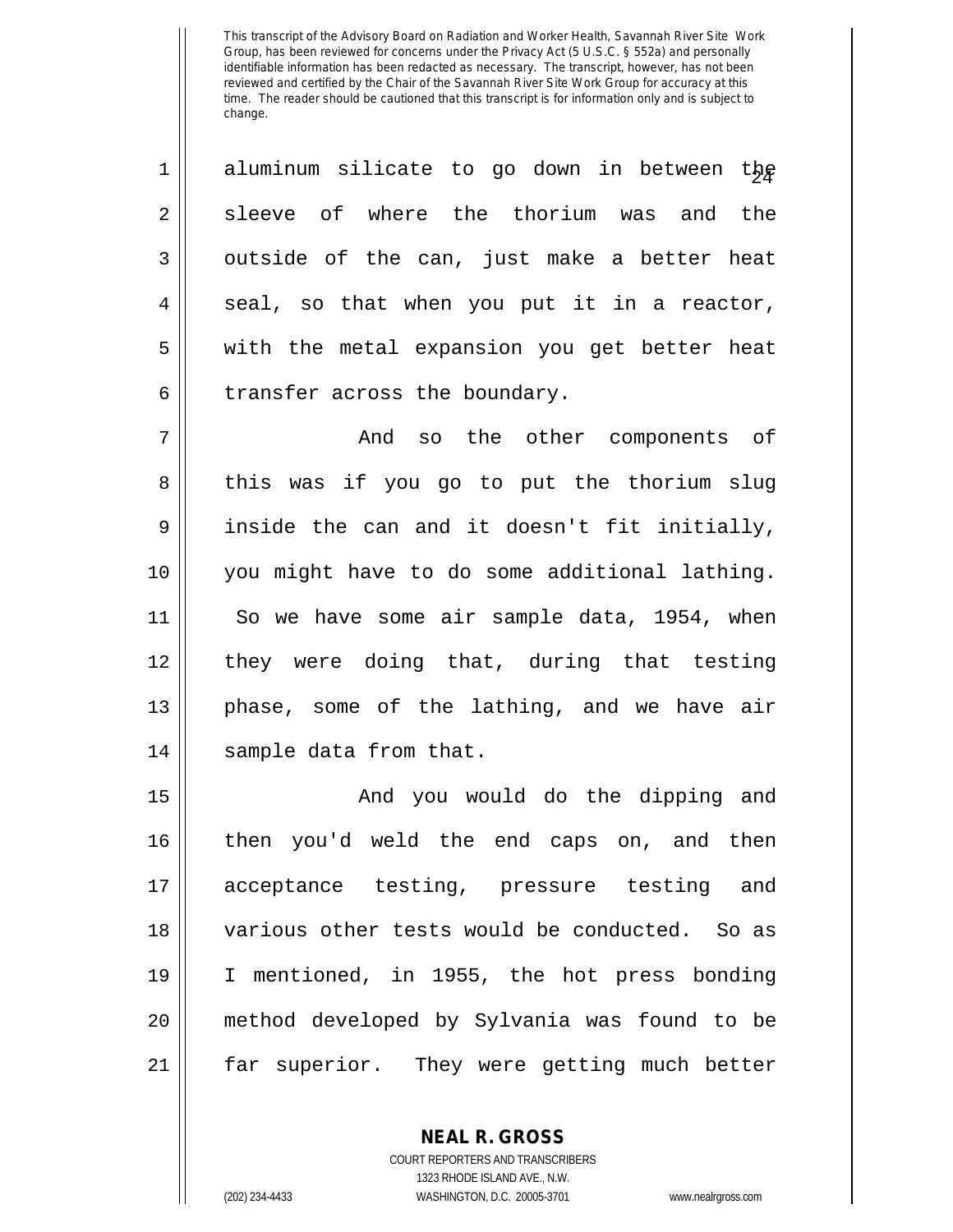| 1              | acceptance testing.<br>25                      |
|----------------|------------------------------------------------|
| $\overline{2}$ | The dipping method was resulting               |
| 3              | in I believe over 50 percent failures or 50    |
| 4              | percent unacceptable slugs. So they went with  |
| 5              | the Sylvania process. At that time, SRS        |
| 6              | switched more to a finishing mode, welding the |
| 7              | end caps on and inspecting of the slugs that   |
| 8              | Sylvania actually encapsulated or canned.      |
| 9              | Next slide please. So if you look              |
| 10             | at the whole production process, the number of |
| 11             | thorium slugs, and I mentioned the 320 way     |
| 12             | back here in 1953 that were done, the 1,700    |
| 13             | that were done.                                |
| 14             | This was using the dipping method,             |
| 15             | and then here's where you started full-scale   |
| 16             | production of 26,000 done, being canned at     |
| 17             | Savannah River or not canned at Savannah       |
| 18             | River, but canned at Sylvania Electric         |
| 19             | Products and then finished at Savannah River.  |
| 20             | What's important to look at here,              |
| 21             | if you look at the number of uranium slugs     |
|                |                                                |

COURT REPORTERS AND TRANSCRIBERS 1323 RHODE ISLAND AVE., N.W. (202) 234-4433 WASHINGTON, D.C. 20005-3701 www.nealrgross.com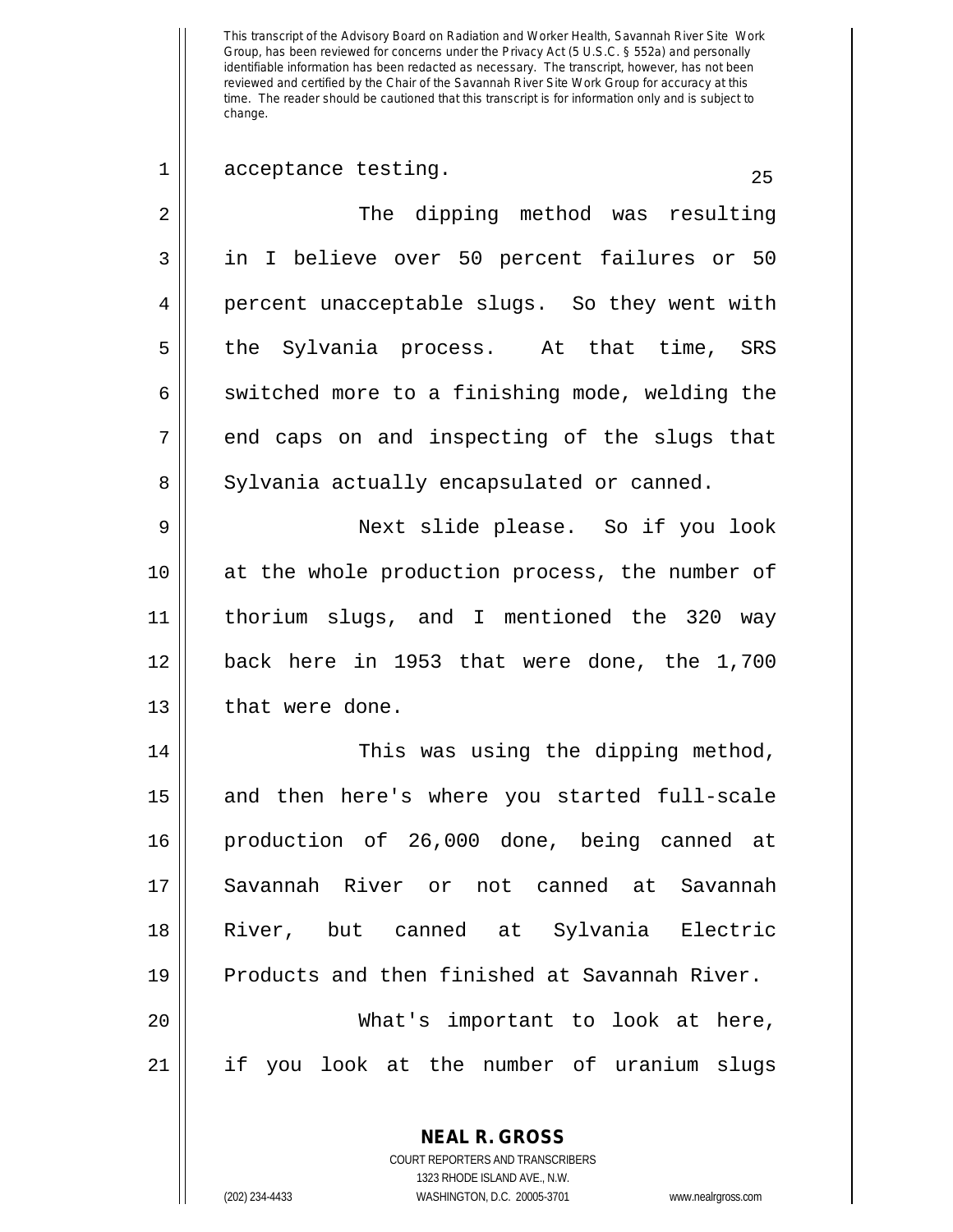$1 \parallel$  versus the thorium slugs, as to how muça 2 thorium work were they doing compared to 3 || uranium, and clearly they were doing a whole 4 || lot more uranium work, to the point of even 5 || here in 1955, only two percent of the work was  $6 \parallel$  actually thorium. Two percent of all of the 7 || slugs canned were thorium.

8 If look at later years, the 9 || highest in 1963, where about four percent. So 10 in all of the years in doing this thorium 11 metal work, 95 percent or greater of the work 12 was uranium canning in that time period, using 13 || similar controls, although the thorium seems  $14$  | to be controlled a little better.

15 And so this is what got into our 16 mode of how we were going to estimate the 17 actual doses.

18 Next slide. So let me talk 19 briefly here about the data pedigree. All of  $20$   $\parallel$  this data is --

21 CHAIRMAN GRIFFON: Just one

**NEAL R. GROSS** COURT REPORTERS AND TRANSCRIBERS 1323 RHODE ISLAND AVE., N.W.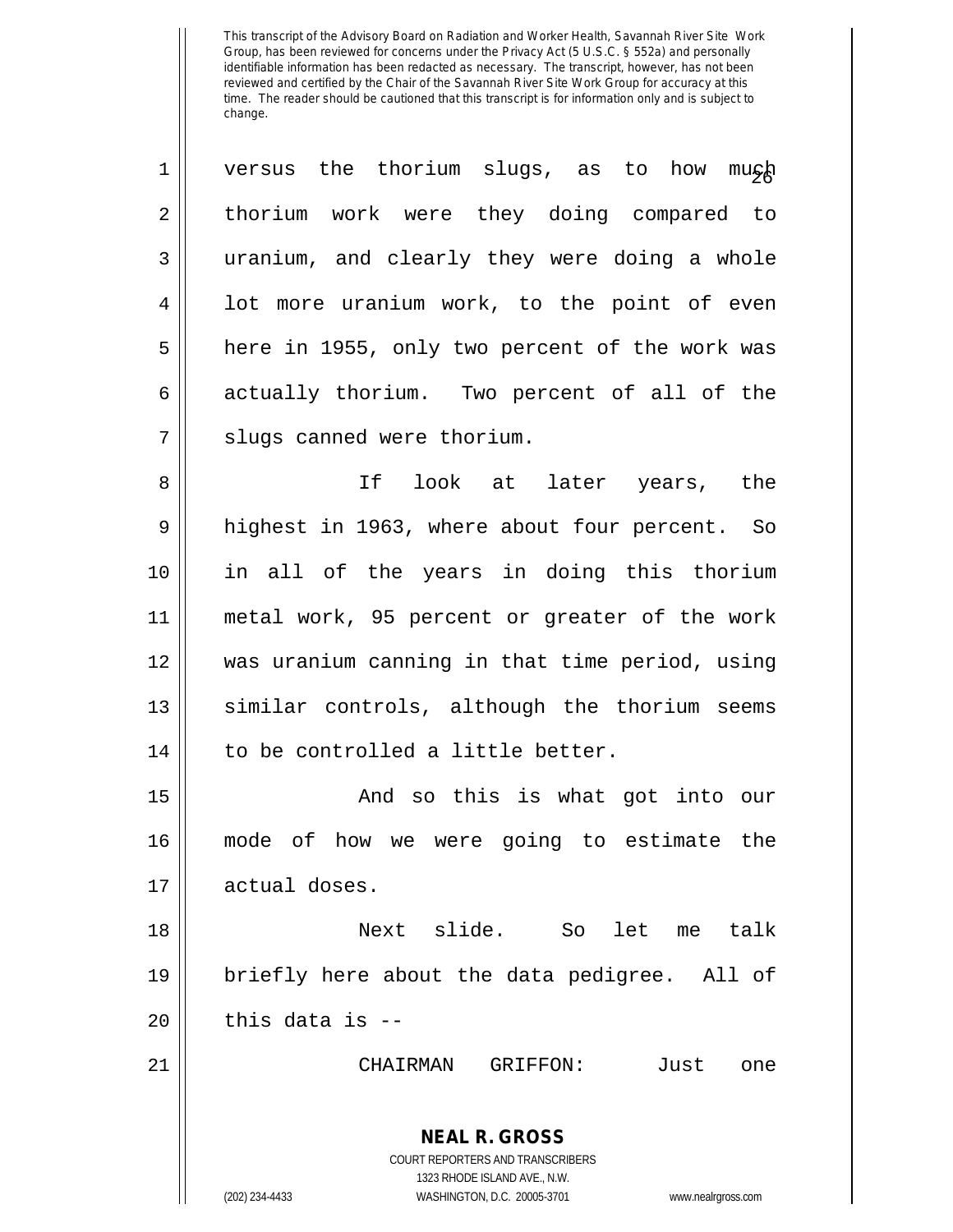This transcript of the Advisory Board on Radiation and Worker Health, Savannah River Site Work Group, has been reviewed for concerns under the Privacy Act (5 U.S.C. § 552a) and personally identifiable information has been redacted as necessary. The transcript, however, has not been reviewed and certified by the Chair of the Savannah River Site Work Group for accuracy at this time. The reader should be cautioned that this transcript is for information only and is subject to change.  $21$  question on the previous table. You show the 2 Tramp-up, which I understand. But then all of 3 the sudden you have several zeroes. I mean  $4 \parallel$  this is obviously a batch type -- I mean --5 DR. TAULBEE: Oh absolutely.  $6 \parallel$  Batch type operation. 7 CHAIRMAN GRIFFON: So it wasn't 8 || like a scale-up and then drop off. It was --9 DR. TAULBEE: No. These were 10 campaigns. These were short campaigns of we 11 need 5,200 slugs over these three months. 12 We're going to can some thorium. 13 CHAIRMAN GRIFFON: And you're 14 confident in the data? It's not that there's 15 missing reports or data? It's that actually 16 || nothing happened in those years. 17 DR. TAULBEE: That is correct. 18 Nothing happened. In fact, we've even checked 19 the reactor production logs, and you can see 20 || them being canned, being shipped to various  $21$  | reactors, the number of slugs irradiated in L

> **NEAL R. GROSS** COURT REPORTERS AND TRANSCRIBERS

1323 RHODE ISLAND AVE., N.W. (202) 234-4433 WASHINGTON, D.C. 20005-3701 www.nealrgross.com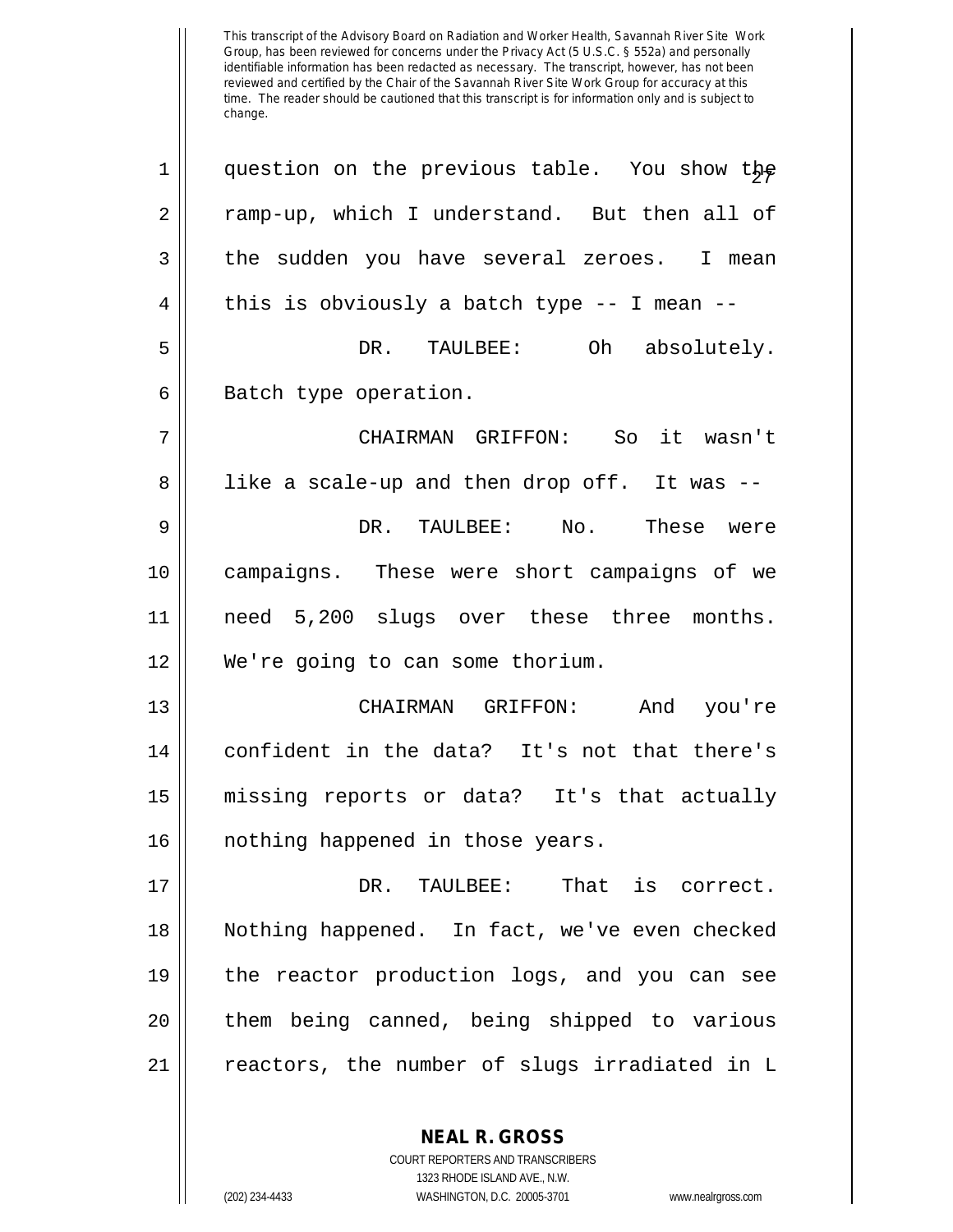| $1\,$ | versus K, and then shipped off site.<br>28                          |
|-------|---------------------------------------------------------------------|
| 2     | CHAIRMAN GRIFFON: Thanks.                                           |
| 3     | DR. TAULBEE: So all of the data                                     |
| 4     | that we've got here all came from original                          |
| 5     | source, original sources. We have the thorium                       |
| 6     | bioassay log book, which I mentioned during                         |
| 7     | the original presentation at SRS, at the                            |
| 8     | December of 2008 Board meeting.                                     |
| 9     | We have uranium bioassay logs. We                                   |
| 10    | have more of them from '53 beyond '65, but the                      |
| 11    | ones we used for this analysis were '53                             |
| 12    | through '65, uranium and thorium air sample                         |
| 13    | log sheets. We also have radiation survey                           |
| 14    | sheets, Health Physics log books, and then all                      |
| 15    | of our process information came from those                          |
| 16    | monthly reports.                                                    |
| 17    | You can track where the material                                    |
| 18    | is going and how much of it, based upon these                       |
| 19    | actually weekly, monthly and quarterly                              |
| 20    | reports.                                                            |
| 21    | this<br>data<br>DR.<br>MAKHIJANI:<br>Is                             |
|       |                                                                     |
|       | <b>NEAL R. GROSS</b><br>COURT REPORTERS AND TRANSCRIBERS            |
|       | 1323 RHODE ISLAND AVE., N.W.                                        |
|       | (202) 234-4433<br>WASHINGTON, D.C. 20005-3701<br>www.nealrgross.com |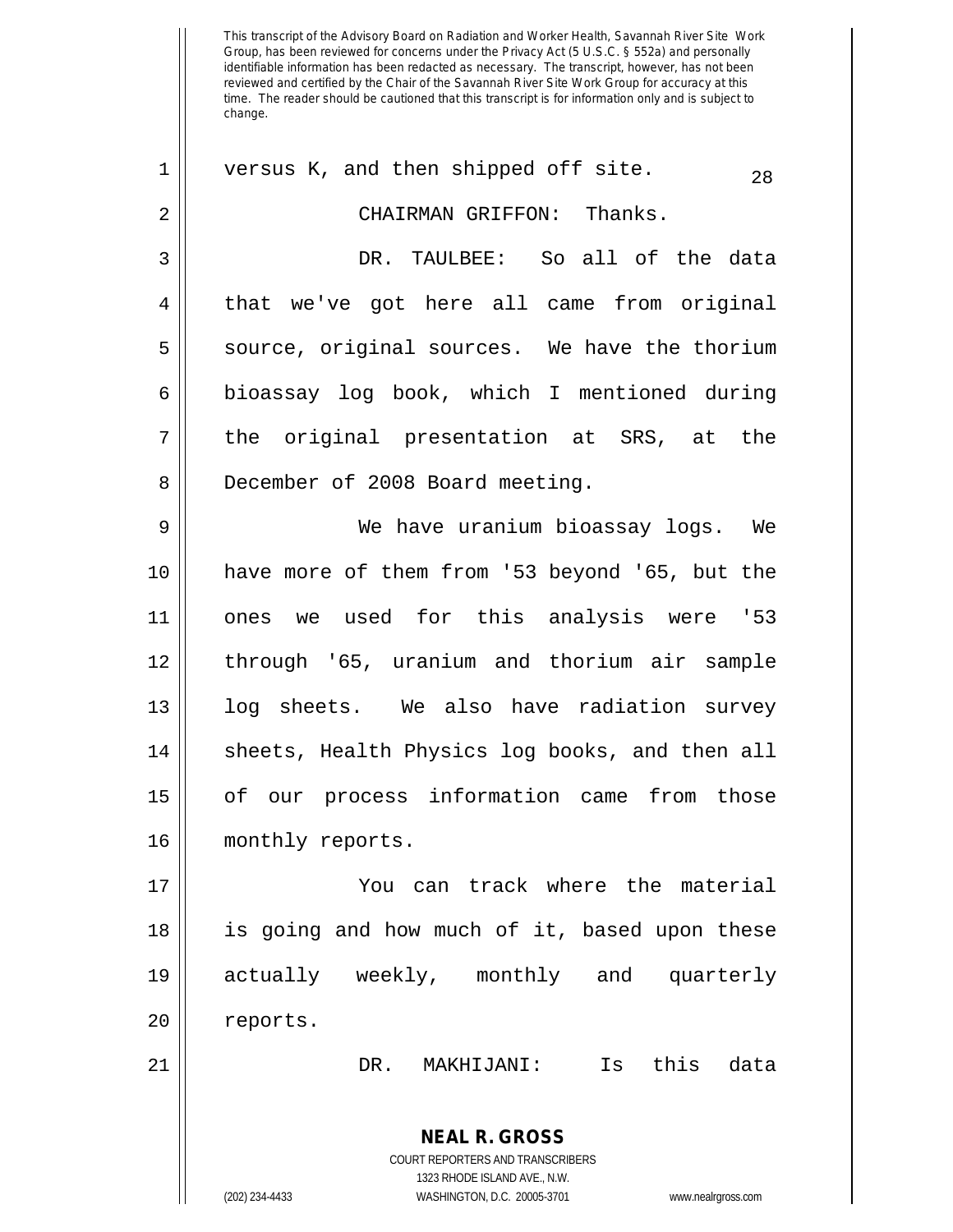This transcript of the Advisory Board on Radiation and Worker Health, Savannah River Site Work Group, has been reviewed for concerns under the Privacy Act (5 U.S.C. § 552a) and personally identifiable information has been redacted as necessary. The transcript, however, has not been reviewed and certified by the Chair of the Savannah River Site Work Group for accuracy at this time. The reader should be cautioned that this transcript is for information only and is subject to change. **NEAL R. GROSS** COURT REPORTERS AND TRANSCRIBERS 1323 RHODE ISLAND AVE., N.W. (202) 234-4433 WASHINGTON, D.C. 20005-3701 www.nealrgross.com  $1 \parallel$  compiled somewhere that we can see? 2 DR. TAULBEE: All of it is in the  $3 \parallel$  SRDB, and all of the data as well, if you look 4 at the references on the ER addendum,  $5 \parallel$  everything is referenced. So yes, all of this 6 documentation is available. 7 DR. NETON: One, just another 8 || comment. Yesterday, I don't know if you're 9 || aware, there's a new version of the SRDB out  $10$  | there. 11 | DR. MAKHIJANI: Since yesterday? 12 || DR. NETON: No. 13 DR. MAKHIJANI: It's pretty each  $14$  | to search now. It's much better than  $-$ -15 DR. NETON: Okay. The one that 16 gives the title of the documents and 17 | everything. 18 DR. MAKHIJANI: The complaints are  $19 \parallel$  gone. 20 || (Simultaneous speaking.) 21 DR. MAKHIJANI: Yes, it's much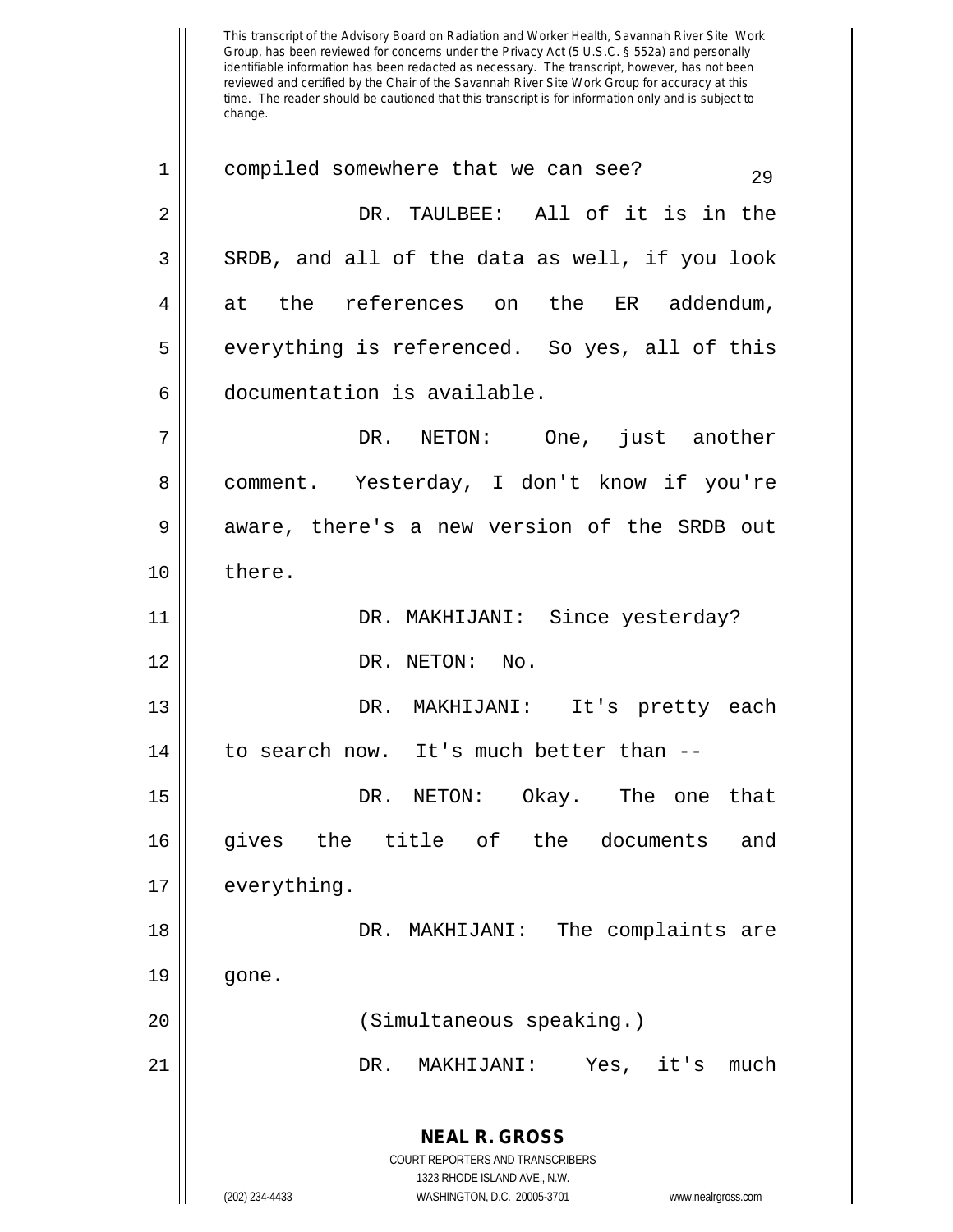This transcript of the Advisory Board on Radiation and Worker Health, Savannah River Site Work Group, has been reviewed for concerns under the Privacy Act (5 U.S.C. § 552a) and personally identifiable information has been redacted as necessary. The transcript, however, has not been reviewed and certified by the Chair of the Savannah River Site Work Group for accuracy at this time. The reader should be cautioned that this transcript is for information only and is subject to change. **NEAL R. GROSS** COURT REPORTERS AND TRANSCRIBERS 1323 RHODE ISLAND AVE., N.W. 1 || better. Before it was unuseable. Now it's  $_{\bar{3}\bar{0}}$ 2 DR. TAULBEE: You can see the 3 decrements. 4 DR. MAKHIJANI: Yes, right. It's 5 || much better than before. 6 DR. TAULBEE: Yes. So as I 7 mentioned, all of these are original source 8 || term documents, handwritten. They've been in 9 || the Federal Records Center probably for 50 to 10 || 60 years now, I guess 50 years. 11 || So these -- from these sheets, 12 data was coded for analysis, and we'll 13 || certainly provide you any of those 14 || spreadsheets that you want to look at. It's 15 not a problem. Next slide. So -- 16 DR. MAKHIJANI: And you have those 17 in hard copy. They're not liked scanned or 18 anything? 19 DR. TAULBEE: Oh, no, no, no.  $20$  | They are all -- everything is scanned. 21 DR. MAKHIJANI: Oh, okay.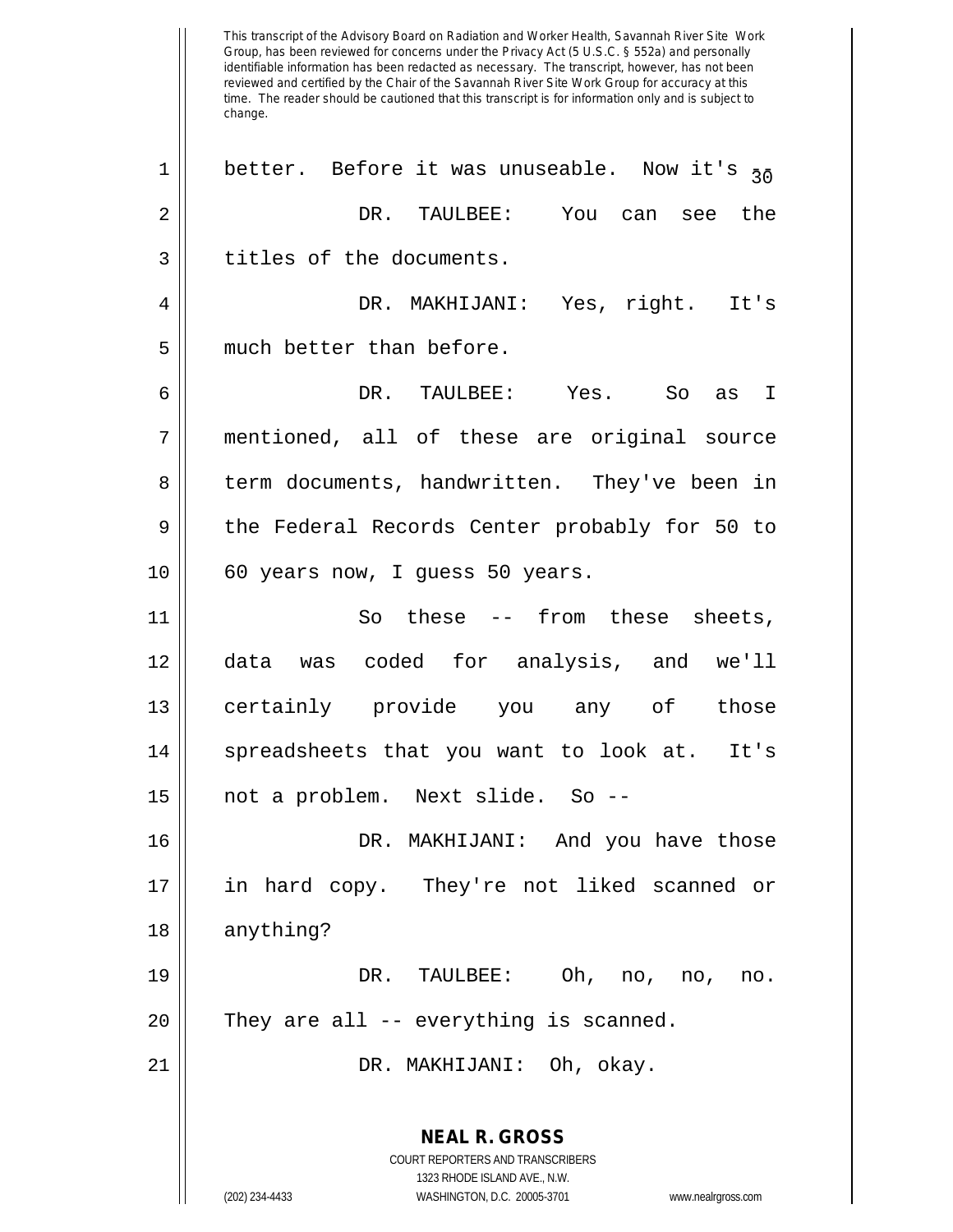This transcript of the Advisory Board on Radiation and Worker Health, Savannah River Site Work Group, has been reviewed for concerns under the Privacy Act (5 U.S.C. § 552a) and personally identifiable information has been redacted as necessary. The transcript, however, has not been reviewed and certified by the Chair of the Savannah River Site Work Group for accuracy at this time. The reader should be cautioned that this transcript is for information only and is subject to change. <sup>31</sup> 1 DR. TAULBEE: Everything has been 2 scanned. In fact, everything coming from  $3$   $\parallel$  Savannah River has to be scanned. 4 DR. MAKHIJANI: I was just 5 wondering if you could provide a copy, if you 6 have hard copies? 7 DR. TAULBEE: Oh no. Savannah 8 || River has an interesting, or different from 9|| other sites, to where they will scan 10 everything and provide it to us. Part of the 11 || reasoning is is they have the EDWS system, 12 || which I think you're familiar with. 13 || So they are purposely trying to 14 make all of their documents electronic. So 15 this gives them an excuse to scan an entire 16 box of records. 17 So since the uranium and thorium 18 || canning inspections were similar, the uranium 19 bioassay is what we're going to use to 20 || estimate and reconstruct thorium intakes. So 21 || the basing methodology is we have uranium

> COURT REPORTERS AND TRANSCRIBERS 1323 RHODE ISLAND AVE., N.W. (202) 234-4433 WASHINGTON, D.C. 20005-3701 www.nealrgross.com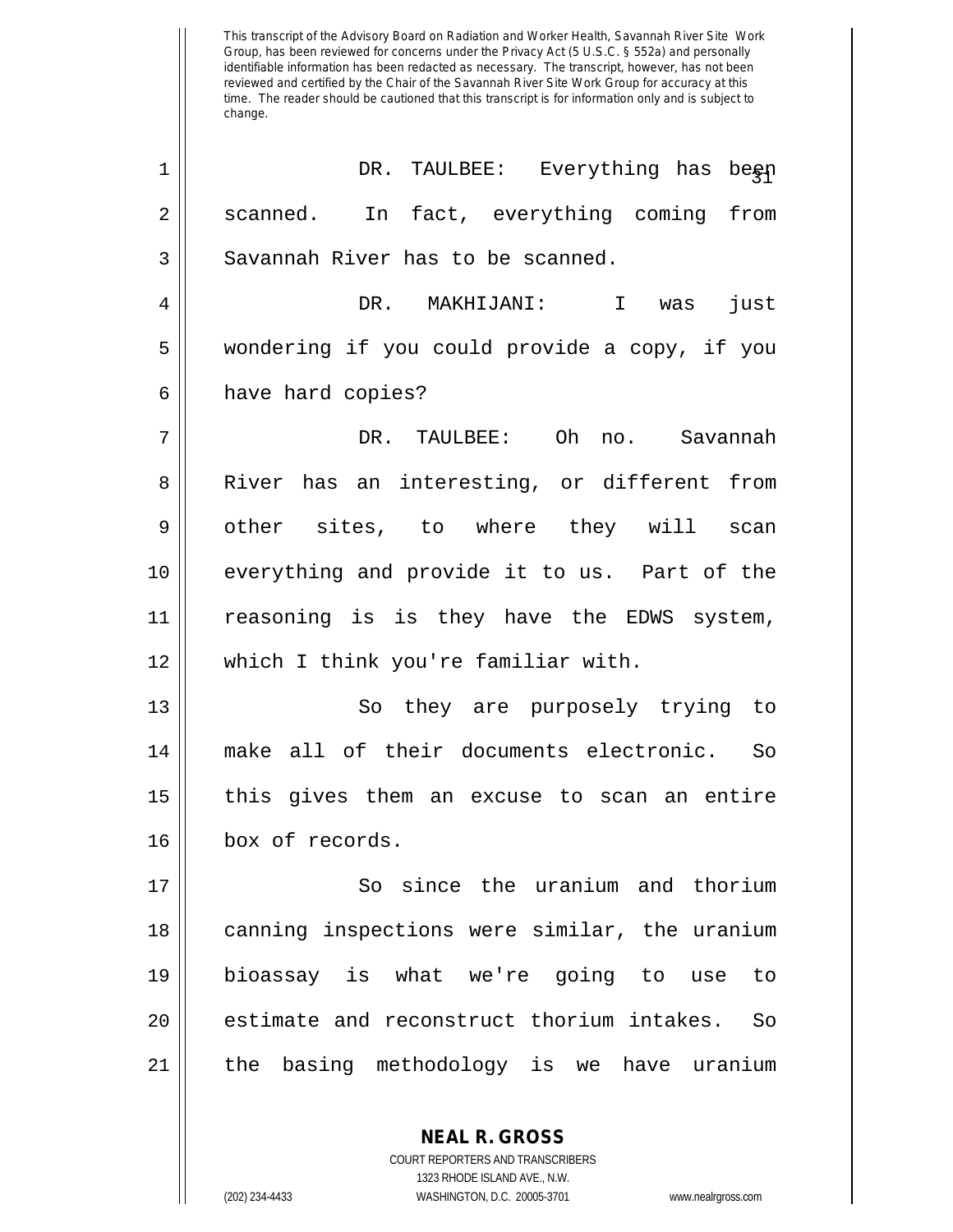1 || bioassay. It was recorded in units of mass 2 per unit volume in urine, and based upon this 3 concentration, using the ICRP models and IMBA, 4 we can back out what the uranium mass intake 5 was.

6 Here's where we assume a 1 to 1 7 ratio of uranium mass intake to thorium mass 8 || intake. So they're doing the same work with 9 || uranium as they are with the thorium. We have 10 || the uranium bioassay. We're backing out how 11 || much uranium they breathed in.

12 || So assuming a 1 to 1 ratio, trying 13 || to estimate the thorium based upon that mass, 14 || not activity, and go through and calculate the 15 thorium dose. If I were doing an 16 epidemiologic study, this particular point 17 right here, I'd go back to that table, be 18 || multiplying by those fractions.

19 || Four percent for that one year, .1 20 || percent for another year, to get what I would 21 consider a best unbiased estimate. Now in our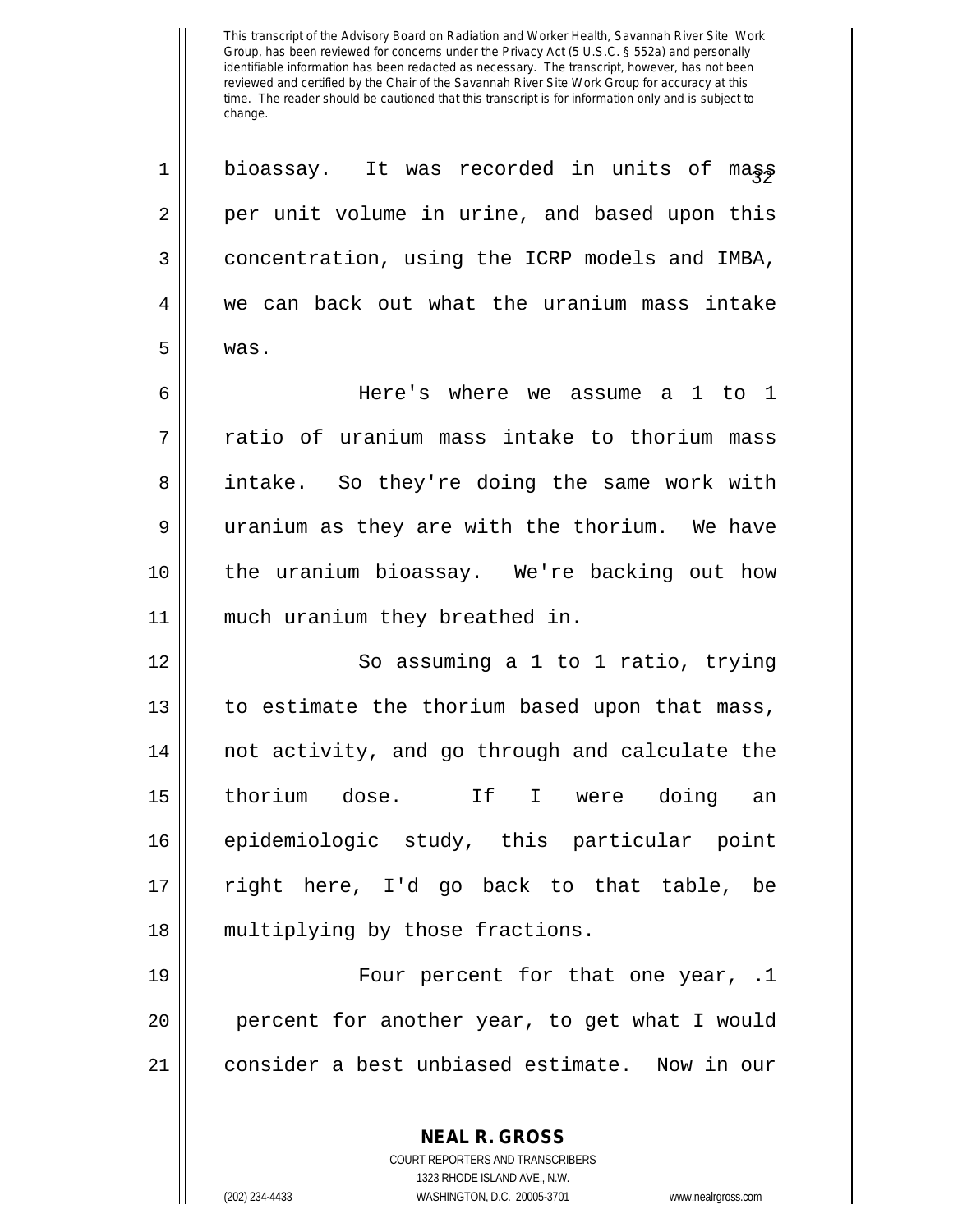This transcript of the Advisory Board on Radiation and Worker Health, Savannah River Site Work Group, has been reviewed for concerns under the Privacy Act (5 U.S.C. § 552a) and personally identifiable information has been redacted as necessary. The transcript, however, has not been reviewed and certified by the Chair of the Savannah River Site Work Group for accuracy at this time. The reader should be cautioned that this transcript is for information only and is subject to change.  $\begin{array}{c} 1 \parallel \end{array}$  program, we can't rule out that if  $\begin{array}{c} 33 \end{array}$ 2 || individual worker, his only work was during  $3 \parallel$  one of those thorium campaigns, so therefore 4 we're assigning this massing 1 to 1 ratio. 5 This is a very claimant-favorable

7 | --8 DR. NETON: Okay. Let me see if I 9 understand this. It wasn't clear to me when I 10 || read this the first time, and now it's 11 becoming clear, is it's not only a 1 to 1 -- 12 we're saying the dust loading for uranium and 13 || the dust loading for thorium are going to be 14 || effectively equivalent because they're similar 15 | processes.

6 assumption in doing so, considering the volume

16 We're going beyond that and saying 17 that the air concentration of thorium would 18 || have been that way the entire year --19 DR. TAULBEE: That's correct.

20 DR. NETON: Even though 95 percent 21 || of the time or greater during that year, it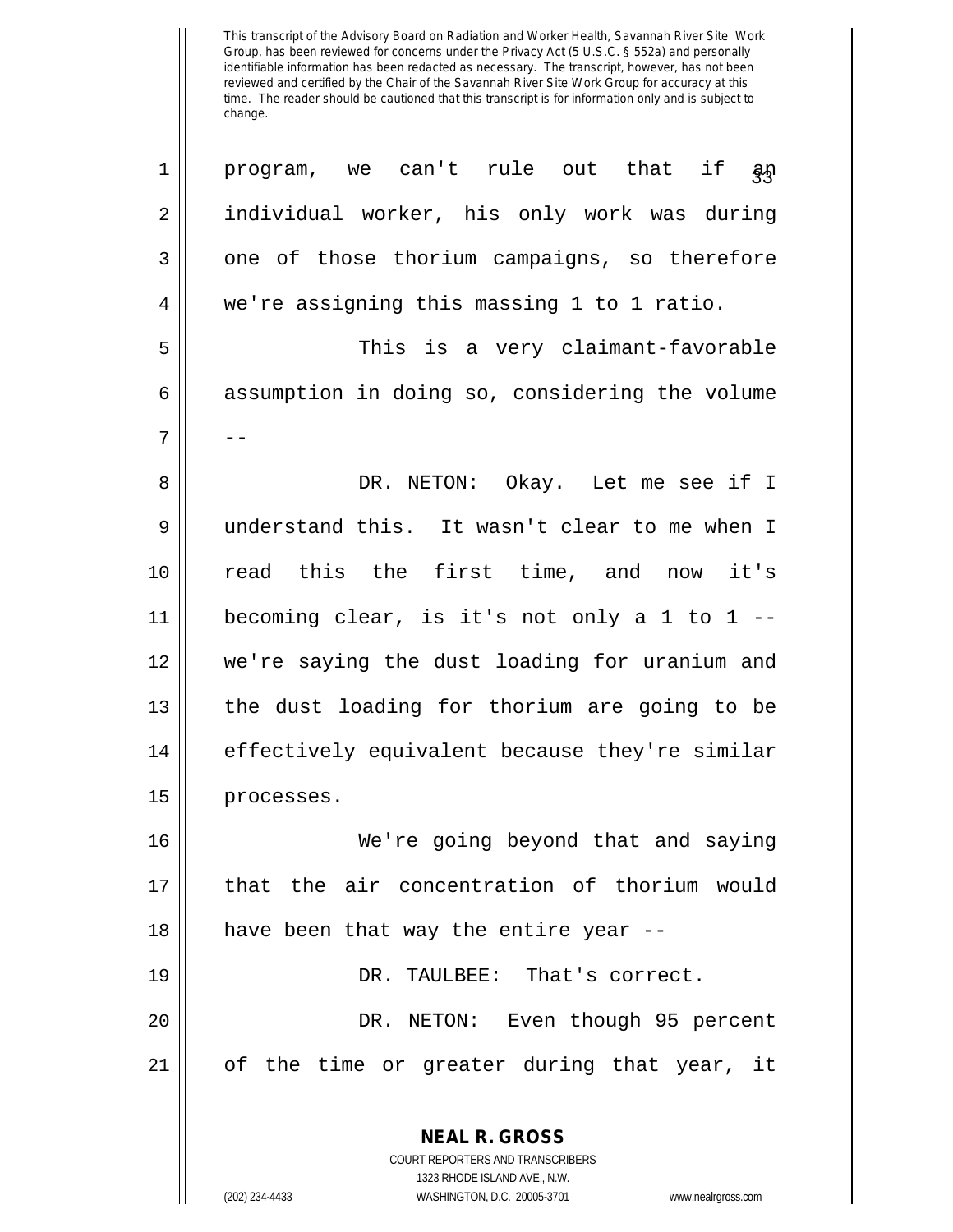This transcript of the Advisory Board on Radiation and Worker Health, Savannah River Site Work Group, has been reviewed for concerns under the Privacy Act (5 U.S.C. § 552a) and personally identifiable information has been redacted as necessary. The transcript, however, has not been reviewed and certified by the Chair of the Savannah River Site Work Group for accuracy at this time. The reader should be cautioned that this transcript is for information only and is subject to change.  $1 \parallel$  would have been a uranium --2 DR. TAULBEE: That's correct. 3 DR. MAKHIJANI: And you're going 4 || to assign a uranium dose based on the same 5 data as well? 6 DR. TAULBEE: Yes. 7 MR. MARSCHKE: For the years where 8 || there was no thorium production, are you going 9 to assume zero for the thorium for those 10 || years, I assume, or are you going to give them  $11$  a dose for those years as well? 12 || DR. TAULBEE: We're lumping it all 13 together into bands, and you'll see that from  $14$  | the uranium data here in just a minute. So we 15 will be assigning during that. I mean that's 16 || something that we could, you know, discuss and 17 potentially not assign it. 18 If this group feels that that's, 19 you know, important, we can certainly do that. 20 DR. NETON: If you can back up. 21 We're talking about double-assigning the

> **NEAL R. GROSS** COURT REPORTERS AND TRANSCRIBERS 1323 RHODE ISLAND AVE., N.W.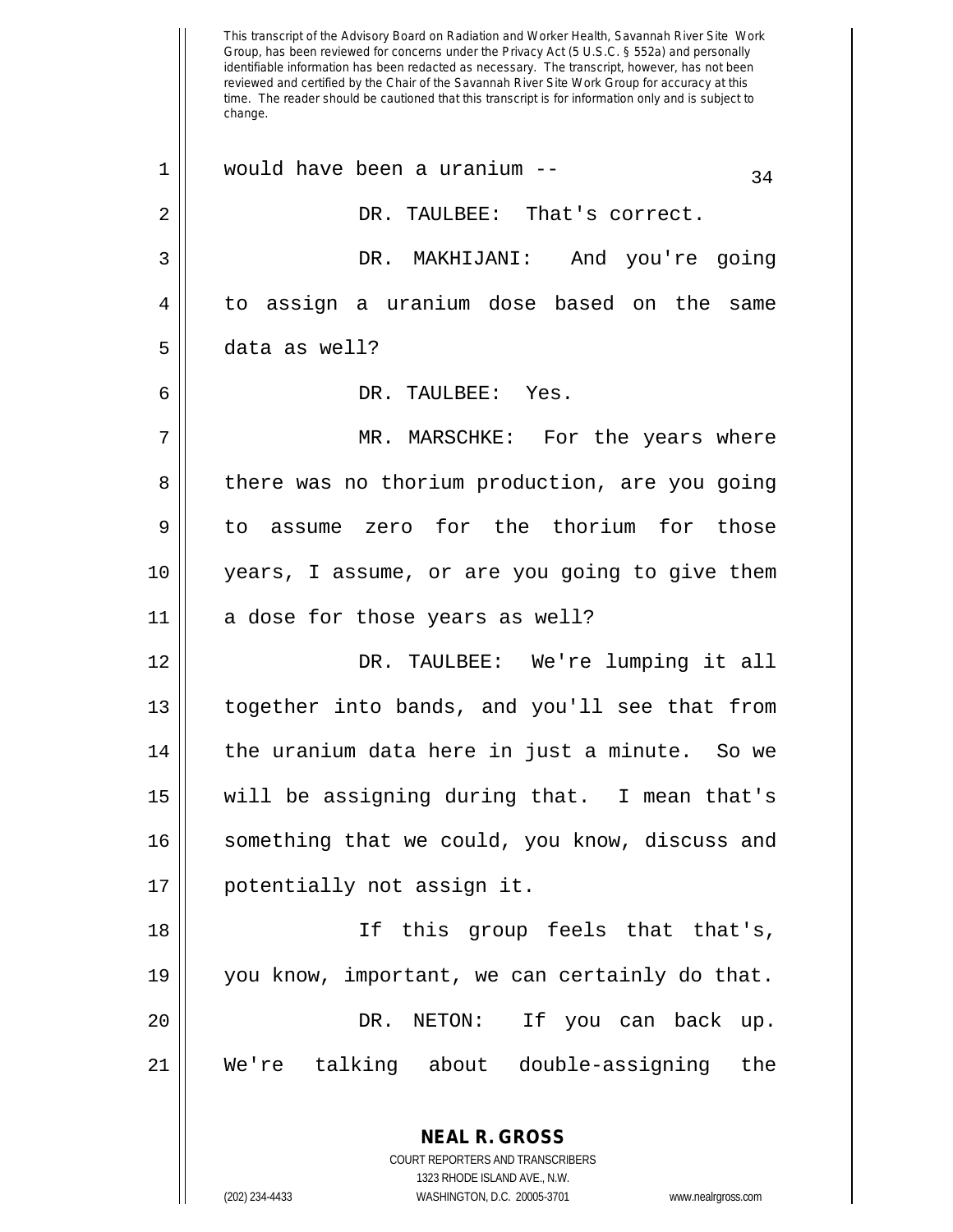This transcript of the Advisory Board on Radiation and Worker Health, Savannah River Site Work Group, has been reviewed for concerns under the Privacy Act (5 U.S.C. § 552a) and personally identifiable information has been redacted as necessary. The transcript, however, has not been reviewed and certified by the Chair of the Savannah River Site Work Group for accuracy at this time. The reader should be cautioned that this transcript is for information only and is subject to change.  $1 \parallel$  uranium and thorium? I'm not sure -- I think  $2 \parallel$  we would take the highest of the two intake  $3 \parallel$  scenarios, wouldn't we? 4 DR. TAULBEE: Well for one thing, 5 we have uranium bioassay for these people. So 6 if somebody has uranium bioassay in that time 7 period, we're going to assign their dose to 8 || uranium based their bioassay. 9 || DR. NETON: Right. 10 DR. TAULBEE: And this is 11 estimating what's their thorium dose. So 12 || there, we're taking the coworker effectively 13 for the uranium, to estimate what the thorium 14 || is, we'd be assigning the thorium dose. 15 DR. NETON: If you're using a 16 coworker model, and this is -- I like to call 17 || this a substitute model, not a surrogate model 18 || so there's no confusion here, but if you're 19 using the model, it seems that you would pick 20 || the -- you don't know what the person was 21 exposed to because you have no bioassay on

> **NEAL R. GROSS** COURT REPORTERS AND TRANSCRIBERS

1323 RHODE ISLAND AVE., N.W. (202) 234-4433 WASHINGTON, D.C. 20005-3701 www.nealrgross.com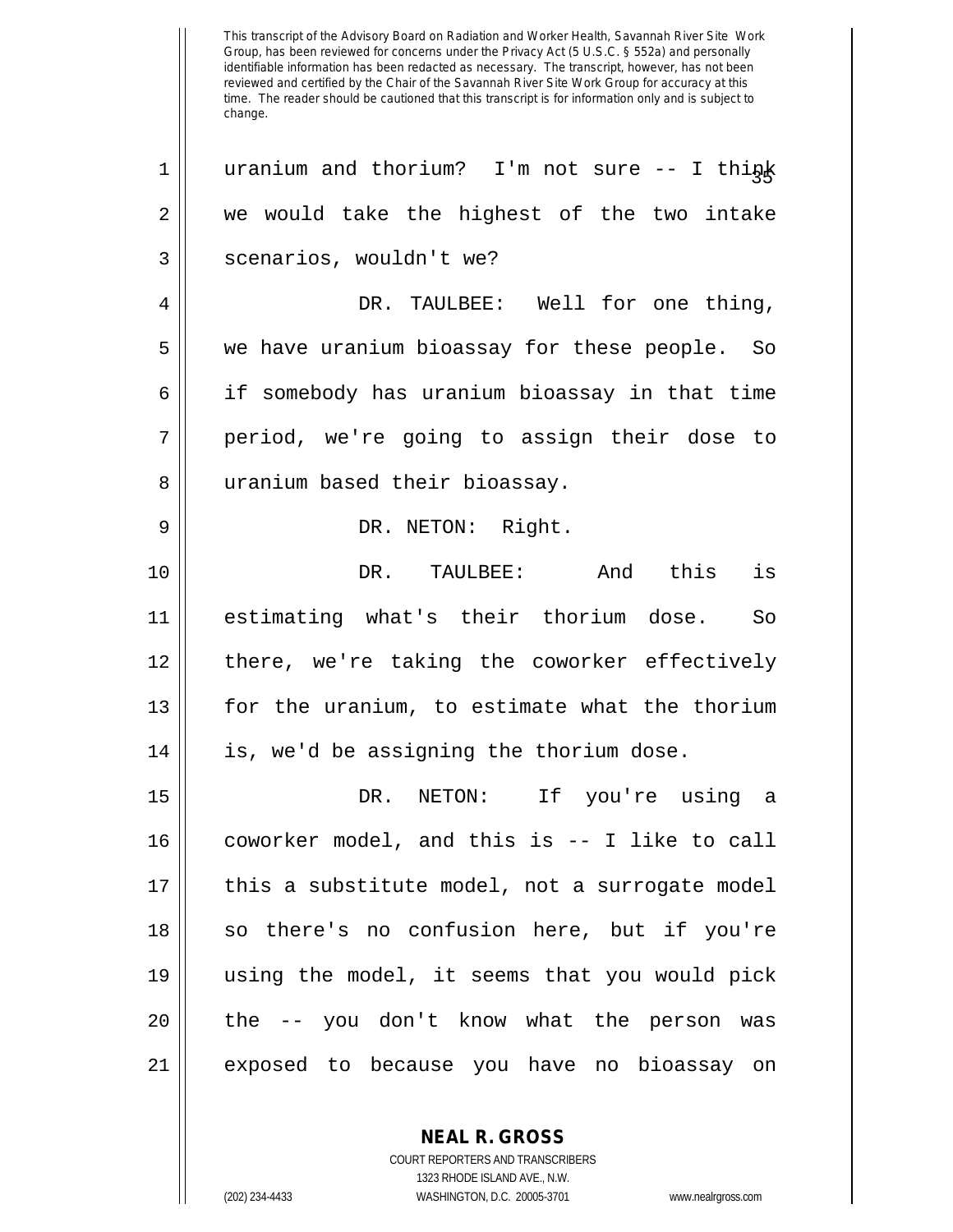This transcript of the Advisory Board on Radiation and Worker Health, Savannah River Site Work Group, has been reviewed for concerns under the Privacy Act (5 U.S.C. § 552a) and personally identifiable information has been redacted as necessary. The transcript, however, has not been reviewed and certified by the Chair of the Savannah River Site Work Group for accuracy at this time. The reader should be cautioned that this transcript is for information only and is subject to change.  $\begin{array}{|c|c|c|c|c|}\n1 & \text{him.} & \text{36} \end{array}$ 2 || MR. MARSCHKE: For thorium. 3 DR. NETON: For thorium. 4 DR. TAULBEE: We do for uranium. 5 DR. NETON: Oh, I see. Yes, we'd  $6$  || have to work through the  $-$ -7 MR. MARSCHKE: Yes. What if we  $8 \parallel$  have the -- we have a guy who has no bioassays 9 || for either? 10 DR. TAULBEE: Well, for either. 11 Then we would, in my opinion and Jim please 12 || step in, we would assign both, in my opinion. 13 DR. NETON: I'm not sure. 14 CHAIRMAN GRIFFON: -- both 100  $15$  || percent of the time, I see here. 16 DR. TAULBEE: Yes. I mean it 17 || seems there's sort of a logical system, but --18 DR. MAURO: Whoever's speaking, 19 get a little closer to the microphone. The 20 || main speaker, I'm not even sure who that is, I 21 || can barely hear you. You know, it's very hard

> **NEAL R. GROSS** COURT REPORTERS AND TRANSCRIBERS

> > 1323 RHODE ISLAND AVE., N.W.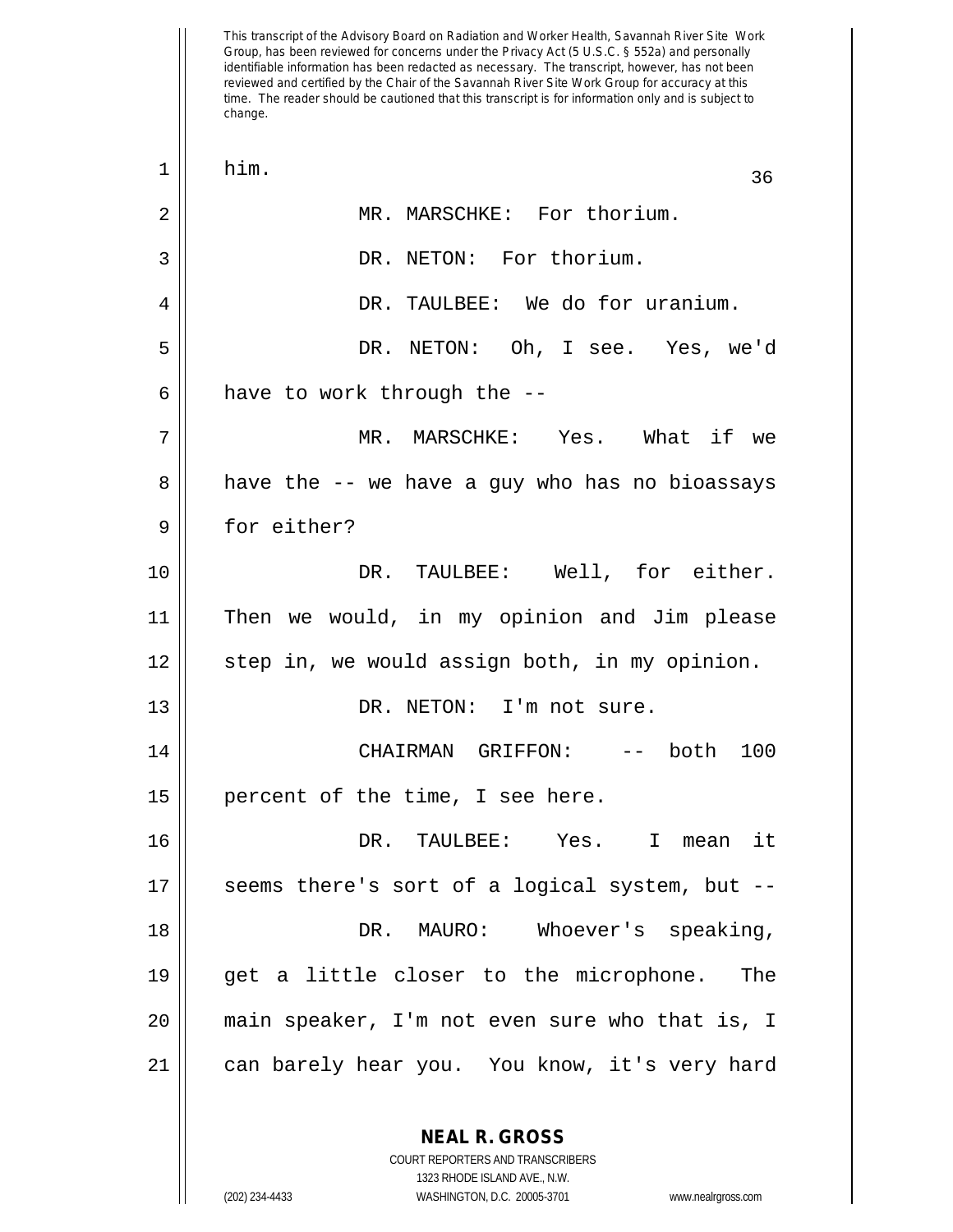This transcript of the Advisory Board on Radiation and Worker Health, Savannah River Site Work Group, has been reviewed for concerns under the Privacy Act (5 U.S.C. § 552a) and personally identifiable information has been redacted as necessary. The transcript, however, has not been reviewed and certified by the Chair of the Savannah River Site Work Group for accuracy at this time. The reader should be cautioned that this transcript is for information only and is subject to change.  $\begin{array}{|c|c|c|c|c|}\n1 & \text{to hear.} & & & & \text{37}\n\end{array}$ 2 DR. NETON: I think this is a  $3 \parallel$  situation where we can sort of become a victim 4 || of our attempts to be claimant-favorable. 5 Realistically, what Tim was talking about  $6 \parallel$  earlier, what you do every study, probably 7 makes the most sense. 8 I mean you fractionate it based on 9 || the percentage of time. I mean you couldn't  $10$  || assume that the processing  $-$ -11 CHAIRMAN GRIFFON: But then I see 12 || that going there too, you don't know who might 13 have worked more in the thorium processes or 14 || whatever. 15 DR. NETON: Well, but 16 || realistically, though, it's related the number 17 of slugs canned per year, and so unless there 18 was a very large discrepancy in the processing 19 time for a thorium slug versus a uranium slug, 20 || if you have five percent that are thorium 21 || slugs being processed, then really you can

> **NEAL R. GROSS** COURT REPORTERS AND TRANSCRIBERS 1323 RHODE ISLAND AVE., N.W.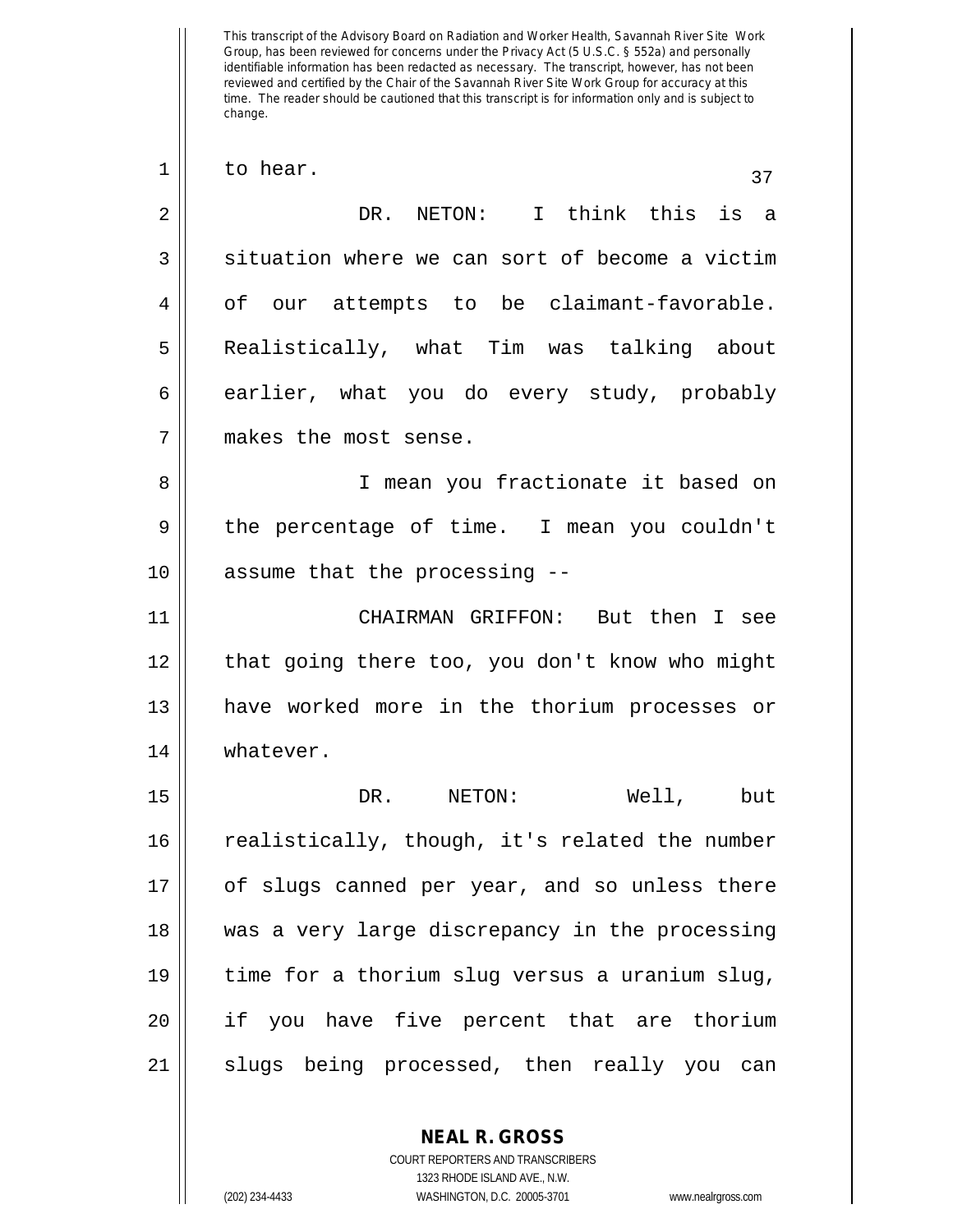| $\mathbf 1$ | only get five percent of the dose.<br>38          |
|-------------|---------------------------------------------------|
| 2           | DR. MAKHIJANI:<br>That's<br>a a                   |
| 3           | population dose. So if you take the               |
| 4           | population of workers, I would agree, that you    |
| 5           | can't -- you can't say well, you know, as Tim     |
| 6           | said, whether an individual worker worked         |
| 7           | longer with thorium than with uranium, or was     |
| 8           | more devoted to thorium production, or most of    |
| 9           | the workers were doing uranium all the time,      |
| 10          | which would have been the case anyway.            |
| 11          | I think this raises a<br>But                      |
| 12          | different question of consistency in my mind.     |
| 13          | I mean why didn't we do this in Y-12 or           |
| 14          | Mallinckrodt?                                     |
| 15          | DR. NETON: What?                                  |
| 16          | DR. MAKHIJANI: This model.                        |
| 17          | Mallinckrodt,<br>DR. NETON:<br>we                 |
| 18          | didn't know the -- Mallinckrodt was because of    |
| 19          | thorium 230.                                      |
| 20          | DR. MAKHIJANI: Oh, 230. But I                     |
| 21          | thought we had thorium 232, and plenty of --      |
|             | <b>NEAL R. GROSS</b>                              |
|             | COURT REPORTERS AND TRANSCRIBERS                  |
|             | 1323 RHODE ISLAND AVE., N.W.<br>(202) 234-4433    |
|             | WASHINGTON, D.C. 20005-3701<br>www.nealrgross.com |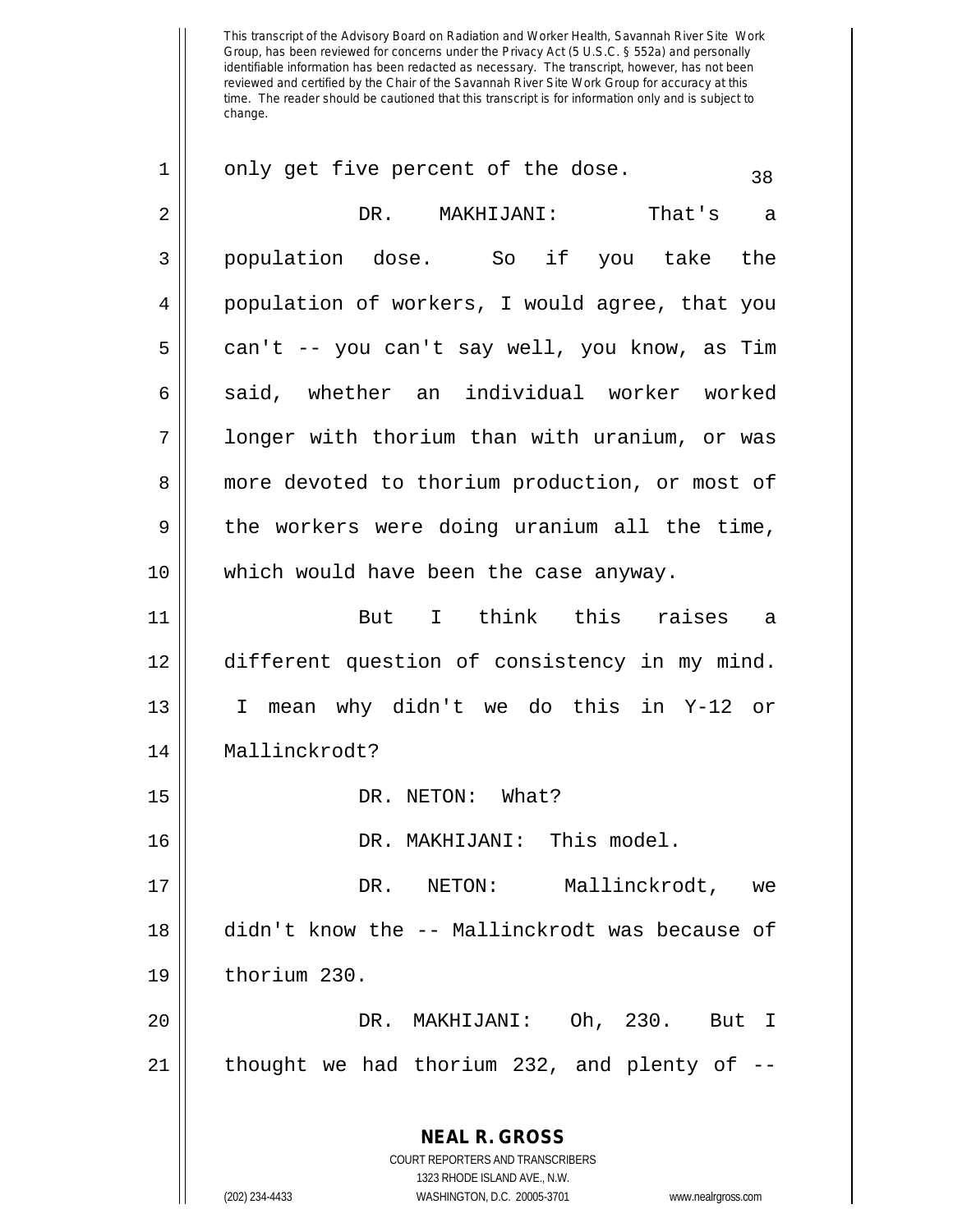This transcript of the Advisory Board on Radiation and Worker Health, Savannah River Site Work Group, has been reviewed for concerns under the Privacy Act (5 U.S.C. § 552a) and personally identifiable information has been redacted as necessary. The transcript, however, has not been reviewed and certified by the Chair of the Savannah River Site Work Group for accuracy at this time. The reader should be cautioned that this transcript is for information only and is subject to change.  $1 \parallel$  and there was uranium in the same rooms.  $39$ 2 DR. NETON: The processes were not 3 Similar. We don't really know what the 4 || process was for thorium. 5 DR. TAULBEE: Exactly. 6 DR. NETON: That was sort of an 7 || experimental process of Y-12, remember, where 8 300 pounds dropped on the floor. We had no 9 monitoring. This is so very unique in the 10 || sense that these were both canning operations 11 to can slugs for reactors. So I mean this is, 12 I think, somewhat unique. 13 CHAIRMAN GRIFFON: It's definitely 14 different. 15 DR. TAULBEE: Yes, and Jim's got 16 it nailed dead-on. The process is what 17 matters, is the most important thing here. We 18 know uranium canning and the thorium canning 19 were the same, whereas at Y-12, what were they  $20$  || doing with the canning versus what were they 21 doing with uranium.

> COURT REPORTERS AND TRANSCRIBERS 1323 RHODE ISLAND AVE., N.W. (202) 234-4433 WASHINGTON, D.C. 20005-3701 www.nealrgross.com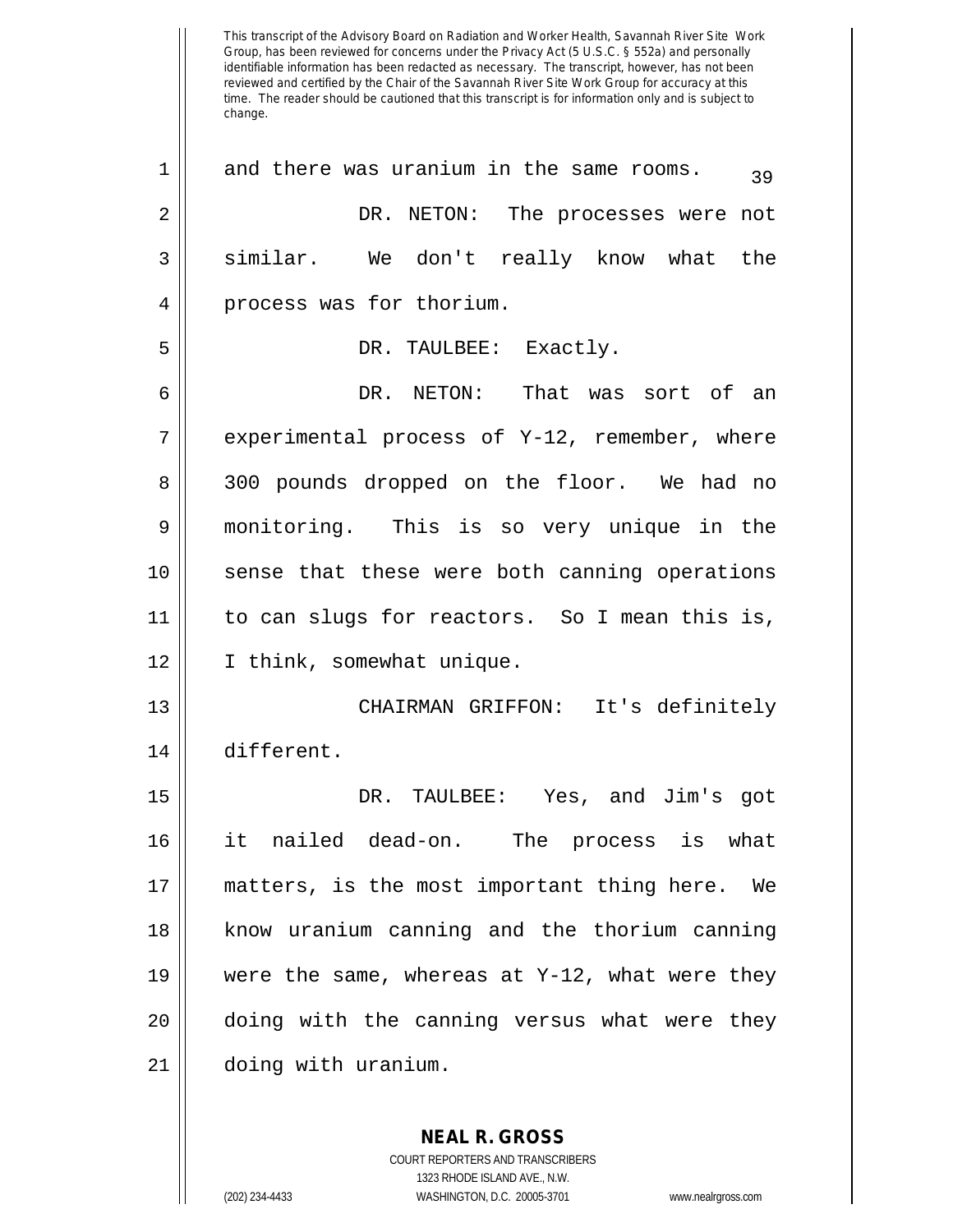This transcript of the Advisory Board on Radiation and Worker Health, Savannah River Site Work Group, has been reviewed for concerns under the Privacy Act (5 U.S.C. § 552a) and personally identifiable information has been redacted as necessary. The transcript, however, has not been reviewed and certified by the Chair of the Savannah River Site Work Group for accuracy at this time. The reader should be cautioned that this transcript is for information only and is subject to change. **NEAL R. GROSS** 1 || We know now with the thorium, that 2 they were doing the same processes for the 3 || same purpose in the same buildings. Okay. 4 MEMBER CLAWSON: So Tim, can I 5 just add one. When these thorium campaigns 6  $\parallel$  came up, they were still doing the uranium too 7 | though? 8 | R. TAULBEE: Absolutely. 9 CHAIRMAN GRIFFON: And I'm 10 || assuming that the methodology we're laying out 11 here would only be used in the years that you 12 have known processing, like if you weren't  $13 \parallel$  doing -- right. 14 DR. TAULBEE: Absolutely. Well 15 that's why we made the break in 1965, was the 16 || thoria process, the powder, the whole process 17 | completely changed. 18 Instead of working with uranium 19 metal now, they're working with the thorium 20 powder, and they actually built a glove box 21 || line in order to work with that. So we're

> COURT REPORTERS AND TRANSCRIBERS 1323 RHODE ISLAND AVE., N.W.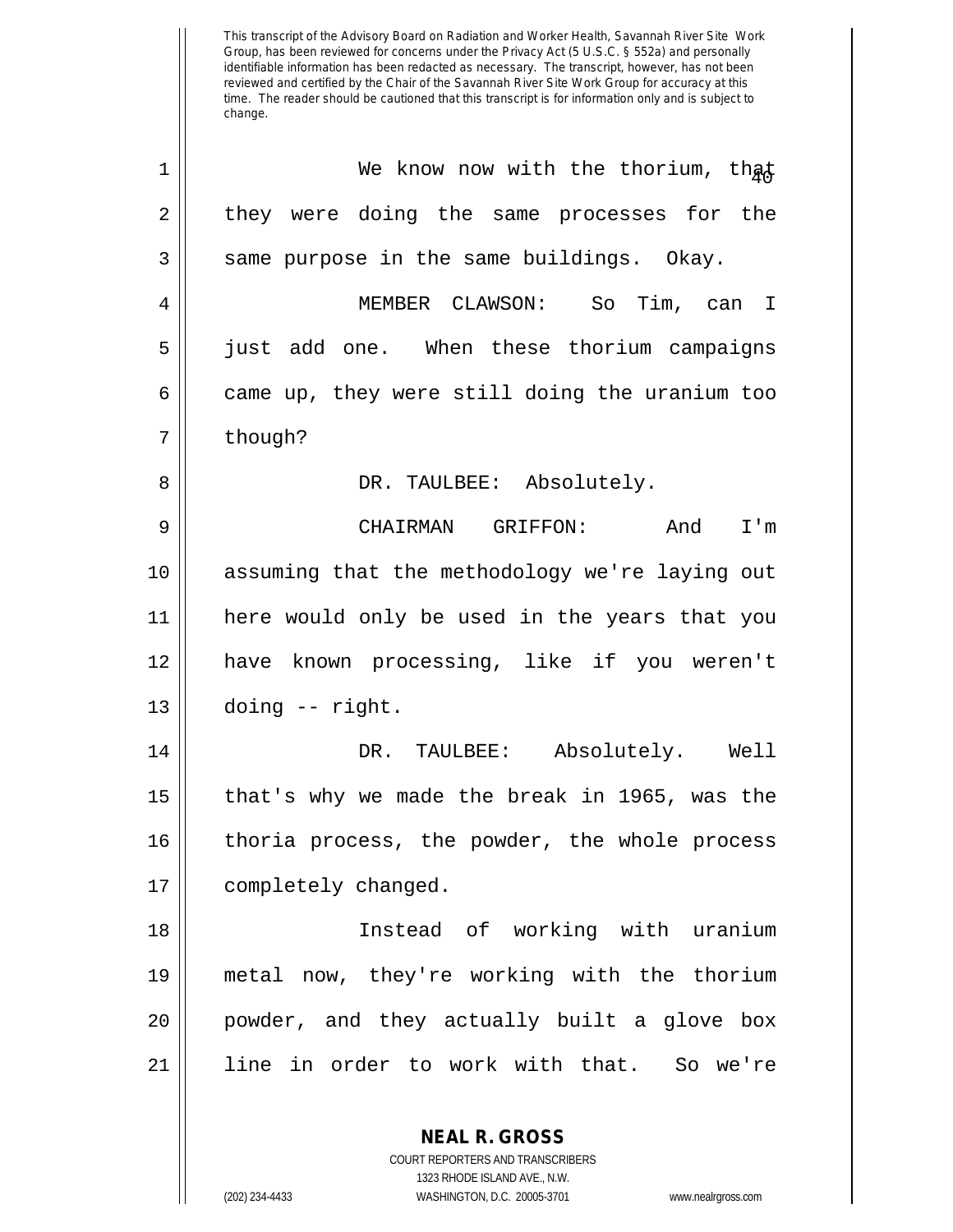This transcript of the Advisory Board on Radiation and Worker Health, Savannah River Site Work Group, has been reviewed for concerns under the Privacy Act (5 U.S.C. § 552a) and personally identifiable information has been redacted as necessary. The transcript, however, has not been reviewed and certified by the Chair of the Savannah River Site Work Group for accuracy at this time. The reader should be cautioned that this transcript is for information only and is subject to change. **NEAL R. GROSS** COURT REPORTERS AND TRANSCRIBERS 1323 RHODE ISLAND AVE., N.W. (202) 234-4433 WASHINGTON, D.C. 20005-3701 www.nealrgross.com 1 || only applying this when they were doing the  $2 \parallel$  exact same process. 3 DR. MAKHIJANI: Initially, you 4 were, if I'm recalling correctly, you were 5 || going to use air concentration and bioassay  $6 \parallel$  data for thorium. That was a suqqestion 7 || anyway. Am I remembering that right? 8 DR. TAULBEE: You're correct, and 9 | I'll get to that here in a minute. 10 DR. MAKHIJANI: Oh, okay. 11 || DR. TAULBEE: I'll get to that. 12 DR. NETON: We reviewed the data. 13 DR. TAULBEE: Oh, sorry. I was 14 || trying to move this closer, because John Mauro 15 was saying he was having trouble hearing me. 16 Is it better now? 17 CHAIRMAN GRIFFON: John, can you 18 hear Tim Taulbee? 19 DR. MAURO: It's -- well yes. 20 Tim, if you can get a little -- I can hear Jim 21 Grace and everyone else and you, Mark. But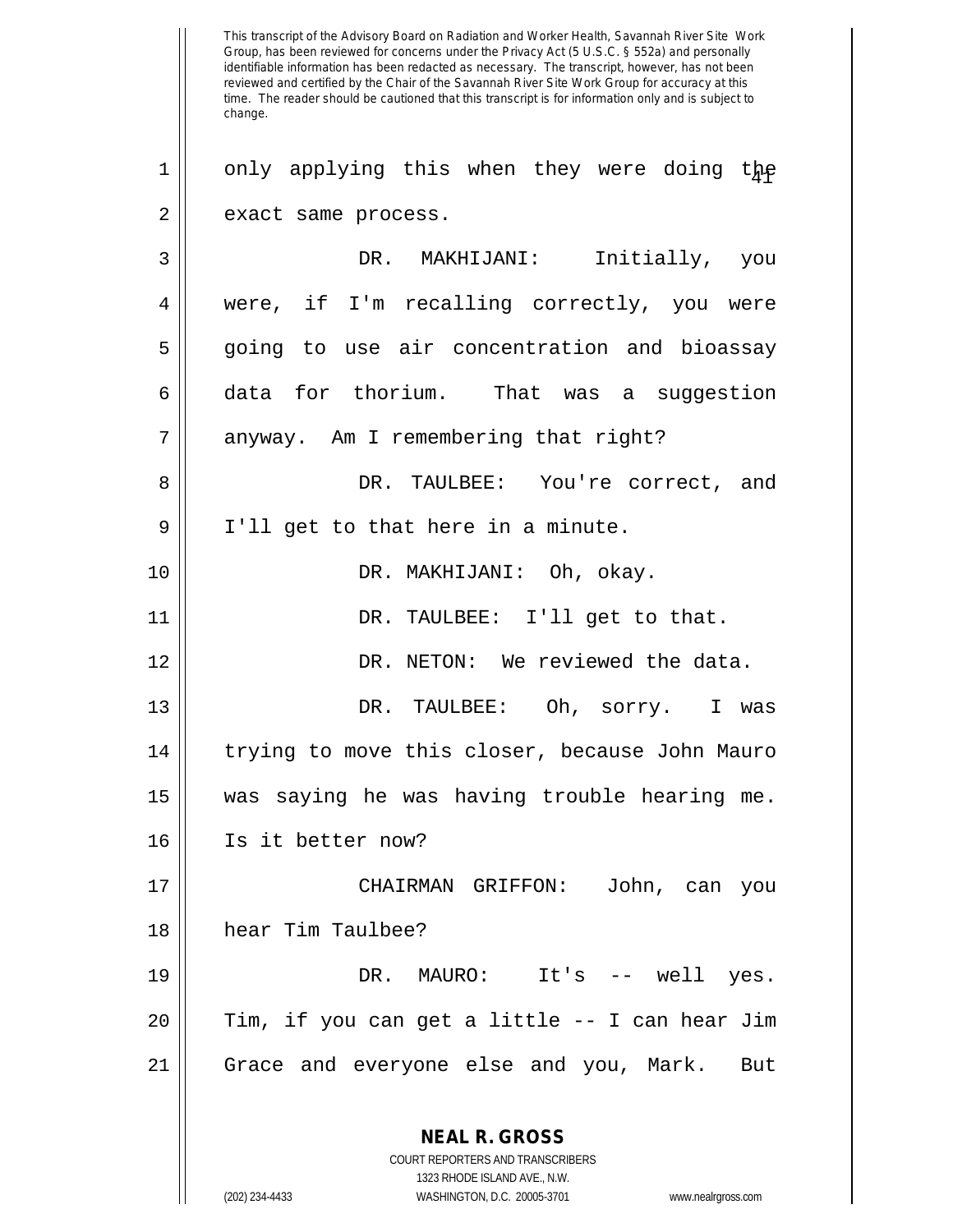This transcript of the Advisory Board on Radiation and Worker Health, Savannah River Site Work Group, has been reviewed for concerns under the Privacy Act (5 U.S.C. § 552a) and personally identifiable information has been redacted as necessary. The transcript, however, has not been reviewed and certified by the Chair of the Savannah River Site Work Group for accuracy at this time. The reader should be cautioned that this transcript is for information only and is subject to change. **NEAL R. GROSS** COURT REPORTERS AND TRANSCRIBERS 1323 RHODE ISLAND AVE., N.W. (202) 234-4433 WASHINGTON, D.C. 20005-3701 www.nealrgross.com  $1 \parallel$  I'm having trouble hearing Tim. 2 CHAIRMAN GRIFFON: Yes. We don't 3 || have a lapel, like, you know, microphone. 4 || When he's standing up with his presentation.  $5 \parallel$  That's probably why. 6 DR. MAURO: Oh, I see. 7 CHAIRMAN GRIFFON: We'll work on 8 it a little bit. 9 DR. NETON: Maybe you can just sit 10 || down and speak from the slides. 11 || CHAIRMAN GRIFFON: Yes. 12 DR. TAULBEE: Oh, I can do that.  $13 \parallel$  Sure. 14 || DR. NETON: It's good for effect,  $15$  || but  $-$ 16 DR. TAULBEE: Okay. I can do  $17 \parallel$  that. John, is this better? 18 DR. MAURO: Oh, that's better. 19 Thank you. 20 DR. TAULBEE: Okay, thanks. All 21 || right. So the first step of that was modeling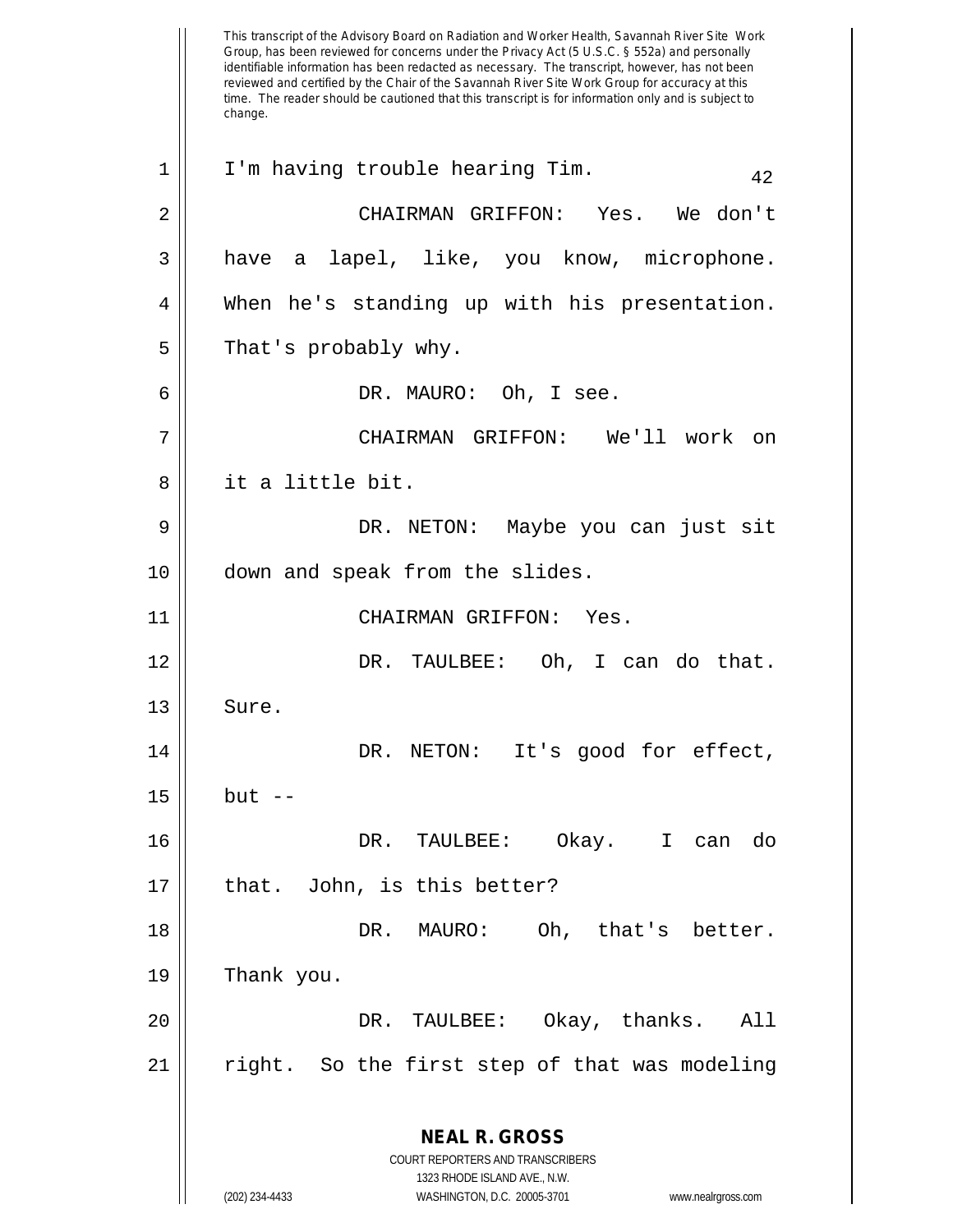| $\mathbf 1$ | uranium intakes. So we went through and        |
|-------------|------------------------------------------------|
| 2           | modeled all of the years from 1953 to 1965,    |
| 3           | and you'll see that in ER addendum, and what   |
| 4           | I'm showing up here on the slide now is the    |
| 5           | uranium mass for 1955 and 1960, just to give   |
| 6           | two of the examples here.                      |
| 7           | And our modeling was we took the               |
| 8           | So if<br>maximum sample per person per year.   |
| 9           | somebody had four bioassay samples, four       |
| 10          | uranium bioassay samples in a year, we took    |
| 11          | the largest and threw them into the coworker   |
| 12          | model.                                         |
| 13          | So if they had two non-detects and             |
| 14          | two positive detects, of the two<br>then       |
| 15          | positives we took the highest. So from 1955,   |
| 16          | what you'll see is the following distribution. |
| 17          | There are 486 people monitored in              |
| 18          | the 300 area for that particular year.<br>It   |
| 19          | fits a log normal distribution quite nicely,   |
| 20          | with the geometric mean of 1.97 and<br>a a     |
| 21          | geometric standard deviation of 1.7.           |

**NEAL R. GROSS** COURT REPORTERS AND TRANSCRIBERS

1323 RHODE ISLAND AVE., N.W.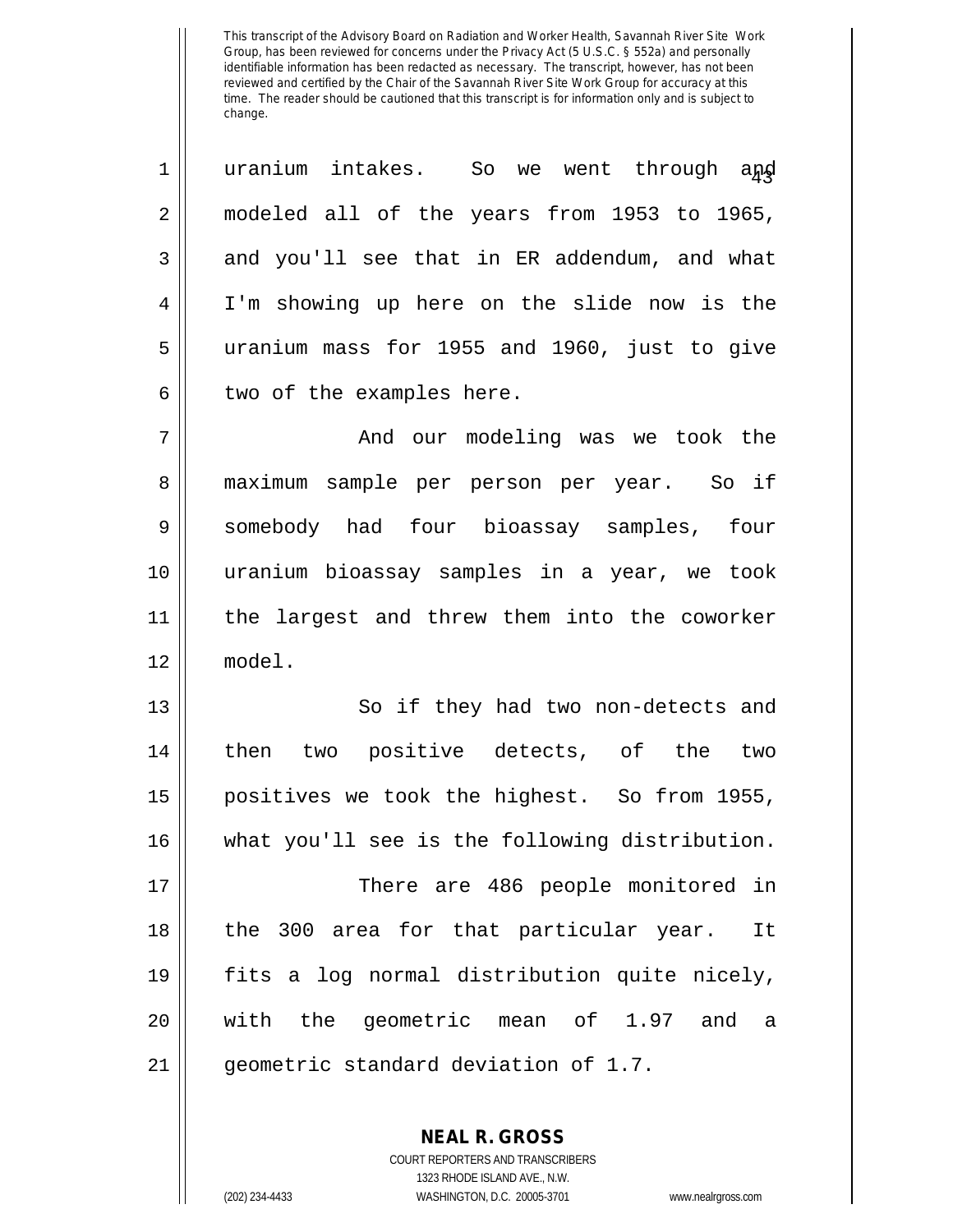| 1           | as we got into later yearg <sub>4</sub><br>Now   |
|-------------|--------------------------------------------------|
| 2           | the radiological controls got better, because    |
| 3           | people -- all of the doses or all of the         |
| 4           | intakes started decreasing. It's very clear      |
| 5           | to see, and I'll show that in the next slide.    |
| 6           | So what we had in the second slide in 1960,      |
| 7           | we only had 58 of the 456 people that had        |
| 8           | positive bioassay in that latter time period.    |
| $\mathsf 9$ | So in order to fit this, we used a               |
| 10          | two distribution assumption, where there's an    |
| 11          | underlying population that will be the same as   |
| 12          | the missed dose or non-detectable population,    |
| 13          | overlaid with a detectable population. So we     |
| 14          | fit this particular alignment along this line.   |
| 15          | Which TIB is this?                               |
| 16          | DR. NETON:<br>I was going to say.                |
| 17          | There's a TIB. I can't remember the name of      |
| 18          | This is one that Tom LaBone is working on<br>it. |
| 19          | for us. I don't remember. Is that what you       |
| 20          | used? I was going to ask pathologically?         |
| 21          | DR. TAULBEE: Yes, yes. It<br>was                 |
|             |                                                  |

COURT REPORTERS AND TRANSCRIBERS 1323 RHODE ISLAND AVE., N.W. (202) 234-4433 WASHINGTON, D.C. 20005-3701 www.nealrgross.com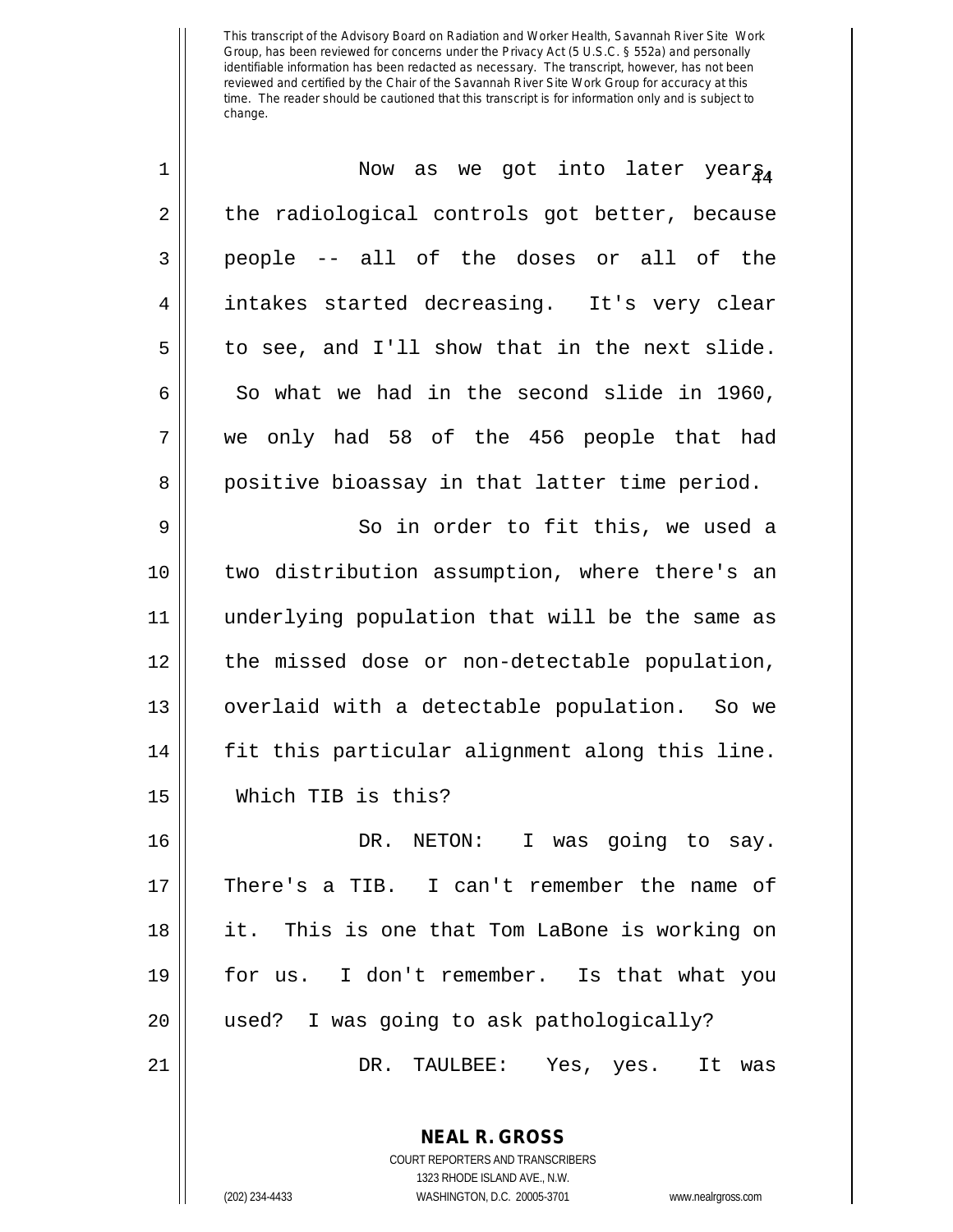This transcript of the Advisory Board on Radiation and Worker Health, Savannah River Site Work Group, has been reviewed for concerns under the Privacy Act (5 U.S.C. § 552a) and personally identifiable information has been redacted as necessary. The transcript, however, has not been reviewed and certified by the Chair of the Savannah River Site Work Group for accuracy at this time. The reader should be cautioned that this transcript is for information only and is subject to change. 1 || pathologic. 45 2 DR. NETON: This is the 3 assumption. You have two, an underlying 4 distribution of zero exposures that would have 5 | its own normal distribution, with a log normal 6 distribution superimposed on that normal 7 distribution you'd expect from people that had 8 || no exposure. 9 DR. NETON: It's a TIB. 10 DR. TAULBEE: OTIB-0076. Okay. 11 So when you fit all of the years of the data  $12$  | that we have  $-$ 13 DR. NETON: Let me go back. I  $14$  || think one thing to point out, that this is a 15 very low intake potential situation. These 16 are very low doses. They weren't really 17 working directly much with the thorium metal 18 at this point or the uranium, right? These

20 DR. TAULBEE: That's correct, and

**NEAL R. GROSS** COURT REPORTERS AND TRANSCRIBERS 1323 RHODE ISLAND AVE., N.W.

19 were just cans that were used were sealed up.

21 most of the canning was being done at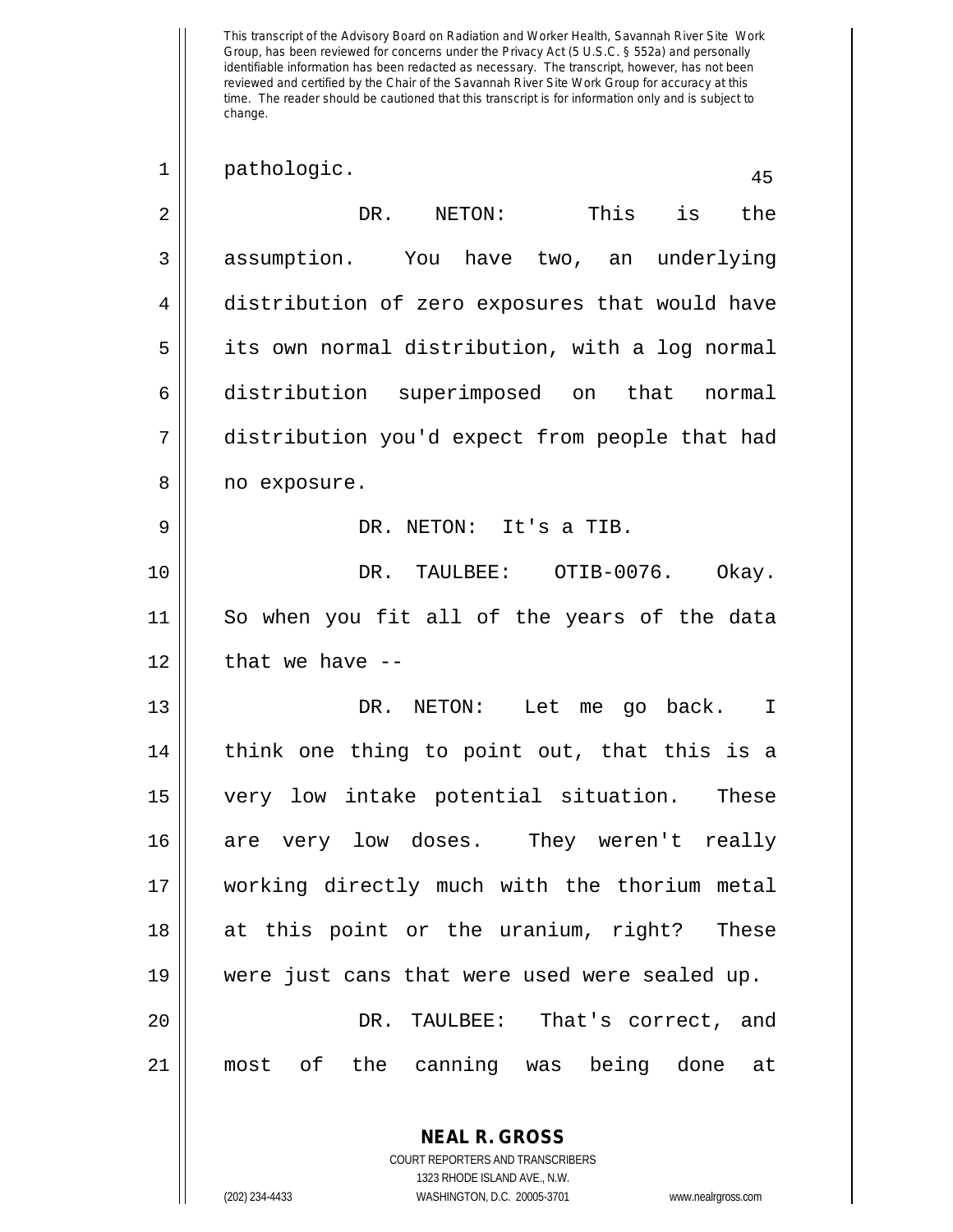This transcript of the Advisory Board on Radiation and Worker Health, Savannah River Site Work Group, has been reviewed for concerns under the Privacy Act (5 U.S.C. § 552a) and personally identifiable information has been redacted as necessary. The transcript, however, has not been reviewed and certified by the Chair of the Savannah River Site Work Group for accuracy at this time. The reader should be cautioned that this transcript is for information only and is subject to change. **NEAL R. GROSS** COURT REPORTERS AND TRANSCRIBERS 1323 RHODE ISLAND AVE., N.W. 1 Sylvania. 46 2 DR. NETON: That's important, I  $3 \parallel$  keep forgetting. This is not like a lathe  $4 \parallel$  operation or  $-$ 5 DR. TAULBEE: Now in the earlier 6 years it was, and in fact you'll see that on  $7 \parallel$  this particular draft right here. If you look 8 in the 1953 down to 1956 time period, you'll  $9 \parallel$  see a steady decrease. There was a lot of 10 lathing going on in those earlier years, 11 particularly '54, '55, and you'll see that the 12 uranium intakes were rather significant during 13 | that time period. 14 And but then by the time we get to 15 about 1957, it kind of levels off. More of  $16$  | the actual canning is being done at Sylvania, 17 || and they were doing more of an inspection 18 | role. 19 Then we get to 1963, and it 20 increases again, and I believe that this is 21 || due to the re-introduction effectively of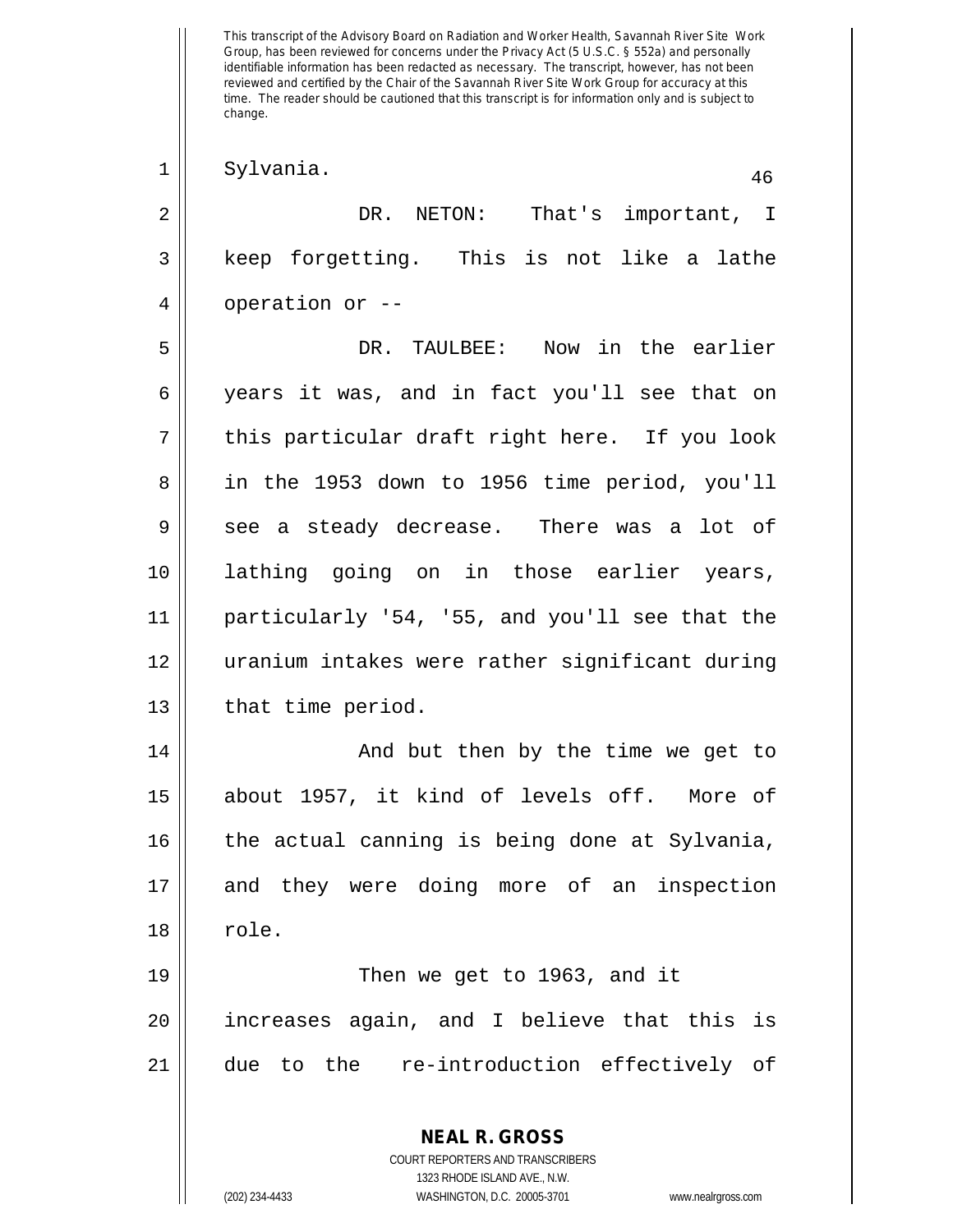This transcript of the Advisory Board on Radiation and Worker Health, Savannah River Site Work Group, has been reviewed for concerns under the Privacy Act (5 U.S.C. § 552a) and personally identifiable information has been redacted as necessary. The transcript, however, has not been reviewed and certified by the Chair of the Savannah River Site Work Group for accuracy at this time. The reader should be cautioned that this transcript is for information only and is subject to change. **NEAL R. GROSS** COURT REPORTERS AND TRANSCRIBERS 1 || Savannah River beginning to do a share,  $_4$ a 2 | larger fraction of the canning. 3 DR. MAKHIJANI: Now this is 4 | thorium data or uranium data? 5 DR. TAULBEE: This is all uranium. 6 Yes, this is all uranium. 7 DR. MAKHIJANI: Why would uranium 8 data follow the thorium canning production in 9 here? 10 DR. TAULBEE: Because they were 11 doing the -- Sylvania also canned a lot of 12 uranium for them as well, not just the 13 ll thorium. 14 DR. MAKHIJANI: They were doing no 15 uranium canning production at the Savannah 16 River Site? 17 DR. TAULBEE: No, they were doing 18 || some, but it was a decreased role. They were 19 contracting out more of that particular work.  $20$  || So you see that with the bioassay, in that  $21$  | the exposures dropped during this time period.

1323 RHODE ISLAND AVE., N.W.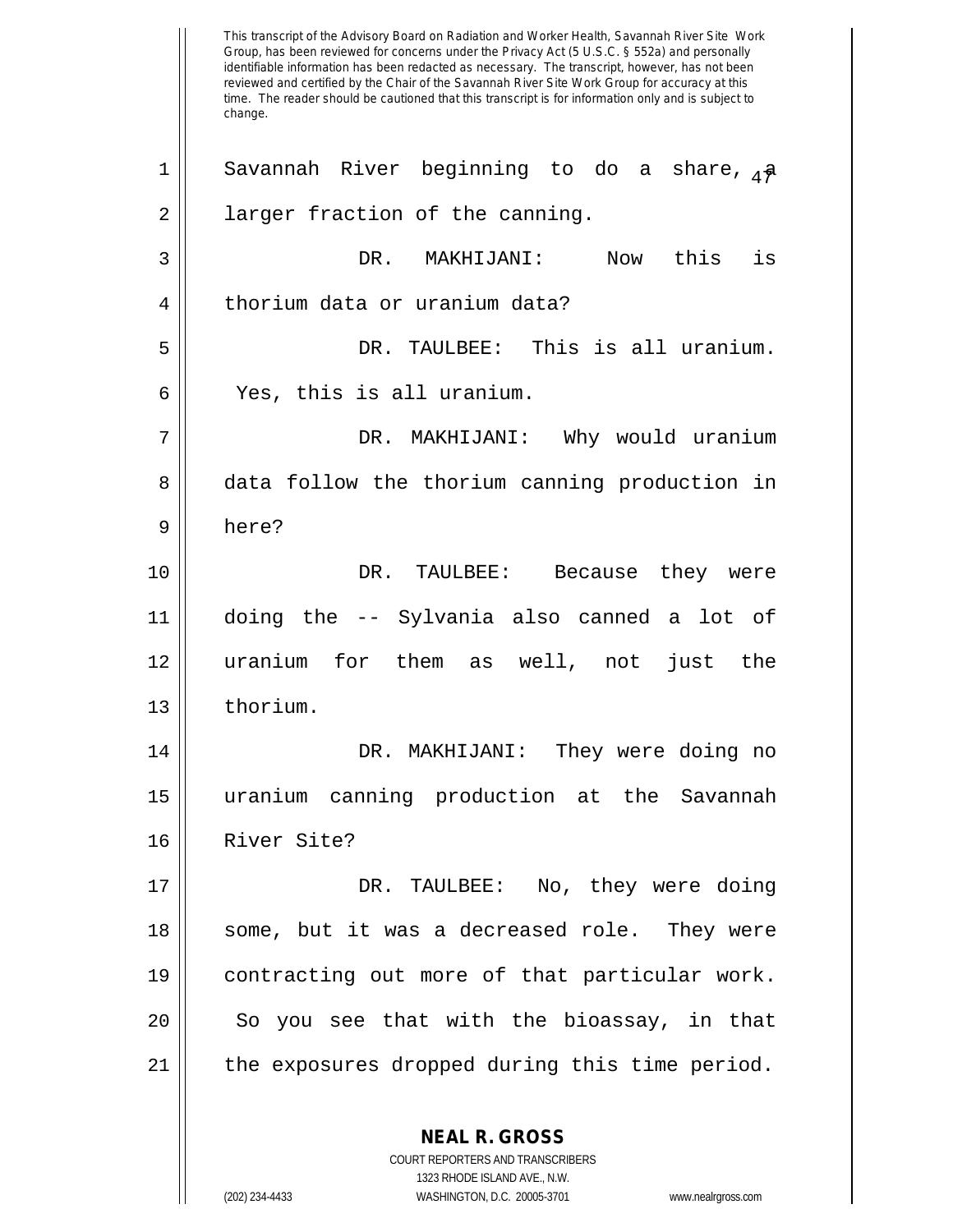| $\mathbf 1$ | And this is why we feel that this              |
|-------------|------------------------------------------------|
| 2           | is the best method for estimating the thorium, |
| 3           | is because it would be tracking along what the |
| 4           | uranium production is doing as<br>far<br>as    |
| 5           | contracting, inspection and number of slugs    |
| 6           | and that type of thing. Okay.                  |
| 7           | So, based upon those uranium mass              |
| 8           | intakes, assuming the one-to-one ratio, we     |
| 9           | calculated out the intakes of thorium. So if   |
| 10          | you look at the Type S, this is what we're     |
| 11          | proposing to assign, 1953 would be<br>347      |
| 12          | picocuries per day, because the exposures were |
| 13          | quite high due to uranium there.               |
| 14          | we are assuming that the<br>So                 |
| 15          | thorium exposures would be quite high, doing   |
| 16          | the same process. 1954 drops to 175. '55,      |
| 17          | '56, it's an average of about 80, and then '57 |
| 18          | to '62, it's dropped way down to about 4.7,    |
| 19          | 4.8. And then '63 to '65, it comes back up.    |
| 20          | So this is what we're proposing to             |
| 21          | assign for the thorium intakes during this     |

**NEAL R. GROSS** COURT REPORTERS AND TRANSCRIBERS

1323 RHODE ISLAND AVE., N.W.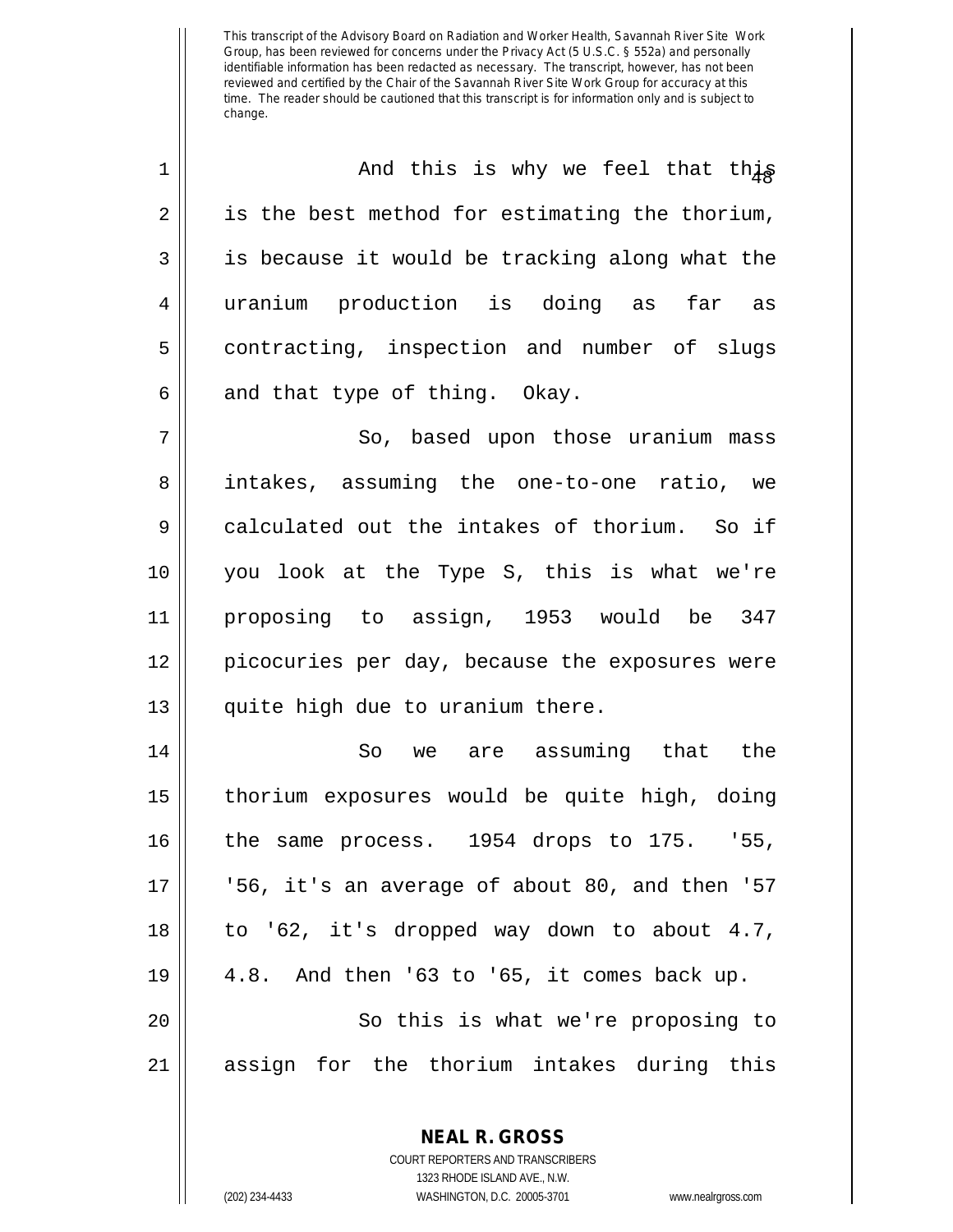Group, has been reviewed for concerns under the Privacy Act (5 U.S.C. § 552a) and personally identifiable information has been redacted as necessary. The transcript, however, has not been reviewed and certified by the Chair of the Savannah River Site Work Group for accuracy at this time. The reader should be cautioned that this transcript is for information only and is subject to change.  $\frac{1}{8}$  time period. Again, due to the simil $\frac{2}{4}$ 2 | operations between thorium and uranium, we  $3 \parallel$  feel this is a reasonable method of estimating 4 | the doses. 5 Similar radiological work 6 controls. We have indications that the 7 thorium is actually controlled a little 8 | tighter than what the uranium was. 9 So in order to verify this, we did 10 || look at some air sample data. How do these 11 compare during this time period? We 12 | interviewed, actually, the person who took the 13 || air samples. He's still around, and one of  $14$  | the things that he indicated was that routine 15 air samples were representative of the 16 || breathing zone of the worker. 17 They were located where the 18 operators were standing, and they were not 19 mounted on walls. So we felt that we could  $20$  ||  $100k$  at the air sample data then and compare 21 between the thorium air samples and the

This transcript of the Advisory Board on Radiation and Worker Health, Savannah River Site Work

COURT REPORTERS AND TRANSCRIBERS 1323 RHODE ISLAND AVE., N.W. (202) 234-4433 WASHINGTON, D.C. 20005-3701 www.nealrgross.com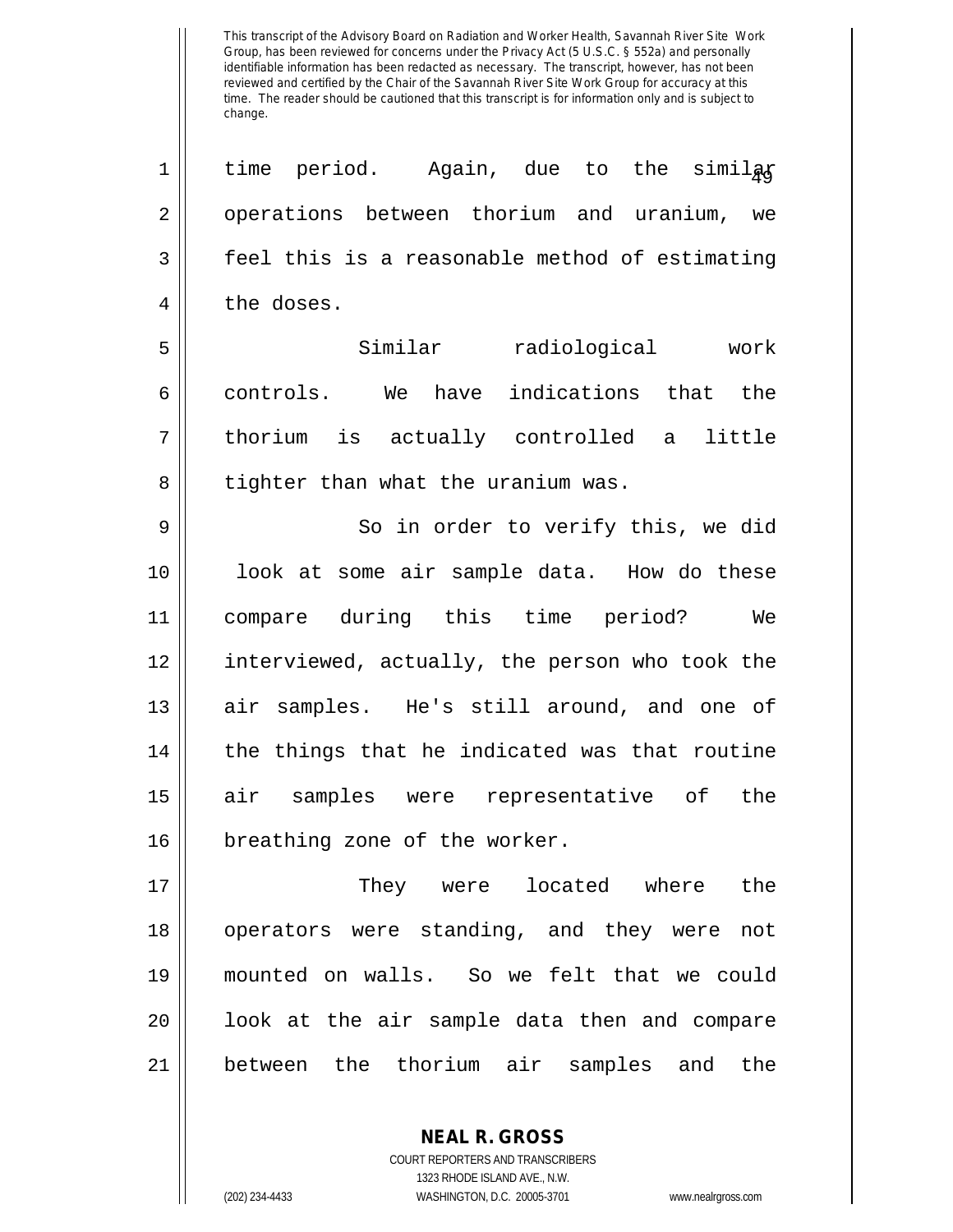This transcript of the Advisory Board on Radiation and Worker Health, Savannah River Site Work Group, has been reviewed for concerns under the Privacy Act (5 U.S.C. § 552a) and personally identifiable information has been redacted as necessary. The transcript, however, has not been reviewed and certified by the Chair of the Savannah River Site Work Group for accuracy at this time. The reader should be cautioned that this transcript is for information only and is subject to change. **NEAL R. GROSS** <sup>50</sup> 1 uranium air samples. 2 | Chang and so we took, it was 30 thorium  $3 \parallel$  air samples, 33 uranium air samples. There 4 || are literally thousands of uranium air samples  $5 \parallel$  that we have captured, and you'll see in the 6 SRDB. 7 Mike went through and extracted 8 the ones where there's uranium and thorium in 9 || the same buildings at the same general time 10 periods, so that we can compare the two 11 results. 12 Basic hypothesis testing, that 13 whether the thorium mass was less than the 14 uranium mass, and there's no statistical 15 difference between these two distributions  $16$  that we can find here, doing a standard T test 17  $\parallel$  and the T value is .238. 18 || So we don't have any evidence to 19 || refute that these two operations were similar. 20 || The air samples are showing similar mass 21 loadings. So from that, we are using the

> COURT REPORTERS AND TRANSCRIBERS 1323 RHODE ISLAND AVE., N.W.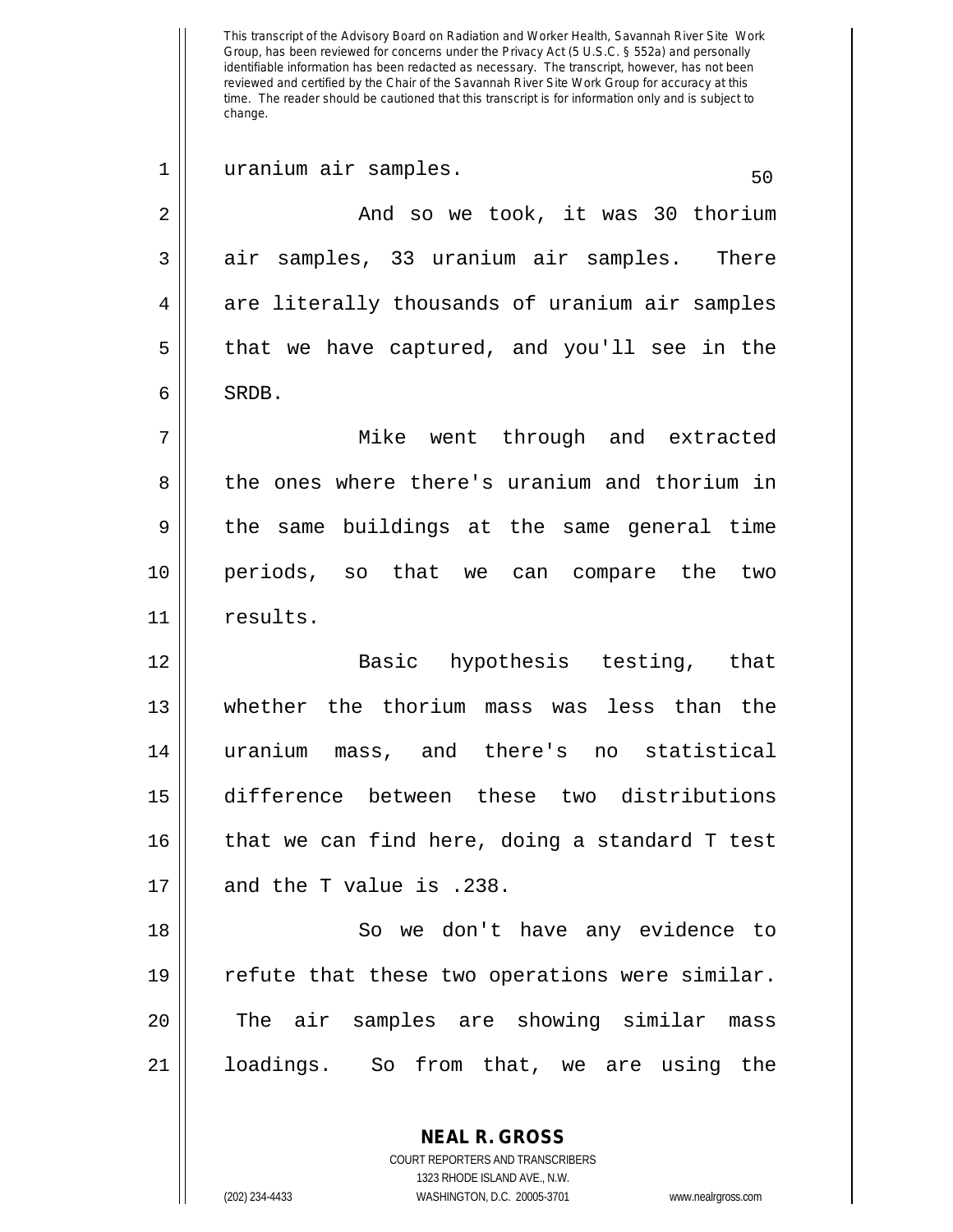This transcript of the Advisory Board on Radiation and Worker Health, Savannah River Site Work Group, has been reviewed for concerns under the Privacy Act (5 U.S.C. § 552a) and personally identifiable information has been redacted as necessary. The transcript, however, has not been reviewed and certified by the Chair of the Savannah River Site Work Group for accuracy at this time. The reader should be cautioned that this transcript is for information only and is subject to change. 1 || assumption that we can use the uranium  $2 \parallel$  bioassay, the mass bioassay, to estimate the 3 l thorium intakes. 4 So now here comes to Arjun's 5 question there of what happened to the thorium  $6 \parallel$  bioassay and the thorium air sample results. 7 Well, if you look at the thorium bioassay, 8 || none of the thorium bioassay results from 1956 9 || to 1957 were positive, none of them. 10 And so, using a minimum detectable 11 | activity of .5 DPM per day, we can extrapolate 12 to an air concentration of 34 picocuries per 13 meter cubed, which is much greater than the 14 maximum per square concentration by their test 15 procedures, by the test authorization 16 procedure and by their radiological controls 17 in the area. 18 This would result in a 650 19 picocurie per day intake, if we were to try  $20$  || and use the thorium bioassay. Basically, it's  $21$  showing that the air concentration would have

> COURT REPORTERS AND TRANSCRIBERS 1323 RHODE ISLAND AVE., N.W. (202) 234-4433 WASHINGTON, D.C. 20005-3701 www.nealrgross.com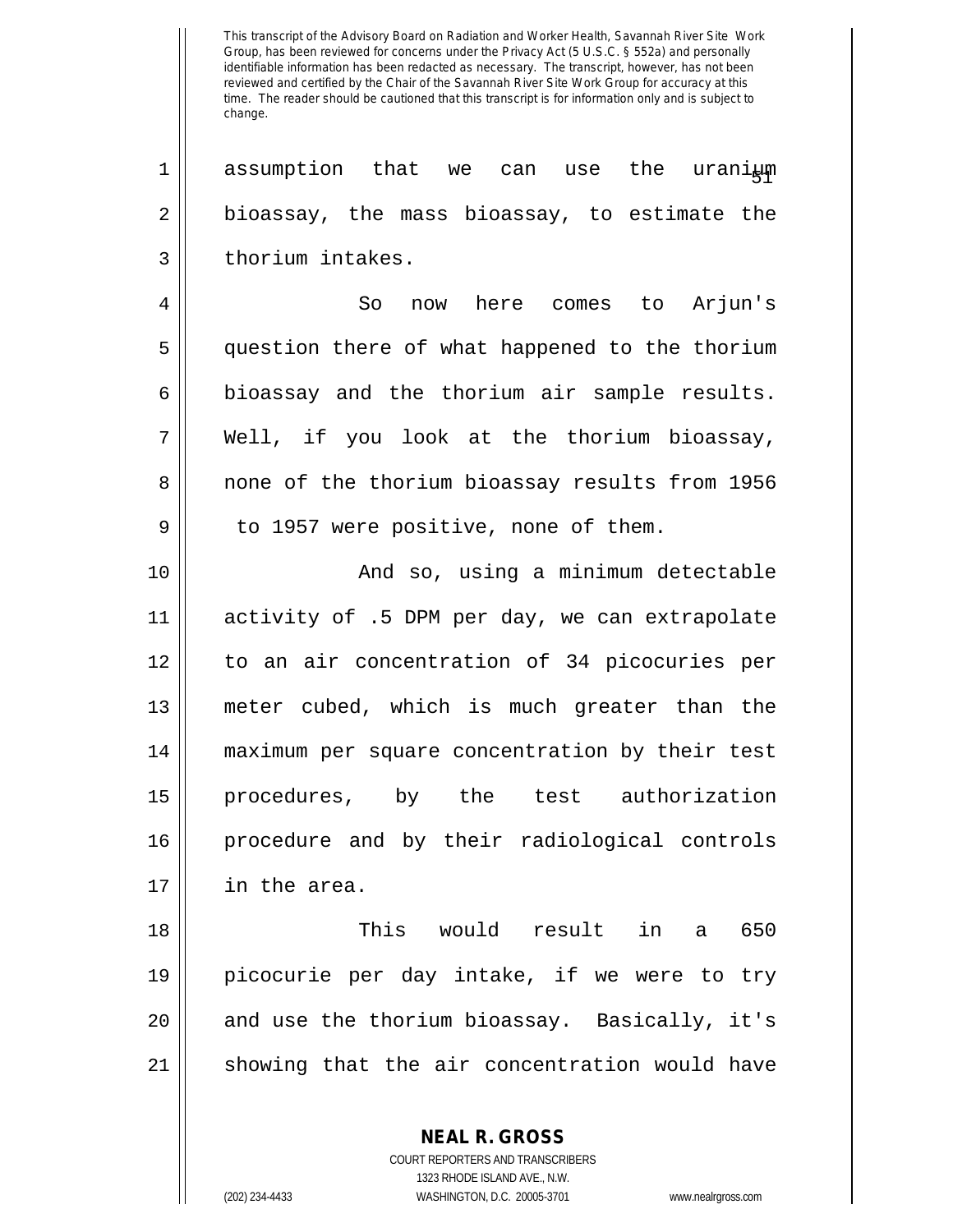This transcript of the Advisory Board on Radiation and Worker Health, Savannah River Site Work Group, has been reviewed for concerns under the Privacy Act (5 U.S.C. § 552a) and personally identifiable information has been redacted as necessary. The transcript, however, has not been reviewed and certified by the Chair of the Savannah River Site Work Group for accuracy at this time. The reader should be cautioned that this transcript is for information only and is subject to change. **NEAL R. GROSS** COURT REPORTERS AND TRANSCRIBERS 1323 RHODE ISLAND AVE., N.W. 1 || had to have been, what is that, almost  $20$ 2 times the maximum permissible concentration  $3 \parallel$  before you would see anything. 4 So it really wasn't a feasible 5 method for monitoring the thorium at that time 6 || period. They tried, but it just wasn't 7 || sensitive enough. 8 MEMBER CLAWSON: So you're saying  $9 \parallel$  the process was that they couldn't just, they 10 || couldn't see the thorium samples? 11 DR. NETON: It's a typical thorium 12 bioassay. It's a very insensitive indicator 13 of intake, worse than plutonium. Not much 14 comes out in the urine when you inhale 15 thorium. Not much comes out -- plutonium is 16 even worse than thorium. 17 DR. MAKHIJANI: So basically you 18 have all -- the thorium bioassay is all less 19 || than minimum detectable, detectable at .5 DPM. 20 || DR. TAULBEE: Right. 21 DR. MAKHIJANI: A detection limit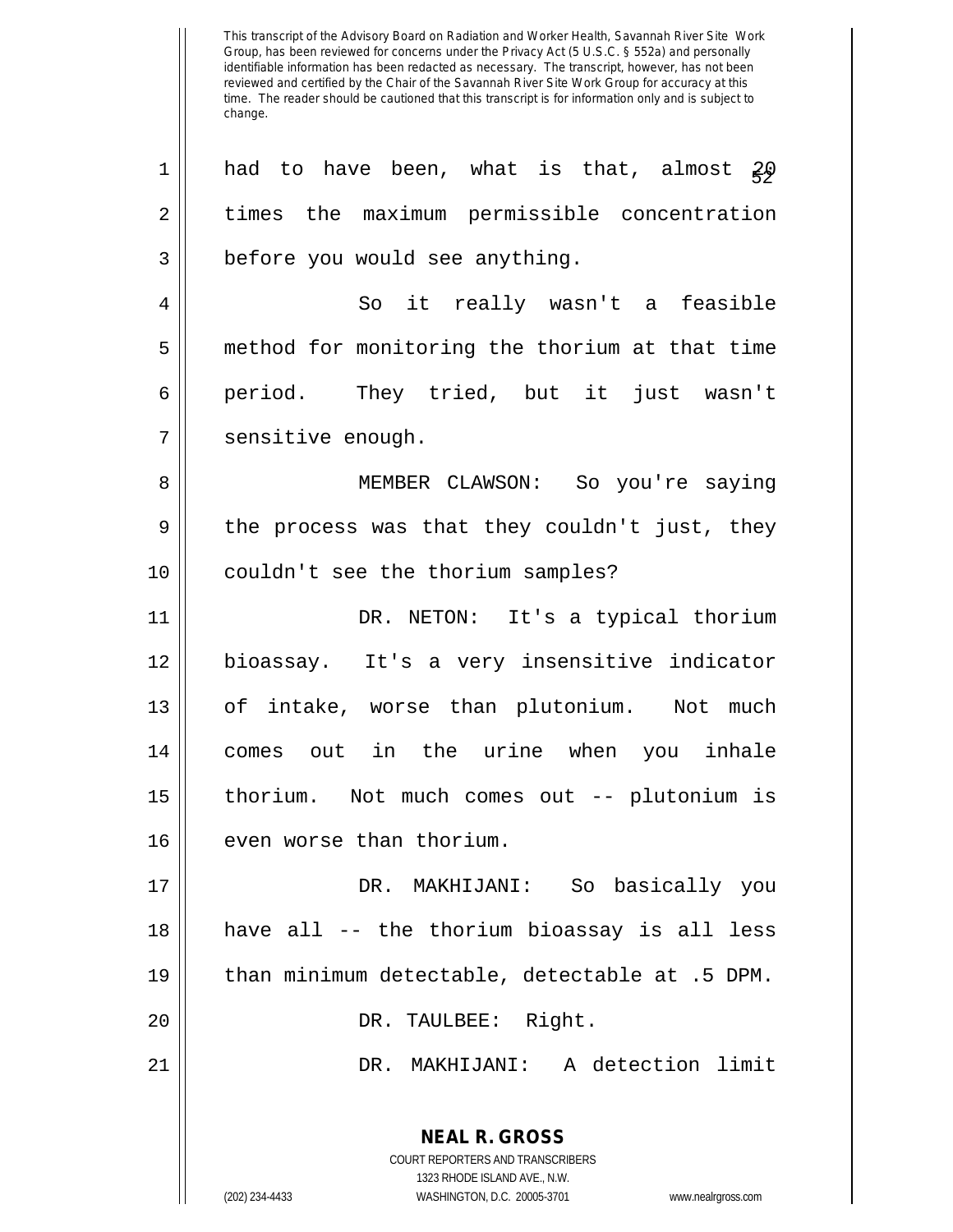This transcript of the Advisory Board on Radiation and Worker Health, Savannah River Site Work Group, has been reviewed for concerns under the Privacy Act (5 U.S.C. § 552a) and personally identifiable information has been redacted as necessary. The transcript, however, has not been reviewed and certified by the Chair of the Savannah River Site Work Group for accuracy at this time. The reader should be cautioned that this transcript is for information only and is subject to change.  $\begin{array}{|c|c|c|c|c|}\n1 & \text{of .5 DPM?} \end{array}$  53 2 || DR. TAULBEE: Right. 3 CHAIRMAN GRIFFON: What was the 4 || detection limit? I'm sorry. 5 || DR. TAULBEE: .5 DPM for thorium. 6 CHAIRMAN GRIFFON: There it is, 7 | okay. 8 DR. NETON: Which is not a bad 9 detection rate. 10 || CHAIRMAN GRIFFON: Right, right. 11 DR. TAULBEE: But 650 picocuries 12 per day, and that was what their missed dose 13 was. That was effectively due to that 14 process. So if you look at the air sample 15 data that we just did, and you look at the 16 mean mass concentration, you get 6.4 17 micrograms per meter cubed. 18 There was .7 picocuries per meter 19 cubed, which is still -- the mean is less than 20 || the maximum permissible air concentration 21 || value that they were using to control the

> COURT REPORTERS AND TRANSCRIBERS 1323 RHODE ISLAND AVE., N.W. (202) 234-4433 WASHINGTON, D.C. 20005-3701 www.nealrgross.com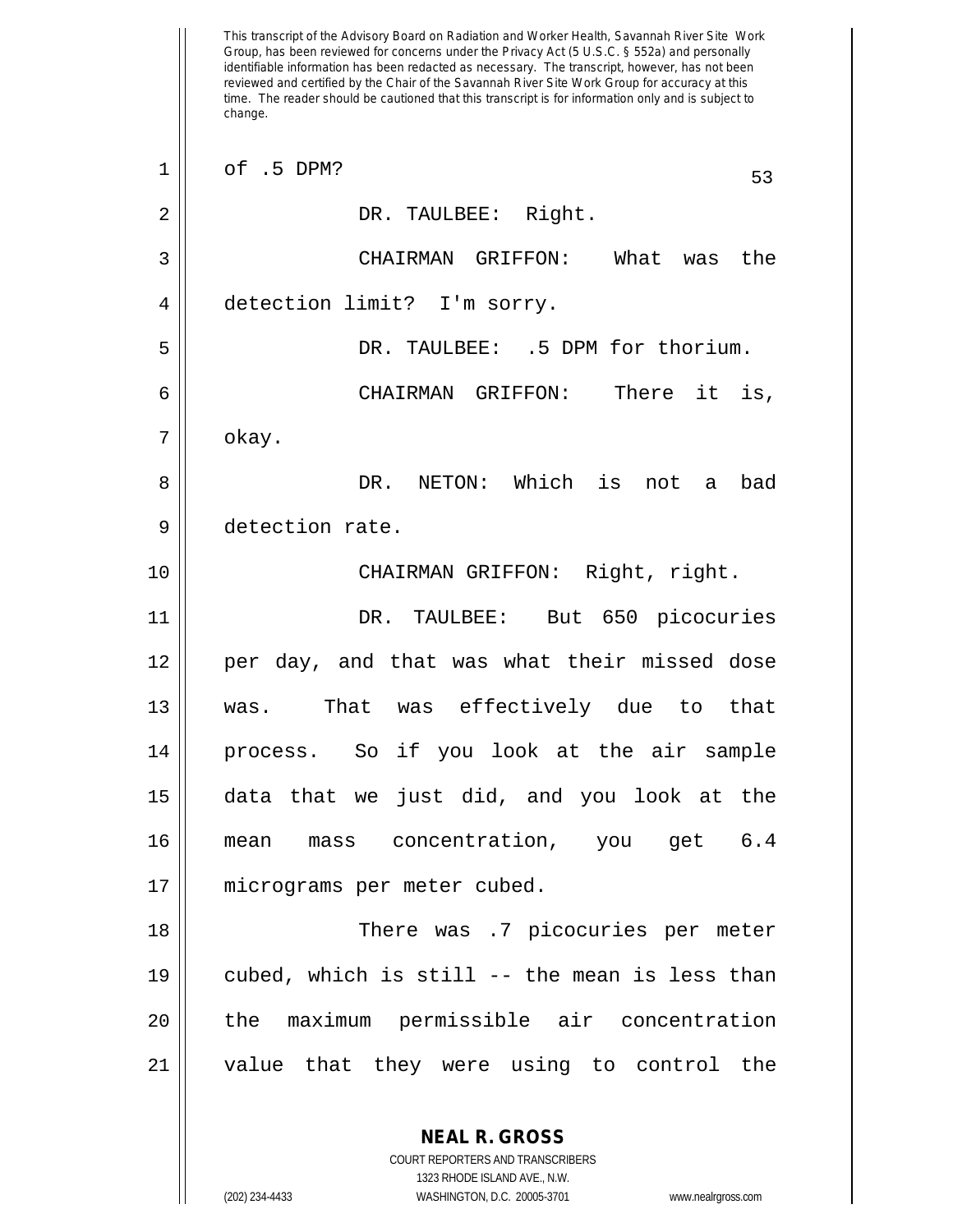This transcript of the Advisory Board on Radiation and Worker Health, Savannah River Site Work Group, has been reviewed for concerns under the Privacy Act (5 U.S.C. § 552a) and personally identifiable information has been redacted as necessary. The transcript, however, has not been reviewed and certified by the Chair of the Savannah River Site Work Group for accuracy at this time. The reader should be cautioned that this transcript is for information only and is subject to change. **NEAL R. GROSS**  $1$  | workplace at the time, why they were taking 2 those samples, and that was at two picocuries 3 || per meter cubed. 4 And if you go through all of the  $5 \parallel$  air sample data, I think there was only -- air 6 samples. There's only one, maybe two samples  $7 \parallel$  out of that 30 that were slightly above MPC,  $8 \parallel$  and one of them was like 2.2. I think that's  $9 \parallel$  the highest. 10 || So, you know, from the air control 11 standpoint, they were controlling it down to 12 here below the MPC. Using the MPC then as 13 your intake value, as to what your daily 14 intake would be, and you get 19.2 picocuries 15 per day. However, if you look back at the 16 uranium mass methodology that we're proposing, 17 '55 to '56, we're proposing 80 picocuries per 18 day, which is much above this, significantly 19 above this maximum permissible concentration. 20 You've got to remember that we're 21 basing this on the uranium, for one, and the

> COURT REPORTERS AND TRANSCRIBERS 1323 RHODE ISLAND AVE., N.W.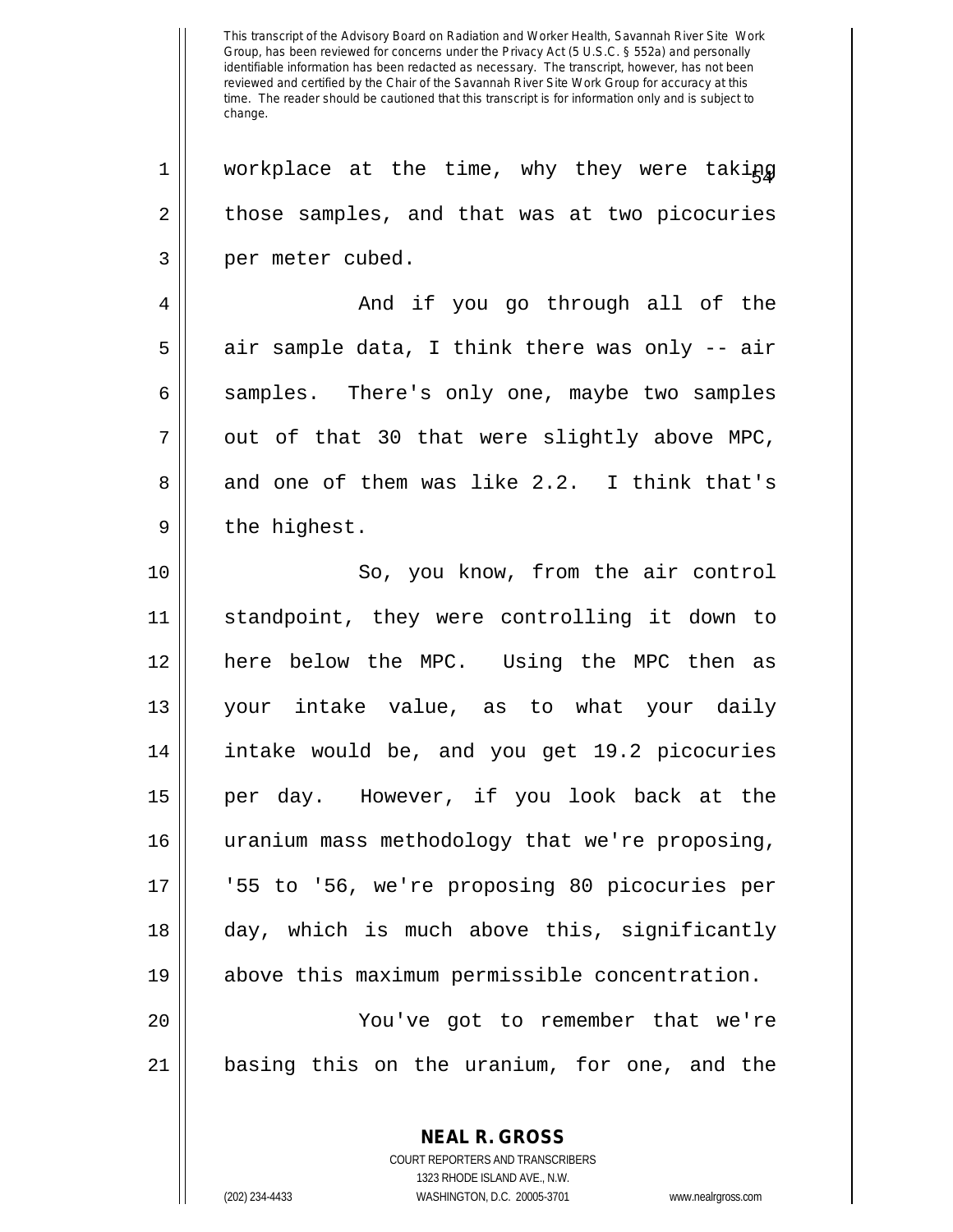This transcript of the Advisory Board on Radiation and Worker Health, Savannah River Site Work Group, has been reviewed for concerns under the Privacy Act (5 U.S.C. § 552a) and personally identifiable information has been redacted as necessary. The transcript, however, has not been reviewed and certified by the Chair of the Savannah River Site Work Group for accuracy at this time. The reader should be cautioned that this transcript is for information only and is subject to change.  $1 ||$  uranium was controlled at a much higher level.  $2 \parallel$  In fact, it would be about a factor of five  $3 \parallel$  higher, yes, from the activity standpoint. 4 So, you know, we feel that this 5 80.4 was probably high, but reasonable from  $6 \parallel$  that standpoint, certainly a lot more  $7||$  reasonable than 650 picocuries a day for an 8 intake. 9 In the central time period of '57 10 to '62, we know the uranium exposures were 11 rather low. So that we're assuming the 12 || thorium exposures were rather low during that 13 time period, and so it's significantly below

14 what you would assign based upon the MPC.

15 Then in that latter time period,  $16$  | '63 to '65, it jumps back up a little, to 17 where we're on about the same order of 18 magnitude, the same scale.

19 And so we feel the uranium mass 20 methodology is the best method for doing this, 21 || because it's going to track more of what we

> **NEAL R. GROSS** COURT REPORTERS AND TRANSCRIBERS 1323 RHODE ISLAND AVE., N.W. (202) 234-4433 WASHINGTON, D.C. 20005-3701 www.nealrgross.com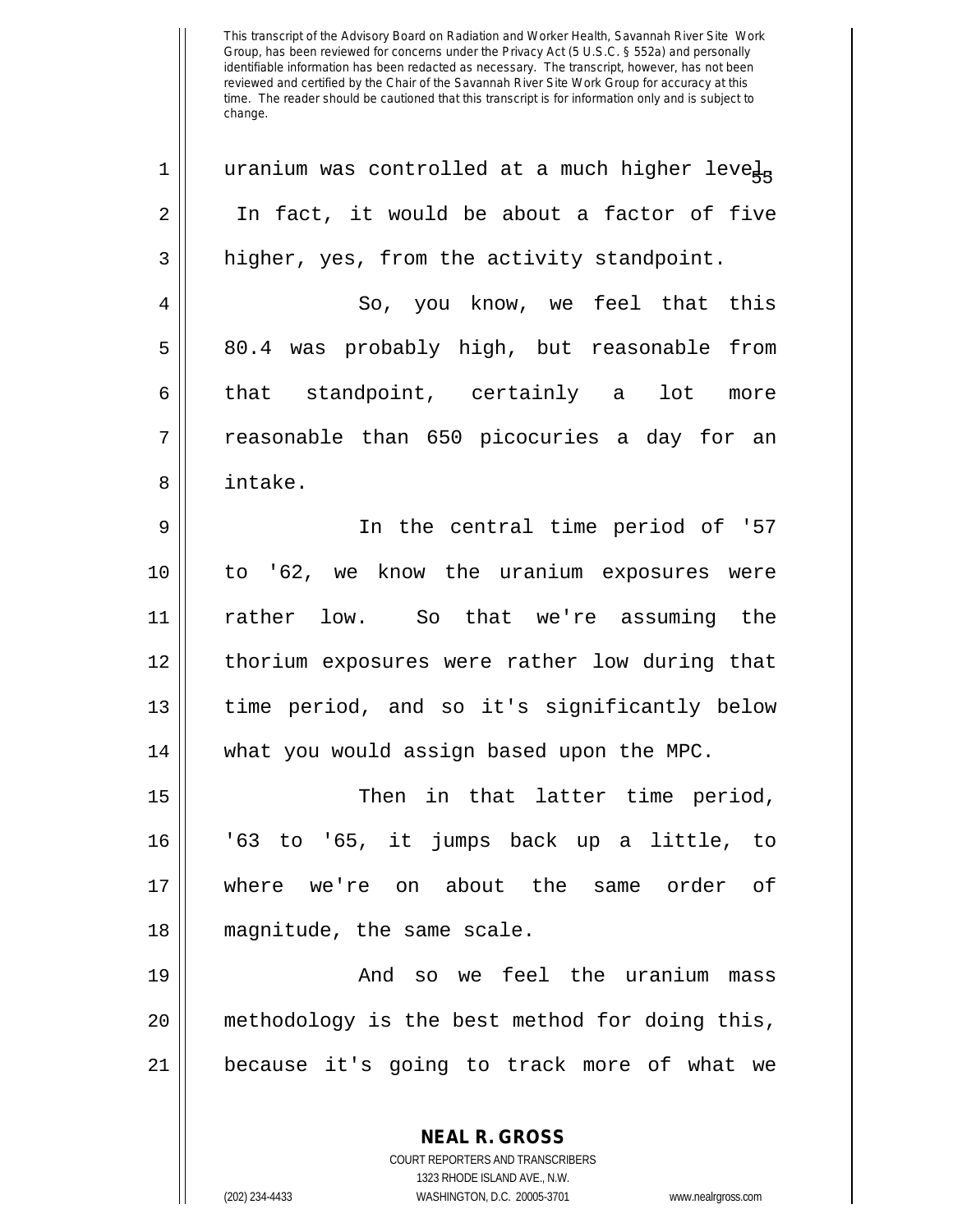1 || see with uranium data, since the processes 2 were the same. We did look at thoron 3 concentrations as well, and this is where I 4 || learned a lot during this process, I'll tell  $5 \parallel$  you. 6 Normally, when you think air  $7 \parallel$  sample data, you kind of assume that what's on 8 || your -- what's being collected on your filter 9 is a much longer activity than with -- you

10 || know, you can ignore the decay while it's on - $11$   $\parallel$  - well, during sampling.

12 Jim pointed out you can't, 13 correctly so. So we took the air sample data 14 where we had two counts at known times. We 15 decay corrected during sample. This is the 16 lead 212, and then decay-corrected from the 17 || stop of sampling to the start, or the first 18 | count.

19 This results in a multi-equation 20 || solution. This is Appendix C that we have 21 || there in the ER addendum. It goes through all

> **NEAL R. GROSS** COURT REPORTERS AND TRANSCRIBERS 1323 RHODE ISLAND AVE., N.W. (202) 234-4433 WASHINGTON, D.C. 20005-3701 www.nealrgross.com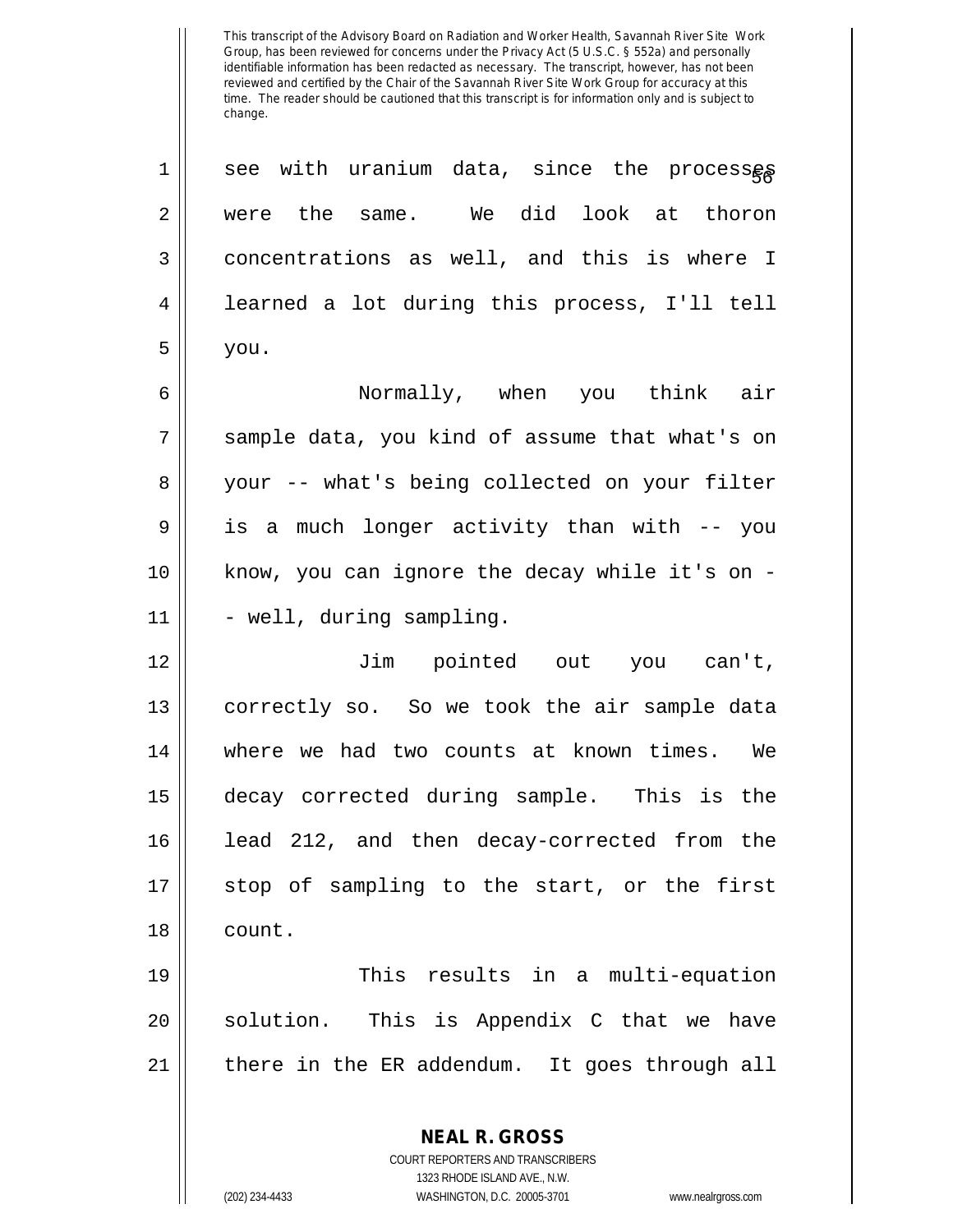|    | This transcript of the Advisory Board on Radiation and Worker Health, Savannah River Site Work<br>Group, has been reviewed for concerns under the Privacy Act (5 U.S.C. § 552a) and personally<br>identifiable information has been redacted as necessary. The transcript, however, has not been<br>reviewed and certified by the Chair of the Savannah River Site Work Group for accuracy at this<br>time. The reader should be cautioned that this transcript is for information only and is subject to<br>change. |
|----|----------------------------------------------------------------------------------------------------------------------------------------------------------------------------------------------------------------------------------------------------------------------------------------------------------------------------------------------------------------------------------------------------------------------------------------------------------------------------------------------------------------------|
| 1  | of the mass, all the three equations, the                                                                                                                                                                                                                                                                                                                                                                                                                                                                            |
| 2  | three unknowns.                                                                                                                                                                                                                                                                                                                                                                                                                                                                                                      |
| 3  | We come up with the geometric mean                                                                                                                                                                                                                                                                                                                                                                                                                                                                                   |
| 4  | of 13.1 picocuries per meter cubed, and GST of                                                                                                                                                                                                                                                                                                                                                                                                                                                                       |
| 5  | 1.78 and resulting intake of 126 picocuries                                                                                                                                                                                                                                                                                                                                                                                                                                                                          |
| 6  | per eight-hour shift for thoron.                                                                                                                                                                                                                                                                                                                                                                                                                                                                                     |
| 7  | So overall, our conclusion is<br>is                                                                                                                                                                                                                                                                                                                                                                                                                                                                                  |
| 8  | that we've determined we have sufficient                                                                                                                                                                                                                                                                                                                                                                                                                                                                             |
| 9  | personal monitoring data, source<br>term                                                                                                                                                                                                                                                                                                                                                                                                                                                                             |
| 10 | information and workplace monitoring data for                                                                                                                                                                                                                                                                                                                                                                                                                                                                        |
| 11 | thorium<br>to allow adequate bounding of<br>the                                                                                                                                                                                                                                                                                                                                                                                                                                                                      |
| 12 | total potential internal exposures at the site                                                                                                                                                                                                                                                                                                                                                                                                                                                                       |
| 13 | during this time period.                                                                                                                                                                                                                                                                                                                                                                                                                                                                                             |
| 14 | Consequently, NIOSH finds that                                                                                                                                                                                                                                                                                                                                                                                                                                                                                       |
| 15 | it's feasible to estimate with sufficient                                                                                                                                                                                                                                                                                                                                                                                                                                                                            |
| 16 | accuracy the radiation doses resulting from                                                                                                                                                                                                                                                                                                                                                                                                                                                                          |
| 17 | internal thorium exposures received by members                                                                                                                                                                                                                                                                                                                                                                                                                                                                       |
| 18 | of the Class.                                                                                                                                                                                                                                                                                                                                                                                                                                                                                                        |
| 19 | And I should have acknowledged                                                                                                                                                                                                                                                                                                                                                                                                                                                                                       |
| 20 | earlier, but Mike Mahathy did the lion's share                                                                                                                                                                                                                                                                                                                                                                                                                                                                       |
| 21 | of all of this here. So thank you very much                                                                                                                                                                                                                                                                                                                                                                                                                                                                          |
|    | <b>NEAL R. GROSS</b><br>COURT REPORTERS AND TRANSCRIBERS                                                                                                                                                                                                                                                                                                                                                                                                                                                             |

1323 RHODE ISLAND AVE., N.W.

 $\prod$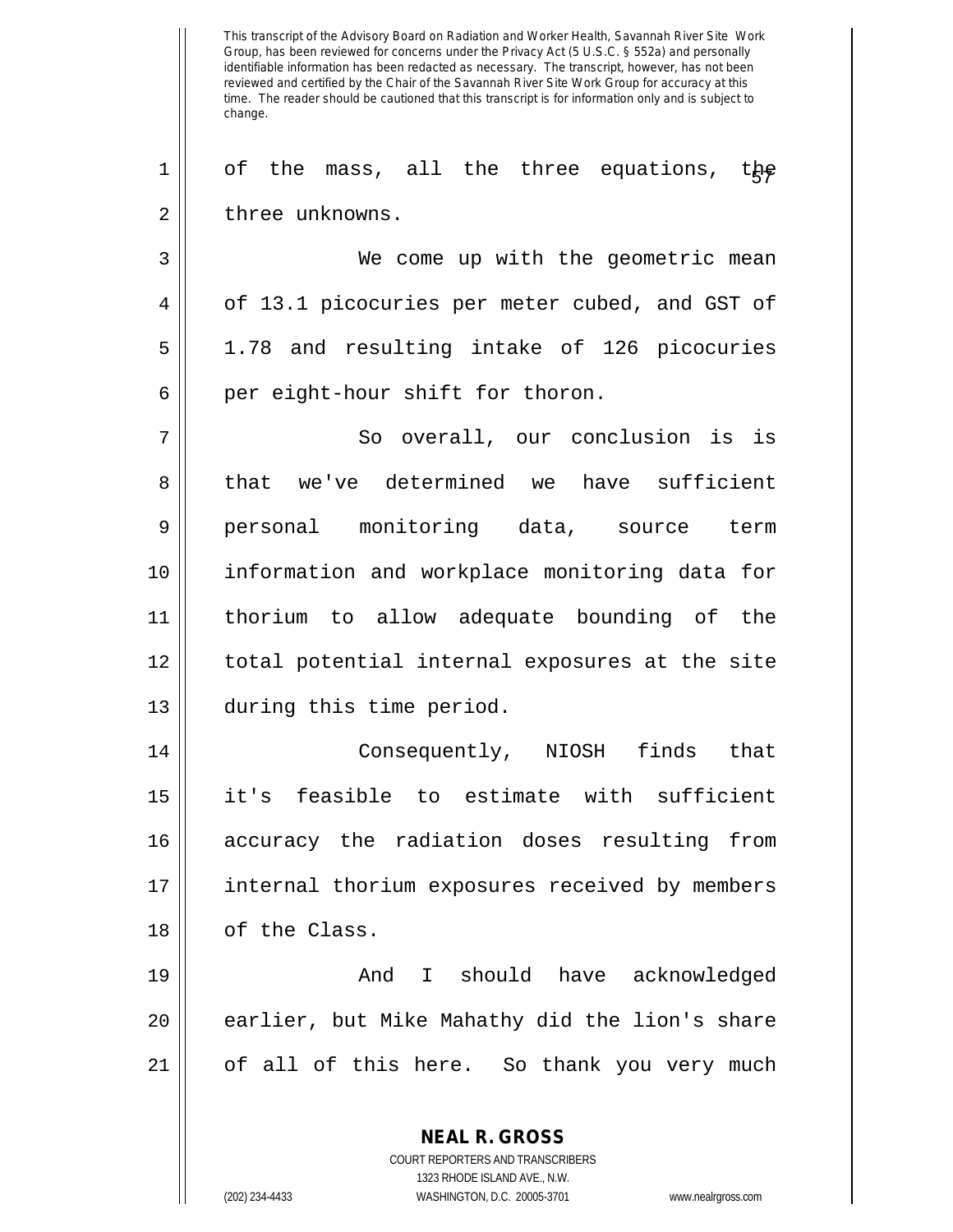This transcript of the Advisory Board on Radiation and Worker Health, Savannah River Site Work Group, has been reviewed for concerns under the Privacy Act (5 U.S.C. § 552a) and personally identifiable information has been redacted as necessary. The transcript, however, has not been reviewed and certified by the Chair of the Savannah River Site Work Group for accuracy at this time. The reader should be cautioned that this transcript is for information only and is subject to change. **NEAL R. GROSS** COURT REPORTERS AND TRANSCRIBERS 1323 RHODE ISLAND AVE., N.W. (202) 234-4433 WASHINGTON, D.C. 20005-3701 www.nealrgross.com  $1 ||$  Mike, and Mel's team and Mel himself helped  $2 \parallel$  out a lot. So we'll be happy to answer any 3 questions that you all have. Oh, and Billy 4 || Smith, yes. 5 DR. NETON: A quick note of 6 clarification. Liz Brackett just emailed me 7 and indicated that this Report 44 that 8 actually describes the method for analyzing  $9 \parallel$  bioassay data, which is simply a fraction less  $10$  | than that. 11 DR. TAULBEE: Okay. You did 44? 12 DR. NETON: Oh yes, Report 44. 13 || CHAIRMAN GRIFFON: Report 44. 14 DR. TAULBEE: Sorry about that. 15 DR. NETON: Yes. The OTIB-0075 is 16 the use of NOCTS data -- 17 CHAIRMAN GRIFFON: I don't even 18 || know if we looked at the report. 19 || DR. NETON: It's a good report. 20 | DR. TAULBEE: Any questions? 21 MEMBER CLAWSON: Where is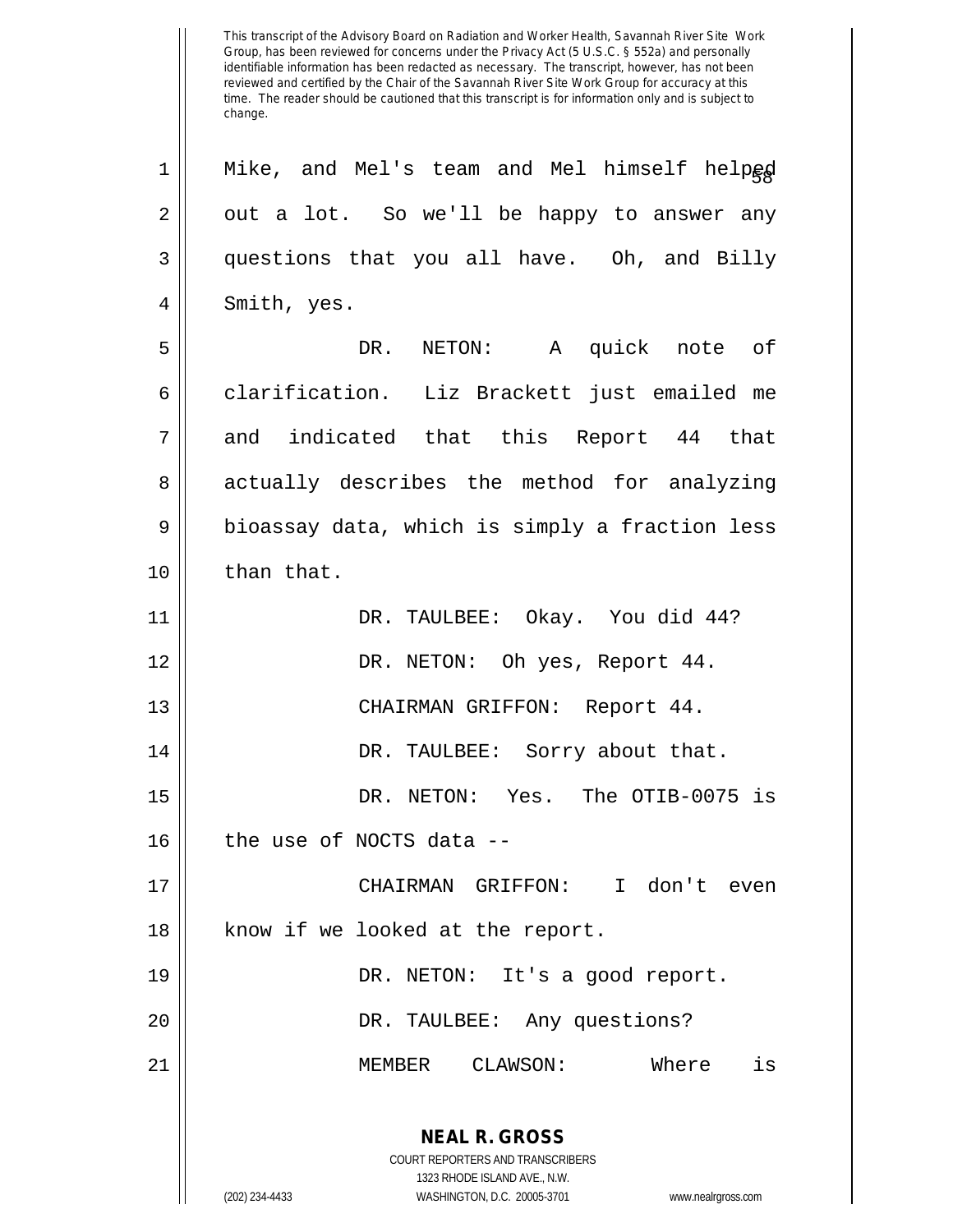This transcript of the Advisory Board on Radiation and Worker Health, Savannah River Site Work Group, has been reviewed for concerns under the Privacy Act (5 U.S.C. § 552a) and personally identifiable information has been redacted as necessary. The transcript, however, has not been reviewed and certified by the Chair of the Savannah River Site Work Group for accuracy at this time. The reader should be cautioned that this transcript is for information only and is subject to change. **NEAL R. GROSS** COURT REPORTERS AND TRANSCRIBERS 1323 RHODE ISLAND AVE., N.W. (202) 234-4433 WASHINGTON, D.C. 20005-3701 www.nealrgross.com 1 Sylvania? 59 2 DR. TAULBEE: Where is Sylvania? 3 Where are they? Sylvania Electric Products. 4 || It's one of the SEC, not SEC --5 (Simultaneous speaking.) 6 DR. MAKHIJANI: Isn't Sylvania in 7 Long Island? 8 DR. NETON: No. They were near 9 || New York City. 10 DR. CHEW: Bob would know the 11 answer. Bob? Remember, I think you looked at 12 || the Sylvania. Do you remember where that was? 13 || Are you on the line? 14 MR. MORRIS: Yes. This is Robert 15 Morris. Sylvania's in New York. 16 || DR. CHEW: Okay. 17 MEMBER CLAWSON: Okay. I had some  $18$ 19 DR. CHEW: Thanks Bob. 20 DR. TAULBEE: They're one of the  $21$  | As.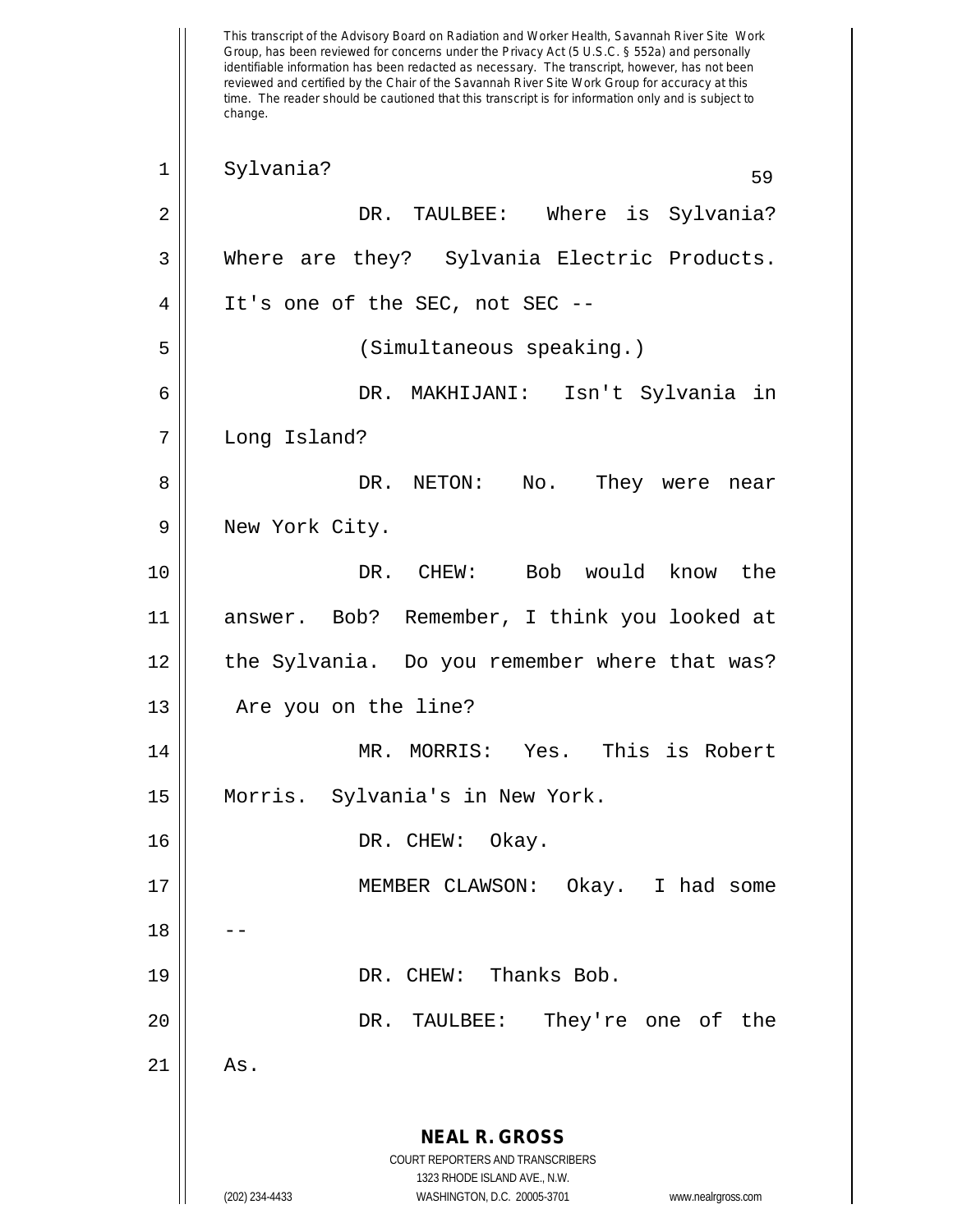| 1  | CHAIRMAN GRIFFON: Or AWEs.<br>60                         |
|----|----------------------------------------------------------|
| 2  | DR. TAULBEE: AWEs, thank you.                            |
| 3  | MEMBER CLAWSON: Okay. I just was                         |
| 4  | wondering, because I hadn't heard about that.            |
| 5  | CHAIRMAN GRIFFON: An initial                             |
| 6  | question from me is why, and I think you might           |
| 7  | have -- the way you've grouped them might                |
| 8  | answer this, but why were there no zero intake           |
| 9  | years, because that's the question I asked               |
| 10 | earlier, was, were you're going to apply this            |
| 11 | methodology consistent with the production               |
| 12 | numbers that you have, where you show that               |
| 13 | it's very much batch-wise, and even though the           |
| 14 | uranium urinalysis levels dropped off, they              |
| 15 | didn't go to zero.                                       |
| 16 | But the production of thorium did                        |
| 17 | go to zero. So is this to account for like               |
| 18 | residual or $--$ ?                                       |
| 19 | Effectively, yes,<br>DR.<br>TAULBEE:                     |
| 20 | although you know, from reading the test                 |
| 21 | authorizations at the end of each shift, they            |
|    | <b>NEAL R. GROSS</b><br>COURT REPORTERS AND TRANSCRIBERS |

1323 RHODE ISLAND AVE., N.W. (202) 234-4433 WASHINGTON, D.C. 20005-3701 www.nealrgross.com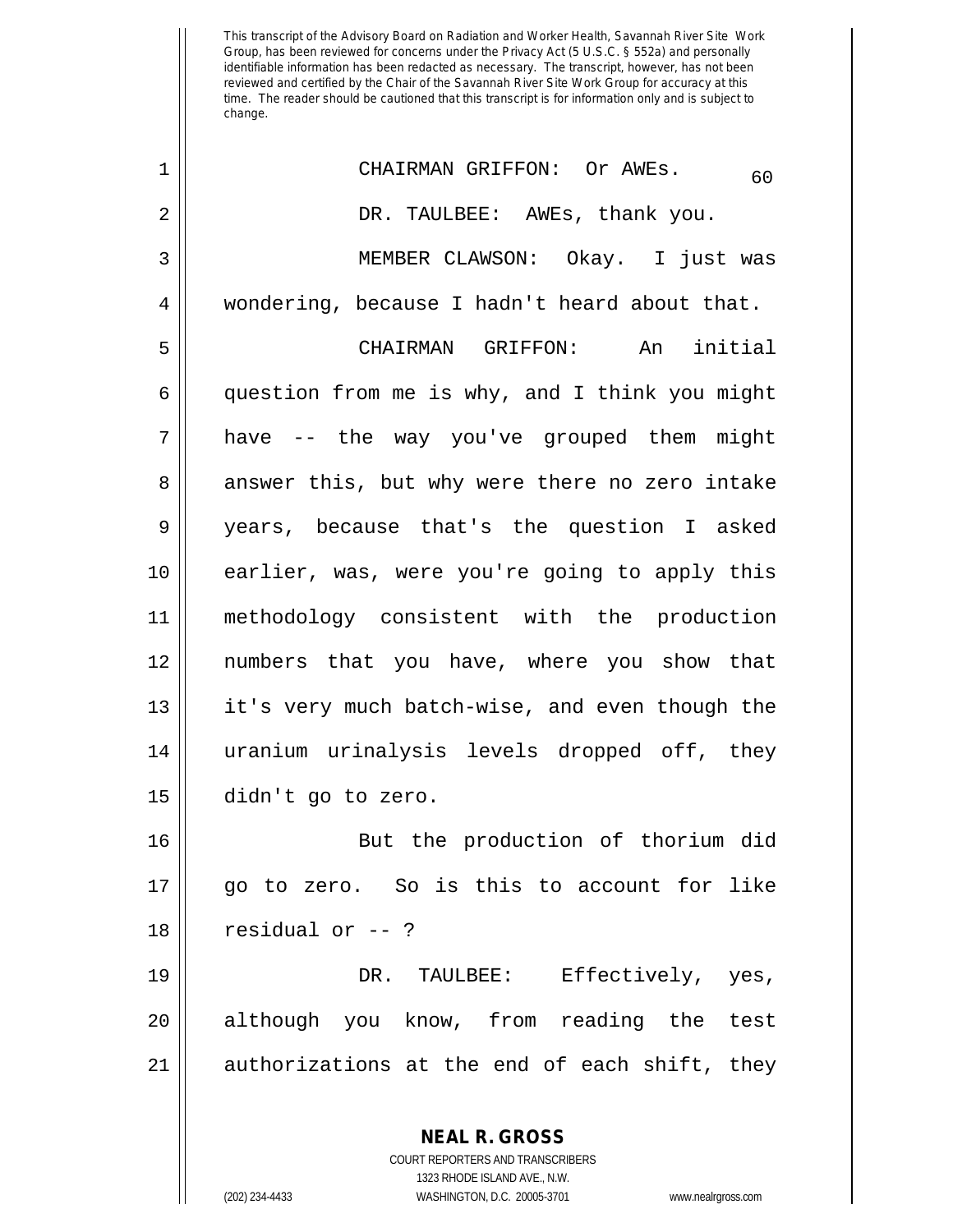| 1  | would just gather up the paper and so forth.   |
|----|------------------------------------------------|
| 2  | But I think the exposure potential is very low |
| 3  | during that time period. If there is any       |
| 4  | residual thorium around, sure, maybe. But the  |
| 5  | doses they were assigning in that time period  |
| 6  | are pretty small, .4.                          |
| 7  | CHAIRMAN GRIFFON: Are<br>low, yes,             |
| 8  | right.                                         |
| 9  | DR. TAULBEE: So out of                         |
| 10 | convenience in a sense, it might be easier to  |
| 11 | just go ahead and assign it. We could go       |
| 12 | through here with this table in the years that |
| 13 | there wasn't any campaign and not assign a     |
| 14 | dose. We could certainly do that.              |
| 15 | CHAIRMAN GRIFFON: Right. But                   |
| 16 | then you'd have the opposite question, which   |
| 17 | is, wasn't there any residual material? Yes.   |
| 18 | DR. TAULBEE: Yes, exactly.                     |
| 19 | MR. MAHATHY: You've got on the                 |
| 20 | thorium production, the campaign beginning in  |
| 21 | '64. When we added '65 to the count for,       |
|    | <b>NEAL R. GROSS</b>                           |

COURT REPORTERS AND TRANSCRIBERS 1323 RHODE ISLAND AVE., N.W.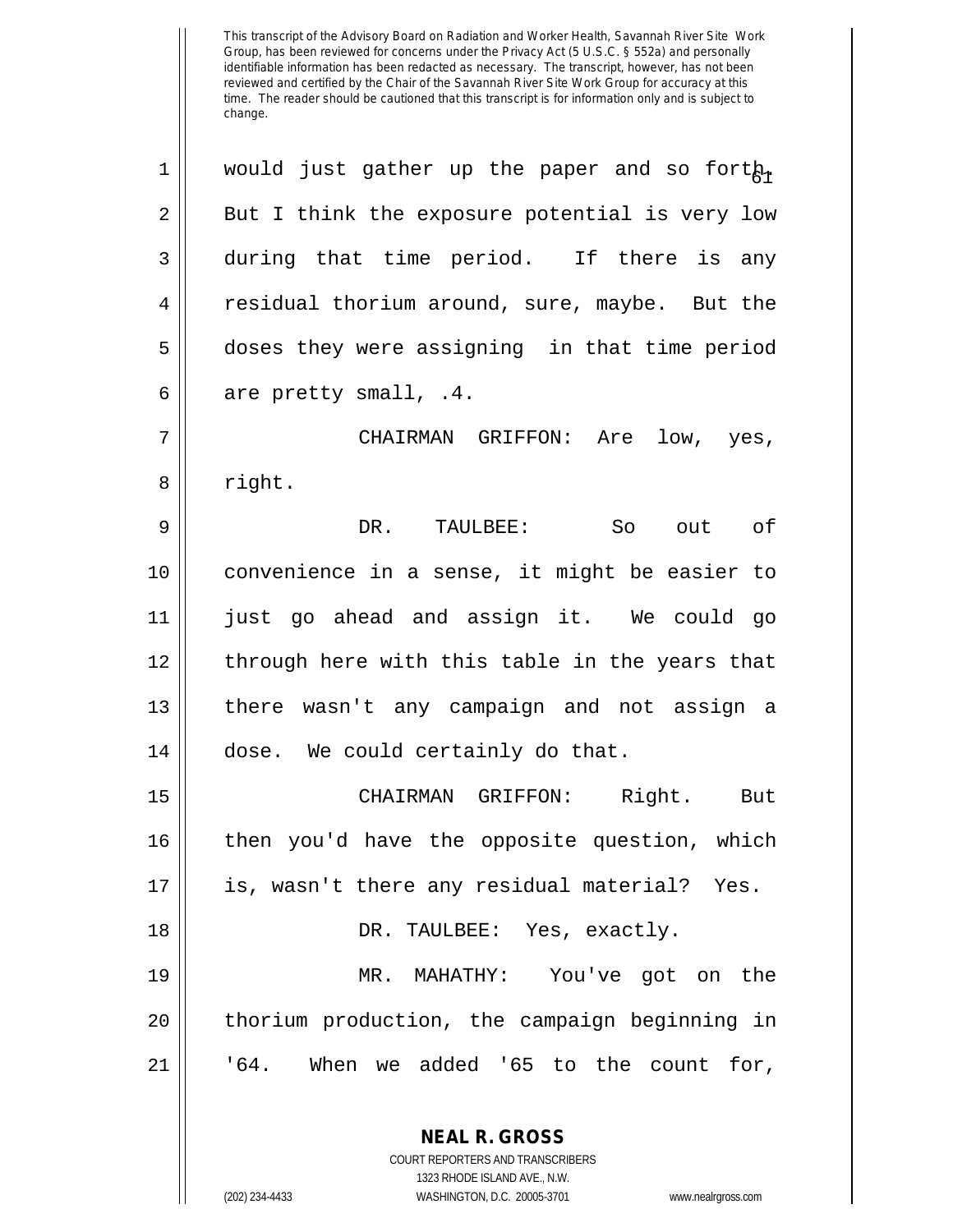This transcript of the Advisory Board on Radiation and Worker Health, Savannah River Site Work Group, has been reviewed for concerns under the Privacy Act (5 U.S.C. § 552a) and personally identifiable information has been redacted as necessary. The transcript, however, has not been reviewed and certified by the Chair of the Savannah River Site Work Group for accuracy at this time. The reader should be cautioned that this transcript is for information only and is subject to change.  $1 ||$  including renewables, then you can see your 2 | thorium added. 3 CHAIRMAN GRIFFON: All right. 4 DR. TAULBEE: When you go through 5 the log books, even after a campaign, you 6 might find several months later where they do 7 || some surveys on the outsides of them, where 8 || they had some that were just sitting off to 9 || the side or something, and then they would 10 || move them off. So there is --11 The campaigns are actually the 12 production, the heart of the production. It 13 doesn't mean that they weren't sitting 14 || somewhere off to the side and they go through 15 for housekeeping and, you know, let's send 16 these all off or strip the sides off or 17 | something. 18 CHAIRMAN GRIFFON: I mean, that's 19 the other question I have, was, I did find 20 while you were presenting, I looked for the 21 uranium urinalysis logs, and you do have the

> COURT REPORTERS AND TRANSCRIBERS 1323 RHODE ISLAND AVE., N.W. (202) 234-4433 WASHINGTON, D.C. 20005-3701 www.nealrgross.com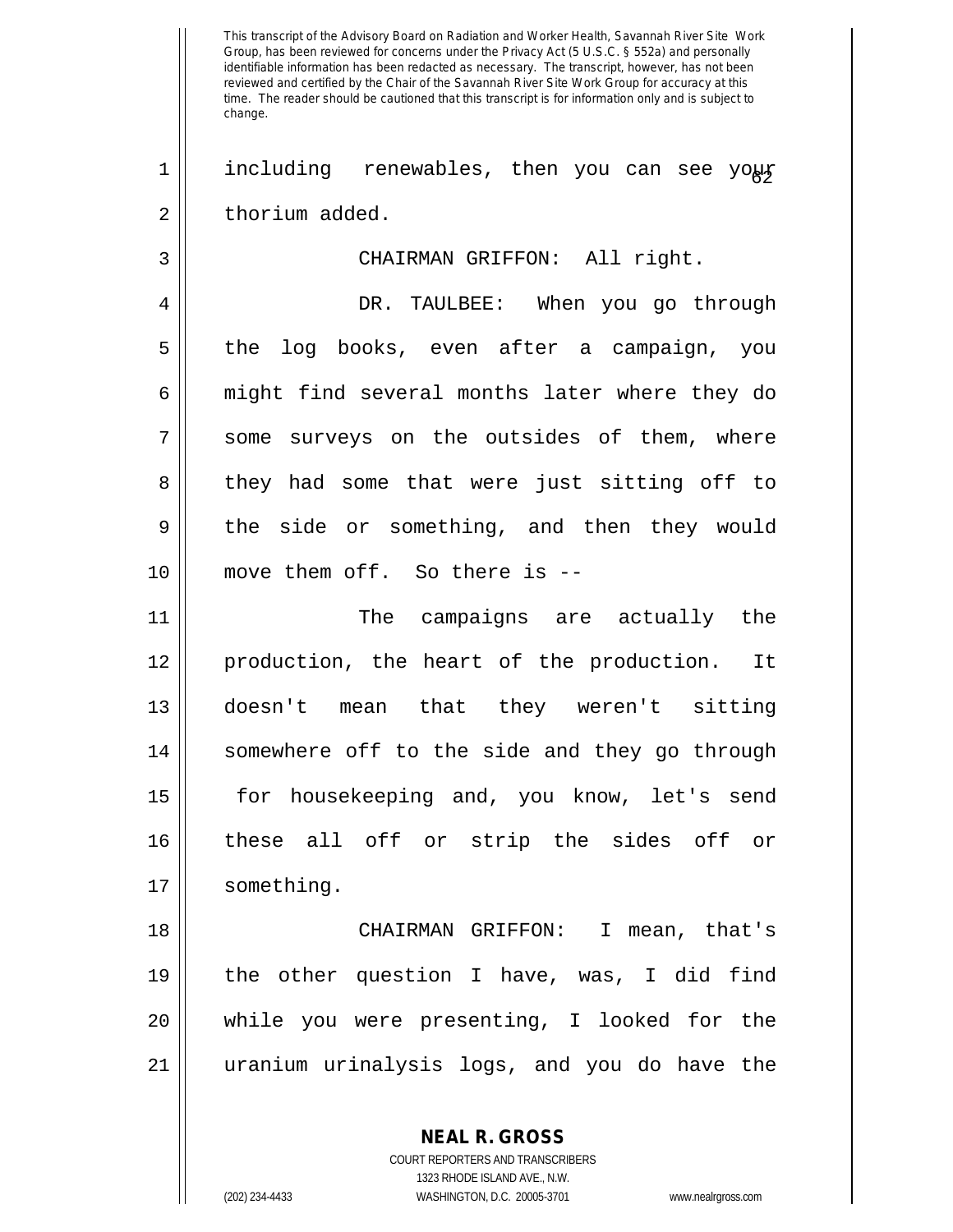This transcript of the Advisory Board on Radiation and Worker Health, Savannah River Site Work Group, has been reviewed for concerns under the Privacy Act (5 U.S.C. § 552a) and personally identifiable information has been redacted as necessary. The transcript, however, has not been reviewed and certified by the Chair of the Savannah River Site Work Group for accuracy at this time. The reader should be cautioned that this transcript is for information only and is subject to change. 1 || reference IDs in the reference list, which  $\frac{1}{6}$ 2 | very helpful. 3 So they're easy to find on the 4 || SRDB. But I noticed they're all uranium logs, 5 | but you did mention that you at least looked  $6 \parallel$  at the thorium data. Are those logs on the  $7 \parallel$  SRDB as well and do we have references? Are 8 || they easy to search? I mean, if I looked for 9 || thorium urine logs or thorium bioassay? 10 MR. MAHATHY: You have the -- is 11 || given in the original. 12 CHAIRMAN GRIFFON: In the original 13 ER document, okay. All right, all right,  $14$  | because those might be worth -- I'm thinking a 15 || SC&A review. I think obviously this one is 16 going to have to go for a normal review. We 17 just received this, so -- but if you have any 18 || preliminary questions, Arjun or Steve or John. 19 DR. NETON: I don't see Report 44. 20 I don't see a Report 44 in the report to  $21$   $\parallel$  this.

> **NEAL R. GROSS** COURT REPORTERS AND TRANSCRIBERS 1323 RHODE ISLAND AVE., N.W.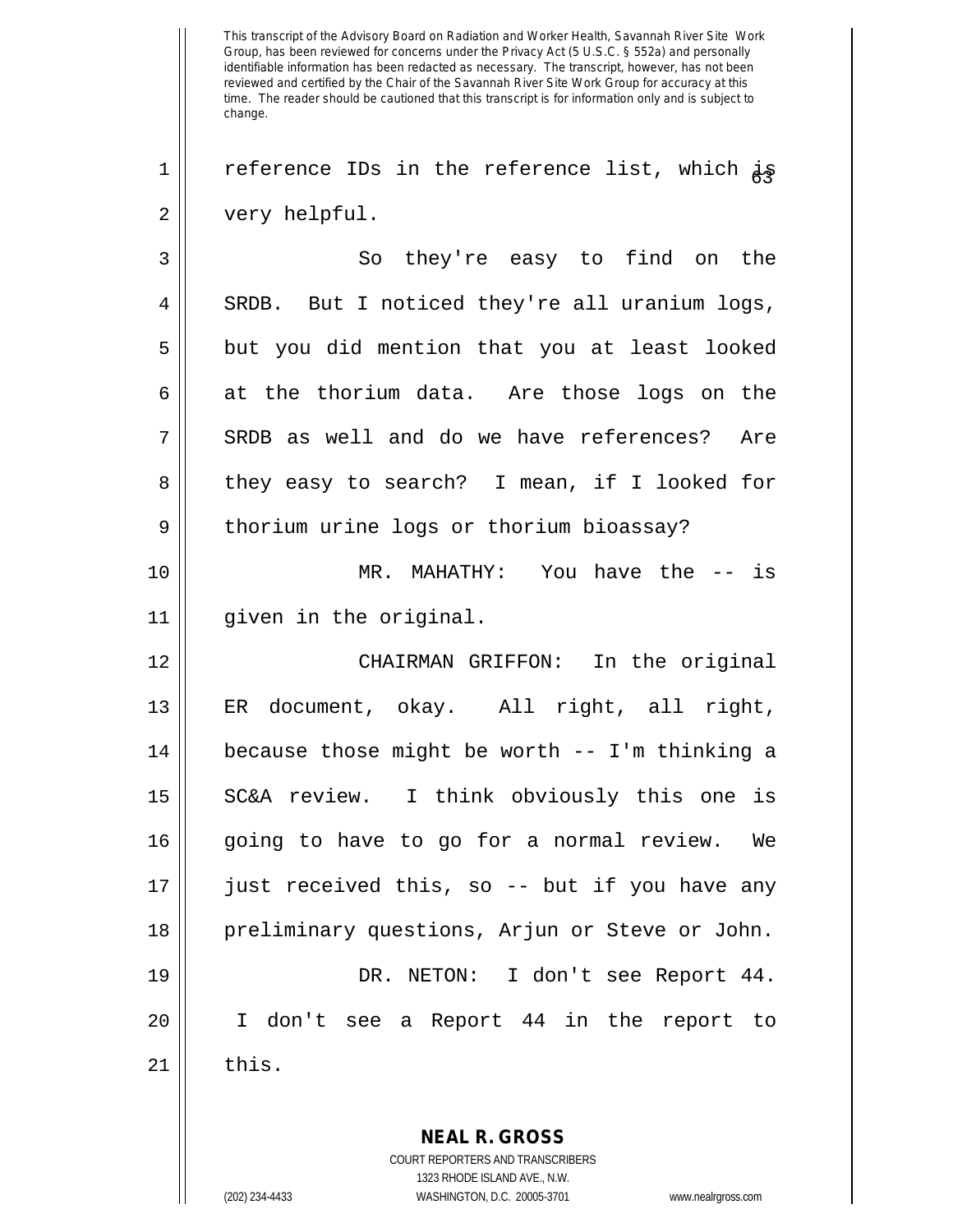This transcript of the Advisory Board on Radiation and Worker Health, Savannah River Site Work Group, has been reviewed for concerns under the Privacy Act (5 U.S.C. § 552a) and personally identifiable information has been redacted as necessary. The transcript, however, has not been reviewed and certified by the Chair of the Savannah River Site Work Group for accuracy at this time. The reader should be cautioned that this transcript is for information only and is subject to change. **NEAL R. GROSS** COURT REPORTERS AND TRANSCRIBERS 1323 RHODE ISLAND AVE., N.W. <sup>64</sup> 1 DR. MAKHIJANI: So Mark, when you  $2 \parallel$  review this, we knew we would be going along 3 Weith reviewing the 1076 and the Report 44 4 || along with it? 5 CHAIRMAN GRIFFON: Well, I don't 6 know if TIB-0076 applies anymore. I think 7 it's this Report 44. 8 DR. TAULBEE: It's just Report 44. 9 CHAIRMAN GRIFFON: Yes, that we 10 have to find. But yes, I would say yes. Not 11 in a procedures review format, but you're 12 || going to have to be familiar with it to do the 13 || review, I imagine. Yes, yes. 14 DR. MAKHIJANI: No. There won't 15 | be a separate document. 16 CHAIRMAN GRIFFON: Right, right,  $17 \parallel$  right. 18 || MR. MARSCHKE: We were just given, 19 under the Procedures Subcommittee, we were 20 || just given a report to review. I'm just 21 || trying to look up now and see which report. I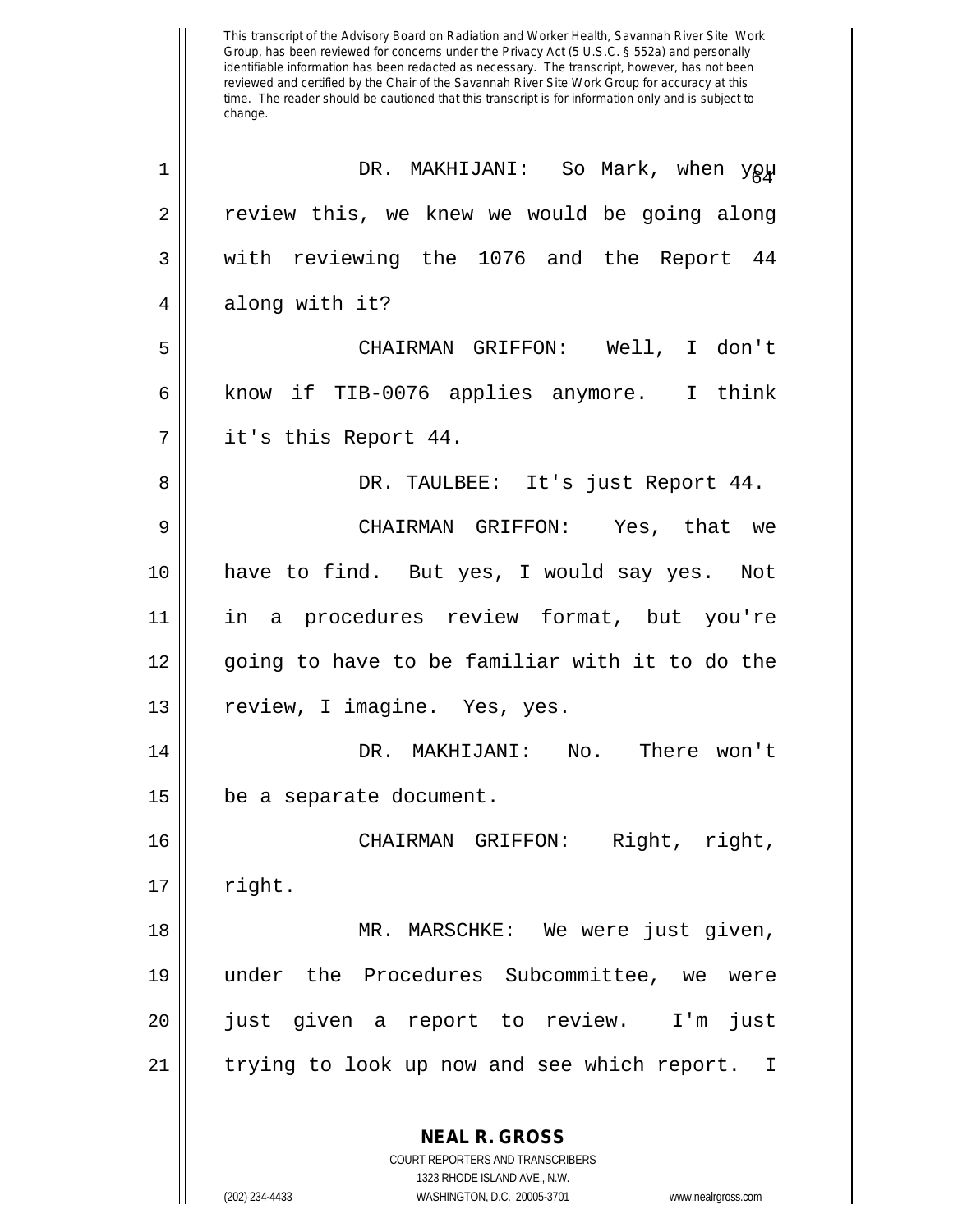This transcript of the Advisory Board on Radiation and Worker Health, Savannah River Site Work Group, has been reviewed for concerns under the Privacy Act (5 U.S.C. § 552a) and personally identifiable information has been redacted as necessary. The transcript, however, has not been reviewed and certified by the Chair of the Savannah River Site Work Group for accuracy at this time. The reader should be cautioned that this transcript is for information only and is subject to change. **NEAL R. GROSS** COURT REPORTERS AND TRANSCRIBERS 1323 RHODE ISLAND AVE., N.W. (202) 234-4433 WASHINGTON, D.C. 20005-3701 www.nealrgross.com 1 || think it might have been 44. We're jugt  $2 \parallel$  trying to look and see. 3 DR. NETON: It probably was, 4 because -- 5 DR. TAULBEE: Here it is. 6 MR. MARSCHKE: I'm trying to -- 7 I don't remember -- 8 DR. NETON: If you're talking -- 9 it's in our -- it's on our K: drive. I don't  $10$  | know that  $-$ 11 || (Simultaneous speaking.) 12 CHAIRMAN GRIFFON: One person at a 13 time, please. I'm going to help out the -- 14 || DR. NETON: You got that right off  $15$  | the O: drive. 16 CHAIRMAN GRIFFON: Actually, I got 17 || it off my hard drive. 18 DR. MAKHIJANI: Yes, I mean 19 there's no hurry. If you could put it in that  $20$  |  $-$  I don't see it in the  $-$ 21 MR. MARSCHKE: It's available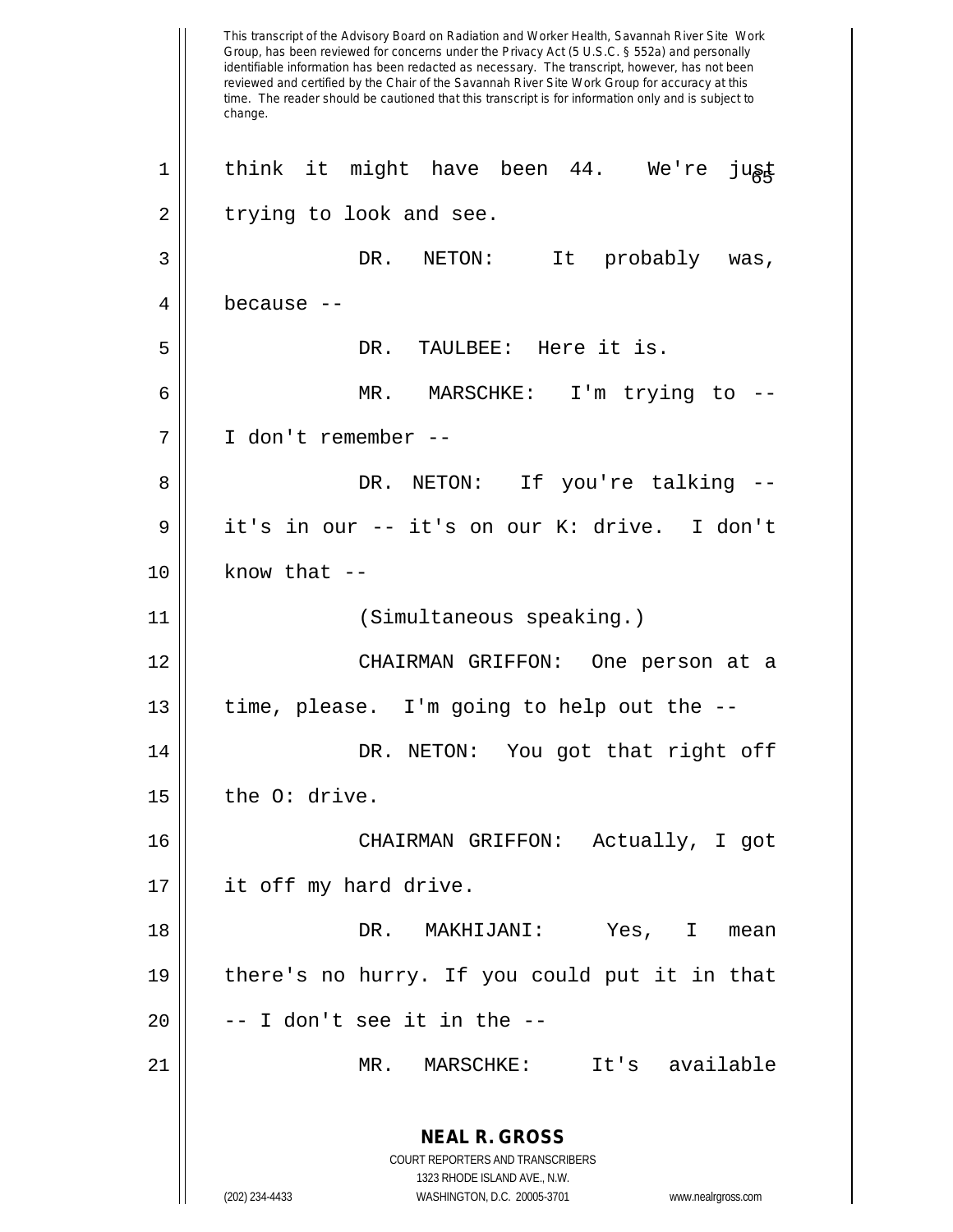This transcript of the Advisory Board on Radiation and Worker Health, Savannah River Site Work Group, has been reviewed for concerns under the Privacy Act (5 U.S.C. § 552a) and personally identifiable information has been redacted as necessary. The transcript, however, has not been reviewed and certified by the Chair of the Savannah River Site Work Group for accuracy at this time. The reader should be cautioned that this transcript is for information only and is subject to change. **NEAL R. GROSS** COURT REPORTERS AND TRANSCRIBERS 1323 RHODE ISLAND AVE., N.W. (202) 234-4433 WASHINGTON, D.C. 20005-3701 www.nealrgross.com 1 Someplace, Arjun. 66 2 DR. MAKHIJANI: Yes. 3 MR. MARSCHKE: Actually, I've gone 4 back to the Subcommittee, the Procedures 5 Subcommittee meeting minutes that were held  $6 \parallel$  back in March. We were assigned the review of 7 Report 44, and I believe John Mauro has 8 || assigned that to Joyce, to take a look at. 9 DR. NETON: It's definitely in our 10 || list of documents on our drive. 11 DR. MAKHIJANI: Okay, yes. No 12 problem. I just wanted -- 13 CHAIRMAN GRIFFON: Okay. It's 14 | there somewhere. 15 DR. NETON: So that's nice timing 16 || actually. That works out well. 17 CHAIRMAN GRIFFON: So do you have 18 any -- John, this is open to you too, any 19 preliminary thoughts, comments or -- 20 | DR. MAURO: No, nothing to offer. 21 CHAIRMAN GRIFFON: Okay.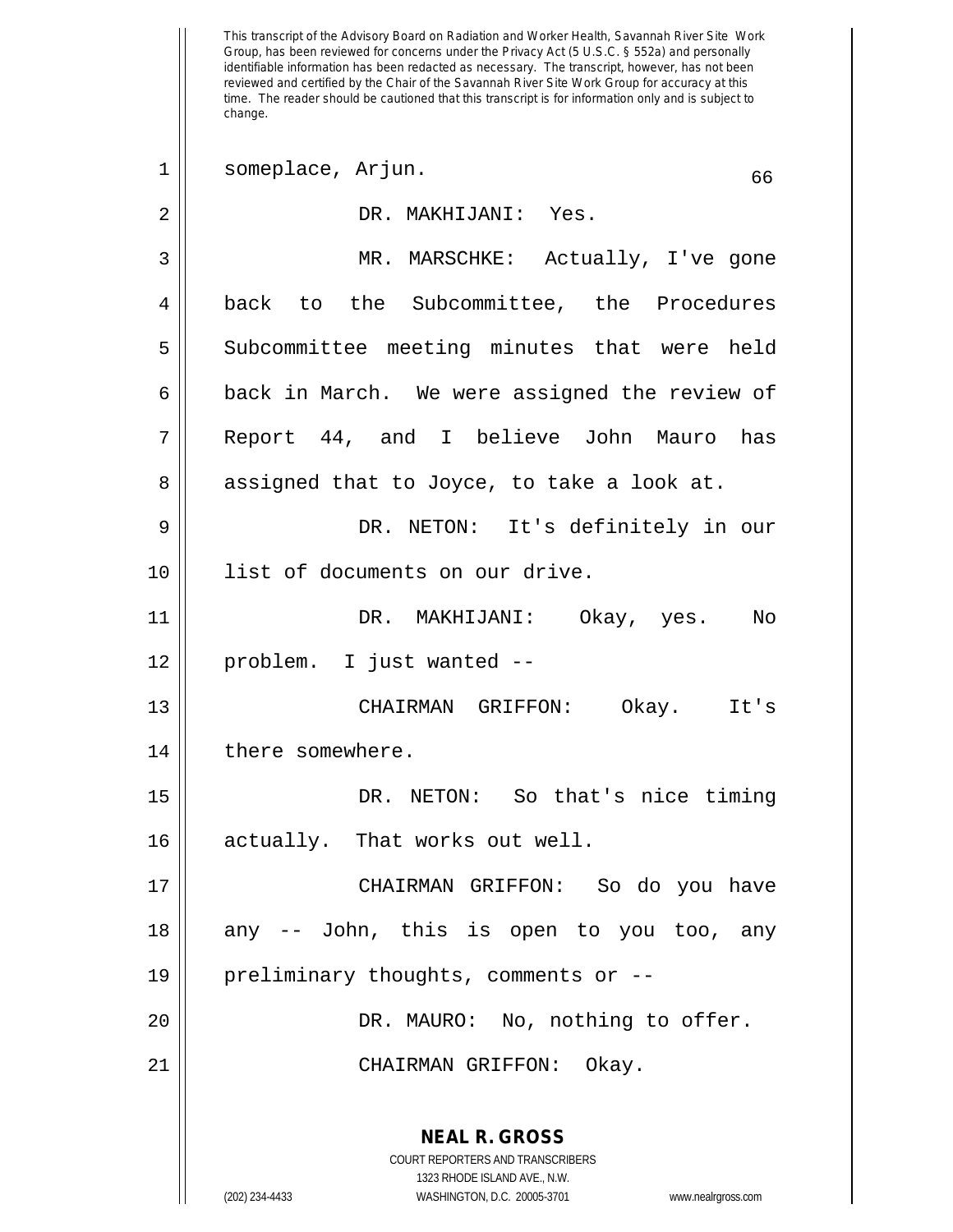| $\mathbf 1$    | DR. MAKHIJANI: I think my biggegt            |
|----------------|----------------------------------------------|
| $\overline{2}$ | dilemma here is I think there's a -- I still |
| 3              | think that it's worthwhile to look at the    |
| $\overline{4}$ | consistency question, because we've<br>qone  |
| 5              | through a lot of situations where we had     |
| 6              | uranium and thorium.                         |

7 And I understand the logic that 8 Jim and Tim were talking about, that we know 9 || the process here. But I think it is 10 worthwhile thinking about the consistency, not 11 having usable thorium data and, also, I guess 12 we've talked a lot in other contexts about the 13 || reasonableness of a bounding dose, and that  $14$  | kind of  $-$ 

15 If you have orders of magnitudes 16 || lower production, a population dose at least 17 might be orders of magnitude lower. And then, 18 how is it reasonable to assign a dose that's 19 basically a population dose that's two orders 20 || of magnitude greater than what your best 21 estimate is?

> COURT REPORTERS AND TRANSCRIBERS 1323 RHODE ISLAND AVE., N.W. (202) 234-4433 WASHINGTON, D.C. 20005-3701 www.nealrgross.com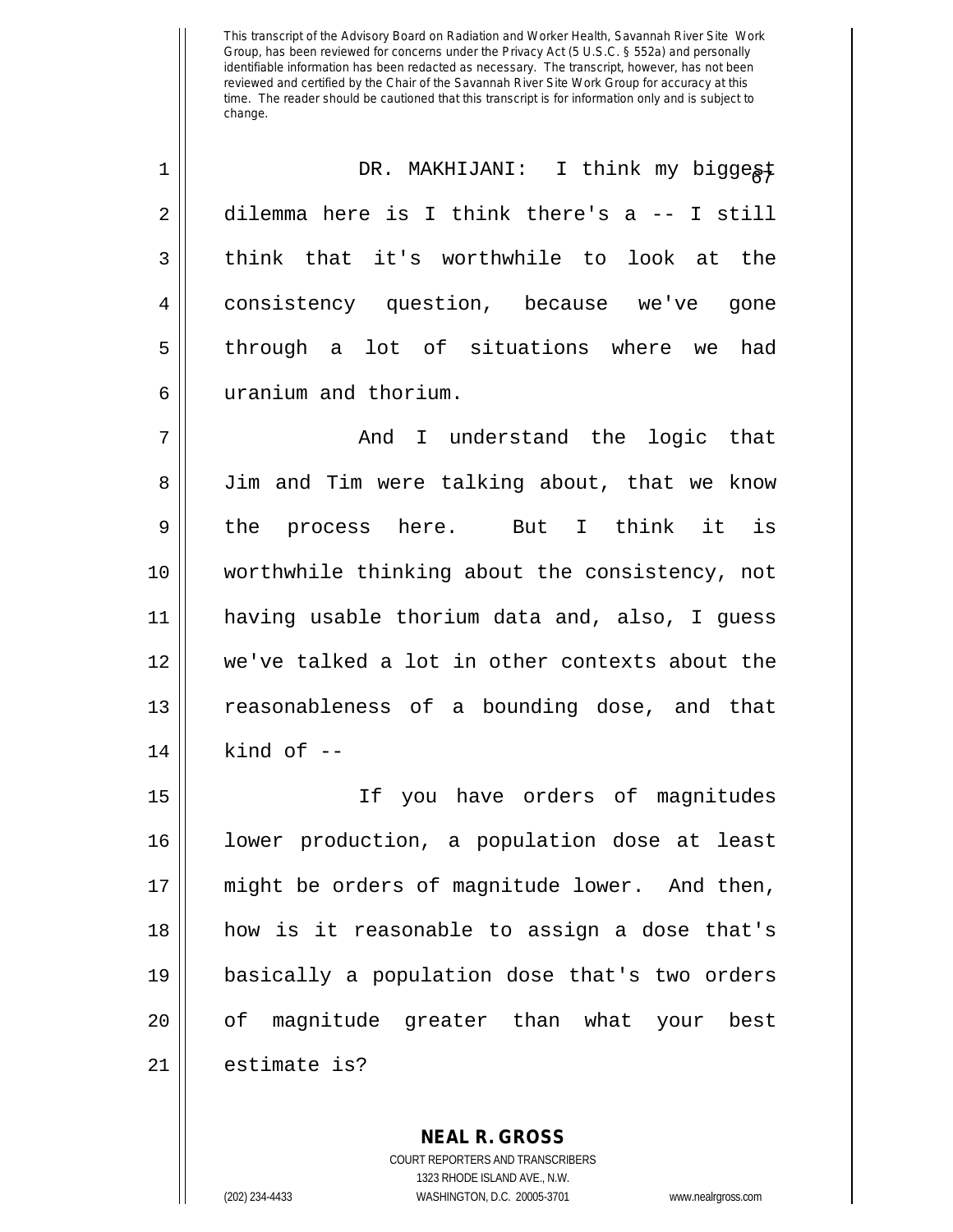|    | This transcript of the Advisory Board on Radiation and Worker Health, Savannah River Site Work<br>Group, has been reviewed for concerns under the Privacy Act (5 U.S.C. § 552a) and personally<br>identifiable information has been redacted as necessary. The transcript, however, has not been<br>reviewed and certified by the Chair of the Savannah River Site Work Group for accuracy at this<br>time. The reader should be cautioned that this transcript is for information only and is subject to<br>change. |
|----|----------------------------------------------------------------------------------------------------------------------------------------------------------------------------------------------------------------------------------------------------------------------------------------------------------------------------------------------------------------------------------------------------------------------------------------------------------------------------------------------------------------------|
| 1  | DR. NETON: You see, that's $why_{6}$                                                                                                                                                                                                                                                                                                                                                                                                                                                                                 |
| 2  | don't quite understand why you couldn't                                                                                                                                                                                                                                                                                                                                                                                                                                                                              |
| 3  | apportion it based on production.                                                                                                                                                                                                                                                                                                                                                                                                                                                                                    |
| 4  | DR. MAKHIJANI: I don't think you                                                                                                                                                                                                                                                                                                                                                                                                                                                                                     |
| 5  | can apportion it based on production.                                                                                                                                                                                                                                                                                                                                                                                                                                                                                |
| 6  | DR.<br>NETON:<br>Because it's<br>a                                                                                                                                                                                                                                                                                                                                                                                                                                                                                   |
| 7  | percentage of -- if it takes x amount<br>оf                                                                                                                                                                                                                                                                                                                                                                                                                                                                          |
| 8  | seconds to process one slug, and you have that                                                                                                                                                                                                                                                                                                                                                                                                                                                                       |
| 9  | many slugs to produce, then it seems logical                                                                                                                                                                                                                                                                                                                                                                                                                                                                         |
| 10 | that you could only spend four percent of your                                                                                                                                                                                                                                                                                                                                                                                                                                                                       |
| 11 | time processing thorium slugs, right? I mean                                                                                                                                                                                                                                                                                                                                                                                                                                                                         |
| 12 | that's $--$                                                                                                                                                                                                                                                                                                                                                                                                                                                                                                          |
| 13 | Right, and<br>CHAIRMAN<br>GRIFFON:                                                                                                                                                                                                                                                                                                                                                                                                                                                                                   |
| 14 | you're assuming the work force stays                                                                                                                                                                                                                                                                                                                                                                                                                                                                                 |
| 15 | consistent for that whole -- that's the                                                                                                                                                                                                                                                                                                                                                                                                                                                                              |
| 16 | assumption. I mean, what if some, what if 20                                                                                                                                                                                                                                                                                                                                                                                                                                                                         |
| 17 | people were brought in specifically for                                                                                                                                                                                                                                                                                                                                                                                                                                                                              |
| 18 | thorium processing for a couple of years or                                                                                                                                                                                                                                                                                                                                                                                                                                                                          |
| 19 | whatever?                                                                                                                                                                                                                                                                                                                                                                                                                                                                                                            |
| 20 | DR. NETON: Right. But my point                                                                                                                                                                                                                                                                                                                                                                                                                                                                                       |
| 21 | is though, if it's x amount of time per unit                                                                                                                                                                                                                                                                                                                                                                                                                                                                         |
|    | <b>NEAL R. GROSS</b><br>COURT REPORTERS AND TRANSCRIBERS<br>1323 RHODE ISLAND AVE., N.W.<br>(202) 234-4433<br>WASHINGTON, D.C. 20005-3701<br>www.nealrgross.com                                                                                                                                                                                                                                                                                                                                                      |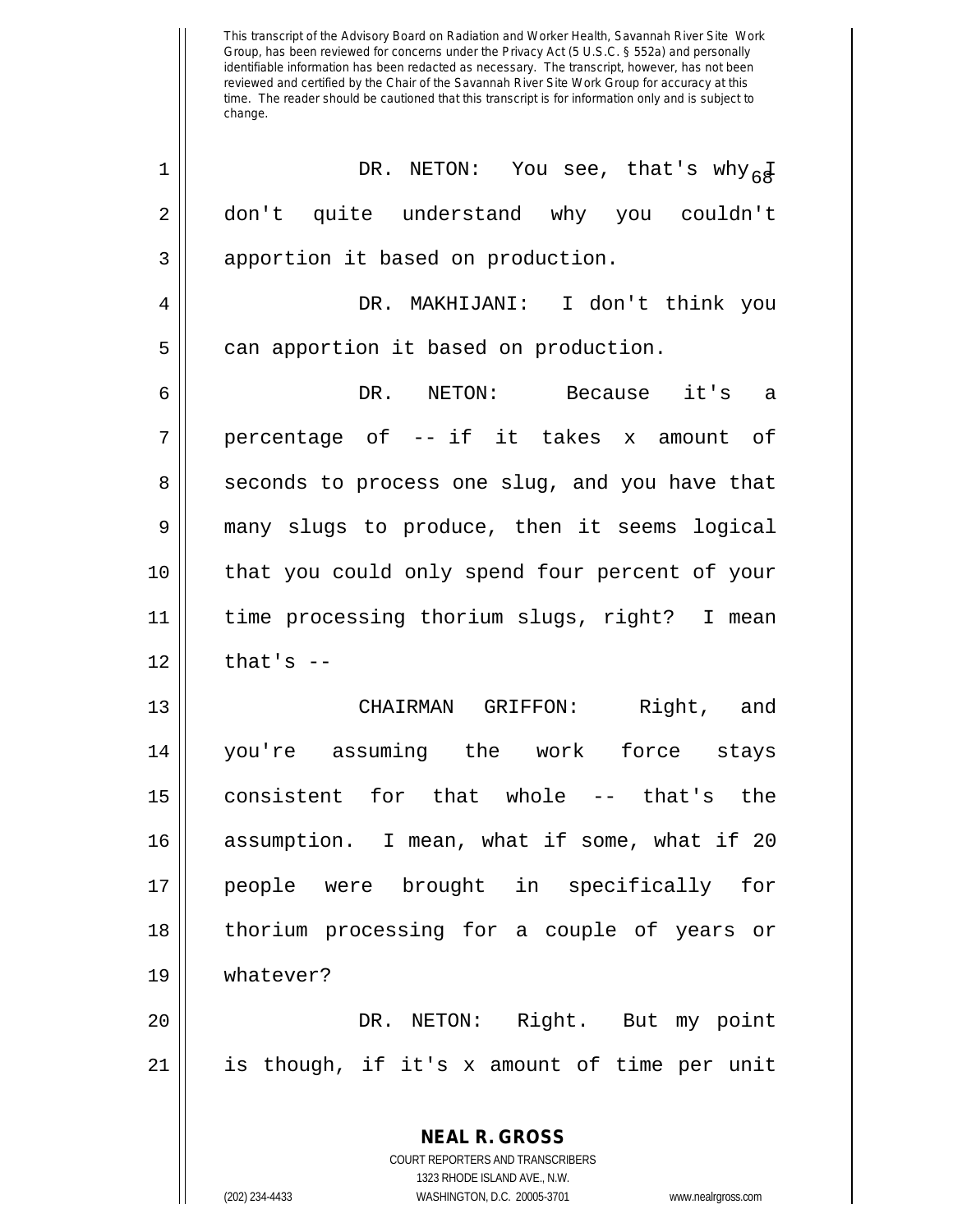1 || slug production, then it's proportionate.  $\bar{A}$  $2 \parallel$  you have a million widgets made and 50,000 of  $3 \parallel$  those widgets are of one flavor and 950,000  $4 \parallel$  the other, your dose can't -- your dose should 5 || be proportionate to the number of widgets made  $6 \parallel$  in that category.

7 DR. MAKHIJANI: The dose -- the 8 || population dose to the workers will be 9 proportionate. So I agree with Tim on that, 10 that if you're trying to do an approximate 11 approach to an epidemiological study for that 12 || group of workers, you'd assign it proportional 13 || to the production.

14 || But the individual dose certainly, 15 and we have arqued this in other contexts, 16 || that you could have a very small production. 17 You can take here, right here in Ohio, if you 18 || look at the records of that no records field, 19 where you look at the production conditions in 20 || the uranium subcontract that was given by 21 Fernald to a small shop near Oxford, I doubt,

> COURT REPORTERS AND TRANSCRIBERS 1323 RHODE ISLAND AVE., N.W. (202) 234-4433 WASHINGTON, D.C. 20005-3701 www.nealrgross.com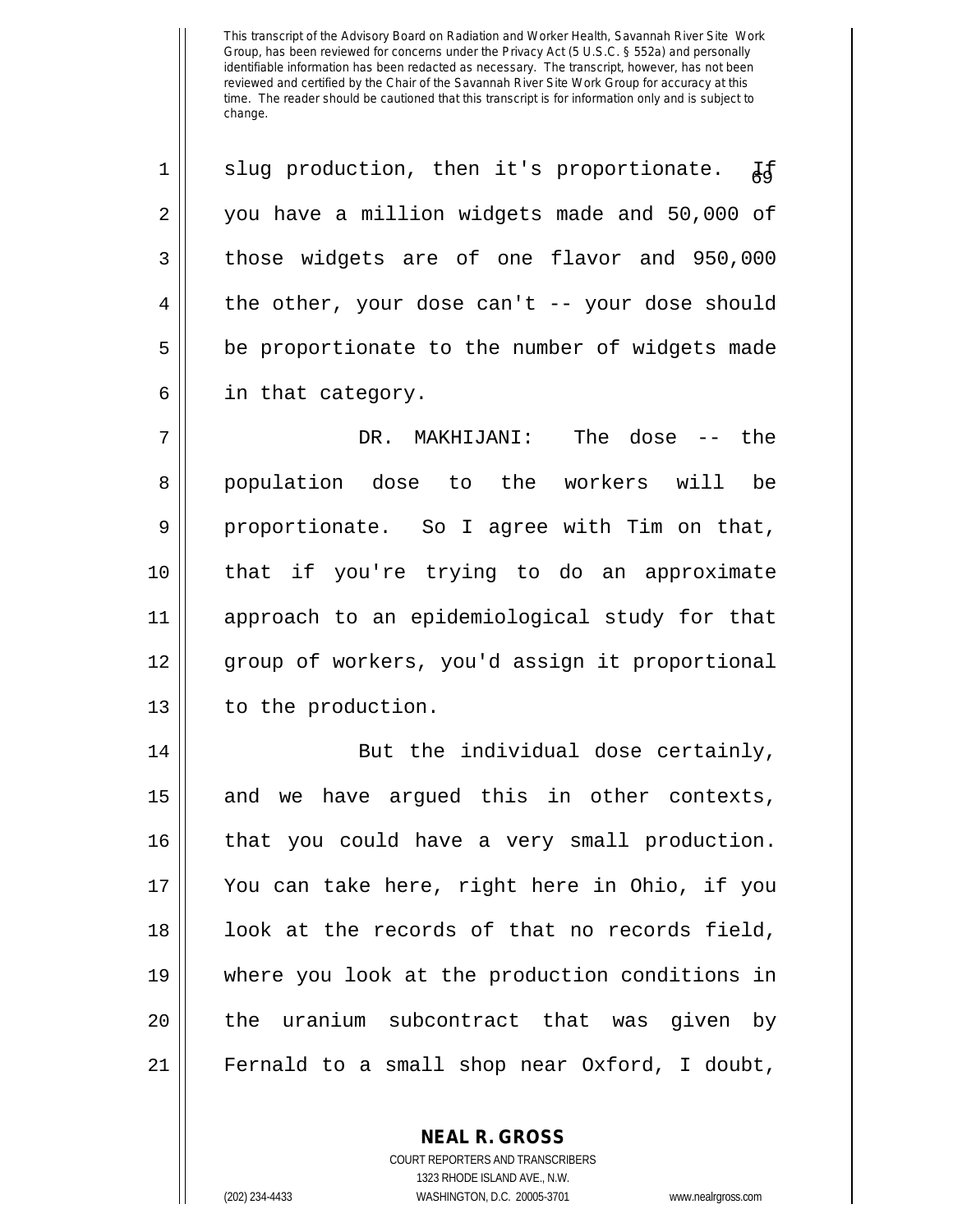1 | I doubt that you could say that -- you know 2 they only produced about 200 tons in that 3 || shop, if I'm remembering correctly. But I 4 doubt that you could say that you could make 5 it proportional. 6 DR. NETON: But this is one  $7 \parallel$  process facility using the same equipment, the  $8 \parallel$  same process, see, that's what I'm saying. So 9 || that if, you know, if you process -- let's say 10 you process 100 of something in a year and 11 that took you all year to do that, and I only

12 did ten of these in that particular year, it 13 would seem to me that they'd only occupy ten 14 || percent of your time collectively.

15 MR. MARSCHKE: I agree basically 16 with -- I go kind of in the middle ground, I 17 think, because you've either got to spend all 18 your time processing -- there could be one guy 19 || processing all 50,000 thorium slugs.

20 DR. NETON: Right, but it wouldn't 21 have taken him --

> **NEAL R. GROSS** COURT REPORTERS AND TRANSCRIBERS

> > 1323 RHODE ISLAND AVE., N.W.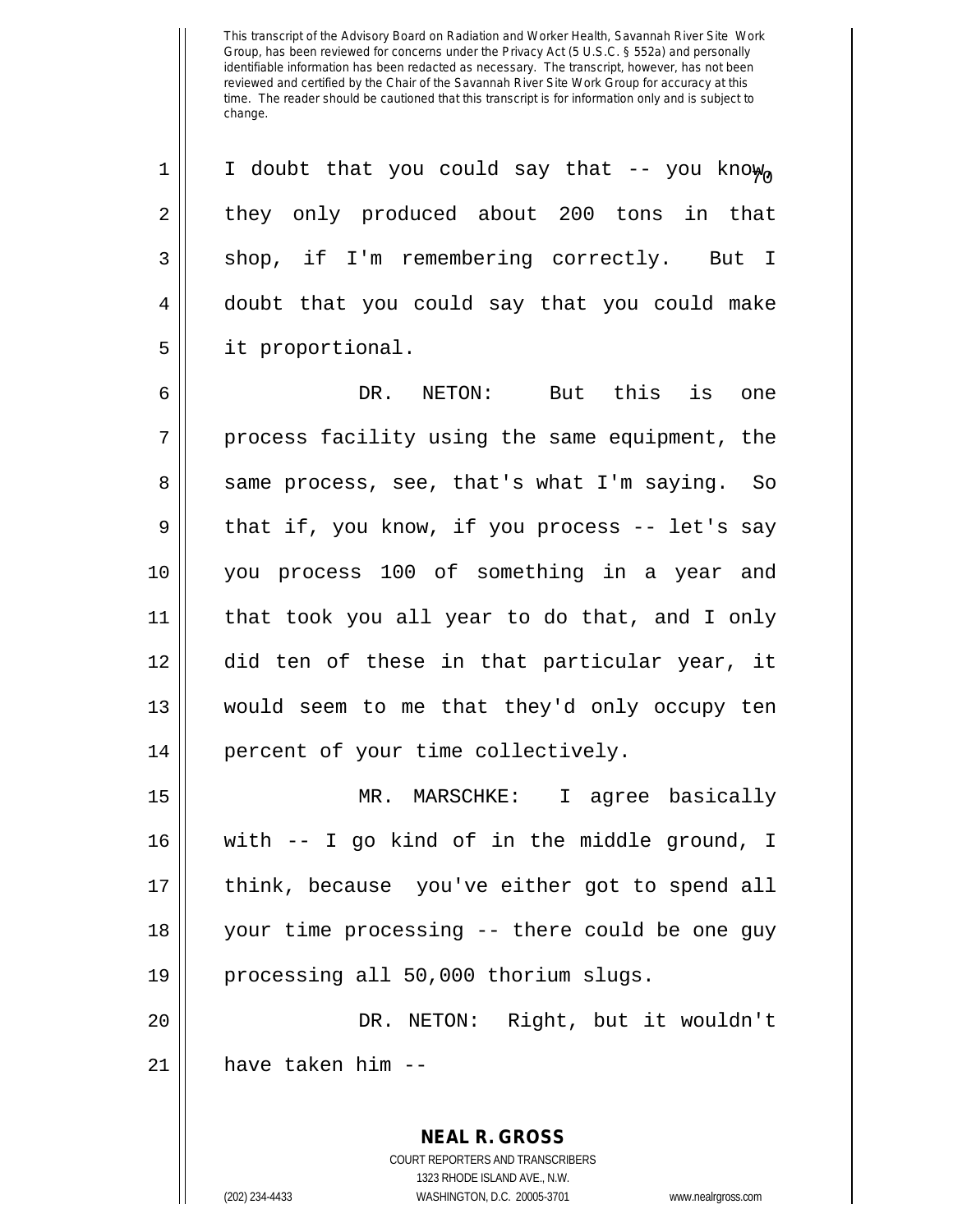This transcript of the Advisory Board on Radiation and Worker Health, Savannah River Site Work Group, has been reviewed for concerns under the Privacy Act (5 U.S.C. § 552a) and personally identifiable information has been redacted as necessary. The transcript, however, has not been reviewed and certified by the Chair of the Savannah River Site Work Group for accuracy at this time. The reader should be cautioned that this transcript is for information only and is subject to change. **NEAL R. GROSS** COURT REPORTERS AND TRANSCRIBERS 1323 RHODE ISLAND AVE., N.W. (202) 234-4433 WASHINGTON, D.C. 20005-3701 www.nealrgross.com <sup>71</sup> 1 CHAIRMAN GRIFFON: It wouldn't  $2 \parallel$  have taken him a full year. 3 || DR. NETON: That's my point. 4 MR. MARSCHKE: But he would have  $5 \parallel$  -- however long it took him to do it, I mean 6  $\parallel$  he would have -- he could have spent the whole 7 year processing thorium slugs. But then he's 8 || not going to have any uranium exposure. So  $9 \parallel$  he's --10 || DR. NETON: No, no, no. But see 11 my point is, why would it take him an entire 12 year to process 1,726 thorium slugs, when they 13 could do 500,000 uranium slugs in one year? 14 MR. MARSCHKE: Well, there's a lot 15 more guys doing the 5,000. 16 DR. NETON: -- workforce assigned  $17 \parallel$  to it. 18 MEMBER CLAWSON: That's how they  $19 \parallel$  get --20 || (Simultaneous speaking.) 21 DR. MAKHIJANI: So it seems to me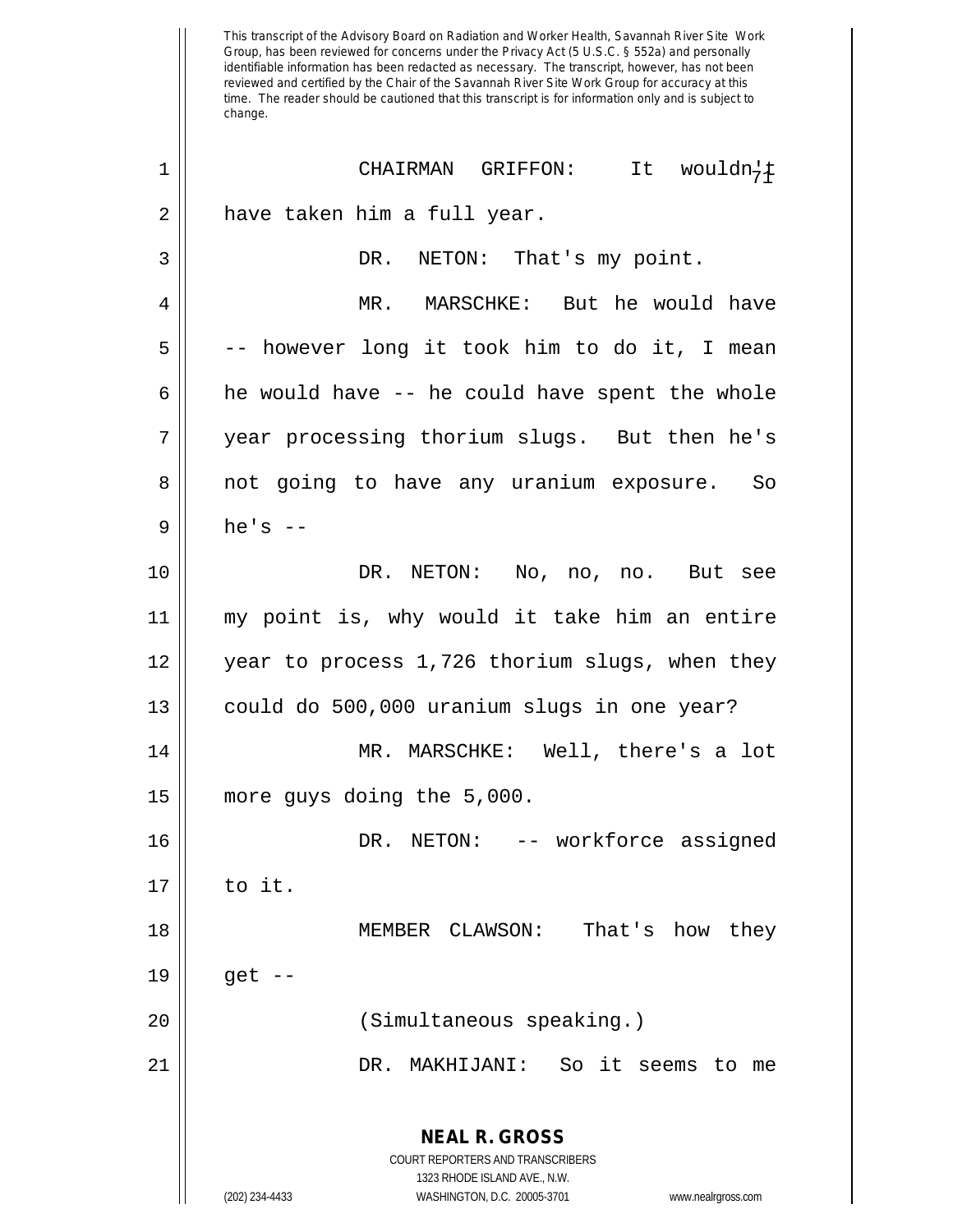This transcript of the Advisory Board on Radiation and Worker Health, Savannah River Site Work Group, has been reviewed for concerns under the Privacy Act (5 U.S.C. § 552a) and personally identifiable information has been redacted as necessary. The transcript, however, has not been reviewed and certified by the Chair of the Savannah River Site Work Group for accuracy at this time. The reader should be cautioned that this transcript is for information only and is subject to change. 1 || that that's a pretty important question.  $\frac{72}{10}$ 2 DR. NETON: I agree. 3 DR. MAKHIJANI: And that's the 4 biggest question. Those are the two big 5 || questions that are in my mind. 6 DR. NETON: I think what -- is the 7 || thorium exposure can be controlled and very 8 | low. Somehow, I think, within this analysis, 9 || there is a bounding mechanism. I do agree 10 || with you, Arjun. 11 It's sort of -- I'm not 12 comfortable with double assignment of dose 13 || because it's just illogical. It's hard to say 14 if you give people a 100 percent of each. 15 DR. TAULBEE: But, as Mark pointed 16 || out, then if you don't, then what about the 17 | residual source? 18 DR. NETON: Well, I think we need 19 to talk about this. But I think what Tim's  $20$  || done here is a very nice analysis that clearly 21 demonstrates what happened and what the

> **NEAL R. GROSS** COURT REPORTERS AND TRANSCRIBERS 1323 RHODE ISLAND AVE., N.W.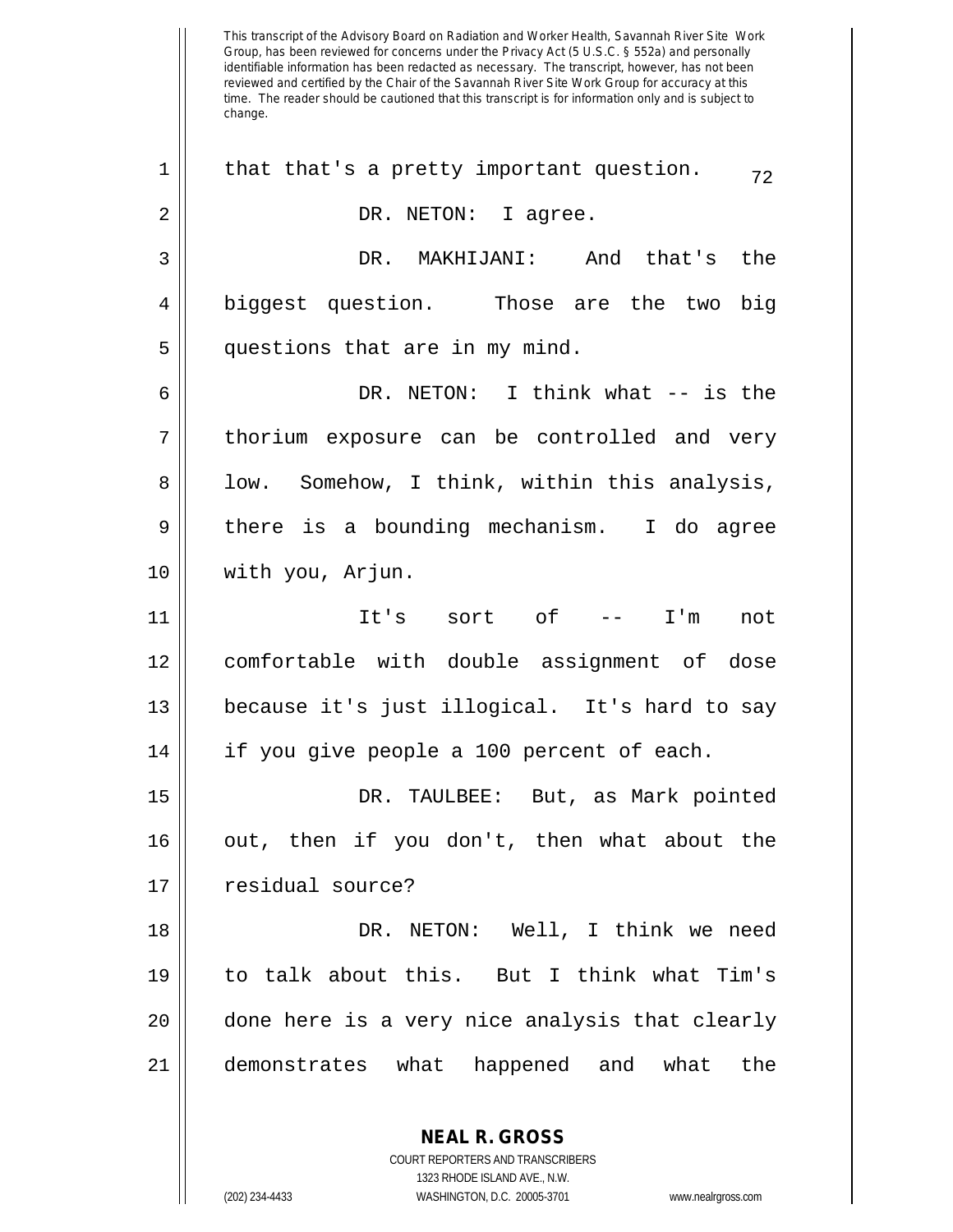This transcript of the Advisory Board on Radiation and Worker Health, Savannah River Site Work Group, has been reviewed for concerns under the Privacy Act (5 U.S.C. § 552a) and personally identifiable information has been redacted as necessary. The transcript, however, has not been reviewed and certified by the Chair of the Savannah River Site Work Group for accuracy at this time. The reader should be cautioned that this transcript is for information only and is subject to change.  $1 \parallel$  exposure conditions were.  $73$ 2 CHAIRMAN GRIFFON: I mean, I think  $3 \parallel$  the other thing that I'm curious about is the 4 || -- and I'm sure you have, from health and  $5 \parallel$  safety reports and interviews, I think, is 6 your basis for this claim, that the air 7 Sampling data, where it's actually BZA, even  $8 \parallel$  though it says --9 DR. TAULBEE: Pseudo-BZA. 10 CHAIRMAN GRIFFON: Pseudo-BZA, 11 right, right, right. I think that might be 12 worth looking at. It might even be important 13 in the thoron aspect of it, all right. I 14 assume they're also assumed to be BZA? It's  $15$  | the same sample. 16 DR. TAULBEE: Right, yes. It's 17 the same sample almost. If you look at the 18 air sample logsheets you'll see they'll have 19 the time on, the sample on, sample off and  $20$  || then the time of the first counts and the time 21 || of the second count. All of that's there on a

> COURT REPORTERS AND TRANSCRIBERS 1323 RHODE ISLAND AVE., N.W. (202) 234-4433 WASHINGTON, D.C. 20005-3701 www.nealrgross.com

**NEAL R. GROSS**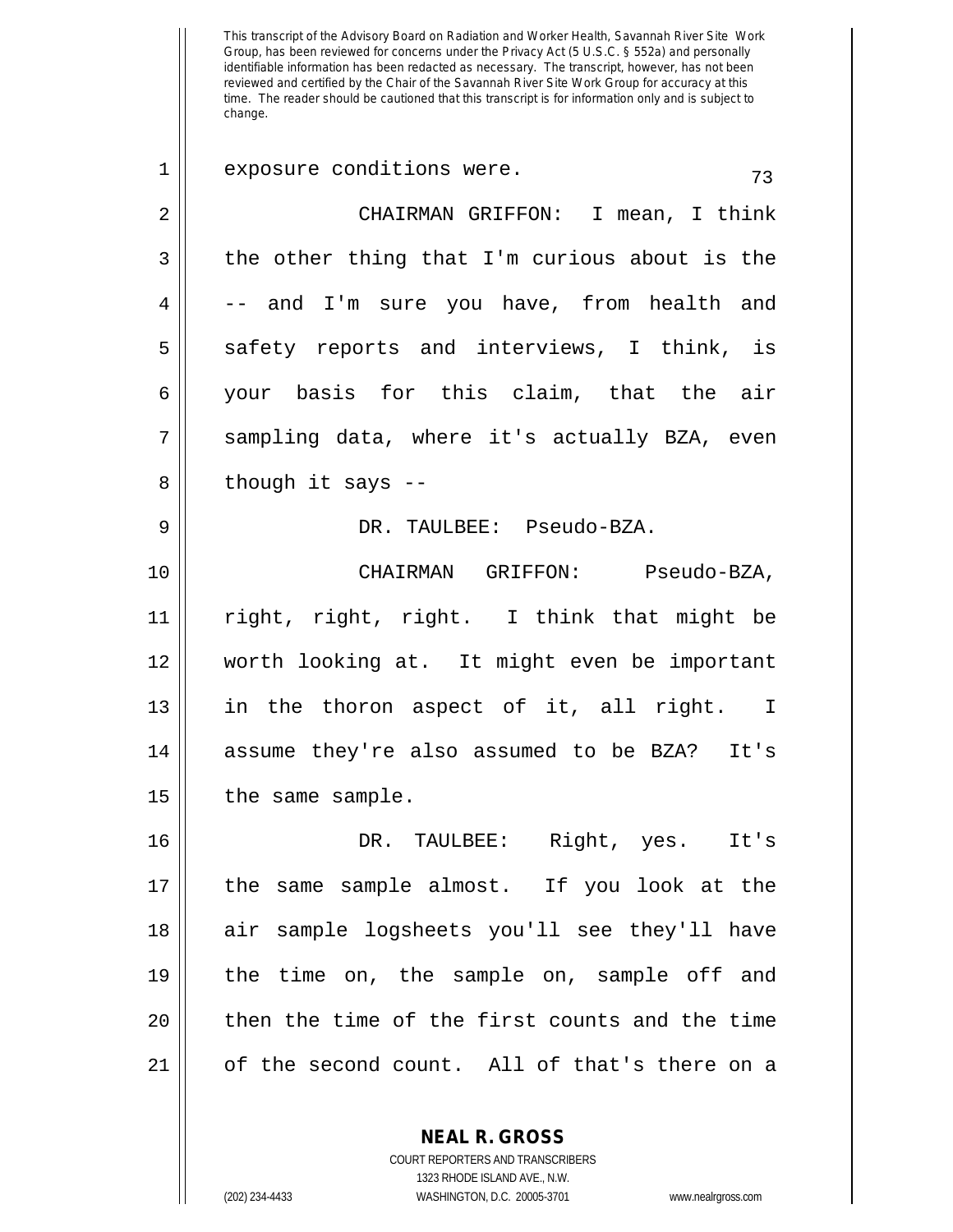This transcript of the Advisory Board on Radiation and Worker Health, Savannah River Site Work Group, has been reviewed for concerns under the Privacy Act (5 U.S.C. § 552a) and personally identifiable information has been redacted as necessary. The transcript, however, has not been reviewed and certified by the Chair of the Savannah River Site Work Group for accuracy at this time. The reader should be cautioned that this transcript is for information only and is subject to change. **NEAL R. GROSS** COURT REPORTERS AND TRANSCRIBERS 1323 RHODE ISLAND AVE., N.W. (202) 234-4433 WASHINGTON, D.C. 20005-3701 www.nealrgross.com  $1 \parallel$  single air sample logsheet.  $\frac{74}{ }$ 2 CHAIRMAN GRIFFON: Yes. But  $3 \parallel$  anyway, I think -- yes. So this will go 4 || through SC&A review and possibly more 5 discussion. 6 DR. TAULBEE: Or a discussion 7 || paper on this or something like that. 8 Findings 1 and 2 9 CHAIRMAN GRIFFON: Yes, yes. 10 Right, right, right. And I'll add this. I 11 || think this really belongs on that issue 1. 12 DR. TAULBEE: Oh, it is issue 1. 13 CHAIRMAN GRIFFON: This is totally 14 issue 1, and there's no other changes in the 15 addendum that we -- it's all on the thorium,  $16$   $\parallel$  right? 17 DR. TAULBEE: That is correct. 18 CHAIRMAN GRIFFON: Okay. All 19 right. So with that, why don't we move on to  $20$  || the matrix, and at least go back to our 21 | initial matrix.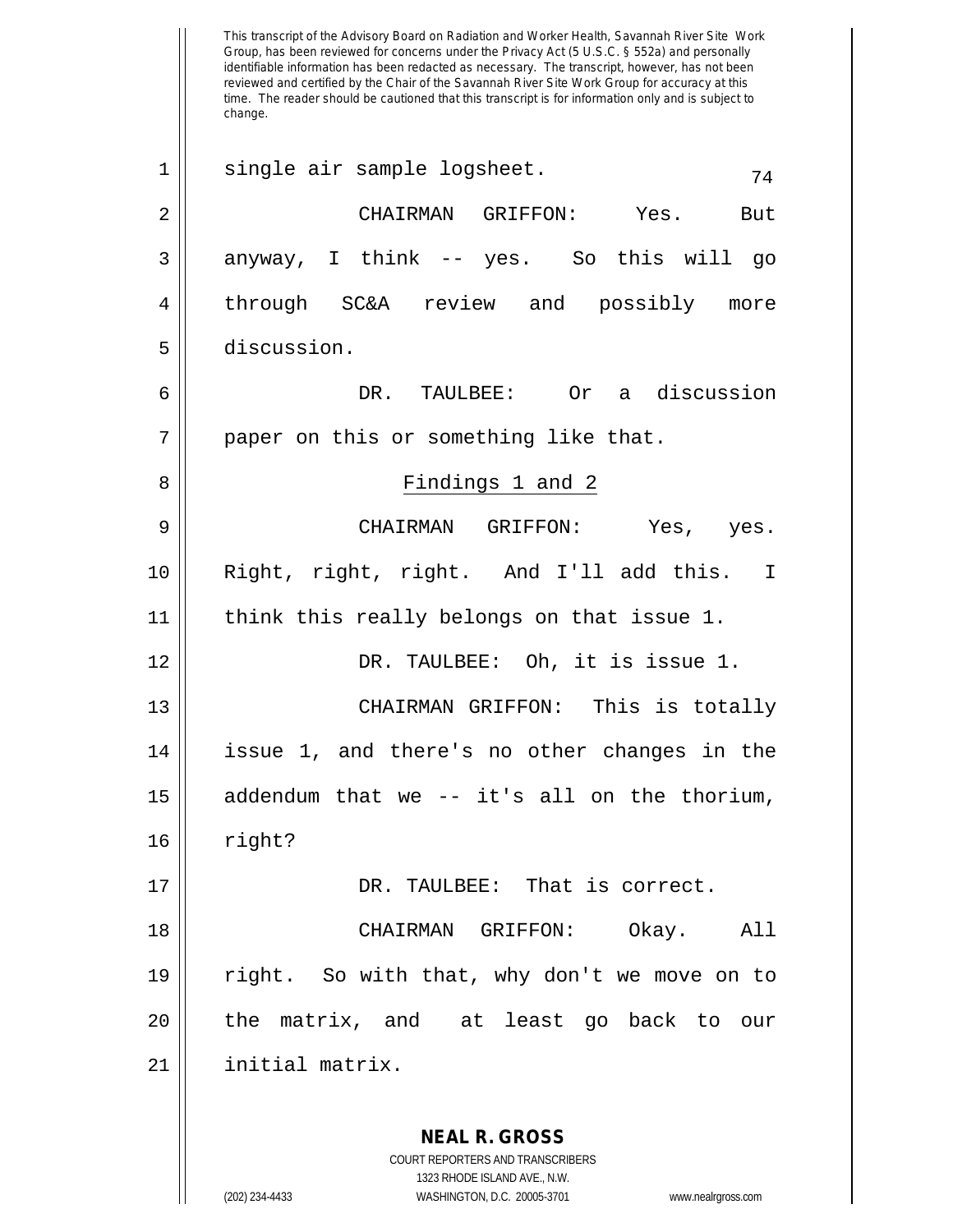This transcript of the Advisory Board on Radiation and Worker Health, Savannah River Site Work Group, has been reviewed for concerns under the Privacy Act (5 U.S.C. § 552a) and personally identifiable information has been redacted as necessary. The transcript, however, has not been reviewed and certified by the Chair of the Savannah River Site Work Group for accuracy at this time. The reader should be cautioned that this transcript is for information only and is subject to change. **NEAL R. GROSS** COURT REPORTERS AND TRANSCRIBERS  $\begin{array}{ccc} 1 & \vert & \vert & \end{array}$  DR. TAULBEE: Yes.  $\begin{array}{ccc} 75 & \vert & \vert & \end{array}$ 2 || MEMBER CLAWSON: What? 3 DR. TAULBEE: Thorium nitrate. 4 | MEMBER CLAWSON: Thorium nitrate. 5 DR. TAULBEE: Yes, and in fact, 6 this kind of gets to the issue 2 that we have 7 unearthed. 8 CHAIRMAN GRIFFON: Yes. Well, let  $9 \parallel$  me just read -- and this, I think, is going to 10 change, now, a finding. We had finding 1 and 11 2 kind of together, or issue 1 or 2, whatever 12 we're calling them. 13 DR. MAKHIJANI: Well, Mark, I 14 || think issue 1 will now change from 3/19/60 to 15 up to 1965. 16 CHAIRMAN GRIFFON: Five, right. 17 DR. MAKHIJANI: Right, Tim? 18 DR. TAULBEE: That's correct. 19 CHAIRMAN GRIFFON: And then issue  $20 \parallel 2$  will cover '65 and beyond, is that correct? 21 DR. TAULBEE: Through '71.

1323 RHODE ISLAND AVE., N.W.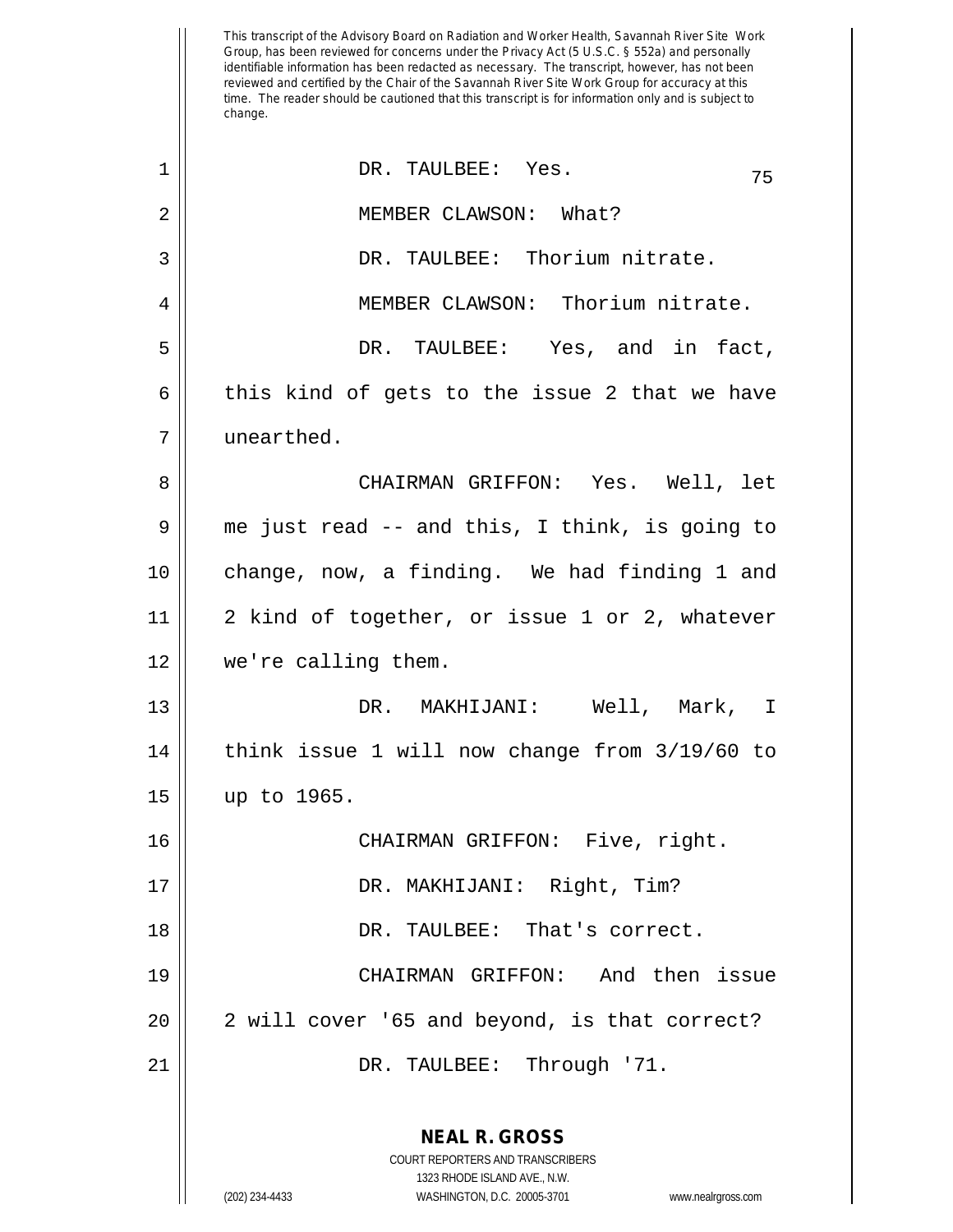This transcript of the Advisory Board on Radiation and Worker Health, Savannah River Site Work Group, has been reviewed for concerns under the Privacy Act (5 U.S.C. § 552a) and personally identifiable information has been redacted as necessary. The transcript, however, has not been reviewed and certified by the Chair of the Savannah River Site Work Group for accuracy at this time. The reader should be cautioned that this transcript is for information only and is subject to change. **NEAL R. GROSS** COURT REPORTERS AND TRANSCRIBERS 1323 RHODE ISLAND AVE., N.W. <sup>76</sup> 1 CHAIRMAN GRIFFON: Okay. But this  $2 \parallel$  also says that NIOSH is completing its White 3 Paper on thorium. It will use air 4 || concentration data only. I think that's all - $5 \parallel -$ 6 DR. TAULBEE: That's issue 2. 7 CHAIRMAN GRIFFON: Okay. So this 8 might be relevant for issue 2, okay, all  $9 \parallel$  right. 10 || DR. TAULBEE: Yes. 11 CHAIRMAN GRIFFON: Okay. So why 12 don't we just give an update -- maybe just 13 || give an update on issue 2. 14 DR. TAULBEE: Okay. We can 15 certainly do so. This is looking at the -- 16 it's currently labeled as post-1960 thorium, 17 but it's really post-1965 thorium. This is 18 || where the thoria work was being conducted, and 19 it really started in 1964 with their initial 20 developments. 21 And here's where we have a report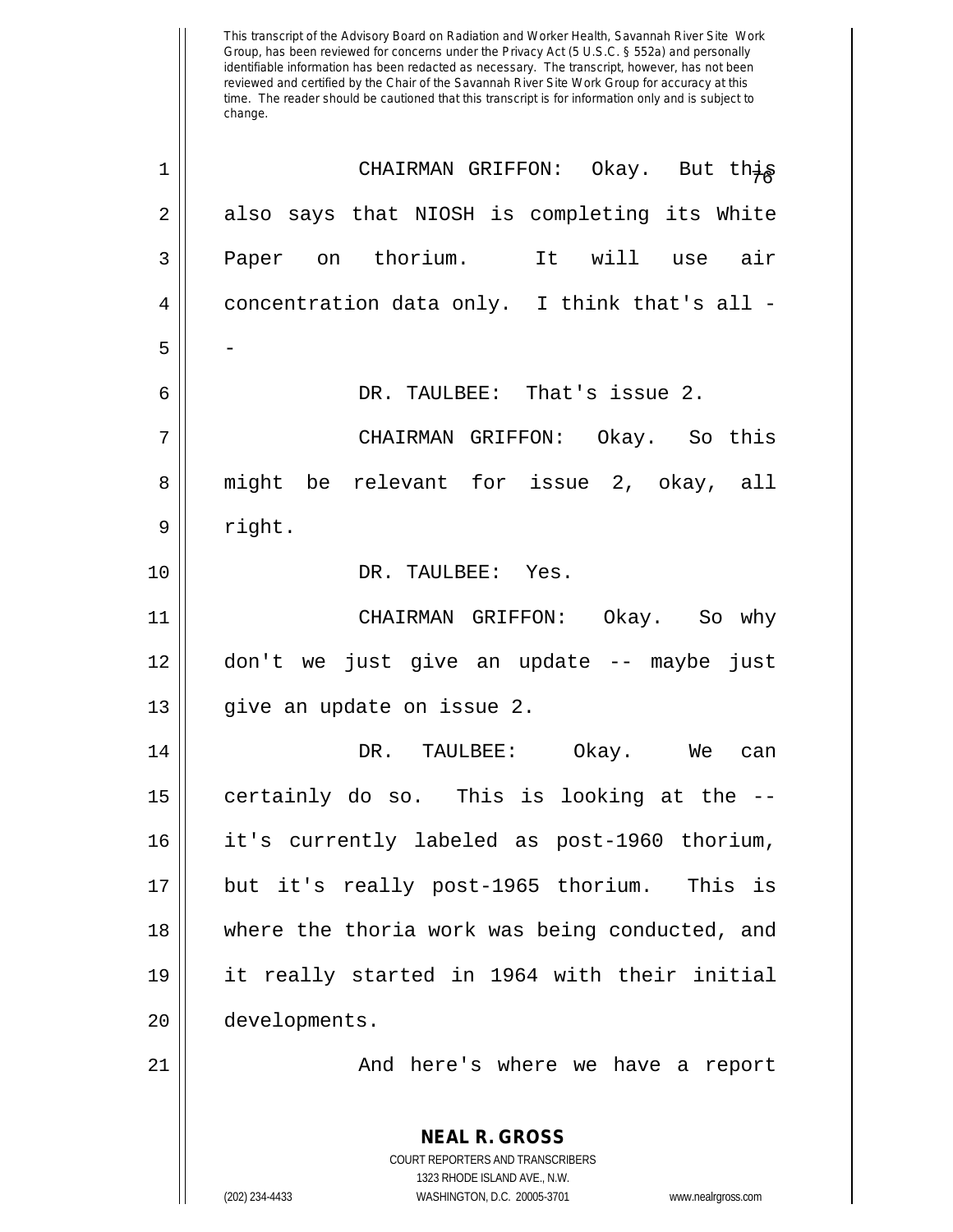| $\mathbf 1$ | coming out. It's going to be Report 46.<br>It,s |
|-------------|-------------------------------------------------|
| $\sqrt{2}$  | currently being reviewed and we do expect it    |
| 3           | to be at least sent to DOE within the next      |
| 4           | week or so, and then obviously afterwards,      |
| 5           | we'll send it out here to the Board, and        |
| 6           | you'll probably want SC&A to look at that as    |
| 7           | well. But that's your choice, from that         |
| 8           | standpoint.                                     |
| $\mathsf 9$ | What we've done in report $--$ or               |
| 10          | what I mentioned earlier was that starting in   |
| 11          | 1965, with the thoria powder, the process       |
| 12          | So we can't use this uranium<br>changed.        |
| 13          | bioassay report. Instead of working with        |
| 14          | uranium metal, you're working with thorium      |
| 15          | powder.                                         |
| 16          | So, powders are much more                       |
| 17          | difficult to control in the workplace.<br>So    |
| 18          | Savannah River built a glove box line to        |
| 19          | handle the thoria powder, and we have pictures  |
| 20          | of that in the report.                          |
| 21          | believe it was attached to<br>I.<br>a           |
|             | <b>NEAL R. GROSS</b>                            |

COURT REPORTERS AND TRANSCRIBERS 1323 RHODE ISLAND AVE., N.W. (202) 234-4433 WASHINGTON, D.C. 20005-3701 www.nealrgross.com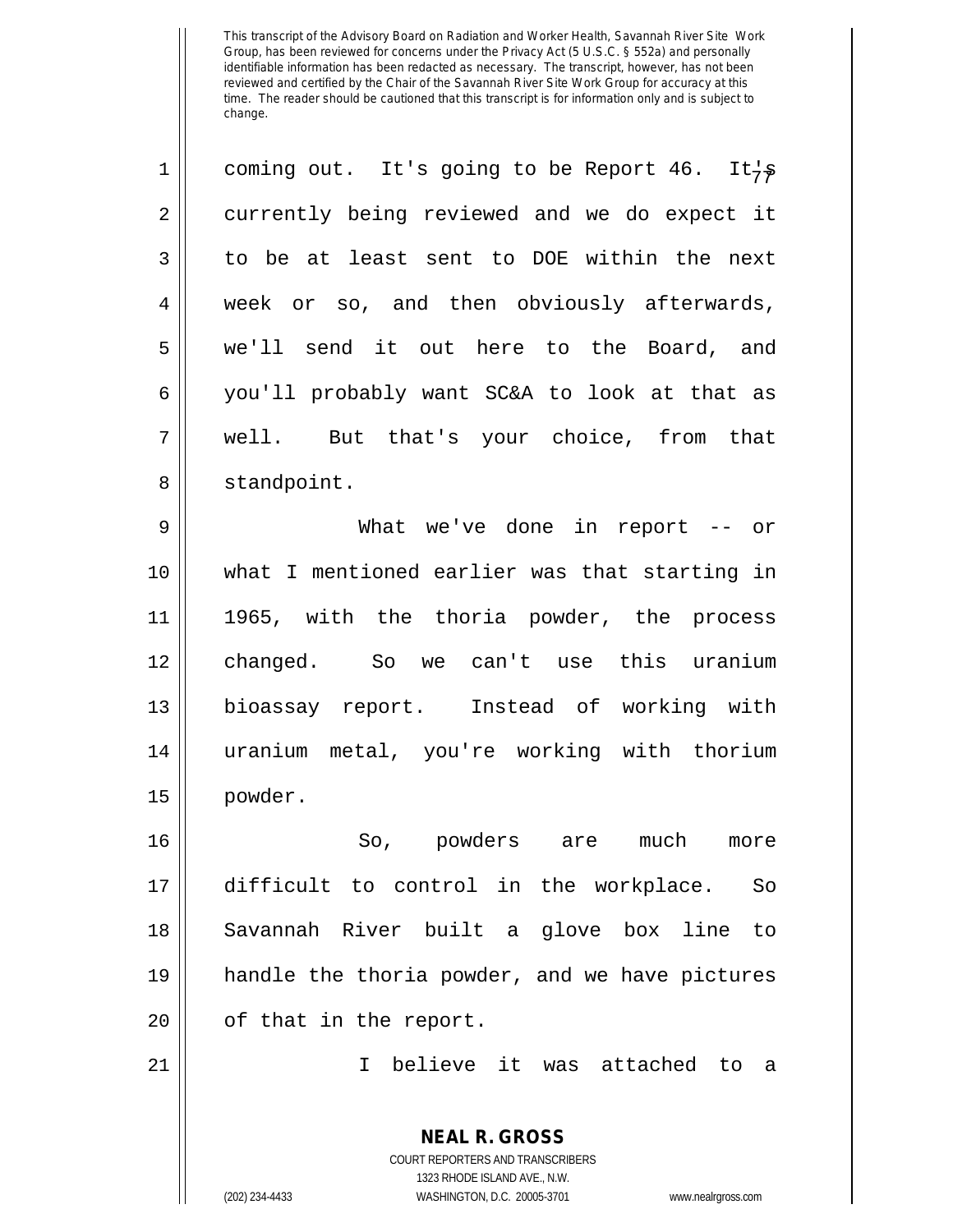$1$  || HEPA filtration system before it went out the 2 building exhaust ventilation. There are 3 pictures of it coming directly off the glove 4 || box line into the HEPA filter. 5 And so, all of this work of 6 canning the thorium, they would take the  $7 \parallel$  thoria powder, they would compact it within 8 the glove box. It would then look like a  $9 \parallel$  slug. There's some pictures of that. 10 || They would then put it inside the 11 || can and then they would weld the can there all 12 || within inside the glove box line, take it out, 13 || and then they would do their other acceptance 14 testing after it was already canned and 15 welded. 16 || The Souring this time period, 17 we have thorium air sample data in that room 18 || with the glove box line. This individual who 19 took those samples is the one that indicated 20 || that the position, the air sampler there, next 21 || to the glove box line where the people were,

> **NEAL R. GROSS** COURT REPORTERS AND TRANSCRIBERS

1323 RHODE ISLAND AVE., N.W. (202) 234-4433 WASHINGTON, D.C. 20005-3701 www.nealrgross.com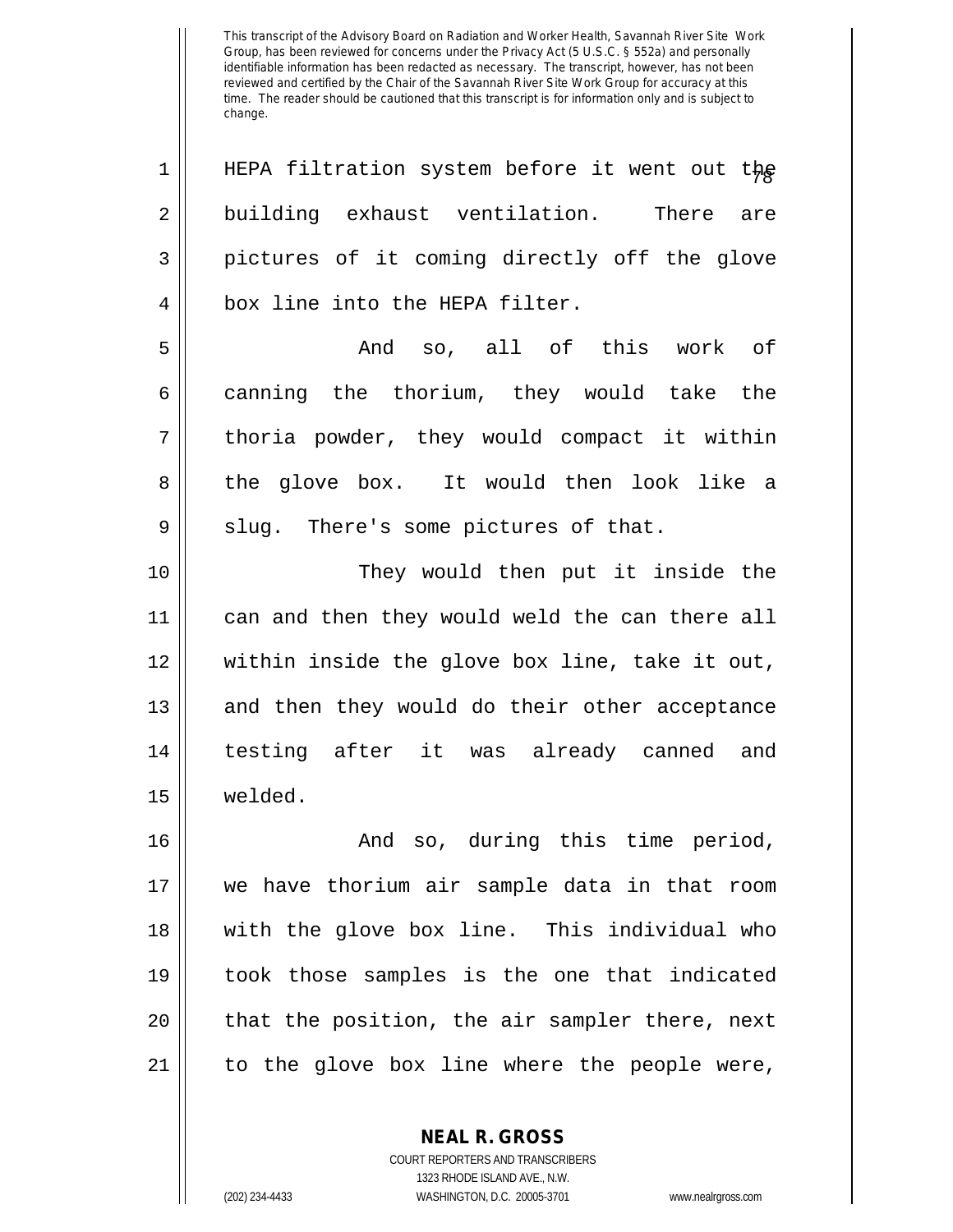This transcript of the Advisory Board on Radiation and Worker Health, Savannah River Site Work Group, has been reviewed for concerns under the Privacy Act (5 U.S.C. § 552a) and personally identifiable information has been redacted as necessary. The transcript, however, has not been reviewed and certified by the Chair of the Savannah River Site Work Group for accuracy at this time. The reader should be cautioned that this transcript is for information only and is subject to change. **NEAL R. GROSS** COURT REPORTERS AND TRANSCRIBERS 1323 RHODE ISLAND AVE., N.W.  $1 \parallel$  where the workers were working during this 2 | process. 3 And so, due to that, the secondary 4 || process, that's where we're proposing to use  $5 \parallel$  the air sample data in order to estimate doses 6|| during this time period. We do have 7 indication that they used whole body counts as 8 a confirmatory check. 9 If you would go through the 10 monthly reports, they'll indicate that they 11 || sent, you know, ten people this month to the 12 || whole body counter for counting, to check for 13 | thorium assimilation. 14 || In interviews -- and, Mel, please 15 jump in, you're the one who talked to the 16 individual -- this process was a very small 17 operation. So in total, there was only 15 to 18 20 people total that were working along this 19 thoria powder line, where they were making  $20$  | these slugs. 21 || So sending ten people or so per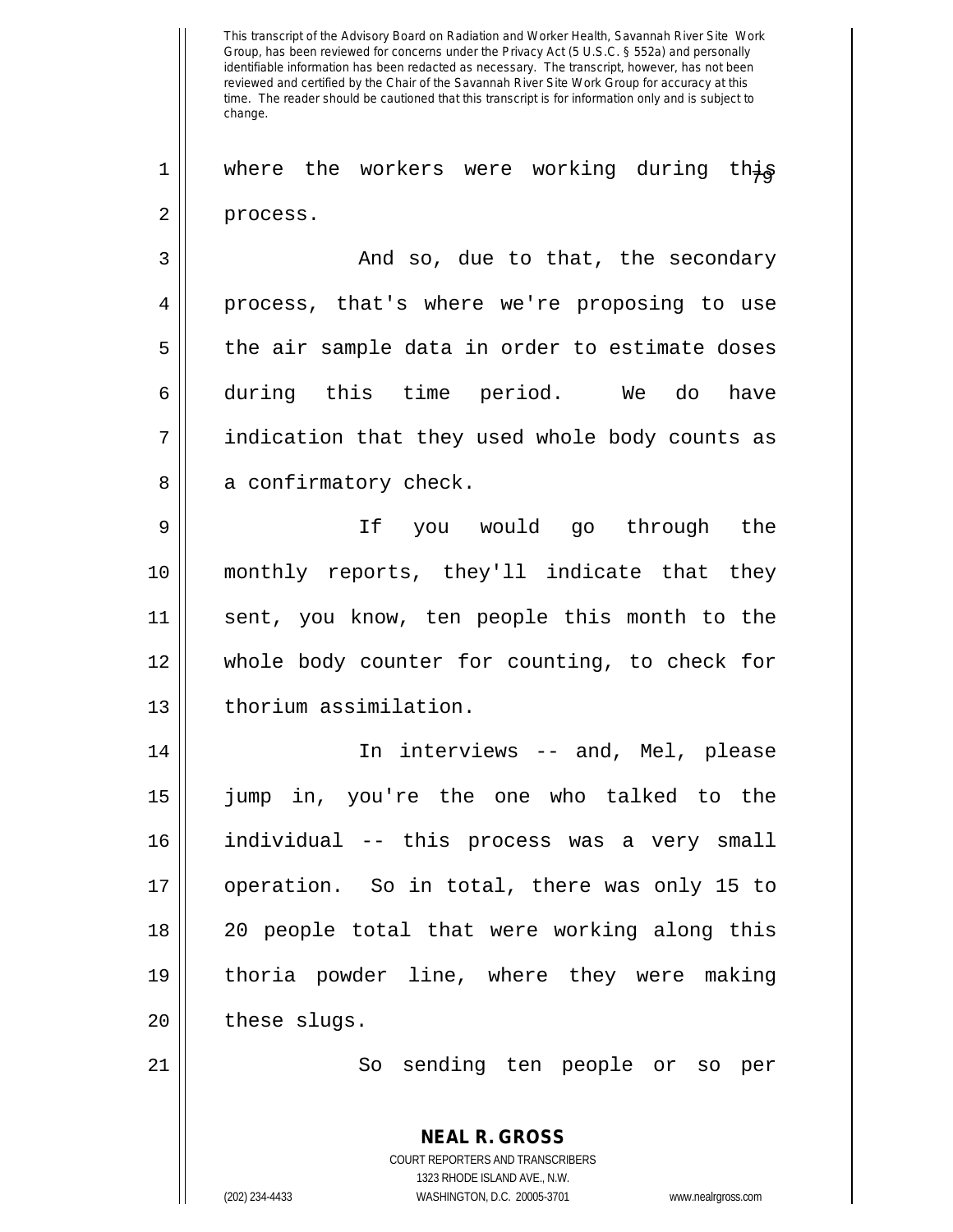| $\mathbf{1}$   | month into the whole body counter seems pretty |
|----------------|------------------------------------------------|
| $\overline{2}$ | reasonable. They never saw any thorium         |
| 3              | assimilations. That's mentioned in the         |
| 4              | monthly reports. But, based upon the           |
| 5              | detection levels and the MPCs that they were   |
| 6              | using, what we see in the air samples, you     |
| 7              | wouldn't expect to see any assimilations,      |
| 8              | because the air samples are actually below the |
| 9              | MPC.                                           |

10 || I think the geometric mean is .8 11 or .08. So, it's only eight percent of the 12 MPC is what we see from all the air sample 13 data. So in other words the glove box line 14 was doing what it was supposed to be doing, 15 || and controlling it fairly well.

16 Which takes us up to the end of 17 the production time period, the 1969 time 18 frame, and then the facility was D&D'd. And 19 we have smear data during that D&D process.  $20$  | So by 1971, all of the thorium operations were 21 || pretty much gone from the facility.

> **NEAL R. GROSS** COURT REPORTERS AND TRANSCRIBERS 1323 RHODE ISLAND AVE., N.W.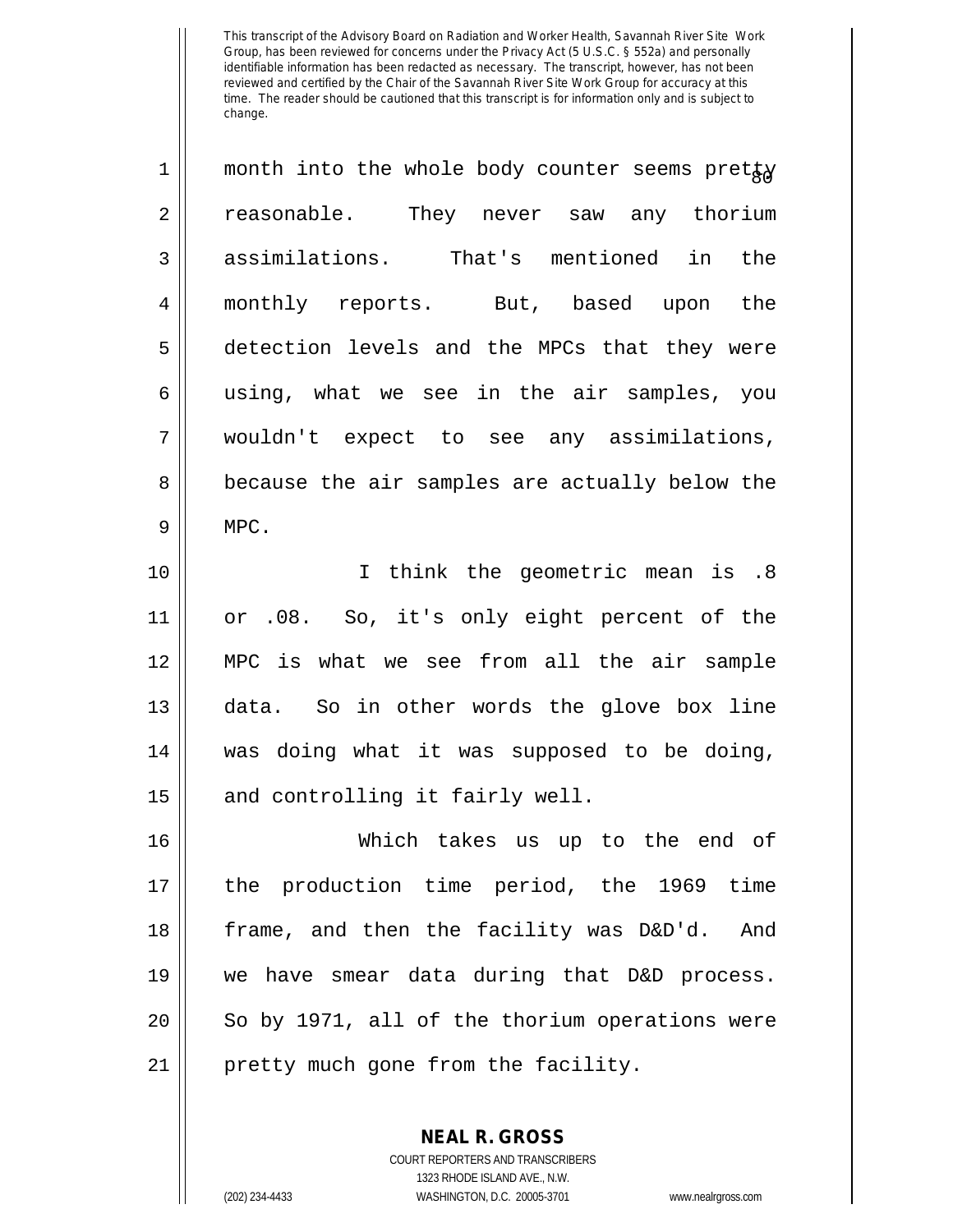This transcript of the Advisory Board on Radiation and Worker Health, Savannah River Site Work Group, has been reviewed for concerns under the Privacy Act (5 U.S.C. § 552a) and personally identifiable information has been redacted as necessary. The transcript, however, has not been reviewed and certified by the Chair of the Savannah River Site Work Group for accuracy at this time. The reader should be cautioned that this transcript is for information only and is subject to change. <sup>81</sup> 1 CHAIRMAN GRIFFON: So this covers 2 || '65 to '71, right? 3 DR. TAULBEE: That's correct. 4 CHAIRMAN GRIFFON: Okay, and this 5 is going to be -- you're still going to 6 | provide a White Paper on this? 7 DR. TAULBEE: Yes. 8 CHAIRMAN GRIFFON: Not an 9 || addendum. It will be just a White Paper. 10 DR. TAULBEE: Yes, a report 11 actually, and the reason why it's not part of 12 || the addendum was back during the time when we 13 proposed or gave the original SEC Evaluation 14 Report, we thought we'd be able to use whole 15 body count data during that time period. 16 So we felt we could reconstruct 17 the doses. We knew they had conducted whole 18 body counts. We didn't have the data at the 19 time, but we felt that we could use that to do  $20$  || it. As it turns out, finding that whole body 21 count data has proved very, very difficult.

> **NEAL R. GROSS** COURT REPORTERS AND TRANSCRIBERS

> > 1323 RHODE ISLAND AVE., N.W.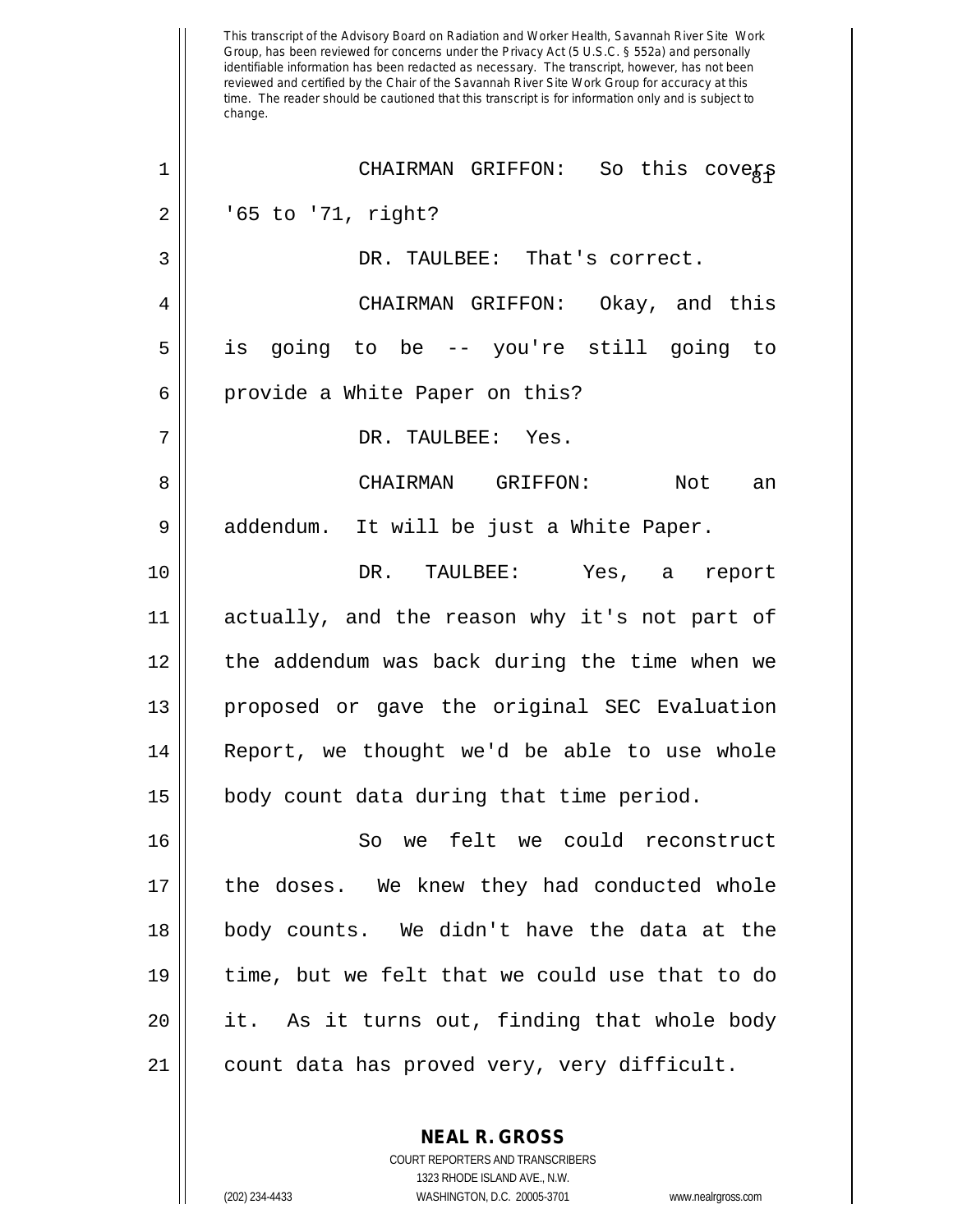| $\mathbf 1$ | At Savannah River, all of the                  |
|-------------|------------------------------------------------|
| 2           | whole body count data are in the individual    |
| 3           | files. So the only way to find those ten or    |
| 4           | so people would be to go through all 50-60     |
| 5           | thousand records, individual records at        |
| 6           | Savannah River, searching all of the whole     |
| 7           | body counts, to try and find those.            |
| 8           | So we didn't consider that to be               |
| 9           | feasible and we had this, all of this air      |
| 10          | sample data. So that's what we propose to      |
| 11          | use. So that's where we're at with this. I     |
| 12          | do expect to send out that report next week to |
| 13          | DOE for the final ABC review, and then once    |
| 14          | that comes back, we'll post it there to the -- |
| 15          | CHAIRMAN GRIFFON: Did you find                 |
| 16          | any accidents, incidents on the glove box      |
| 17          | line, any reports of things like that,         |
| 18          | abnormal --                                    |
| 19          | DR. TAULBEE: There were a few --               |
| 20          | CHAIRMAN GRIFFON: Because you're               |
| 21          | saying the glove box line was doing what it    |
|             | <b>NEAL R. GROSS</b>                           |

COURT REPORTERS AND TRANSCRIBERS 1323 RHODE ISLAND AVE., N.W. (202) 234-4433 WASHINGTON, D.C. 20005-3701 www.nealrgross.com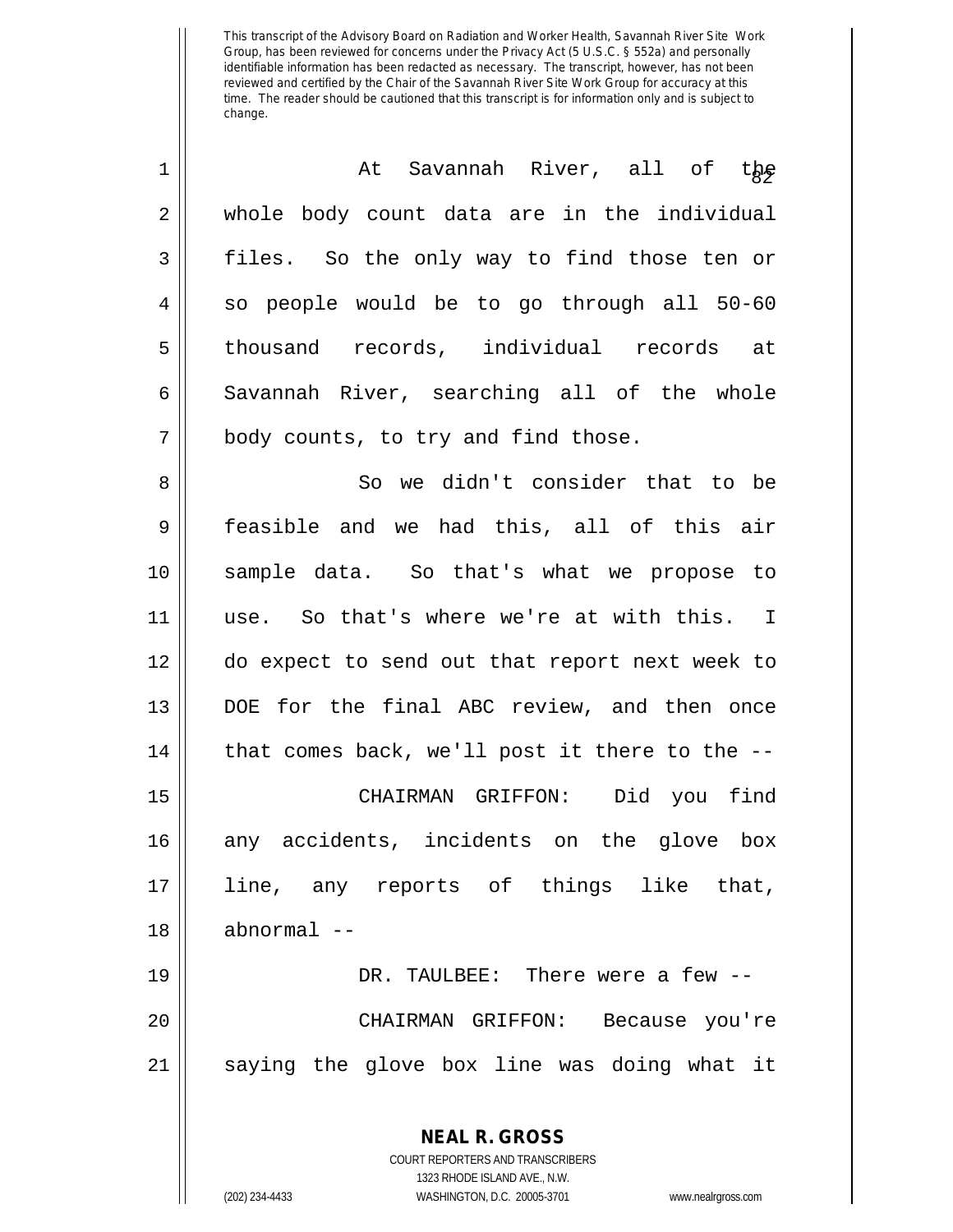This transcript of the Advisory Board on Radiation and Worker Health, Savannah River Site Work Group, has been reviewed for concerns under the Privacy Act (5 U.S.C. § 552a) and personally identifiable information has been redacted as necessary. The transcript, however, has not been reviewed and certified by the Chair of the Savannah River Site Work Group for accuracy at this time. The reader should be cautioned that this transcript is for information only and is subject to change. 1  $\parallel$  supposed to do. But I would expect over that  $2 \parallel$  time period  $-$ 3 DR. TAULBEE: There were a few 4 || occasions where they would find some 5 contamination, and they would go back in. You  $6 \parallel$  can see that in the survey log sheets. But 7 || they're very sporadic and really, having 8 || looked at most of the --9 CHAIRMAN GRIFFON: And nothing 10 enough to be picked up on the whole body 11 counter, obviously? 12 || **DR. TAULBEE:** No. 13 CHAIRMAN GRIFFON: Yes, right. 14 DR. TAULBEE: I can only think of 15 || one, maybe two that were noteworthy. 16 Noteworthy in that, you know, it was the 17 Health Physics technician saying you know, we 18 || need to wipe down this area. So that's -- and 19 that was over that entire six-year time 20 period. I believe one of them was during D&D, 21 || but I'm not sure it was.

> COURT REPORTERS AND TRANSCRIBERS 1323 RHODE ISLAND AVE., N.W. (202) 234-4433 WASHINGTON, D.C. 20005-3701 www.nealrgross.com

**NEAL R. GROSS**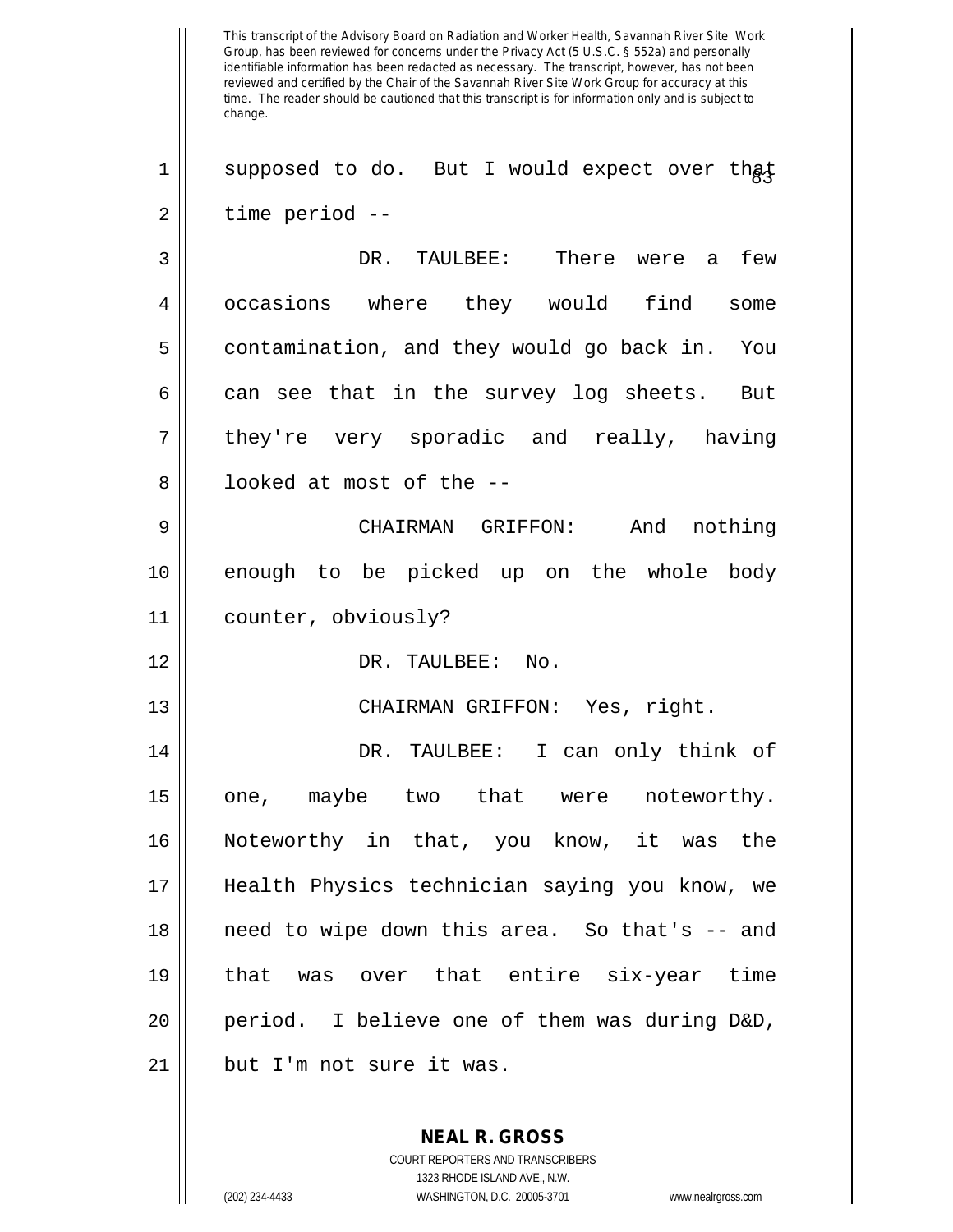| $\mathbf 1$ | CHAIRMAN GRIFFON: Okay. I dong $\frac{1}{4}$                                                                                                                    |
|-------------|-----------------------------------------------------------------------------------------------------------------------------------------------------------------|
| 2           | think we have to go into this. I just put on                                                                                                                    |
| 3           | "remains an NIOSH action item," and did you                                                                                                                     |
| 4           | have an update on the possible time frame of                                                                                                                    |
| 5           | when we get this report? It's in review now                                                                                                                     |
| 6           | with $DOE$ -- or no?                                                                                                                                            |
| 7           | DR. TAULBEE: No. It's in review                                                                                                                                 |
| 8           | with us. I expect it to be approved later                                                                                                                       |
| 9           | this week, early next week, and then, at that                                                                                                                   |
| 10          | point, we'll send it to DOE and they have two                                                                                                                   |
| 11          | weeks to review it.                                                                                                                                             |
| 12          | CHAIRMAN GRIFFON: So it should be                                                                                                                               |
| 13          | available by June time frame or something --                                                                                                                    |
| 14          | DR. TAULBEE: Yes. Easily before                                                                                                                                 |
| 15          | June. Probably at the end of your next Board                                                                                                                    |
| 16          | meeting or shortly afterwards.                                                                                                                                  |
| 17          | DR. MAKHIJANI: Mark, did you want                                                                                                                               |
| 18          | us to combine these two thorium reviews into                                                                                                                    |
| 19          | one White Paper?                                                                                                                                                |
| 20          | CHAIRMAN GRIFFON:<br>guess it<br>$\mathbf{I}$                                                                                                                   |
| 21          | doesn't -- I would say keep them separate, but                                                                                                                  |
|             | <b>NEAL R. GROSS</b><br>COURT REPORTERS AND TRANSCRIBERS<br>1323 RHODE ISLAND AVE., N.W.<br>(202) 234-4433<br>WASHINGTON, D.C. 20005-3701<br>www.nealrgross.com |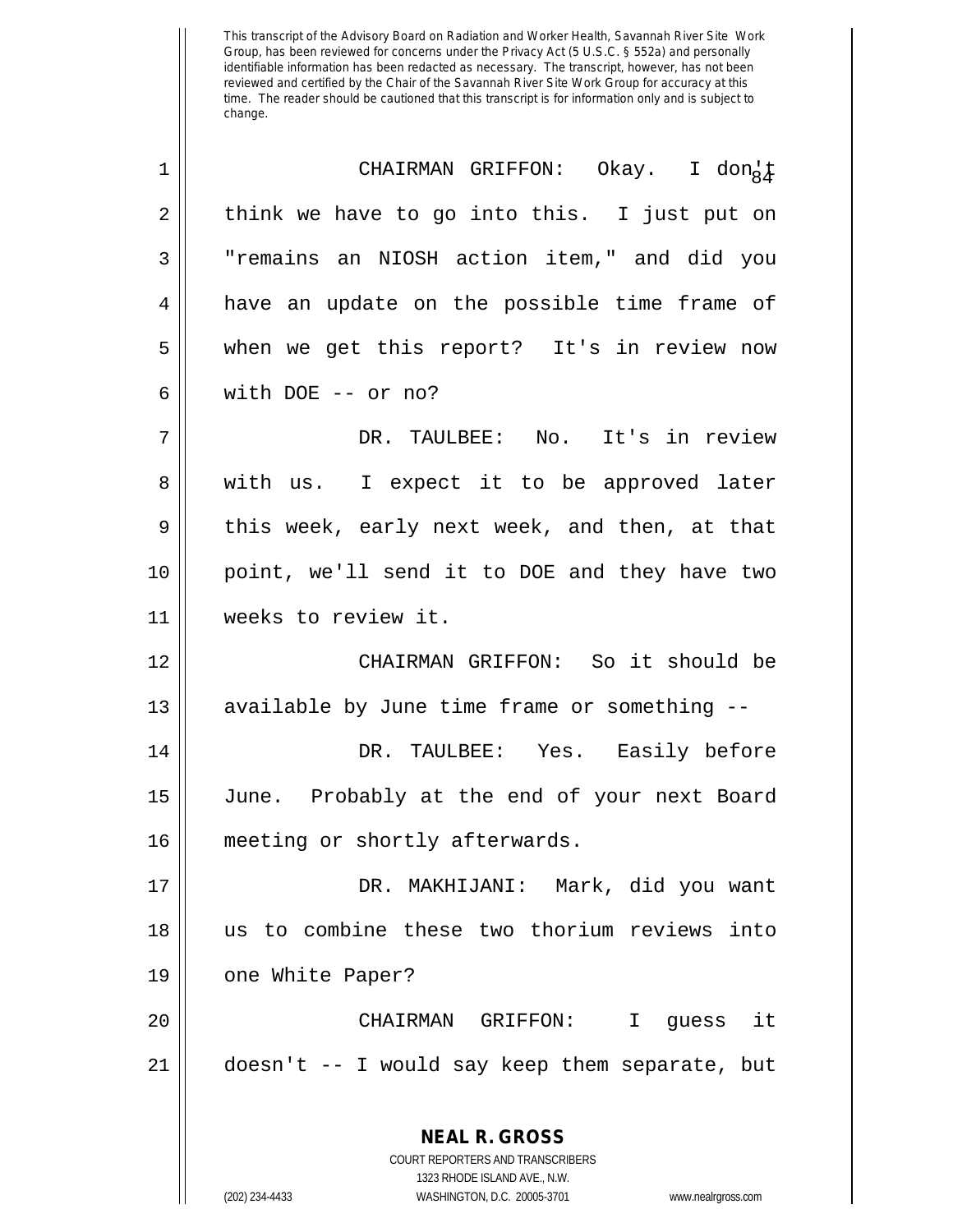This transcript of the Advisory Board on Radiation and Worker Health, Savannah River Site Work Group, has been reviewed for concerns under the Privacy Act (5 U.S.C. § 552a) and personally identifiable information has been redacted as necessary. The transcript, however, has not been reviewed and certified by the Chair of the Savannah River Site Work Group for accuracy at this time. The reader should be cautioned that this transcript is for information only and is subject to change.  $\begin{array}{c|c} 1 & \text{yes.} \end{array}$ 2 DR. MAKHIJANI: Keep them 3 | separate? 4 CHAIRMAN GRIFFON: Yes. 5 DR. TAULBEE: And because the  $6 \parallel$  processes are totally different. 7 CHAIRMAN GRIFFON: They're very 8 different, yes, yes. 9 MEMBER CLAWSON: Okay. Where was 10 || this glove box line at? 11 DR. TAULBEE: 313 M. 12 MEMBER CLAWSON: So it kind of 13 replaced the other process? I'm not that 14 familiar with the building there. What I'm 15 getting at is with the small personnel like 16 || that, they could be pulling people off other 17 lines to submit this line. So when you start 18 getting into vacation and whatever else like 19 that, we see it quite often when they have  $20$  || small, when they say we've got a small group. 21 || They're usually pulled from another uranium

> **NEAL R. GROSS** COURT REPORTERS AND TRANSCRIBERS 1323 RHODE ISLAND AVE., N.W.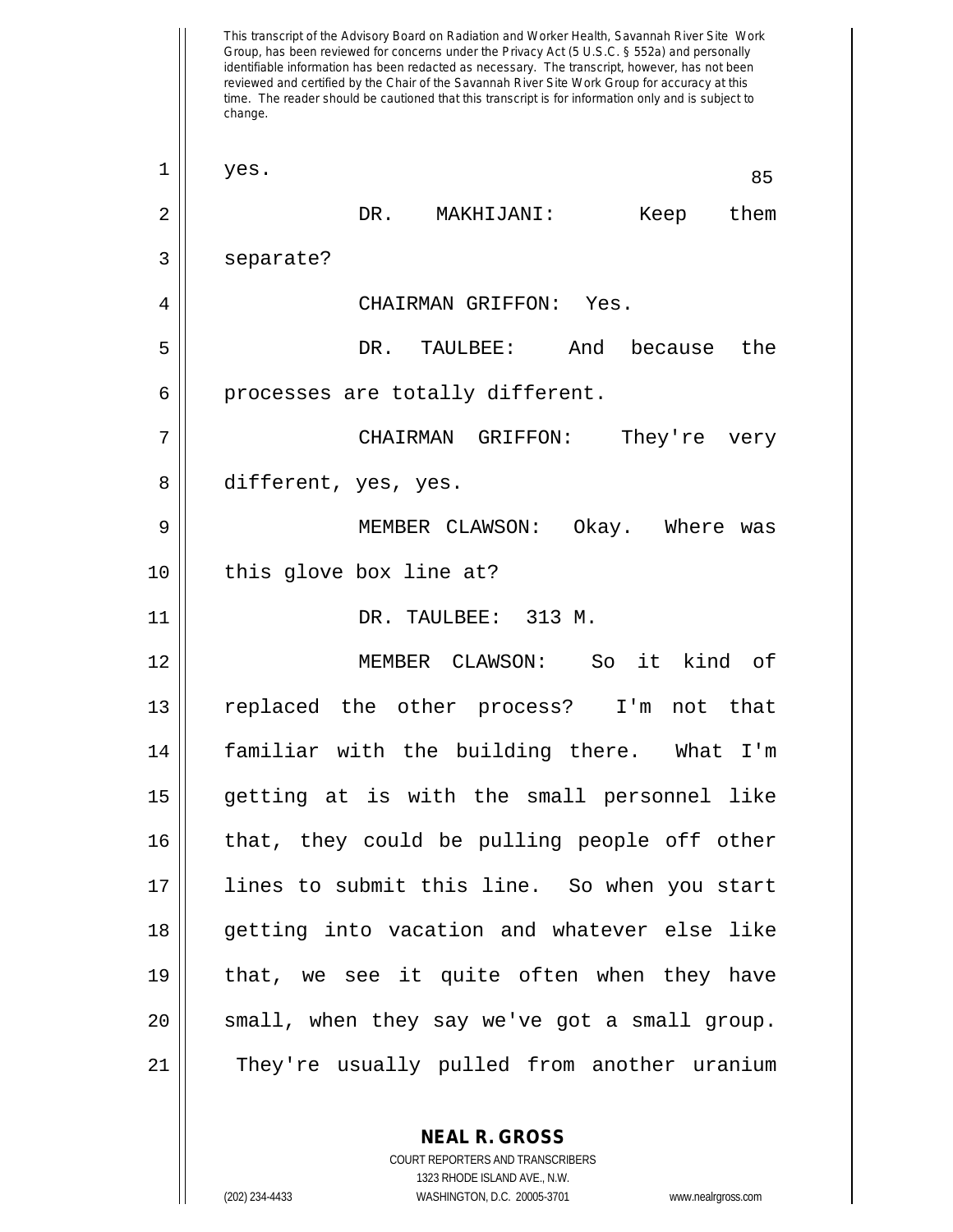This transcript of the Advisory Board on Radiation and Worker Health, Savannah River Site Work Group, has been reviewed for concerns under the Privacy Act (5 U.S.C. § 552a) and personally identifiable information has been redacted as necessary. The transcript, however, has not been reviewed and certified by the Chair of the Savannah River Site Work Group for accuracy at this time. The reader should be cautioned that this transcript is for information only and is subject to change. **NEAL R. GROSS** 1 || line or whatever else like that. I'm just  $-\frac{1}{86}$ 2 DR. TAULBEE: It was all confined 3 | to one room. So yes, could they have pulled 4 || from others? I suppose probably they did, 5 || although I think it's also important to, and  $6 \parallel$  let me pull this back up here, the previous 7 || presentation again. 8 || No, that was thorium metal. Never 9 || mind, I'm sorry. Yes. I'm not sure what --10 in the report, we have the production, don't 11 we? So there's the production of a table, or 12 not table but a graph. 13 MR. MAHATHY: You mean 46? 14 DR. TAULBEE: Yes, in 46. There's 15 | a graph that shows it. 16 MEMBER CLAWSON: Well, just keep  $17$  || in mind a lot of times like that  $-$ -18 CHAIRMAN GRIFFON: Can everybody 19 just make sure we're speaking up? I know  $20$  || those on the phone are probably having trouble  $21$  | hearing.

> COURT REPORTERS AND TRANSCRIBERS 1323 RHODE ISLAND AVE., N.W.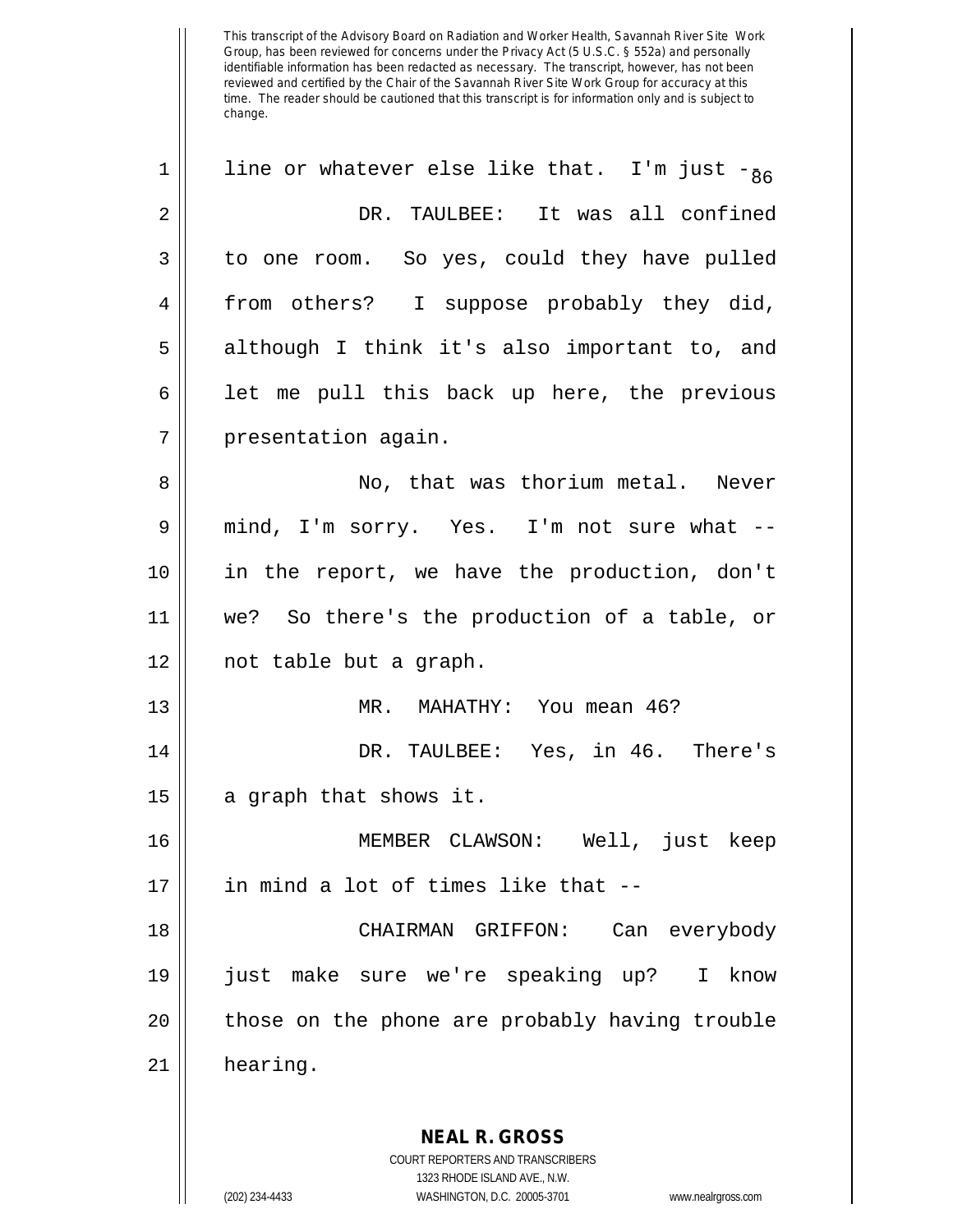| $\mathbf 1$ | MEMBER CLAWSON: Okay. I jugt                                                             |
|-------------|------------------------------------------------------------------------------------------|
| 2           | want to make sure that we look at, you know,                                             |
| 3           | I'm sure we've only got supposedly ten people                                            |
| 4           | there. We don't have all the data in there,                                              |
| 5           | but usually, on a process like this, I'll end                                            |
| 6           | up pulling people in from other places and                                               |
| 7           | they go back and forth.                                                                  |
| 8           | need to kind of be thinking<br>We                                                        |
| 9           | about how we would handle that, especially if                                            |
| 10          | they said, oh yes, I was a part of this or                                               |
| 11          | something like that.                                                                     |
| 12          | MR. MAHATHY: We actually do build                                                        |
| 13          | that in the ER addendum. The ER addendum was                                             |
| 14          | the outcome proposals of all the people who                                              |
| 15          | worked --                                                                                |
| 16          | CHAIRMAN GRIFFON: Okay. So this                                                          |
| 17          | is a remaining action item. I don't know that                                            |
| 18          | we have to do it now.                                                                    |
| 19          | DR. TAULBEE: Okay.                                                                       |
| 20          | CHAIRMAN GRIFFON: I'd rather save                                                        |
| 21          | the in-depth discussion for when we have the                                             |
|             | <b>NEAL R. GROSS</b><br>COURT REPORTERS AND TRANSCRIBERS<br>1323 RHODE ISLAND AVE., N.W. |
|             | (202) 234-4433<br>WASHINGTON, D.C. 20005-3701<br>www.nealrgross.com                      |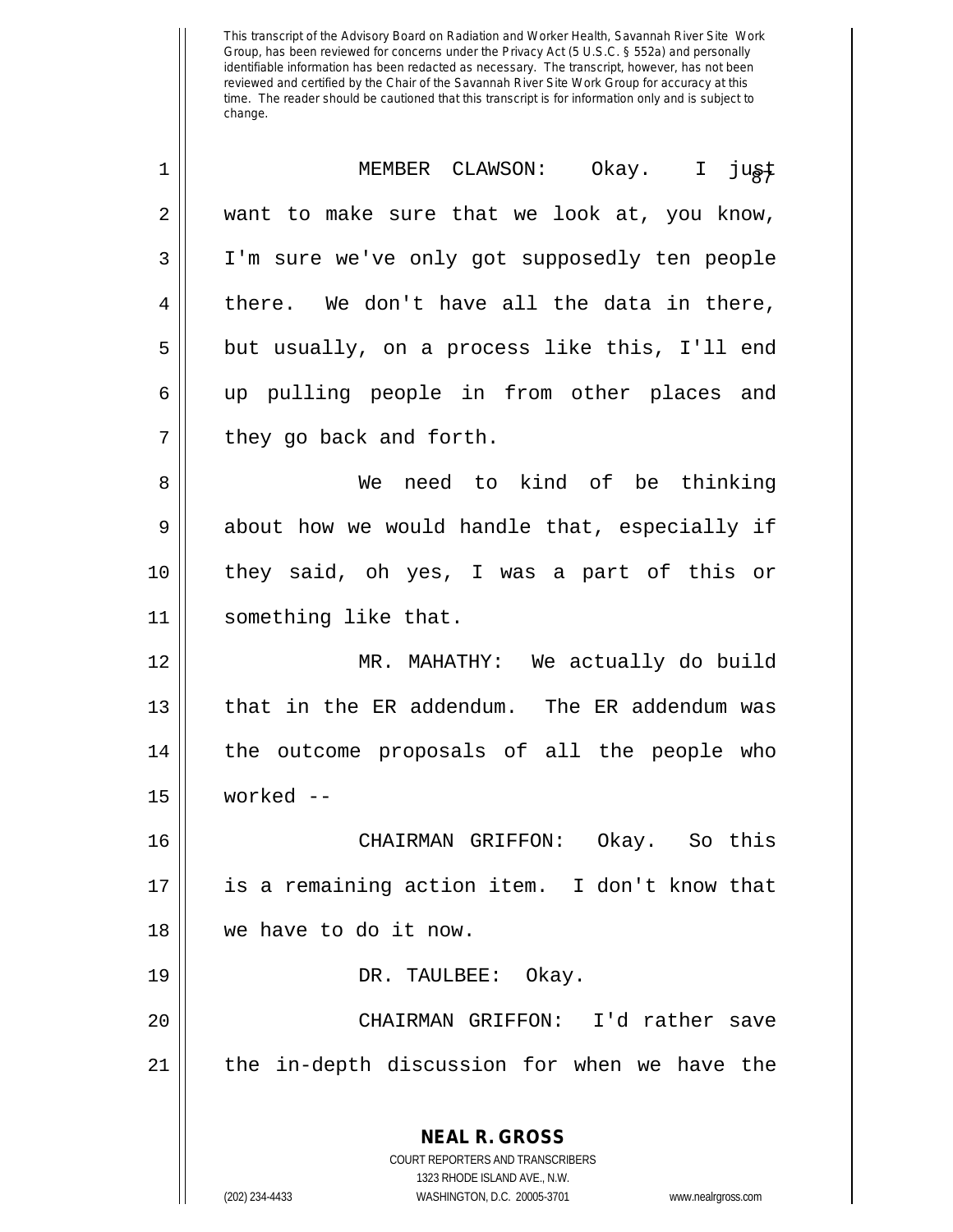This transcript of the Advisory Board on Radiation and Worker Health, Savannah River Site Work Group, has been reviewed for concerns under the Privacy Act (5 U.S.C. § 552a) and personally identifiable information has been redacted as necessary. The transcript, however, has not been reviewed and certified by the Chair of the Savannah River Site Work Group for accuracy at this time. The reader should be cautioned that this transcript is for information only and is subject to change. **NEAL R. GROSS** 1 || White Papers. 88 2 DR. TAULBEE: Okay. 3 | Finding 3 4 CHAIRMAN GRIFFON: Moving on to 5 | Finding 3, I also think you don't have much of 6 an update here, but just give us kind of a  $7 \parallel$  status and  $-$ 8 DR. TAULBEE: Sure. 9 CHAIRMAN GRIFFON: This is the 10 | recycled uranium? 11 DR. TAULBEE: Recycled uranium, 12 yes. We are revising the TBD, and let me just 13 || say that some of these issues, you know, as 14 || Jim said, we have a draft report here that we 15 have not released to you all, that I'm working 16 off of. We need to review it a little bit 17 more before we release it to you. 18 || But this provides some of the data 19 as to what we're proposing to -- how we're 20 proposing to revise the TBD in order to 21 address this issue. And so we've got some

> COURT REPORTERS AND TRANSCRIBERS 1323 RHODE ISLAND AVE., N.W.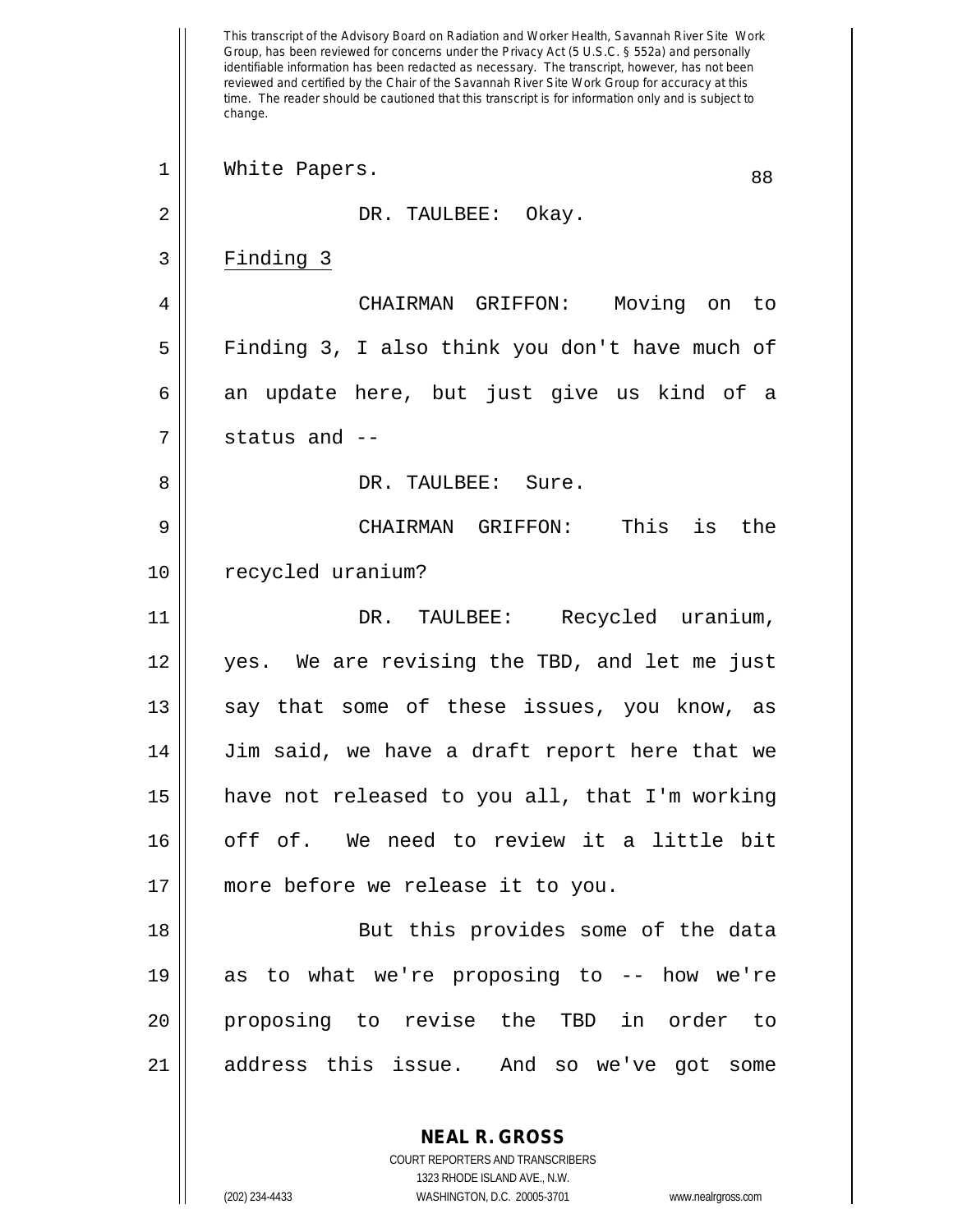This transcript of the Advisory Board on Radiation and Worker Health, Savannah River Site Work Group, has been reviewed for concerns under the Privacy Act (5 U.S.C. § 552a) and personally identifiable information has been redacted as necessary. The transcript, however, has not been reviewed and certified by the Chair of the Savannah River Site Work Group for accuracy at this time. The reader should be cautioned that this transcript is for information only and is subject to change.  $1 ||$  revised numbers here that we'll be putting  $\frac{1}{4}$ 2 || there, and I plan on putting out this report  $3 \parallel$  also, some time in the near future once we can 4 get that reviewed, to you all, which would

6 I know you're updating your matrix 7 as we speak here, but this would provide some 8 || written responses to some of the things that 9 || I'm saying here today.

5 | document our responses here.

10 || CHAIRMAN GRIFFON: Okay.

11 DR. MAKHIJANI: So what's the form 12 of those responses, Tim? Would that be a 13 paper that you're still not getting the TBD, 14 did you say?

15 DR. TAULBEE: Yes. But we will be 16 providing that data that we'll be updating the 17 TBD with, in what I would call a kind of 18 || response and status report to you all, so that 19 you'll have something to review basically,  $20$  || instead of just saying we're going to do this 21 in the TBD.

> **NEAL R. GROSS** COURT REPORTERS AND TRANSCRIBERS 1323 RHODE ISLAND AVE., N.W. (202) 234-4433 WASHINGTON, D.C. 20005-3701 www.nealrgross.com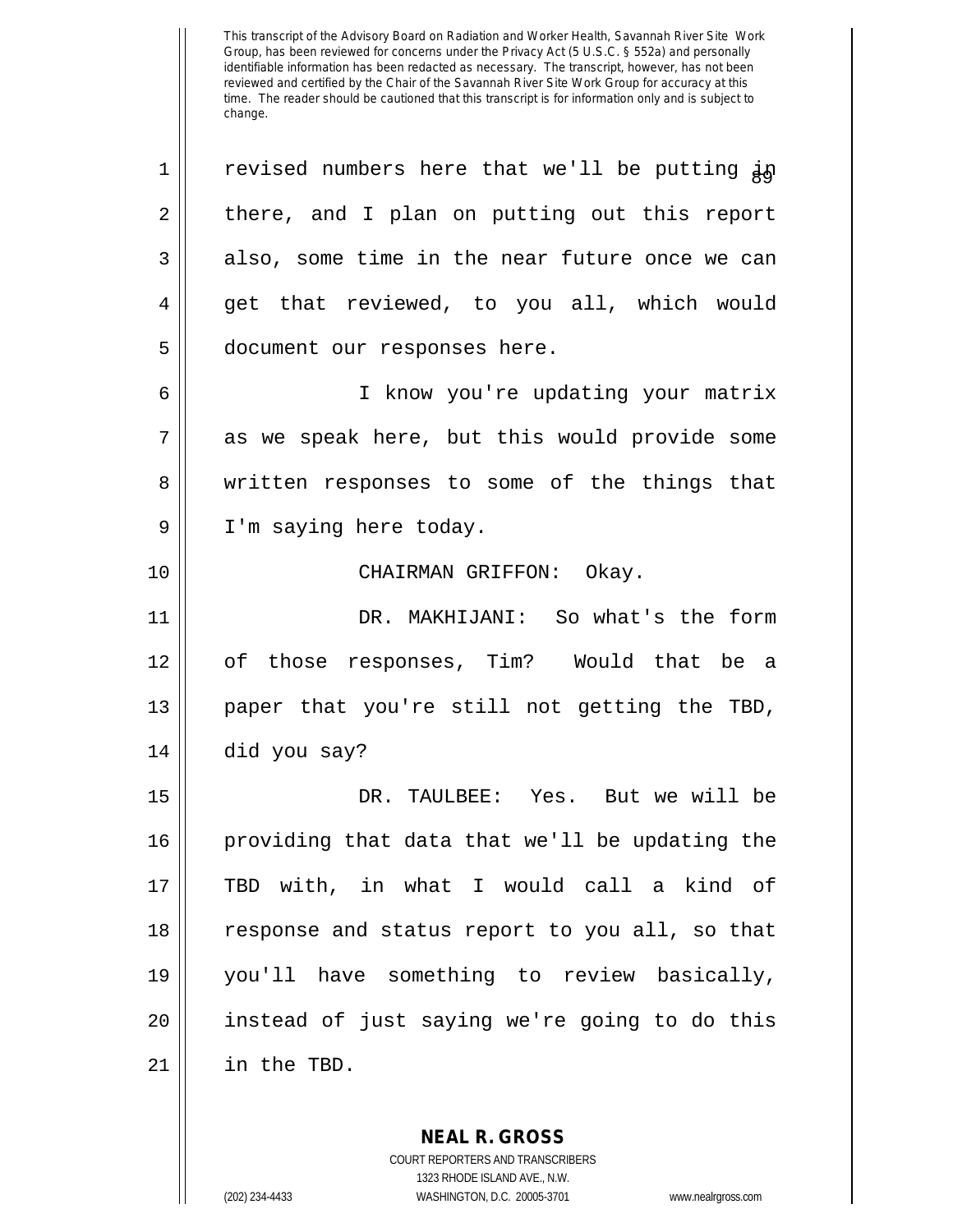This transcript of the Advisory Board on Radiation and Worker Health, Savannah River Site Work Group, has been reviewed for concerns under the Privacy Act (5 U.S.C. § 552a) and personally identifiable information has been redacted as necessary. The transcript, however, has not been reviewed and certified by the Chair of the Savannah River Site Work Group for accuracy at this time. The reader should be cautioned that this transcript is for information only and is subject to change. 1 || You'll see what it is we're going 2 to put into the TBD. Does that make sense? 3 We've been focusing on thorium a lot for the 4 || past several months. 5 CHAIRMAN GRIFFON: Okay. Let's -- 6 MR. KATZ: What was the time frame 7 || of that? Sorry. Roughly. 8 DR. TAULBEE: Roughly a month. I 9 mean some of it depends upon, you know, Jim's 10 availability and we've got a Board meeting 11 coming up, so he's swamped. 12 || MR. KATZ: Sure. Okay. 13 CHAIRMAN GRIFFON: All right. 14 | Let's move on to finding 4. 15 Finding 4 16 DR. TAULBEE: Okay. This is 17 covering the spontaneous fission, and this was 18 a question that you had asked, Arjun, at the 19 last meeting, was does the ICRP models 20 || consider neutrons, and, in fact, it does. 21 We've gone through and found that ICRP

> **NEAL R. GROSS** COURT REPORTERS AND TRANSCRIBERS 1323 RHODE ISLAND AVE., N.W.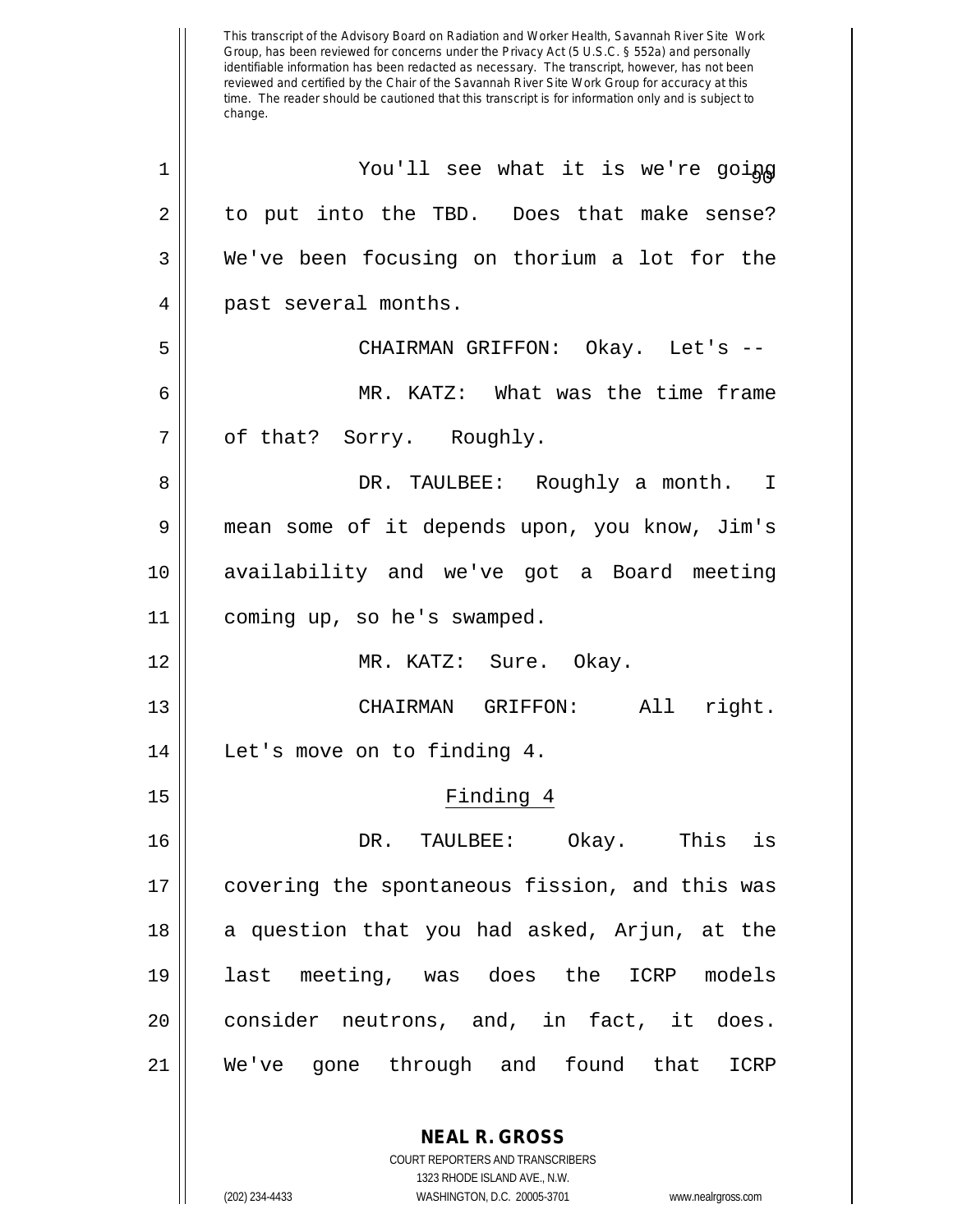This transcript of the Advisory Board on Radiation and Worker Health, Savannah River Site Work Group, has been reviewed for concerns under the Privacy Act (5 U.S.C. § 552a) and personally identifiable information has been redacted as necessary. The transcript, however, has not been reviewed and certified by the Chair of the Savannah River Site Work Group for accuracy at this time. The reader should be cautioned that this transcript is for information only and is subject to change. **NEAL R. GROSS** COURT REPORTERS AND TRANSCRIBERS 1323 RHODE ISLAND AVE., N.W. 1 || Publication 68 does consider neutrons and 2 fission fragments and prompt gammas, et 3 cetera, from the spontaneous fission of 4 || californium-252. 5 So again, we'll put that into this 6 interim issues report to you all documenting 7 it. But we have, we've gone through and 8 Tesearched and found that it does in fact 9 include that. 10 CHAIRMAN GRIFFON: Arjun, do you 11 have a question? 12 DR. MAKHIJANI: Yes, as I had 13 mentioned before, I discussed this with Joyce, 14 I was unable to find an answer to this 15 question, so I'm glad to you asked and tried 16 to look at it. 17 CHAIRMAN GRIFFON: All right. I 18 mean you might want to look at it, I think, 19 and examine it too. 20 DR. MAKHIJANI: Because when I 21 corresponded with Joyce about it, there was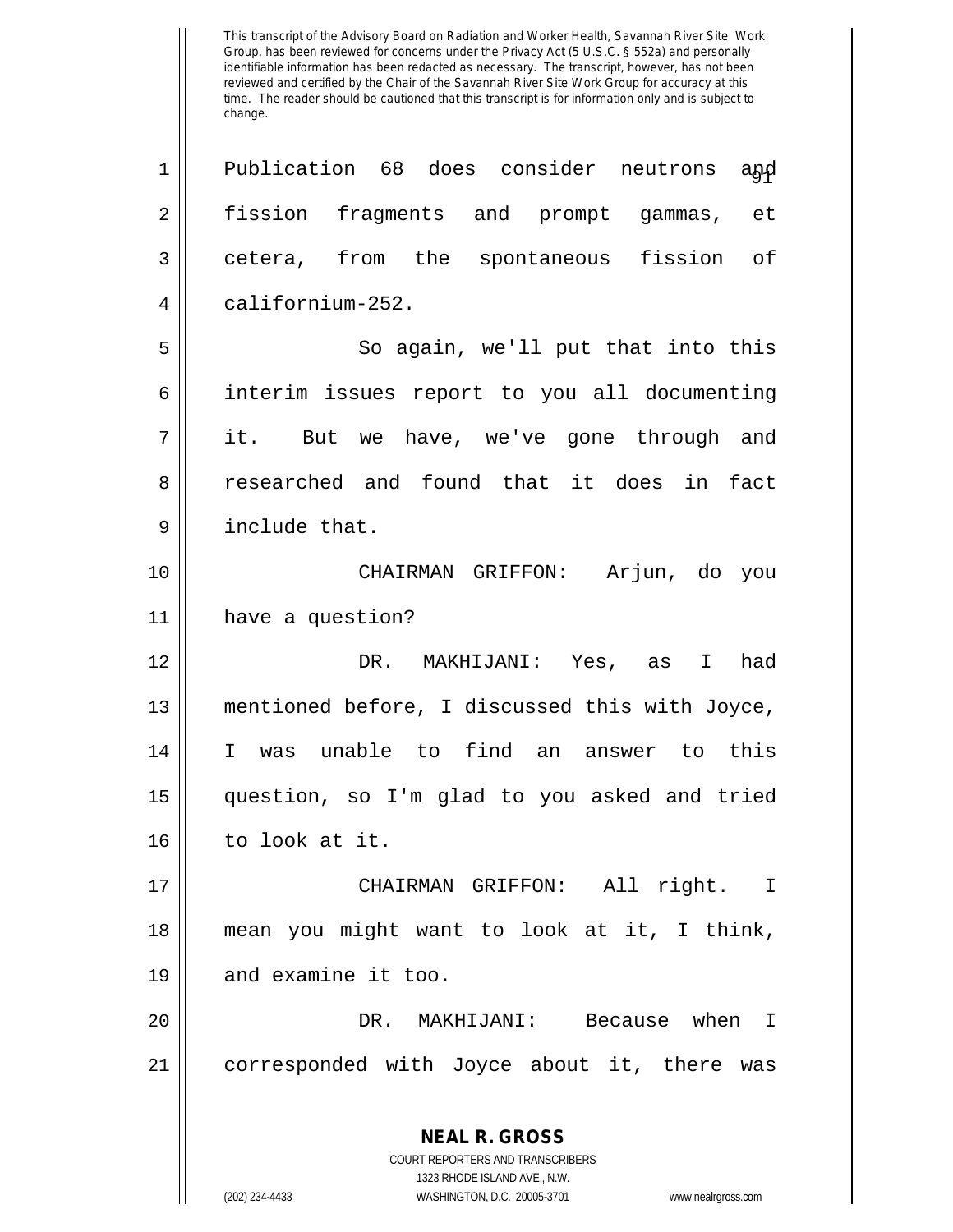This transcript of the Advisory Board on Radiation and Worker Health, Savannah River Site Work Group, has been reviewed for concerns under the Privacy Act (5 U.S.C. § 552a) and personally identifiable information has been redacted as necessary. The transcript, however, has not been reviewed and certified by the Chair of the Savannah River Site Work Group for accuracy at this time. The reader should be cautioned that this transcript is for information only and is subject to change. **NEAL R. GROSS** COURT REPORTERS AND TRANSCRIBERS 1323 RHODE ISLAND AVE., N.W. (202) 234-4433 WASHINGTON, D.C. 20005-3701 www.nealrgross.com 1 | some question about how could it be dong, 2 whatever's being done. So I'd like to  $3 \parallel$  correspond with Joyce about this  $-$ 4 CHAIRMAN GRIFFON: Is there 5 anything in writing beyond yes, it's in ICRP  $6 \parallel 68?$ 7 DR. TAULBEE: Oh, yes. We have a 8 || paragraph discussing it. 9 CHAIRMAN GRIFFON: So these are 10 the things that okay. You can provide those  $11$  | afterwards, and I'll integrate --12 DR. TAULBEE: Well, that's going 13 to be -- I was planning to put all this as 14 || part of our issues response within the next 15 month. 16 CHAIRMAN GRIFFON: Okay. So that 17 || one's not complete? 18 DR. TAULBEE: No, it's complete. 19 CHAIRMAN GRIFFON: It's ready to  $20$  || go; you've just got to pull it all together. 21 Okay, all right.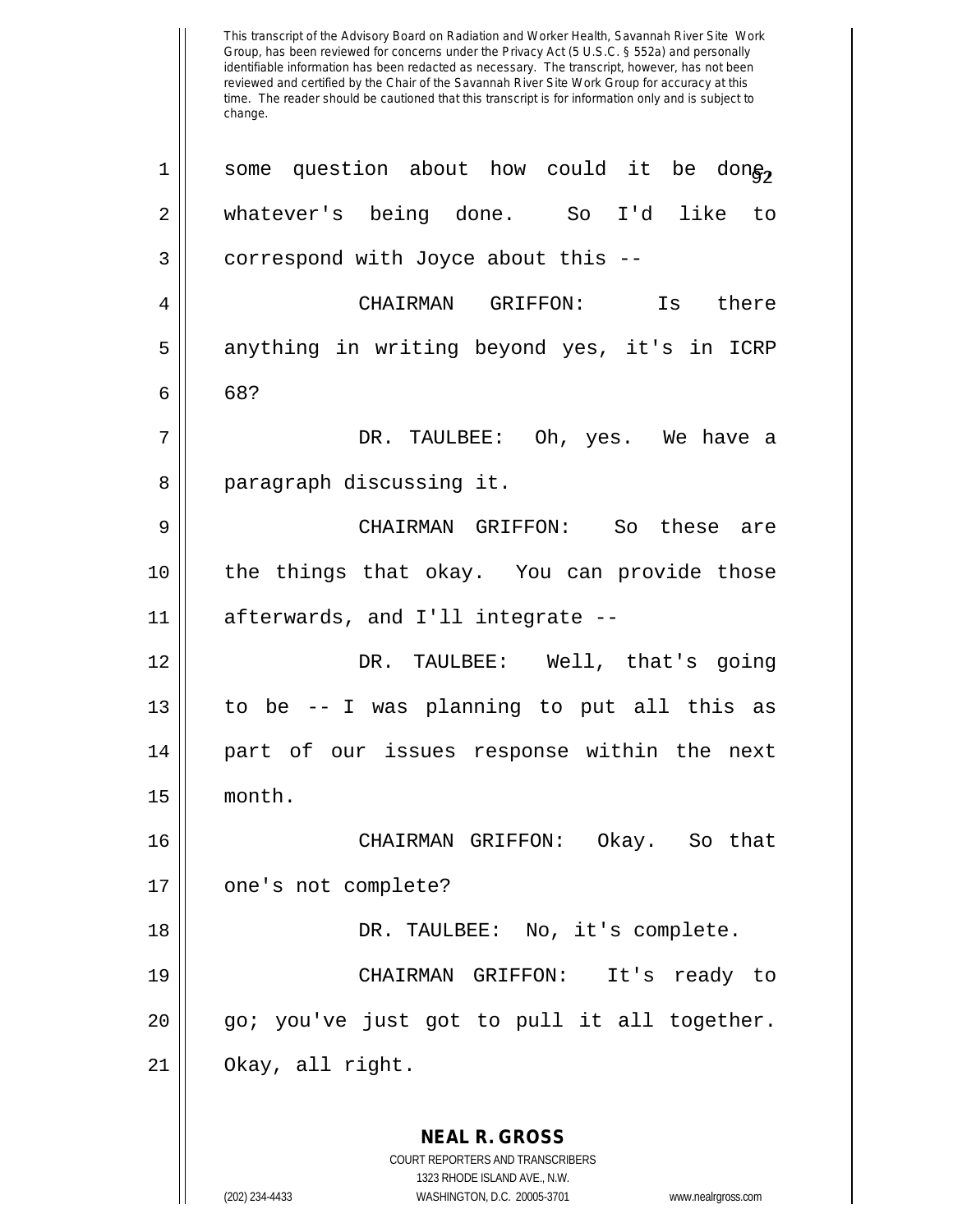This transcript of the Advisory Board on Radiation and Worker Health, Savannah River Site Work Group, has been reviewed for concerns under the Privacy Act (5 U.S.C. § 552a) and personally identifiable information has been redacted as necessary. The transcript, however, has not been reviewed and certified by the Chair of the Savannah River Site Work Group for accuracy at this time. The reader should be cautioned that this transcript is for information only and is subject to change. **NEAL R. GROSS** COURT REPORTERS AND TRANSCRIBERS 1323 RHODE ISLAND AVE., N.W. (202) 234-4433 WASHINGTON, D.C. 20005-3701 www.nealrgross.com <sup>93</sup> 1 DR. TAULBEE: Internally, before 2 we turn it over. 3 DR. MAKHIJANI: So there will be -  $4 \parallel$  - there is one issues response document? 5 DR. TAULBEE: Yes. 6 DR. MAKHIJANI: Okay. 7 DR. TAULBEE: One issues response 8 document. I think that's more efficient than 9 || having 25 issues response document. And then 10 || the next, maybe the next Board meeting or the 11 next Work Group meeting we can go through it 12 and cross some of the issues off, and this 13 || one's been addressed. 14 CHAIRMAN GRIFFON: I mean, I would  $15$   $\vert$  -- I think it might be worthwhile just letting 16 Joyce know the nature of the response, and 17 maybe she can at least begin to look into  $18 \parallel$  this. 19 DR. MAKHIJANI: Basically, on this 20 point, the response is that it's in the ICRP 21 | 68?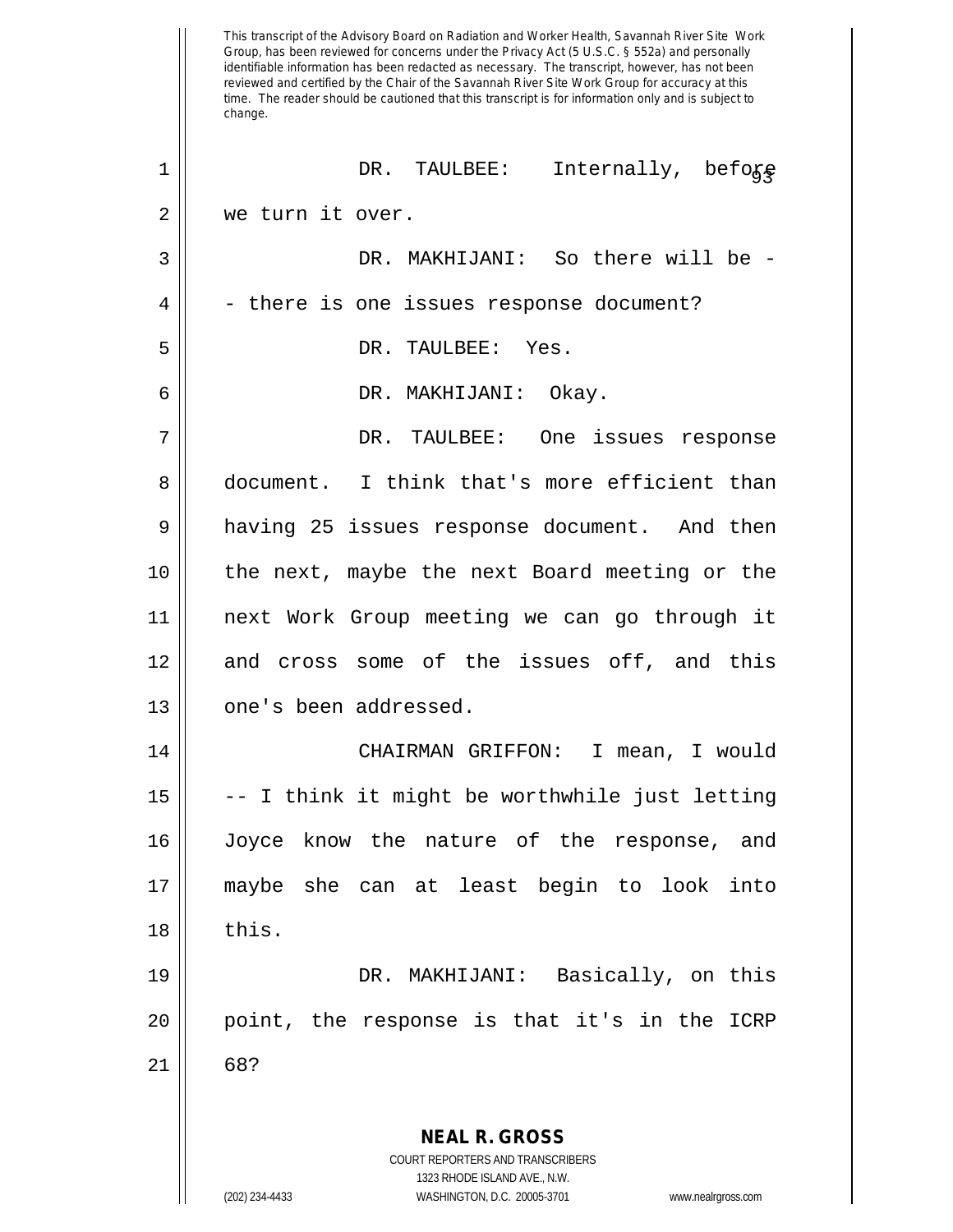This transcript of the Advisory Board on Radiation and Worker Health, Savannah River Site Work Group, has been reviewed for concerns under the Privacy Act (5 U.S.C. § 552a) and personally identifiable information has been redacted as necessary. The transcript, however, has not been reviewed and certified by the Chair of the Savannah River Site Work Group for accuracy at this time. The reader should be cautioned that this transcript is for information only and is subject to change. **NEAL R. GROSS** COURT REPORTERS AND TRANSCRIBERS 1323 RHODE ISLAND AVE., N.W. (202) 234-4433 WASHINGTON, D.C. 20005-3701 www.nealrgross.com 1 || CHAIRMAN GRIFFON: Right. 94 2 DR. TAULBEE: That's correct. 3 DR. MAKHIJANI: Okay. So I will  $4 \parallel$  talk to Joyce about that. 5 CHAIRMAN GRIFFON: Yes, okay. All  $6 \parallel$  right. I'm going to ask if we're going to 7 take just a quick like ten minute, come back  $8 \parallel$  at 11:00 a.m., break, and continue on the 9 matrix? 10 MR. KATZ: For everyone on the 11 || phone, we'll start back up at 11. 12 CHAIRMAN GRIFFON: Thanks. 13 (Whereupon, the above-entitled 14 matter went off the record at 10:49 a.m., and  $15$  | resumed at  $11:05$  a.m.) 16 MR. KATZ: So we're reconvening 17 after a short break. This is Savannah River 18 || Site Work Group, Advisory Board On Radiation 19 Worker Health, and off we go. 20 || Finding 5 21 CHAIRMAN GRIFFON: All right.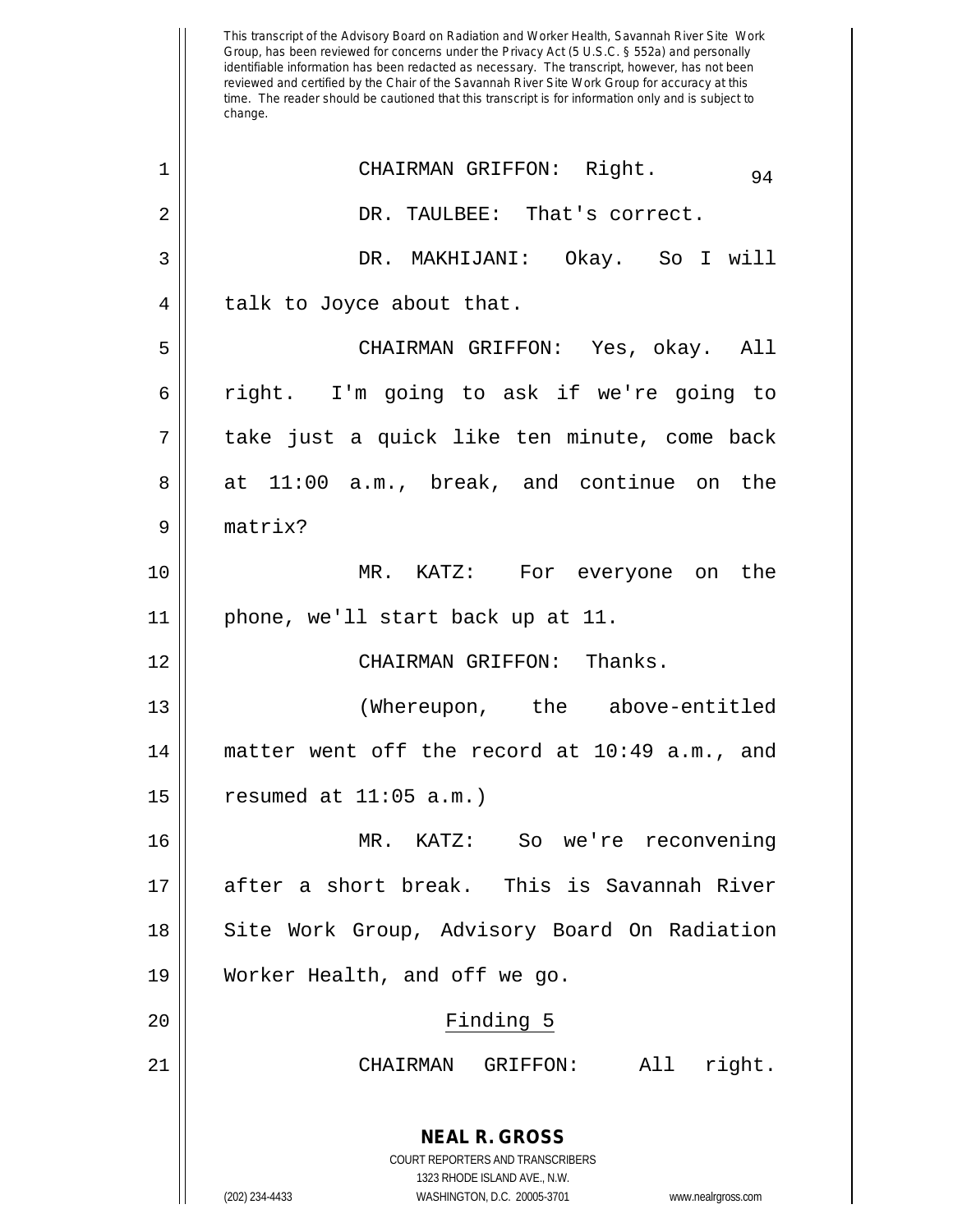1 || We're continuing to go through the matrix.  $S_{\mathcal{P}}$  $2 \parallel$  we're on finding number 5, and I'm going to go  $3 \parallel$  through these, like I said, sequentially, even 4 | though they may not be very significant 5 updates.

6 But we'll go through them  $7||$  sequentially, just for the sake of completion. 8 || Finding 5, Tim, the status?

9 DR. TAULBEE: Sure. This is the 10 neptunium coworker model, and this is all the 11 coworker models. Well, not all of them, but 12 just to give a brief update on all the 13 coworker models, we're still working on them,  $14$  and the actual due date, I think I had told 15 you back in January, was going to be some time 16 in June.

17 || That has now been pushed out to 18 || August, as to when we would be receiving them, 19 and I'll explain a little bit as to why that  $20$  | has happened.

21 || Cone of the major things has to do

**NEAL R. GROSS** COURT REPORTERS AND TRANSCRIBERS 1323 RHODE ISLAND AVE., N.W. (202) 234-4433 WASHINGTON, D.C. 20005-3701 www.nealrgross.com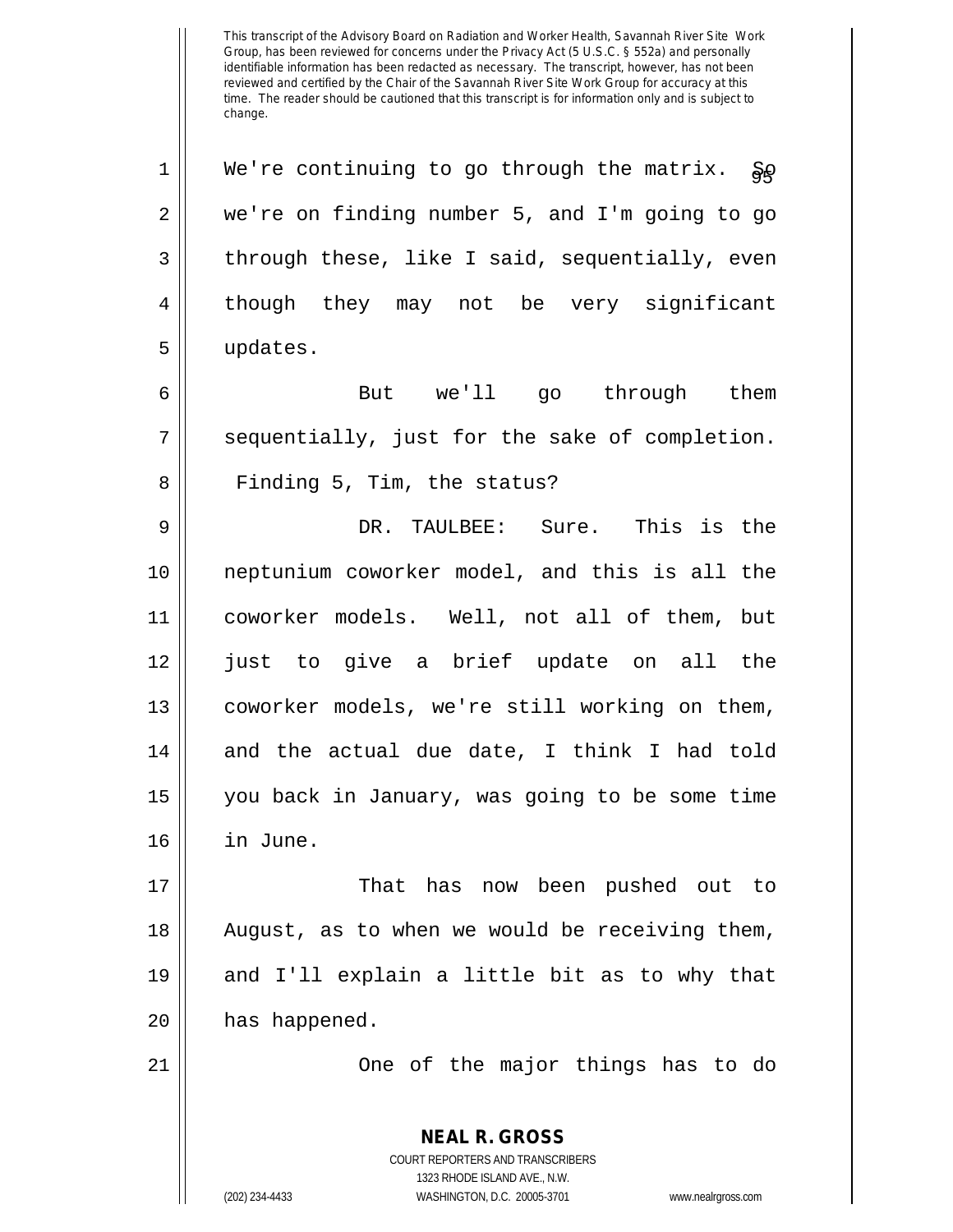1 || with meeting the June 1st goal of processing 2 dose reconstructions. So less people have 3 been available to work on that in the past 4 || several months. The other issue actually  $5 \parallel$  comes up with neptunium-237 and with the mixed 6 | fission products.

 $7 \parallel$  The initial drafts of those 8 coworker models, they found that there was not 9 Sufficient data in order to actually develop a 10 coworker model. So what we've done or had to 11 do is go back to the NOCTS data set and, 12 instead of just looking at urinalysis data, 13 we're now looking at the whole body count data  $14$  | as well.

15 || So that is what is currently being 16 included from neptunium-237, and from mixed 17 fission products, and I'll get into that more 18 || on the next issue. So currently, there's more 19 data being coded to supplement those uranium, 20 || or not uranium, the urinalysis, the neptunium 21 urinalysis data, using the whole body count

> COURT REPORTERS AND TRANSCRIBERS 1323 RHODE ISLAND AVE., N.W. (202) 234-4433 WASHINGTON, D.C. 20005-3701 www.nealrgross.com

**NEAL R. GROSS**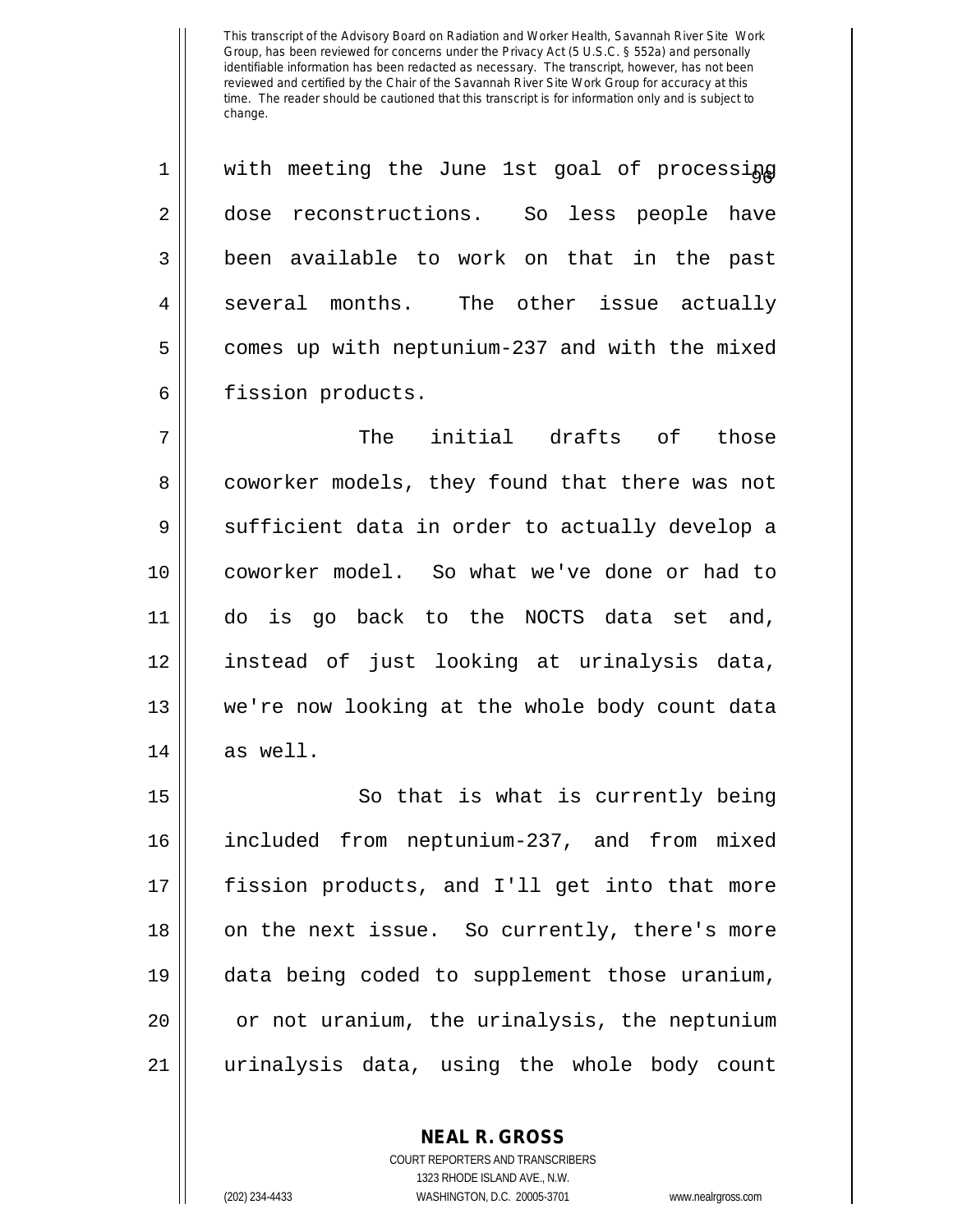This transcript of the Advisory Board on Radiation and Worker Health, Savannah River Site Work Group, has been reviewed for concerns under the Privacy Act (5 U.S.C. § 552a) and personally identifiable information has been redacted as necessary. The transcript, however, has not been reviewed and certified by the Chair of the Savannah River Site Work Group for accuracy at this time. The reader should be cautioned that this transcript is for information only and is subject to change. **NEAL R. GROSS** COURT REPORTERS AND TRANSCRIBERS 1323 RHODE ISLAND AVE., N.W. (202) 234-4433 WASHINGTON, D.C. 20005-3701 www.nealrgross.com  $\begin{array}{ccc} 1 & \text{data.} \end{array}$  97 2 And so the actual expected date 3 || for the coding to be finished is not until the 4 || end of June time frame, probably the middle of  $5 \parallel$  July is when that will actually be completed.  $6 \parallel$  That's when the analysis will begin on that 7 particular issue. 8 DR. MAKHIJANI: Full analysis? 9 DR. TAULBEE: Yes. The data 10 coding is estimated to take about three 11 months, and this was started the first of 12 April. So all of April, May, June. I'm 13 || anticipating a couple of weeks of delay, just 14 because it happens. So the analysis will 15 start probably mid-June or mid-July, I'm 16 || sorry. Mid-July. 17 CHAIRMAN GRIFFON: I'm sorry. 18 This response applies to neptunium, but you  $19 \parallel$  said also --20 DR. TAULBEE: Mixed fission  $21$  | products fall into the same  $-$ -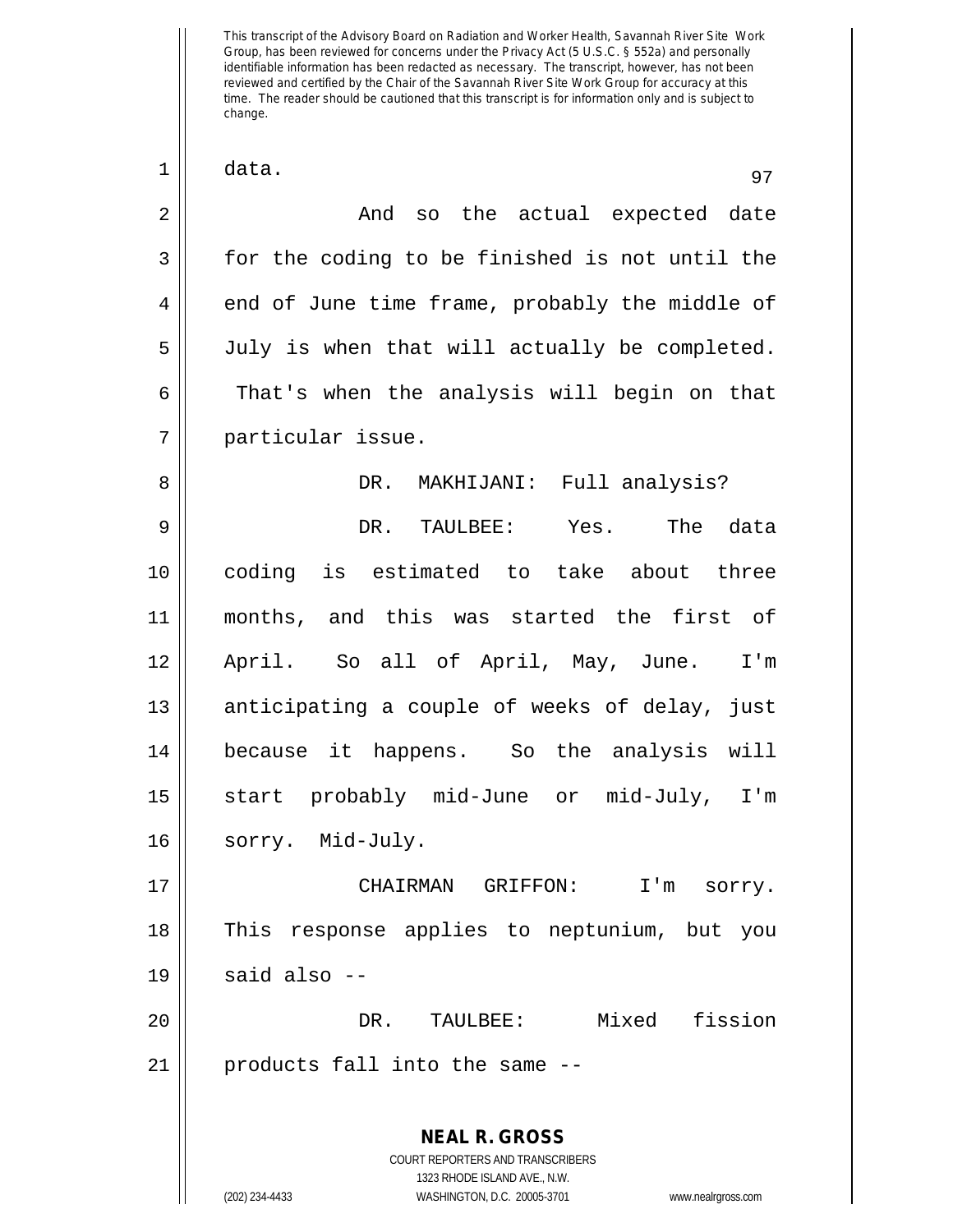This transcript of the Advisory Board on Radiation and Worker Health, Savannah River Site Work Group, has been reviewed for concerns under the Privacy Act (5 U.S.C. § 552a) and personally identifiable information has been redacted as necessary. The transcript, however, has not been reviewed and certified by the Chair of the Savannah River Site Work Group for accuracy at this time. The reader should be cautioned that this transcript is for information only and is subject to change. <sup>98</sup> 1 CHAIRMAN GRIFFON: Which is issue  $2 \parallel 6$ . 3 DR. TAULBEE: Issue 6 and 7. 4 Findings 6 and 7 5 CHAIRMAN GRIFFON: And seven is 6 the activation? Yes, 6 and 7? 7 DR. TAULBEE: That's correct, and  $8 \parallel$  but there is a little bit more of an update. 9 We have a longer discussion on 6 and 7 last 10 || time, and you asked some additional questions. 11 || Those we are prepared to answer. 12 CHAIRMAN GRIFFON: Okay. I want 13 to ask, not to bring the temperature up in  $14$  | this meeting, but when you did the initial ER 15 report, refresh my memory. What did NIOSH, 16 what is NIOSH's -- I haven't found it right 17 now -- what was NIOSH's position on the 18 neptunium coworker model? 19 DR. TAULBEE: We had -- we had 20 || indicated that we had sufficient urinalysis 21 data. But what we were doing is looking at

> **NEAL R. GROSS** COURT REPORTERS AND TRANSCRIBERS

> > 1323 RHODE ISLAND AVE., N.W.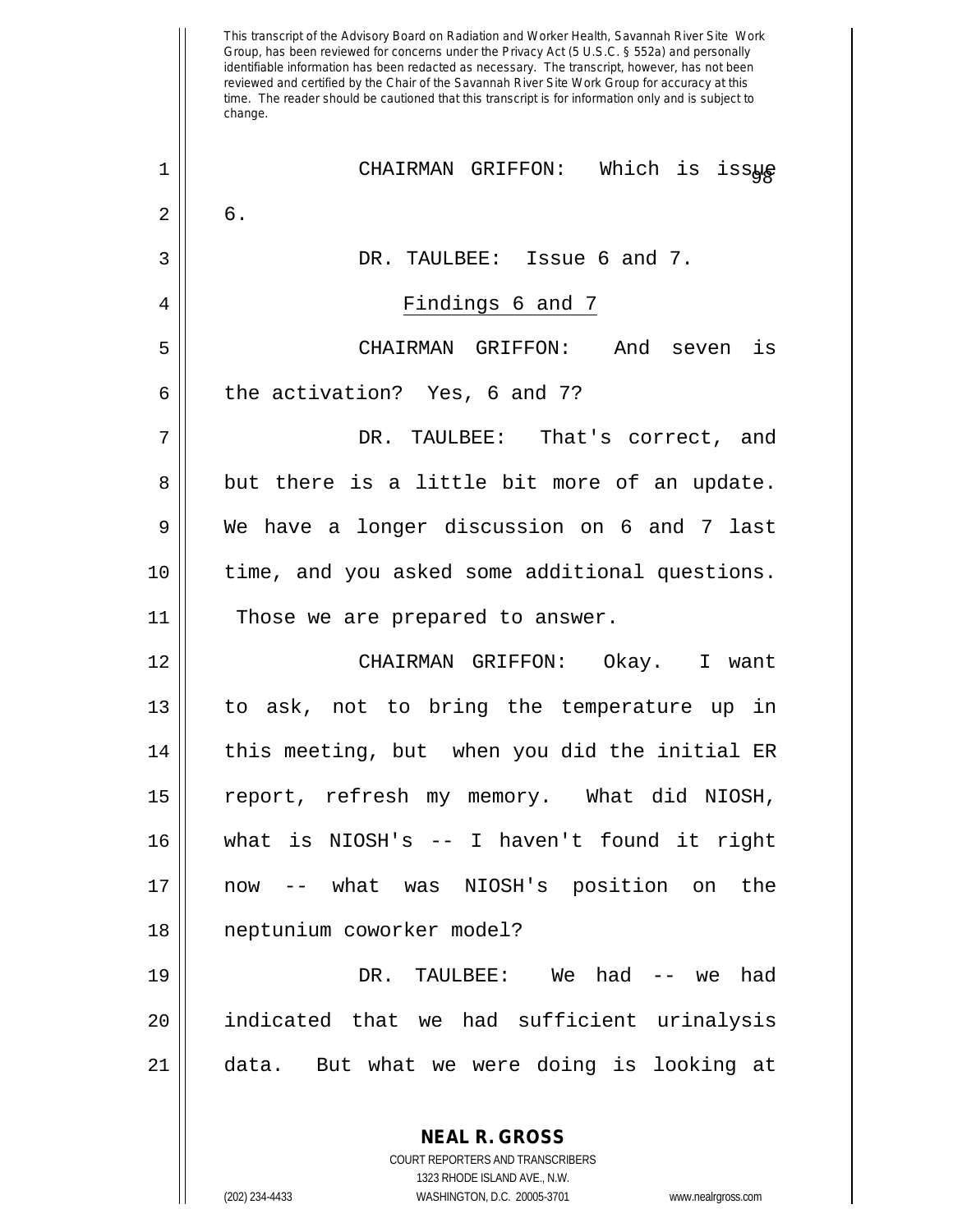| 1           | the total number of data points. We were not   |
|-------------|------------------------------------------------|
| 2           | looking at breaking it down by --              |
| 3           | CHAIRMAN GRIFFON: But this is                  |
| 4           | part and parcel to the entire regulatory       |
| 5           | process. I mean, we've always gone back to     |
| 6           | the reg and said well, NIOSH has to -- the     |
| 7           | timeliness issue. NIOSH has to, in the time    |
| 8           | frame set out in the regulations, determine    |
| $\mathsf 9$ | that they have sufficient data available to do |
| 10          | dose reconstruction.                           |
| 11          | We've pushed back with the                     |
| 12          | Advisory Board process and said that we want   |
| 13          | to, you know, basically show me the money,     |
| 14          | you know, see the data, see how you're going   |
| 15          | to do it. And the delay has always been sort   |
| 16          | of put on the Advisory Board, because NIOSH    |
| 17          | met their time frame.                          |
| 18          | In this case, I would argue that               |
| 19          | NIOSH didn't meet their time frame. They said  |
| 20          | they could do a urinalysis coworker model      |
| 21          | because you had the data. Now you're coming    |

**NEAL R. GROSS** COURT REPORTERS AND TRANSCRIBERS

1323 RHODE ISLAND AVE., N.W. (202) 234-4433 WASHINGTON, D.C. 20005-3701 www.nealrgross.com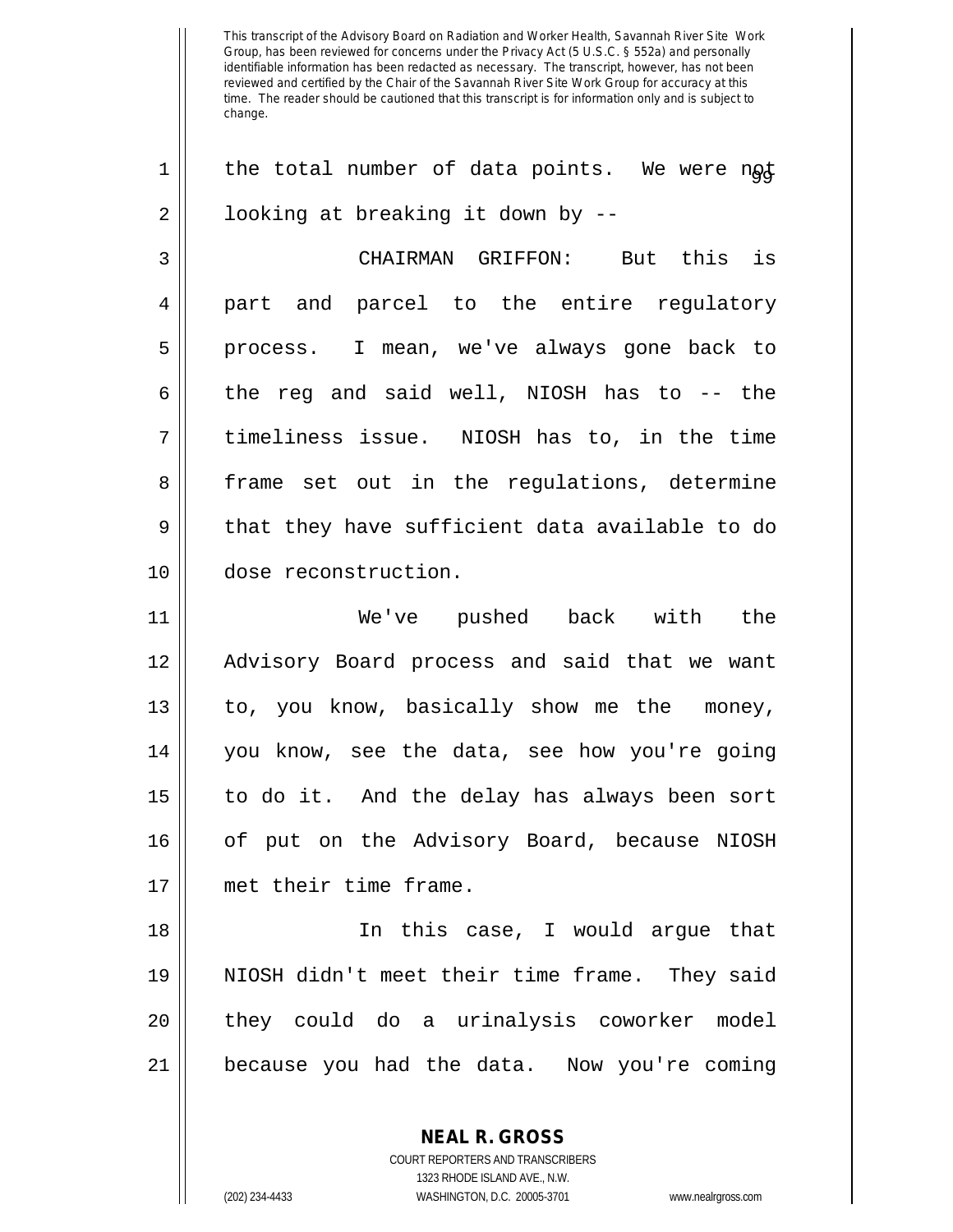This transcript of the Advisory Board on Radiation and Worker Health, Savannah River Site Work Group, has been reviewed for concerns under the Privacy Act (5 U.S.C. § 552a) and personally identifiable information has been redacted as necessary. The transcript, however, has not been reviewed and certified by the Chair of the Savannah River Site Work Group for accuracy at this time. The reader should be cautioned that this transcript is for information only and is subject to change. **NEAL R. GROSS** COURT REPORTERS AND TRANSCRIBERS 1 | back and saying oh, we looked a little harder,  $2 \parallel$  and we realized we don't really have the data. 3 So is there a timeliness issue  $4$  || here? I mean I --5 DR. TAULBEE: I would challenge 6 || your, that we don't have the data, because we  $7 \parallel$  do. It's all in-house and it's all been in-8 || house. 9 CHAIRMAN GRIFFON: But you just  $10$  said the data was -- we found part of the 11 delay was based on the fact that there was not 12 || sufficient urinalysis data. You said it was - $13$   $\parallel$  - the thorium model was going to be based on 14 | urinalysis data. 15 DR. TAULBEE: Yes, that had 16 already been coded, okay. Now all we are 17 doing is going through the individual claim 18 files that we have, and we're coding the whole 19 body count data. So we've had this data -- 20 CHAIRMAN GRIFFON: But that's not 21 urinalysis data.

1323 RHODE ISLAND AVE., N.W.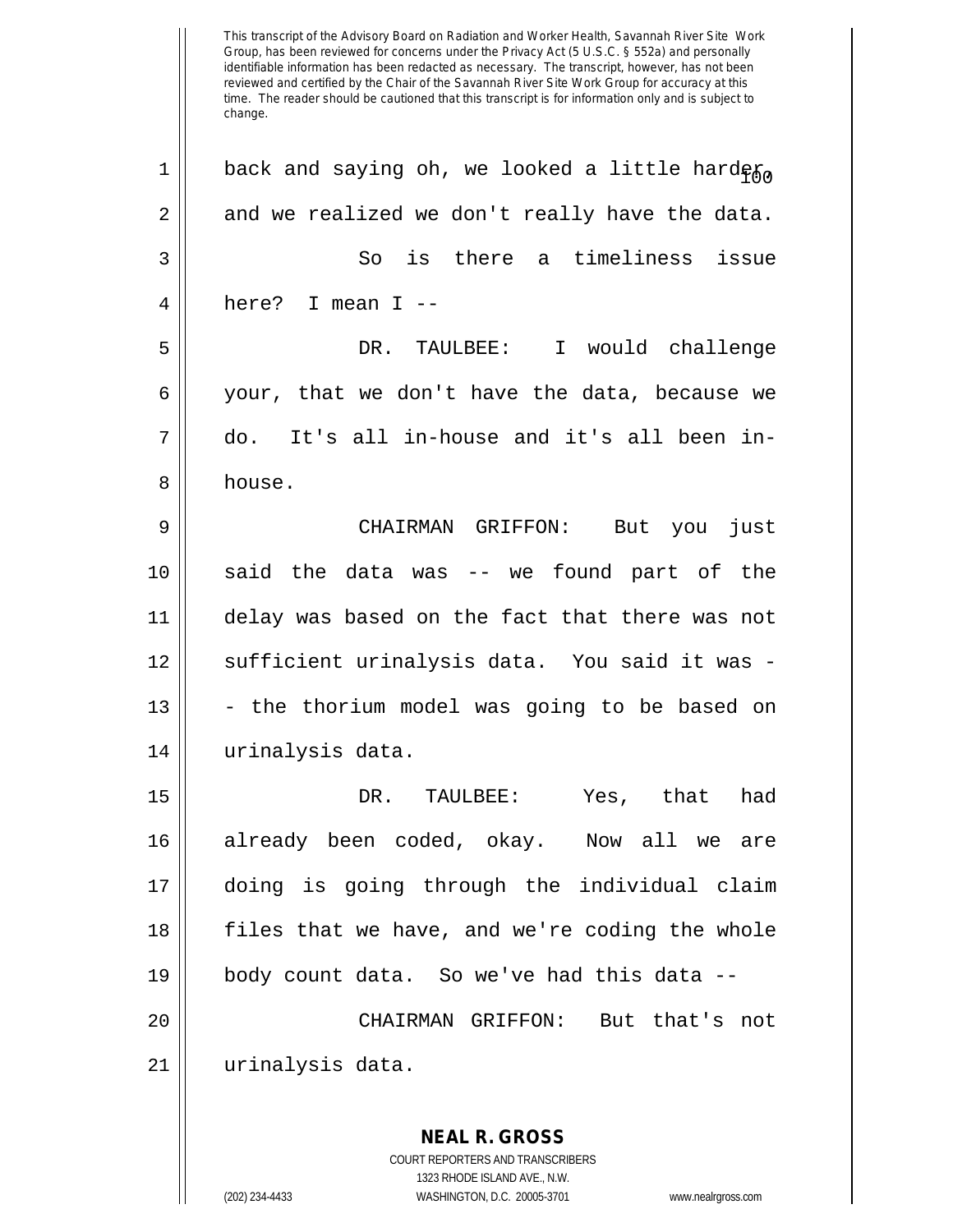| 1  | DR. TAULBEE: No, it's<br>$n \rho_{01}$         |
|----|------------------------------------------------|
| 2  | That's all. I'm not trying to make this        |
| 3  | overly contentious, but I know from our side,  |
| 4  | where we sit, the public is constantly on us   |
| 5  | about the timeliness question, and rightly so. |
| 6  | I mean, you know, and a lot of the             |
| 7  | delays are our process. I understand that.     |
| 8  | But I, you know, I'm just pointing that out to |
| 9  | -- I mean, I think you might have to answer at |
| 10 | a full Board meeting, if this kind of thing    |
| 11 | comes up. I think we, you know, we should,     |
| 12 | you know, okay.                                |
| 13 | DR. MAKHIJANI: I'm a little                    |
| 14 | confused about this, because you know, this    |
| 15 | may come up when we discuss our review of TIB- |
| 16 | 0075 and construction worker or<br>non-        |
| 17 | construction worker. But, if memory serves me  |
| 18 | right, in the Evaluation Report you said you   |
| 19 | had coded all claimant data, and then -- I     |
| 20 | think it does say that in the Evaluation       |
| 21 | Report.                                        |

**NEAL R. GROSS** COURT REPORTERS AND TRANSCRIBERS

1323 RHODE ISLAND AVE., N.W.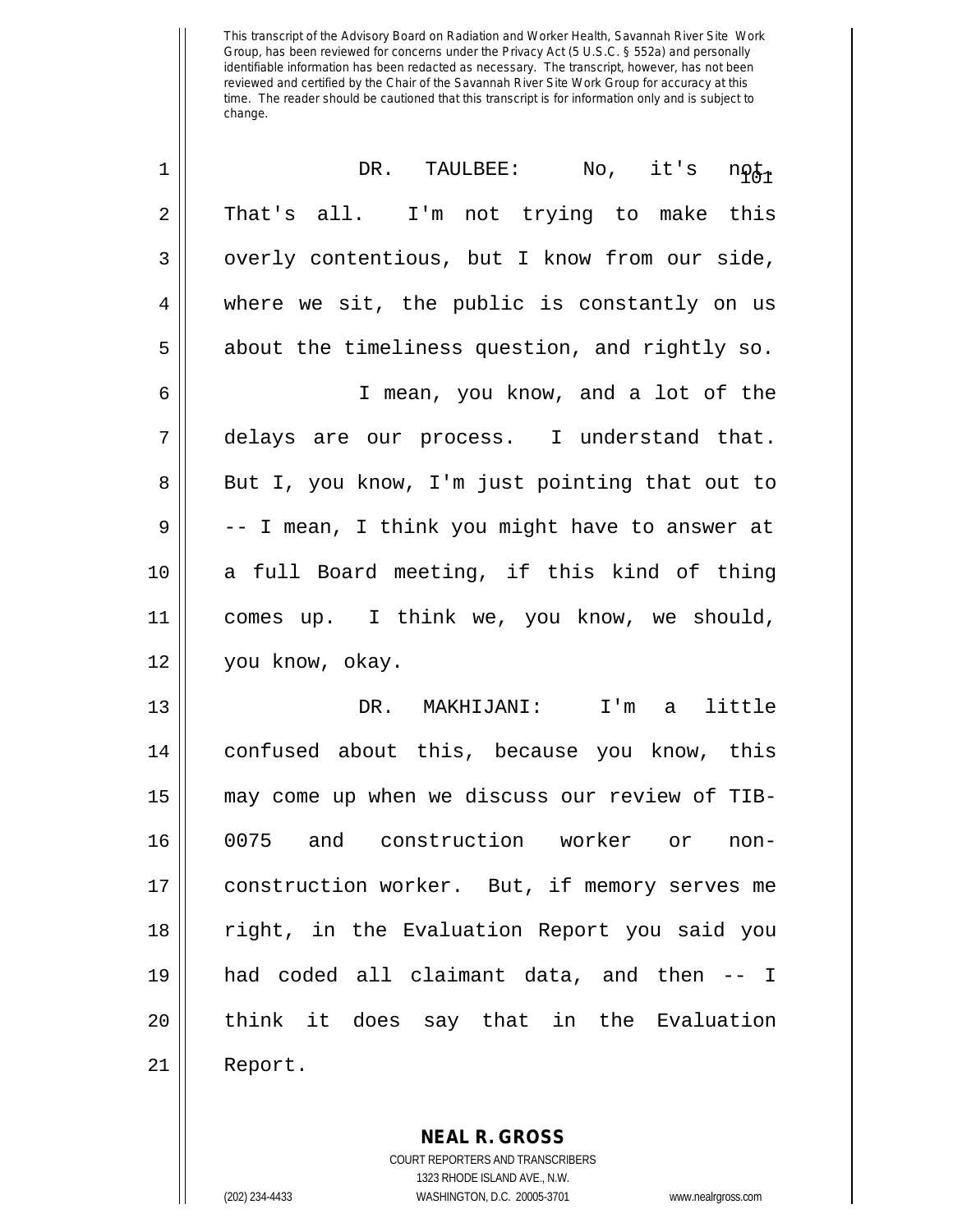| 1  | And then so we proceeded on that               |
|----|------------------------------------------------|
| 2  | basis to do our review, and then actually we   |
| 3  | didn't check whether it was all claimant data  |
| 4  | or not. We just assumed it was.                |
| 5  | I didn't<br>CHAIRMAN GRIFFON:                  |
| 6  | remember the coded part, but I thought I       |
| 7  | remembered that it was a urinalysis-based      |
| 8  | coworker model assignment. All right. I        |
| 9  | don't want to harp on that. I just thought     |
| 10 | that it was worth pointing out, and it is an   |
| 11 | issue often brought before us at the full      |
| 12 | Board meetings.                                |
| 13 | DR. TAULBEE: And I understand                  |
| 14 | that point. So it's just -- you know, let me   |
| 15 | just clarify. The only thing that I was        |
| 16 | concerned with what you had said was that it   |
| 17 | made it sound like we had gone and gotten more |
| 18 | data, and we hadn't. We were just mining our   |
| 19 | files a little better and --                   |
| 20 | CHAIRMAN GRIFFON: Okay. Anyway,                |
| 21 | so we have the estimated time frames anyway on |
|    |                                                |
|    | <b>NEAL R. GROSS</b>                           |

COURT REPORTERS AND TRANSCRIBERS 1323 RHODE ISLAND AVE., N.W.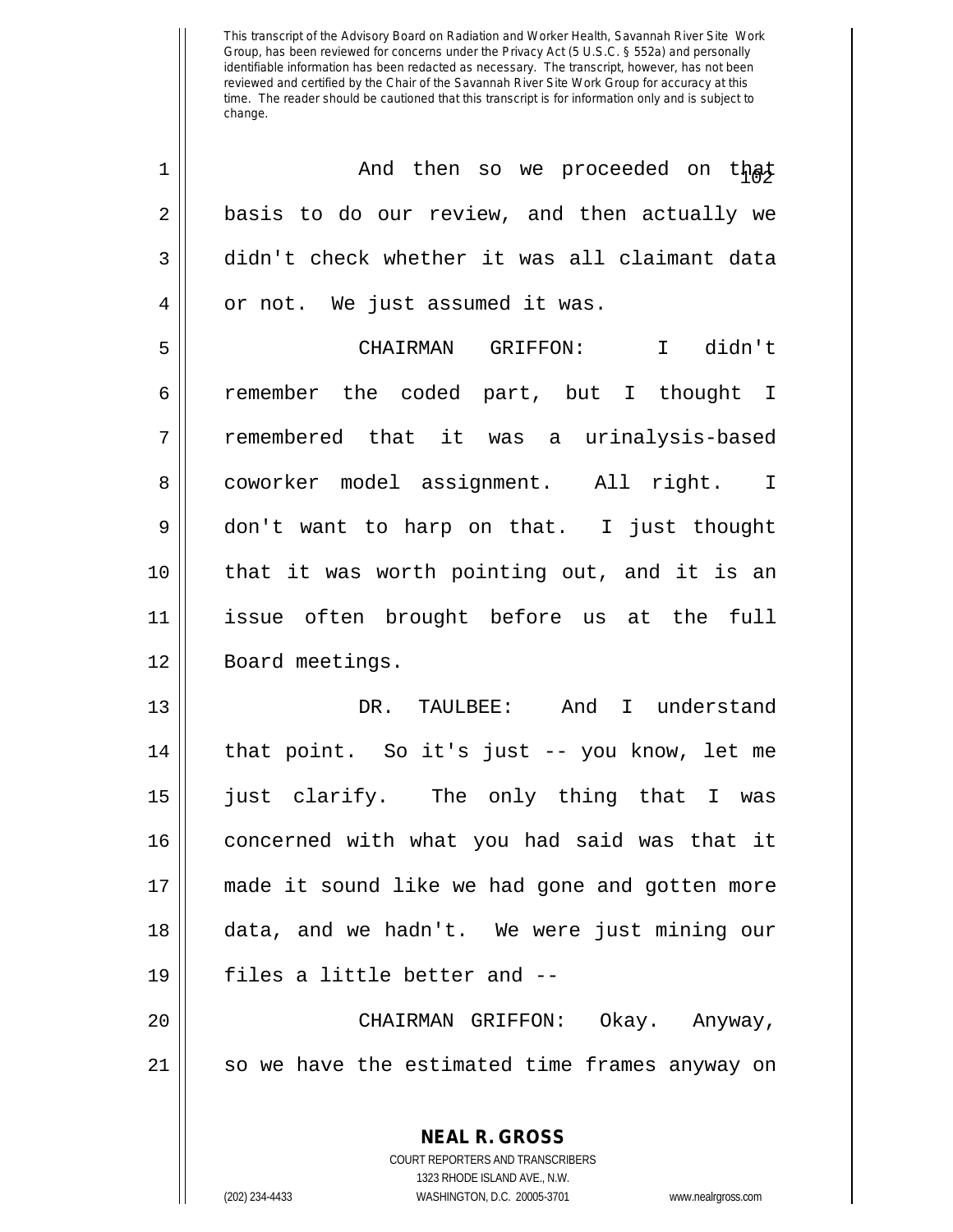This transcript of the Advisory Board on Radiation and Worker Health, Savannah River Site Work Group, has been reviewed for concerns under the Privacy Act (5 U.S.C. § 552a) and personally identifiable information has been redacted as necessary. The transcript, however, has not been reviewed and certified by the Chair of the Savannah River Site Work Group for accuracy at this time. The reader should be cautioned that this transcript is for information only and is subject to change. 1 || the completion of this, June and then August  $2 \parallel$  for the -- probably back to us, August is a 3 likely time frame? 4 DR. TAULBEE: Most likely, yes. 5 CHAIRMAN GRIFFON: All right, and  $6 \parallel$  so, Arjun, unless you, and I don't think  $7 ||$  there's much to comment on at this point. 8 | Let's move on to 6 and 7. Similar responses,  $9 \parallel$  but there's a little more story to tell. Is 10 || that what you're saying? 11 DR. TAULBEE: That's correct. 12 It's the same issue. Well, with mixed fission 13 products, it's really the inverse of what we 14 || see traditionally, and that is all urinalysis 15 data prior to 1965 can be used for a coworker 16 model. The data after 1965 can't be. 17 What happened was they changed 18 || their reporting detection limit, because they 19 started relying on the whole body counter more 20 **for confirmation that assimilations were not** 21 happening, because it was more sensitive than

> COURT REPORTERS AND TRANSCRIBERS 1323 RHODE ISLAND AVE., N.W. (202) 234-4433 WASHINGTON, D.C. 20005-3701 www.nealrgross.com

**NEAL R. GROSS**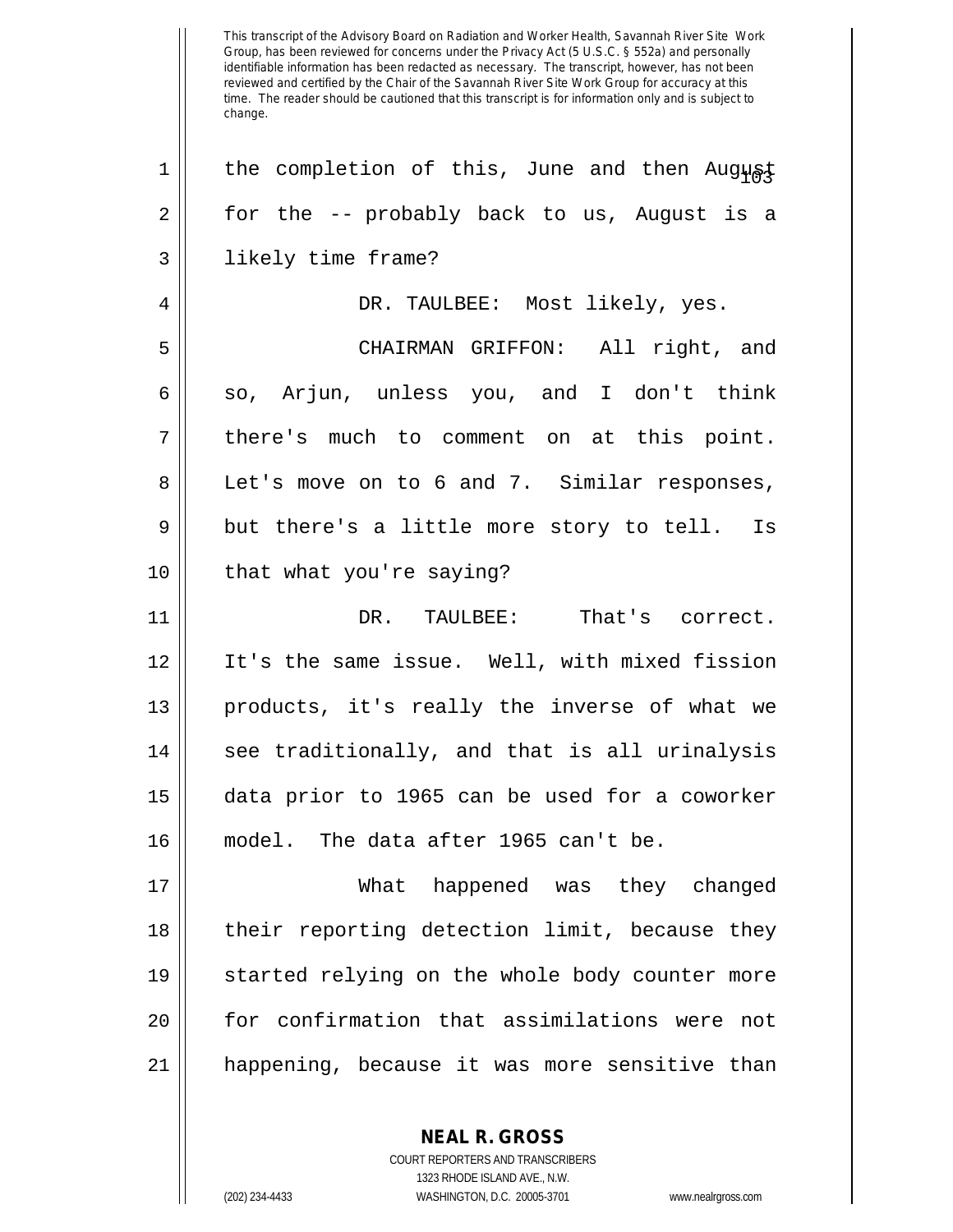1 || the urinalysis. So -- actually, it wasn't 2 || more sensitive than the urinalysis; I  $3 \parallel$  shouldn't say that. It was more convenient, 4 || easier to do.

5 So starting in 1965, they raised 6 what their threshold was for actually 7 || reporting the mixed fission products. So we 8 || went through and started developing the 9 coworker model. We can go all the way up to 10 1965, at which point now the doses jump up 11 tremendously high, due to this artificial 12 || reporting limit that they had for urinalysis.

13 So this is where we actually 14 || started to go back to the whole body count 15 data, because we could drop the sensitivity 16 back down to around the order of where the 17 previous, pre-1965 data was. While we were 18 || there, we said, let's get the neptunium data 19 at the same time.

20 || So they're actually interrelated, 21 || 5 and 6, from a coding standpoint, even though

> **NEAL R. GROSS** COURT REPORTERS AND TRANSCRIBERS 1323 RHODE ISLAND AVE., N.W. (202) 234-4433 WASHINGTON, D.C. 20005-3701 www.nealrgross.com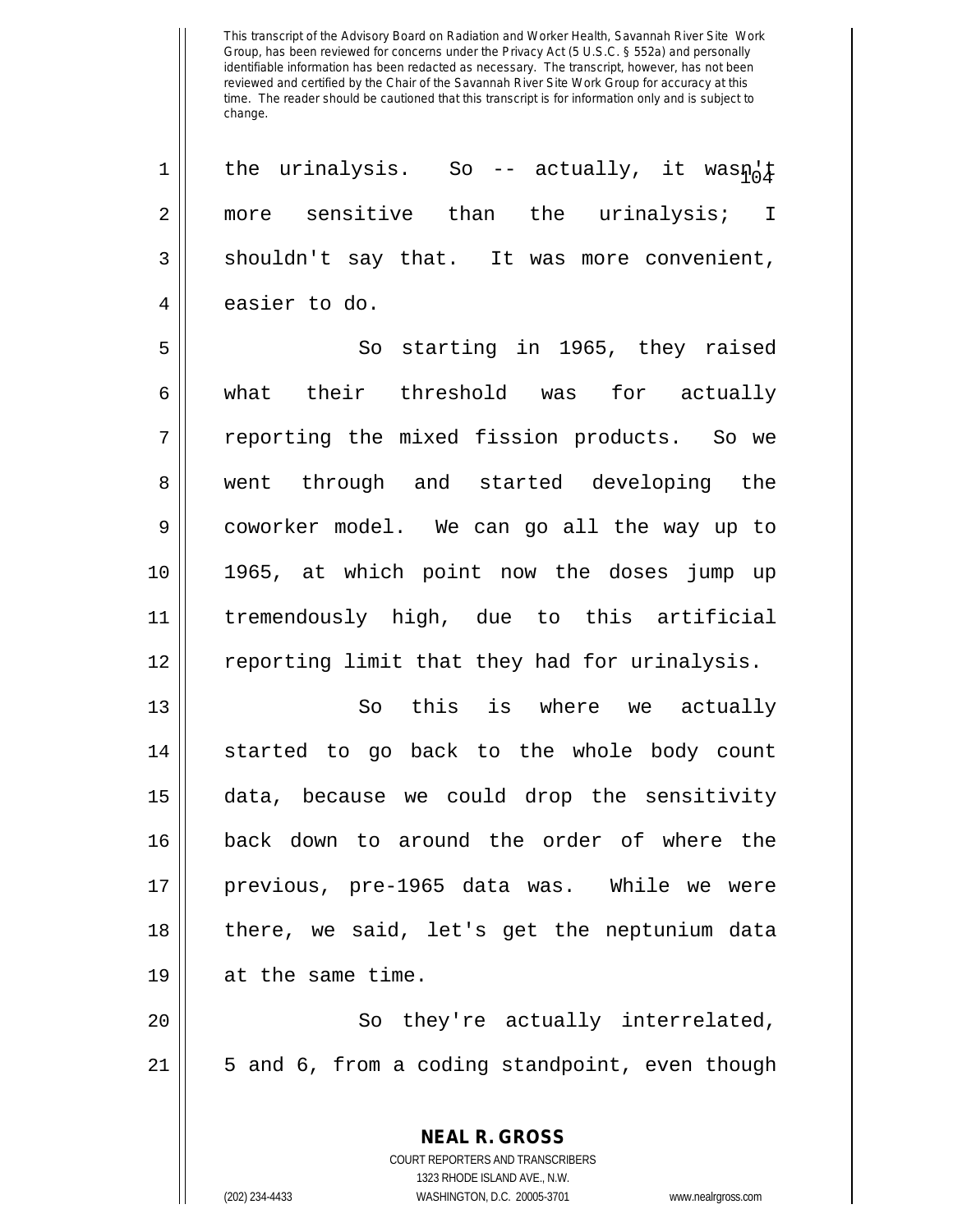1 | the coworker model is totally different.  ${}_{1}$ So  $2 \parallel$  this is a case where we started to develop the 3 | coworker models. We set off the urinalysis. 4 We ran into this higher detection limit, and  $5 \parallel$  so now we're looking at the whole body count  $6 \parallel$  data to bring it down to something that's more 7 || reasonable.

8 So that's the status of where 9 we're at with that one, although during the 10 discussion that we had, I believe it was Arjun 11 or maybe it was you, Mark, indicated how will 12 we know the mixed fission product, the mix,  $13$   $\parallel$  that we use in the TBD is claimant-favorable.

14 And we didn't know that. So part 15 of what we've done over the past four months 16 is we went back and compared the ratios of 17 mixed fission products that are in the 18 || Savannah River Site TBD, to what is in OTIB-19 0054, which is a very rigorous analysis of 20 || fuel decay times and different steps of the 21 | process.

> **NEAL R. GROSS** COURT REPORTERS AND TRANSCRIBERS 1323 RHODE ISLAND AVE., N.W. (202) 234-4433 WASHINGTON, D.C. 20005-3701 www.nealrgross.com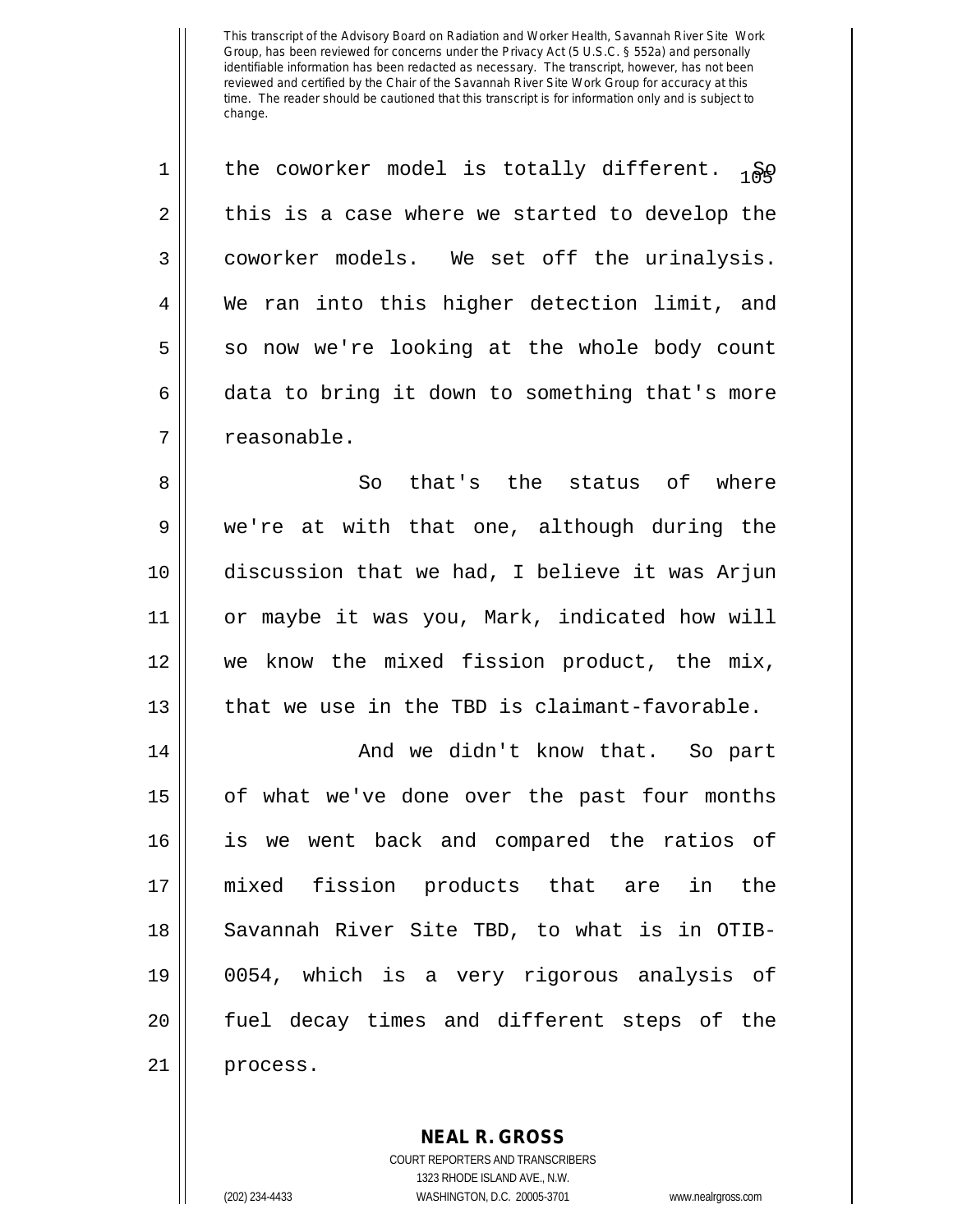| 1  | And we found that the ratios that                                   |
|----|---------------------------------------------------------------------|
| 2  | are in the Technical Basis Document, Site                           |
| 3  | Profile currently, are more claimant-favorable                      |
| 4  | than what's in OTIB-0054.                                           |
| 5  | However, we kind of ran into a                                      |
| 6  | dilemma here of OTIB-0054 we considered to be                       |
| 7  | more rigorous, more scientifically based and                        |
| 8  | bounded. Savannah River Site TBD was the                            |
| 9  | first TBD ever written that we tried, so we                         |
| 10 | built in a lot of conservative assumptions.                         |
| 11 | So we feel OTIB-0054 is a better                                    |
| 12 | representation of what that mix should be. So                       |
| 13 | we plan on updating Savannah River Site TBD to                      |
| 14 | be consistent with OTIB-0054. Does that make                        |
| 15 | sense to everybody?                                                 |
| 16 | CHAIRMAN GRIFFON: Yes. I'm just                                     |
| 17 | trying to keep my notes up to date.                                 |
| 18 | DR. TAULBEE: Sure, sure, sure.                                      |
| 19 | Arjun, do you<br>CHAIRMAN GRIFFON:                                  |
| 20 | have any follow-up on that?                                         |
| 21 | DR. MAKHIJANI: I don't think I                                      |
|    |                                                                     |
|    | <b>NEAL R. GROSS</b><br><b>COURT REPORTERS AND TRANSCRIBERS</b>     |
|    | 1323 RHODE ISLAND AVE., N.W.                                        |
|    | (202) 234-4433<br>WASHINGTON, D.C. 20005-3701<br>www.nealrgross.com |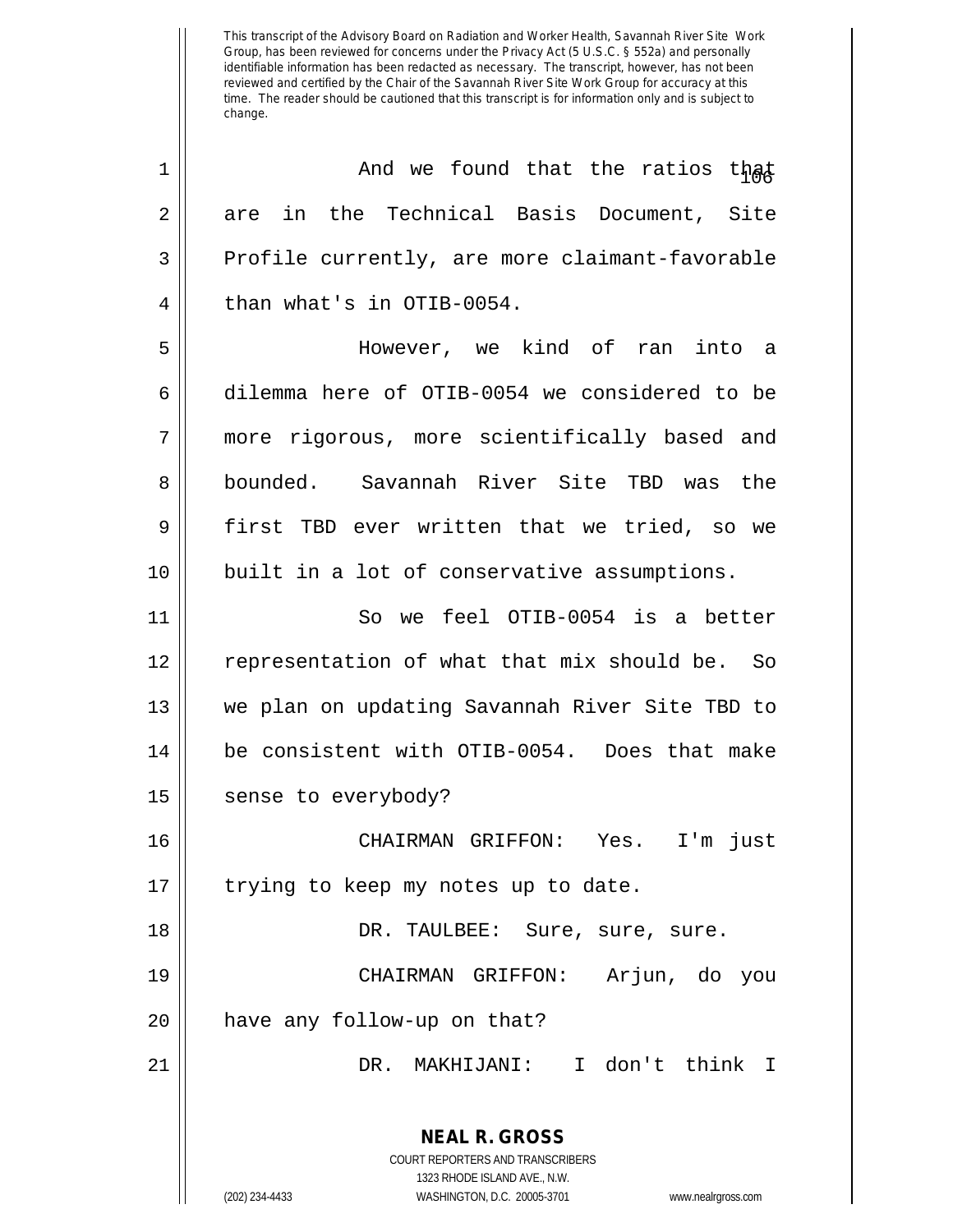1 || followed your, 1965 transition thing, but  $_{1}$  we  $2 \parallel$  can just wait until we see the piece of paper  $3 \parallel$  first. We're not going to do anything. 4 CHAIRMAN GRIFFON: So you're going  $5 \parallel$  to -- out of this we're expecting really two  $6$  || things, the coworker models, but also in your 7 || report with all your responses, you'll have a 8 || section on this, discussing the choice of -- $9 \parallel$  or that it's a claimant-favorable approach,  $10$  | right? 11 DR. TAULBEE: That's correct. 12 That discussion of the mix will be in this 13 issues report that we have. And then in the 14 coworker model, we'll go through the 15 discussion that I think Arjun was asking for, 16 || of why the transition from urinalysis data to 17 the whole body count data, due to the higher 18 detection limit. 19 DR. MAKHIJANI: No, I understood 20 why they made the transition, but I don't

 $21$  | think I got how you're making the adjustments,

**NEAL R. GROSS** COURT REPORTERS AND TRANSCRIBERS

1323 RHODE ISLAND AVE., N.W. (202) 234-4433 WASHINGTON, D.C. 20005-3701 www.nealrgross.com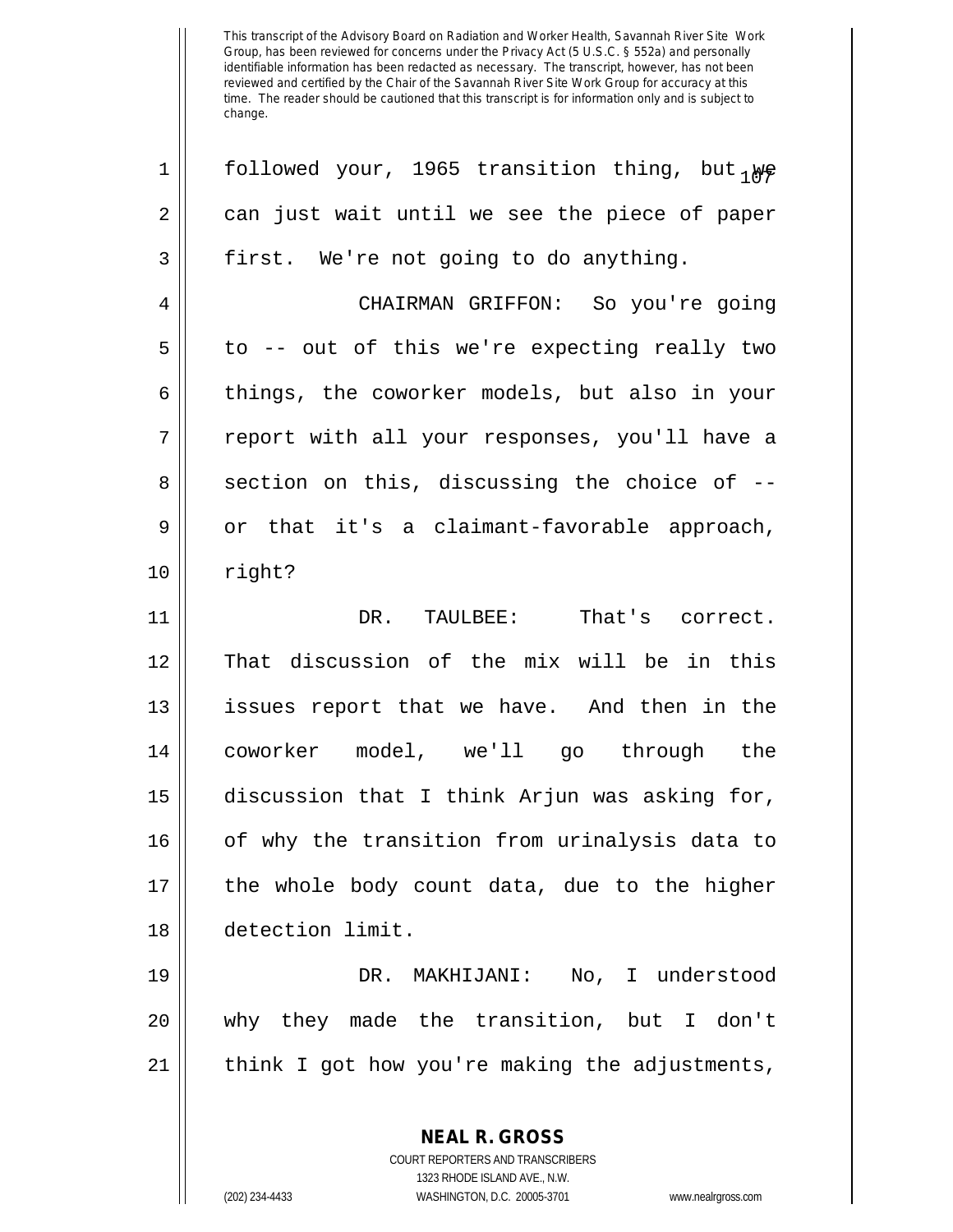This transcript of the Advisory Board on Radiation and Worker Health, Savannah River Site Work Group, has been reviewed for concerns under the Privacy Act (5 U.S.C. § 552a) and personally identifiable information has been redacted as necessary. The transcript, however, has not been reviewed and certified by the Chair of the Savannah River Site Work Group for accuracy at this time. The reader should be cautioned that this transcript is for information only and is subject to change. **NEAL R. GROSS** COURT REPORTERS AND TRANSCRIBERS 1323 RHODE ISLAND AVE., N.W. (202) 234-4433 WASHINGTON, D.C. 20005-3701 www.nealrgross.com 1 | because the MDA is so high. But we'll just 2 | look at the paperwork and then try to figure 3 it out, rather than hash it out verbally. 4 || Sometimes we just need to look at the paper. 5 DR. TAULBEE: Okay. 6 DR. MAKHIJANI: I'm okay with it,  $7 \parallel$  yes. 8 DR. TAULBEE: So that's really 9 where we're at then with the issue 6 and 7. I 10 just wanted to give you that update, that 11 there is more data coding going on and we did 12 look at your question as far as the fission 13 | product mix. 14 And there is a White Paper coming 15 out about that comparison of the fission 16 product mix. 17 DR. MAKHIJANI: Oh, okay. 18 CHAIRMAN GRIFFON: So that's in 19 addition to the issues report? 20 || DR. MAKHIJANI: Is that separately 21 from this?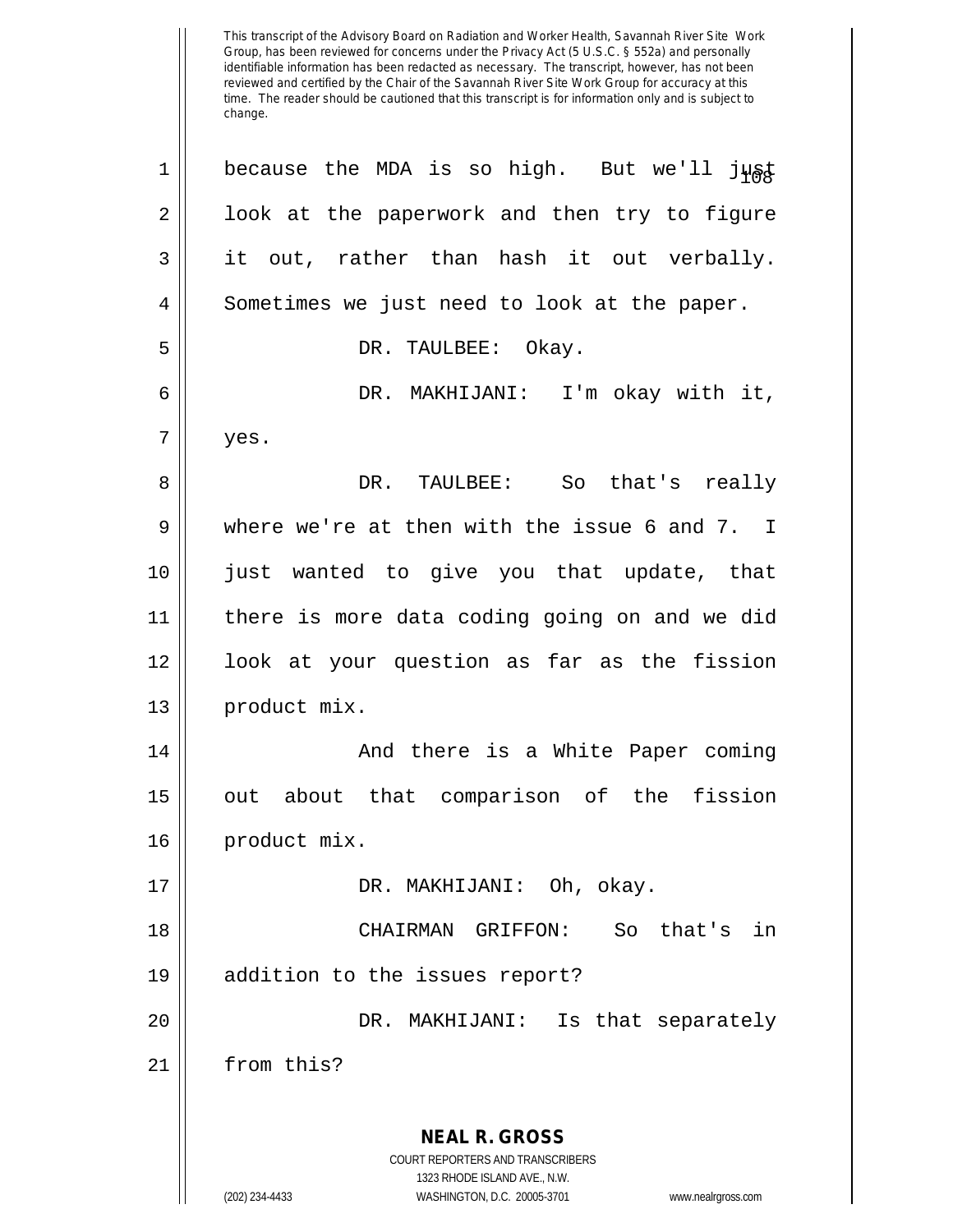This transcript of the Advisory Board on Radiation and Worker Health, Savannah River Site Work Group, has been reviewed for concerns under the Privacy Act (5 U.S.C. § 552a) and personally identifiable information has been redacted as necessary. The transcript, however, has not been reviewed and certified by the Chair of the Savannah River Site Work Group for accuracy at this time. The reader should be cautioned that this transcript is for information only and is subject to change. 1 || DR. TAULBEE: If you want <sub>1</sub> A<sub>5</sub>  $2 \parallel$  separate, we can do that or we could run it  $3 \parallel$  with other issues. It's up to you all. 4 CHAIRMAN GRIFFON: However you 5 want to provide it, you know. If it makes  $6 \parallel$  sense to roll it in, that's fine. If you 7 || think it's something that's going to overlap 8 || on other sites or whatever, it may be good to 9 || separate it --10 DR. TAULBEE: No. Savannah River-11 | specific. 12 || CHAIRMAN GRIFFON: Savannah River-13 | specific? 14 DR. TAULBEE: We'll include this 15 as an appendix to this issues report then.  $16$  | That would be done --17 Finding 8 18 CHAIRMAN GRIFFON: Okay. If 19 || there's no further comments, issue 8. We can 20 || move on to finding or issue 8, whatever works  $21$  | for you.

> **NEAL R. GROSS** COURT REPORTERS AND TRANSCRIBERS

> > 1323 RHODE ISLAND AVE., N.W.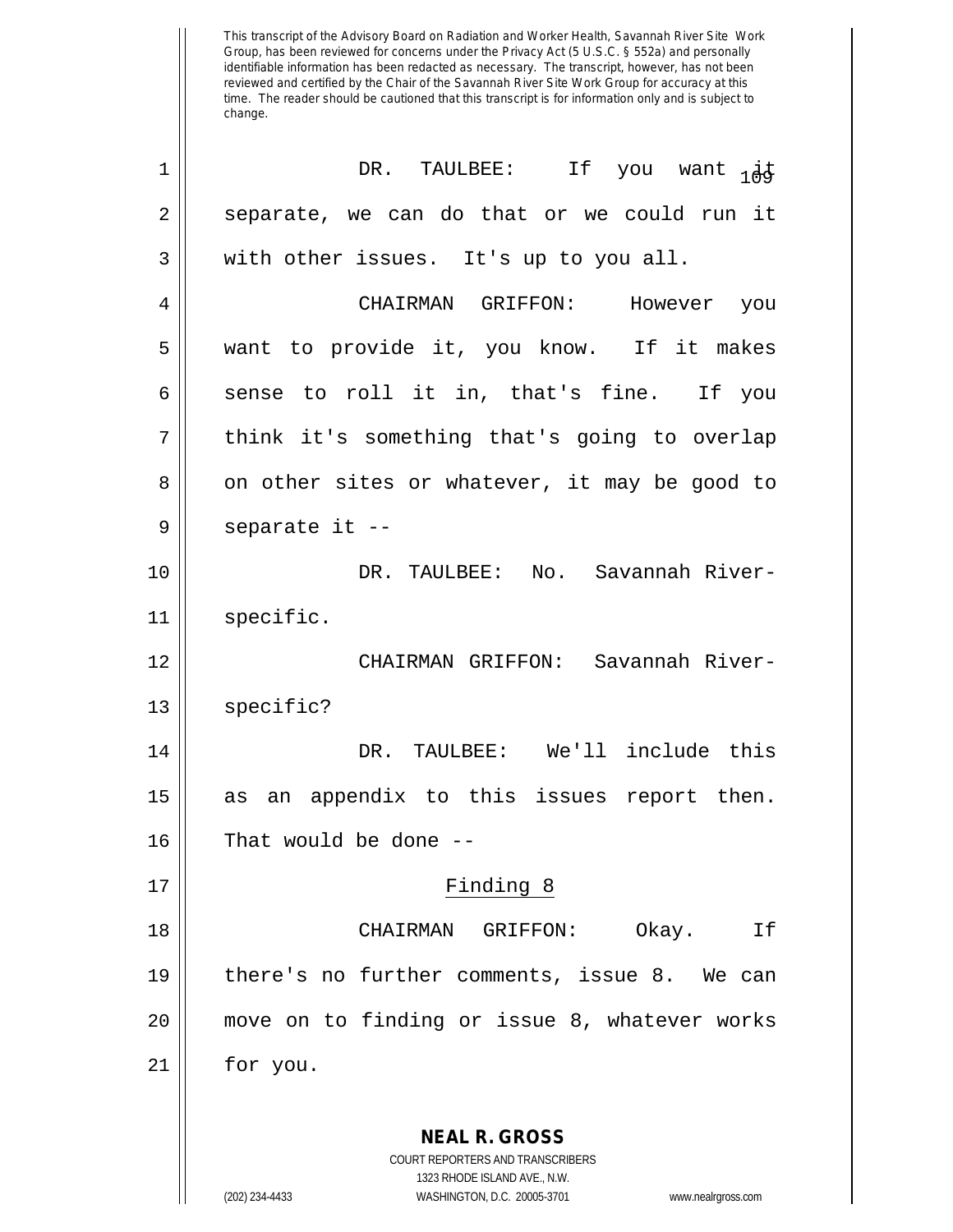This transcript of the Advisory Board on Radiation and Worker Health, Savannah River Site Work Group, has been reviewed for concerns under the Privacy Act (5 U.S.C. § 552a) and personally identifiable information has been redacted as necessary. The transcript, however, has not been reviewed and certified by the Chair of the Savannah River Site Work Group for accuracy at this time. The reader should be cautioned that this transcript is for information only and is subject to change.  $\begin{array}{ccc} 1 & \hspace{1.5cm} \texttt{DR. TAULBEE:} & \hspace{1.5cm} \texttt{This is one whff} \end{array}$  $2 \parallel$  we're still working, as far as the  $-$ 3 CHAIRMAN GRIFFON: Which one is 4 || this? It's the coworker model --5 DR. TAULBEE: Of polonium 210. 6 CHAIRMAN GRIFFON: Polonium 210. 7 DR. TAULBEE: Yes, and this is a 8 || very small operation. It was done in the 700  $9 \parallel$  area, and so the bioassay is going to be very 10 limited. However, also, so is the exposure 11 || time period and the number of people. 12 Most of the polonium 210 that was 13 made at the site was shipped directly to 14 Mound. 15 || CHAIRMAN GRIFFON: Mound. 16 DR. TAULBEE: And so this was 17 some, one or two small projects that we do 18 have documentation that they did some -- they 19 have a single glove box set up in one room in 20 the 700 building, where they worked the 21 polonium.

> COURT REPORTERS AND TRANSCRIBERS 1323 RHODE ISLAND AVE., N.W. (202) 234-4433 WASHINGTON, D.C. 20005-3701 www.nealrgross.com

**NEAL R. GROSS**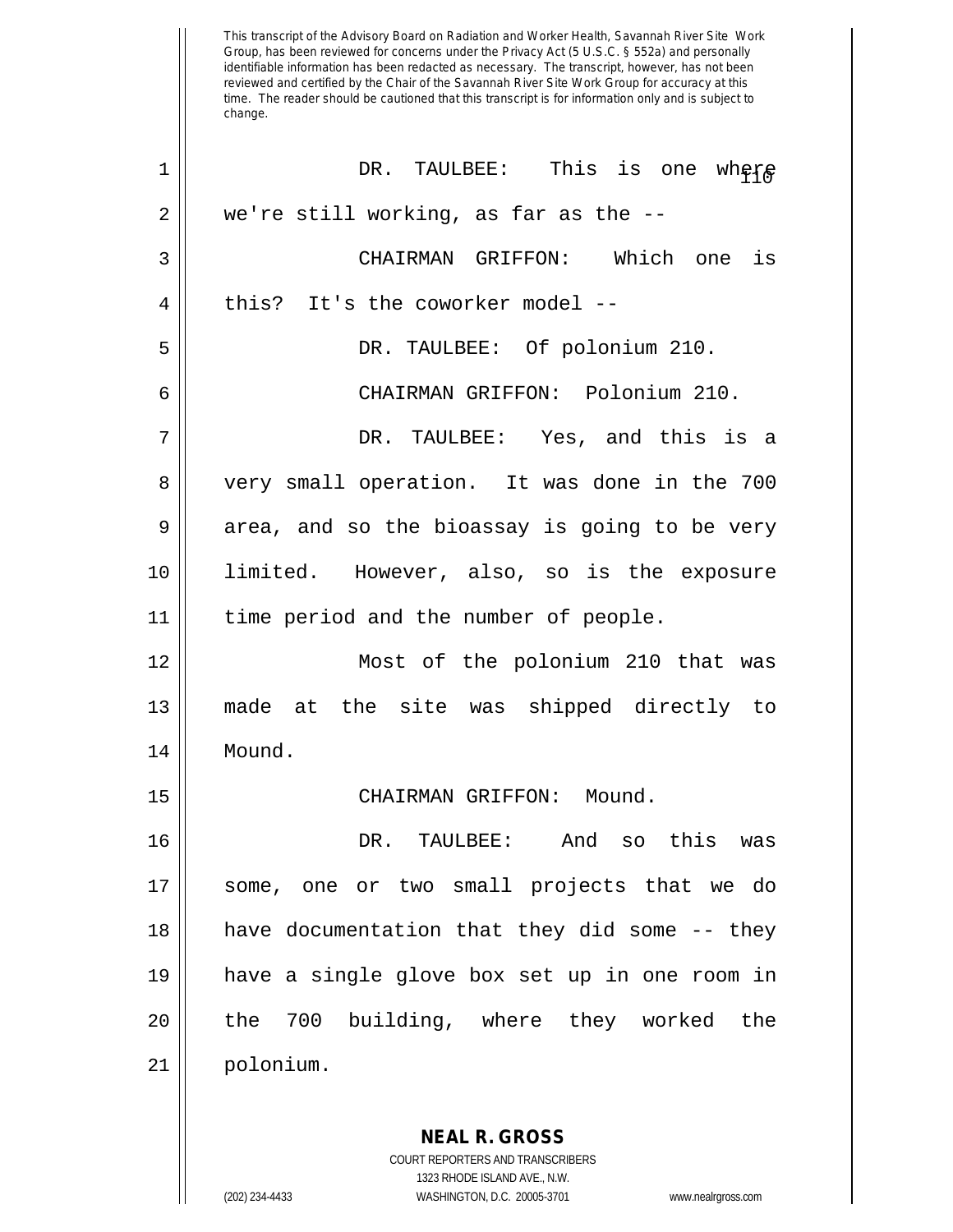This transcript of the Advisory Board on Radiation and Worker Health, Savannah River Site Work Group, has been reviewed for concerns under the Privacy Act (5 U.S.C. § 552a) and personally identifiable information has been redacted as necessary. The transcript, however, has not been reviewed and certified by the Chair of the Savannah River Site Work Group for accuracy at this time. The reader should be cautioned that this transcript is for information only and is subject to change. <sup>111</sup> 1 CHAIRMAN GRIFFON: How are you 2 || going to determine who worked on this process? 3 That's always been a question on these kind 4 || of things, you know. 5 DR. TAULBEE: Well, from it being 6  $\parallel$  a coworker standpoint, that's the whole reason 7 we're developing this. I guess I'm not 8 convinced that everybody who worked on it was 9 || actually -- actually has bioassays. So we're 10 || not sure. 11 CHAIRMAN GRIFFON: But then if 12 everybody doesn't have bioassay and you 13 || started playing the polonium doses across the  $14$  site, I think you get into some rough places. 15 DR. TAULBEE: Yes. We certainly 16 || should not be applying these across the whole  $17 \parallel$  site. 18 CHAIRMAN GRIFFON: Right. So how 19 do you know -- 20 DR. TAULBEE: The way I -- unless 21 || the largest bound I would see would be the 700

> **NEAL R. GROSS** COURT REPORTERS AND TRANSCRIBERS

1323 RHODE ISLAND AVE., N.W. (202) 234-4433 WASHINGTON, D.C. 20005-3701 www.nealrgross.com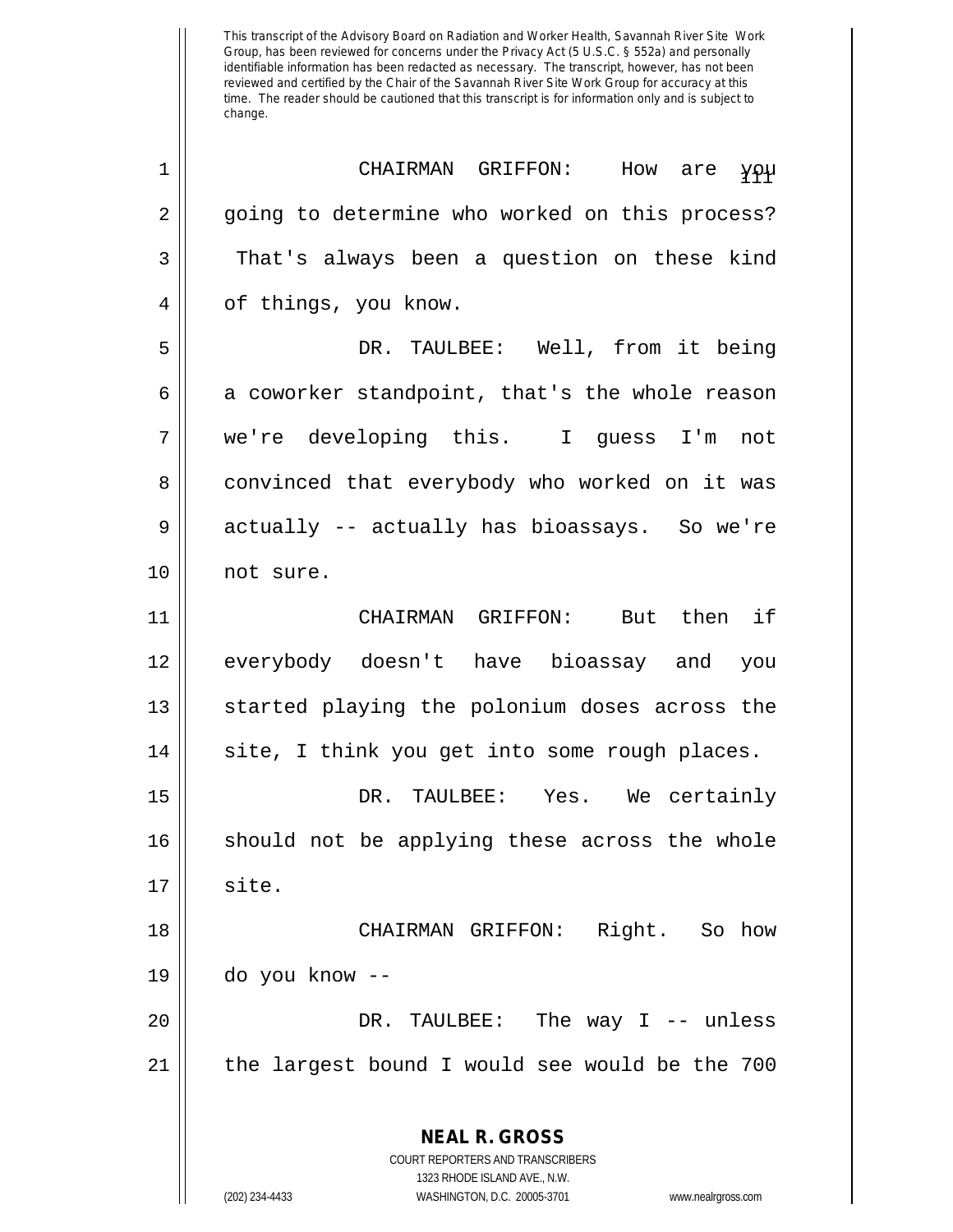This transcript of the Advisory Board on Radiation and Worker Health, Savannah River Site Work Group, has been reviewed for concerns under the Privacy Act (5 U.S.C. § 552a) and personally identifiable information has been redacted as necessary. The transcript, however, has not been reviewed and certified by the Chair of the Savannah River Site Work Group for accuracy at this time. The reader should be cautioned that this transcript is for information only and is subject to change. **NEAL R. GROSS** COURT REPORTERS AND TRANSCRIBERS 1323 RHODE ISLAND AVE., N.W.  $1$  || area, because we can identify them, those 2 || people based upon TLD badge, of being in the  $3 \parallel$  area. This operation was early 1967. So it's  $4 \parallel$  one year. 5 CHAIRMAN GRIFFON: Sixty -- fifty 6  $|$  --7 || DR. TAULBEE: '67. 8 || CHAIRMAN GRIFFON: '67. 9 DR. TAULBEE: Yes. So it's 10 || really, really small. 11 || Finding 9 12 CHAIRMAN GRIFFON: Okay, and then 13 Finding 9, just to go through these 14 | sequentially. 15 DR. TAULBEE: Finding 9 is where 16 we'd like to discuss a little more of the 17 || OTIB-0075 type of issues, because that's where  $18$  || this has kind of come up for us. 19 CHAIRMAN GRIFFON: Okay. 20 DR. TAULBEE: Okay. And so what 21 we've done is the tritium coworker model we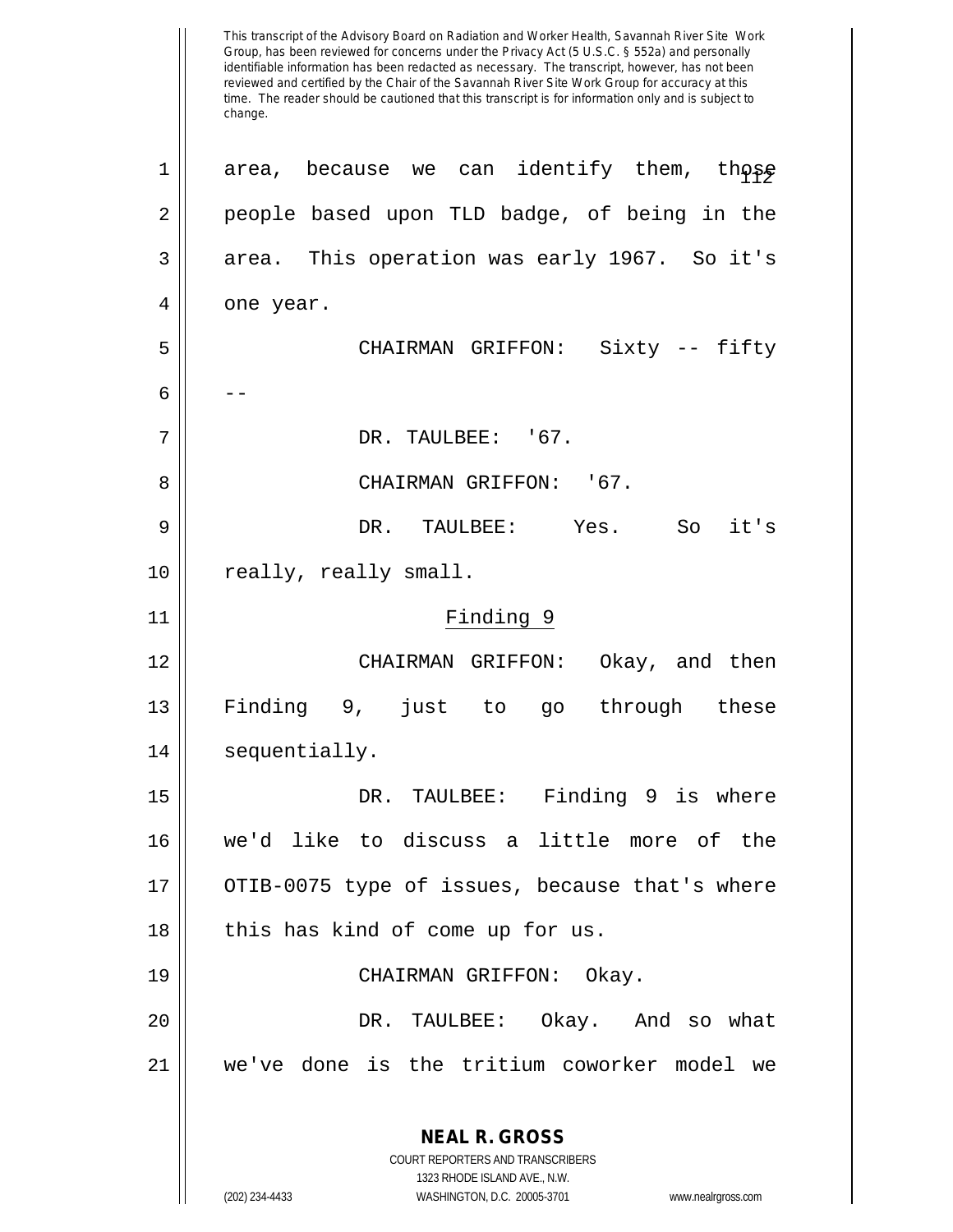14 And from that point, and again we 15 were using the one sample or the highest -- 16 well, actually these weren't the highest 17 || sample. They were total dose for the year for 18 | each person.

19 What we found is that of the 37 20 years we compared, 20 of them we don't see any 21 difference between construction trades workers

> **NEAL R. GROSS** COURT REPORTERS AND TRANSCRIBERS

> > 1323 RHODE ISLAND AVE., N.W.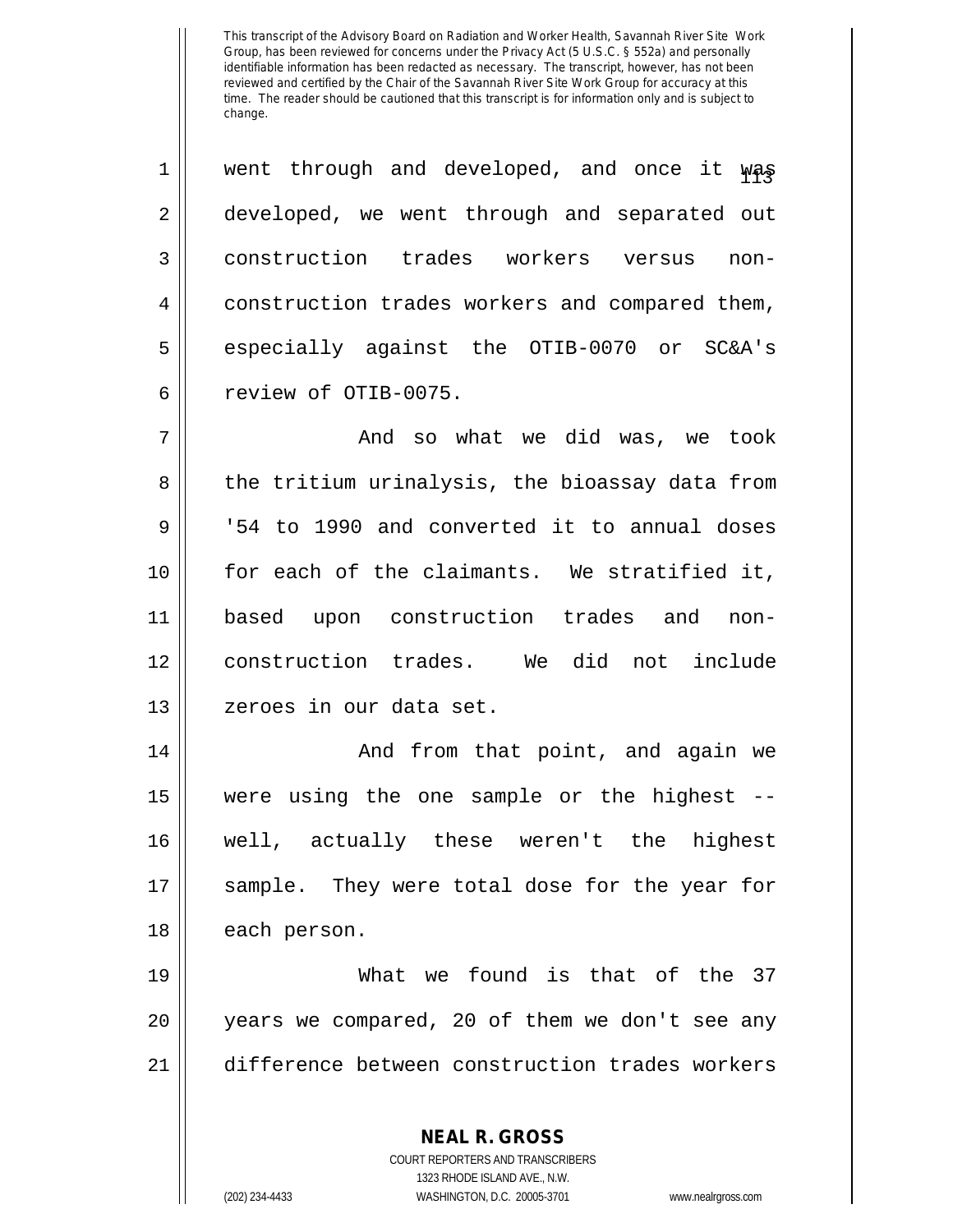This transcript of the Advisory Board on Radiation and Worker Health, Savannah River Site Work Group, has been reviewed for concerns under the Privacy Act (5 U.S.C. § 552a) and personally identifiable information has been redacted as necessary. The transcript, however, has not been reviewed and certified by the Chair of the Savannah River Site Work Group for accuracy at this time. The reader should be cautioned that this transcript is for information only and is subject to change. **NEAL R. GROSS** COURT REPORTERS AND TRANSCRIBERS 1323 RHODE ISLAND AVE., N.W. 1 || and non-construction trades workers, 20 of  $tp_F$  $2 \parallel 37$ . 3 For the 17 where there is a  $4 \parallel$  statistical difference between the two, the  $5$  | construction trades workers were always lower. 6 || So this is kind of the opposite of what  $SC&A$ 7 has found in their OTIB-0075, yes, for 8 tritium. And that's why I wanted to bring 9 || this up here and try and open some dialogue 10 here. 11 We've had a couple of 12 || statisticians look at this already, and we've 13 || got a third one, Daniel, who's currently 14 working on this for us. 15 But it's causing us some concern 16 in that SC&A has an analysis that's showing 17 || construction trades workers are more heavily 18 exposed for tritium, and we're showing the 19 || opposite. 20 DR. MAKHIJANI: Did you parse it  $21$  | by area or job type?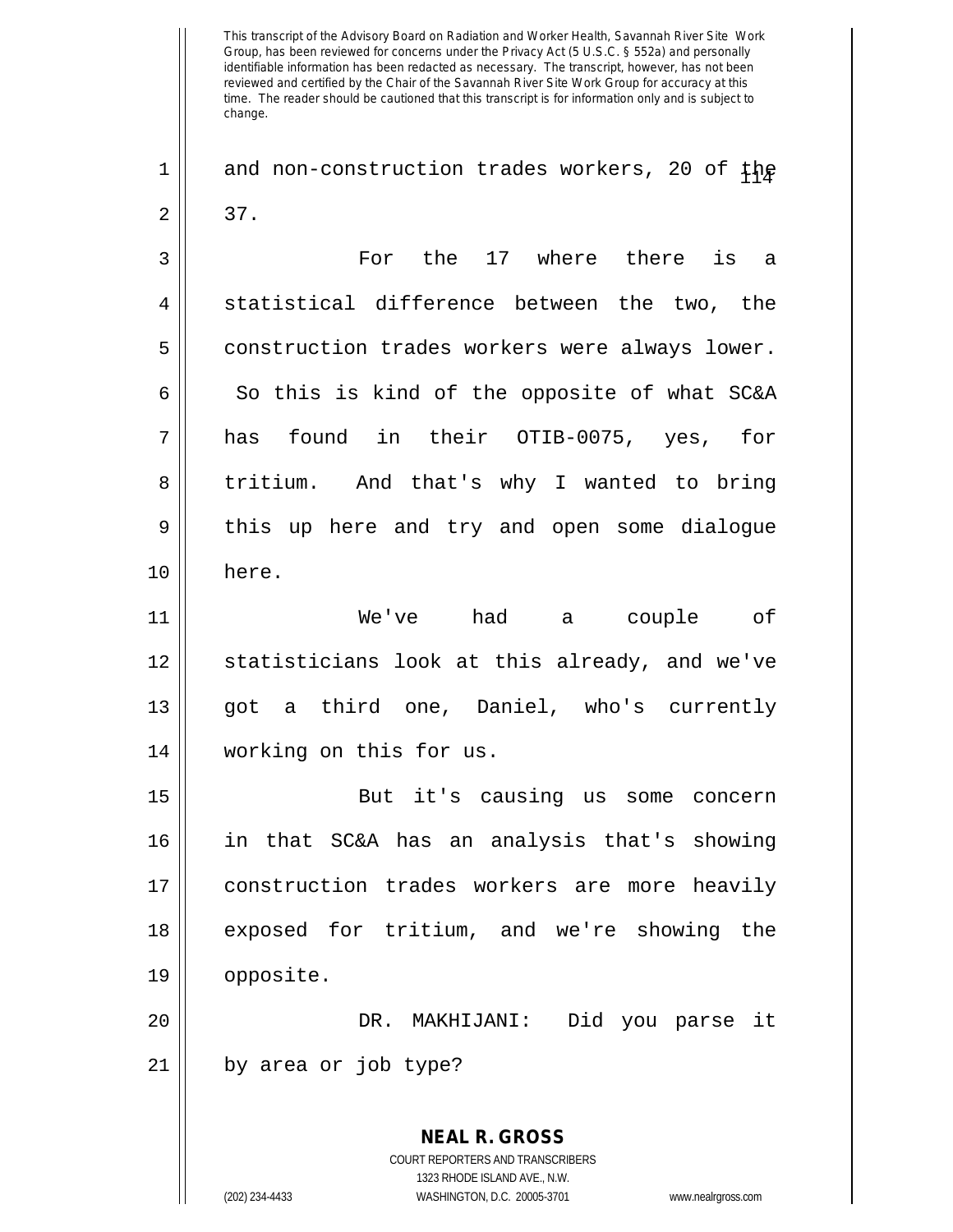This transcript of the Advisory Board on Radiation and Worker Health, Savannah River Site Work Group, has been reviewed for concerns under the Privacy Act (5 U.S.C. § 552a) and personally identifiable information has been redacted as necessary. The transcript, however, has not been reviewed and certified by the Chair of the Savannah River Site Work Group for accuracy at this time. The reader should be cautioned that this transcript is for information only and is subject to change. 1 DR. TAULBEE: No. 115 2 DR. MAKHIJANI: That's what -- I 3 mean our whole analysis in the OTIB-0075 4 || review was that you have to parse it by job 5 type and area, otherwise you won't catch the 6 differences. So I think -- 7 DR. TAULBEE: But if you're 8 || 100king --9 DR. MAKHIJANI: -- to compare -- 10 at this stage, just going on what you have 11 said, to respond to what -- you're doing 12 || apples and oranges because our whole approach 13 to review of OTIB-0075 was to see why it would 14 || apply in here, which is what you've done, and 15 then to see whether there were certain job 16 types and in certain areas construction 17 workers were more exposed. Where's our 18 || tritium? I think it's the last section. 19 DR. TAULBEE: Well, I guess here's 20 || one of the concerns our statisticians have all 21 voiced of that stratification of, you know,

> COURT REPORTERS AND TRANSCRIBERS 1323 RHODE ISLAND AVE., N.W. (202) 234-4433 WASHINGTON, D.C. 20005-3701 www.nealrgross.com

**NEAL R. GROSS**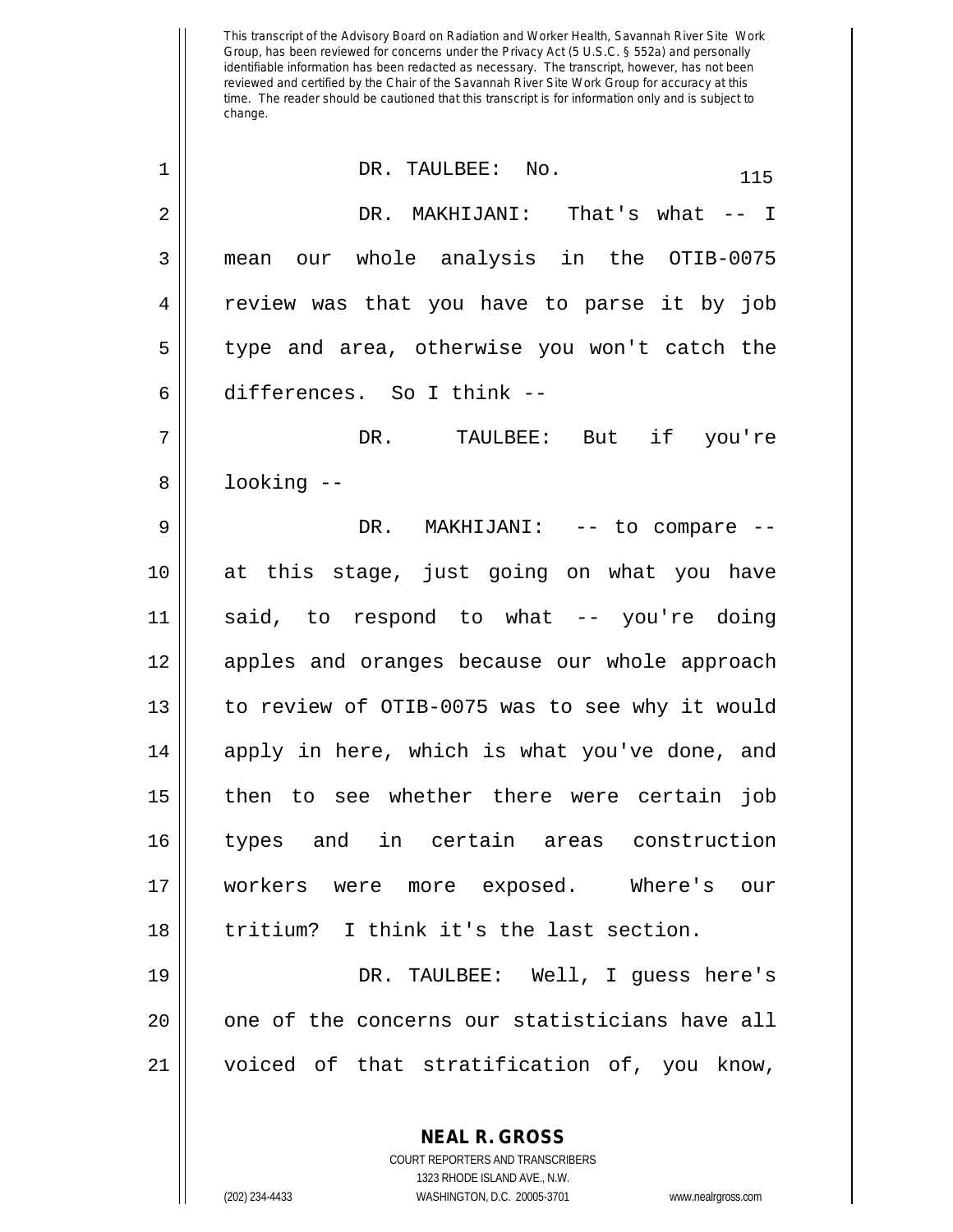This transcript of the Advisory Board on Radiation and Worker Health, Savannah River Site Work Group, has been reviewed for concerns under the Privacy Act (5 U.S.C. § 552a) and personally identifiable information has been redacted as necessary. The transcript, however, has not been reviewed and certified by the Chair of the Savannah River Site Work Group for accuracy at this time. The reader should be cautioned that this transcript is for information only and is subject to change. 1 || what is the basis of the stratification  $\frac{1}{16}$ 2 || kind of the first place? 3 You know, and I noticed in your 4 || stratification you've got all the reactors 5 individually separated. All the reactors were 6 | heavy water reactors; they were all operated 7 similarly. Why should those be broken out 8 | separately versus all combined? 9 So there's concern about too much 10 stratification is where they're -- at least 11 our statistician's concern is, that could be 12 || causing some of this difference. You know, in 13 my mind, from thinking of the Savannah River 14 Site, stratifying, really the only 15 || stratification that makes sense to me, based 16 upon location, is the canyon area, the 200 17 || areas, versus the reactors. 18 || Those processes are different, and 19 so that would be really the only location 20 || stratification I would even look at, at least 21 in my mind, and then if you look at

> COURT REPORTERS AND TRANSCRIBERS 1323 RHODE ISLAND AVE., N.W. (202) 234-4433 WASHINGTON, D.C. 20005-3701 www.nealrgross.com

**NEAL R. GROSS**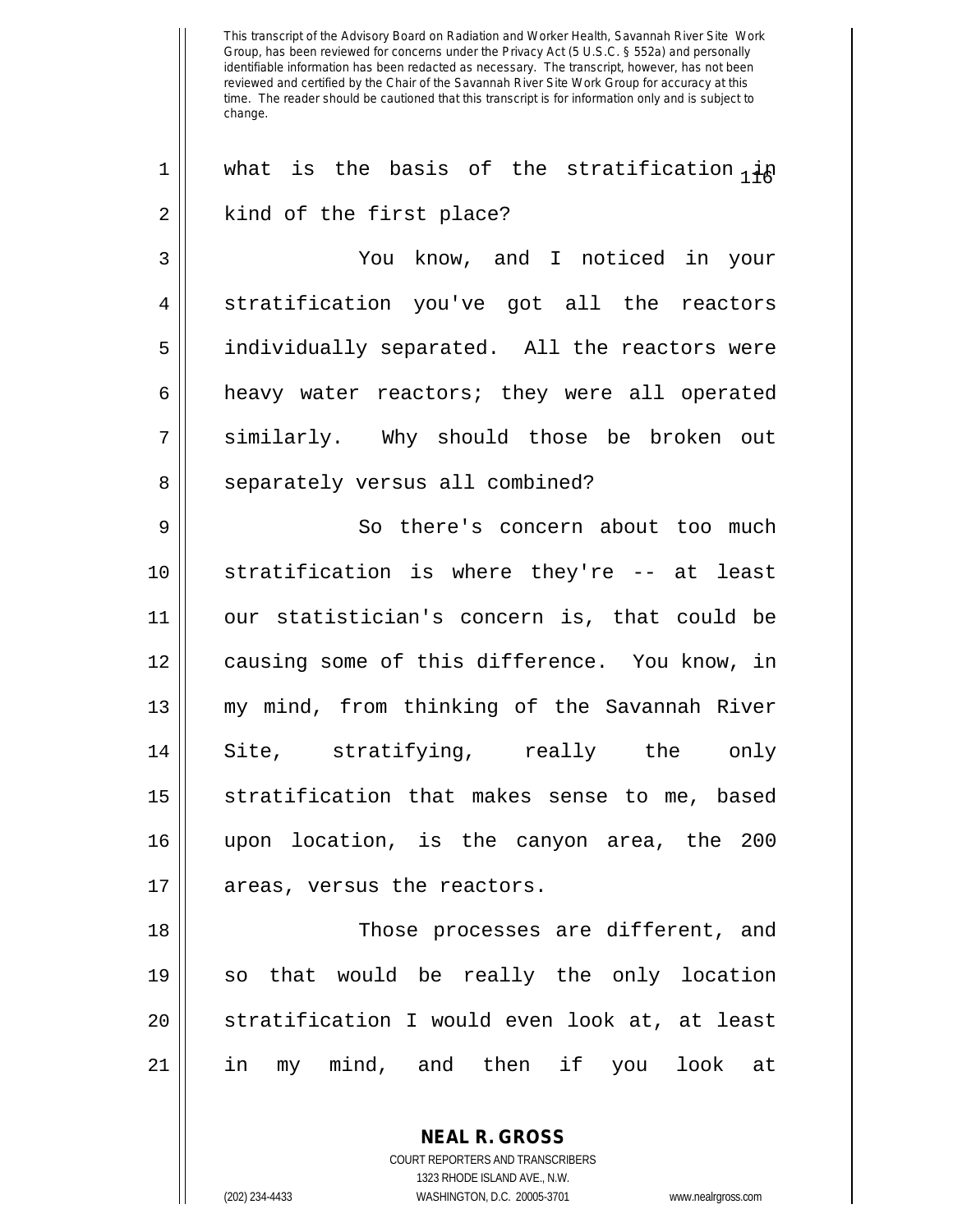This transcript of the Advisory Board on Radiation and Worker Health, Savannah River Site Work Group, has been reviewed for concerns under the Privacy Act (5 U.S.C. § 552a) and personally identifiable information has been redacted as necessary. The transcript, however, has not been reviewed and certified by the Chair of the Savannah River Site Work Group for accuracy at this time. The reader should be cautioned that this transcript is for information only and is subject to change.  $1$  | construction trades workers altogether versus 2 | non-construction trades workers. 3 So I guess I wanted to know, why 4 || did you stratify across all the actors? 5 DR. MAKHIJANI: Well, I think it  $6 \parallel$  would be better to see something in writing, 7 because -- I don't know. Harry, are you on 8 || the phone, on the line? 9 MR. CHMELYNSKI: Yes, I am. 10 DR. MAKHIJANI: You know, I think 11 you can argue that you can put all the 12 reactors together or not, but I think a 13 || stratification, we found, was necessary, and 14 || Steve and Harry -- Steve compiled the data 15 and did the initial compilation, and Harry 16 did the statistical analysis. So I'll let 17 || them give you a preliminary response. 18 || But, overall, I really prefer to 19 see your statistical analysis in writing, 20 || because these are pretty complex topics. My 21 || qut response is, if you haven't batched it

> **NEAL R. GROSS** COURT REPORTERS AND TRANSCRIBERS 1323 RHODE ISLAND AVE., N.W.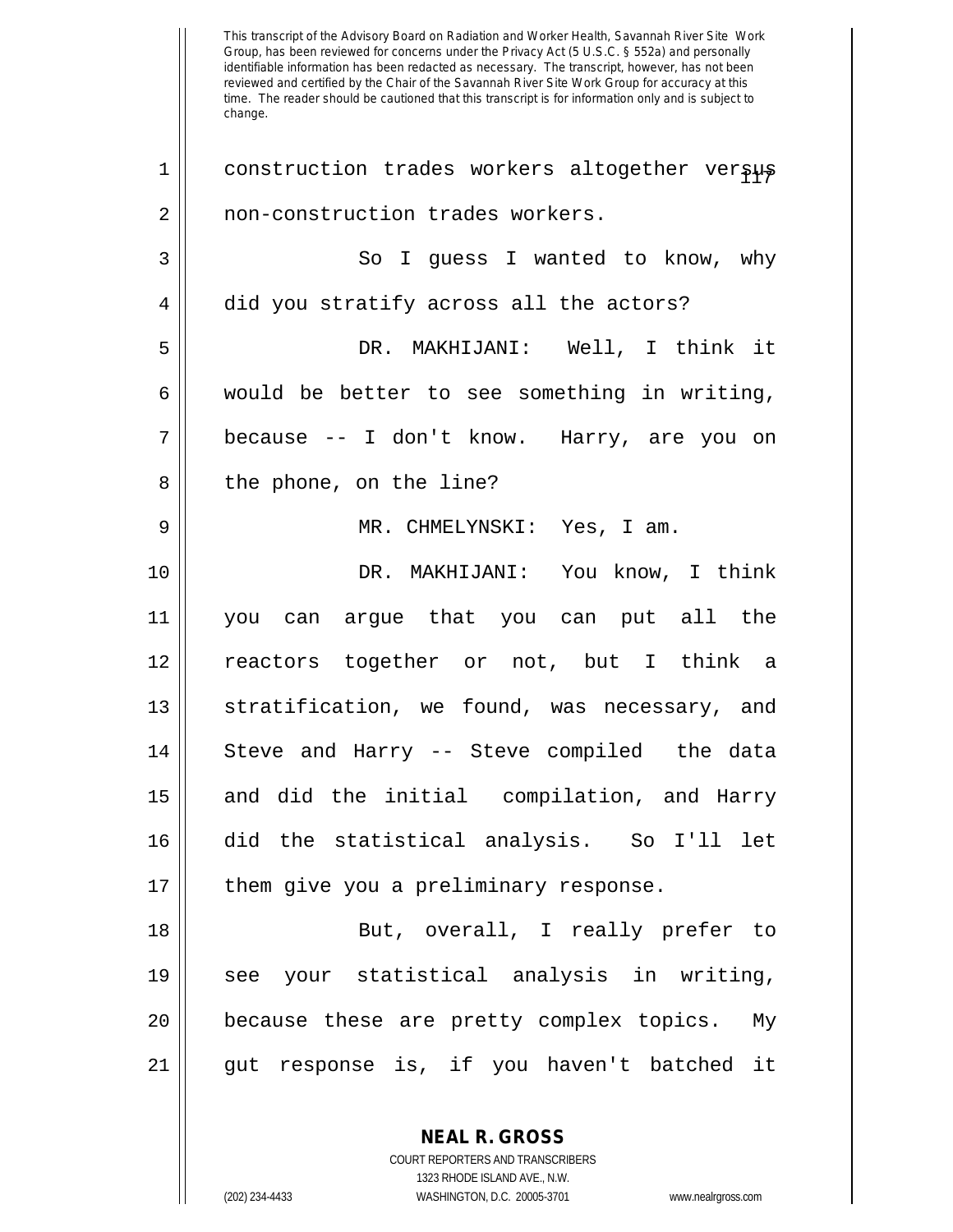This transcript of the Advisory Board on Radiation and Worker Health, Savannah River Site Work Group, has been reviewed for concerns under the Privacy Act (5 U.S.C. § 552a) and personally identifiable information has been redacted as necessary. The transcript, however, has not been reviewed and certified by the Chair of the Savannah River Site Work Group for accuracy at this time. The reader should be cautioned that this transcript is for information only and is subject to change.  $1$ | even, you could lump all the reactors together  $2 \parallel$  and the reprocessing areas together. But if 3 there's no parsing by area, you can't really 4 compare the two analyses. I mean that's my 5 || initial response. Harry? 6 MR. CHMELYNSKI: Yes. I think our 7 conclusion agreed with their conclusion, in

8 terms of the all-worker, all-area analysis  $9 \parallel$  that yes, we agree that it's been demonstrated 10 they are comparable, and the question then 11 becomes, is that the appropriate level of 12 detail to work at.

13 In terms of the specific breakdown  $14$  we used, I have to refer that to Steve, as to 15 why he picked the areas he did in our tables.

16 MR. MARSCHKE: That's pretty 17 simple. I mean we just picked those areas, 18 because those areas were ones where we had 19 data for in the data files that we used, and 20 || that's another question I quess we wanted to  $21$  | talk somewhat with NIOSH about.

> COURT REPORTERS AND TRANSCRIBERS 1323 RHODE ISLAND AVE., N.W. (202) 234-4433 WASHINGTON, D.C. 20005-3701 www.nealrgross.com

**NEAL R. GROSS**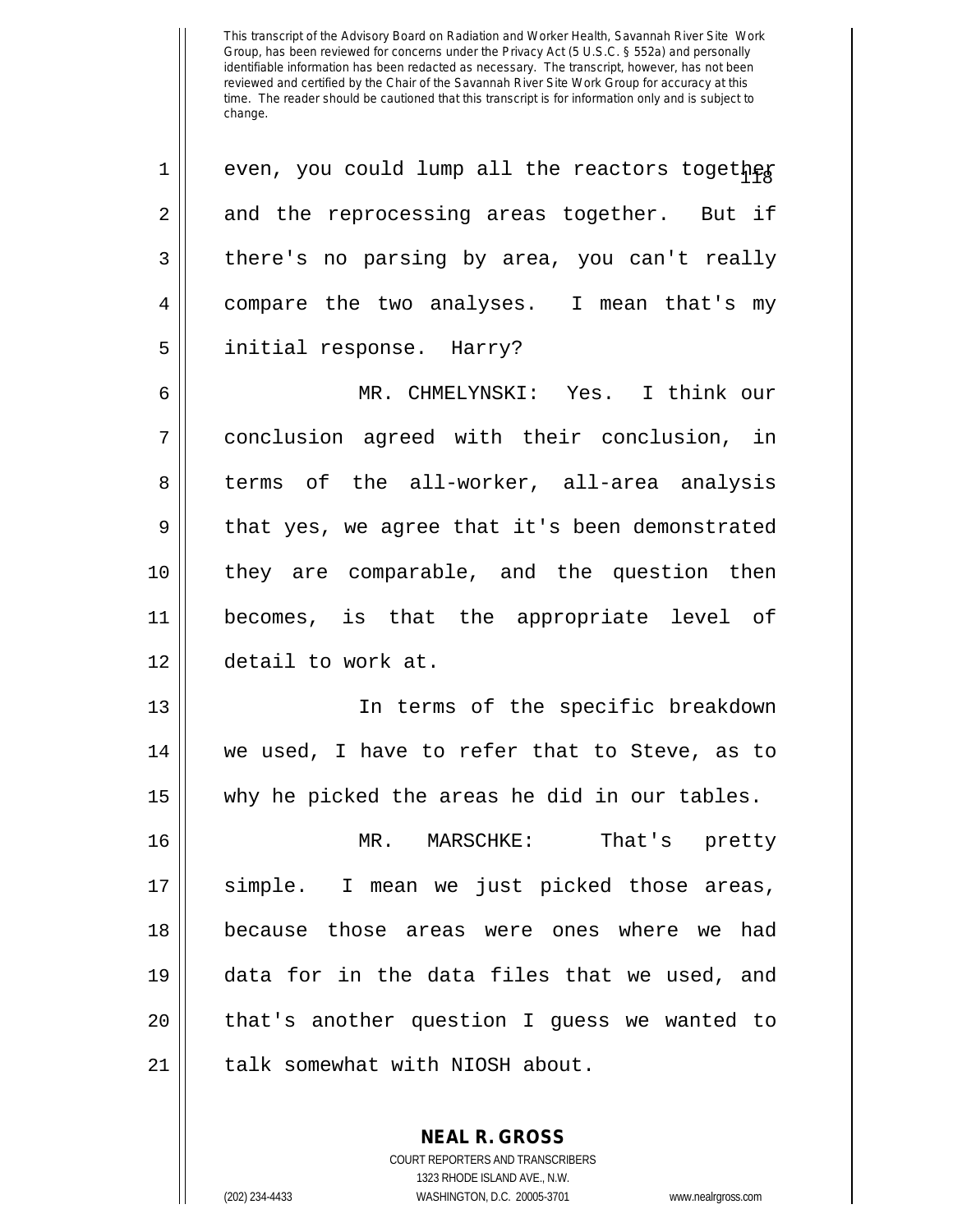| 1              | When we started this analysis                  |
|----------------|------------------------------------------------|
| $\overline{2}$ | probably over a year ago, the first thing we   |
| 3              | did was we went to the O: drive and when the   |
| 4              | 0: drive was still on the -- was still the     |
| 5              | ORAU O: drive, and we found a couple of data   |
| 6              | files that were available that looked to be    |
| 7              | the appropriate data files.                    |
| 8              | And we downloaded those data files             |
| 9              | and that forms the basis of all the subsequent |
| 10             | analysis. Recently, discussions that we've     |
| 11             | had, including the Work Group meeting back in  |
| 12             | January, has led me to believe that NIOSH has  |
| 13             | a much more extensive NOCTS database than what |
| 14             | it is we used in our analysis.                 |
| 15             | CHAIRMAN GRIFFON:<br>So<br>I guess             |
| 16             | that's a preliminary thing. We want to make    |
| 17             | sure we're working with the same data, yes.    |
| 18             | MR. MARSCHKE: Yes.<br>That                     |
| 19             | definitely could cause a difference in the     |
| 20             | results. Now when we were getting ready to     |
| 21             | release this, one of the things I did was I    |

**NEAL R. GROSS** COURT REPORTERS AND TRANSCRIBERS

1323 RHODE ISLAND AVE., N.W.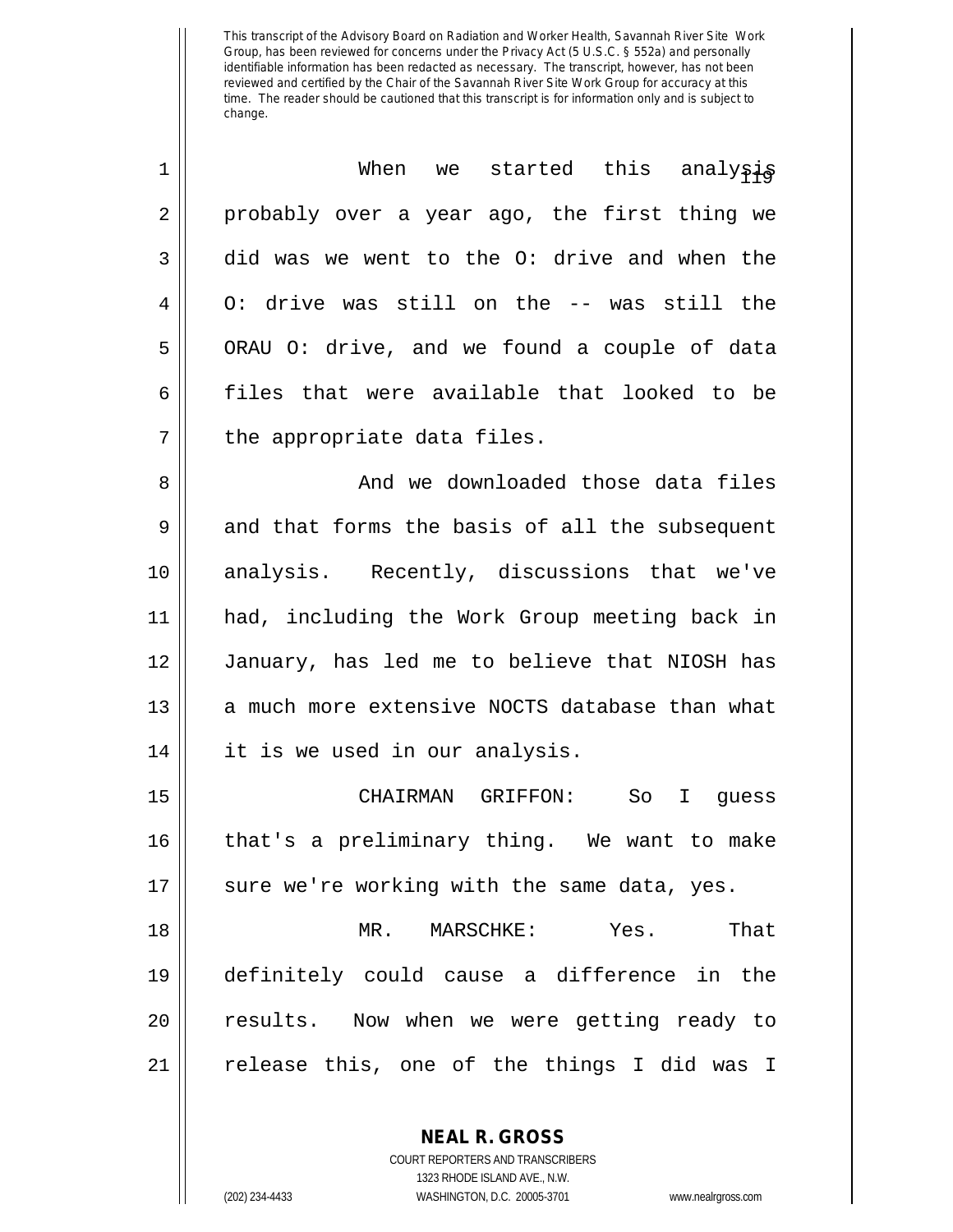This transcript of the Advisory Board on Radiation and Worker Health, Savannah River Site Work Group, has been reviewed for concerns under the Privacy Act (5 U.S.C. § 552a) and personally identifiable information has been redacted as necessary. The transcript, however, has not been reviewed and certified by the Chair of the Savannah River Site Work Group for accuracy at this time. The reader should be cautioned that this transcript is for information only and is subject to change. **NEAL R. GROSS** COURT REPORTERS AND TRANSCRIBERS 1 || went back to the O: drive, to the folder where  $2 \parallel$  I got the files, and checked to make sure, to  $3 \parallel$  see whether or not they had been updated, and 4 || they had not been updated, so we did not make  $5 \parallel$  any changes. 6 || But again, discussions that have 7 been going on recently, leads me to believe 8 that there is more NOCTS data out there than 9 what we have included in our analysis. 10 DR. TAULBEE: I'm not sure that 11 || there is, but we will certainly check that. I 12 have one question I wanted to ask you all is I 13 know, Arjun, you posted a couple of -- or 14 || several spreadsheets just last week. Are 15 those the analysis files that you're talking 16 about Steve? 17 MR. MARSCHKE: Yes. 18 DR. TAULBEE: Okay. The 19 || statisticians will work from those. 20 CHAIRMAN GRIFFON: And I was just 21 going to ask. Maybe we can ask NIOSH to do

1323 RHODE ISLAND AVE., N.W.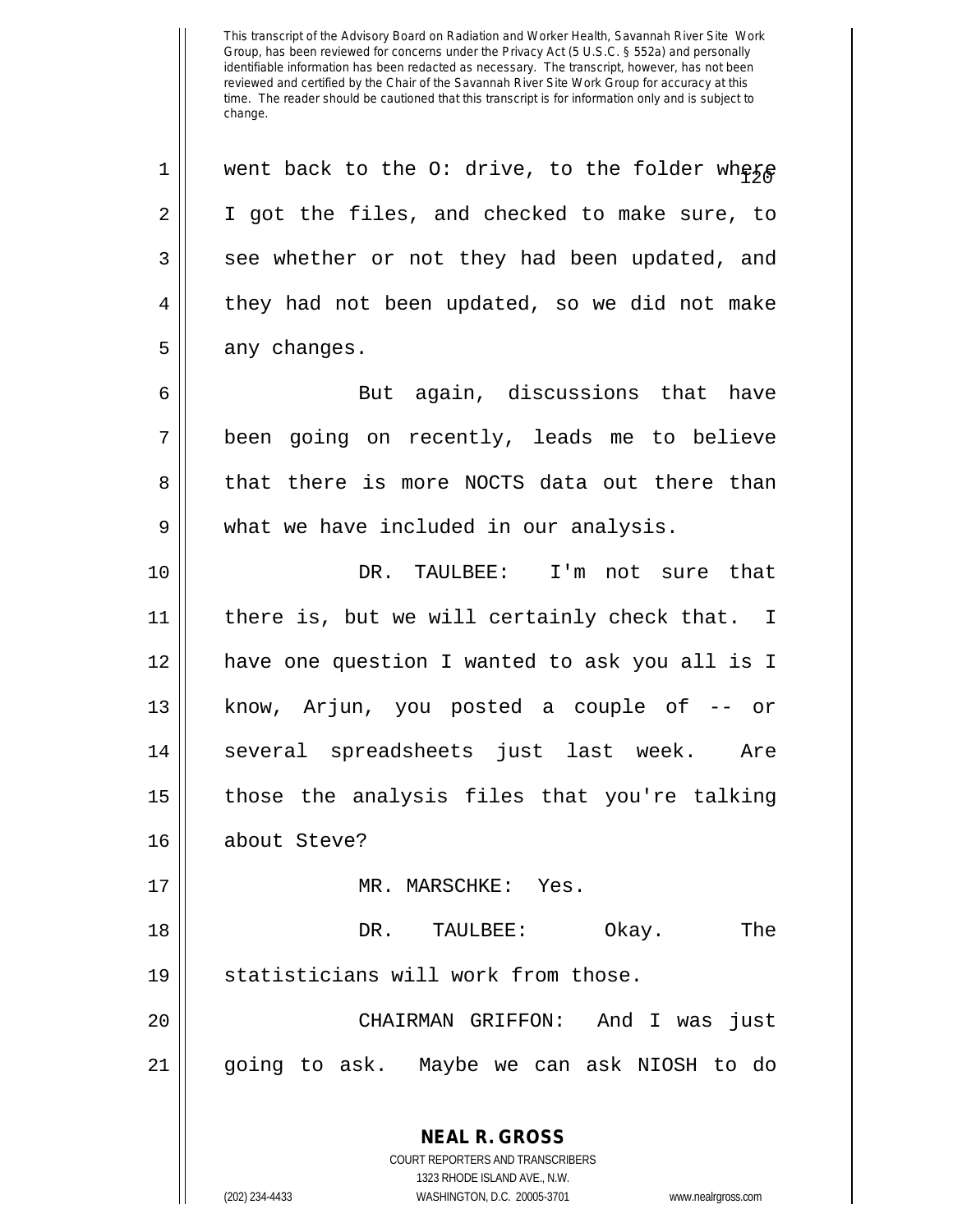This transcript of the Advisory Board on Radiation and Worker Health, Savannah River Site Work Group, has been reviewed for concerns under the Privacy Act (5 U.S.C. § 552a) and personally identifiable information has been redacted as necessary. The transcript, however, has not been reviewed and certified by the Chair of the Savannah River Site Work Group for accuracy at this time. The reader should be cautioned that this transcript is for information only and is subject to change.  $1$  || the same, if you can provide your analy $\mathfrak{s}$ js 2 | files on the 0: drive. 3 || DR. TAULBEE: Certainly. 4 CHAIRMAN GRIFFON: And then -- 5 DR. TAULBEE: Hopefully we're 6 | working from the same sets. 7 CHAIRMAN GRIFFON: Right. 8 || Hopefully we're working from the same set --9 DR. MAKHIJANI: I don't know if we 10 are. We, and that, I think, is a problem, 11 because we assumed, based on the Evaluation 12 Report, that all NOCTS data had been coded, 13 because that's what the Evaluation Report 14 || said. I just checked. 15 And so we proceeded from the 16 spreadsheets that were there on that 17 assumption. But it turns out not all NOCTS 18 data has been coded, or maybe there are new 19 claimants since it was coded. I mean, I don't  $20$  || know what has happened. But now we're not  $-$ 21 || it seems clear that we're not working from the

> **NEAL R. GROSS** COURT REPORTERS AND TRANSCRIBERS

> > 1323 RHODE ISLAND AVE., N.W.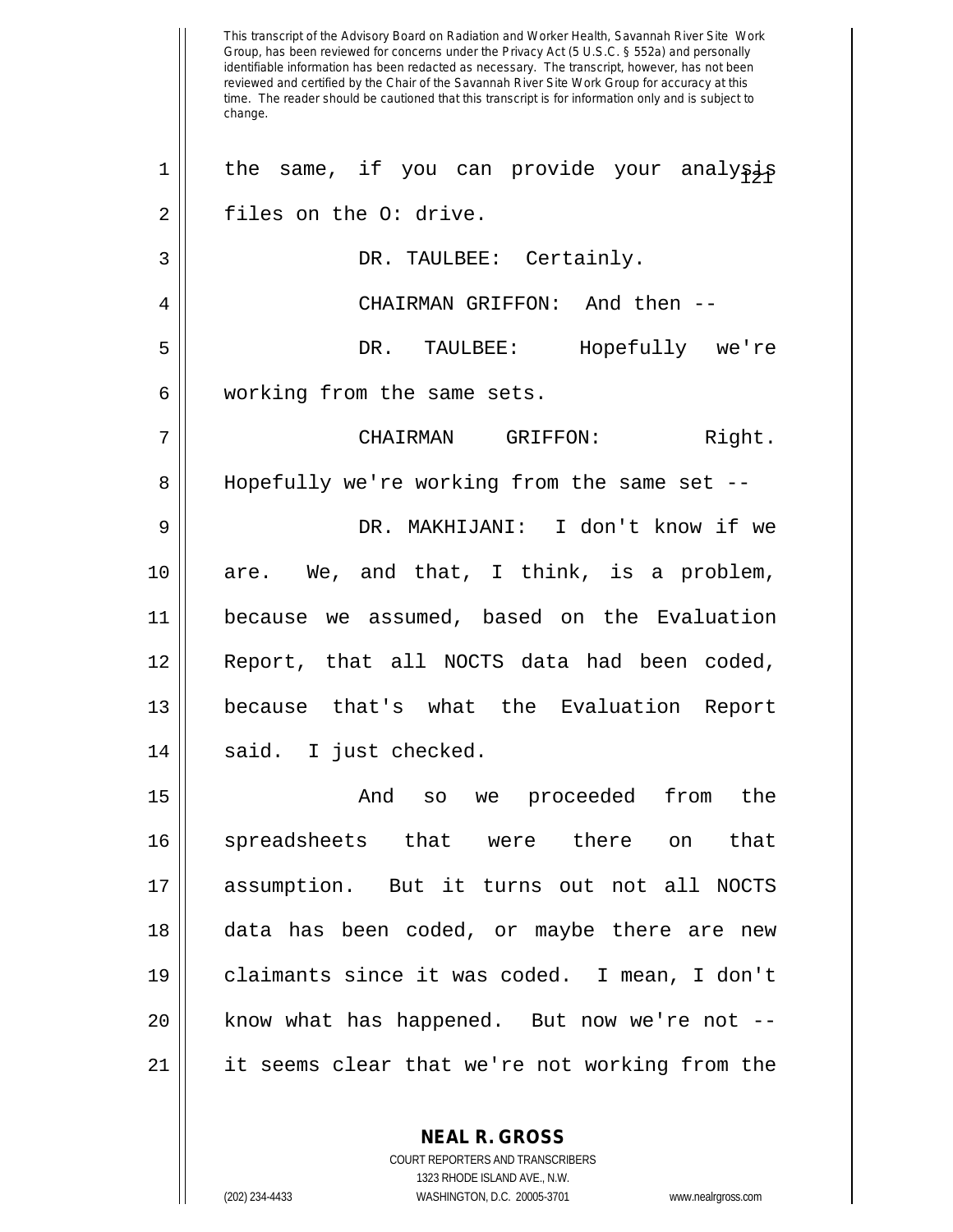This transcript of the Advisory Board on Radiation and Worker Health, Savannah River Site Work Group, has been reviewed for concerns under the Privacy Act (5 U.S.C. § 552a) and personally identifiable information has been redacted as necessary. The transcript, however, has not been reviewed and certified by the Chair of the Savannah River Site Work Group for accuracy at this time. The reader should be cautioned that this transcript is for information only and is subject to change. **NEAL R. GROSS** COURT REPORTERS AND TRANSCRIBERS 1323 RHODE ISLAND AVE., N.W.  $\begin{array}{|c|c|c|c|c|}\n1 & \text{same data.} & \text{mm} & \text{mm} & \text{mm} \end{array}$ 2 DR. TAULBEE: Okay. Well I think  $3 \parallel$  the start point then will be, we'll work from  $4 \parallel$  the same data, at least from that standpoint, 5 and see if we can then compare apples and 6 apples. 7 CHAIRMAN GRIFFON: Well, I guess 8 what I would propose is put up the data set 9 || that you're working from, along with your 10 analysis files, to post the data set that 11 you're working from along with your analysis 12 | files on the O: drive. 13 And then also in your issues 14 response report, I guess we'll get a 15 description of what you did in your 16 || conclusions, right, on this --17 DR. TAULBEE: Actually, not in the 18 || issues -- well, we can put it in there, sure. 19 We were actually planning a separate response 20 || to SC&A's OTIB-0075 review. 21 CHAIRMAN GRIFFON: That's fine.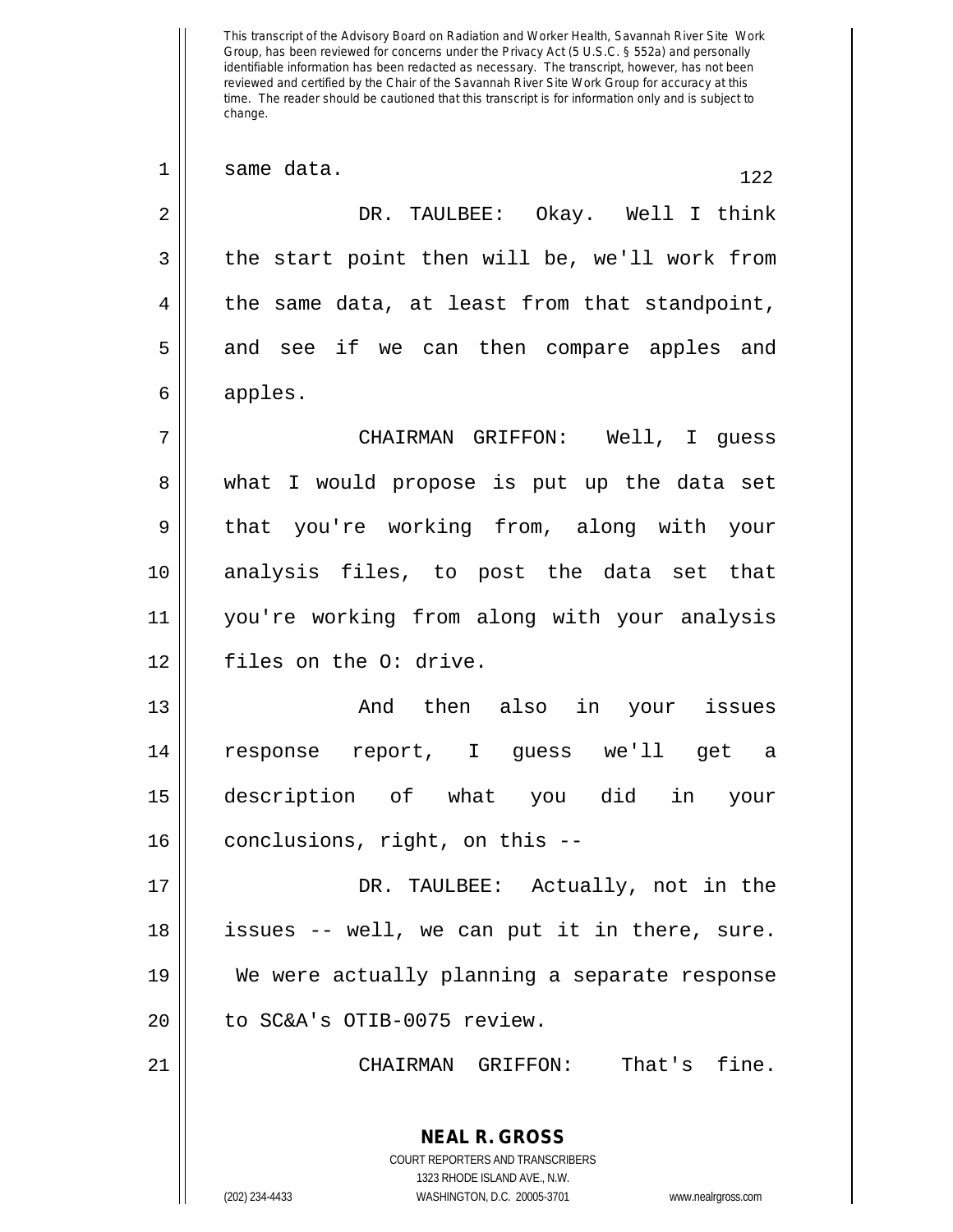This transcript of the Advisory Board on Radiation and Worker Health, Savannah River Site Work Group, has been reviewed for concerns under the Privacy Act (5 U.S.C. § 552a) and personally identifiable information has been redacted as necessary. The transcript, however, has not been reviewed and certified by the Chair of the Savannah River Site Work Group for accuracy at this time. The reader should be cautioned that this transcript is for information only and is subject to change. 1 || This can be a stand-alone, because TIB-0075, is  $2 \parallel$  a big -- covers several things. So yes, all 3 || right. So in your TIB-0075 response, you can 4 ll outline it. 5 Then once SC&A has their response 6 and the data from the O: drive, it may be, at  $7 \parallel$  some point we may want to break off and have a 8 || technical call, where we can get the 9 Statisticians to work, you know, talk through  $10$  | this a little more. 11 Because maybe it is a matter of 12 just the data, but maybe it's a matter also of 13 || the selection of how you slice the data. So, 14 || and there may be some dialogue that has to 15 | happen there. 16 DR. MAKHIJANI: Yes. I think my 17 || gut feeling is that it would really be good to 18 have an apples-to-apples comparison, and we 19 won't have it unless you make some parsing of 20 || the data that you consider reasonable. If  $21$  | you're going to  $-$ 

> **NEAL R. GROSS** COURT REPORTERS AND TRANSCRIBERS 1323 RHODE ISLAND AVE., N.W. (202) 234-4433 WASHINGTON, D.C. 20005-3701 www.nealrgross.com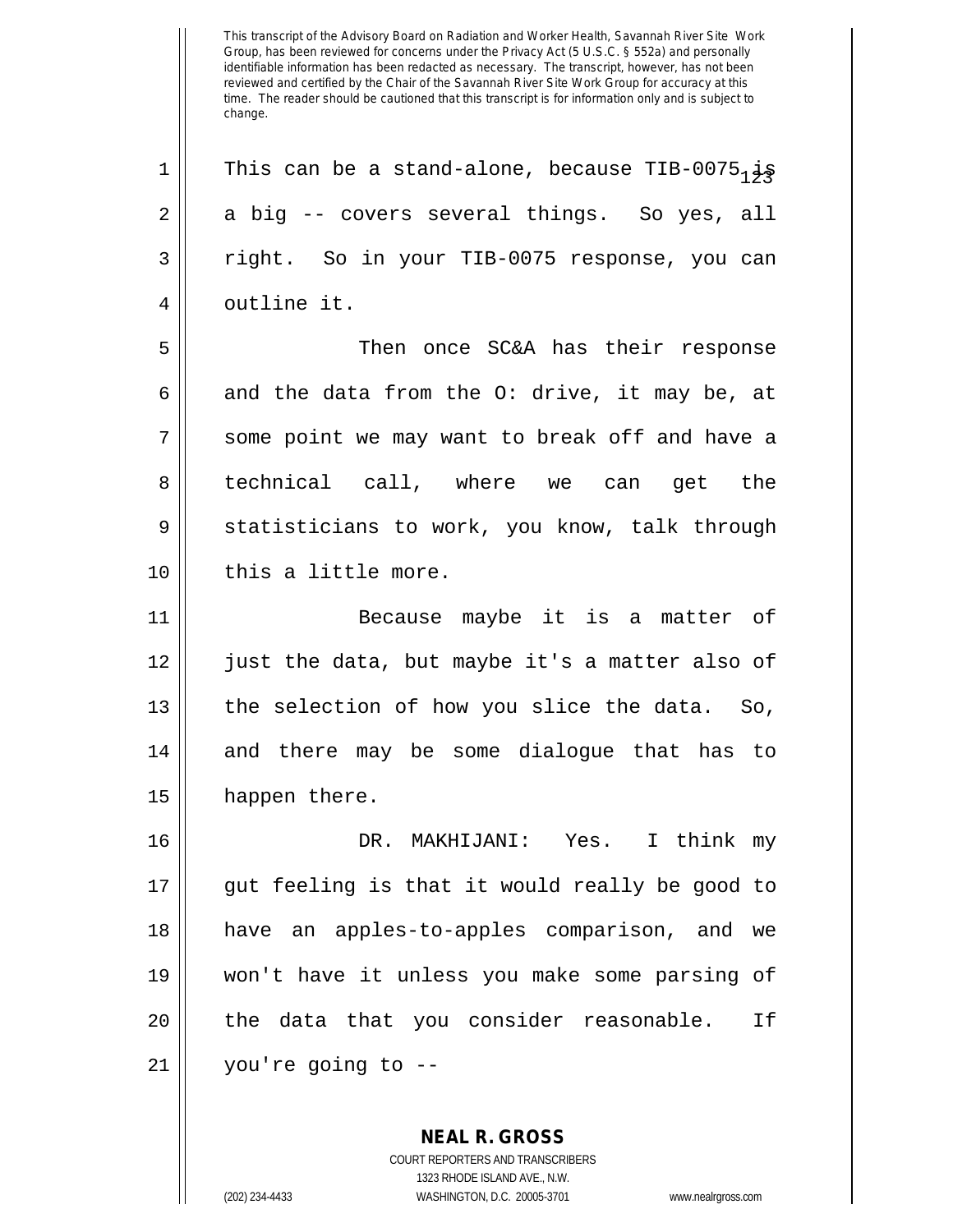| $\mathbf 1$    | mean, I definitely see 184<br>$\mathbf{I}$     |
|----------------|------------------------------------------------|
| $\overline{2}$ | argument for putting all reactor data together |
| 3              | and all canning data together, and that's a    |
| 4              | sort of an argument within, you know, you can  |
| 5              | have some technical differences about that.    |
| 6              | But I think we won't have                      |
| 7              | comparable analyses unless we're operating     |
| 8              | from the same data, and unless you have some   |
| 9              | analysis by area of construction workers and   |
| 10             | non-construction workers.                      |
| 11             | DR. TAULBEE: Can I propose, you                |
| 12             | know, that this time, that first we start from |
| 13             | the same data set. So we'll try and get that   |
| 14             | hashed out in the next few weeks here.<br>Then |
| 15             | if you all would do an analysis of basically   |
| 16             | the reactors together and<br>the canyons       |
| 17             | together, we'll do the same.                   |
| 18             | Then just the first cut of all                 |
| 19             | construction trades workers versus<br>non-     |
| 20             | construction trades workers, and then we can   |
| 21             | talk about the additional, you<br>know,        |

**NEAL R. GROSS** COURT REPORTERS AND TRANSCRIBERS

1323 RHODE ISLAND AVE., N.W. (202) 234-4433 WASHINGTON, D.C. 20005-3701 www.nealrgross.com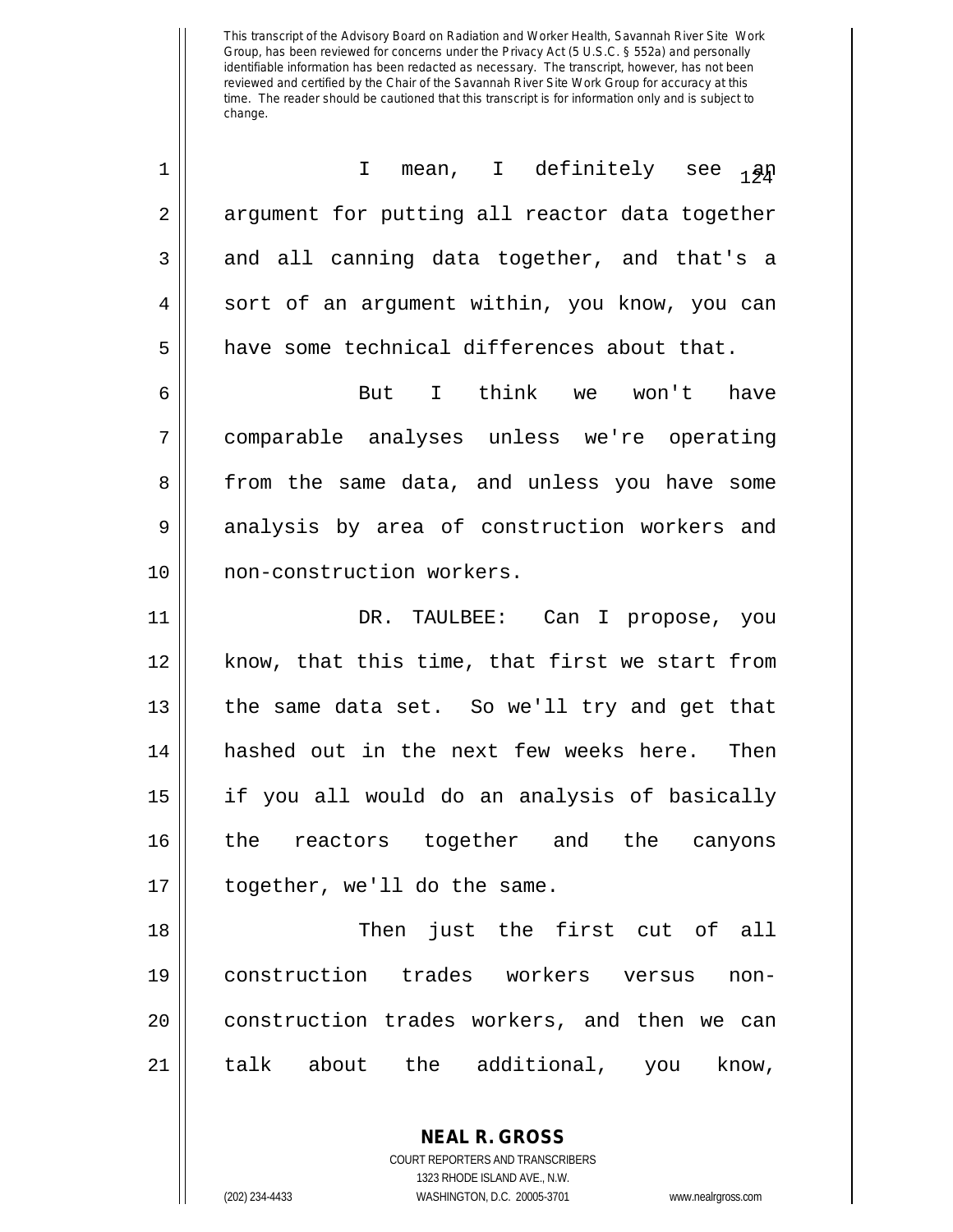This transcript of the Advisory Board on Radiation and Worker Health, Savannah River Site Work Group, has been reviewed for concerns under the Privacy Act (5 U.S.C. § 552a) and personally identifiable information has been redacted as necessary. The transcript, however, has not been reviewed and certified by the Chair of the Savannah River Site Work Group for accuracy at this time. The reader should be cautioned that this transcript is for information only and is subject to change. 1 Stratification of additional trades if  $\gamma$ qu 2 | want. 3 || But at least so we can try and 4 || walk through this together on the same page is 5 what I'm trying to get to. Would that be  $6 \parallel$  acceptable as a starting point to resolve this 7 issue? 8 DR. MAKHIJANI: I think so. 9 Tentatively, let me just say yes. I mean, the  $10$  | only reason I'm hesitating is as we go along, 11 we'll be kind of doing reviews in parallel, 12 and we'll be redoing our TIB-0070 type review 13 || as you are doing a response to our OTIB-0075. 14 I think it seems a little kind of 15 labor-intensive to be doing reviews of reviews 16 in parallel with Ted, Mark. I mean, I'm happy 17 || to follow your direction. 18 DR. TAULBEE: I agree, that it 19 does seem like it would be, but I'm not sure 20 we're going to come to an agreement, unless we  $21$  || start trying to walk through it together.

> **NEAL R. GROSS** COURT REPORTERS AND TRANSCRIBERS

> > 1323 RHODE ISLAND AVE., N.W.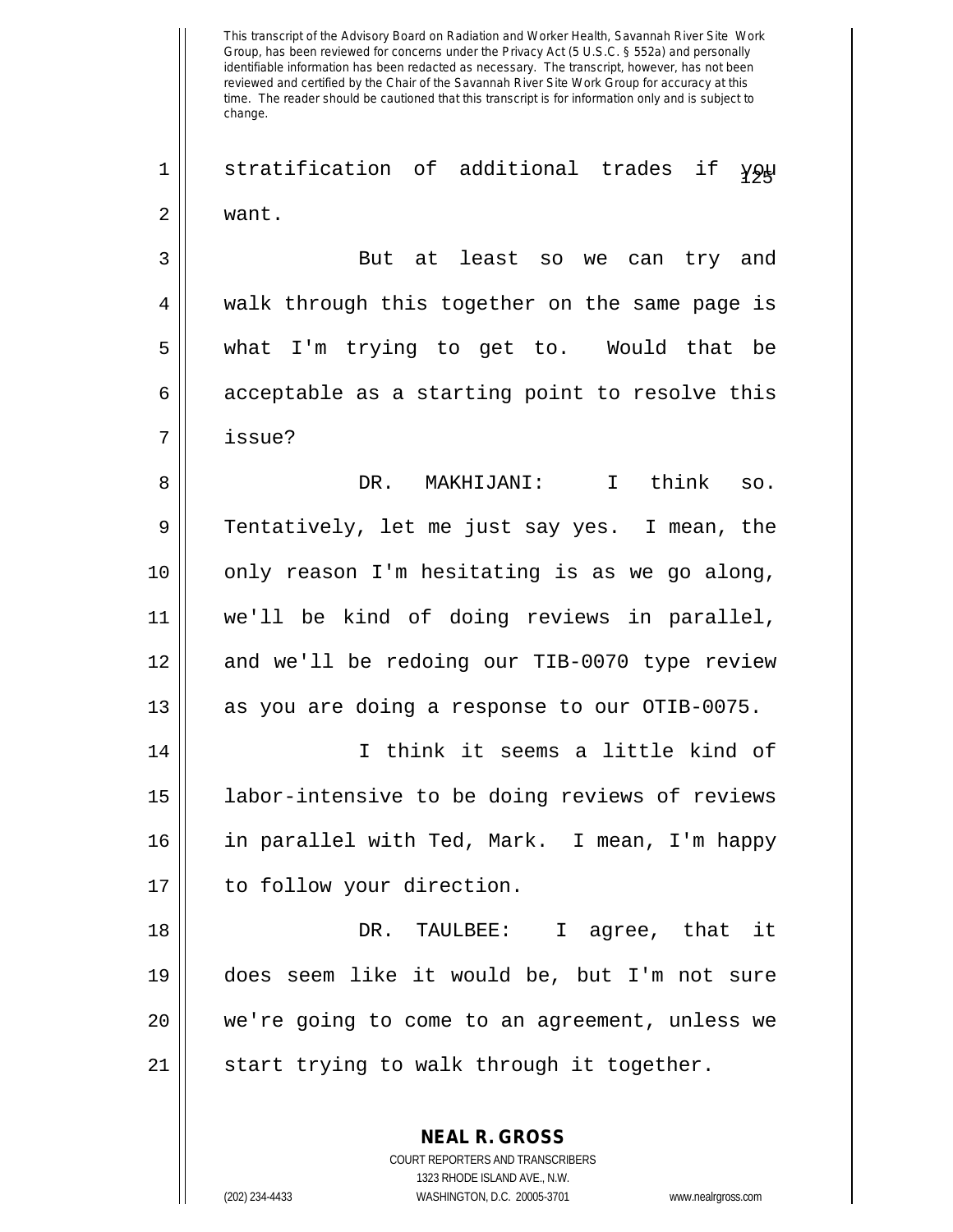| 1              | CHAIRMAN GRIFFON: And I hate 150               |
|----------------|------------------------------------------------|
| $\overline{2}$ | rush the judgment on the stratification,       |
| 3              | because that seems to be one of the<br>more    |
| 4              | important, you know, criteria in this          |
| 5              | analysis. I mean, I think if you look at the   |
| 6              | overall data set the same way, you're going to |
| 7              | get the same result probably, hopefully.       |
| 8              | But the stratification becomes                 |
| 9              | important, and maybe they're -- I don't know   |
| 10             | enough about the Savannah River, especially    |
| 11             | the construction worker sector, whether        |
| 12             | there's subsectors, pipefitters or others that |
| 13             | fall into that category, that are different    |
| 14             | enough than the overall, that there are        |
| 15             | reasons for separating them --                 |
| 16             | DR. MAKHIJANI: I think there are.              |
| 17             | Steve, did we do a tritium analysis by job     |
| 18             | type?                                          |
| 19             | MR. MARSCHKE: We did a -- yes.                 |
| 20             | There is a limit as to how much you can parse  |
| 21             | the data, because you can either go by area or |
|                | <b>NEAL R. GROSS</b>                           |
|                |                                                |

COURT REPORTERS AND TRANSCRIBERS 1323 RHODE ISLAND AVE., N.W.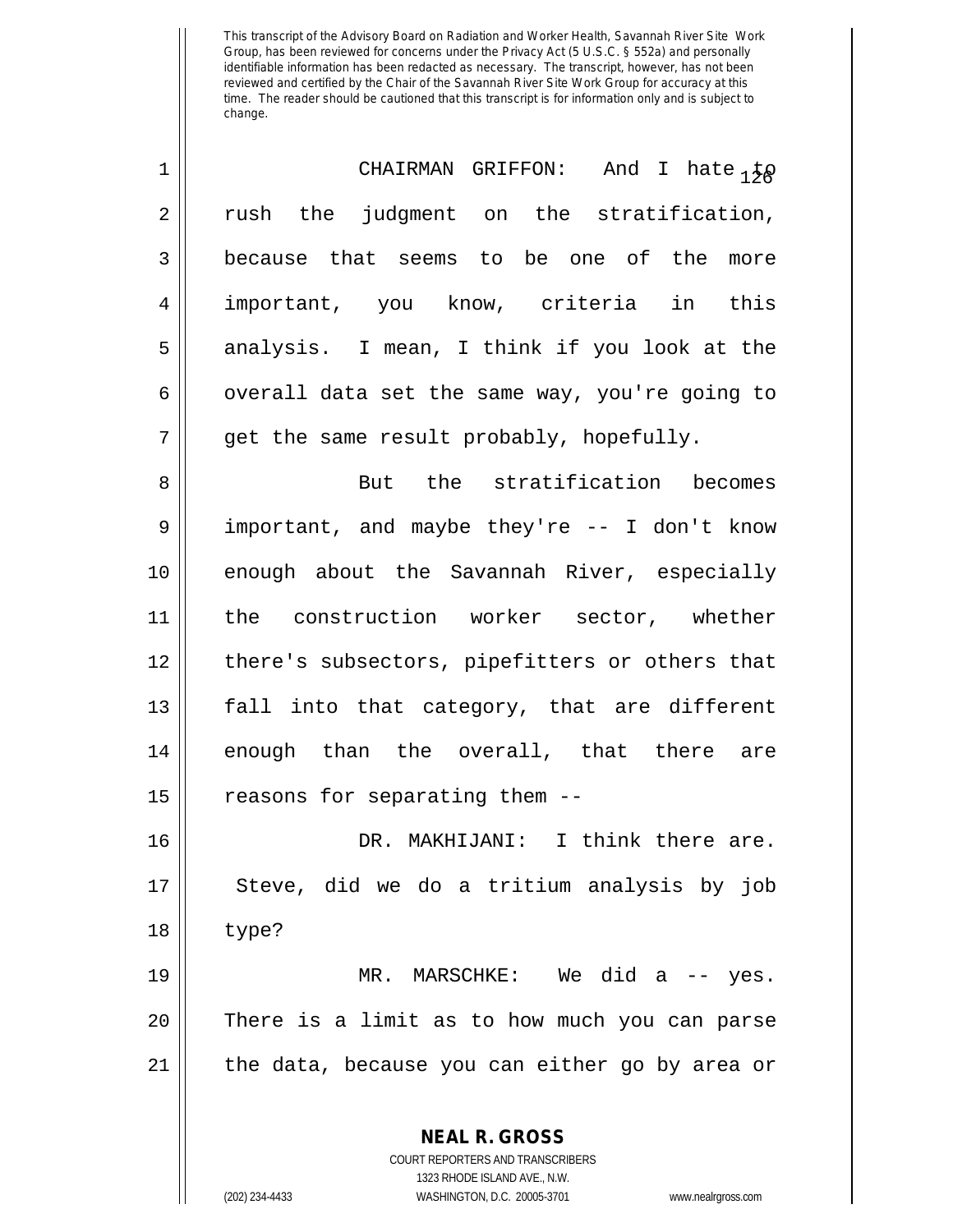This transcript of the Advisory Board on Radiation and Worker Health, Savannah River Site Work Group, has been reviewed for concerns under the Privacy Act (5 U.S.C. § 552a) and personally identifiable information has been redacted as necessary. The transcript, however, has not been reviewed and certified by the Chair of the Savannah River Site Work Group for accuracy at this time. The reader should be cautioned that this transcript is for information only and is subject to change. **NEAL R. GROSS**  $1 \parallel$  you can go by job type. But we wouldn; 2 | recommend you go by area and job type, because  $3 \parallel$  you just -- then you end up with very little 4 data. 5 CHAIRMAN GRIFFON: Lose your 6 numbers. 7 MR. MARSCHKE: But we did do, we 8 did do, found we did have enough tritium data  $9 \parallel$  so that we could look at the -- all the job 10 types, construction job types, and I think 11 || that is reflected in our report. 12 There are some graphs and figures 13 in there which do demonstrate kind of 14 consistently what we found, I think, in the 15 OTIB-0052 report. We found some construction 16 occupations received higher doses than other 17 | occupations. 18 DR. MAKHIJANI: And that three -- 19 actually, we compared non-construction workers 20 || and non-construction workers, construction 21 workers to construction, you know, and then

> COURT REPORTERS AND TRANSCRIBERS 1323 RHODE ISLAND AVE., N.W.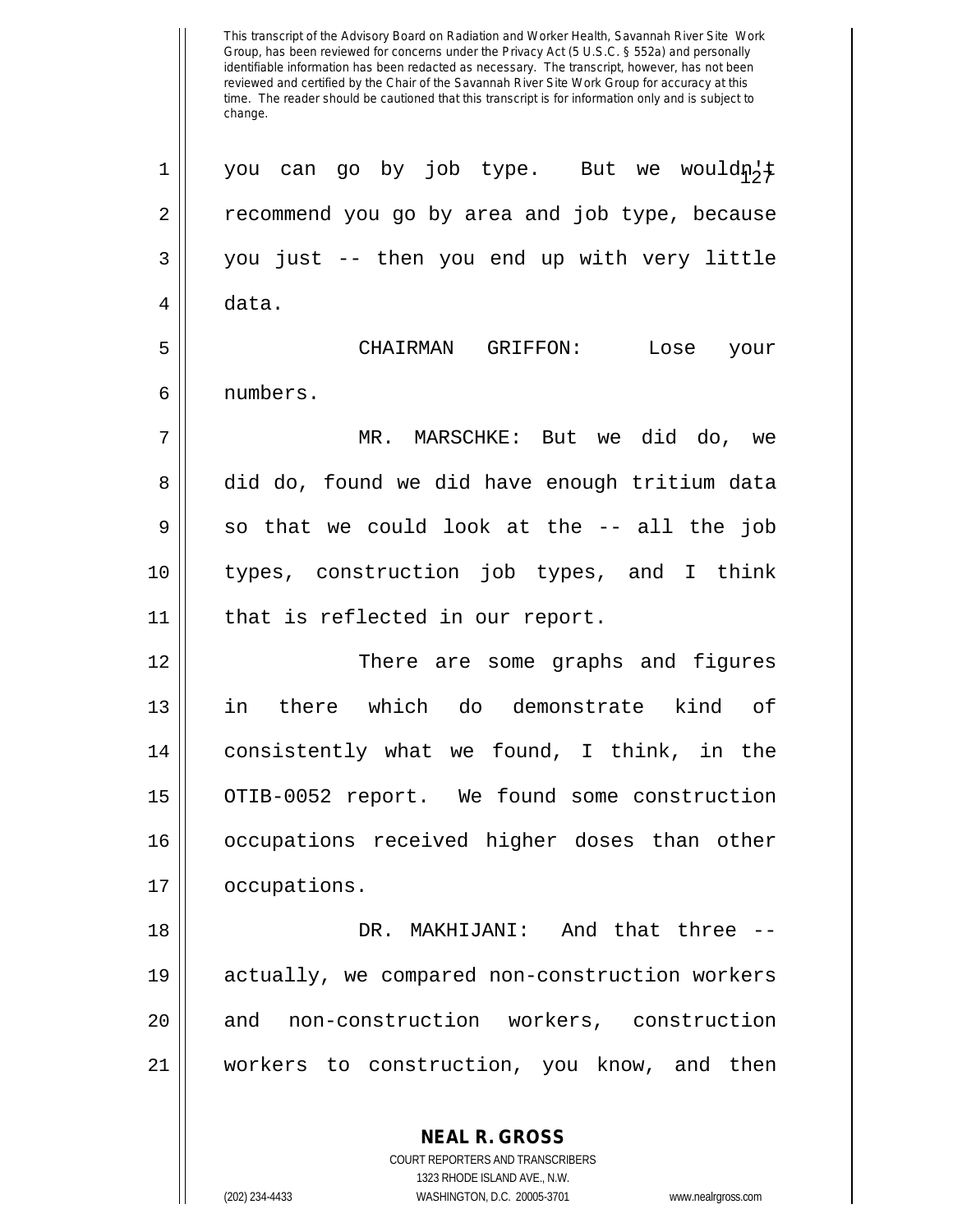| 1  | construction workers to non-construction       |
|----|------------------------------------------------|
| 2  | workers. There are a number of different       |
| 3  | types of comparisons in that report.           |
| 4  | DR. TAULBEE: That's where I'd                  |
| 5  | like to try and jump back to kind of some of   |
| 6  | the basics, and see if we can get on the same  |
| 7  | page, before we start breaking it out into all |
| 8  | of the different construction trades and so    |
| 9  | forth, to see if, you know, the analysis will  |
| 10 | agree.                                         |
| 11 | CHAIRMAN GRIFFON: Well, I would                |
| 12 | ask that SC&A consider, you know, the          |
| 13 | stratification that you just talked about.     |
| 14 | But I don't want to do, you know, I don't      |
| 15 | think that SC&A is ready to say yes, we think  |
| 16 | that's the right strata, you know.             |
| 17 | But at least consider those strata             |
| 18 | that Tim just mentioned, and then you know,    |
| 19 | like you said, make sure the data is the same  |
| 20 | that we're working from. So in the<br>next     |
| 21 | couple of weeks, hopefully that's the stuff    |

**NEAL R. GROSS** COURT REPORTERS AND TRANSCRIBERS

1323 RHODE ISLAND AVE., N.W. (202) 234-4433 WASHINGTON, D.C. 20005-3701 www.nealrgross.com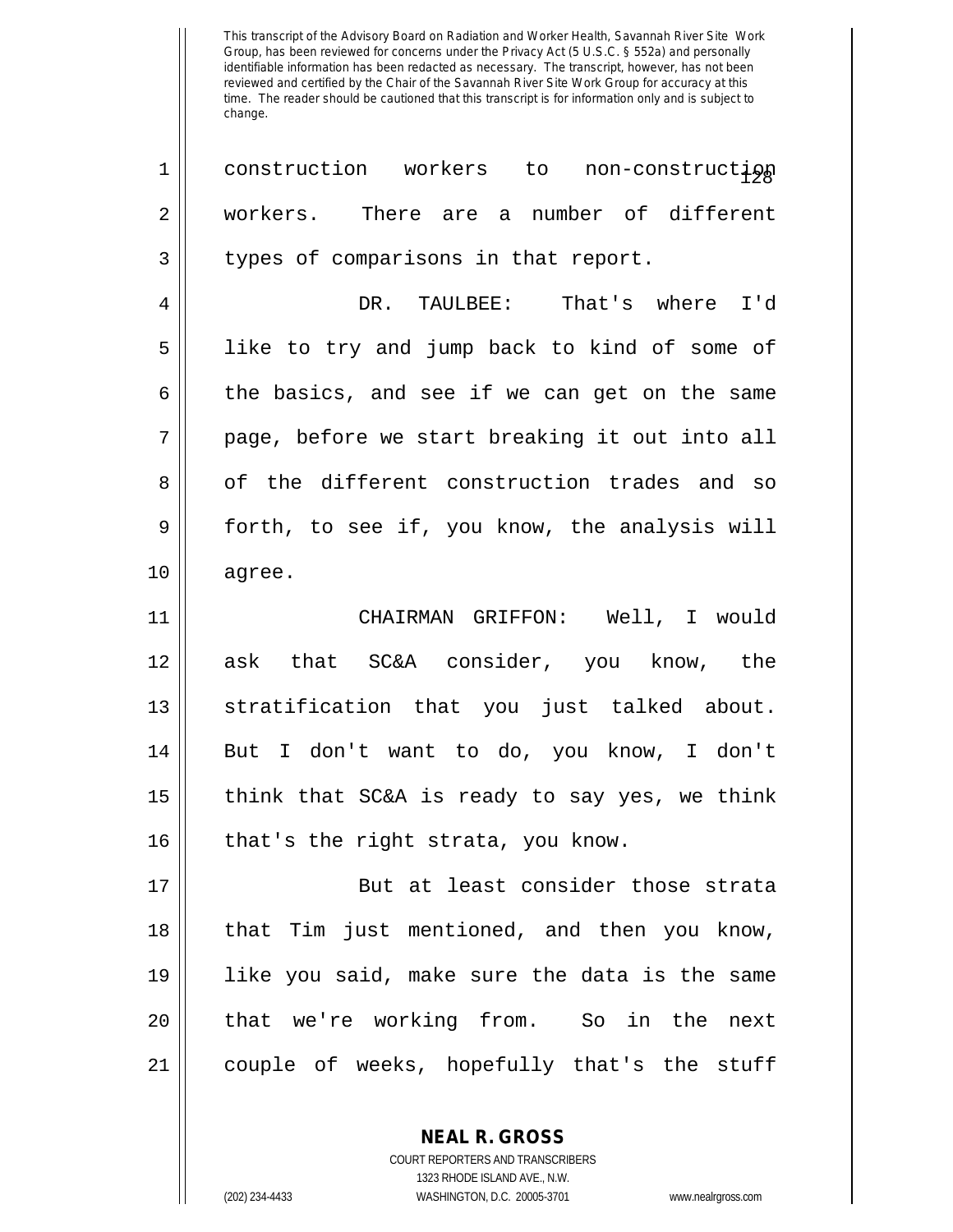This transcript of the Advisory Board on Radiation and Worker Health, Savannah River Site Work Group, has been reviewed for concerns under the Privacy Act (5 U.S.C. § 552a) and personally identifiable information has been redacted as necessary. The transcript, however, has not been reviewed and certified by the Chair of the Savannah River Site Work Group for accuracy at this time. The reader should be cautioned that this transcript is for information only and is subject to change. **NEAL R. GROSS** COURT REPORTERS AND TRANSCRIBERS  $1 \parallel$  that's going to be resolved.  $129$ 2 MR. KATZ: So maybe they should 3 || just have a technical call, because it's hard 4 || for them to do it on the fly here. But maybe  $5 \parallel$  they should have a technical call, so that at  $6$  || least Tim and his folks can hear their input  $7 \parallel$  on  $-$ 8 CHAIRMAN GRIFFON: And their  $9 \parallel$  reasoning for --10 MR. KATZ: -- observations and 11 reasoning -- 12 CHAIRMAN GRIFFON: Yes, I agree. 13 MR. KATZ: -- and then they can 14 || take that into account. They can do their 15 work. SC&A doesn't have to do more work on 16 | this at this point. 17 CHAIRMAN GRIFFON: But I'm not 18 || sure any of that can happen until at least we  $19$  || qet the same, make sure the data's the same. 20 MR. KATZ: Yes. I mean that's  $21$  separate, getting the data  $-$  being on the

1323 RHODE ISLAND AVE., N.W.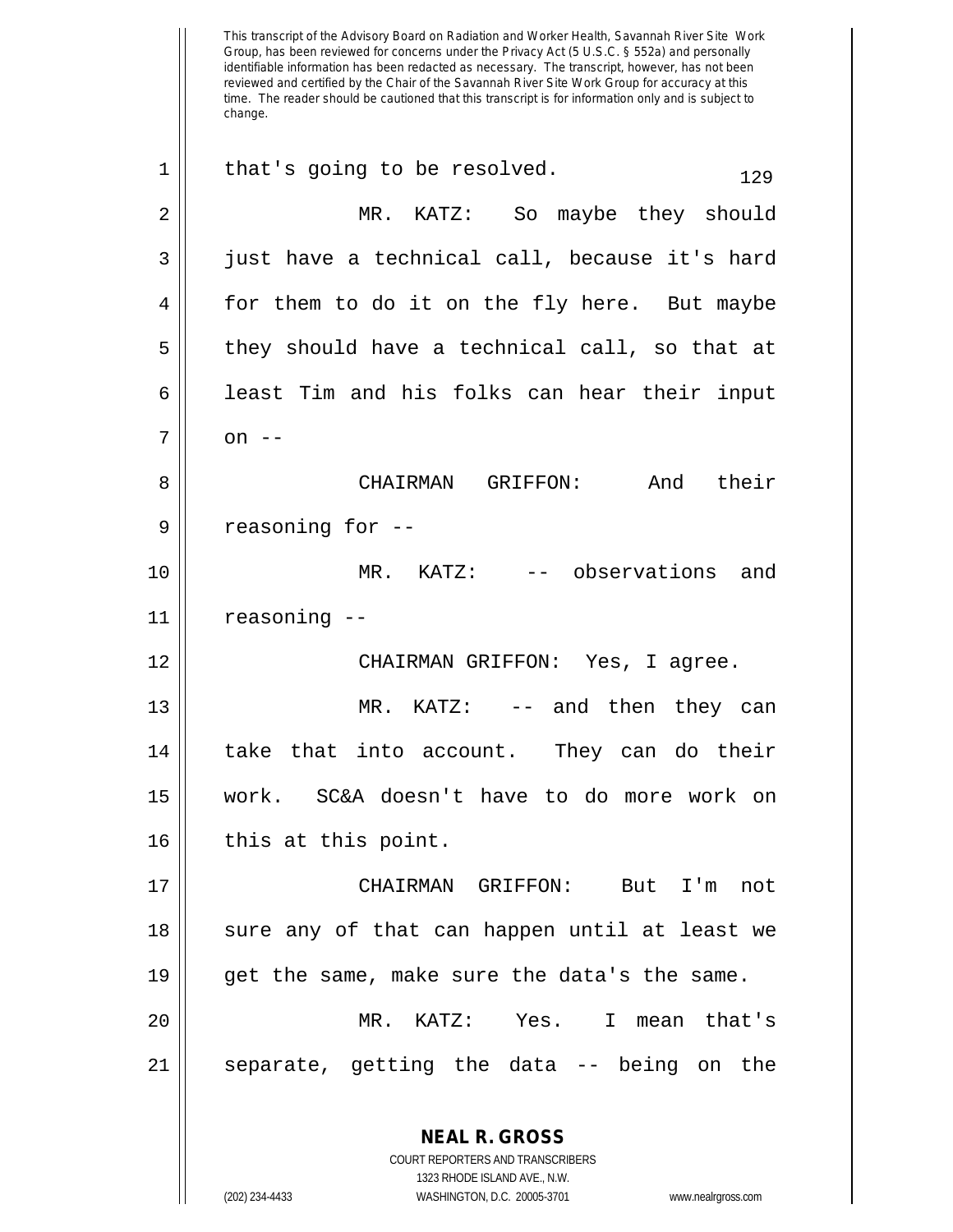This transcript of the Advisory Board on Radiation and Worker Health, Savannah River Site Work Group, has been reviewed for concerns under the Privacy Act (5 U.S.C. § 552a) and personally identifiable information has been redacted as necessary. The transcript, however, has not been reviewed and certified by the Chair of the Savannah River Site Work Group for accuracy at this time. The reader should be cautioned that this transcript is for information only and is subject to change. 1  $\parallel$  same page with respect to data is another. <sub>130</sub> 2 | CHAIRMAN GRIFFON: Right. 3 MR. KATZ: But I think the 4 technical call would at least then Tim Taulbee 5 || and his crew aren't going forward with an  $6 \parallel$  approach that is sort of a non-starter. 7 CHAIRMAN GRIFFON: Yes, yes. I 8 agree, and we'll schedule that once we -- once  $9 \parallel$  the data is posted and stuff like that. Just 10 let me know, and it will be an SC&A and NIOSH 11 technical call, but all members of the Work 12 || Group will be notified if they want to listen  $13$   $\parallel$  in. 14 || So hopefully within the next, 15 maybe, month that can happen, after the data's 16 || posted and maybe a week or two after that, you 17 || know, something like that. 18 MR. MARSCHKE: I was just going to 19 say if you look at the email that Arjun sent, 20 directing you to where the data files are, 21 || again those data files have been extensively

> **NEAL R. GROSS** COURT REPORTERS AND TRANSCRIBERS

> > 1323 RHODE ISLAND AVE., N.W.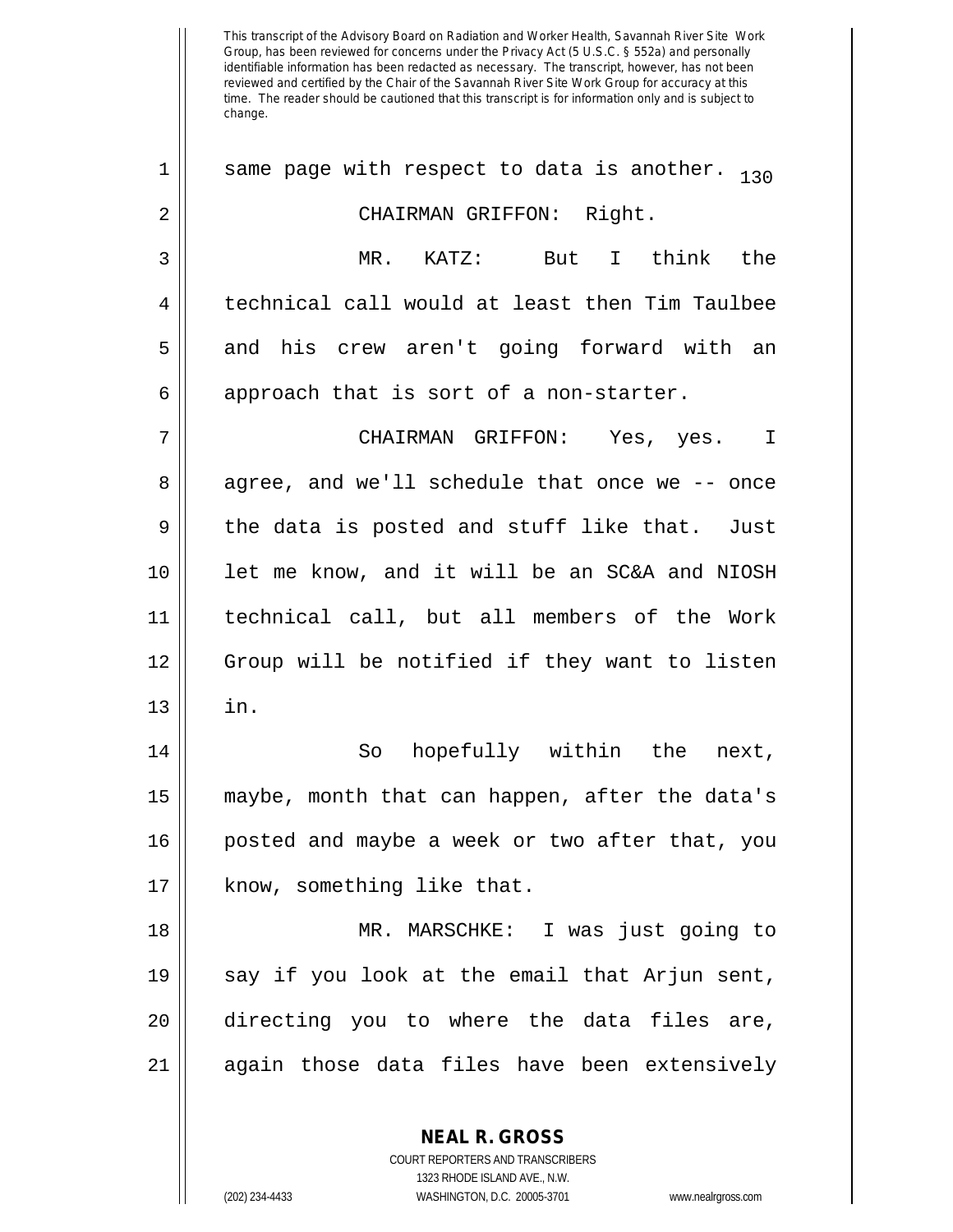| 1  | changed. They include my analysis in there <sub>131</sub>                                                                                                              |
|----|------------------------------------------------------------------------------------------------------------------------------------------------------------------------|
| 2  | If you want to track back and look                                                                                                                                     |
| 3  | at the data files, the original data files                                                                                                                             |
| 4  | that I started with, those are in the coworker                                                                                                                         |
| 5  | directory, under the working files, under the                                                                                                                          |
| 6  | SRS, under the coworker study, and then                                                                                                                                |
| 7  | there's finally a folder called "Original Data                                                                                                                         |
| 8  | Files."                                                                                                                                                                |
| 9  | DR. TAULBEE: Can you send me an                                                                                                                                        |
| 10 | email with that directory?                                                                                                                                             |
| 11 | (Simultaneous speaking.)                                                                                                                                               |
| 12 | CHAIRMAN GRIFFON: Didn't y'all                                                                                                                                         |
| 13 | get that?                                                                                                                                                              |
| 14 | DR. TAULBEE: Can you just post                                                                                                                                         |
| 15 | that $--$                                                                                                                                                              |
| 16 | MR. MARSCHKE: I'll send an email                                                                                                                                       |
| 17 | or something to --                                                                                                                                                     |
| 18 | DR. TAULBEE: Can you just put the                                                                                                                                      |
| 19 | whole data -- can you just pull it over into                                                                                                                           |
| 20 | the AB directory?                                                                                                                                                      |
| 21 | MR. MARSCHKE:<br>I can pull a copy                                                                                                                                     |
|    | <b>NEAL R. GROSS</b><br><b>COURT REPORTERS AND TRANSCRIBERS</b><br>1323 RHODE ISLAND AVE., N.W.<br>(202) 234-4433<br>WASHINGTON, D.C. 20005-3701<br>www.nealrgross.com |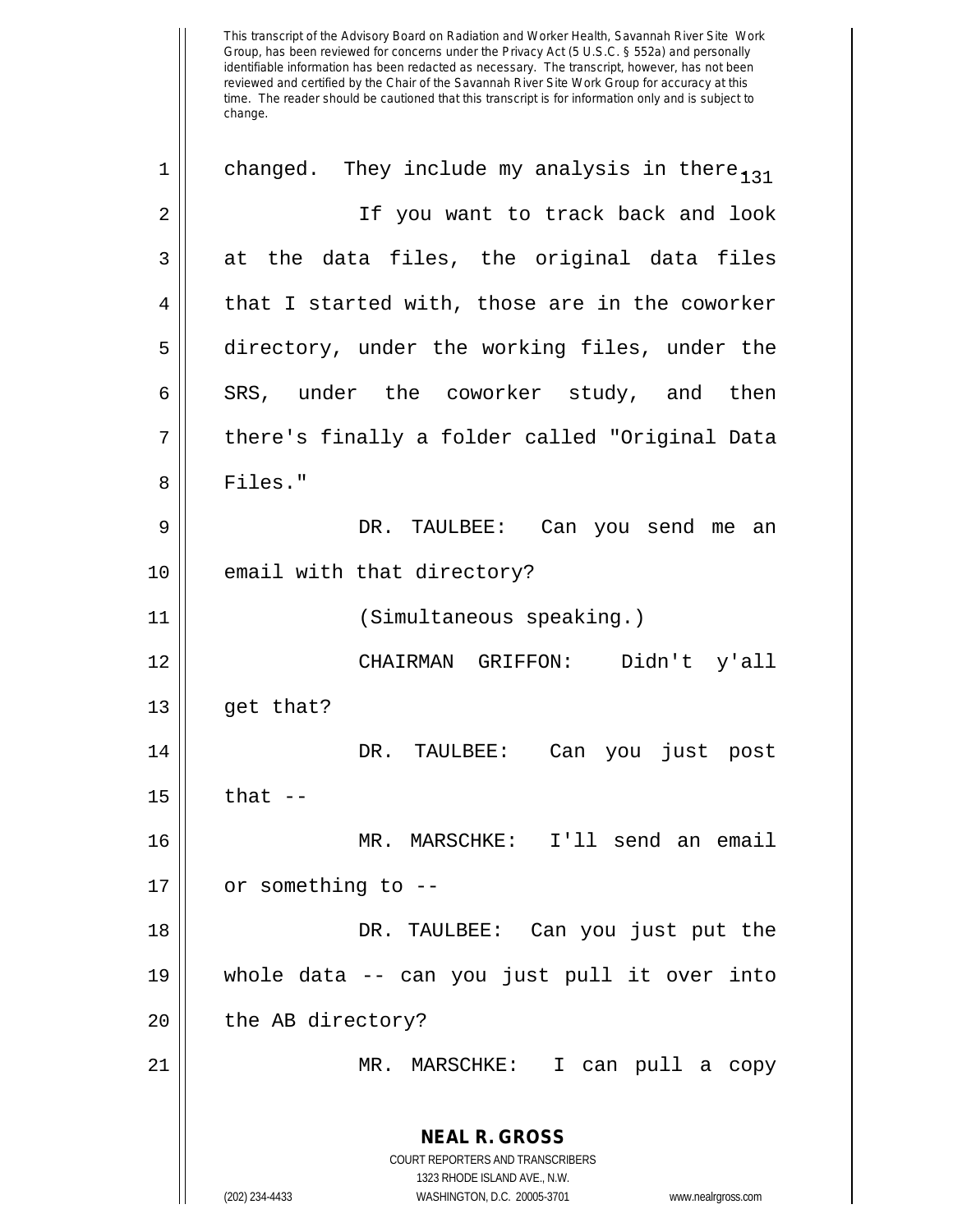This transcript of the Advisory Board on Radiation and Worker Health, Savannah River Site Work Group, has been reviewed for concerns under the Privacy Act (5 U.S.C. § 552a) and personally identifiable information has been redacted as necessary. The transcript, however, has not been reviewed and certified by the Chair of the Savannah River Site Work Group for accuracy at this time. The reader should be cautioned that this transcript is for information only and is subject to change. **NEAL R. GROSS** COURT REPORTERS AND TRANSCRIBERS 1323 RHODE ISLAND AVE., N.W. (202) 234-4433 WASHINGTON, D.C. 20005-3701 www.nealrgross.com 1 || of the original data file folder over and  $p\mu\hskip-3.6pt\downarrow$  $2 \parallel$  it into the directory where Arjun has put the  $3 \mid - -$ 4 CHAIRMAN GRIFFON: I think that 5 would be easier, yes. 6 MR. MARSCHKE: Yes, okay. We can 7 do that. 8 DR. MAKHIJANI: And you simply 9 || called them original NIOSH files. 10 MR. MARSCHKE: I'll just put the 11 whole folder, yes. 12 DR. MAKHIJANI: Yes, put the whole 13 folder in. 14 MR. MARSCHKE: Just take the whole 15 folder, it's got the name on it, "Original 16 || Data Files" and you just plop it in there. 17 CHAIRMAN GRIFFON: That will be 18 | fine. Okay. 19 DR. MAKHIJANI: All right. The 20 || other thing I'd just like to say is that, you  $21$  know, in figure 5-3 in the table above that,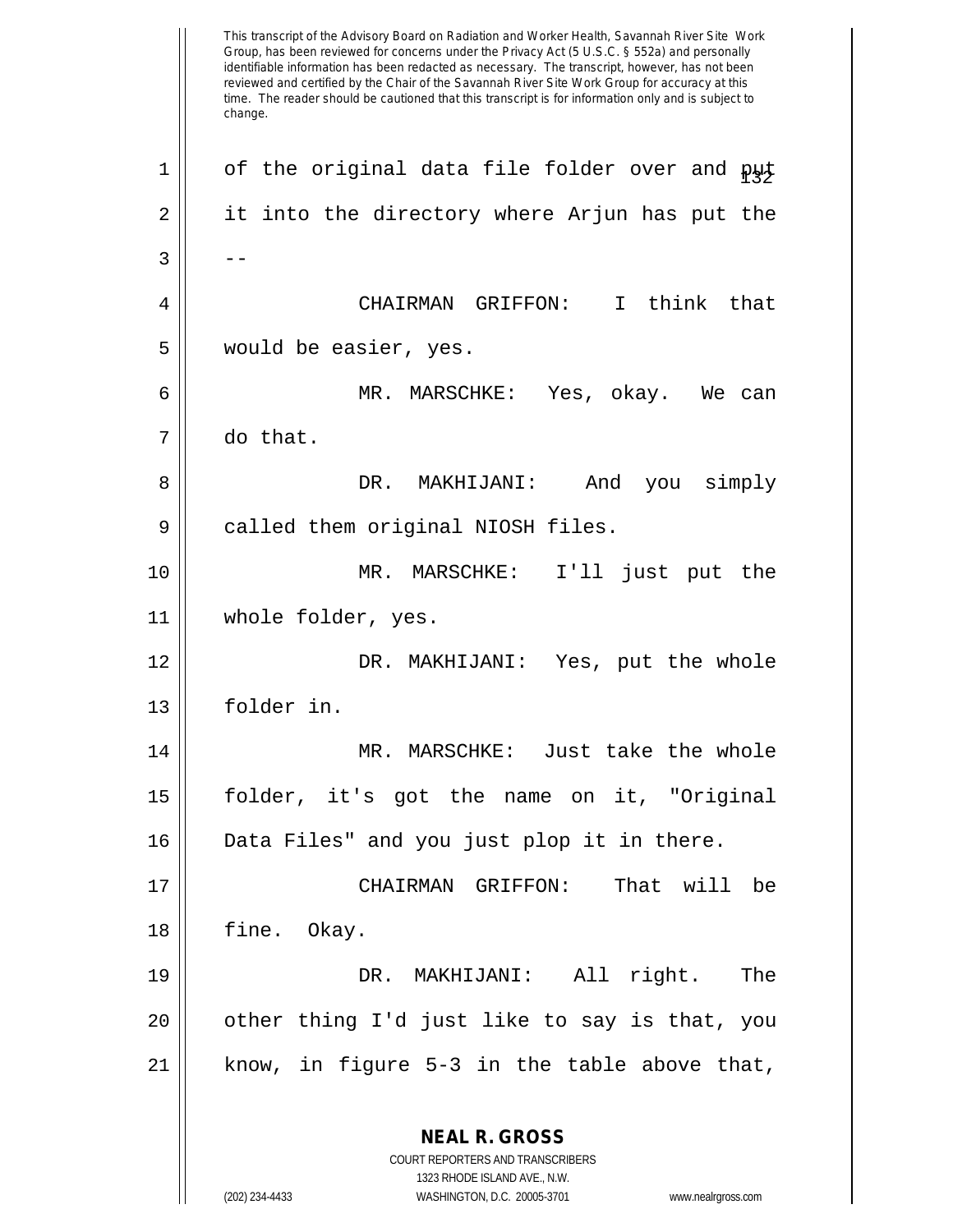This transcript of the Advisory Board on Radiation and Worker Health, Savannah River Site Work Group, has been reviewed for concerns under the Privacy Act (5 U.S.C. § 552a) and personally identifiable information has been redacted as necessary. The transcript, however, has not been reviewed and certified by the Chair of the Savannah River Site Work Group for accuracy at this time. The reader should be cautioned that this transcript is for information only and is subject to change. **NEAL R. GROSS**  $1 \parallel$  we've got the comparison of tritium samples 2 for construction workers by craft, with  $3 \parallel$  samples for all non-construction workers. 4 That's sort of a relevant parsing. 5 I don't know, you know, whether we want to 6 combine these crafts. 7 But we thought these were the 8 || things that I think we had analyzed when we 9 || looked at TIB-0052, and I believe the NIOSH 10 data from TIB-0052 external dose had those 11 various categories. Am I remembering right 12 Steve? You did that. 13 MR. MARSCHKE: We looked at TIB-14 0052. We looked at some of these crafts. 15 Again, you know, we didn't start with a list 16 || of crafts and then go into the database. What 17 we did is we looked at the database and saw 18 || what crafts were available to us. 19 DR. MAKHIJANI: Okay. But these  $20$  || are broadly, I think, the same. There's a big 21 overlap with what we did in TIB-0052 for

COURT REPORTERS AND TRANSCRIBERS 1323 RHODE ISLAND AVE., N.W. (202) 234-4433 WASHINGTON, D.C. 20005-3701 www.nealrgross.com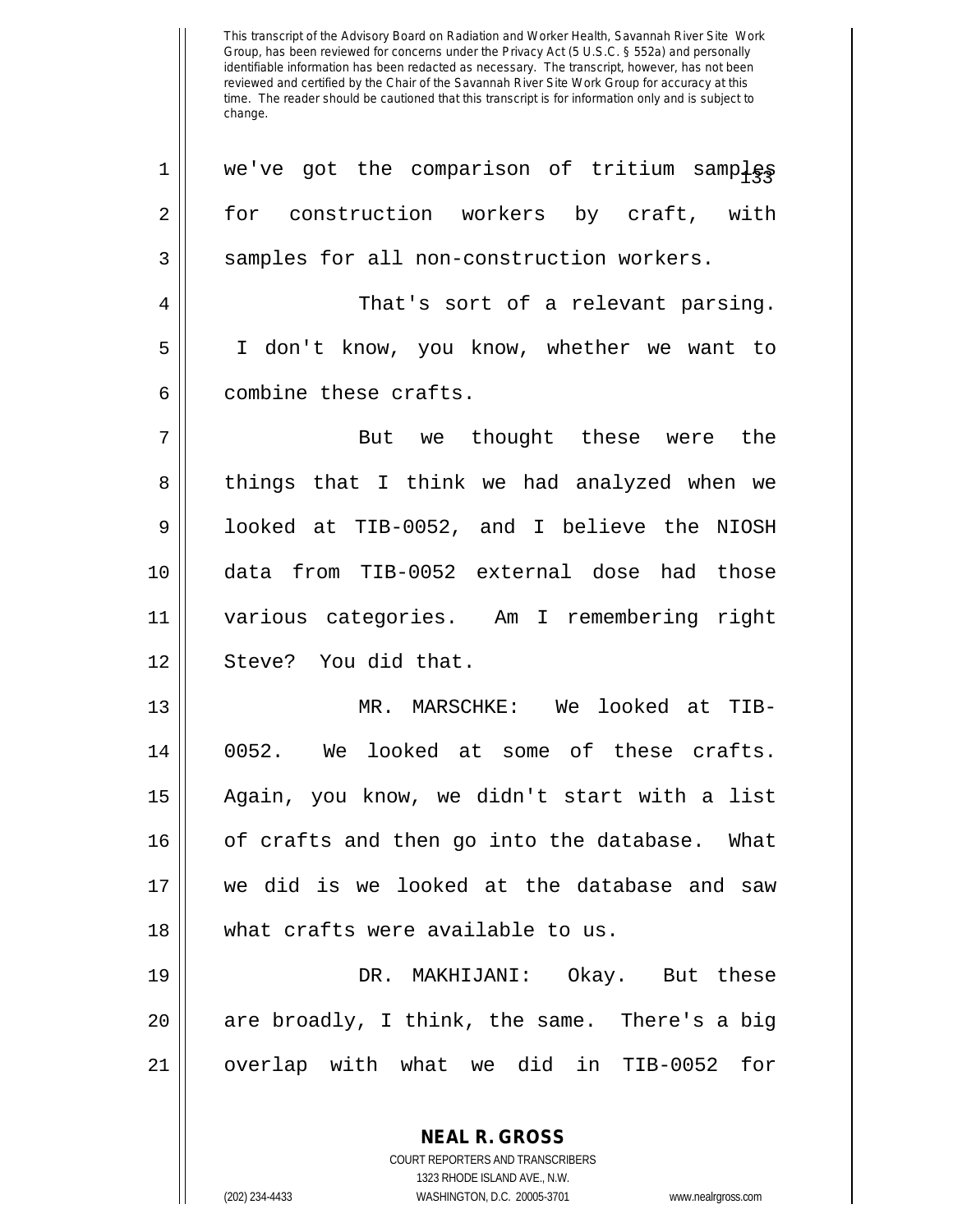This transcript of the Advisory Board on Radiation and Worker Health, Savannah River Site Work Group, has been reviewed for concerns under the Privacy Act (5 U.S.C. § 552a) and personally identifiable information has been redacted as necessary. The transcript, however, has not been reviewed and certified by the Chair of the Savannah River Site Work Group for accuracy at this time. The reader should be cautioned that this transcript is for information only and is subject to change. **NEAL R. GROSS** COURT REPORTERS AND TRANSCRIBERS  $1$  || external dose, and the results were not that 2 different, or somewhat different actually. 3 MR. MARSCHKE: And if I recall  $4 \parallel$  what we did in 52, the final conclusion or the 5 way we resolved a lot of this was to put a 6 | little note in OTIB-0020, saying that if your 7 claimant is in one of these crafts, you may 8 || have to take special considerations. 9 DR. MAKHIJANI: Pipefitters come to 10 mind. 11 MR. MARSCHKE: Pipefitters comes 12 to mind, exactly. So maybe, you know, and I  $13$  || think that's the way we addressed this. 14 DR. MAKHIJANI: And that was for 15 external dose. 16 MR. MARSCHKE: And that was for 17 || external, right. 18 DR. MAKHIJANI: Okay. 19 MR. MARSCHKE: The other thing 20  $\parallel$  about 52 -- again this is very related to 52, 21 construction workers -- but the other thing

1323 RHODE ISLAND AVE., N.W.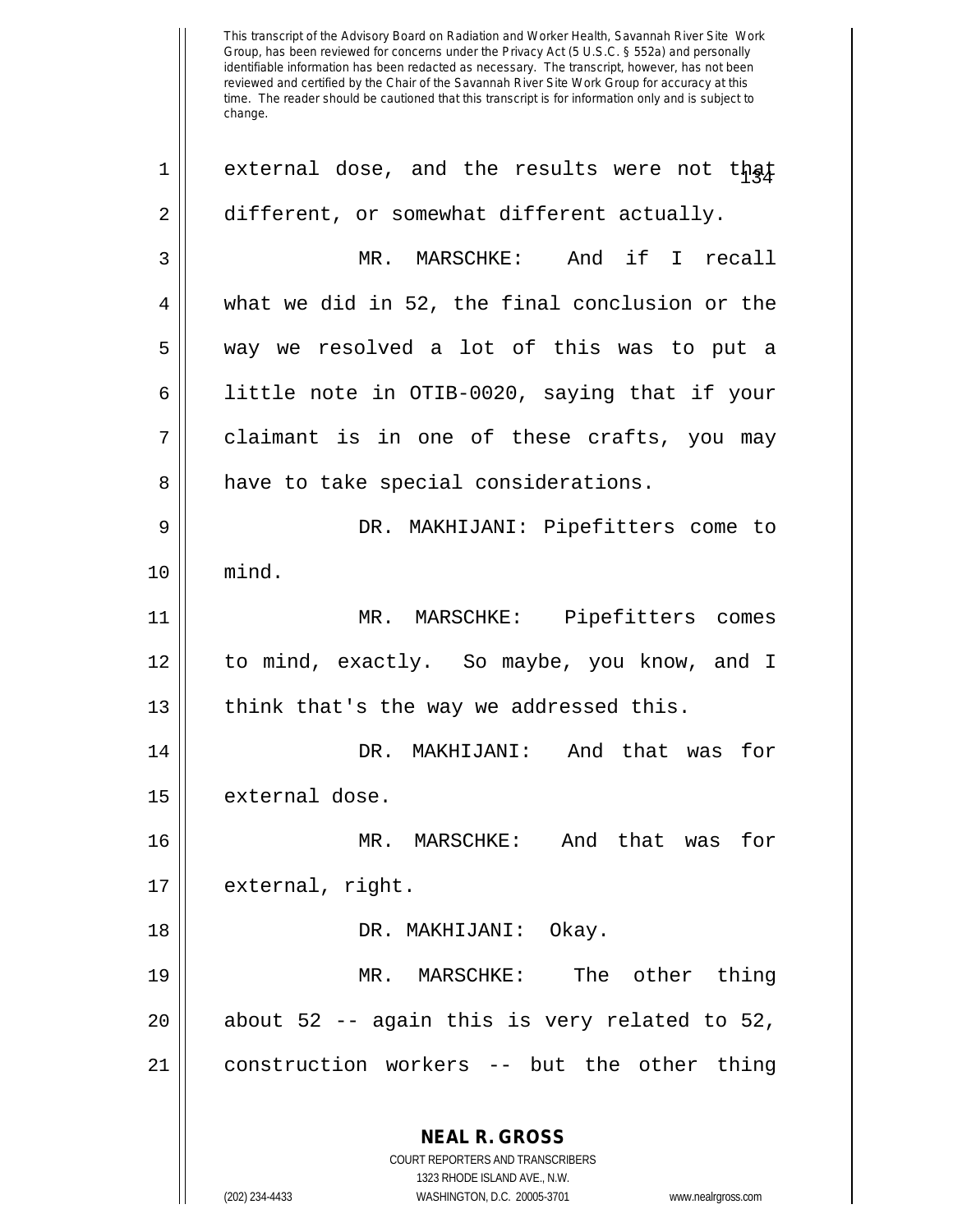This transcript of the Advisory Board on Radiation and Worker Health, Savannah River Site Work Group, has been reviewed for concerns under the Privacy Act (5 U.S.C. § 552a) and personally identifiable information has been redacted as necessary. The transcript, however, has not been reviewed and certified by the Chair of the Savannah River Site Work Group for accuracy at this time. The reader should be cautioned that this transcript is for information only and is subject to change. **NEAL R. GROSS** COURT REPORTERS AND TRANSCRIBERS 1323 RHODE ISLAND AVE., N.W. (202) 234-4433 WASHINGTON, D.C. 20005-3701 www.nealrgross.com 1 || about 52 was the internal on 52 was based  $_{1}$   $_{2}$ 2 | uranium and plutonium data. 3 DR. CHEW: Just plutonium. 4 MR. MARSCHKE: Just plutonium. 5 DR. CHEW: Yes, sir. 6 MR. MARSCHKE: And since this is 7 tritium, a lot of the SRS concern is with 8 || tritium, we may want to take some, you know --9 || how applicable are the conclusions that were 10 || reached in 52 for plutonium, for, you know, 11 | the tritium isotope. 12 DR. MAKHIJANI: Of course, we've 13 || sent you a separate report, because last time 14 Jim had raised this question about the TIB-15 0052 plutonium database, and we did look at  $16$  | that. And we've sent you the  $-$ - I think, have 17 you seen it? I don't know if you're on that.  $18$  || But Tim  $-$ 19 || DR. NETON: I have not read it. 20 MR. MARSCHKE: Well, it came out a 21 week ago.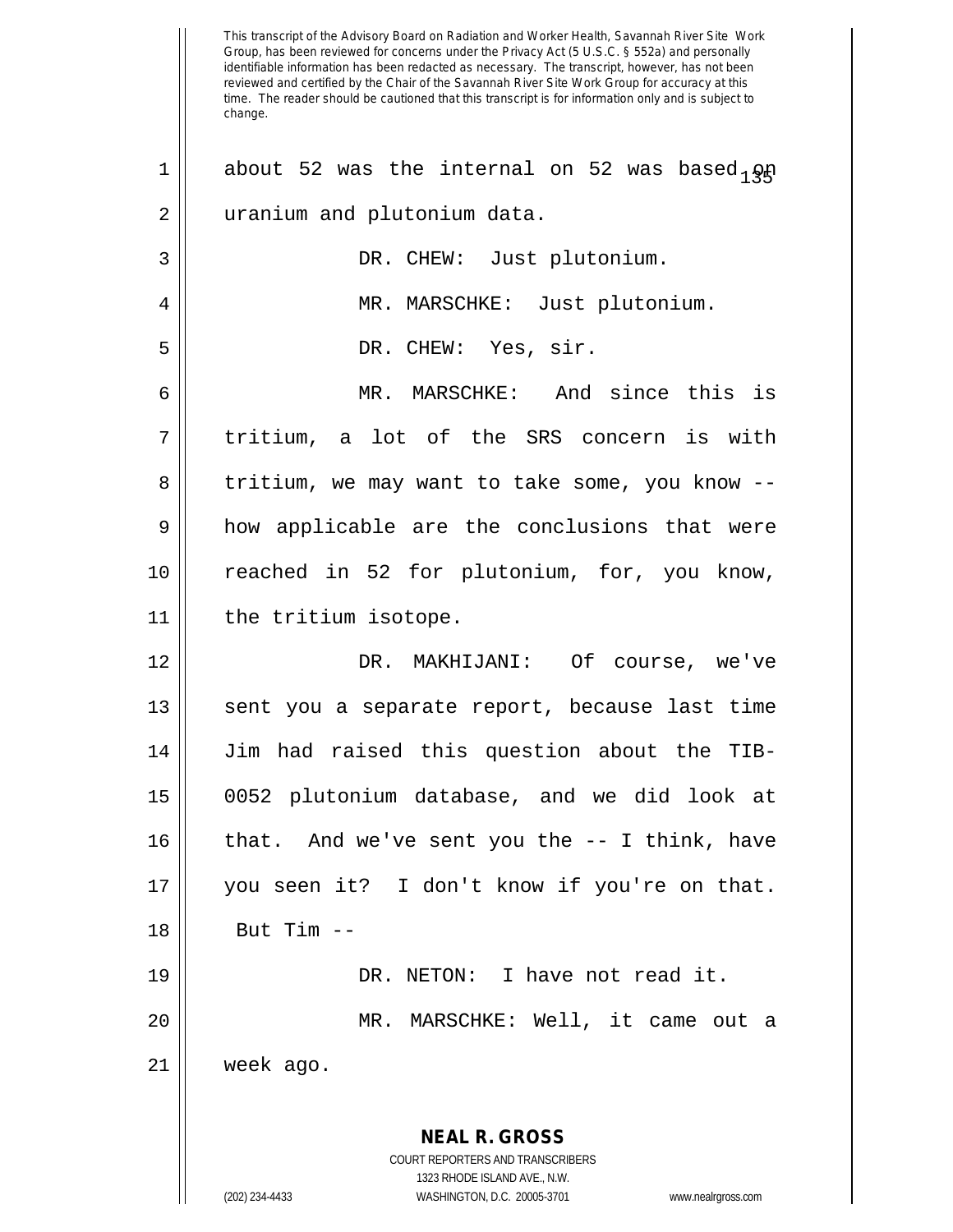This transcript of the Advisory Board on Radiation and Worker Health, Savannah River Site Work Group, has been reviewed for concerns under the Privacy Act (5 U.S.C. § 552a) and personally identifiable information has been redacted as necessary. The transcript, however, has not been reviewed and certified by the Chair of the Savannah River Site Work Group for accuracy at this time. The reader should be cautioned that this transcript is for information only and is subject to change. <sup>136</sup> 1 DR. NETON: Yes. Now I definitely 2 | haven't read it. 3 MR. MARSCHKE: I think the main 4 conclusion was -- the main sentence is we 5 agree with the NIOSH regarding the ER 6 || statement concerning OTIB-0052 plutonium 7 bioassays. But we're just unclear as to, you 8 || know, what it has to do with the validity of 9 | the coworker study, or the coworker model. 10 DR. MAKHIJANI: And also the 11 plutonium bioassay doesn't allow us to get 12 into this area question. There just wasn't  $13$  || enough data there to do anything. 14 DR. TAULBEE: I think a technical 15 || call is really in order here. 16 DR. MAKHIJANI: Yes. 17 DR. TAULBEE: Because we have 18 other questions. So let's try and get the 19 data set issue resolved, and then we'll  $20$  schedule a technical call and then we'll go 21 || our different ways for the analysis.

> COURT REPORTERS AND TRANSCRIBERS 1323 RHODE ISLAND AVE., N.W. (202) 234-4433 WASHINGTON, D.C. 20005-3701 www.nealrgross.com

**NEAL R. GROSS**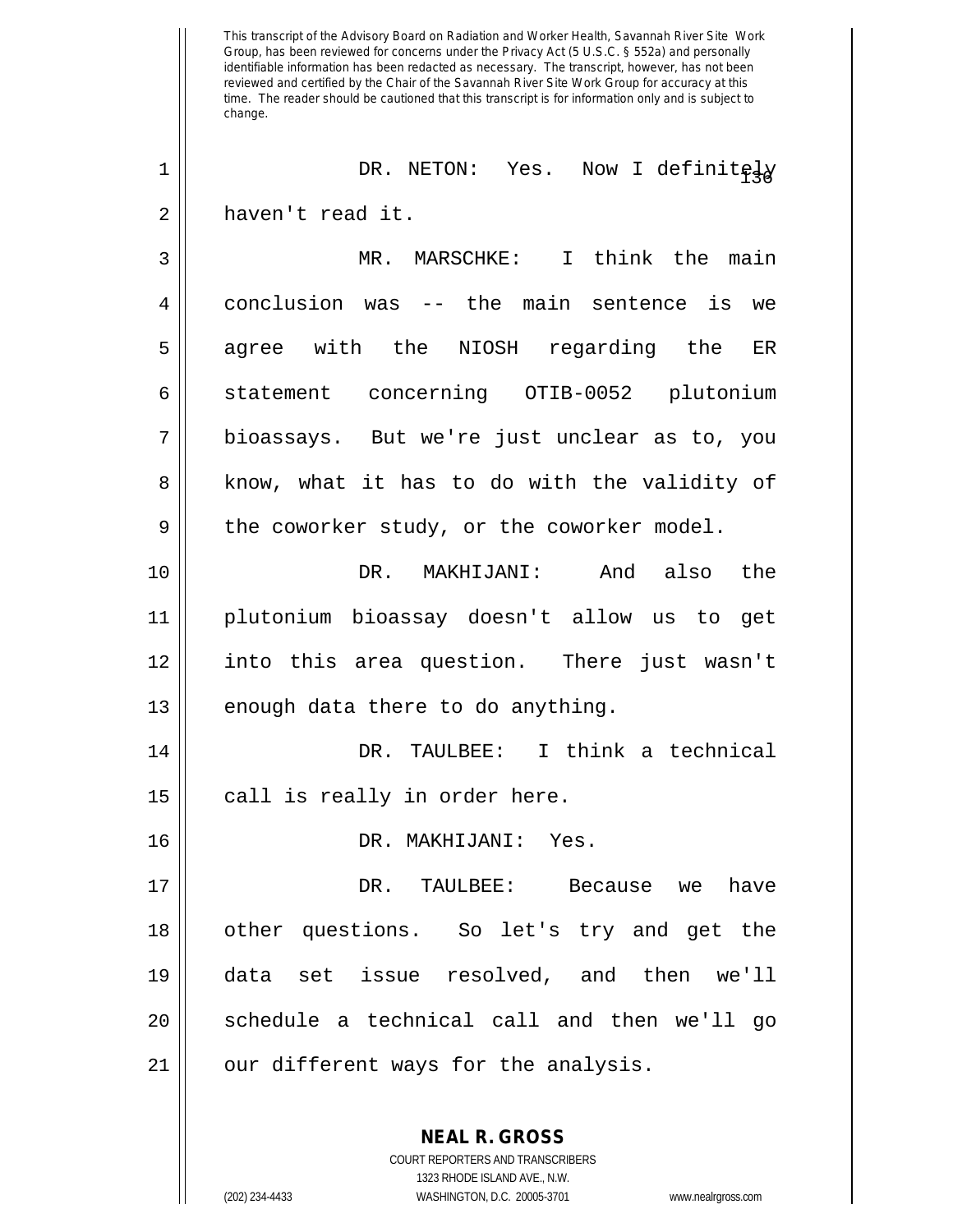This transcript of the Advisory Board on Radiation and Worker Health, Savannah River Site Work Group, has been reviewed for concerns under the Privacy Act (5 U.S.C. § 552a) and personally identifiable information has been redacted as necessary. The transcript, however, has not been reviewed and certified by the Chair of the Savannah River Site Work Group for accuracy at this time. The reader should be cautioned that this transcript is for information only and is subject to change. **NEAL R. GROSS** COURT REPORTERS AND TRANSCRIBERS 1323 RHODE ISLAND AVE., N.W. 1 || DR. MAKHIJANI: But it would <sub>1</sub>be 2 || helpful to see something in writing from you  $3 \parallel$  on the statistical analysis, so Harry can look  $4 \parallel$  at it and we can all look at it and then we 5 ll can talk about --6 DR. TAULBEE: Do you want to do  $7$   $\parallel$  that before the technical call? 8 CHAIRMAN GRIFFON: Well, I think 9 || the data and the preliminary analysis. SC&A 10 has their analysis up there, post what you 11 have. 12 DR. NETON: But it sounds to me 13 like we have issues of the database and that 14 we didn't stratify. So really, I think SC&A's 15 comment's going to be well, you're comparing 16 || apples and oranges. 17 CHAIRMAN GRIFFON: Yes. You 18 || probably don't need to see their analysis. 19 DR. NETON: I don't know that it 20 || really accomplishes much. 21 DR. MAKHIJANI: Well, if we put up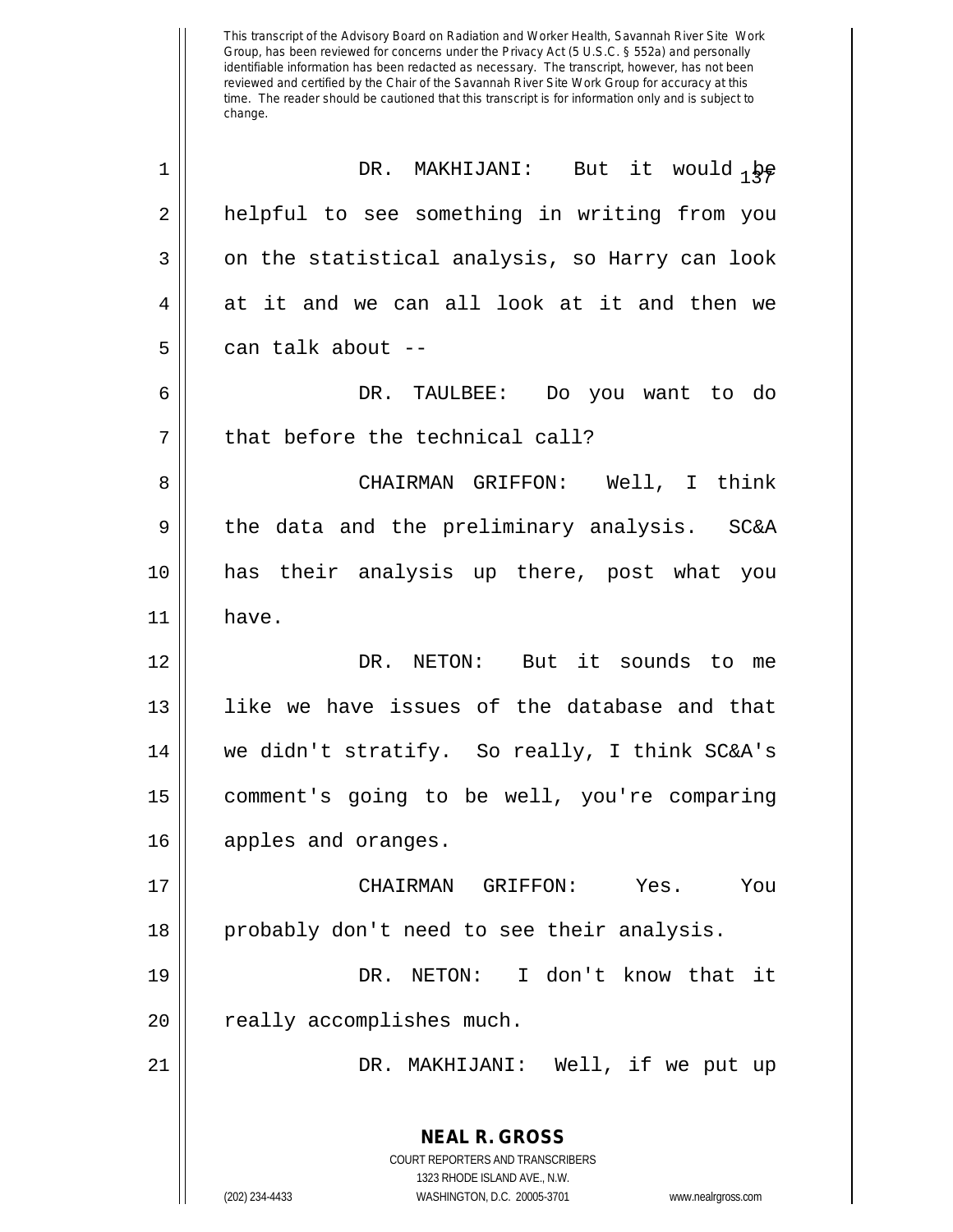This transcript of the Advisory Board on Radiation and Worker Health, Savannah River Site Work Group, has been reviewed for concerns under the Privacy Act (5 U.S.C. § 552a) and personally identifiable information has been redacted as necessary. The transcript, however, has not been reviewed and certified by the Chair of the Savannah River Site Work Group for accuracy at this time. The reader should be cautioned that this transcript is for information only and is subject to change. **NEAL R. GROSS** 1 | the data, you know, I'm not -- you know, it,  $s$  $2 \parallel$  a different data set. It's a much bigger data  $3 \parallel$  set. 4 I don't know how -- some of these 5 || ratios are based on, you know, fairly small  $6 \parallel$  numbers. Some are more robust and have bigger 7 numbers. I mean, we omitted when we had less 8 || than ten data points for construction workers, 9 || right, Steve? 10 || MR. MARSCHKE: That's right. 11 DR. MAKHIJANI: But so they're not 12 -- we didn't calculate where we felt the 13 foundation was, and we didn't do the 14 || calculation for that. But that said, some of 15 these numbers are more robust than others. 16 You add a lot of data points, some of these 17 | conclusions may change. 18 MR. MARSCHKE: Yes. For the 19 construction workers, we use like ten data 20 || points as the cutoff point. For the non-21 construction workers, I think we used 100 data

1323 RHODE ISLAND AVE., N.W. (202) 234-4433 WASHINGTON, D.C. 20005-3701 www.nealrgross.com

COURT REPORTERS AND TRANSCRIBERS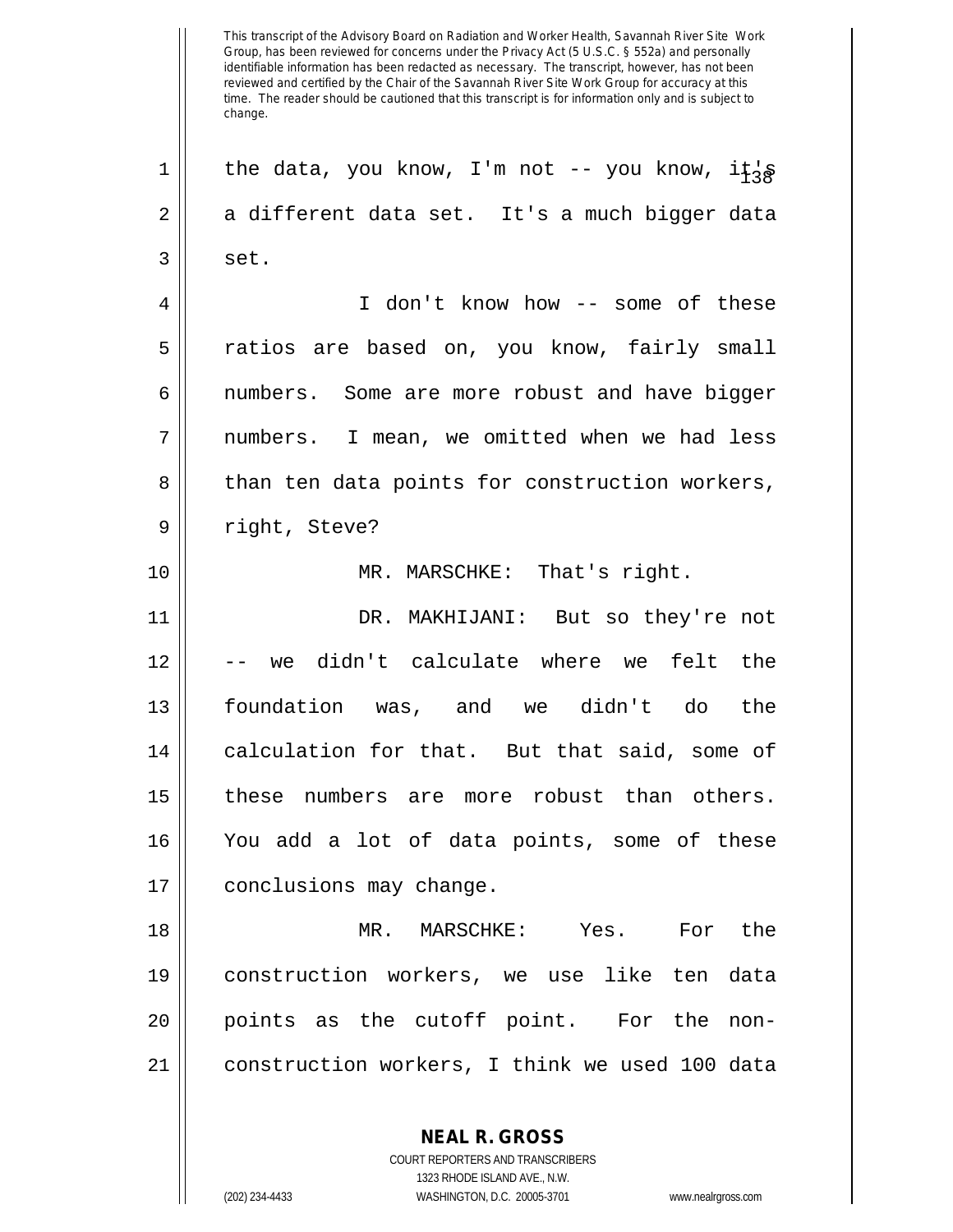This transcript of the Advisory Board on Radiation and Worker Health, Savannah River Site Work Group, has been reviewed for concerns under the Privacy Act (5 U.S.C. § 552a) and personally identifiable information has been redacted as necessary. The transcript, however, has not been reviewed and certified by the Chair of the Savannah River Site Work Group for accuracy at this time. The reader should be cautioned that this transcript is for information only and is subject to change. **NEAL R. GROSS** COURT REPORTERS AND TRANSCRIBERS 1 || points as the cutoff point. I mean, that 2 | would be the first thing. 3 || If you look at the data files that 4 we used, and we find out that, you know, we 5 || used a couple of thousand data points and now  $6 \parallel$  you have a folder that has 20,000 data points,  $7 \parallel$  then obviously then there was a disconnect. 8 DR. TAULBEE: I don't think with 9 || tritium that's the case. I think with uranium 10 it is, but I don't think that's the case with 11 the tritium. I think that we've all got very  $12$   $\parallel$  similar  $-$ 13 CHAIRMAN GRIFFON: Well, why don't 14 || we start with just posting the data. I mean, 15 I don't think we need the analysis up there. 16 If it's going to hold things up, I certainly 17 wouldn't want that to be a hold-up, because 18 more of the discussion, like Jim said, is on 19 || approach and methodology. 20 DR. TAULBEE: That's right. I 21 hope we try and get somewhere an agreement on

1323 RHODE ISLAND AVE., N.W.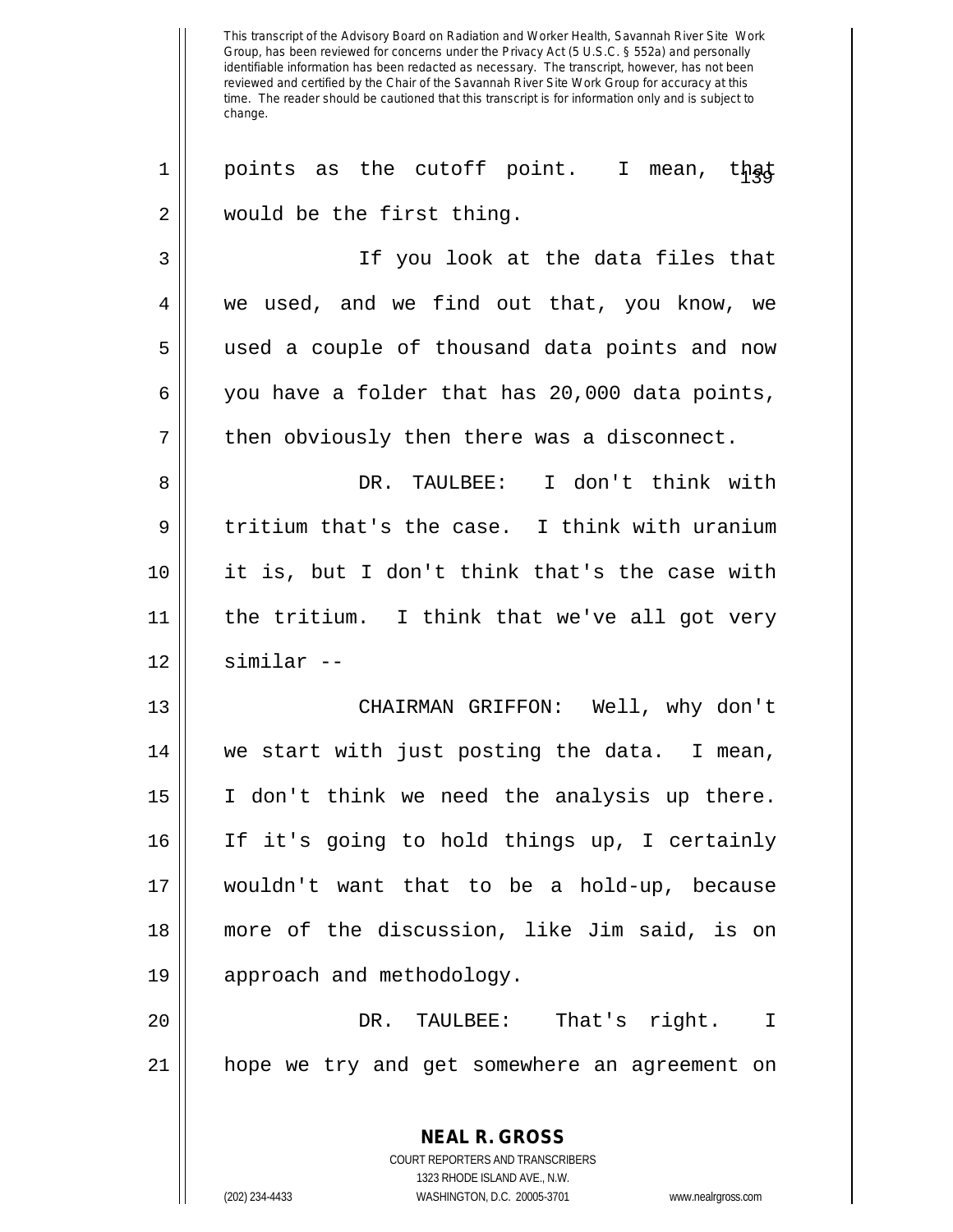This transcript of the Advisory Board on Radiation and Worker Health, Savannah River Site Work Group, has been reviewed for concerns under the Privacy Act (5 U.S.C. § 552a) and personally identifiable information has been redacted as necessary. The transcript, however, has not been reviewed and certified by the Chair of the Savannah River Site Work Group for accuracy at this time. The reader should be cautioned that this transcript is for information only and is subject to change. **NEAL R. GROSS** COURT REPORTERS AND TRANSCRIBERS 1323 RHODE ISLAND AVE., N.W.  $\begin{array}{|c|c|c|c|c|}\n1 & \text{it.} & \text{.} & \text{.} & \text{.} & \text{.} & \text{.} & \text{.} & \text{.} & \text{.} & \text{.} & \text{.} & \text{.} & \text{.} & \text{.} & \text{.} & \text{.} & \text{.} & \text{.} & \text{.} & \text{.} & \text{.} & \text{.} & \text{.} & \text{.} & \text{.} & \text{.} & \text{.} & \text{.} & \text{.} & \text{.} & \text{.} & \text{.} & \text{.} & \$ 2 CHAIRMAN GRIFFON: So why don't we 3 just get the data posted and then NIOSH and 4 || SC&A will work together to get a conference 5 || call scheduled. Just notify the Board,  $6 \parallel$  because some of us might want to dial into  $7$   $\parallel$  that as well. 8 DR. MAKHIJANI: So you want to 9 || post tritium data to start with? 10 || DR. TAULBEE: Yes. 11 Finding 10 12 CHAIRMAN GRIFFON: All right, and 13 on finding 10, do you have similar or 14 different update? This is the tritides. This  $15$  || is  $-$ 16 DR. TAULBEE: The tritides issue. 17 I have additional. 18 CHAIRMAN GRIFFON: Okay. That's 19 what I thought. Okay. I think we're ready to 20 move into finding 10, yes. 21 DR. TAULBEE: Okay. I actually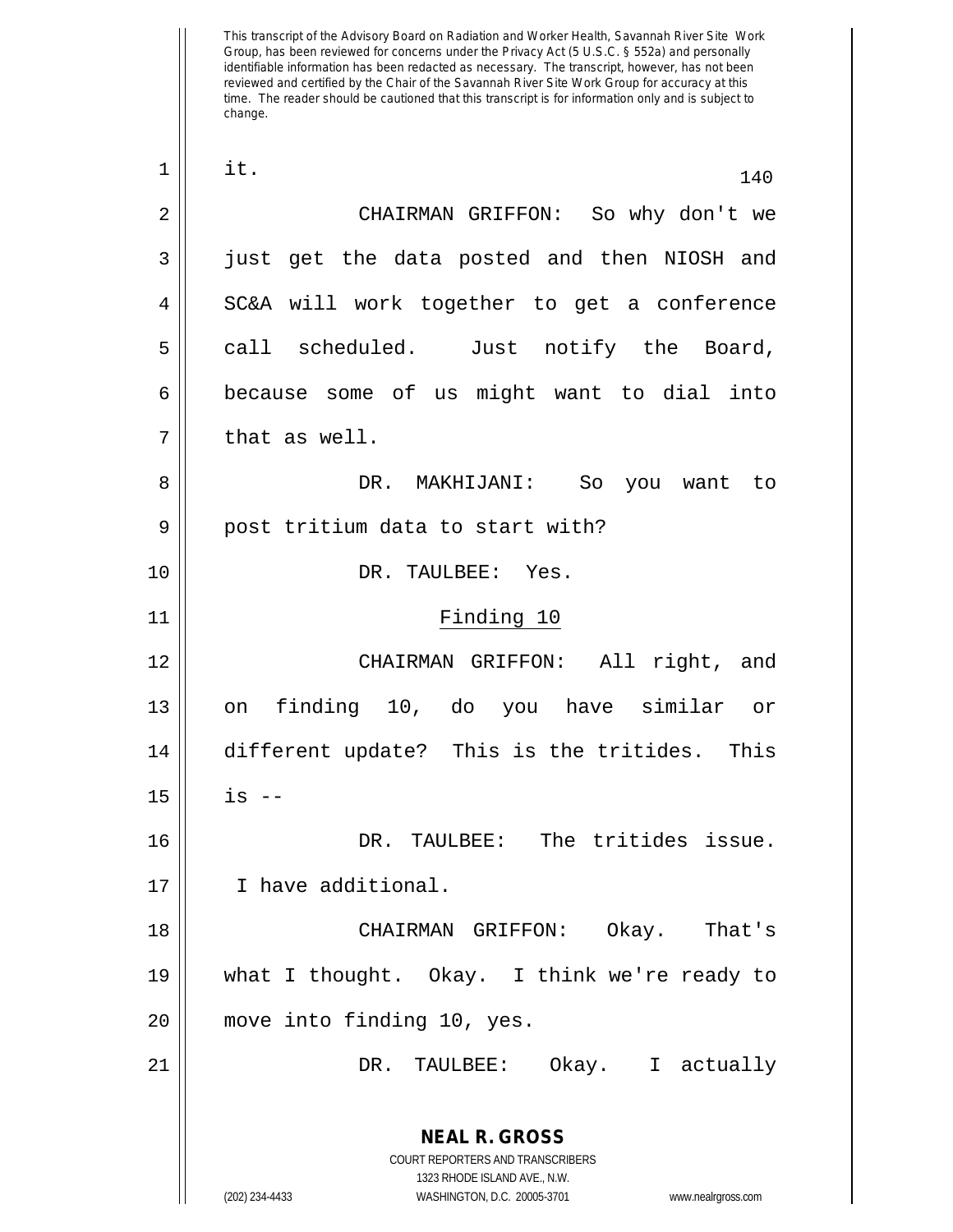1 || have a slide up here that I wanted to pop  $\mu_{\mathbf{P}_1}$ . 2 Give me just a second here. While this is 3 coming up, let me talk to you a little bit 4 || about what we've been doing from the tritide 5 | standpoint.

6 I think from our last meeting, you 7 had asked that we go through and look at the 8 different tritides that have been used at 9 || Savannah River, and I think I had indicated 10 that we felt all of them were Type M and Type 11 F tritides, but we didn't have any Type S 12 | issues at Savannah River.

13 That was incorrect on my part. We 14 do have some Type S. It is -- or at least we 15 || suspect that there are some Type S. And this 16 comes down to some of the tritium beds that 17 were worked with in the processing areas, and 18 we're actually not sure whether they are Type  $19 \parallel$  S or not at this time.

20 || And let me talk a little bit about 21 what Mel's group has done here, and Mel, is

> **NEAL R. GROSS** COURT REPORTERS AND TRANSCRIBERS 1323 RHODE ISLAND AVE., N.W. (202) 234-4433 WASHINGTON, D.C. 20005-3701 www.nealrgross.com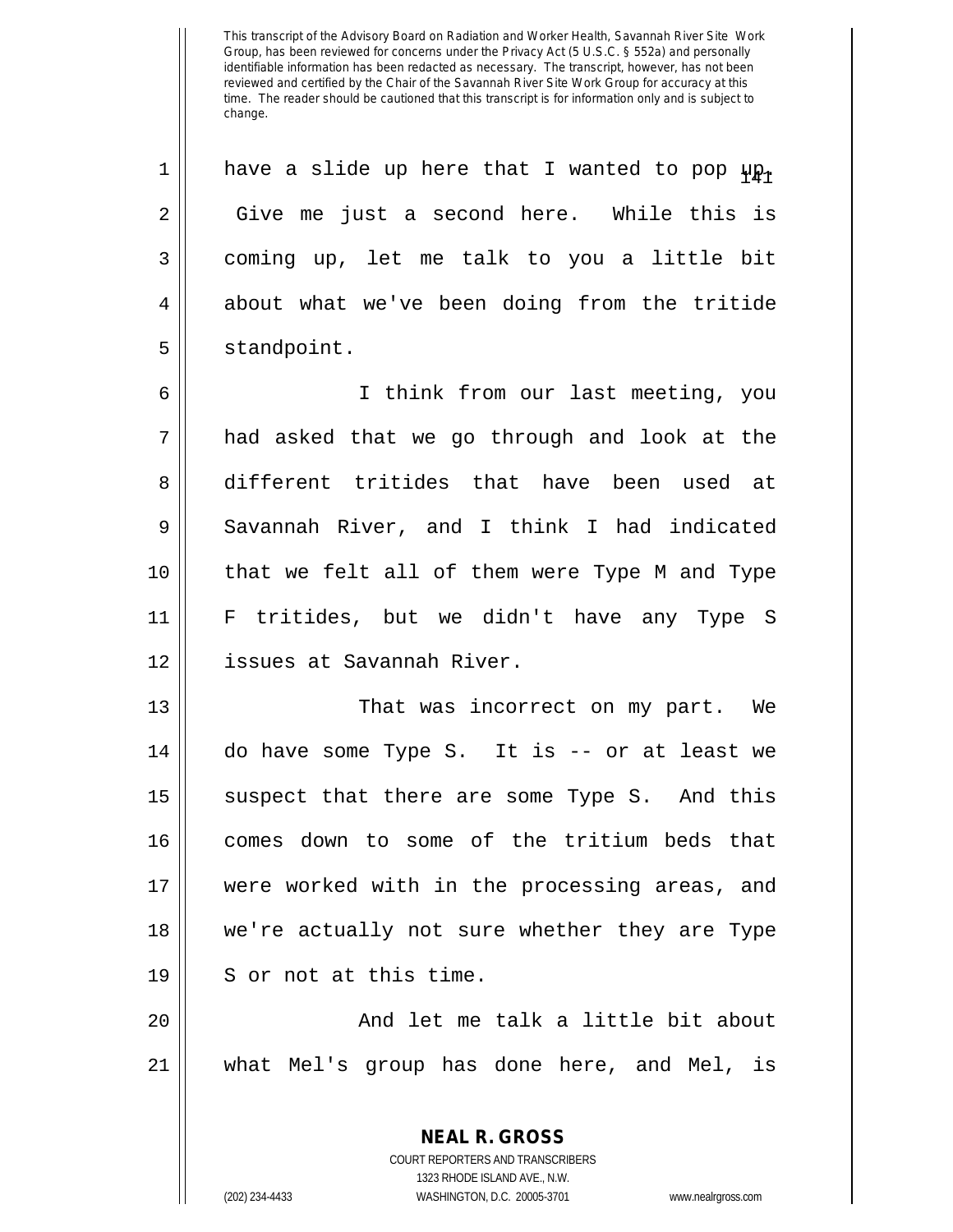This transcript of the Advisory Board on Radiation and Worker Health, Savannah River Site Work Group, has been reviewed for concerns under the Privacy Act (5 U.S.C. § 552a) and personally identifiable information has been redacted as necessary. The transcript, however, has not been reviewed and certified by the Chair of the Savannah River Site Work Group for accuracy at this time. The reader should be cautioned that this transcript is for information only and is subject to change. 1 || they went through and identified all of  $tp$ 2 different tritides that were out there, and 3 then they looked for the solubility 4 | information on all of them. 5 And I believe it was 19 different 6 | ones that you've investigated, and of the 19, 7 I believe it's eight, is that correct, that we 8 a have determined the solubility to be F for

10 || DR. MAKHIJANI: How many?

11 DR. TAULBEE: Eight of them, ten 12 of which we don't know yet what the solubility 13 || type is, and one of them we have confirmed to 14 || be Type S. Let me bring this up here. Okay. 15 Here we go. And so eight of them are Type F 16 || and M. One is Type S.

17 The ten that are unknown. Of 18 these, two of them, the LANA, which is 19 lanthanum nickel tritide or hydride, whichever 20 way you want to call it, has been assumed by 21 || the Savannah River Site -- whoops, let me

> COURT REPORTERS AND TRANSCRIBERS 1323 RHODE ISLAND AVE., N.W. (202) 234-4433 WASHINGTON, D.C. 20005-3701 www.nealrgross.com

**NEAL R. GROSS**

 $9 \parallel$  those.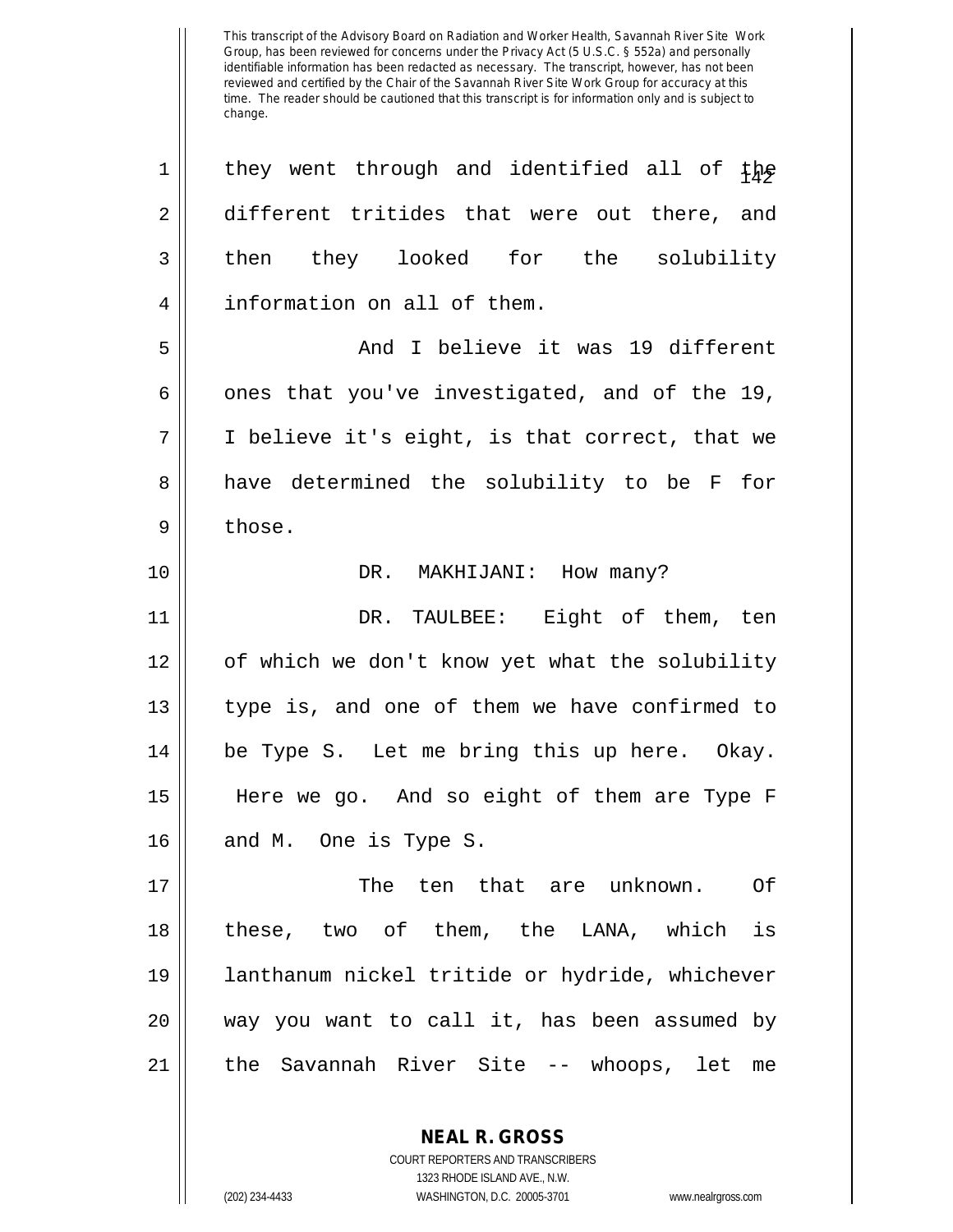$1$  | bring this up because you guys aren't seeing  $2 \parallel$  it -- sorry. One more.

3 There we go. Okay. Lanthanum 4 || nickel beds were used rather extensively there  $5 \parallel$  at the site. When you look at some of the 6 Savannah River Site's dose calculations or 7 || estimates before work would start, like doing 8 an estimate for this particular job would 9 involve this particular, this type of a dose, 10 || they assumed the lanthanum nickel was Type S 11 in their calculations.

12 We don't know whether it is or 13 not, but that was what the site assumed. So 14 || right now, we're going by the assumption that 15 it's Type S at this particular time. So we 16 know one of these two here. The palladium 17 || rhodium is another one that was worked with 18 there at Savannah River, that might also be 19 Type S, and I also point out here that this 20 month's issue of Health Physics Journal has a 21 || new paper out on zirconium tritide, where they

**NEAL R. GROSS**

COURT REPORTERS AND TRANSCRIBERS 1323 RHODE ISLAND AVE., N.W. (202) 234-4433 WASHINGTON, D.C. 20005-3701 www.nealrgross.com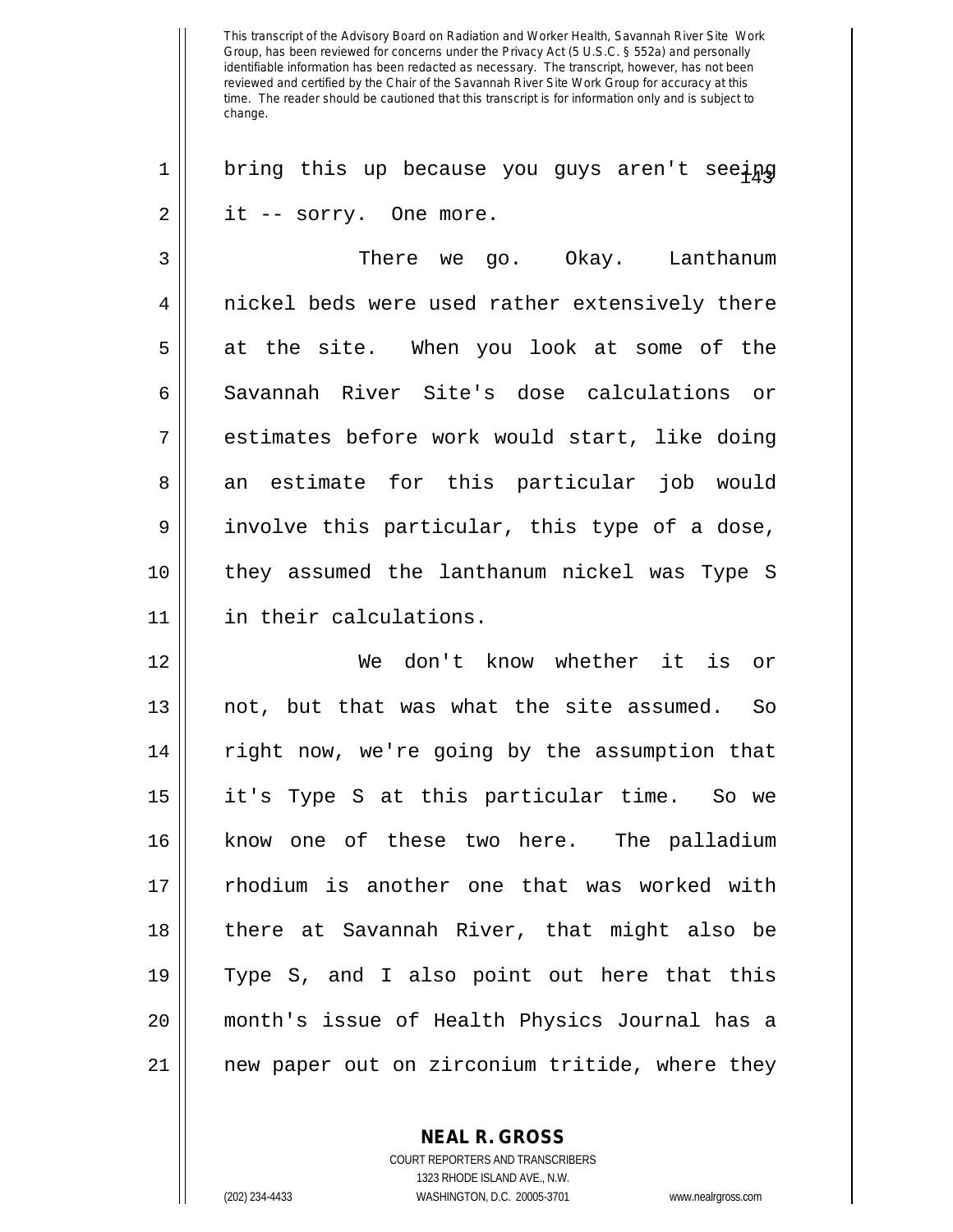$1 \parallel$  are indicating that it's Type S.  $144$ 2 | Rowever, other documentation 3 indicates that zirconium tritide is actually 4 Type M. So there's some difference between  $5$  || those two that we're also still working on. 6 || So what we need to do to address  $7 \parallel$  this hydride issue a little better, especially 8 since we know lanthanum nickel was used  $9 \parallel$  extensively at the site, and it may be Type S, 10 is, we're going through and looking at when 11 were the lanthanum nickel beds introduced, the 12 || same with the palladium rhodium. In order to 13 do so, we've gone back to the site and asked 14 | them for some documentation. 15 One of the things that we found in 16 the past several months was in September of 17 2008 -- let me back out of here real quick and  $18$  || see if I can't show this to you. 19 CHAIRMAN GRIFFON: Is that LANA,  $20$  | L-A-N-A, is that --?

21 DR. TAULBEE: That's its acronym,

**NEAL R. GROSS** COURT REPORTERS AND TRANSCRIBERS 1323 RHODE ISLAND AVE., N.W.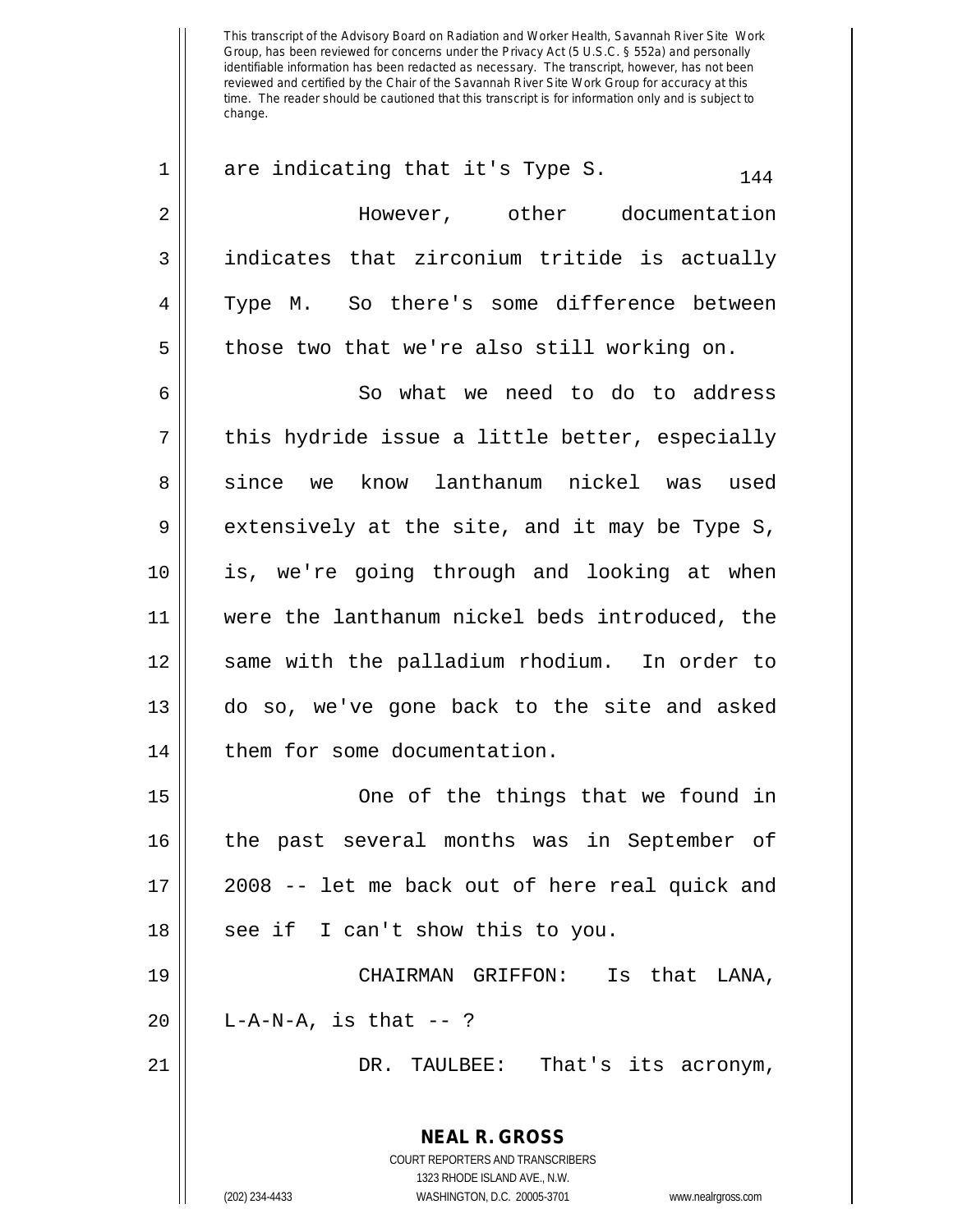This transcript of the Advisory Board on Radiation and Worker Health, Savannah River Site Work Group, has been reviewed for concerns under the Privacy Act (5 U.S.C. § 552a) and personally identifiable information has been redacted as necessary. The transcript, however, has not been reviewed and certified by the Chair of the Savannah River Site Work Group for accuracy at this time. The reader should be cautioned that this transcript is for information only and is subject to change. **NEAL R. GROSS** <sup>145</sup> 1 nickname. 2 CHAIRMAN GRIFFON: Acronym? It's  $3 \parallel$  not L-A-N-I --4 DR. TAULBEE: No, no. 5 DR. CHEW: It's lanthanum nickel 6 aluminum. 7 CHAIRMAN GRIFFON: Oh, lanthanum 8 || nickel aluminum, okay. 9 DR. TAULBEE: Yes, and back in 10 September of 2008, the Savannah River Site 11 gave a presentation to the Savannah River Site 12 Citizens Advisory Board, and this was kind of 13 || giving some updates of some of their work. 14 One of the things that they had 15 done was -- is they had done some funding for 16 New South Associates, to do these thematic 17 || studies of different areas. 18 And so you'll see here the M-area 19 Thematic Study, the T-area Thematic Study, and 20 we have all of these, and all of these are in 21 || the SRDB. So we have captured these documents

> COURT REPORTERS AND TRANSCRIBERS 1323 RHODE ISLAND AVE., N.W.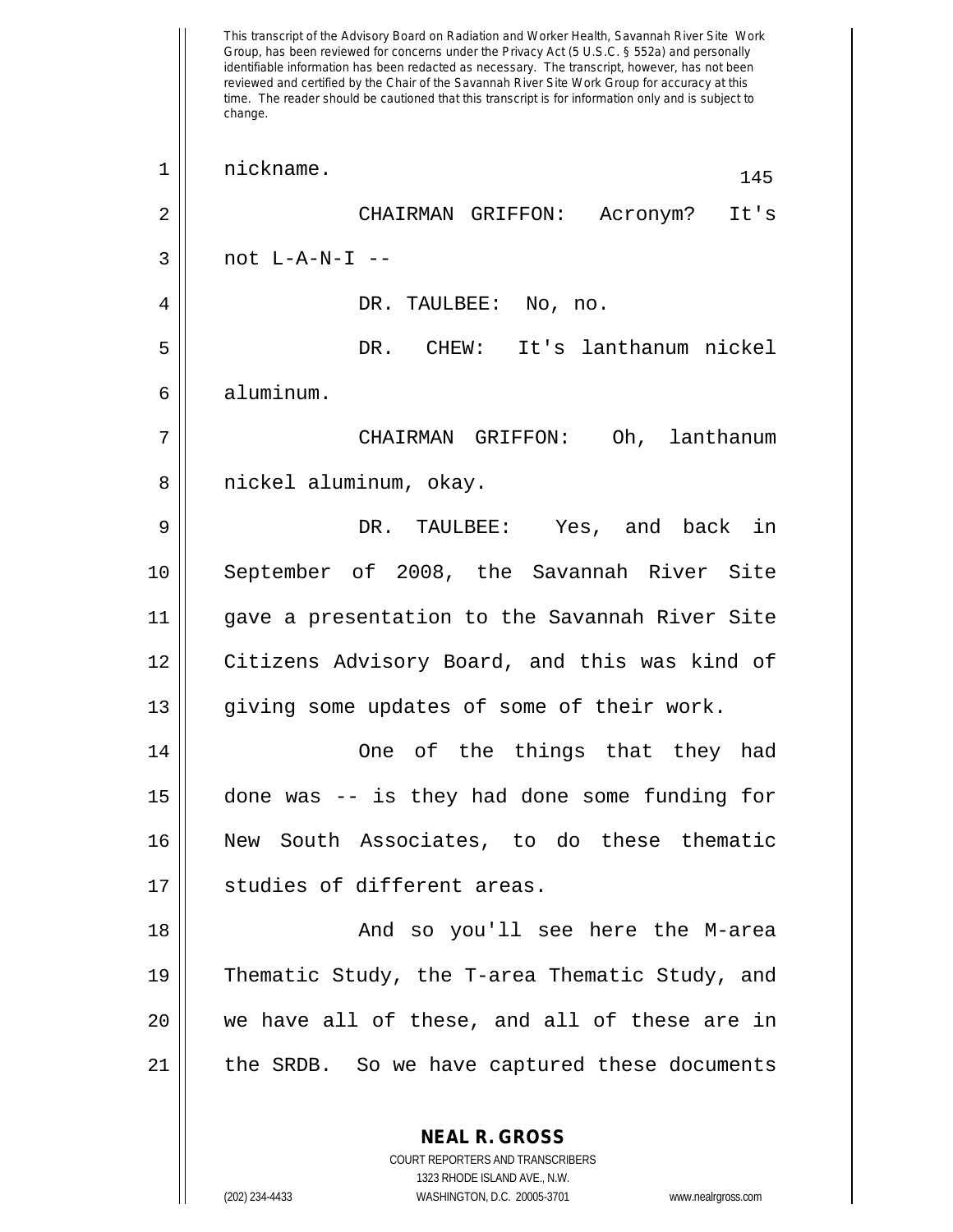$1 \parallel$  and you can all look at them.  $146$ 2 They're really good summaries of 3 what took place, the history of that 4 particular area over time. Well, if you look 5 || on the next slide here, you'll see there's a 6 777 M study, and then there's the Tritium 7 Thematic Study, not for public dissemination 8 at this time. So we've gone back to the site  $9 \parallel$  and asked for this particular study. 10 What we're hoping is is that it 11 contains the same type of process information 12 that we found necessary to investigate the 13 thorium issues, where it helped us identify 14 || some of this process information, of when 15 things were changed. When they might have 16 introduced these palladium rhodium alloys, as 17 well as the lanthanum nickel. 18 || So that's where we're currently at 19 with this particular component. If we can 20 || find within the study when those were 21 introduced, then we can go and look

> COURT REPORTERS AND TRANSCRIBERS 1323 RHODE ISLAND AVE., N.W. (202) 234-4433 WASHINGTON, D.C. 20005-3701 www.nealrgross.com

**NEAL R. GROSS**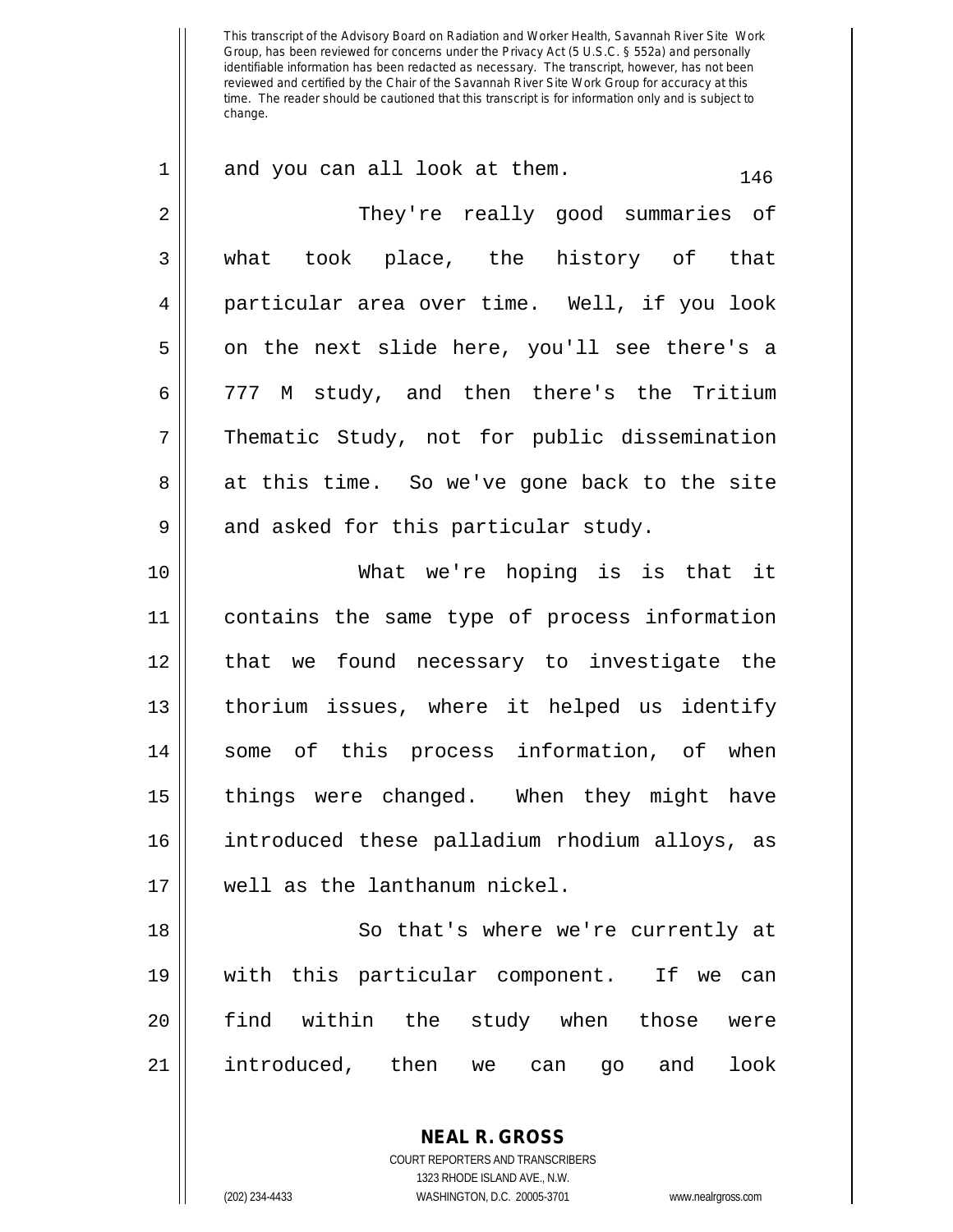1 || specifically at air sample data and smear data 2 during that time period, to determine what 3 || kind of levels were they seeing during these 4 | change-outs of the beds. 5 They never really broke into the  $6 \parallel$  beds from the standpoint of getting down to  $7 \parallel$  the actual hydride material. The change-out 8 would consist of cutting a bed, you know, 9 cutting it at its ends, sealing it, shipping 10 || that to the burial ground and putting a new 11 one in. 12 || So the potential for exposure is 13 || rather low at that time, but I'm certainly not 14 going to say that it's zero at that time 15 period. 16 We also believe that this work 17 would have been done in bubble suits, but we 18 don't have any confirmation of that. It just 19 makes sense, due to the very high levels of 20 tritium you're going to be dealing with in

21 | these process lines when you cut them open.

**NEAL R. GROSS** COURT REPORTERS AND TRANSCRIBERS

1323 RHODE ISLAND AVE., N.W. (202) 234-4433 WASHINGTON, D.C. 20005-3701 www.nealrgross.com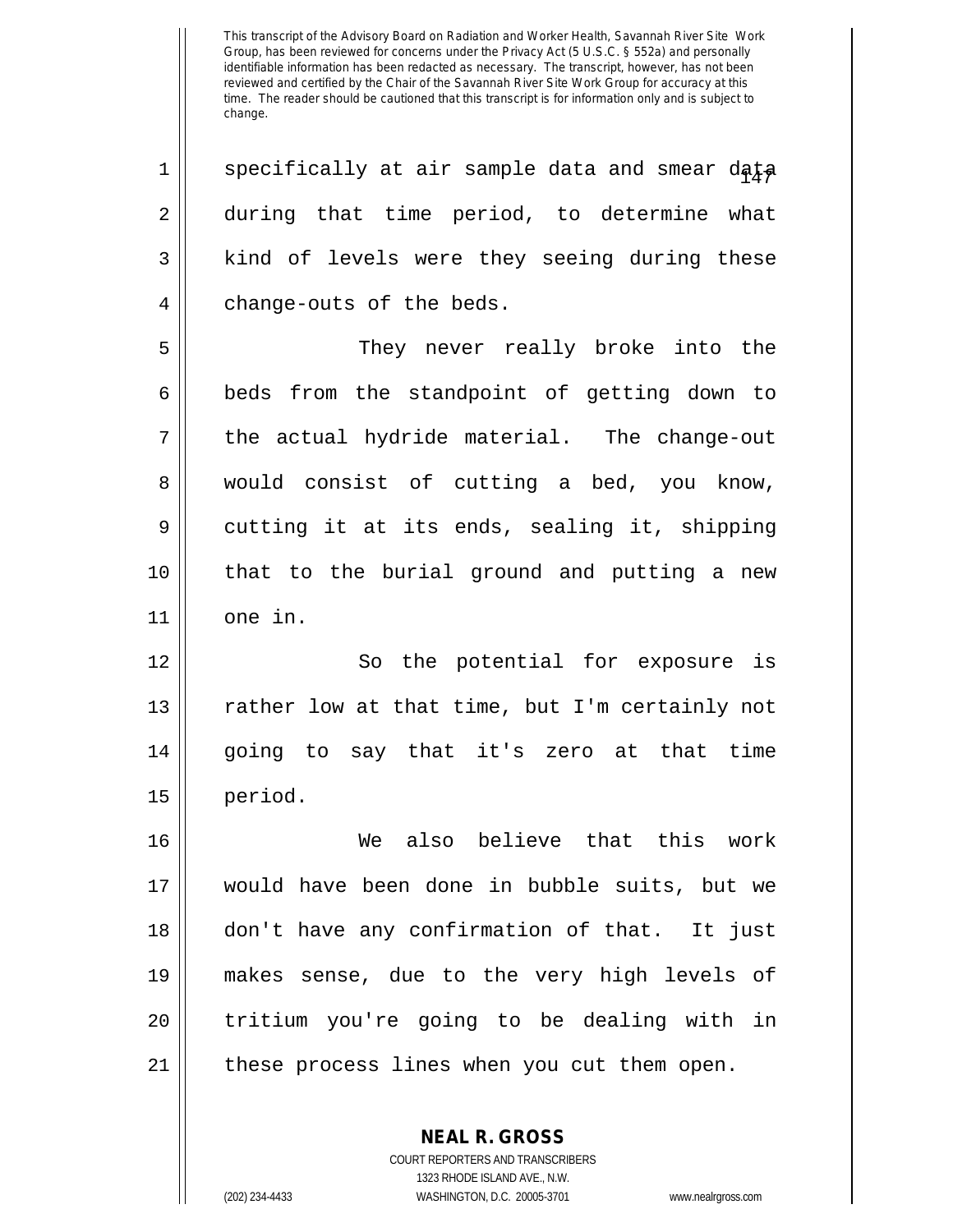| $\mathbf 1$ | So right now what we're proposing              |
|-------------|------------------------------------------------|
| 2           | to do, is, well, we're going to be getting a   |
| 3           | copy of this particular report, or if it's a   |
| 4           | report. If not, it might be a compilation of   |
| 5           | tritium documents from the area, and Karen     |
| 6           | Brown is currently working on that for us      |
| 7           | there at the Savannah River Site.              |
| 8           | following that information,<br>And             |
| 9           | once we digest it, and certainly you guys will |
| 10          | want to read it as soon as we get it as well,  |
| 11          | I'm sure, we might want to be conducting some  |
| 12          | interviews to confirm, you know, what happened |
| 13          | in those areas during these particular bed     |
| 14          | change-outs, and try and narrow down some of   |
| 15          | these time windows.                            |
| 16          | How often was this done?<br>Was it             |
| 17          | done once every ten years? Do we know when it  |
| 18          | was done? Was it done once a year? These are   |
| 19          | questions we currently don't have with regards |
| 20          | to this Type S material.                       |
| 21          | And so we might also be, like I                |

**NEAL R. GROSS** COURT REPORTERS AND TRANSCRIBERS 1323 RHODE ISLAND AVE., N.W. (202) 234-4433 WASHINGTON, D.C. 20005-3701 www.nealrgross.com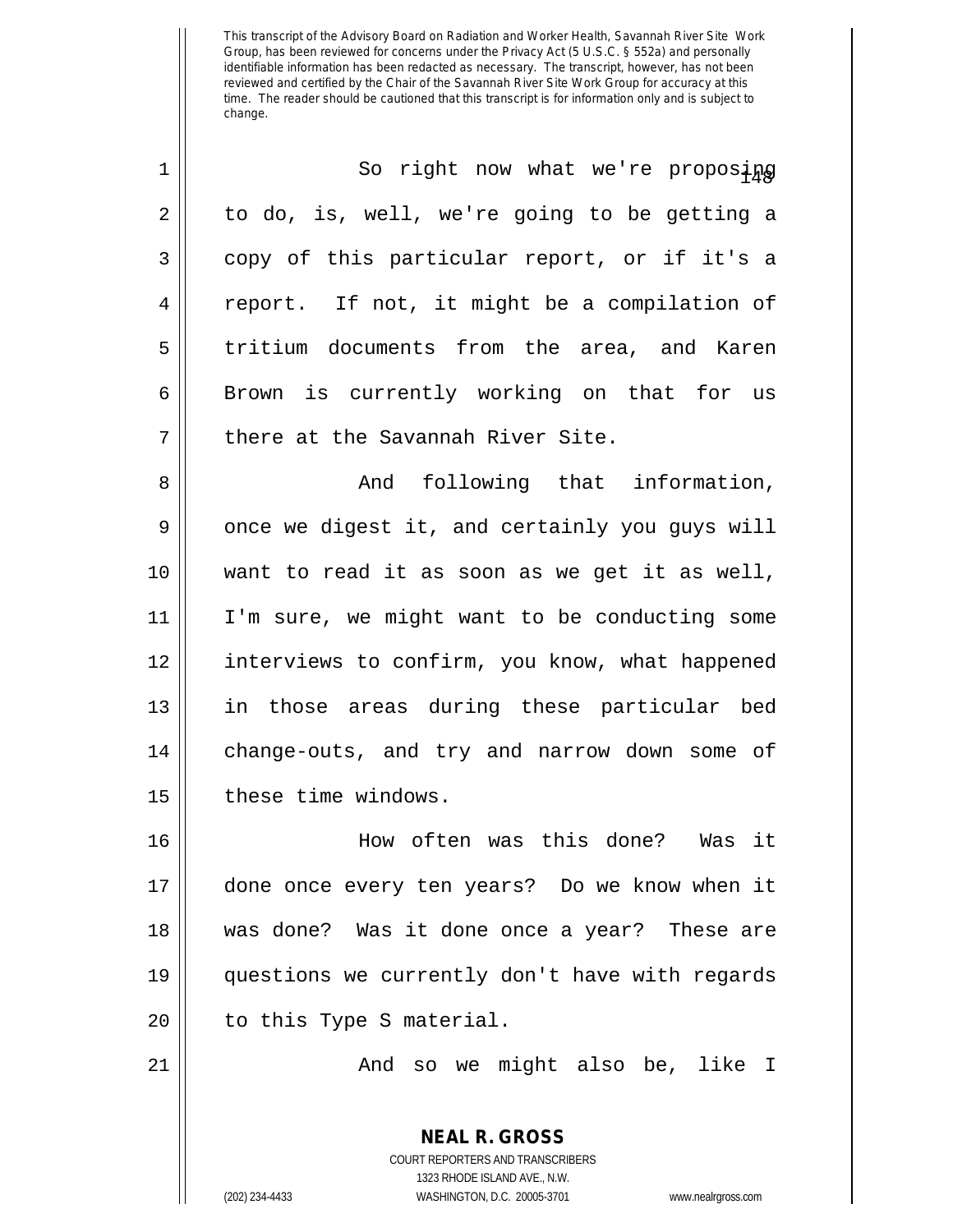| $\mathbf 1$ | said, conducting some interviews down thergq             |
|-------------|----------------------------------------------------------|
| 2           | and one of the things I wanted to ask you,               |
| 3           | Mark, was, would you all want to be involved             |
| 4           | when we conduct these interviews, or do you              |
| 5           | want to wait until after we investigate this             |
| 6           | on our own or --                                         |
| 7           | CHAIRMAN GRIFFON: I would think                          |
| 8           | it would make sense for SC&A to be involved in           |
| 9           | these.                                                   |
| 10          | DR. TAULBEE: Okay. These would                           |
| 11          | likely be in classified space.                           |
| 12          | CHAIRMAN GRIFFON: Classified,                            |
| 13          | yes.                                                     |
| 14          | DR. TAULBEE: Just due<br>to                              |
| 15          | quantities and that kind of thing. So, okay.             |
| 16          | CHAIRMAN GRIFFON:<br>And<br>I would                      |
| 17          | think that would make sense. They've been                |
| 18          | involved in those meetings before on tritide             |
| 19          | issues, so I would request that, yes.                    |
| 20          | DR. MAKHIJANI: Yes. Just give us                         |
| 21          | enough notice, because, you know, we have to             |
|             |                                                          |
|             | <b>NEAL R. GROSS</b><br>COURT REPORTERS AND TRANSCRIBERS |

1323 RHODE ISLAND AVE., N.W.

 $\mathsf{II}$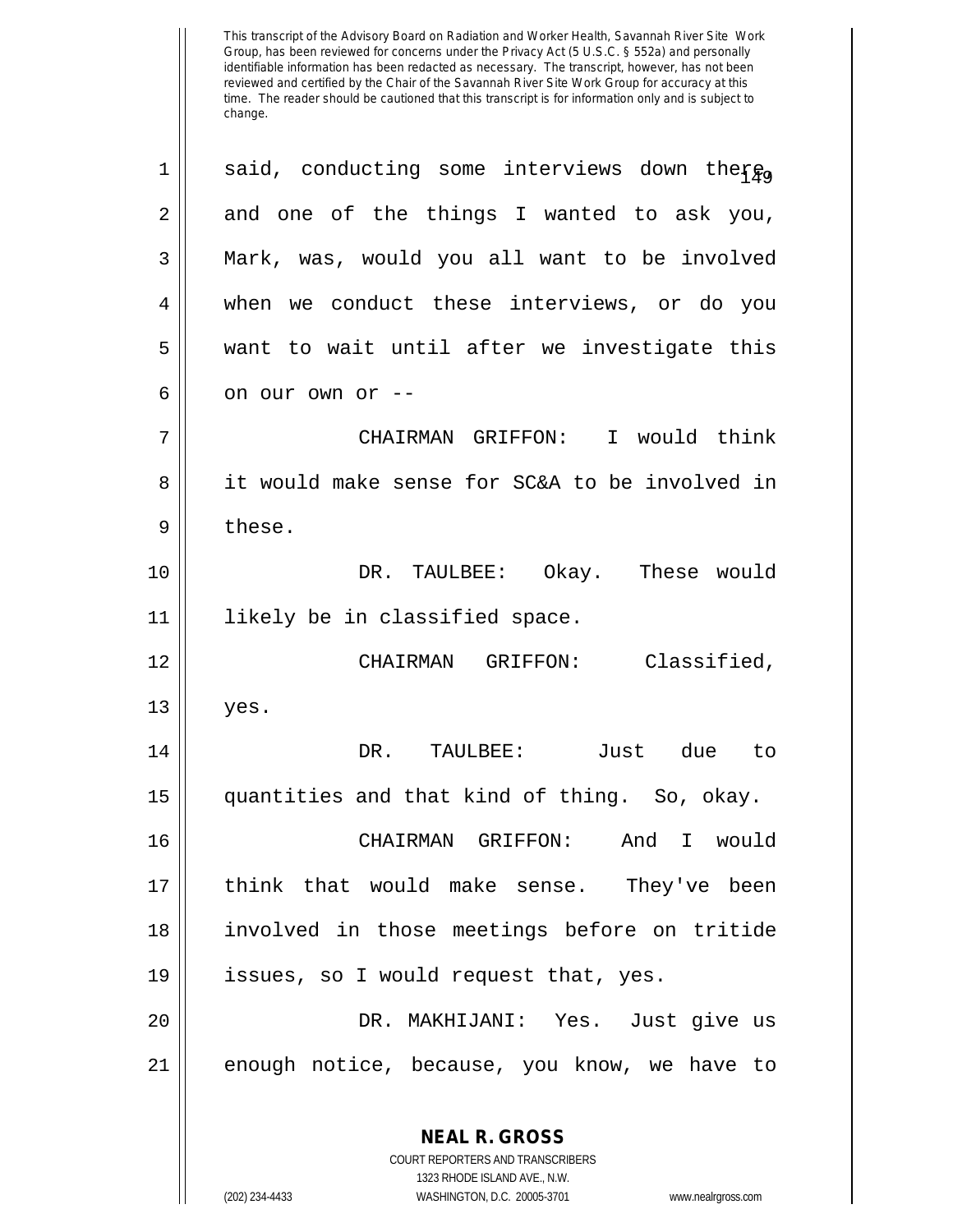**NEAL R. GROSS**  $1 \parallel$  allocate the time of our people.  $150$ 2 CHAIRMAN GRIFFON: Yes, and Tim's 3 || been pretty good with that, and just from a 4 || scheduling standpoint, I think it doesn't make 5 || sense for SC&A to wait for your report,  $6 \parallel$  because then they might want to interview the 7 || same people and they'd have to go through 8 || another meeting and you know, yes. 9 DR. TAULBEE: Right, okay. 10 CHAIRMAN GRIFFON: So I think that  $11$   $\parallel$  -- yes, that makes sense. 12 DR. TAULBEE: So I see this one 13 || actually taking quite a while to put to bed, 14 || and this comes down to, you know, our, I guess 15 misunderstanding initially of the Type S 16 materials that might have been used on the  $17 \parallel$  site. 18 And again, we're not solely 19 convinced that lanthanum nickel is a Type S. 20 It's just we've got -- we have calculations  $21$  | out there where they're assuming that it is at

> COURT REPORTERS AND TRANSCRIBERS 1323 RHODE ISLAND AVE., N.W.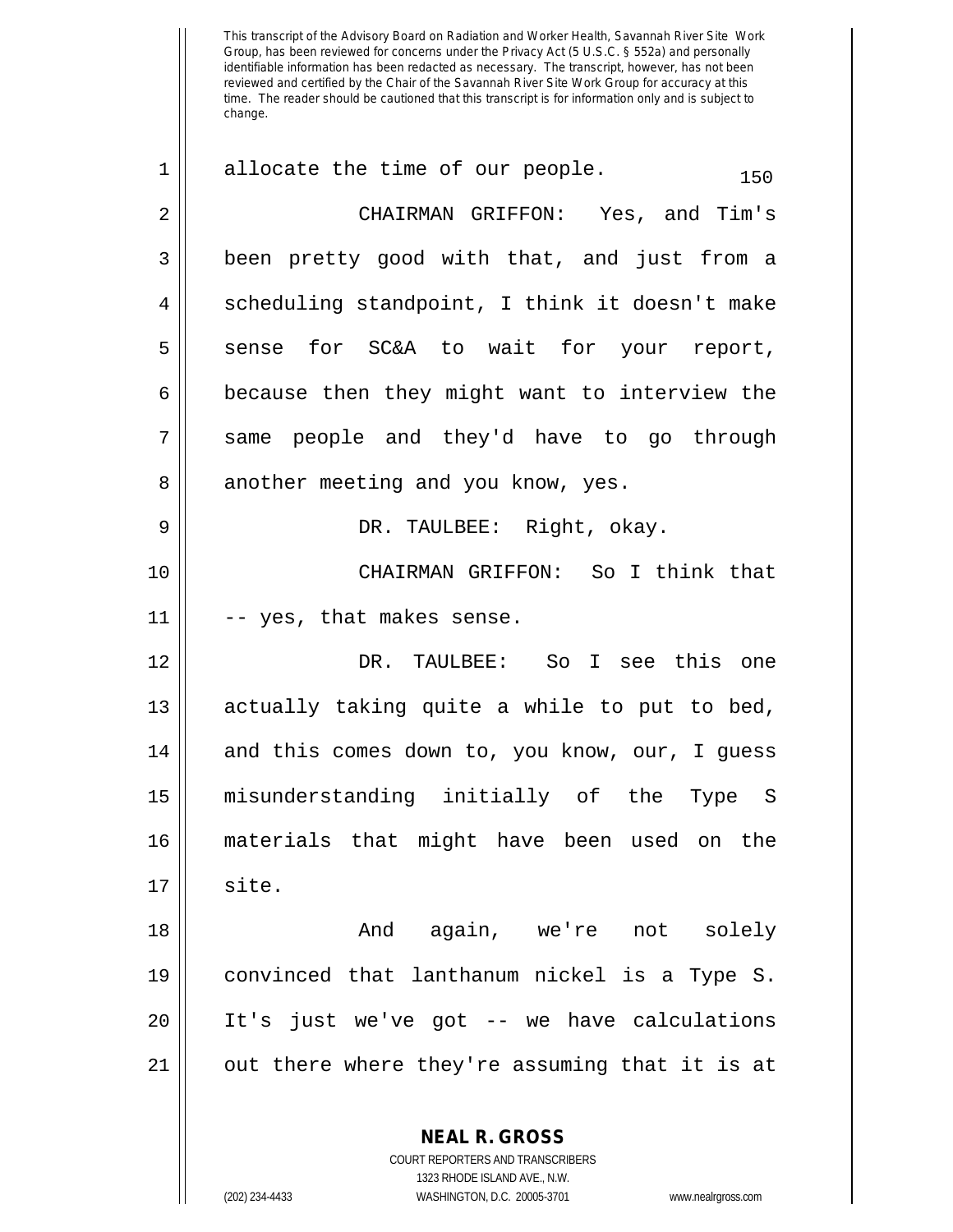This transcript of the Advisory Board on Radiation and Worker Health, Savannah River Site Work Group, has been reviewed for concerns under the Privacy Act (5 U.S.C. § 552a) and personally identifiable information has been redacted as necessary. The transcript, however, has not been reviewed and certified by the Chair of the Savannah River Site Work Group for accuracy at this time. The reader should be cautioned that this transcript is for information only and is subject to change. **NEAL R. GROSS** COURT REPORTERS AND TRANSCRIBERS 1323 RHODE ISLAND AVE., N.W. 1 || this time. So we want to interview the Health 2 **Physics folks that did those calculations, of** 3 why did you assume this? 4 || If the reason was, is, we felt the 5 doses were going to be low, and so we just 6 $\parallel$  assumed the worse case, that doesn't 7 necessarily make it Type S. It's, you know, 8 || just what they assumed. So those are some 9 | interviews that we feel we need to conduct. 10 CHAIRMAN GRIFFON: Although we've 11 certainly used worst cases in many other 12 coworker models. So I'm not sure that's a 13 || good stance to have. But, Arjun? 14 DR. MAKHIJANI: If you think it 15 useful, I'd like to ask Joyce's opinion on 16 || this, you know, as we go along. Would that be 17 || all right if I did that? 18 || CHAIRMAN GRIFFON: Of course. 19 MR. KATZ: Tim, will you just copy 20 me when you make arrangements? 21 DR. TAULBEE: Absolutely.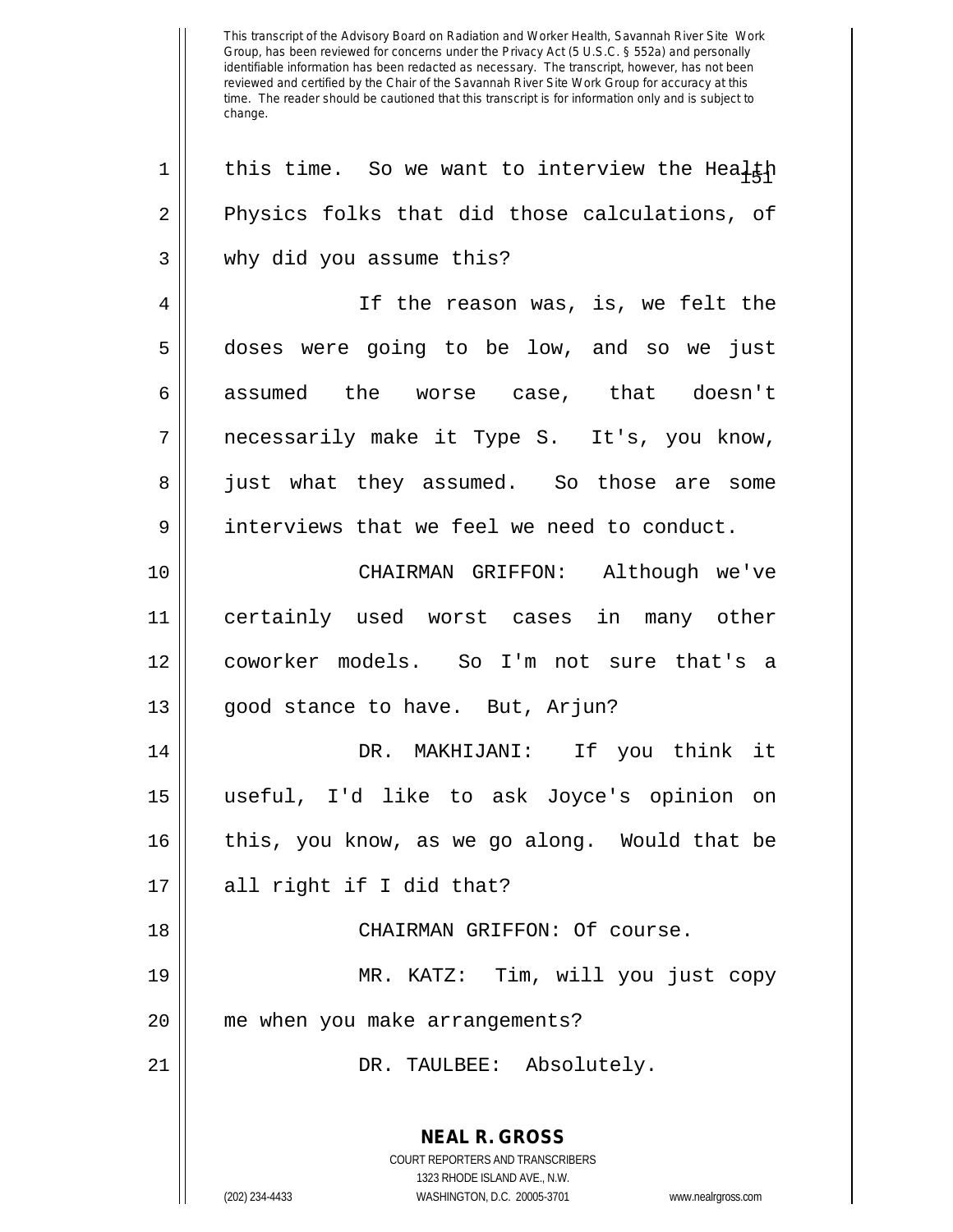| 1  | MR. KATZ: Thank you.<br>152                    |
|----|------------------------------------------------|
| 2  | CHAIRMAN GRIFFON: One other                    |
| 3  | thing. It seems like, I mean I quess the       |
| 4  | solubility class is one question. But the      |
| 5  | real focus on this is the exposure potential.  |
| 6  | Is that -- that's really what you want to get  |
| 7  | at, right?                                     |
| 8  | DR. TAULBEE: That's right.                     |
| 9  | CHAIRMAN GRIFFON: You know the                 |
| 10 | source terms there. But what's the likelihood  |
| 11 | of an exposure potential?                      |
| 12 | DR. TAULBEE: So I'm thinking that              |
| 13 | well, even with the interviews or following    |
| 14 | the interviews, we might want to have more of  |
| 15 | a -- I know we had a tour down there of the    |
| 16 | tritium facilities, but we might want to do    |
| 17 | that in a little more depth than what we got   |
| 18 | in the half hour that we were there, to better |
| 19 | understand what that --                        |
| 20 | CHAIRMAN GRIFFON:<br>They<br>Yes.              |
| 21 | didn't really want to talk about much of that  |
|    | <b>NEAL R. GROSS</b>                           |
|    | COURT REPORTERS AND TRANSCRIBERS               |

1323 RHODE ISLAND AVE., N.W.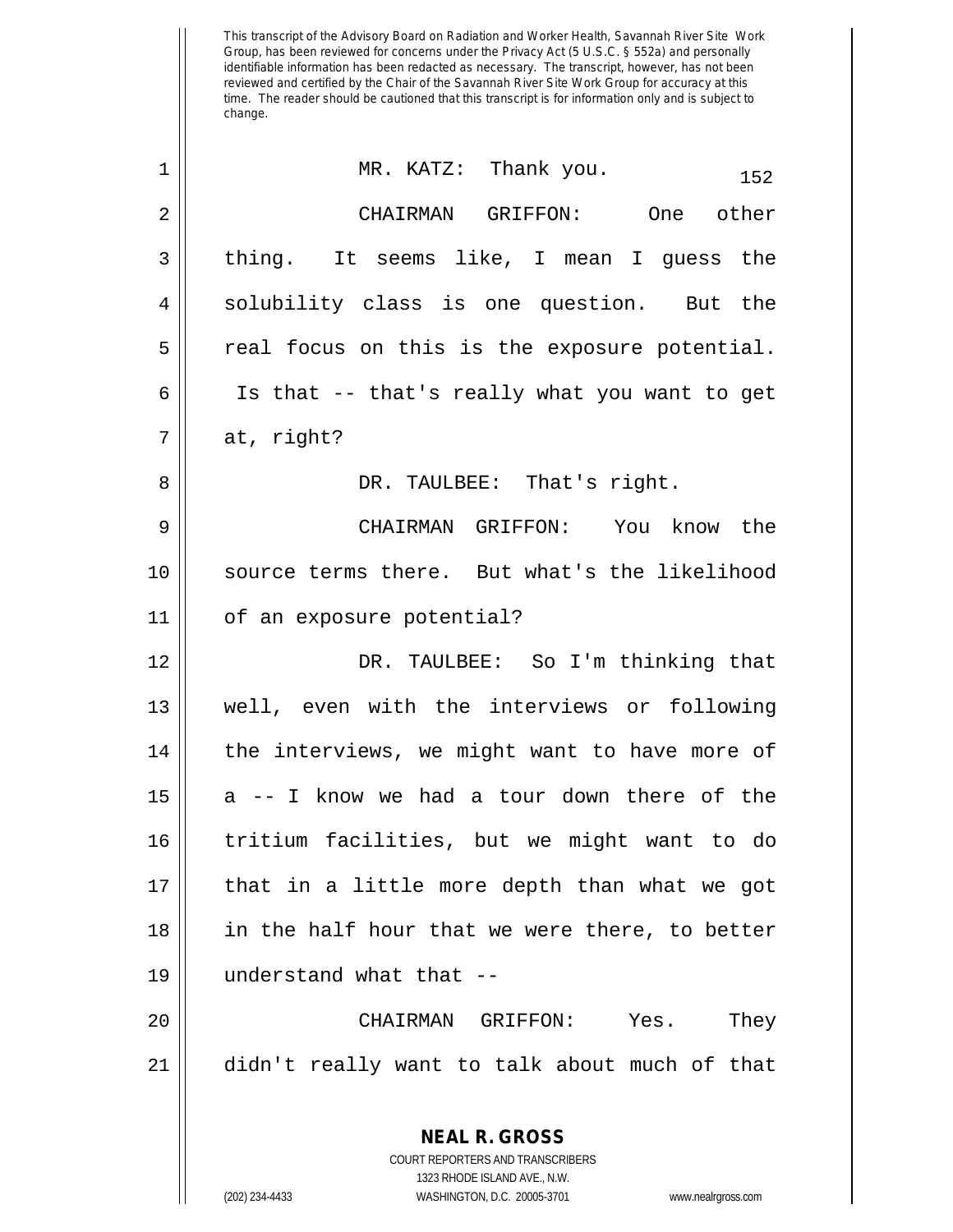This transcript of the Advisory Board on Radiation and Worker Health, Savannah River Site Work Group, has been reviewed for concerns under the Privacy Act (5 U.S.C. § 552a) and personally identifiable information has been redacted as necessary. The transcript, however, has not been reviewed and certified by the Chair of the Savannah River Site Work Group for accuracy at this time. The reader should be cautioned that this transcript is for information only and is subject to change. **NEAL R. GROSS** COURT REPORTERS AND TRANSCRIBERS 1323 RHODE ISLAND AVE., N.W. (202) 234-4433 WASHINGTON, D.C. 20005-3701 www.nealrgross.com 1 When we were there either, even though we had  $2 \parallel$  the clearances, yes. 3 DR. TAULBEE: And one of the 4 || things we've learned recently is that we  $5 \parallel$  should probably be considering that tritium 6 facility a separate site, that's under 7 || separate DOE management compared to the rest 8 || of the site. 9 || So we actually have to coordinate 10 || through -- still through Karen Brown, but the 11 actual official requests go to a different 12 person than the site general manager. So it's 13 || a little more complicated, because it's in an 14 || NNSA site. 15 DR. MAKHIJANI: So you're -- did I 16 || qet the import of what you said? Right now 17 || you're proposing to split up SRS and --18 CHAIRMAN GRIFFON: No, no, no. 19 DR. MAKHIJANI: So I misunderstood  $20$  | you. 21 DR. TAULBEE: No, no, no. It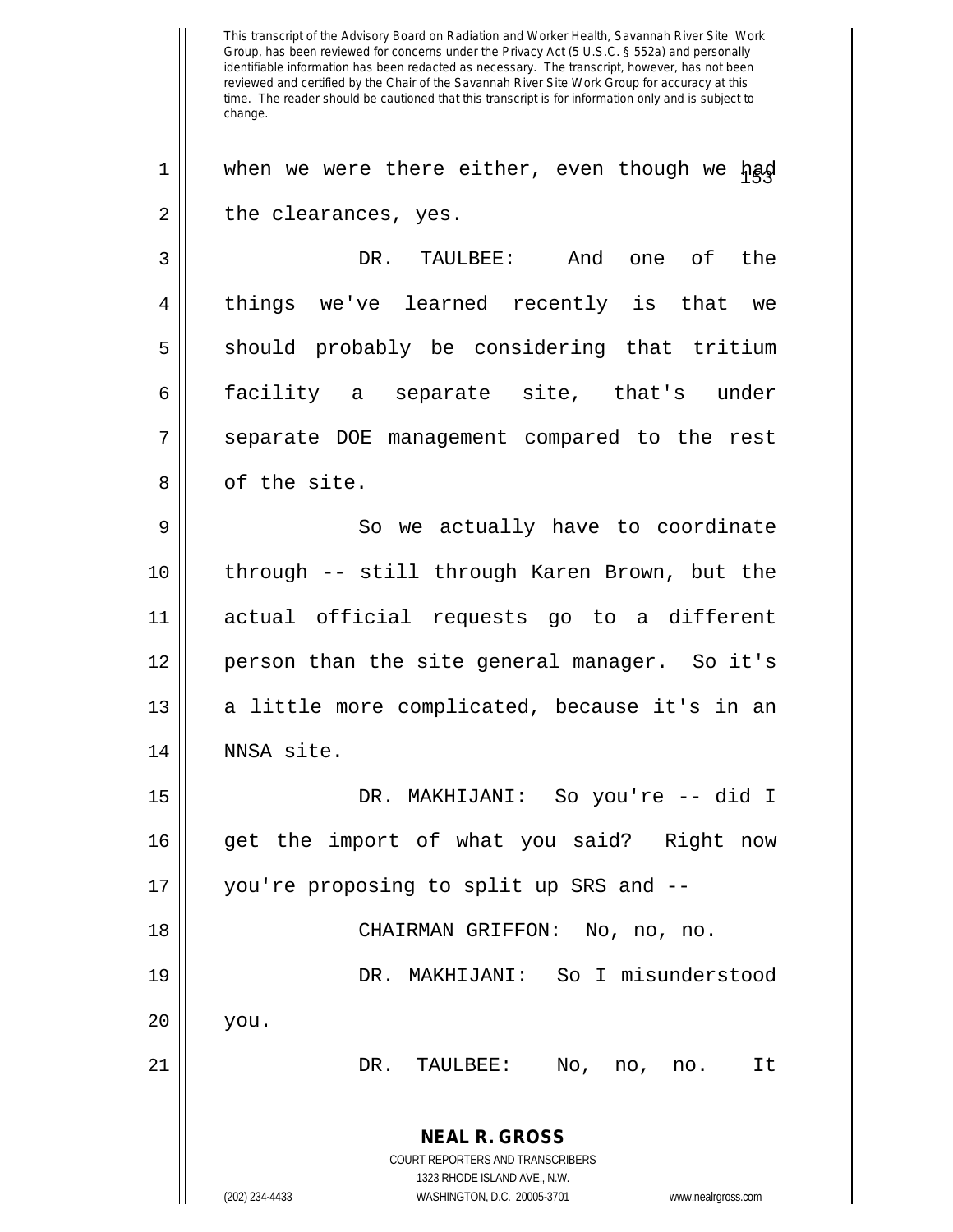This transcript of the Advisory Board on Radiation and Worker Health, Savannah River Site Work Group, has been reviewed for concerns under the Privacy Act (5 U.S.C. § 552a) and personally identifiable information has been redacted as necessary. The transcript, however, has not been reviewed and certified by the Chair of the Savannah River Site Work Group for accuracy at this time. The reader should be cautioned that this transcript is for information only and is subject to change. 1 || makes it a little more complicated for us  $_{1}$  $_{5}$ 2 work with the site, only from the standpoint 3 | of there's different DOE management. 4 DR. MAKHIJANI: From our point of  $5 \parallel$  view  $-$ 6 (Simultaneous speaking.) 7 DR. TAULBEE: Just the logistics 8 | of how we go about doing this. 9 DR. MAKHIJANI: Okay, thank you. 10 || DR. TAULBEE: So from that, we'll 11 see how that goes. But I do see -- well, not 12 necessarily, but depending on how it goes, I 13 || can see some possible data capture of their 14 || sample data and smear data some time in the 15 || future, dealing with this issue. 16 CHAIRMAN GRIFFON: Okay. Here's 17 what. I'd like to get through, I think, 18 finding 11 before we break for lunch, and 12 19 is going to be a bigger discussion, I believe. 20 || But 11, I'm not sure. There might just be a 21 | brief update on 11. Am I accurate on that?

> **NEAL R. GROSS** COURT REPORTERS AND TRANSCRIBERS 1323 RHODE ISLAND AVE., N.W.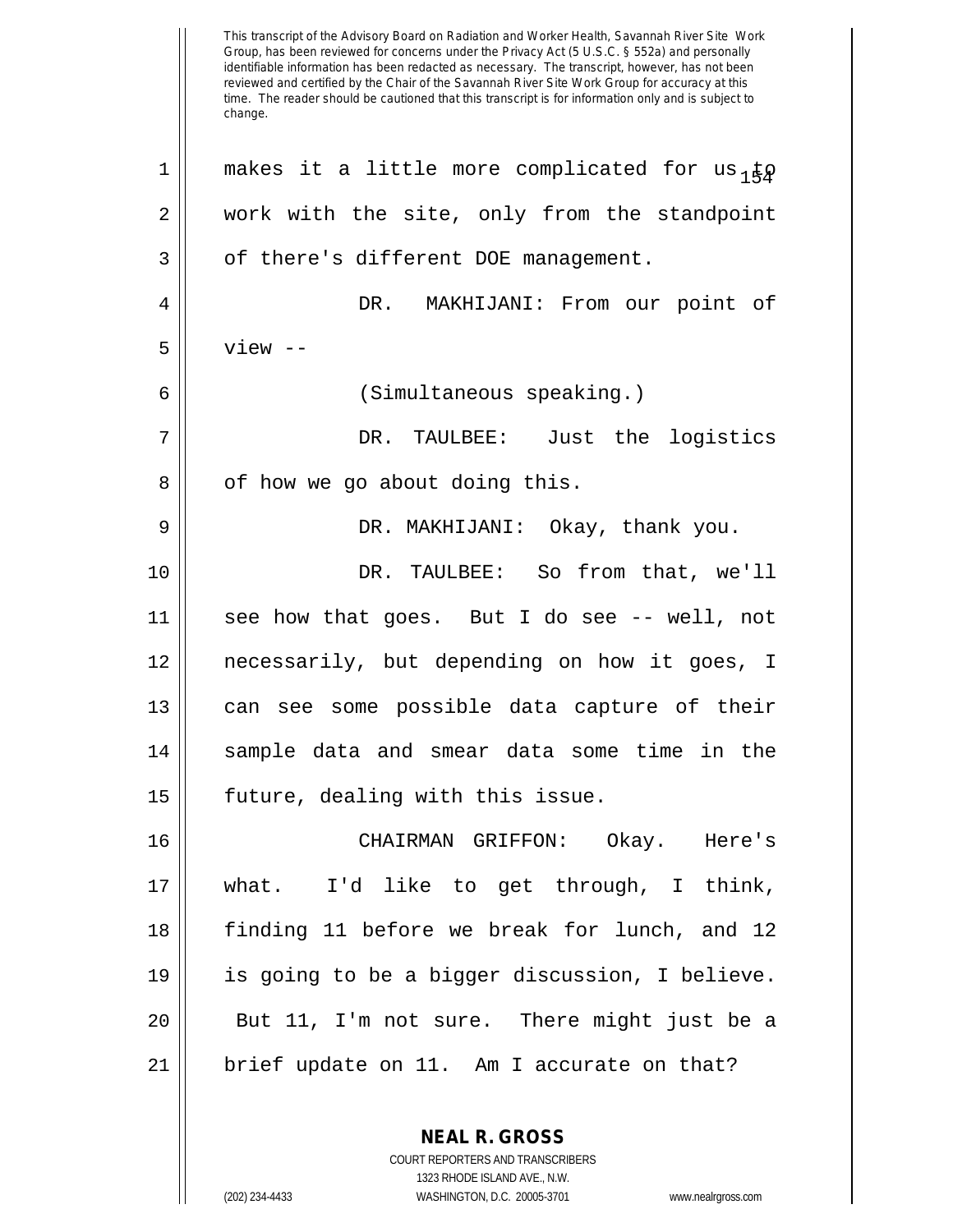This transcript of the Advisory Board on Radiation and Worker Health, Savannah River Site Work Group, has been reviewed for concerns under the Privacy Act (5 U.S.C. § 552a) and personally identifiable information has been redacted as necessary. The transcript, however, has not been reviewed and certified by the Chair of the Savannah River Site Work Group for accuracy at this time. The reader should be cautioned that this transcript is for information only and is subject to change. **NEAL R. GROSS** COURT REPORTERS AND TRANSCRIBERS 1323 RHODE ISLAND AVE., N.W.  $\begin{array}{c|c|c|c|c} 1 & \text{Finding } 11 & \text{155} \end{array}$ 2 DR. TAULBEE: I don't have  $3 \parallel$  anything for 11. 4 CHAIRMAN GRIFFON: Right. Very 5 brief. 6 (Laughter.) 7 DR. TAULBEE: I'm just waiting to 8 || pull that one up. 9 || DR. MAKHIJANI: Exotics. 10 CHAIRMAN GRIFFON: Eleven 11 disappeared. 12 DR. TAULBEE: Eleven disappeared 13 | from my list. 14 CHAIRMAN GRIFFON: Actually, I 15 think SC&A is supposed to -- yes. There's an 16 || SC&A action on the action list, yes. So Arjun 17 or Steve, I think it's fair to say you guys 18 || are still working on it? 19 DR. MAKHIJANI: Well, you know, we 20 || decided to wait on these things, you know, on  $21$  | the overall report, until the data issues were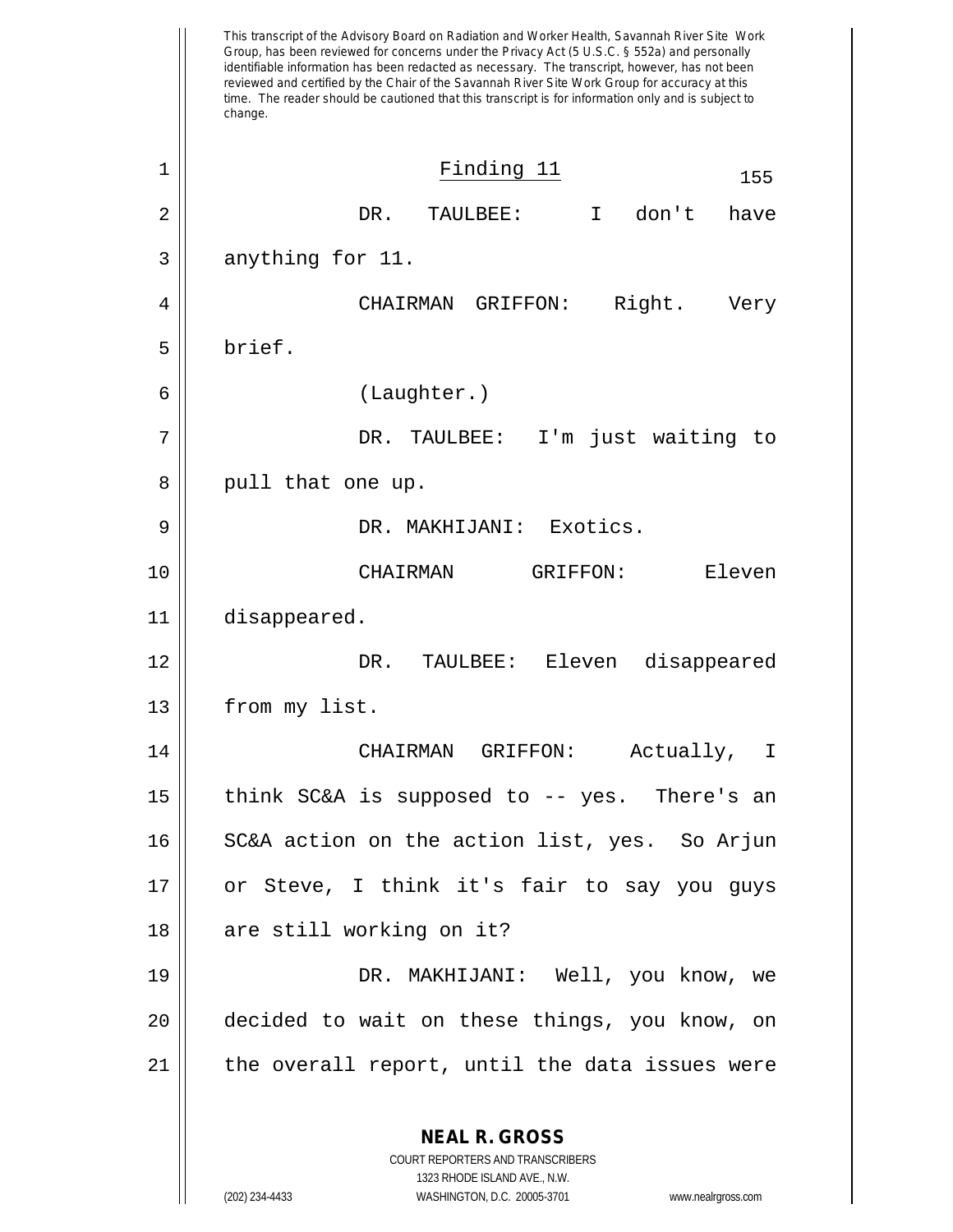$1||$  resolved, because you asked us to -- last  $2 \parallel$  time, you asked us to do an overall report, 3 $\parallel$  and at a certain point when this data 4 || confusion arose and the coworker models were 5 || somewhat delayed, we didn't know whether we  $6 \parallel$  should proceed, since we felt we weren't 7 working from the right data sets.

8 So part of the reason I just 9 focused on the things that were really 10 discrete, that were independent of that 11 confusion, which is the TIB-0052 plutonium 12 database and I've got something on Item 23 13 || that's not 100 percent finished.

14 CHAIRMAN GRIFFON: Can you refresh 15 my memory? What is the essence of finding 11 16 here? It's the exotics.

17 DR. MAKHIJANI: Well basically 18 it's to see what documentation there is about 19 exposure potential, and about exposure 20 | conditions and measurements. So it's not --

21 (Simultaneous speaking.)

**NEAL R. GROSS** COURT REPORTERS AND TRANSCRIBERS

1323 RHODE ISLAND AVE., N.W.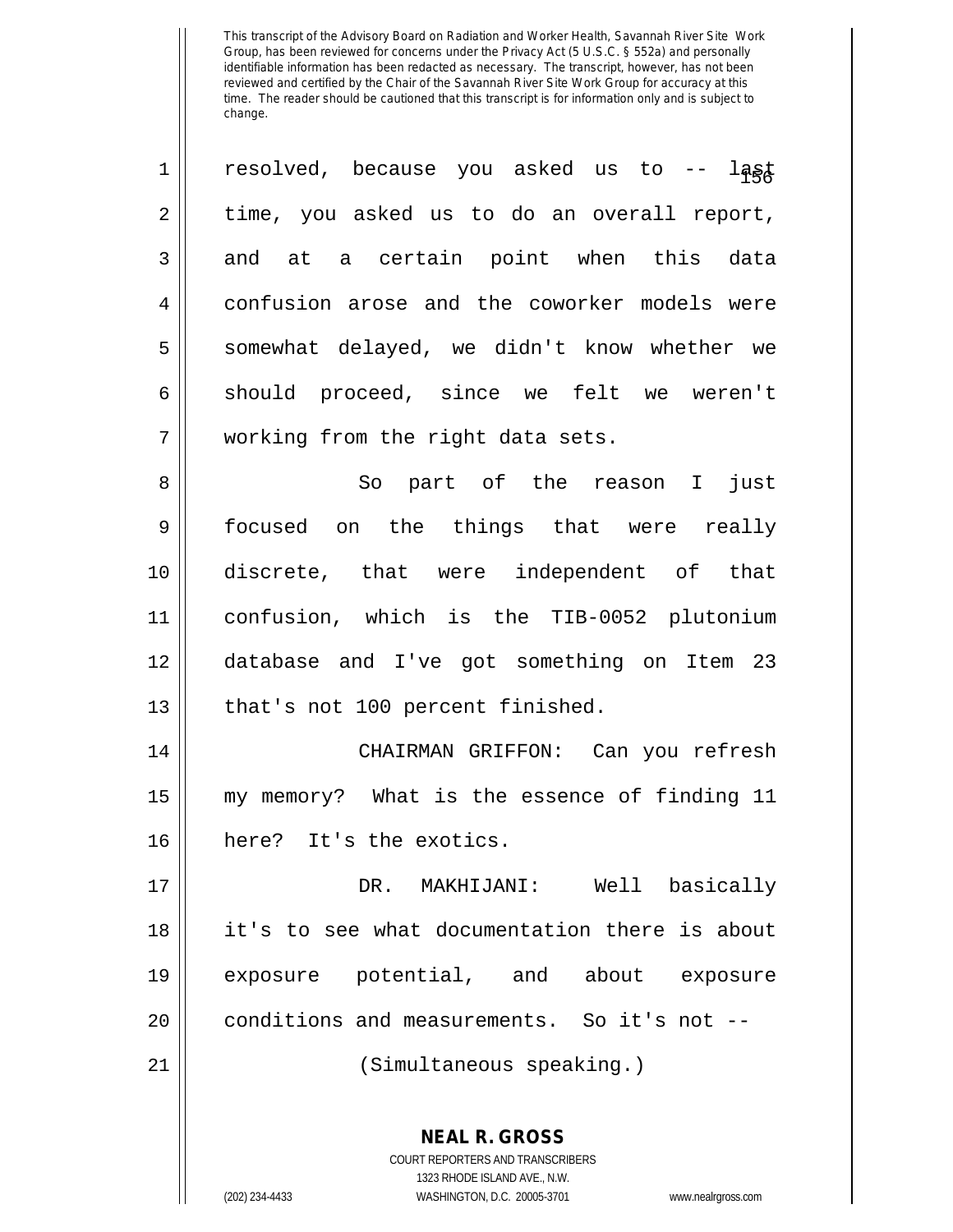This transcript of the Advisory Board on Radiation and Worker Health, Savannah River Site Work Group, has been reviewed for concerns under the Privacy Act (5 U.S.C. § 552a) and personally identifiable information has been redacted as necessary. The transcript, however, has not been reviewed and certified by the Chair of the Savannah River Site Work Group for accuracy at this time. The reader should be cautioned that this transcript is for information only and is subject to change. **NEAL R. GROSS** COURT REPORTERS AND TRANSCRIBERS 1323 RHODE ISLAND AVE., N.W. (202) 234-4433 WASHINGTON, D.C. 20005-3701 www.nealrgross.com <sup>157</sup> 1 CHAIRMAN GRIFFON: So it's not so  $2 \parallel$  much -- does it overlap with --3 DR. MAKHIJANI: But the ER doesn't  $4 \parallel - -$ 5 (Simultaneous speaking.) 6 CHAIRMAN GRIFFON: Does it overlap  $7 \parallel$  with all the coworker models that we've been 8 toggling through, or are there additional  $9 \parallel$  exotics that we --10 DR. MAKHIJANI: I don't remember. 11 | Let me go to my task list. 12 DR. TAULBEE: I wonder, since 13 || polonium is kind of one of the exotics. 14 CHAIRMAN GRIFFON: Yes, yes, 15 | right, and neptunium. 16 DR. MAKHIJANI: No, I guess not. 17 It's sort of like I guess I suspended work at 18 || this time period. These are suspended too.  $19 \parallel$  So we'll just pick this up --20 || CHAIRMAN GRIFFON: Okay. 21 || MR. KATZ: What is the topic,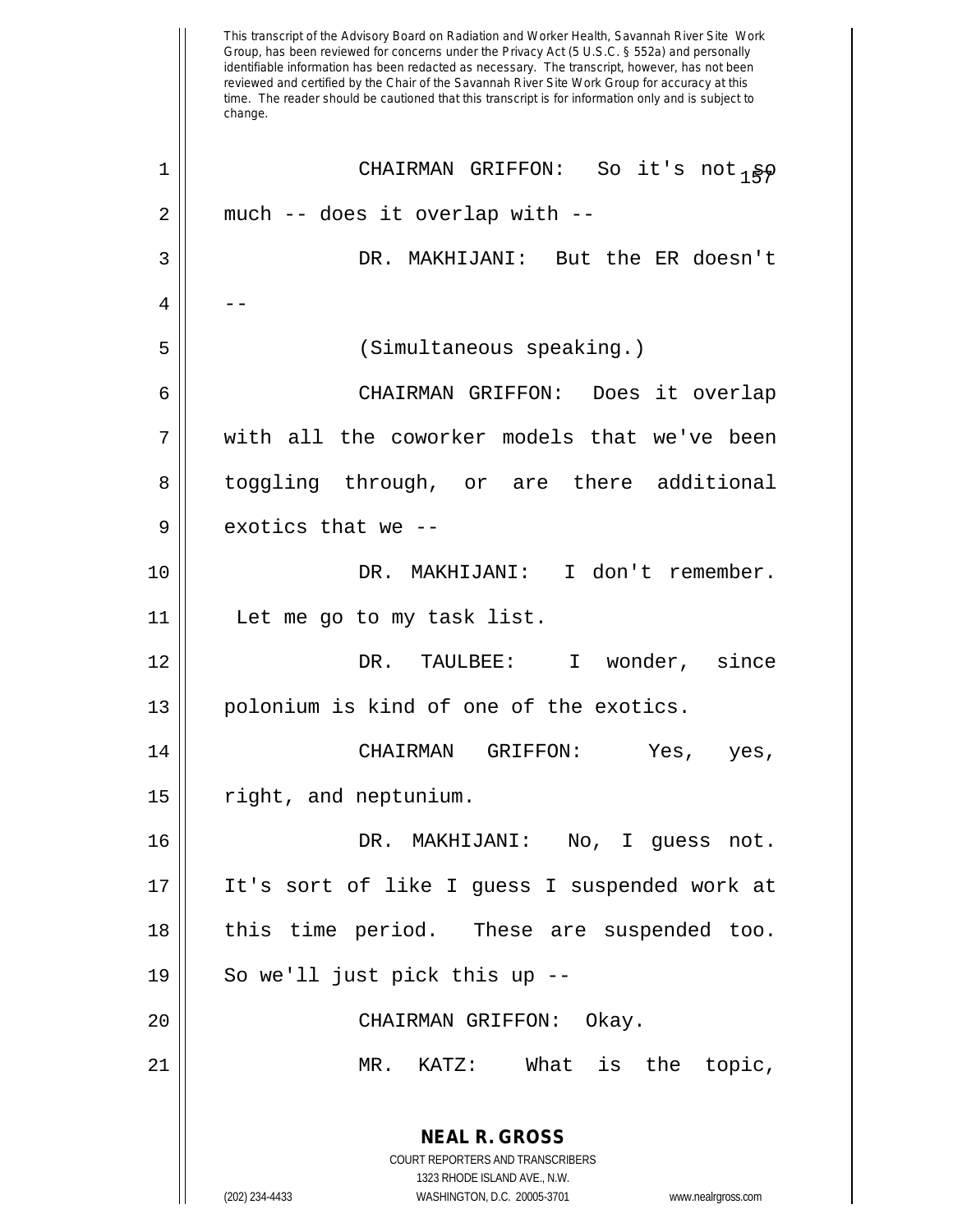This transcript of the Advisory Board on Radiation and Worker Health, Savannah River Site Work Group, has been reviewed for concerns under the Privacy Act (5 U.S.C. § 552a) and personally identifiable information has been redacted as necessary. The transcript, however, has not been reviewed and certified by the Chair of the Savannah River Site Work Group for accuracy at this time. The reader should be cautioned that this transcript is for information only and is subject to change. <sup>158</sup> 1 though? 2 CHAIRMAN GRIFFON: Well, that's  $3 \parallel$  what I was trying to find out. It's exotics, 4 || beyond the ones that we've discussed already, 5 | beyond neptunium and polonium? 6 DR. MAKHIJANI: Yes. 7 CHAIRMAN GRIFFON: Others. 8 DR. MAKHIJANI: There's a whole 9 || list of radionuclides. 10 CHAIRMAN GRIFFON: Yes. You talk 11 about 150 radionuclides. 12 DR. MAKHIJANI: And that number 13 came from somewhere. It must have come from 14 || some Savannah River --15 CHAIRMAN GRIFFON: It looks like 16 it's the TBD, yes. 17 DR. MAKHIJANI: And that it says 18 in our, in the task list that I circulated to 19 our team, was that we will look at the work 20 || spec technical reports. I do remember 21 starting to look at these work technical

> **NEAL R. GROSS** COURT REPORTERS AND TRANSCRIBERS 1323 RHODE ISLAND AVE., N.W.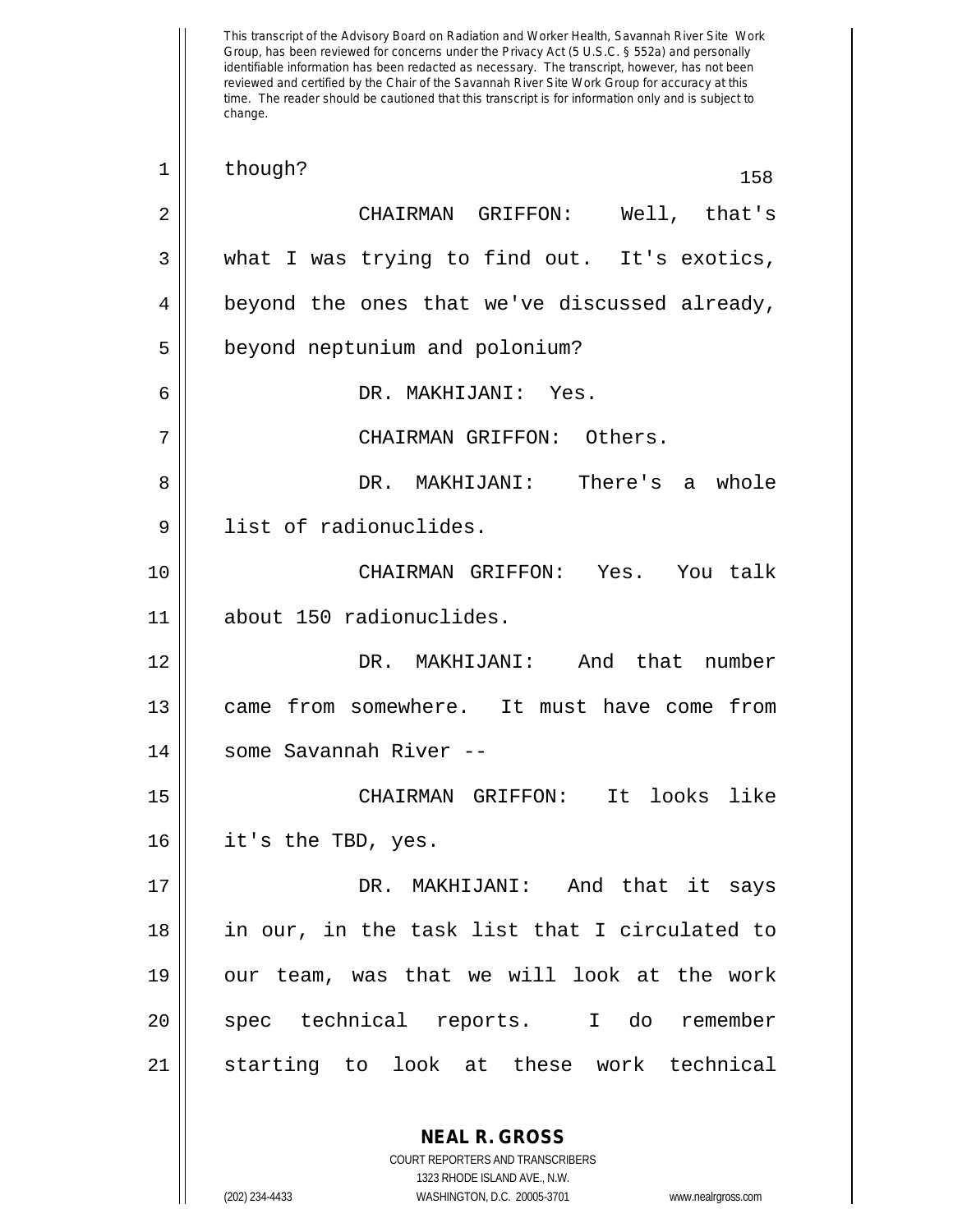This transcript of the Advisory Board on Radiation and Worker Health, Savannah River Site Work Group, has been reviewed for concerns under the Privacy Act (5 U.S.C. § 552a) and personally identifiable information has been redacted as necessary. The transcript, however, has not been reviewed and certified by the Chair of the Savannah River Site Work Group for accuracy at this time. The reader should be cautioned that this transcript is for information only and is subject to change. **NEAL R. GROSS** COURT REPORTERS AND TRANSCRIBERS 1323 RHODE ISLAND AVE., N.W. 1 | reports, but after discussion with John about 2 || you know, keeping the budget in order, I have 3 || just focused on those discrete things. 4 || But this is a discrete thing, and 5 we should be -- we should go ahead with the 6 item. 7 CHAIRMAN GRIFFON: Didn't we have 8 || Bob Barton identifying --9 DR. MAKHIJANI: We did do some 10 work on this, and at a certain point, when I 11 || suspended work and decided to focus on just a 12 couple of discrete items, I should have 13 revisited the list and find out how many 14 discrete items there are that we can go on 15 | independently. 16 CHAIRMAN GRIFFON: So these are  $17$  || the radionuclides, the ones discussed already, 18 and the fission product? It's not in any of 19 || those categories. 20 DR. MAKHIJANI: No. There were 21 || separate campaigns dealing with individual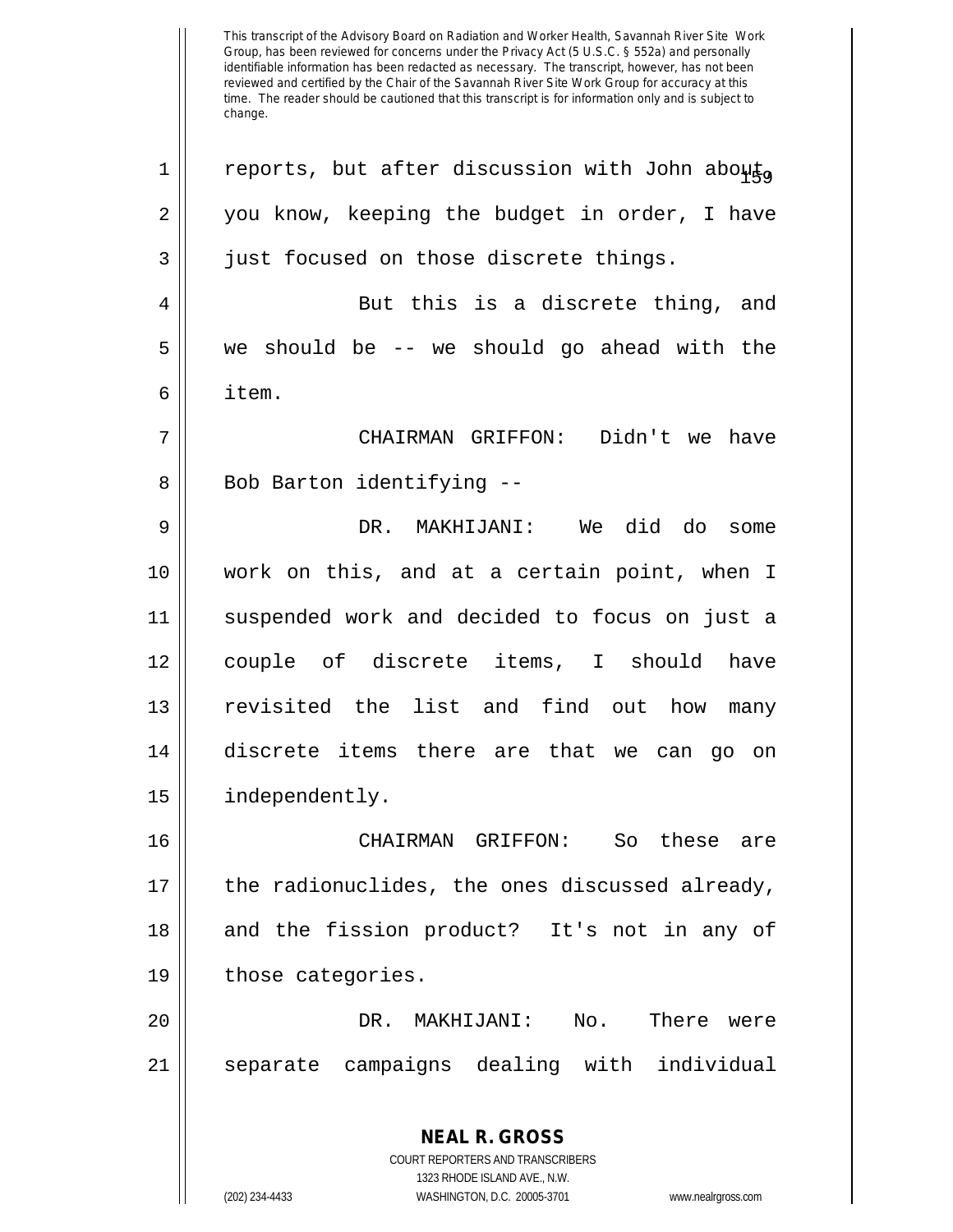1 $\parallel$  radionuclides that are mentioned in these work 2 | technical reports.

3 The TBD writes 150. I don't know 4 || that we've identified. We certainly haven't 5 identified 150 or time lines for that. Have 6 you all identified time lines for these 7 || exotics? Are they there?

8 DR. TAULBEE: For some of them. I 9 mean there was campaigns to produce cobalt 60, 10 you know, and strontium 90 and some of the 11 others, sure. They're there. But have we 12 gone through systematically and done this? 13 No, from that standpoint. Because you know, 14 in general, the mixed fission products 15 bioassay or whole body counting methodology 16 picks, you know, virtually -- well, whole body 17 counting picks up all of the data, and the 18 methodology for the mixed fission product is 19 prior to 1965. We pick up all of the data on  $20$   $\parallel$  this.

21 || So we felt the bioassay monitoring

**NEAL R. GROSS** COURT REPORTERS AND TRANSCRIBERS 1323 RHODE ISLAND AVE., N.W. (202) 234-4433 WASHINGTON, D.C. 20005-3701 www.nealrgross.com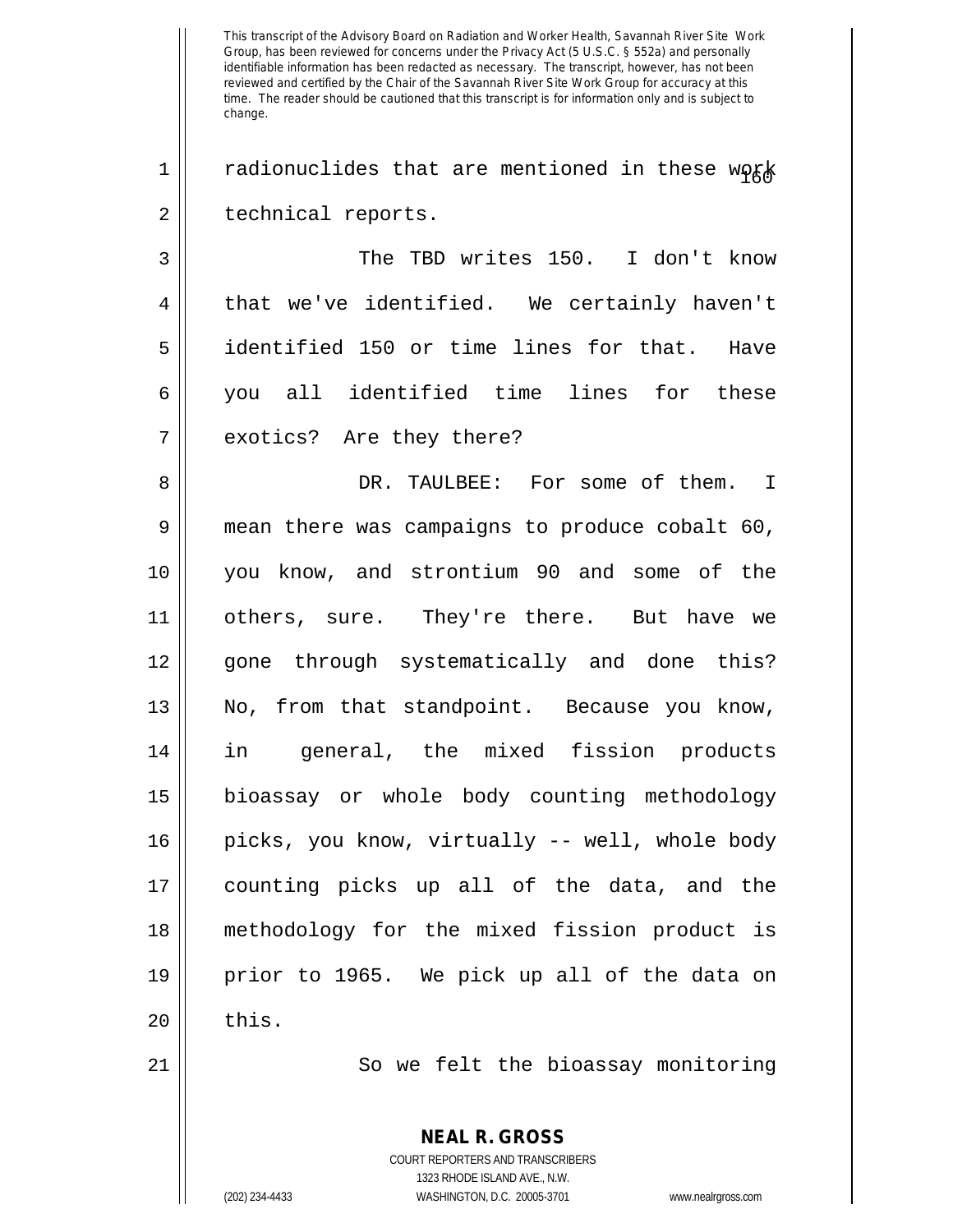This transcript of the Advisory Board on Radiation and Worker Health, Savannah River Site Work Group, has been reviewed for concerns under the Privacy Act (5 U.S.C. § 552a) and personally identifiable information has been redacted as necessary. The transcript, however, has not been reviewed and certified by the Chair of the Savannah River Site Work Group for accuracy at this time. The reader should be cautioned that this transcript is for information only and is subject to change. **NEAL R. GROSS** COURT REPORTERS AND TRANSCRIBERS 1323 RHODE ISLAND AVE., N.W. 1 || methodology that we had pretty much covers  $a\lambda$  $2 \parallel$  of this. 3 CHAIRMAN GRIFFON: Okay. So it's 4 || back in. SC&A needs to follow up on that. 5 DR. TAULBEE: Yes. If there's  $6 \parallel$  some that would not be covered under the whole 7 body counting or the beta counting of the 8 urinalysis, then -- 9 DR. MAKHIJANI: We have done some 10 work on this, I see, and this must be what Bob 11 Barton was working on. 12 CHAIRMAN GRIFFON: Bob Barton. 13 DR. MAKHIJANI: So this must be 14 what Bob Barton was working on for us, and 15 | then he stopped. 16 (Simultaneous speaking.) 17 CHAIRMAN GRIFFON: So it's for 18 || SC&A. It is out of your hands, okay. 19 DR. MAURO: Mark, this is John 20 Mauro. This is something I did want to 21 || explore a little further for my own benefit,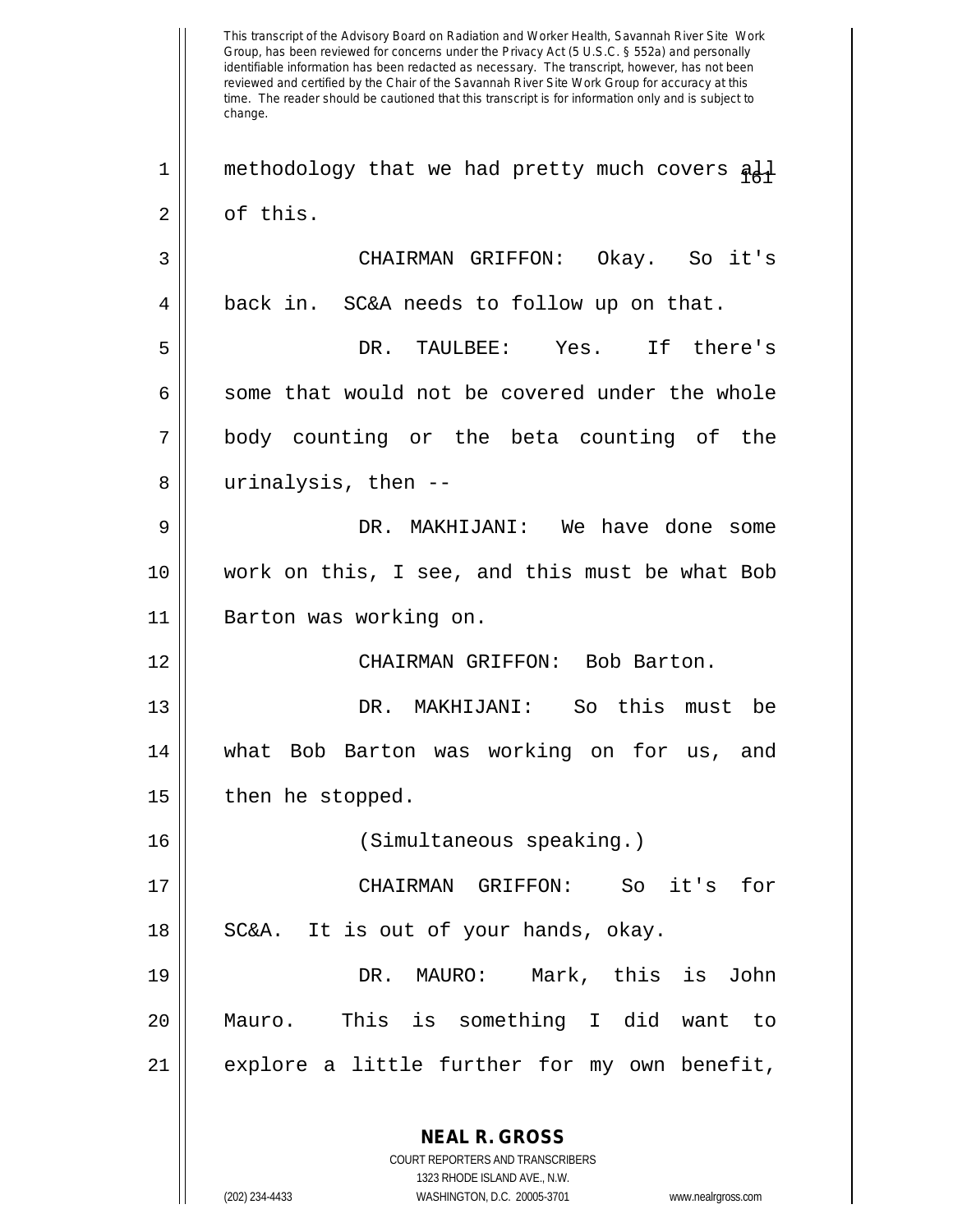This transcript of the Advisory Board on Radiation and Worker Health, Savannah River Site Work Group, has been reviewed for concerns under the Privacy Act (5 U.S.C. § 552a) and personally identifiable information has been redacted as necessary. The transcript, however, has not been reviewed and certified by the Chair of the Savannah River Site Work Group for accuracy at this time. The reader should be cautioned that this transcript is for information only and is subject to change. **NEAL R. GROSS** 1 || because talking to Arjun, quite frankly we¦ $\chi$ e 2 || invested quite amount of level of effort in  $3 \parallel$  site visits, gathering data. 4 || But it's my understanding that  $5 \parallel$  there was still quite a bit of effort going on  $6 \parallel$  by NIOSH in data capture and refining its 7 coworker models. I was concerned that we 8 a really should not be moving aggressively in 9 || terms of reviewing material and capturing data 10 until NIOSH has an opportunity to complete its 11 work. 12 CHAIRMAN GRIFFON: Well, I don't 13 || think on this topic though, John --14 DR. MAURO: Yes. That's where I'm 15 a little bit disoriented, and I'm having a 16 little trouble with the boundaries. In other 17 words, what is the work and bear with me. 18 || Others may benefit from this too. 19 What is the work that clearly we 20 || could move forward on, productively and come 21 to closure, and other areas where we should

> COURT REPORTERS AND TRANSCRIBERS 1323 RHODE ISLAND AVE., N.W.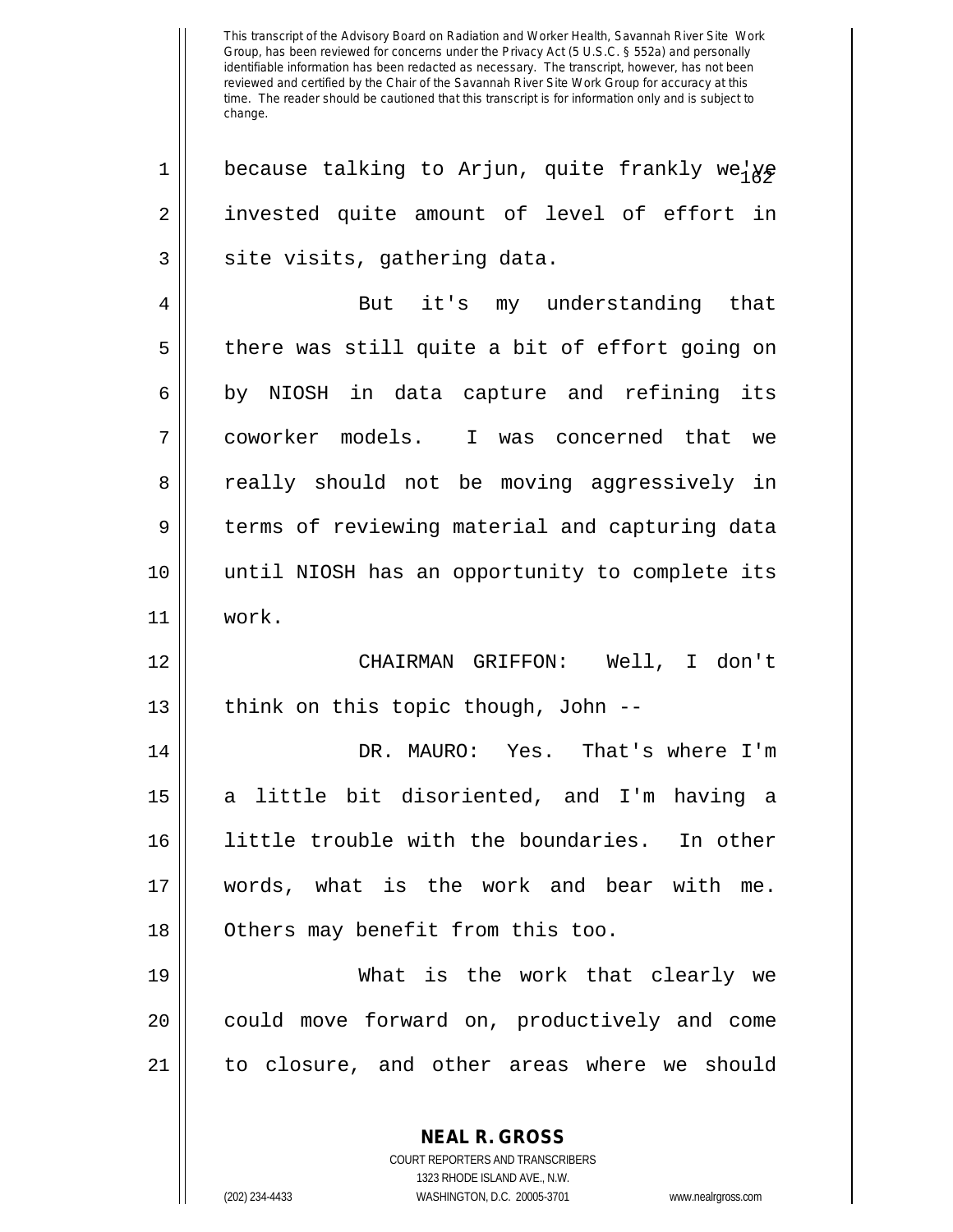| $\mathbf 1$ | probably just sit tight for a while? It's not  |
|-------------|------------------------------------------------|
| 2           | really clear to me where those boundaries are. |
| 3           | CHAIRMAN GRIFFON: Yes, and it's                |
| 4           | not clear to me what these 150 nuclides are    |
| 5           | either. So I guess it starts there, and maybe  |
| 6           | if you can identify these other exotics. If    |
| 7           | to the extent they're identified in NIOSH's    |
| 8           | TBD, I don't think they are, though.           |
| 9           | MR. MAHATHY: They're not in                    |
| 10          | there.                                         |
| 11          | CHAIRMAN GRIFFON: Not in there,                |
| 12          | right, right.                                  |
| 13          | DR. MAURO: Now that being the                  |
| 14          | case, okay. Let's say right now we have a      |
| 15          | concern with exotics, based on previous        |
| 16          | findings, and let's say that NIOSH is pursing  |
| 17          | data capture and gathering information         |
| 18          | regarding the nature and extent of those       |
| 19          | exotics and how to come to grips with them.    |
| 20          | I guess it would be my perspective             |
| 21          | that until that is, I guess, let's say a White |
|             | <b>NEAL R. GROSS</b>                           |

COURT REPORTERS AND TRANSCRIBERS 1323 RHODE ISLAND AVE., N.W. (202) 234-4433 WASHINGTON, D.C. 20005-3701 www.nealrgross.com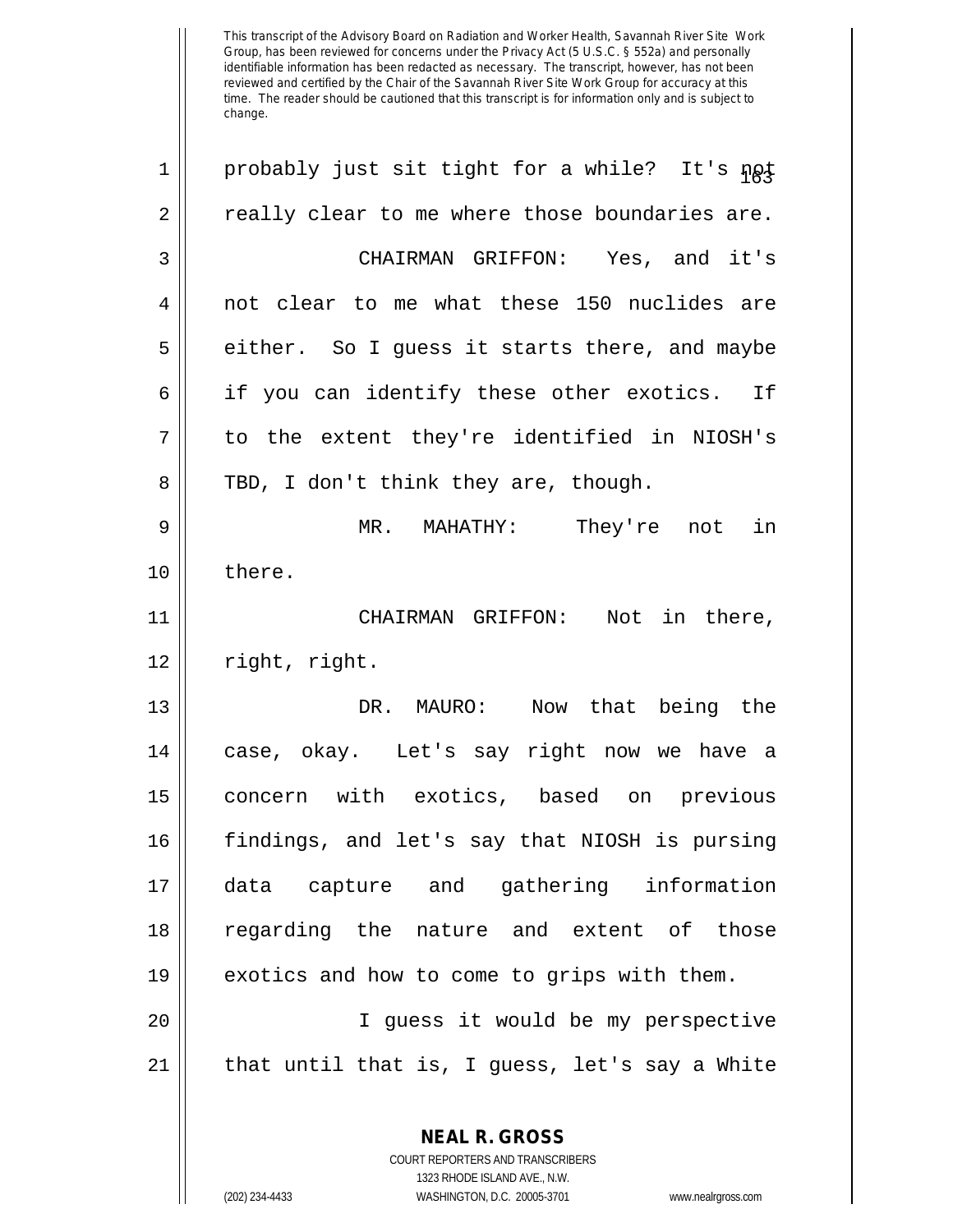This transcript of the Advisory Board on Radiation and Worker Health, Savannah River Site Work Group, has been reviewed for concerns under the Privacy Act (5 U.S.C. § 552a) and personally identifiable information has been redacted as necessary. The transcript, however, has not been reviewed and certified by the Chair of the Savannah River Site Work Group for accuracy at this time. The reader should be cautioned that this transcript is for information only and is subject to change. 1 || Paper is issued on that subject by NIOSH, it  $2 \parallel$  something -- does it really make sense for  $3 \parallel$  SC&A to pursue too aggressively? Or would you 4 like to hear more from us of why we're 5 ll concerned about that? 6 I guess you're trying to parse  $7 ||$  this out. I'm trying to avoid not having too 8 || much effort being put into an area that's 9 || still very much under development at NIOSH. 10 CHAIRMAN GRIFFON: Tim, do you 11 have -- what you just stated, is that written 12 || anywhere, the approach, that you believe these 13 other campaigns did exist. However, the 14 current bioassay, you believe, would be  $15$   $\parallel$  sufficient to estimate those doses? 16 DR. TAULBEE: I believe that's in  $17$  || the original ER.

18 DR. MAKHIJANI: I don't -- Tim, I 19 don't think it is. Let's see what it says. 20 DR. TAULBEE: It might be. I 21 don't remember. ER position: No explicit

> **NEAL R. GROSS** COURT REPORTERS AND TRANSCRIBERS 1323 RHODE ISLAND AVE., N.W.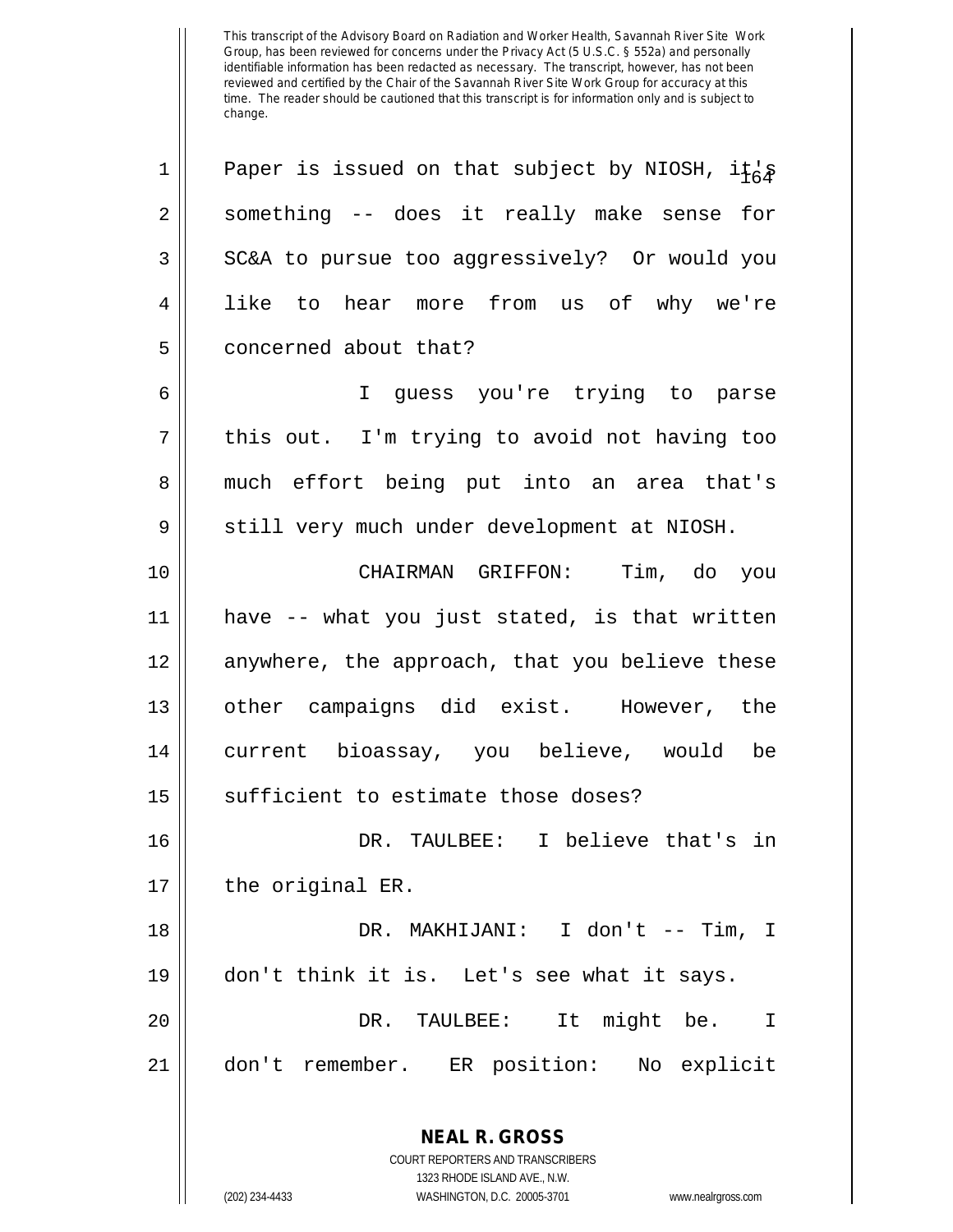This transcript of the Advisory Board on Radiation and Worker Health, Savannah River Site Work Group, has been reviewed for concerns under the Privacy Act (5 U.S.C. § 552a) and personally identifiable information has been redacted as necessary. The transcript, however, has not been reviewed and certified by the Chair of the Savannah River Site Work Group for accuracy at this time. The reader should be cautioned that this transcript is for information only and is subject to change. 1 $\parallel$  discussion of these radionuclides. It's net  $2 \parallel$  in the ER. 3 CHAIRMAN GRIFFON: I know, John, I 4 agree. I know what you're saying. You want 5 to define this work, and really it's not  $6 \parallel$  SC&A's role to do the research to find out, 7 you know. If somewhere it says there were all 8 || these campaigns of the nuclides, I think it is  $9 \parallel$  -- it's sort of NIOSH's work to find out, what 10 were these nuclides, and assure us that the 11 current approach is bounding of those nuclides 12 | or whatever. 13 So yes. I think that does fall  $14 \parallel$  back into  $-$  yes. 15 DR. TAULBEE: Well actually we do 16 address it under the fission and activation 17 || products, and most of these are activation 18 products, these special radionuclides, these 19 campaigns. Those are activation. That's 20 where you're absorbing the neutron and 21 generating cobalt 60. So we're covering it

> COURT REPORTERS AND TRANSCRIBERS 1323 RHODE ISLAND AVE., N.W. (202) 234-4433 WASHINGTON, D.C. 20005-3701 www.nealrgross.com

**NEAL R. GROSS**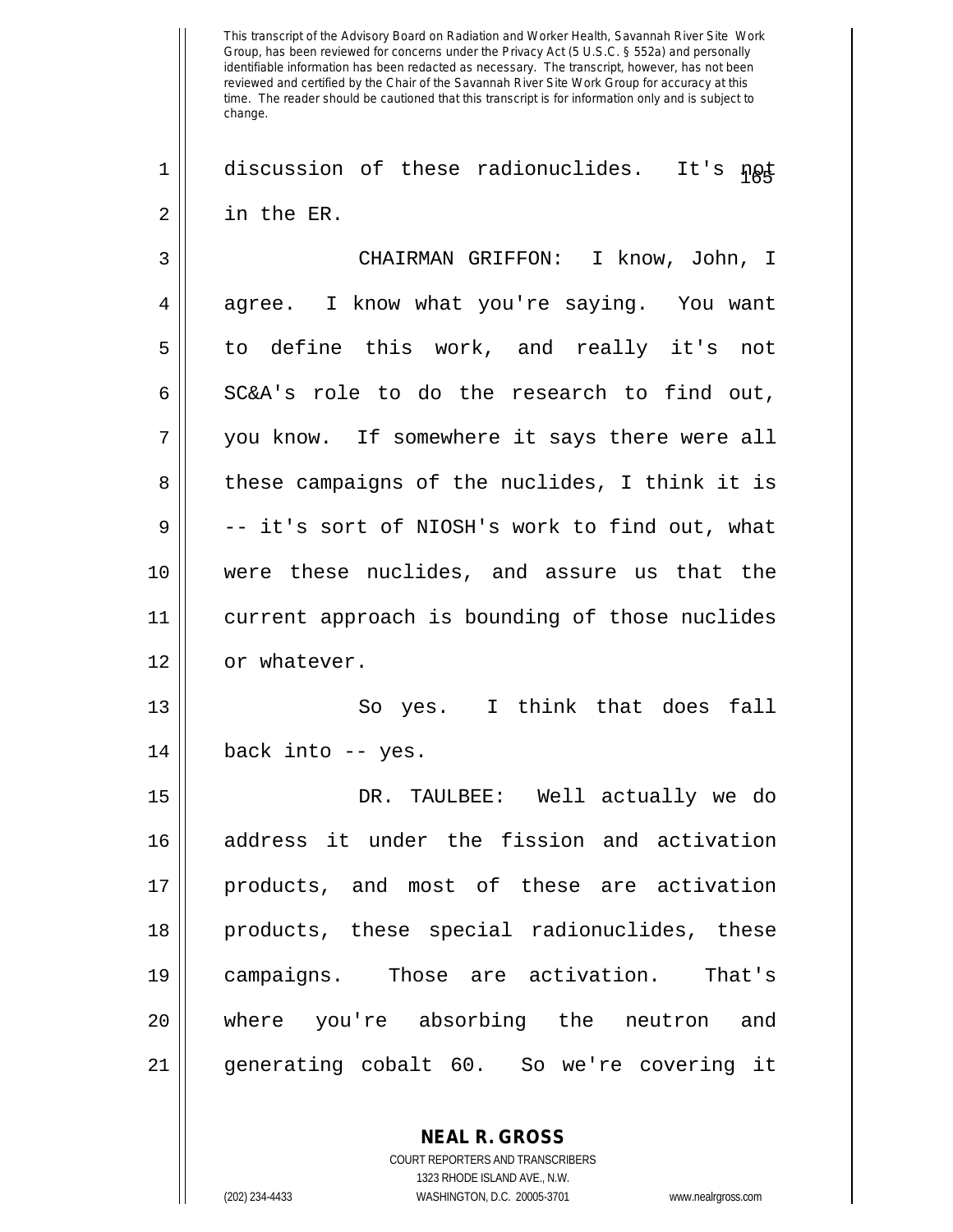This transcript of the Advisory Board on Radiation and Worker Health, Savannah River Site Work Group, has been reviewed for concerns under the Privacy Act (5 U.S.C. § 552a) and personally identifiable information has been redacted as necessary. The transcript, however, has not been reviewed and certified by the Chair of the Savannah River Site Work Group for accuracy at this time. The reader should be cautioned that this transcript is for information only and is subject to change. **NEAL R. GROSS** COURT REPORTERS AND TRANSCRIBERS 1323 RHODE ISLAND AVE., N.W.  $1\parallel$  all under that as part of the ER.  $166$ 2 CHAIRMAN GRIFFON: That's what I  $3 \parallel$  thought. 4 DR. MAKHIJANI: What I meant by no 5 || explicit discussion is there were production  $6 \parallel$  campaigns for these things, and so the workers 7 || who were participating in these production, my 8 assumption is that if you have production 9 campaigns for radionuclides, you need to know 10 who was exposed to it, you know, or whether 11 they were -- that class of workers was 12 monitored at all. 13 CHAIRMAN GRIFFON: It is sort of a 14 dose assignment question, I guess, is what  $15$  | you're getting at. Who gets these  $-$ -16 DR. MAKHIJANI: Because these are 17 not canyon type of exposures where you have 18 mixed fission products or reactor exposures, 19 where you might have activation products or 20 dealing with, you know, absorbents. 21 CHAIRMAN GRIFFON: It's a discrete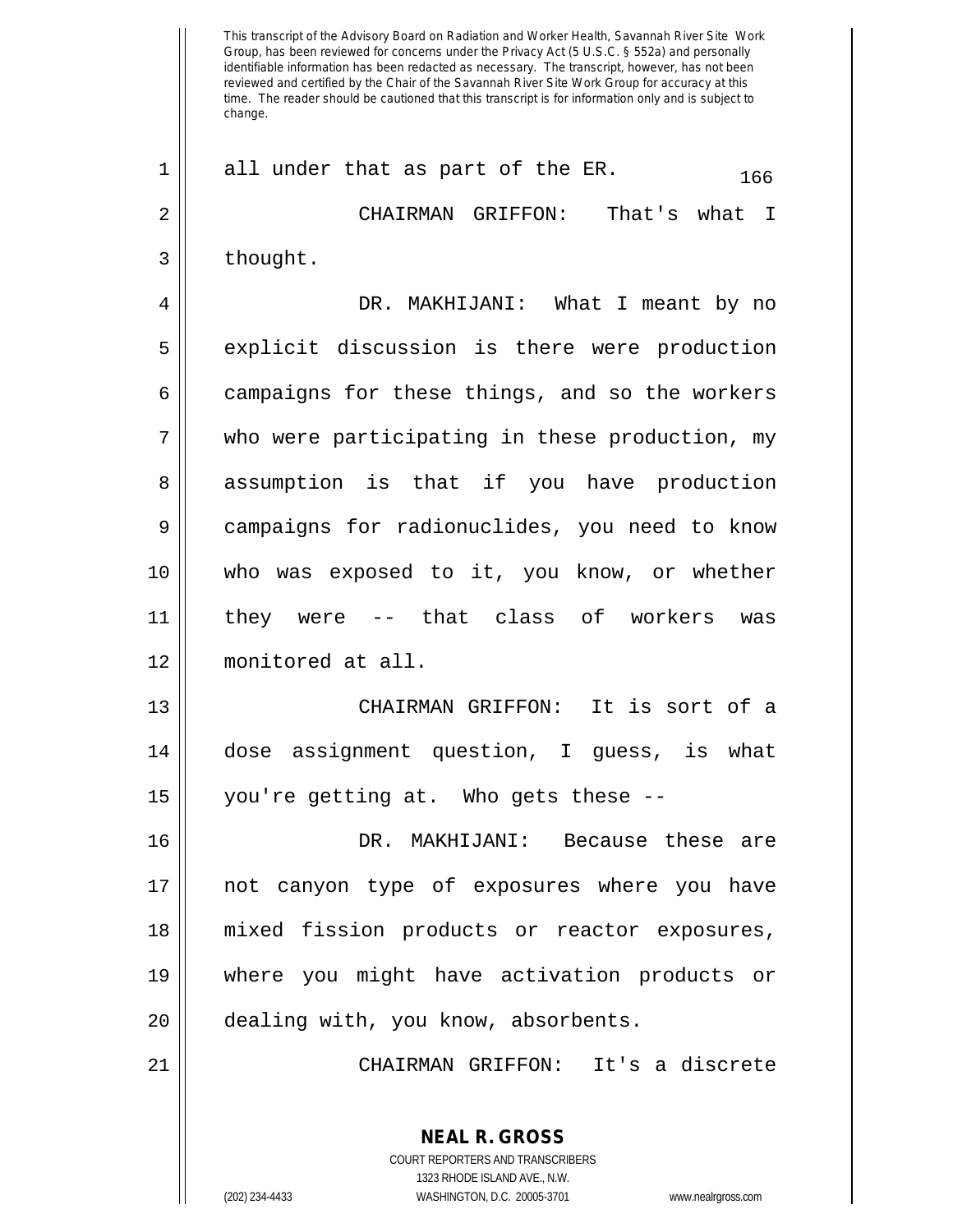| 1  | window of time when they did these things. 167 |
|----|------------------------------------------------|
| 2  | DR. MAKHIJANI: Right, and we                   |
| 3  | opened -- I'll give you an example. Fission    |
| 4  | products won't cover all of it, or even        |
| 5  | activation products won't cover all of it,     |
| 6  | because we got a number of these radionuclides |
| 7  | and we've got europium-152, you've got iodine- |
| 8  | 131, you've got iridium 192, you've got        |
| 9  | technetium-99.                                 |
| 10 | (Simultaneous speaking.)                       |
| 11 | DR. TAULBEE: When you're looking               |
| 12 | at the fission product or activation product   |
| 13 | bioassay that is in the 700 area, that's those |
| 14 | campaigns that were done. So that's where I'm  |
| 15 | a little confused, as to where your concern    |
| 16 | is. So $-$                                     |
| 17 | DR. MAKHIJANI: The concern is                  |
| 18 | that if you have production campaigns for      |
| 19 | iodine-131 or technetium-99, which are in very |
| 20 | limited windows of time, that exposure         |
| 21 | potential is going to be different than        |

**NEAL R. GROSS** COURT REPORTERS AND TRANSCRIBERS 1323 RHODE ISLAND AVE., N.W. (202) 234-4433 WASHINGTON, D.C. 20005-3701 www.nealrgross.com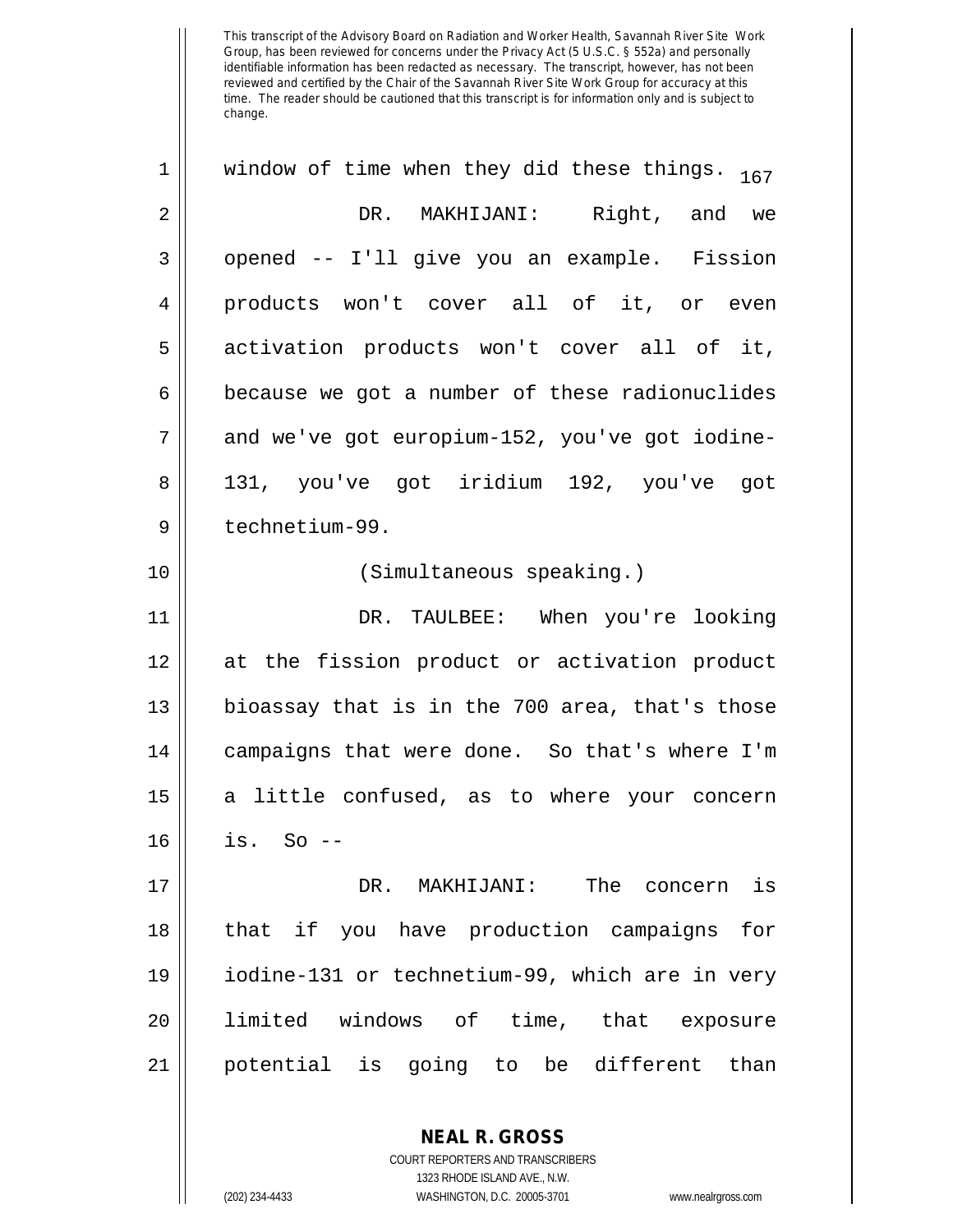| 1              | exposure potential when those campaigns                             |
|----------------|---------------------------------------------------------------------|
| $\overline{2}$ | weren't happening to that particular                                |
| 3              | radionuclide, and you want to know whether                          |
| 4              | those workers were monitored or not.                                |
| 5              | DR. TAULBEE: I mean that latter                                     |
| 6              | phrase I absolutely agree with. I'm just --                         |
| 7              | I'm having trouble understanding why in the                         |
| 8              | 700 area, where these campaigns would have                          |
| 9              | been taking place, and we have this data                            |
| 10             | during those time periods, that I mean are you                      |
| 11             | asking me to go through and identify all of                         |
| 12             | the workers that worked with each of these                          |
| 13             | production campaigns?                                               |
| 14             | DR. MAKHIJANI: Well, I don't know                                   |
| 15             |                                                                     |
| 16             | (Simultaneous speaking.)                                            |
| 17             | DR. TAULBEE: If that's the case,                                    |
| 18             | then $--$                                                           |
| 19             | CHAIRMAN GRIFFON: No, no, no.<br>T                                  |
| 20             | think we're asking what the approach is going                       |
| 21             | to be in general, you know.                                         |
|                | <b>NEAL R. GROSS</b>                                                |
|                | COURT REPORTERS AND TRANSCRIBERS<br>1323 RHODE ISLAND AVE., N.W.    |
|                | WASHINGTON, D.C. 20005-3701<br>(202) 234-4433<br>www.nealrgross.com |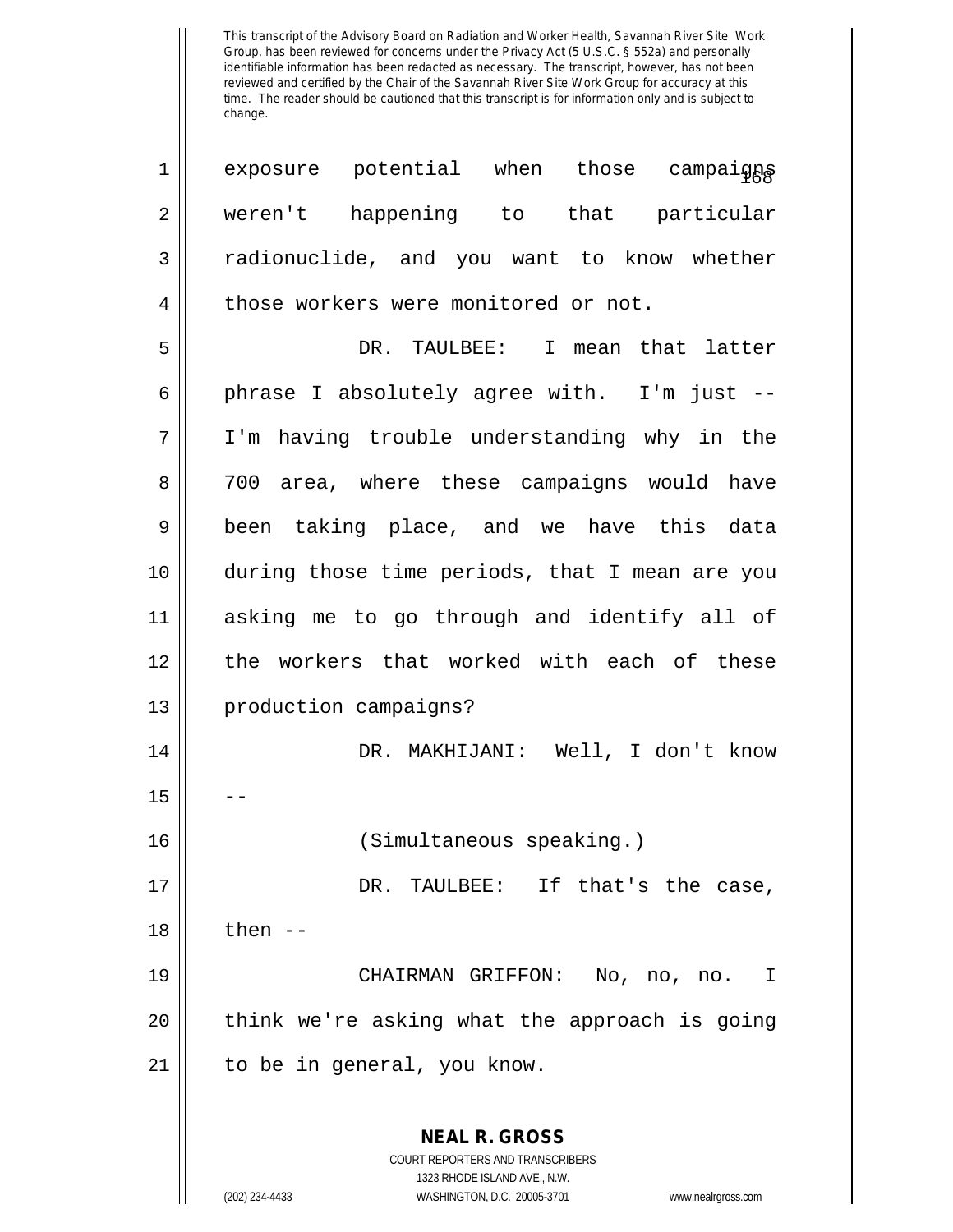| 1              | DR. MAKHIJANI: Yes, that's it. 169                       |
|----------------|----------------------------------------------------------|
| $\overline{2}$ | CHAIRMAN GRIFFON: If you're                              |
| 3              | saying you're going to apply a coworker model            |
| 4              | using this approach, you know, something like            |
| 5              | TIB-0054 or whatever to all workers that were            |
| 6              | in the 700 area for these years, then I think            |
| 7              | that's what you're looking for, or SC&A is               |
| 8              | looking for.                                             |
| 9              | Well, and partially it's a limit.                        |
| 10             | Are there others that don't fall into the                |
| 11             | activation or fission.                                   |
| 12             | DR. TAULBEE: I mean first and                            |
| 13             | foremost, we use the individuals, their                  |
| 14             | dosimetry data --                                        |
| 15             | CHAIRMAN GRIFFON: Right, right.                          |
| 16             | So<br>from the 700<br>DR. TAULBEE:                       |
| 17             | area, you could take all of those people --              |
| 18             | CHAIRMAN GRIFFON: So if they had                         |
| 19             | that data, then yes.                                     |
| 20             | Right, and those<br>DR. TAULBEE:                         |
| 21             | people that, you know, were not monitored in             |
|                | <b>NEAL R. GROSS</b><br>COURT REPORTERS AND TRANSCRIBERS |

1323 RHODE ISLAND AVE., N.W. (202) 234-4433 WASHINGTON, D.C. 20005-3701 www.nealrgross.com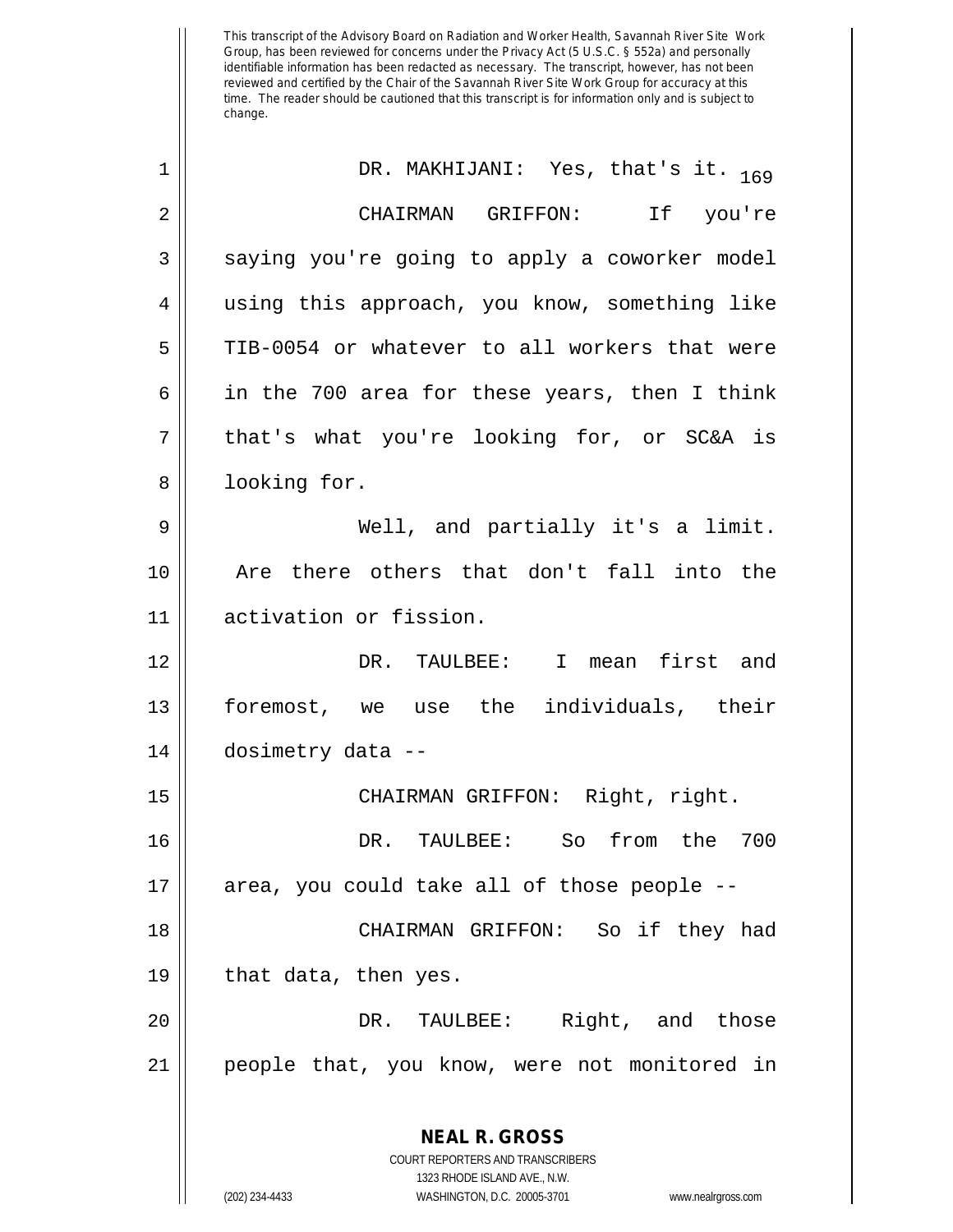This transcript of the Advisory Board on Radiation and Worker Health, Savannah River Site Work Group, has been reviewed for concerns under the Privacy Act (5 U.S.C. § 552a) and personally identifiable information has been redacted as necessary. The transcript, however, has not been reviewed and certified by the Chair of the Savannah River Site Work Group for accuracy at this time. The reader should be cautioned that this transcript is for information only and is subject to change. 1 | that area, we would apply the coworker model. 2 CHAIRMAN GRIFFON: Which is under 3 development still? 4 DR. TAULBEE: Which is under 5 development for the mixed fission products in 6 particular, and activation, because they're 7 lumped together. It's a beta analysis -- 8 DR. MAKHIJANI: And when you do 9 || your coworker model, are you going to parse it 10 by area, like 700 area, 300 area? Or do you 11 have a Savannah River Site-wide coworker 12 model? 13 DR. TAULBEE: The general approach 14 has been Savannah River Site-wide. However, 15 that doesn't mean that we can't parse it by  $16$  | the 700 area. 17 Currently, that data is still 18 being proofed. So we don't know. This is the 19 whole body count data that's being proofed. 20 We have the data through 1965 now, urinalysis-21 wise, that we could go through and look at

> COURT REPORTERS AND TRANSCRIBERS 1323 RHODE ISLAND AVE., N.W. (202) 234-4433 WASHINGTON, D.C. 20005-3701 www.nealrgross.com

**NEAL R. GROSS**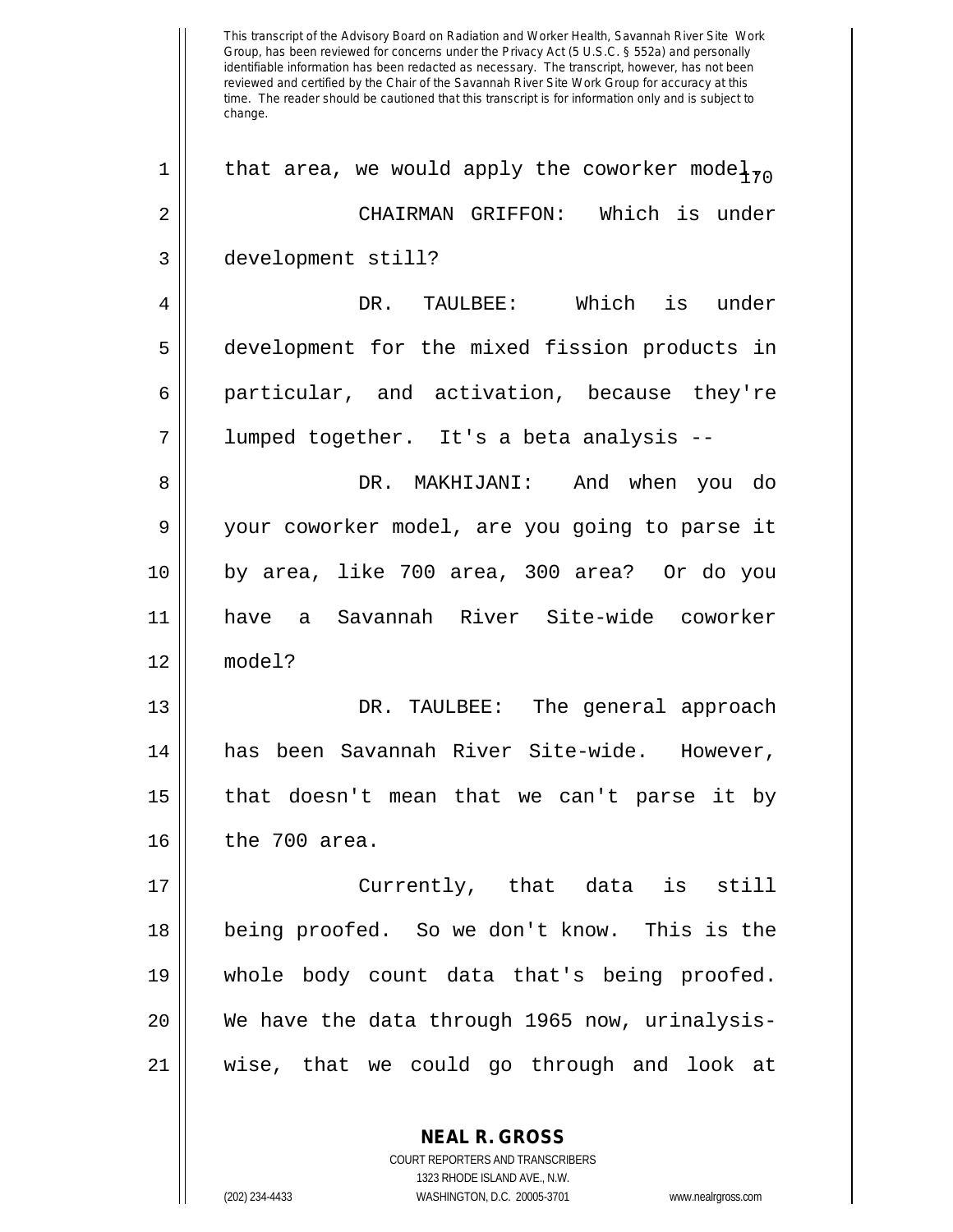| 1  | that. That includes the 200 area --<br>171                                                      |
|----|-------------------------------------------------------------------------------------------------|
| 2  | CHAIRMAN GRIFFON: So<br>now I am                                                                |
| 3  | maybe rethinking this, because I think John                                                     |
| 4  | might be right, that you know, we should wait                                                   |
| 5  | and see. One thing I would ask is if SC&A has                                                   |
| 6  | some information on these exotic radionuclides                                                  |
| 7  | that they feel don't fall into the activation                                                   |
| 8  | product or fission product arena, you know,                                                     |
| 9  | then at least look into those or identify                                                       |
| 10 | those so that NIOSH, you know, is aware of                                                      |
| 11 | those.                                                                                          |
| 12 | But beyond that, I think we need                                                                |
| 13 | to wait and see what the approach is on the                                                     |
| 14 | coworker model for these things, and then SC&A                                                  |
| 15 | can look at it and say well, we don't think                                                     |
| 16 | this approach is adequate or whatever, you                                                      |
| 17 | know.                                                                                           |
| 18 | DR. MAURO: Mark.                                                                                |
| 19 | CHAIRMAN GRIFFON: Go ahead, John.                                                               |
| 20 | DR. MAURO: Yes.<br>I think we,                                                                  |
| 21 | SC&A, have an obligation to clearly articulate                                                  |
|    |                                                                                                 |
|    | <b>NEAL R. GROSS</b><br><b>COURT REPORTERS AND TRANSCRIBERS</b><br>1323 RHODE ISLAND AVE., N.W. |

 $\frac{1}{2}$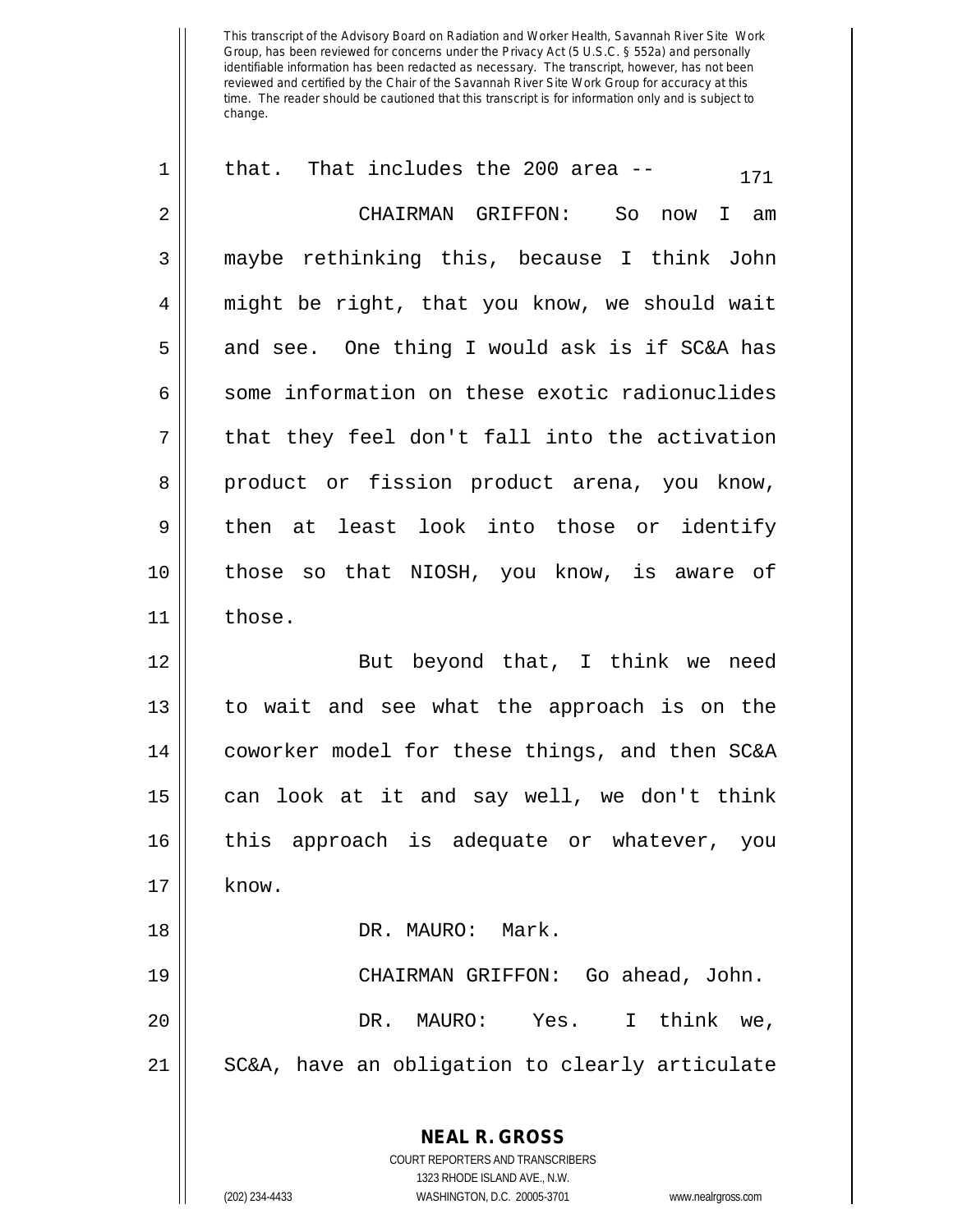| $\mathbf 1$ | our concerns and with the substantiation 195   |
|-------------|------------------------------------------------|
| 2           | why we have those concerns. At that point,     |
| 3           | give NIOSH an opportunity to, you know,        |
| 4           | respond to those concerns.                     |
| 5           | It sounds like that -- I just want             |
| 6           | to make sure that Arjun, do you feel           |
| 7           | comfortable that our concerns regarding this   |
| 8           | matter have been clearly communicated, so that |
| 9           | it's at least -- I don't want to leave NIOSH   |
| 10          | in the uncomfortable position of they're not   |
| 11          | quite sure what we're concerned about.         |
| 12          | That's the only -- so the extent               |
| 13          | to which we can communicate that perhaps       |
| 14          | better if we haven't, to NIOSH, and if NIOSH   |
| 15          | is then in the process of either gathering     |
| 16          | data, parsing it, building a coworker model,   |
| 17          | perhaps by area or campaign, then we really    |
| 18          | are lined up the way we should be.             |
| 19          | I was a little concerned that -- I             |
| 20          | don't know. Is there anything more than we     |
| 21          | could do? I guess this is a question to Arjun  |

**NEAL R. GROSS** COURT REPORTERS AND TRANSCRIBERS

1323 RHODE ISLAND AVE., N.W.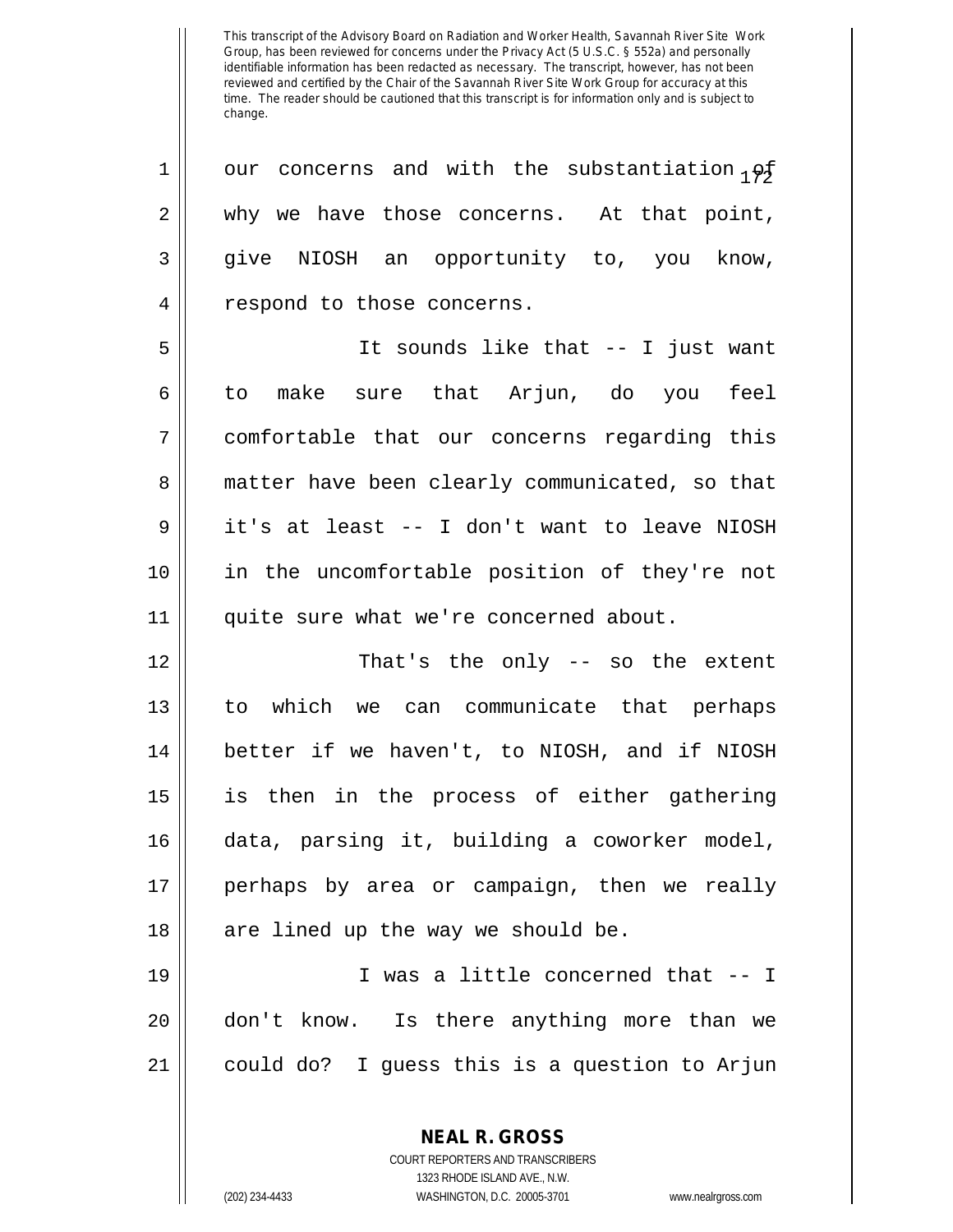| $\mathbf 1$    | or Mark. Do you feel that we have, there, s       |
|----------------|---------------------------------------------------|
| $\overline{2}$ | more we could do to better explain our            |
| 3              | concerns, so that this could move forward         |
| 4              | productively?                                     |
| 5              | DR. MAKHIJANI: Yes. Well you                      |
| 6              | know, what I should do is to reduce the           |
| 7              | central concern we've been talking about to       |
| 8              | writing, so that it's not left to a transcript    |
| 9              | and a gut. Then share with the Working Group      |
| 10             | and NIOSH the table that we have prepared.        |
| 11             | It's not a complete table of                      |
| 12             | initial work. Now some of these radionuclides     |
| 13             | are covered in what we've talked about, the       |
| 14             | curium and californium and so on. But others      |
| 15             | are not, and so we'll just share that table       |
| 16             | with you.                                         |
| 17             | We can either work further on it                  |
| 18             | and try to make it as complete as we can, and     |
| 19             | then share it, or we can share it now, along      |
| 20             | with -- you know, in short order, along with a    |
| 21             | memorandum saying here's our concern:<br>Do<br>we |

**NEAL R. GROSS** COURT REPORTERS AND TRANSCRIBERS

1323 RHODE ISLAND AVE., N.W.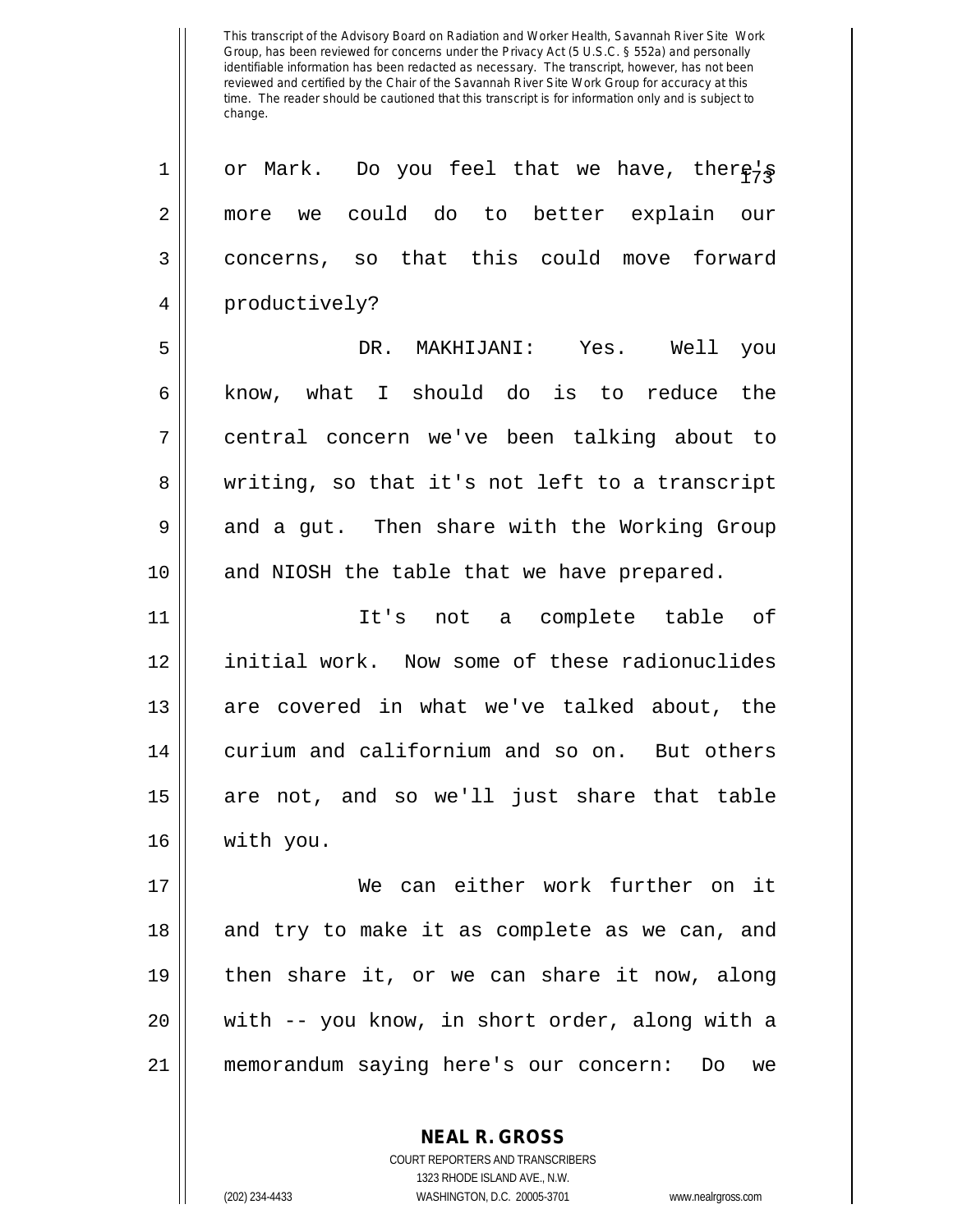1  $\parallel$  have some way to relate the exposure of the 2 people who worked with these things during 3 production campaigns to the data set that we 4 || have, and the coworker model that you're going  $5 \parallel$  to be preparing? 6 CHAIRMAN GRIFFON: I mean my 7 initial feeling would be to share what you 8 || have, because if there are other nuclides that 9 Sort of NIOSH looks through the list and says 10 yeah, we're working on this coworker model, 11 we're working on this, this falls under 12 fission and it covers all of them, then you 13 know, I don't know that we have to go much 14 further, unless -- 15 I'm also thinking back to the -- 16 but also I'd like to where this statement came 17 from regarding the 150 other nuclides or 18 whatever. It is in the TBD version, right? 19 Yes, I see you're looking at -- 20 DR. MAKHIJANI: The evaluation, 21 | SEC Evaluations.

> COURT REPORTERS AND TRANSCRIBERS 1323 RHODE ISLAND AVE., N.W. (202) 234-4433 WASHINGTON, D.C. 20005-3701 www.nealrgross.com

**NEAL R. GROSS**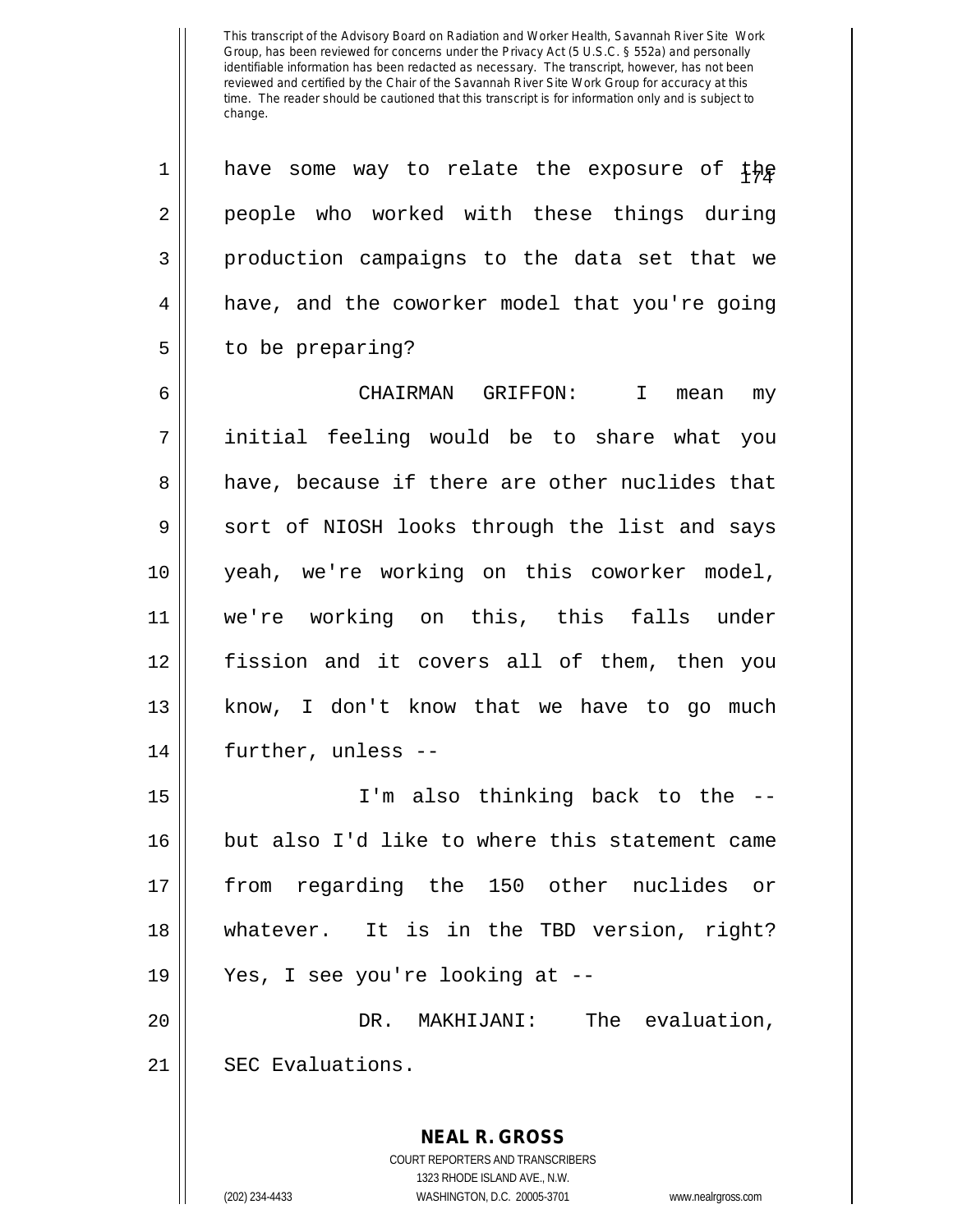This transcript of the Advisory Board on Radiation and Worker Health, Savannah River Site Work Group, has been reviewed for concerns under the Privacy Act (5 U.S.C. § 552a) and personally identifiable information has been redacted as necessary. The transcript, however, has not been reviewed and certified by the Chair of the Savannah River Site Work Group for accuracy at this time. The reader should be cautioned that this transcript is for information only and is subject to change. **NEAL R. GROSS** COURT REPORTERS AND TRANSCRIBERS 1323 RHODE ISLAND AVE., N.W. (202) 234-4433 WASHINGTON, D.C. 20005-3701 www.nealrgross.com <sup>175</sup> 1 CHAIRMAN GRIFFON: Right. 2 DR. MAKHIJANI: I think the 150 3 ll came from the TBD. 4 MR. MAHATHY: But it -- that 5 || version hasn't been published. 6 CHAIRMAN GRIFFON: Yes. It's an 7 earlier version. 8 || (Simultaneous speaking.) 9 DR. MAKHIJANI: We have that 10 version because version 4E was the point of 11 || reference for this, yes, and it's explicitly 12 mentioned in there. 13 DR. TAULBEE: What page were you 14 || looking at in the ER? I'm sorry. 15 CHAIRMAN GRIFFON: In the ER  $16$  | report, what page is that? 17 || MR. MARSCHKE: Page 49. 18 DR. TAULBEE: Thank you. 19 MR. MARSCHKE: The top of page 49. 20 || CHAIRMAN GRIFFON: And your point 21 on page 49 is -- you've got it, Steve. Tell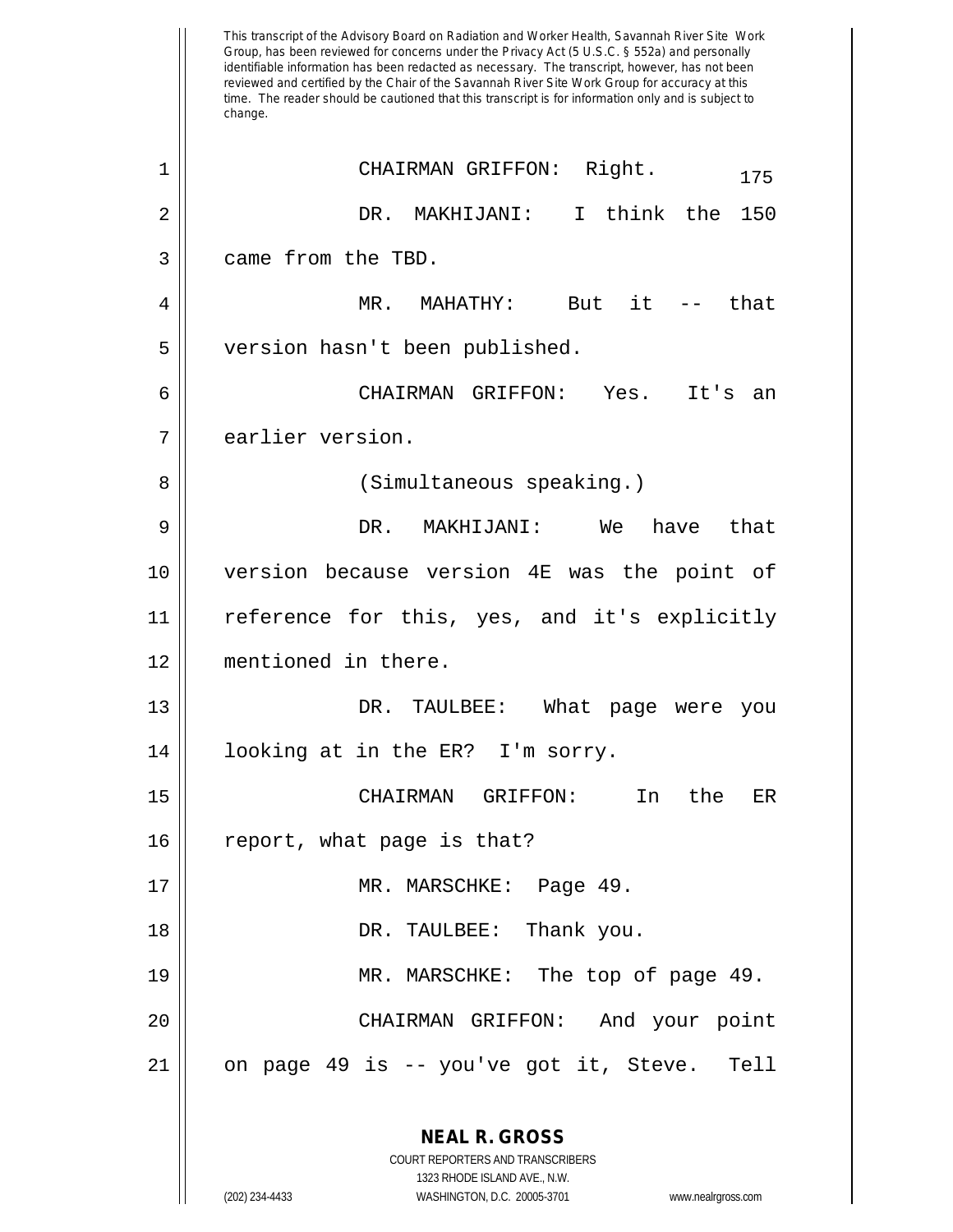This transcript of the Advisory Board on Radiation and Worker Health, Savannah River Site Work Group, has been reviewed for concerns under the Privacy Act (5 U.S.C. § 552a) and personally identifiable information has been redacted as necessary. The transcript, however, has not been reviewed and certified by the Chair of the Savannah River Site Work Group for accuracy at this time. The reader should be cautioned that this transcript is for information only and is subject to change. **NEAL R. GROSS** COURT REPORTERS AND TRANSCRIBERS 1323 RHODE ISLAND AVE., N.W. (202) 234-4433 WASHINGTON, D.C. 20005-3701 www.nealrgross.com  $\begin{array}{|c|c|c|c|c|}\n1 & \text{them.} & \text{176}\n\end{array}$ 2 MR. MARSCHKE: Well, they're 3 talking about americium, the whole discussion 4 || really is on americium. But it's almost -- in 5 || the Evaluation Report, it's almost an aside. 6 You're talking about symbols containing 7 americium, curium 244 and 150 nuclides of 66 8 l elements. 9 || So it looks like, you know, and so 10 that just a red flag out there, you know. 11 What are these 150 radionuclides for these 66 12 | elements? 13 DR. MAKHIJANI: And that's the  $14$  | reason for that point basically. 15 MR. MARSCHKE: And there is a SR, 16 Savannah River company memorandum or paper or 17 something or a report or something that is 18 given as the source, I guess, of that 19 information, which I don't know if we looked  $20$   $\parallel$  at it. 21 DR. MAKHIJANI: Bob might have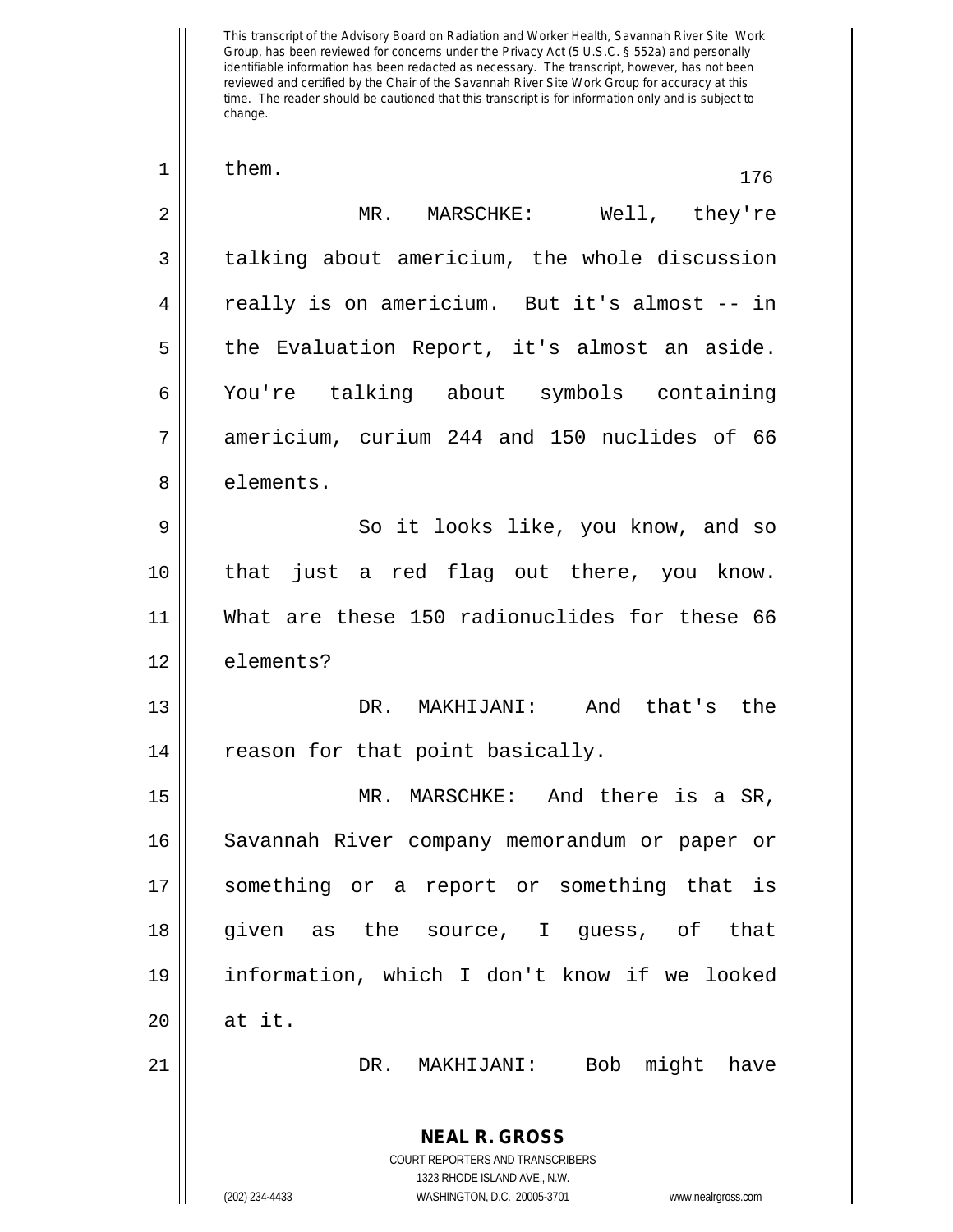This transcript of the Advisory Board on Radiation and Worker Health, Savannah River Site Work Group, has been reviewed for concerns under the Privacy Act (5 U.S.C. § 552a) and personally identifiable information has been redacted as necessary. The transcript, however, has not been reviewed and certified by the Chair of the Savannah River Site Work Group for accuracy at this time. The reader should be cautioned that this transcript is for information only and is subject to change. **NEAL R. GROSS** COURT REPORTERS AND TRANSCRIBERS 1323 RHODE ISLAND AVE., N.W. (202) 234-4433 WASHINGTON, D.C. 20005-3701 www.nealrgross.com 1 | looked at it. I don't know. I'll have to  $9\varphi$  $2 \parallel$  back and ask. 3 MR. MARSCHKE: We have to look at  $4 \parallel$  it, yes. 5 CHAIRMAN GRIFFON: So I would say  $6 \parallel$  SC&A should share what they have now, and then 7 let NIOSH crosswalk that with their current 8 work that's going on, their coworker models, 9 whatever they have, and look back to this 10 || reference as well and give us some feedback on  $11$   $\parallel$  that. 12 DR. TAULBEE: So NIOSH will do  $13 \parallel$  that? 14 CHAIRMAN GRIFFON: Yes, I think  $15 \parallel$  so. 16 DR. TAULBEE: So we'll share what 17 we have now and NIOSH -- 18 || (Simultaneous speaking.) 19 CHAIRMAN GRIFFON: That's a NIOSH  $20$  | research function, not a  $-$ 21 MR. KATZ: Yes. I'm just unclear.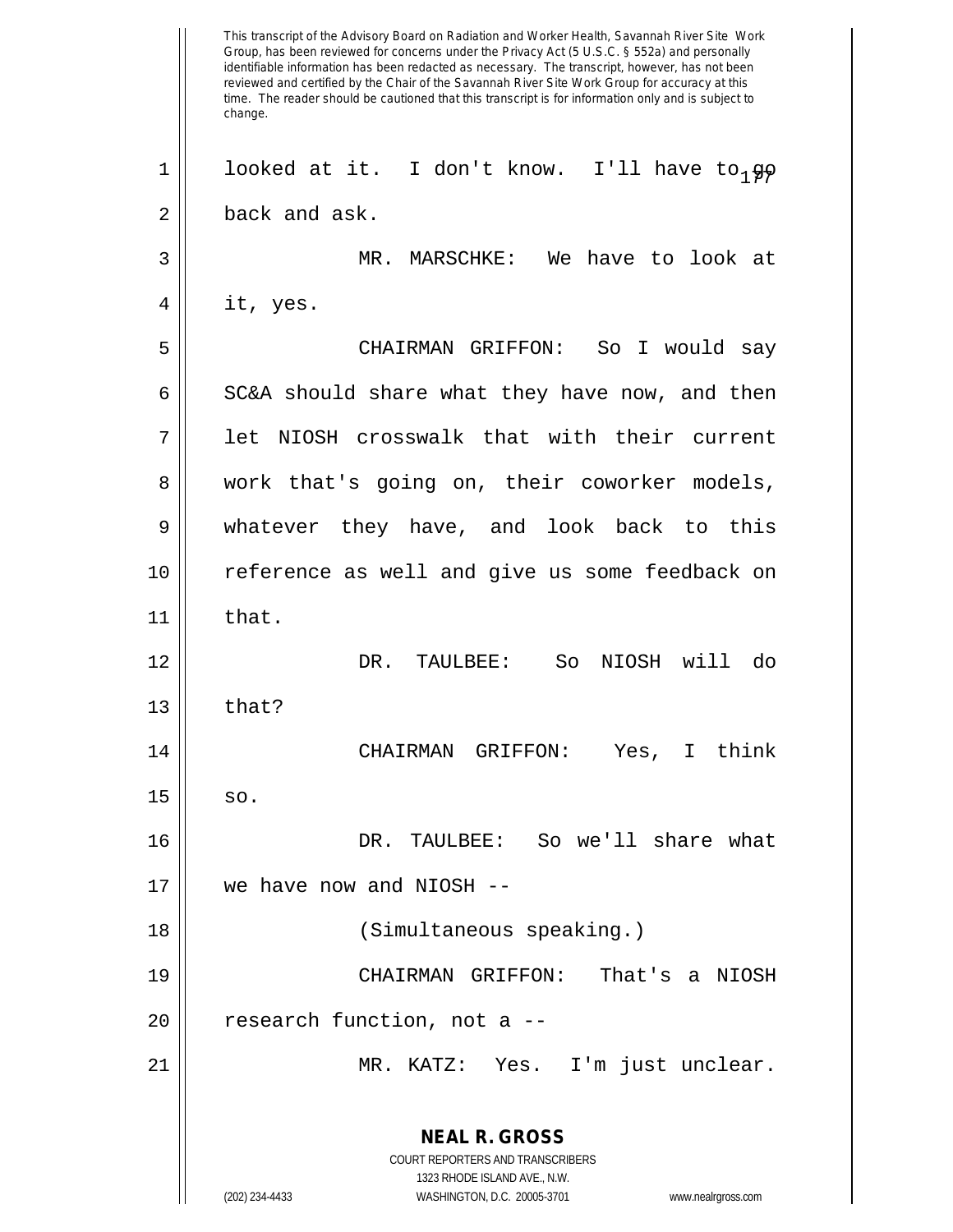This transcript of the Advisory Board on Radiation and Worker Health, Savannah River Site Work Group, has been reviewed for concerns under the Privacy Act (5 U.S.C. § 552a) and personally identifiable information has been redacted as necessary. The transcript, however, has not been reviewed and certified by the Chair of the Savannah River Site Work Group for accuracy at this time. The reader should be cautioned that this transcript is for information only and is subject to change. **NEAL R. GROSS** COURT REPORTERS AND TRANSCRIBERS 1323 RHODE ISLAND AVE., N.W. (202) 234-4433 WASHINGTON, D.C. 20005-3701 www.nealrgross.com 1 || What was the January task to SC&A that we've 2 | been talking about though? What was SC&A  $3 \parallel$  asked to do in January that --4 DR. MAKHIJANI: We were asked to  $5$  ||  $\pm$  look at these technical work reports. 6 CHAIRMAN GRIFFON: Which I think  $7||$  really is  $-$ 8 DR. MAKHIJANI: SC&A will look at 9 work technical reports to see if incidents 10 were catalogued there. So the initial concern 11 around these 150 radionuclides wasn't just, is  $12$  | there routine bioassay data. 13 It was probably motivated by our 14 || experience in Y-12, where there were also, you 15 || know, a good bit of the periodic table, and  $16 \parallel$  where  $-$ 17 CHAIRMAN GRIFFON: What we're  $18$  || calling the Y-12, now I see the Y-12 reference 19 in the matrix. 20 DR. MAKHIJANI: Yes. It is there 21 in the matrix.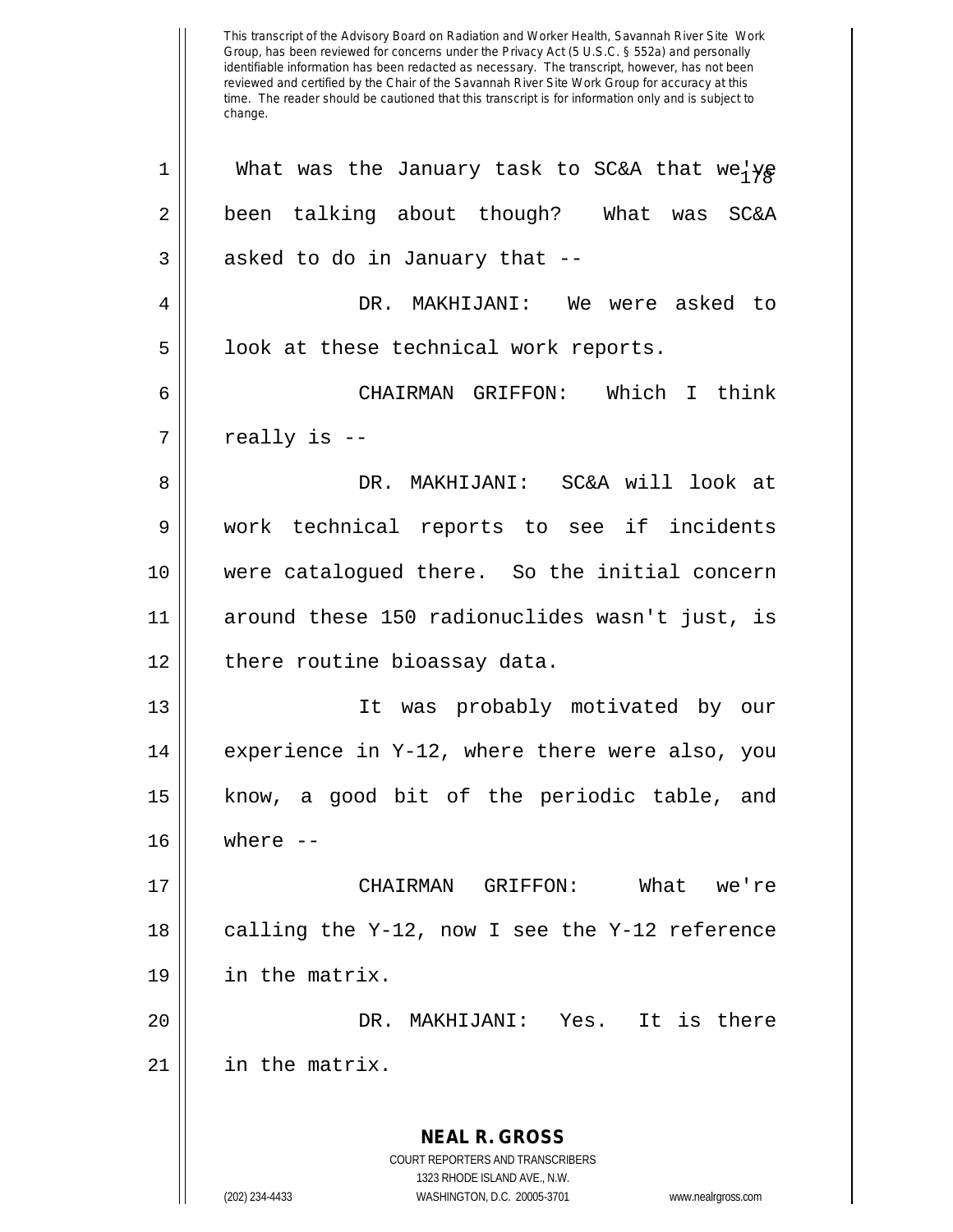| 1              | CHAIRMAN GRIFFON: The whole                   |
|----------------|-----------------------------------------------|
| $\overline{2}$ | argument on Y-12, in part, I think was that   |
| 3              | they were totally sealed and there was no     |
| 4              | exposure potential. Then we found some        |
| 5              | incidents and that sort of became an issue.   |
| 6              | Is that right Jim? I'm sort of trying to      |
| 7              | recollect --                                  |
| 8              | DR. CHEW: I remember cyclotron                |
| 9              | and the $-$                                   |
| 10             | CHAIRMAN GRIFFON: -- yes, right.              |
| 11             | DR. CHEW: -- Jim, we worked on                |
| 12             | that.                                         |
| 13             | CHAIRMAN GRIFFON: Yes, I think                |
| 14             | Mel worked on that.                           |
| 15             | DR. NETON: I remember the                     |
| 16             | cyclotron.                                    |
| 17             | CHAIRMAN GRIFFON: But I think the             |
| 18             | initial -- anyway, I don't know. I think part |
| 19             | of the initial argument was they're sealed.   |
| 20             | There's no potential, you know, very limited  |
| 21             | potential for exposure. Then we found some    |
|                | <b>NEAL R. GROSS</b>                          |

1323 RHODE ISLAND AVE., N.W. (202) 234-4433 WASHINGTON, D.C. 20005-3701 www.nealrgross.com

COURT REPORTERS AND TRANSCRIBERS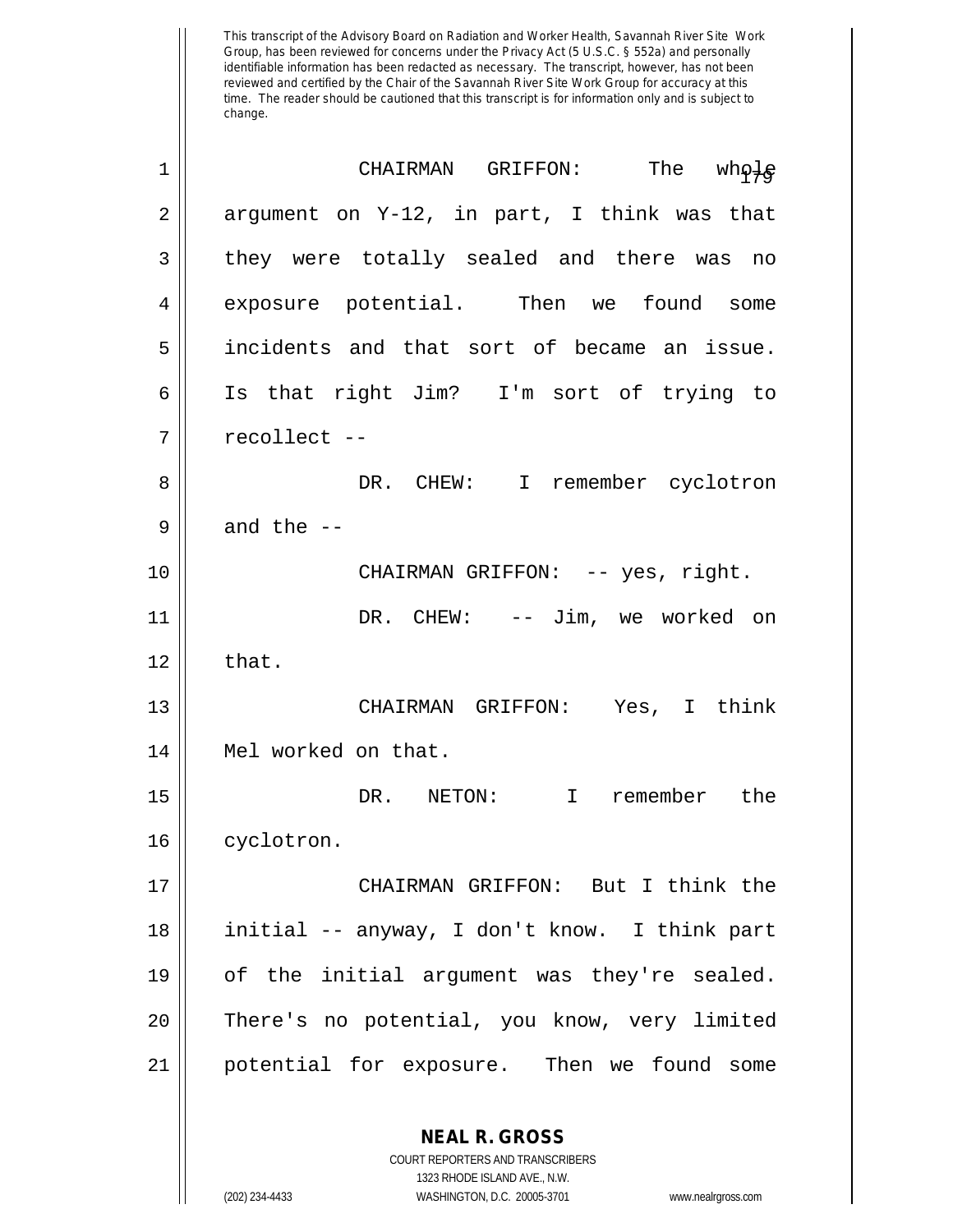This transcript of the Advisory Board on Radiation and Worker Health, Savannah River Site Work Group, has been reviewed for concerns under the Privacy Act (5 U.S.C. § 552a) and personally identifiable information has been redacted as necessary. The transcript, however, has not been reviewed and certified by the Chair of the Savannah River Site Work Group for accuracy at this time. The reader should be cautioned that this transcript is for information only and is subject to change. **NEAL R. GROSS** COURT REPORTERS AND TRANSCRIBERS 1323 RHODE ISLAND AVE., N.W. (202) 234-4433 WASHINGTON, D.C. 20005-3701 www.nealrgross.com 1 || incident reports. NIOSH found some incident 2 | reports. 3 DR. TAULBEE: I mean we'll look at 4 || that report a little more closely. It does  $5 \parallel$  look like that these were likely sealed, but  $6 \parallel$  we want to look closer into this. 7 CHAIRMAN GRIFFON: So yes. 8 There's a laundry list of nuclides, but also I 9 || think we need to consider the exposure 10 potential. 11 DR. NETON: In Y-12, I think we 12 || also had some laboratory sources, right? But  $13$  || they were the small quantities. 14 DR. CHEW: Well, there were a 15 couple of incidences where the targets were 16 || burnt through, ruptured. 17 CHAIRMAN GRIFFON: Right, right. 18 || That's right. 19 DR. CHEW: But the breakouts were 20 done under conditions. 21 MR. KATZ: So Arjun, SC&A will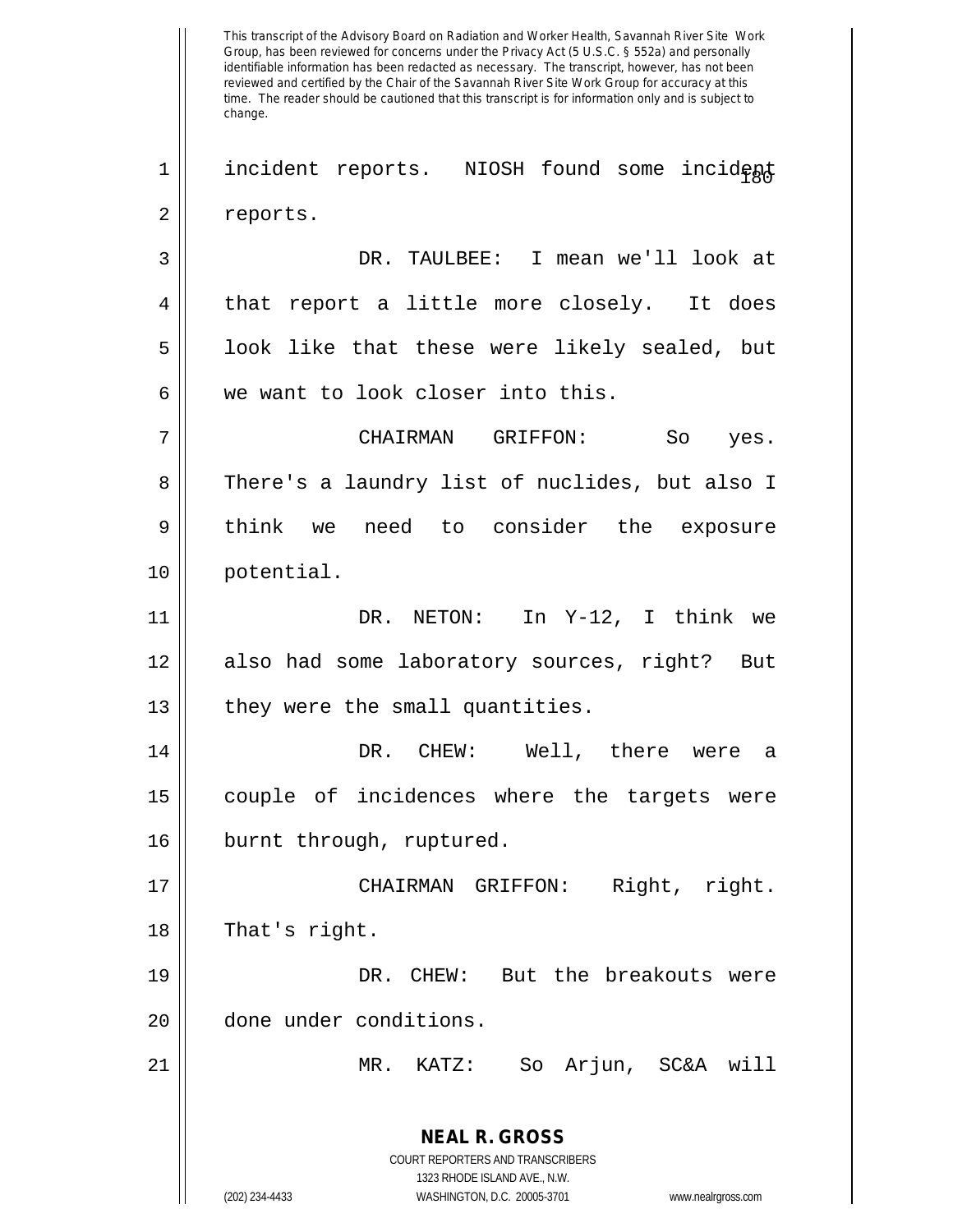This transcript of the Advisory Board on Radiation and Worker Health, Savannah River Site Work Group, has been reviewed for concerns under the Privacy Act (5 U.S.C. § 552a) and personally identifiable information has been redacted as necessary. The transcript, however, has not been reviewed and certified by the Chair of the Savannah River Site Work Group for accuracy at this time. The reader should be cautioned that this transcript is for information only and is subject to change. **NEAL R. GROSS** COURT REPORTERS AND TRANSCRIBERS 1323 RHODE ISLAND AVE., N.W. (202) 234-4433 WASHINGTON, D.C. 20005-3701 www.nealrgross.com 1 | have a little memo or something to the Work 2 | Group about this? 3 DR. MAKHIJANI: Yes, just  $4 \parallel$  explaining  $-$ 5 CHAIRMAN GRIFFON: I didn't think 6  $\parallel$  that one would take as long as it did, but we  $7$  || needed an update as to where we were. So that 8 || was good, yes. All right. I think we're 9 || ready for a lunch break. On the phone, we'll 10 be back at 1:15. 11 || DR. MAURO: Okay. 12 CHAIRMAN GRIFFON: All right,  $13$  | thank you. 14 MR. KATZ: Thank you everybody. 15 (Whereupon, the above-entitled 16 matter went off the record at 12:17 p.m. and  $17 \parallel$  resumed at  $1:22 \text{ p.m.}$ ) 18 19 20 21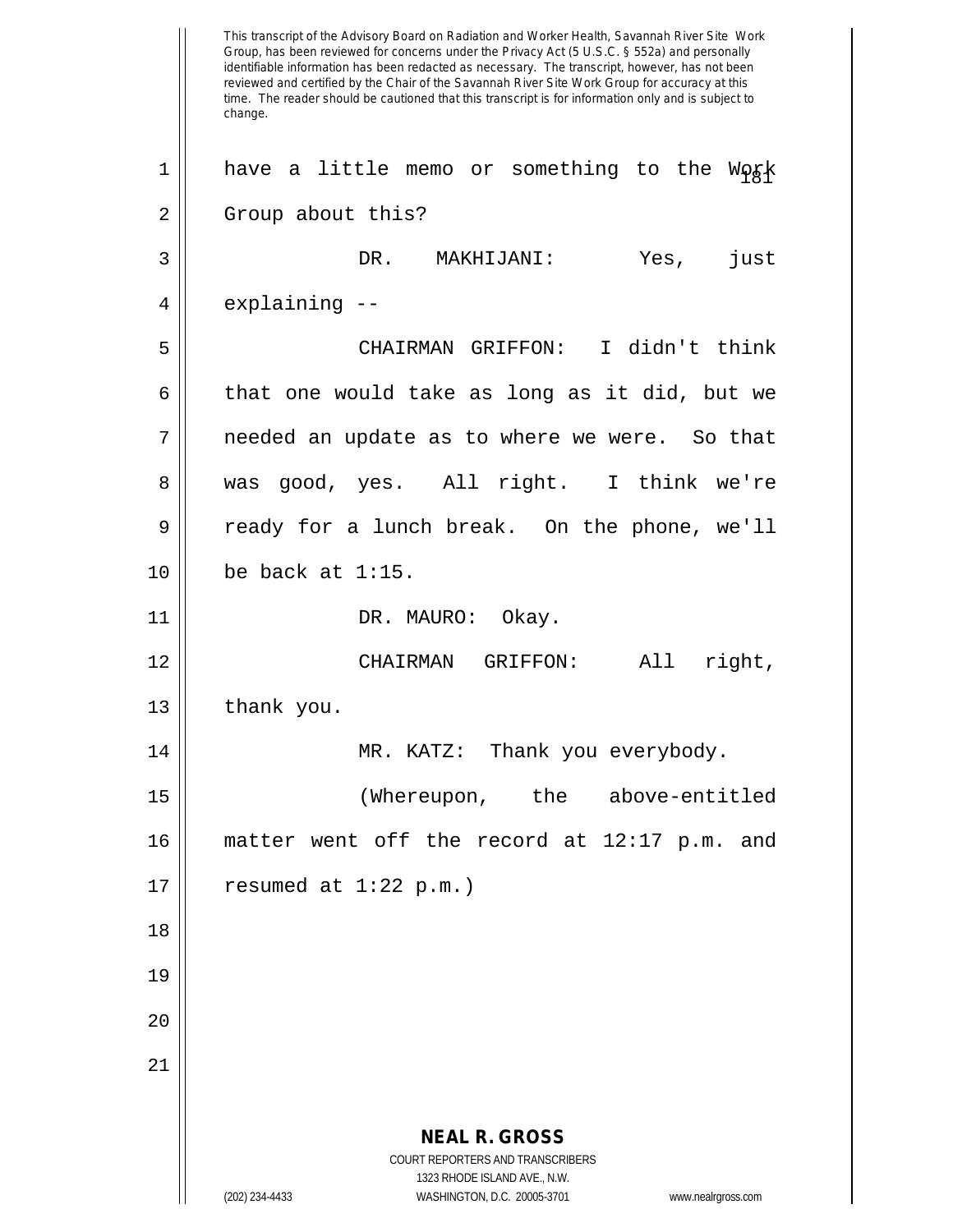2

3

<sup>182</sup> <sup>1</sup>

## **NEAL R. GROSS**

COURT REPORTERS AND TRANSCRIBERS 1323 RHODE ISLAND AVE., N.W. (202) 234-4433 WASHINGTON, D.C. 20005-3701 www.nealrgross.com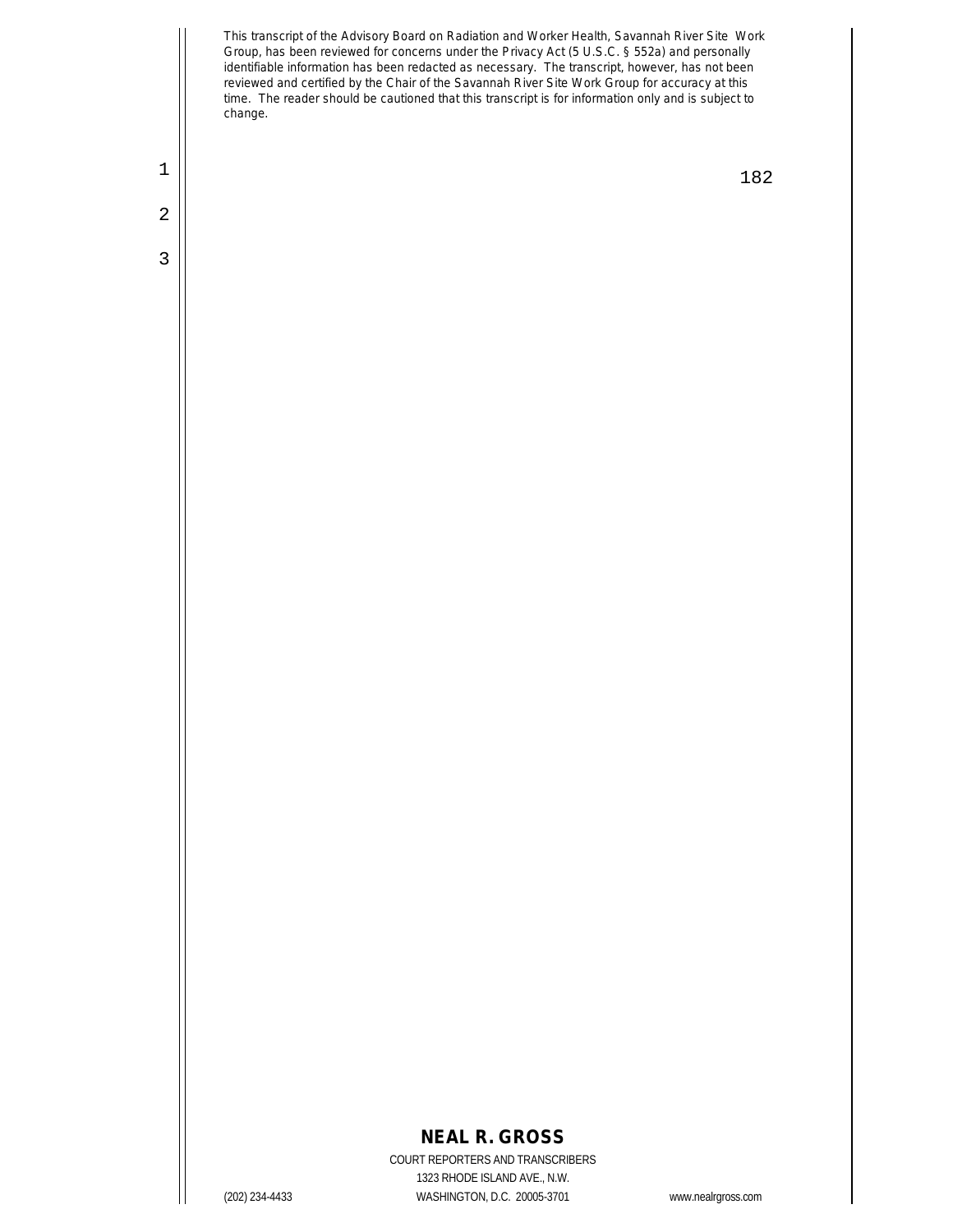This transcript of the Advisory Board on Radiation and Worker Health, Savannah River Site Work Group, has been reviewed for concerns under the Privacy Act (5 U.S.C. § 552a) and personally identifiable information has been redacted as necessary. The transcript, however, has not been reviewed and certified by the Chair of the Savannah River Site Work Group for accuracy at this time. The reader should be cautioned that this transcript is for information only and is subject to change. **NEAL R. GROSS**  $1$  |  $A-F-T-E-R-N-O-O-N$   $S-E-S-S-I-O-N$   $183$  $2 \parallel$  1:22 p.m. 3 MR. KATZ: Good afternoon and 4 welcome back. This is the Advisory Board on 5 Radiation Worker Health, Savannah River Site 6 Work Group, and we're just reconvening after 7 lunch. Let me check on the phone and see 8 Whether we have with us our Board Members. 9 MEMBER GIBSON: Ted, this is Mike. 10 I'm here. 11 MR. KATZ: Hi Mike. And Jim? Dr. 12 Lockey? Okay. He might be here late, but -- 13 CHAIRMAN GRIFFON: Okay. This is 14 Mark Griffon. We're going to pick up where we 15 || left off on the Savannah River Work Group, the 16 matrix, and we're going to start on item 17 number 12. 18 Issue 2, for me it seems to 19 encompass several different things. I'm not  $20$   $\parallel$  sure they're all related either, but maybe I 21 can ask for either SC&A or NIOSH to summarize

> COURT REPORTERS AND TRANSCRIBERS 1323 RHODE ISLAND AVE., N.W.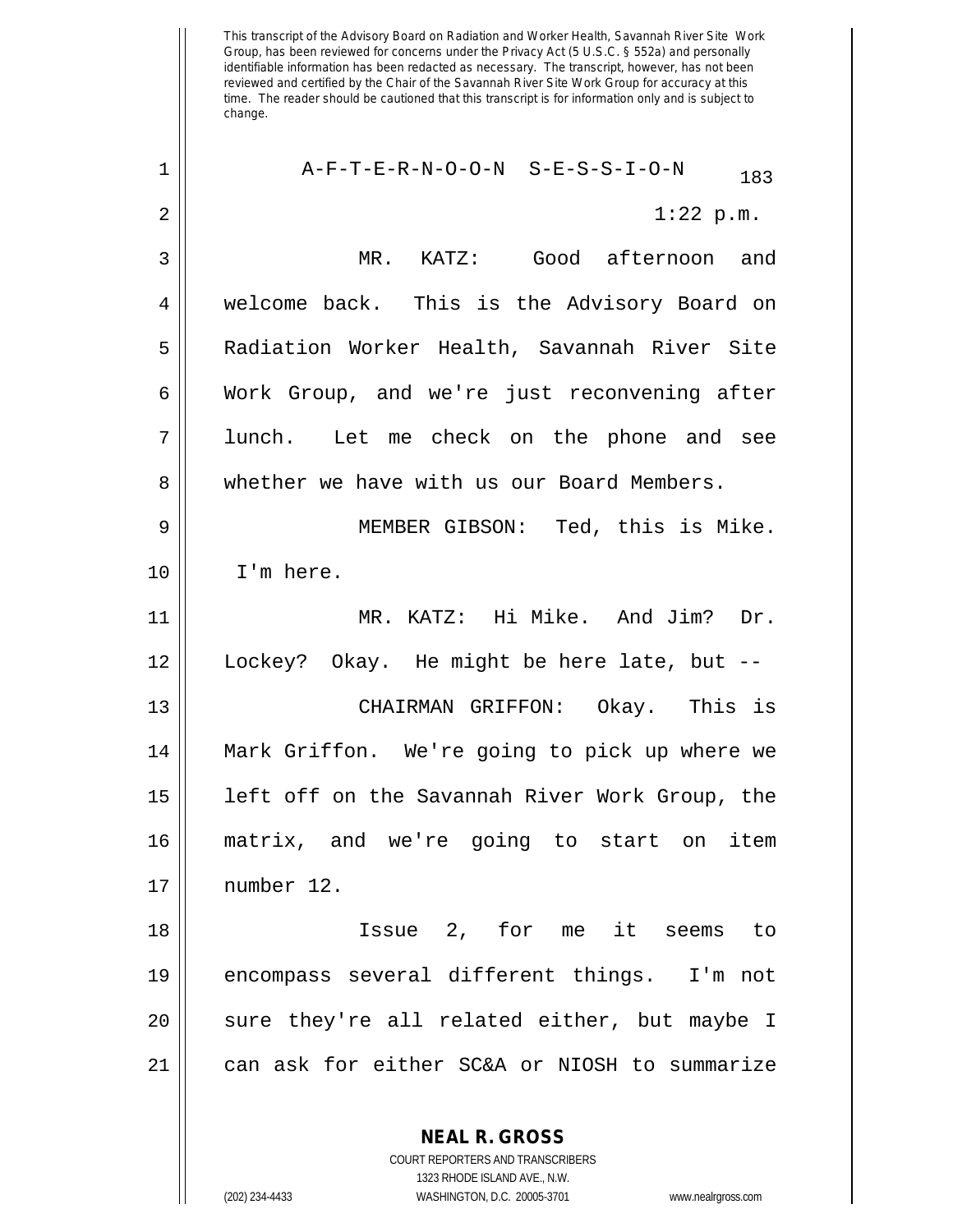|    | This transcript of the Advisory Board on Radiation and Worker Health, Savannah River Site Work<br>Group, has been reviewed for concerns under the Privacy Act (5 U.S.C. § 552a) and personally<br>identifiable information has been redacted as necessary. The transcript, however, has not been<br>reviewed and certified by the Chair of the Savannah River Site Work Group for accuracy at this<br>time. The reader should be cautioned that this transcript is for information only and is subject to<br>change. |
|----|----------------------------------------------------------------------------------------------------------------------------------------------------------------------------------------------------------------------------------------------------------------------------------------------------------------------------------------------------------------------------------------------------------------------------------------------------------------------------------------------------------------------|
| 1  | the issue, and then sort of give an update <sub>184</sub>                                                                                                                                                                                                                                                                                                                                                                                                                                                            |
| 2  | where we're at.                                                                                                                                                                                                                                                                                                                                                                                                                                                                                                      |
| 3  | According to my action task list,                                                                                                                                                                                                                                                                                                                                                                                                                                                                                    |
| 4  | I have a couple of actions for both SC&A and                                                                                                                                                                                                                                                                                                                                                                                                                                                                         |
| 5  | NIOSH. One is related to TIB-0052, which is a                                                                                                                                                                                                                                                                                                                                                                                                                                                                        |
| 6  | plutonium coworker model, I believe.                                                                                                                                                                                                                                                                                                                                                                                                                                                                                 |
| 7  | DR. MAKHIJANI: Is that under 12?                                                                                                                                                                                                                                                                                                                                                                                                                                                                                     |
| 8  | Finding 12                                                                                                                                                                                                                                                                                                                                                                                                                                                                                                           |
| 9  | CHAIRMAN GRIFFON:<br>Yes. This is                                                                                                                                                                                                                                                                                                                                                                                                                                                                                    |
| 10 | under issue 12. The other is related to I                                                                                                                                                                                                                                                                                                                                                                                                                                                                            |
| 11 | think -- well, it says log books.                                                                                                                                                                                                                                                                                                                                                                                                                                                                                    |
| 12 | Mark, I think the<br>DR. MAKHIJANI:                                                                                                                                                                                                                                                                                                                                                                                                                                                                                  |
| 13 | TIB-0052 is different.                                                                                                                                                                                                                                                                                                                                                                                                                                                                                               |
| 14 | DR. NETON: I think it's in 13.                                                                                                                                                                                                                                                                                                                                                                                                                                                                                       |
| 15 | CHAIRMAN GRIFFON: Okay. It's                                                                                                                                                                                                                                                                                                                                                                                                                                                                                         |
| 16 | listed under 12 on this action list. All                                                                                                                                                                                                                                                                                                                                                                                                                                                                             |
| 17 | right. Well let's just go ahead. Start with                                                                                                                                                                                                                                                                                                                                                                                                                                                                          |
| 18 | 12, and if someone can summarize what the                                                                                                                                                                                                                                                                                                                                                                                                                                                                            |
| 19 | issue is --                                                                                                                                                                                                                                                                                                                                                                                                                                                                                                          |
| 20 | DR. TAULBEE: I can tell you what                                                                                                                                                                                                                                                                                                                                                                                                                                                                                     |
| 21 | we have, what we thought the issue was.                                                                                                                                                                                                                                                                                                                                                                                                                                                                              |
|    | <b>NEAL R. GROSS</b>                                                                                                                                                                                                                                                                                                                                                                                                                                                                                                 |
|    | COURT REPORTERS AND TRANSCRIBERS<br>1323 RHODE ISLAND AVE., N.W.                                                                                                                                                                                                                                                                                                                                                                                                                                                     |
|    | (202) 234-4433<br>WASHINGTON, D.C. 20005-3701<br>www.nealrgross.com                                                                                                                                                                                                                                                                                                                                                                                                                                                  |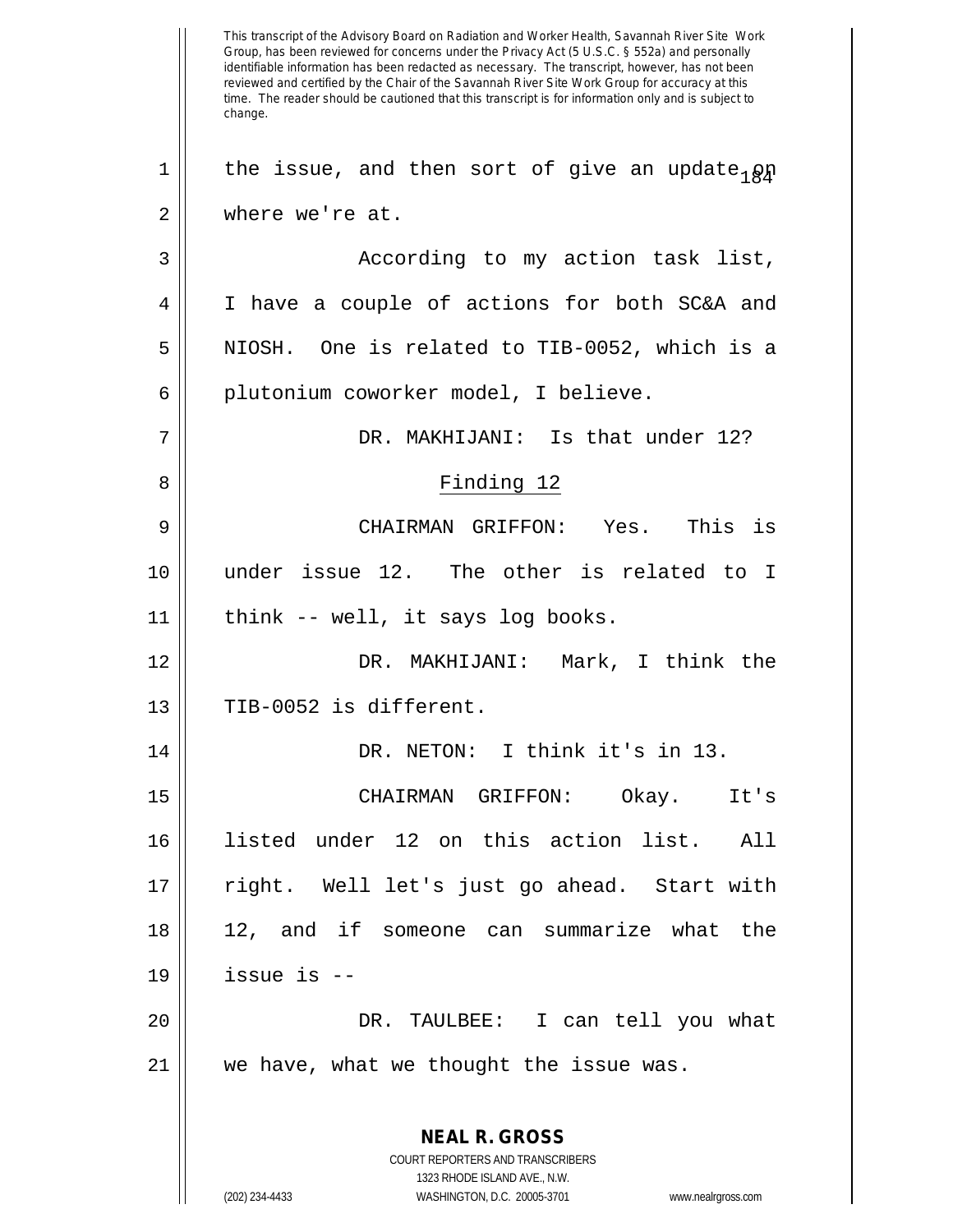<sup>185</sup> 1 CHAIRMAN GRIFFON: Okay, all  $2 \parallel$  right. 3 DR. TAULBEE: And this was dealing 4 with incidents and investigations, and I  $5 \parallel$  believe you asked for us to find a criteria 6 for what constituted a special hazard 7 investigation report. We have gone through 8 DPSOP-40, historical versions of that, and 9 | have identified those. 10 Basically, it's the acts or 11 conditions which caused or could have caused 12 radiation contamination hazards, incidents of 13 contamination which required costly cleanup or 14 that concerned Health Physics. I'm reading 15 || kind of directly here from the DPSOP-40. 16 CHAIRMAN GRIFFON: Can you say 17 | that acronym again? 18 DR. TAULBEE: D-P-S-O-P dash 40.

19 This was their radiological control 20 procedures.

21 DR. CHEW: DuPont's.

**NEAL R. GROSS** COURT REPORTERS AND TRANSCRIBERS

1323 RHODE ISLAND AVE., N.W.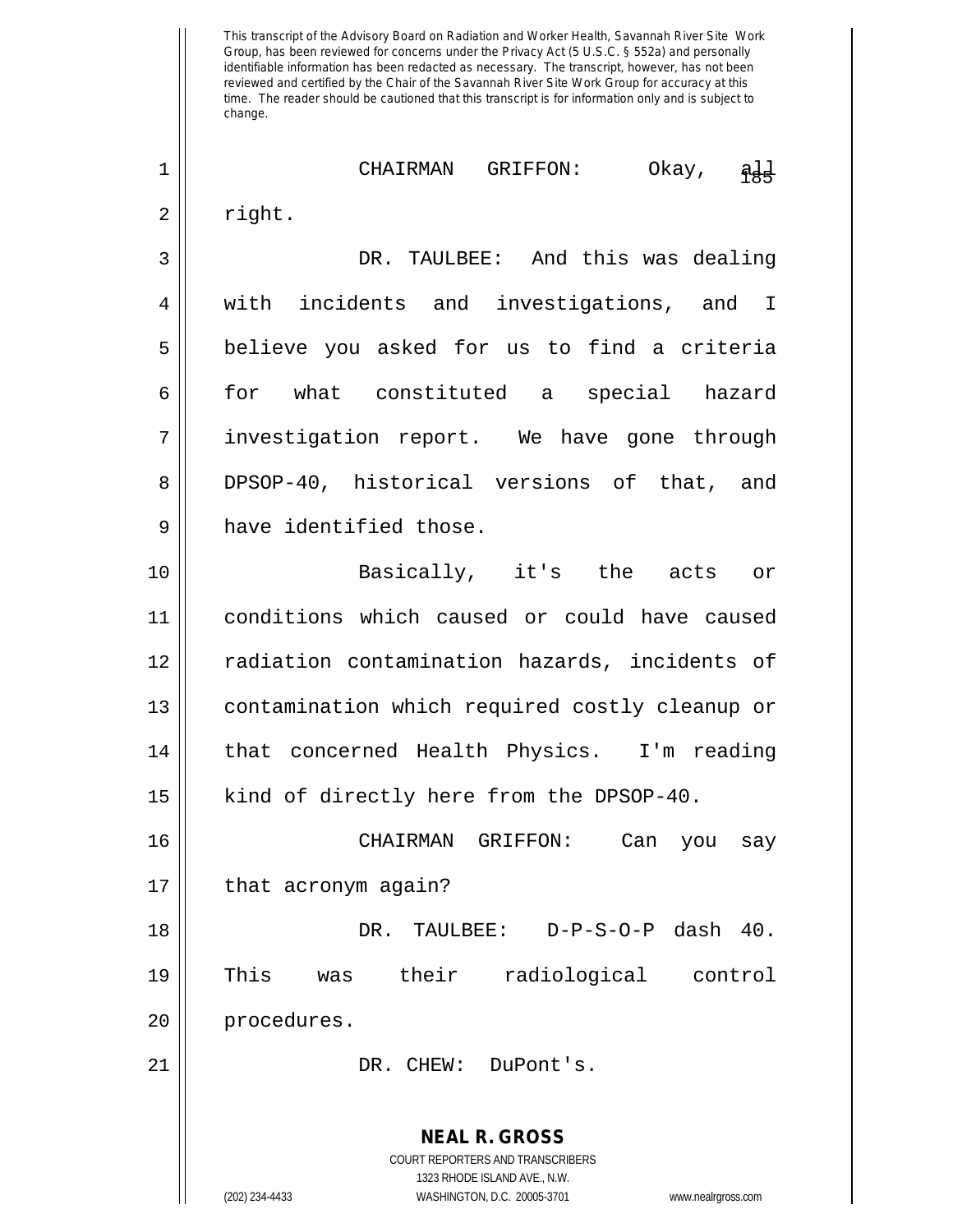This transcript of the Advisory Board on Radiation and Worker Health, Savannah River Site Work Group, has been reviewed for concerns under the Privacy Act (5 U.S.C. § 552a) and personally identifiable information has been redacted as necessary. The transcript, however, has not been reviewed and certified by the Chair of the Savannah River Site Work Group for accuracy at this time. The reader should be cautioned that this transcript is for information only and is subject to change. **NEAL R. GROSS** COURT REPORTERS AND TRANSCRIBERS <sup>186</sup> 1 DR. TAULBEE: DuPont's, yes. What 2 was it, DuPont's? 3 DR. CHEW: DuPont's Standard 4 | Operating Procedures. 5 DR. TAULBEE: Yes. DuPont's  $6 \parallel$  Standard Operating Procedure. Then one of the 7 || other was incidents that caused internal body 8 | contamination or concern to Health Physics and 9 medical. So from this, what we recognize is 10 that not all incidents, especially what 11 workers might consider incidents, would be 12 included in these special hazards 13 investigations reports. But these are the 14 || major incidents that would have occurred. 15 We have found in our studies of 16 Savannah River Site records that there are 17 incidents noted in individual personnel files, 18 where skin contamination, that type of thing, 19 does not necessarily prompt a special hazards 20 | investigation. 21 In addition, when there is an

1323 RHODE ISLAND AVE., N.W.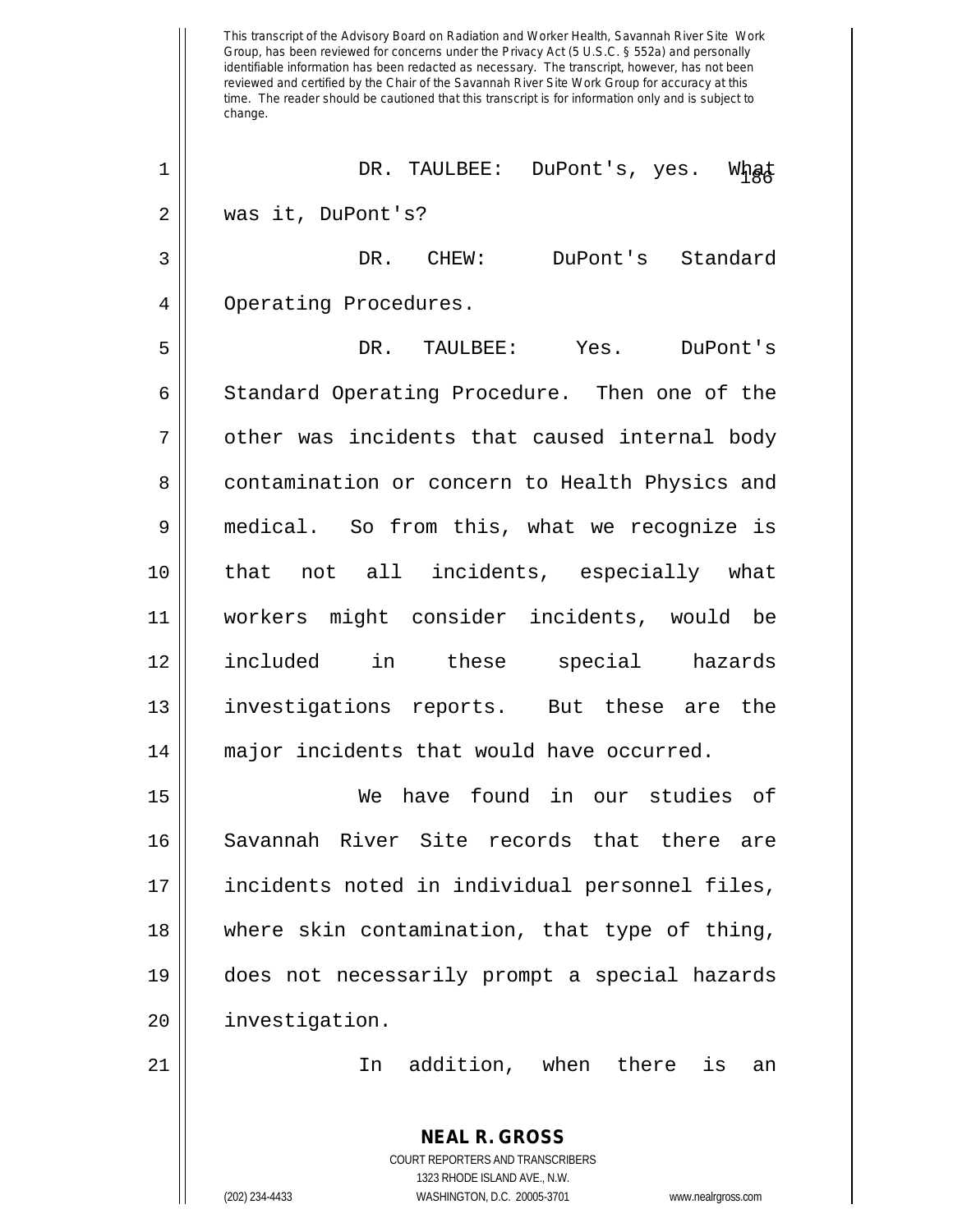| $\mathbf 1$    | unusual occurrence, I guess I would say,                            |
|----------------|---------------------------------------------------------------------|
| $\overline{2}$ | something along those lines, we'll find an                          |
| 3              | annotation in the Health Physics log books,                         |
| 4              | and they will mention, you know, we took nasal                      |
| 5              | smears on these people. Those aren't in the                         |
| 6              | special hazards investigations.                                     |
| 7              | So really the SHIs are kind of the                                  |
| 8              | top level major accidents and incidents that                        |
| 9              | happened at the Savannah River Site over the                        |
| 10             | years. There's 499 of these, so these are the                       |
| 11             | ones that, you know, were significant that                          |
| 12             | occurred. I'm sure --                                               |
| 13             | CHAIRMAN GRIFFON: And that's a                                      |
| 14             | database, right, the SHI isn't it?                                  |
| 15             | DR. TAULBEE: It's actually not a                                    |
| 16             | database. These are individual reports that                         |
| 17             | we've obtained from the site, detailing each                        |
| 18             | of the individual incidents.                                        |
| 19             | MAKHIJANI: And there is an<br>DR.                                   |
| 20             | index, though.                                                      |
| 21             | DR. TAULBEE: There is an index,                                     |
|                |                                                                     |
|                | <b>NEAL R. GROSS</b><br>COURT REPORTERS AND TRANSCRIBERS            |
|                | 1323 RHODE ISLAND AVE., N.W.                                        |
|                | (202) 234-4433<br>WASHINGTON, D.C. 20005-3701<br>www.nealrgross.com |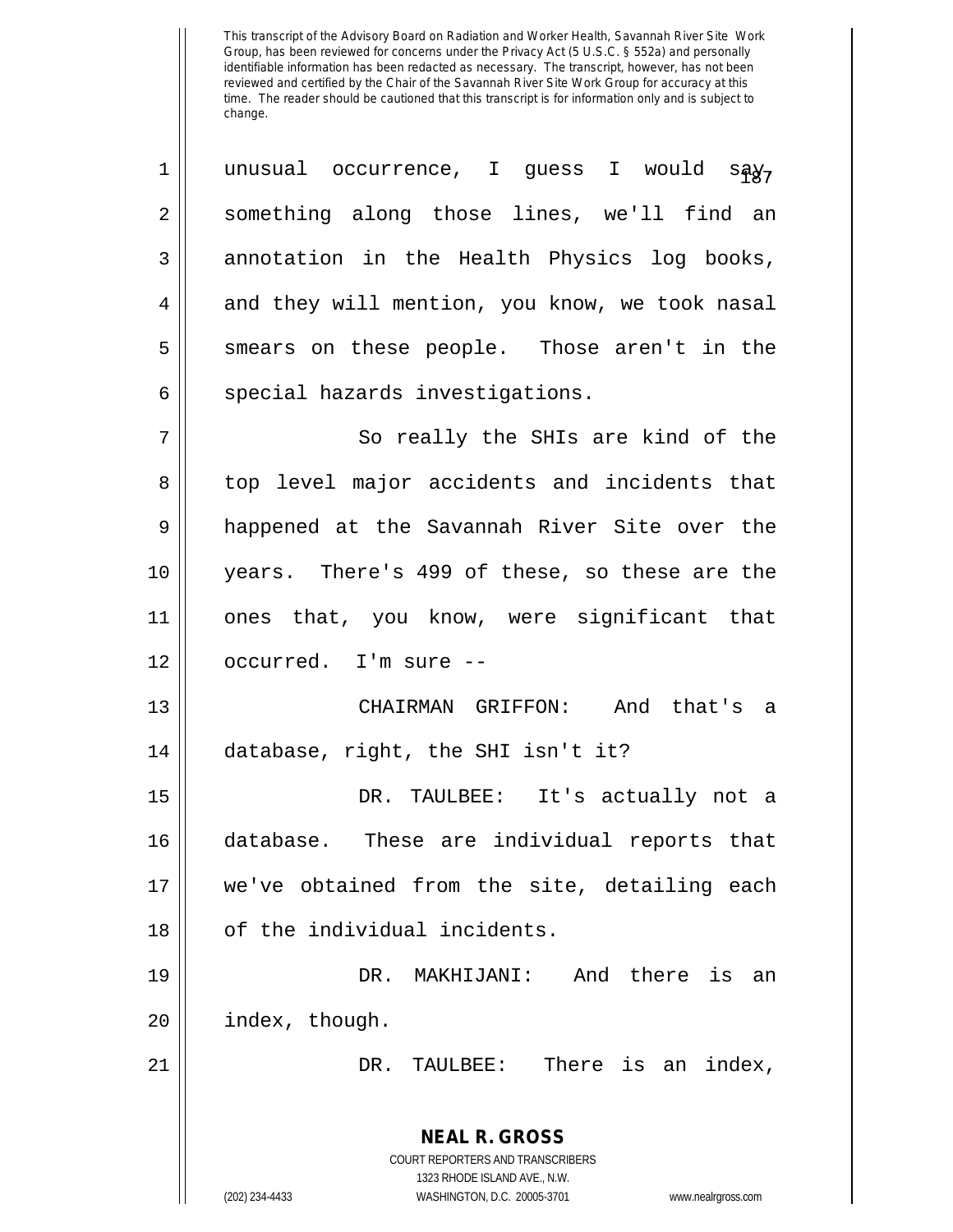| $\mathbf 1$ | yes, to that. But this is one of<br>† are      |
|-------------|------------------------------------------------|
| 2           | components that I think went into that         |
| 3           | incident database that you all have talked     |
| 4           | about some. So this was kind of the first cut  |
| 5           | at that, and then they started going through   |
| 6           | the Health Physics log books.                  |
| 7           | There's also incidents mentioned               |
| 8           | throughout the monthly technical reports, the  |
| 9           | works technical reports. You will see on       |
| 10          | every month a different incident or so that    |
| 11          | had occurred, that didn't rise to the level of |
| 12          | the special hazards investigations. But they   |
| 13          | are documented there in those reports.         |
| 14          | my understanding, and Arjun<br>So              |
| 15          | please correct me if I'm wrong here, but the   |
| 16          | incident database that had been talked about a |
| 17          | lot during the TBD review, really is comprised |
| 18          | of first, the special hazards investigations,  |
| 19          | going through all the monthly technical        |
| 20          | reports. Then the Health Physics log books.    |
| 21          | That's kind of the tier of how                 |

**NEAL R. GROSS** COURT REPORTERS AND TRANSCRIBERS 1323 RHODE ISLAND AVE., N.W. (202) 234-4433 WASHINGTON, D.C. 20005-3701 www.nealrgross.com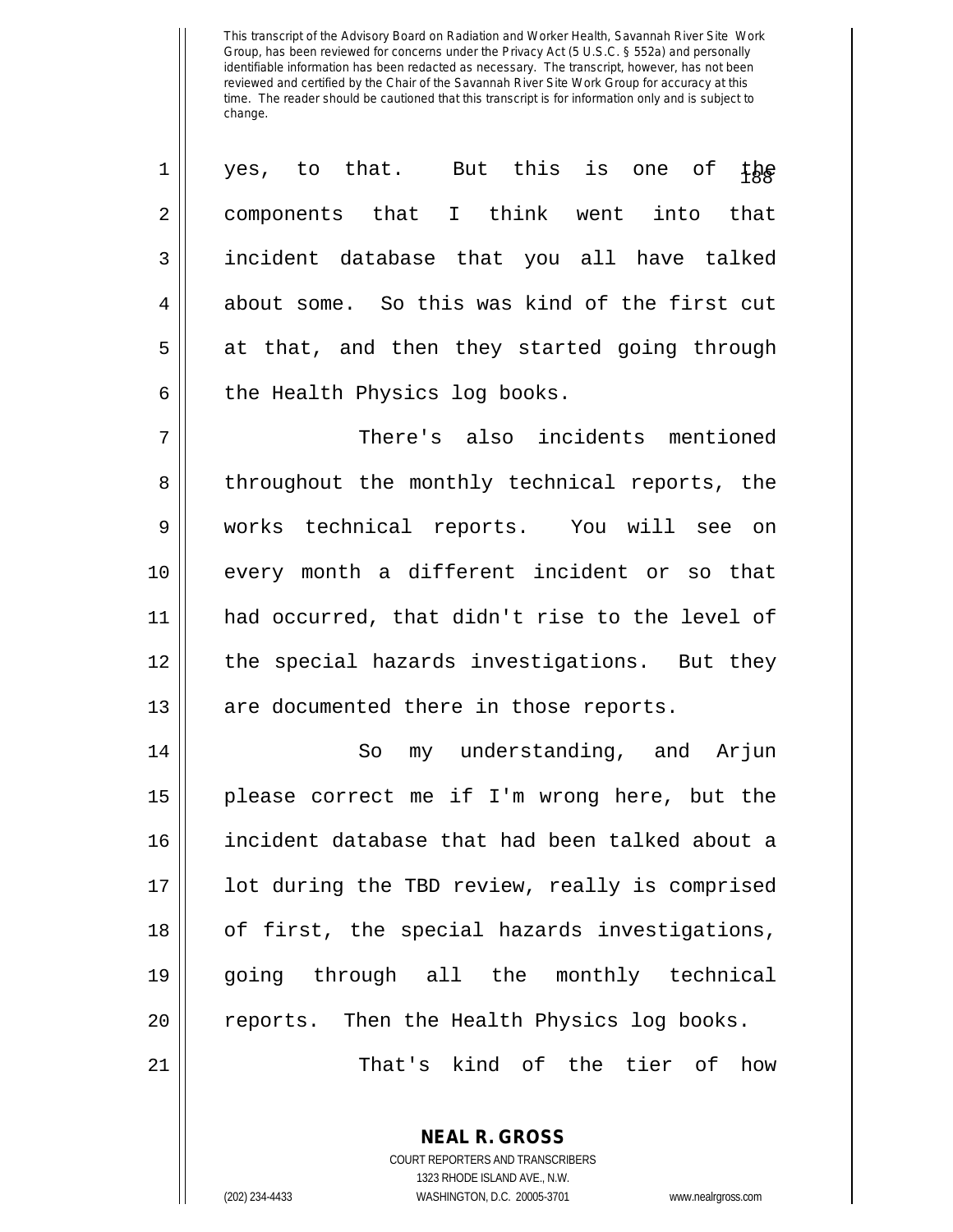This transcript of the Advisory Board on Radiation and Worker Health, Savannah River Site Work Group, has been reviewed for concerns under the Privacy Act (5 U.S.C. § 552a) and personally identifiable information has been redacted as necessary. The transcript, however, has not been reviewed and certified by the Chair of the Savannah River Site Work Group for accuracy at this time. The reader should be cautioned that this transcript is for information only and is subject to change. **NEAL R. GROSS** COURT REPORTERS AND TRANSCRIBERS 1 || that database was developed, having all  $_{1}$  of  $2 \parallel$  these incidents into one place. 3 DR. MAKHIJANI: Which database, 4 || the tank farm database? 5 DR. TAULBEE: Yes. 6 DR. MAKHIJANI: Well, you know, I 7 personally don't know how the tank farm 8 database was developed. I looked at in a 9 previous incarnation before, long before this 10 project in the 1980's from Bob Alvarez, who 11 got it through a Freedom of Information Act 12 | request. 13 There were 14,000 incidents in the 14 || tank farm that were listed in there. He 15 dropped it in my lap and said do something 16 with this. So that's how I actually -- and 17 || then there was a safety analysis report that 18 went along with it more or less, and some 19 models for failure rates and so on that were 20 derived from it. 21 || So unfortunately that data, that

1323 RHODE ISLAND AVE., N.W.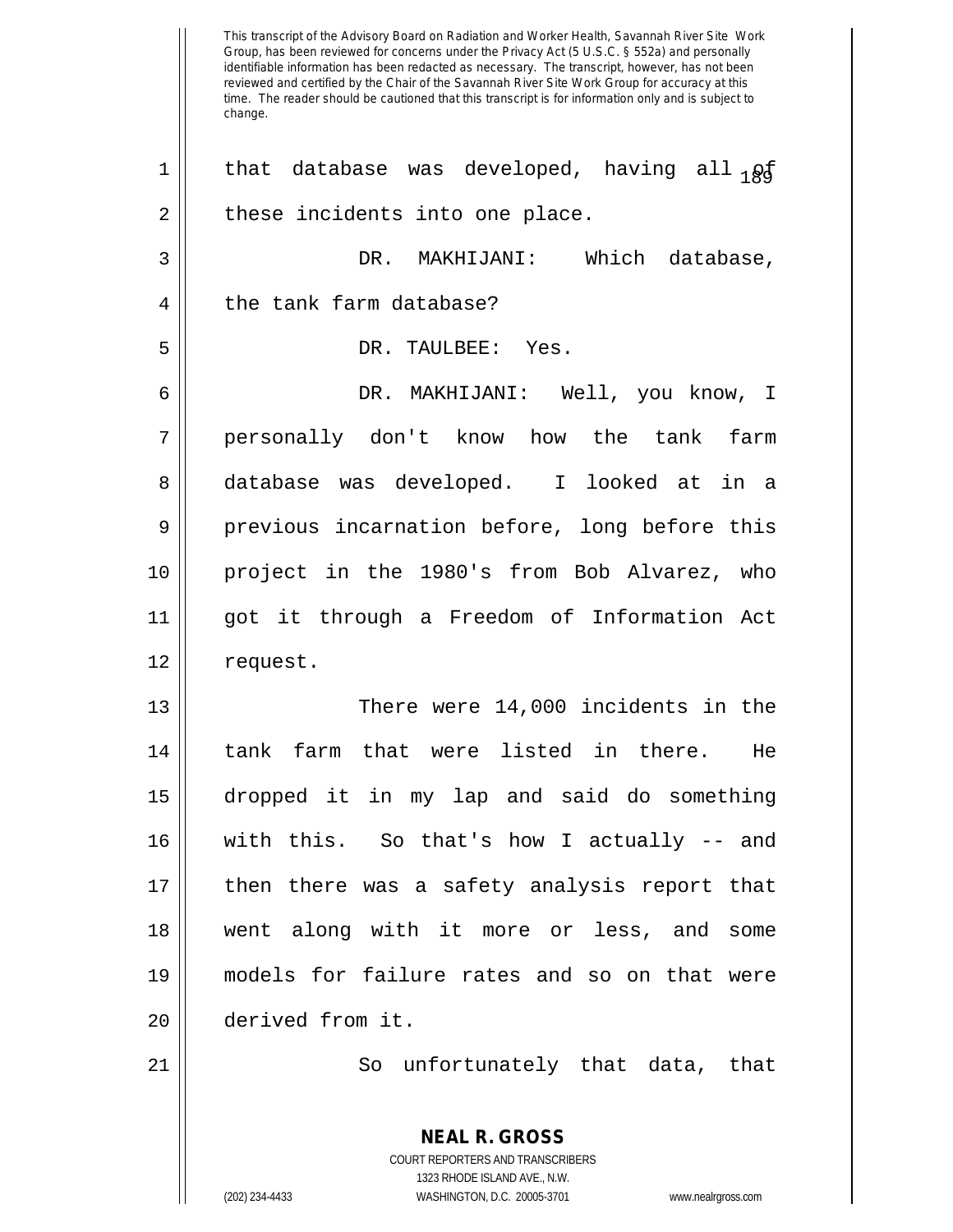| $\mathbf 1$    | printout was later lost at the Environmental   |
|----------------|------------------------------------------------|
| $\overline{2}$ | Policy Institute, and but I had actually       |
| 3              | catalogued them for the report I did for the   |
| 4              | Institute. That's what this is from. I         |
| 5              | personally do not know, other than what was in |
| 6              | the data bank itself, what went into it.       |
| 7              | But it was very clear that the                 |
| 8              | frequency of incidents increased greatly over  |
| $\mathsf 9$    | time. So the data recording, it wasn't the     |
| 10             | actual number of incidents that increased. I   |
| 11             | didn't, I don't think that that was the case.  |
| 12             | It was the recording practices                 |
| 13             | that changed, and actually I noted in there    |
| 14             | that before 1965, we didn't. So there were     |
| 15             | actually -- and even in this data bank, there  |
| 16             | were incidents that were not in the special    |
| 17             | hazards investigation that appeared to be, you |
| 18             | know, of some magnitude, which is why we       |
| 19             | raised it in the TBD review, that how do you   |
| 20             | take those incidents into account? Are they -  |
| 21             | - you know, now we have looked at individual   |

**NEAL R. GROSS**

COURT REPORTERS AND TRANSCRIBERS 1323 RHODE ISLAND AVE., N.W. (202) 234-4433 WASHINGTON, D.C. 20005-3701 www.nealrgross.com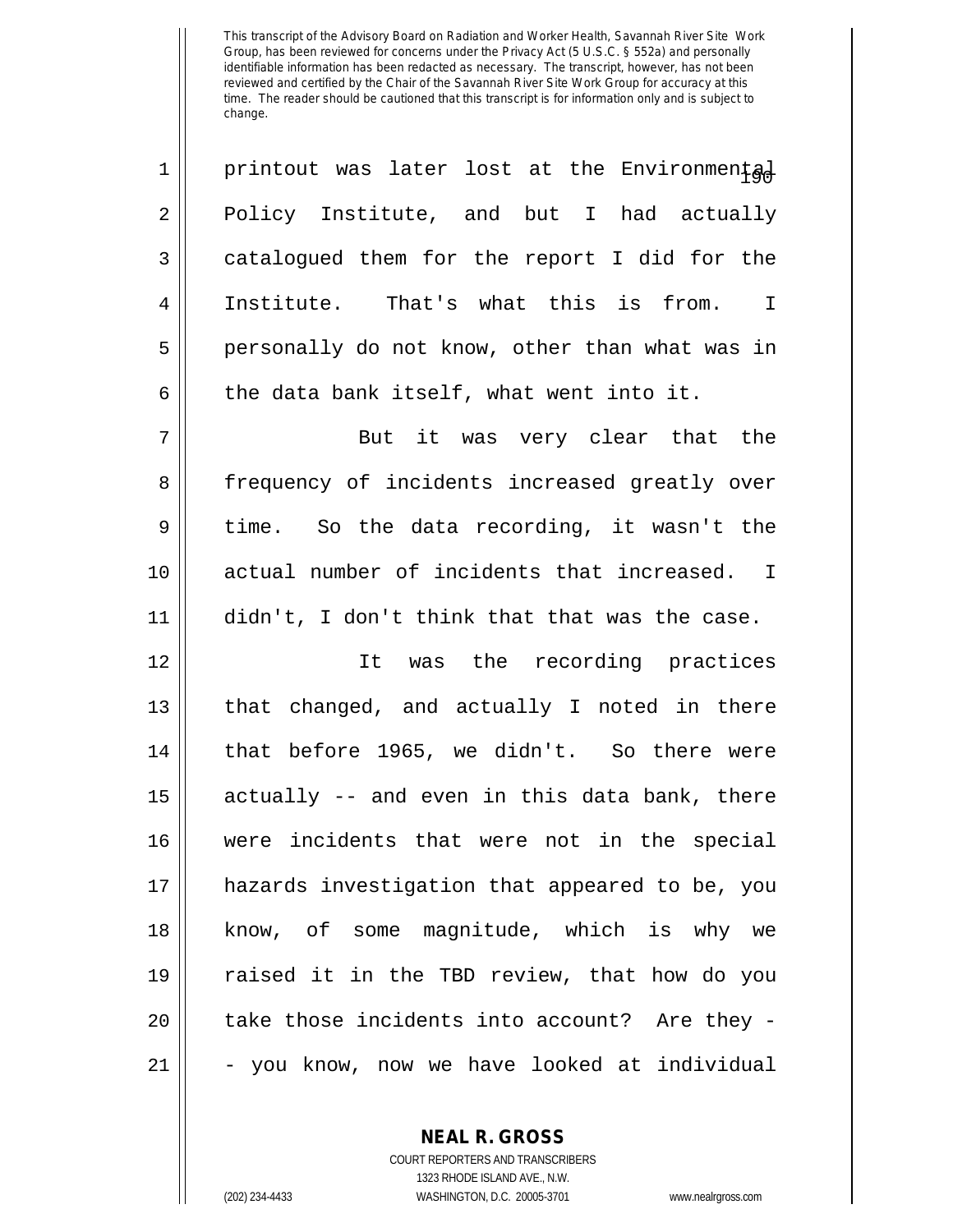This transcript of the Advisory Board on Radiation and Worker Health, Savannah River Site Work Group, has been reviewed for concerns under the Privacy Act (5 U.S.C. § 552a) and personally identifiable information has been redacted as necessary. The transcript, however, has not been reviewed and certified by the Chair of the Savannah River Site Work Group for accuracy at this time. The reader should be cautioned that this transcript is for information only and is subject to change. 1 || worker dose records, and we don't have  $tpe$ 2 | identity of the workers who are involved in 3 l the incidents that are listed in the data 4 bank. 5 || So you have -- you have a spill of 6 high level waste or some incident that is  $7$  | serious, and you got radiation rates that are, 8 you know, in the several rem or 10 to the 9 || roentgen per hour, and but we don't know who 10 | those workers are. 11 So we can't go to their files and 12 || see whether there's any incident logged. 13 || Since we did not find incidents of some 14 magnitude in the SHI index, even -- yes. So 15 we kind of raised a question as to how, 16 whether the incident record's complete. Then 17 || when the SEC, that was during the TBD. 18 When the SEC petition was filed, 19 the petitioners raised the same concern, that  $20$  || they were in incidents that didn't seem to be

21 | recorded anywhere.

**NEAL R. GROSS** COURT REPORTERS AND TRANSCRIBERS

1323 RHODE ISLAND AVE., N.W.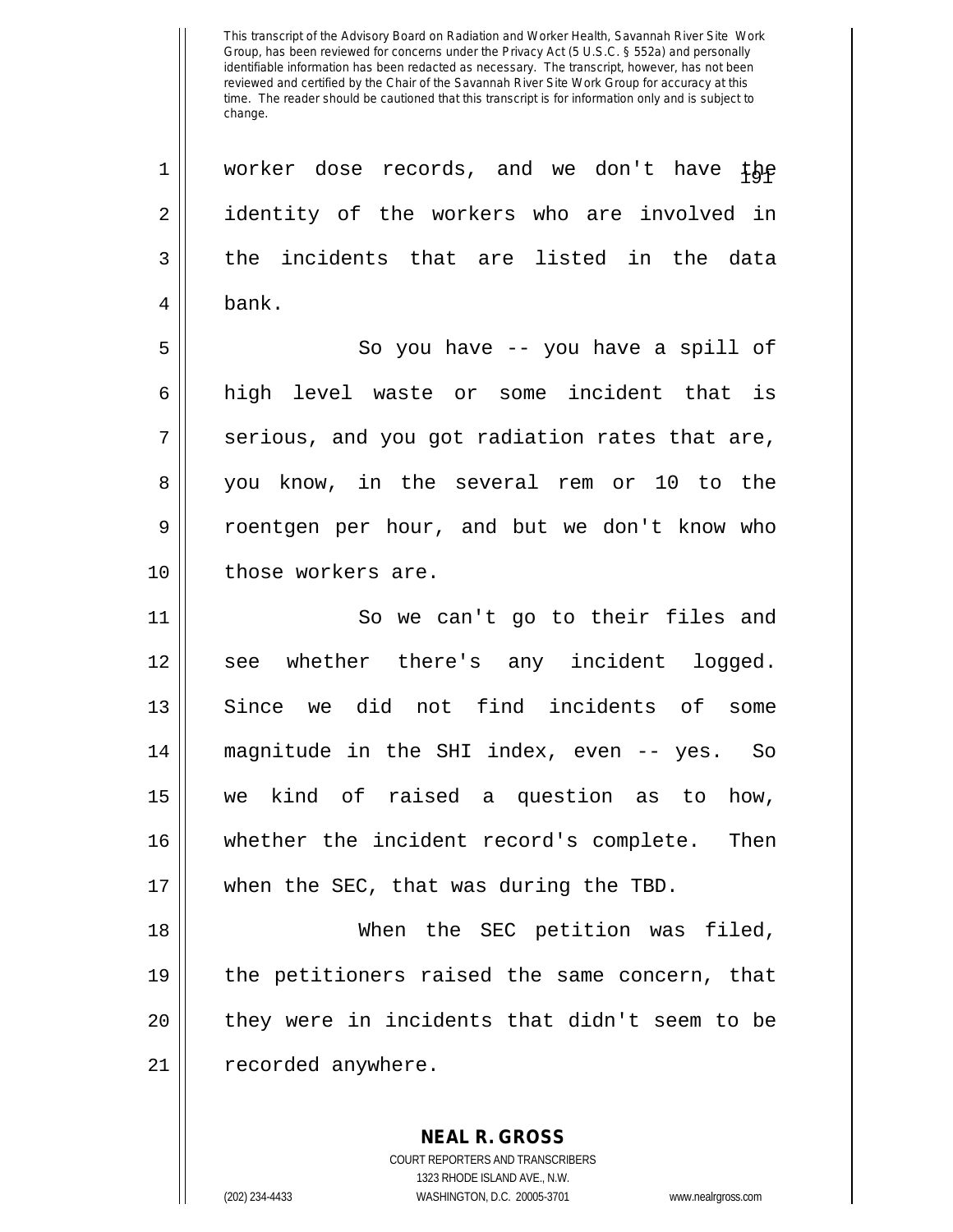| $\mathbf 1$  | DR. TAULBEE: And in general, they                                                        |
|--------------|------------------------------------------------------------------------------------------|
| $\sqrt{2}$   | are recorded in their individual files, is                                               |
| $\mathbf{3}$ | where really the baseline level is. So just                                              |
| 4            | to kind of re-summarize here, the special                                                |
| 5            | hazards investigations are the top level.                                                |
| 6            | DR. MAKHIJANI: Right.                                                                    |
| 7            | DR. TAULBEE: Then you've got                                                             |
| 8            | mention in the monthly reports and weekly                                                |
| $\mathsf 9$  | reports, and then you've got the Health                                                  |
| 10           | Physics log books, and then you also have kind                                           |
| 11           | of parallel going on here is the Health                                                  |
| 12           | Physics monitoring. Within their individual                                              |
| 13           | files, you'll see the skin contamination                                                 |
| 14           | incidents or potential for inhalation, and                                               |
| 15           | they sent the individual for a special whole                                             |
| 16           | body count or for a follow-up bioassay.                                                  |
| 17           | You'll see those annotations in                                                          |
| 18           | the individual files. I'm not sure how you                                               |
| 19           | want, how you would go about correlating this?                                           |
| 20           | (Simultaneous speaking.)                                                                 |
| 21           | do<br>have<br>MR.<br>МАНАТНҮ:<br>We<br>a                                                 |
|              | <b>NEAL R. GROSS</b><br>COURT REPORTERS AND TRANSCRIBERS<br>1323 RHODE ISLAND AVE., N.W. |
|              | WASHINGTON, D.C. 20005-3701<br>(202) 234-4433<br>www.nealrgross.com                      |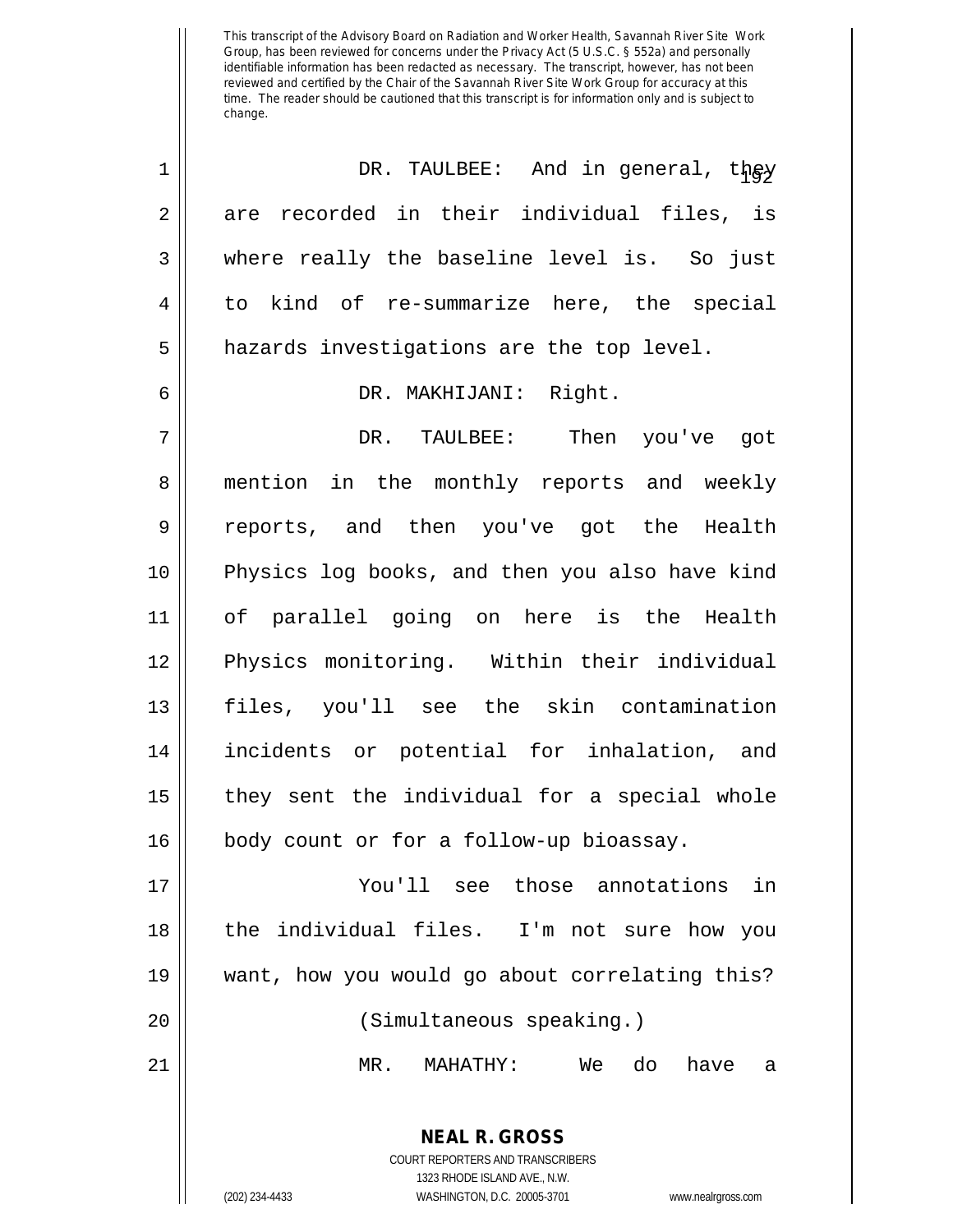This transcript of the Advisory Board on Radiation and Worker Health, Savannah River Site Work Group, has been reviewed for concerns under the Privacy Act (5 U.S.C. § 552a) and personally identifiable information has been redacted as necessary. The transcript, however, has not been reviewed and certified by the Chair of the Savannah River Site Work Group for accuracy at this time. The reader should be cautioned that this transcript is for information only and is subject to change. **NEAL R. GROSS** COURT REPORTERS AND TRANSCRIBERS 1323 RHODE ISLAND AVE., N.W. (202) 234-4433 WASHINGTON, D.C. 20005-3701 www.nealrgross.com 1 | document that we reviews the tank farm. Hays  $2 \parallel$  you seen that one? It's SRDB No. 76064. 3 DR. MAKHIJANI: Probably not. 76  $4 \parallel - -$ 5 MR. MAHATHY: 76064. 6 DR. MAKHIJANI: 76064. 7 MR. MAHATHY: And I think I ought 8 || to mention there's three of them. 9 DR. MAKHIJANI: Three what? 10 MR. MAHATHY: It was a technical 11 report they put on that database, I used 30 12 incidents as an example. 13 DR. MAKHIJANI: What is the date 14 | of that report? 15 MR. MAHATHY: Eighty-five. 16 DR. MAKHIJANI: Oh, '85. 17 CHAIRMAN GRIFFON: It's a review 18 || of the tank farm database? 19 || MR. MAHATHY: Yes. 20 CHAIRMAN GRIFFON: Do you guys 21 | have the tank farm database?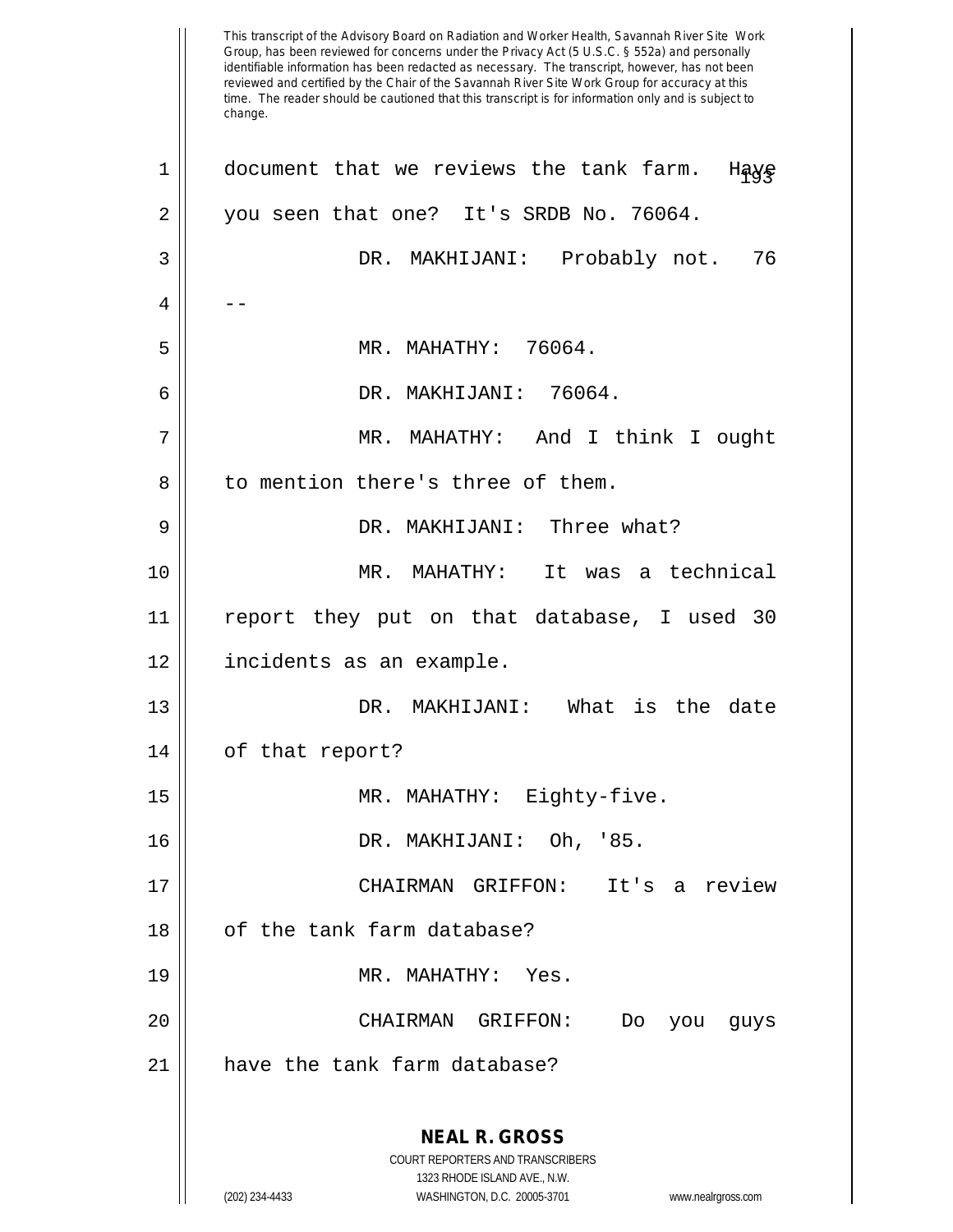This transcript of the Advisory Board on Radiation and Worker Health, Savannah River Site Work Group, has been reviewed for concerns under the Privacy Act (5 U.S.C. § 552a) and personally identifiable information has been redacted as necessary. The transcript, however, has not been reviewed and certified by the Chair of the Savannah River Site Work Group for accuracy at this time. The reader should be cautioned that this transcript is for information only and is subject to change. **NEAL R. GROSS** COURT REPORTERS AND TRANSCRIBERS 1323 RHODE ISLAND AVE., N.W. (202) 234-4433 WASHINGTON, D.C. 20005-3701 www.nealrgross.com <sup>194</sup> 1 DR. MAKHIJANI: No. We were not -  $2 \parallel -$ 3 CHAIRMAN GRIFFON: You never 4 || received it. 5 DR. MAKHIJANI: There was a fair 6  $\parallel$  amount of effort devoted both by NIOSH and us,  $7 \parallel$  and at some point jointly, I think. This may 8 | have been while you were leave. 9 DR. TAULBEE: Long term training 10 | was not leave. 11 (Laughter.) 12 DR. MAKHIJANI: Not participating 13 || in the project, where Kathy, I think, maybe --14 CHAIRMAN GRIFFON: Yes, I was 15 || there. I was there. 16 DR. MAKHIJANI: Tried to recover 17 || this particular database. 18 || CHAIRMAN GRIFFON: Actually, 19 that's when Sam -- that's why somebody may  $20$  | have thought Sam was there. 21 DR. MAKHIJANI: It seems to have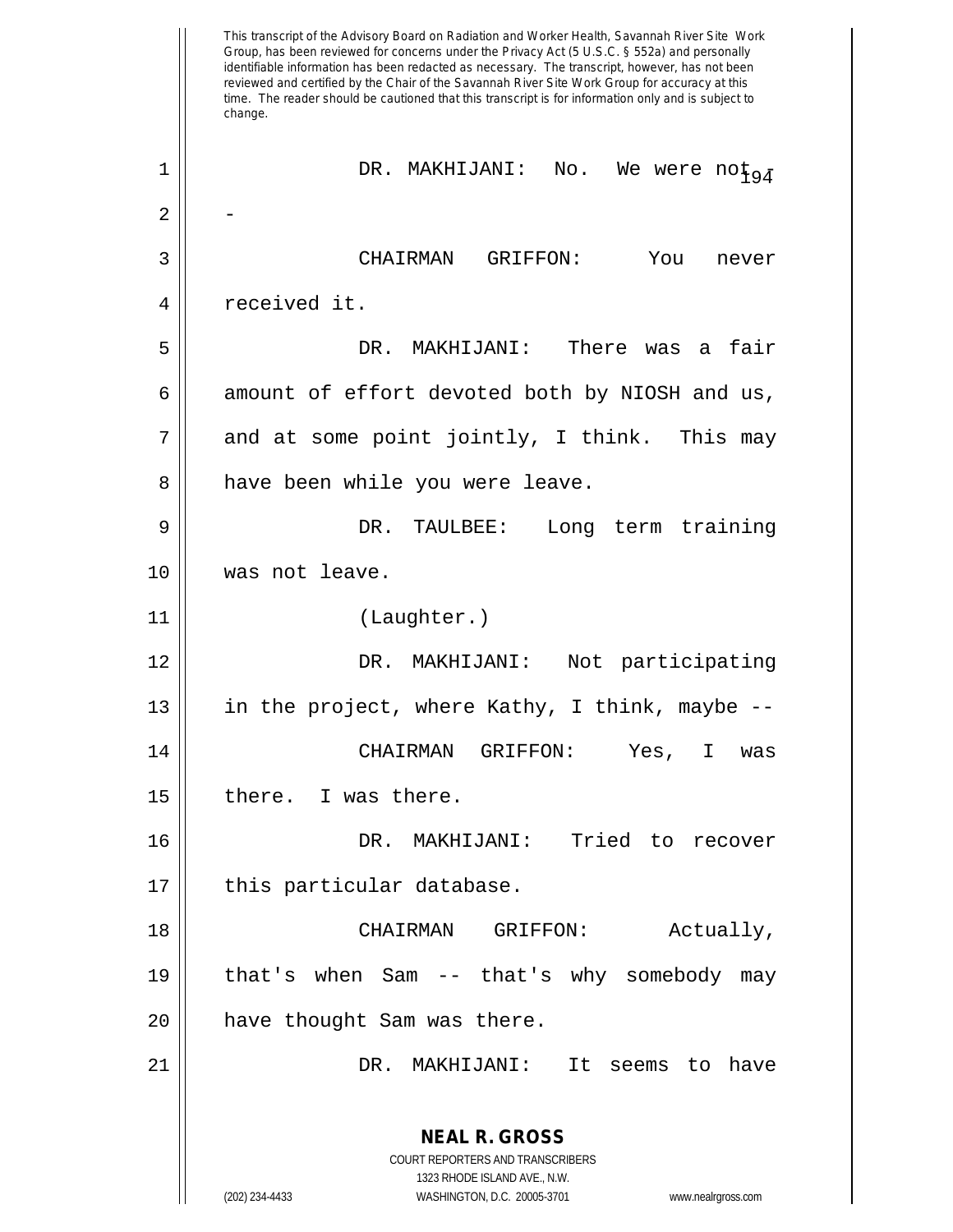This transcript of the Advisory Board on Radiation and Worker Health, Savannah River Site Work Group, has been reviewed for concerns under the Privacy Act (5 U.S.C. § 552a) and personally identifiable information has been redacted as necessary. The transcript, however, has not been reviewed and certified by the Chair of the Savannah River Site Work Group for accuracy at this time. The reader should be cautioned that this transcript is for information only and is subject to change. **NEAL R. GROSS**  $1 \parallel$  been merged with other stuff.  $195$ 2 | (Simultaneous speaking.) 3 MR. MAHATHY: I was there. It's 4 no longer retrievable. It became an 5 || overwhelming one. They had had -- it became  $6 \parallel$  more of an operational database than anything  $7 \parallel$  else. Like when we wanted to add 165,000 or 8 || something like that. 9 CHAIRMAN GRIFFON: But Mike, can 10 you just describe what this document is? It's 11 a technical review of that database, what it 12 || contains or --13 MR. MAHATHY: We also have Arjun's 14 document from '88 with -- 15 DR. MAKHIJANI: I had provided a 16 || scanned copy of my notes. Now some of them 17 were verbatim quotes from the data banks, and 18 || some of them were my summary, where they were 19 -- this was the longhand phase, where there 20 were no personal computers. I didn't have  $21$  |  $one.$ 

> COURT REPORTERS AND TRANSCRIBERS 1323 RHODE ISLAND AVE., N.W. (202) 234-4433 WASHINGTON, D.C. 20005-3701 www.nealrgross.com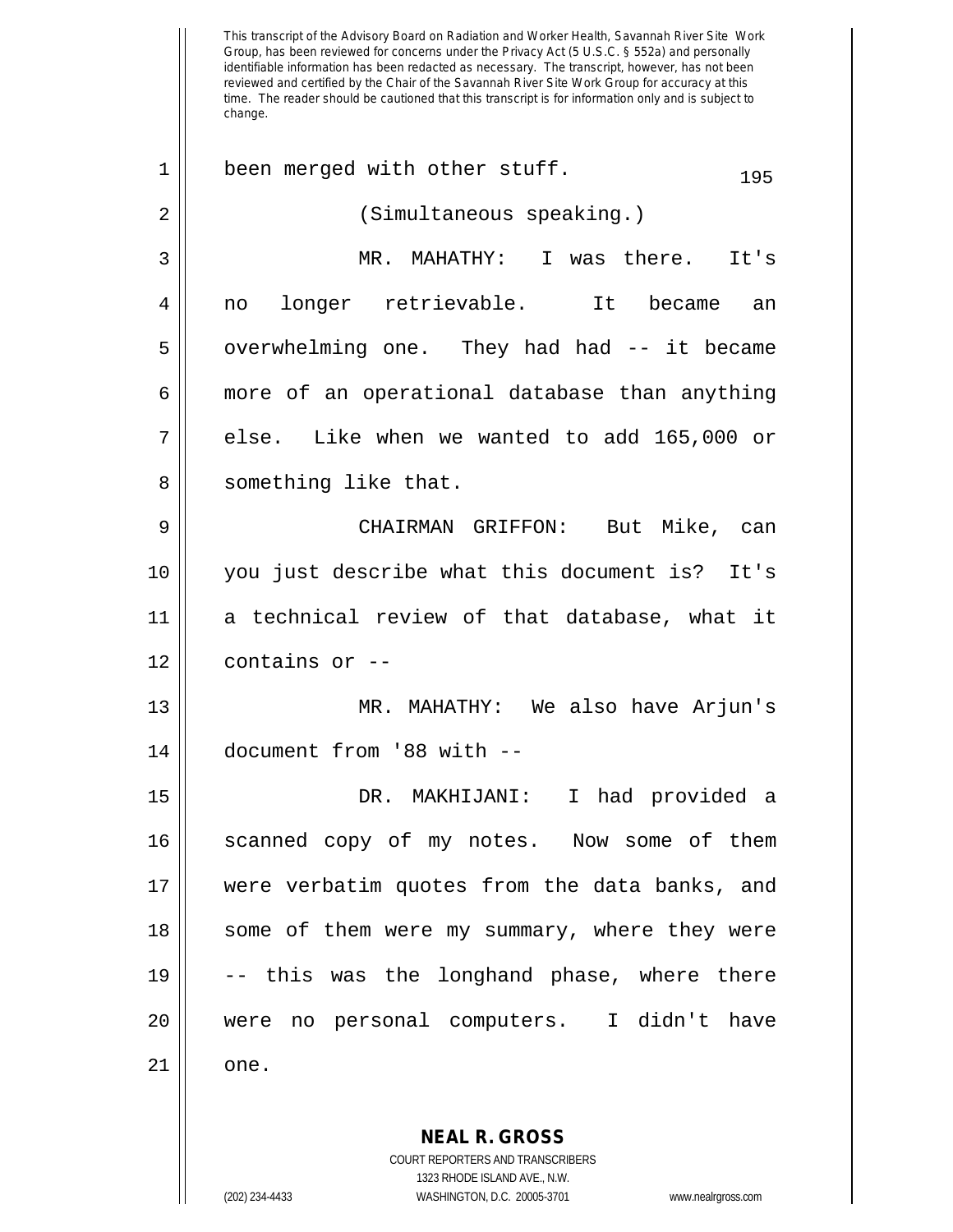This transcript of the Advisory Board on Radiation and Worker Health, Savannah River Site Work Group, has been reviewed for concerns under the Privacy Act (5 U.S.C. § 552a) and personally identifiable information has been redacted as necessary. The transcript, however, has not been reviewed and certified by the Chair of the Savannah River Site Work Group for accuracy at this time. The reader should be cautioned that this transcript is for information only and is subject to change. **NEAL R. GROSS** COURT REPORTERS AND TRANSCRIBERS 1323 RHODE ISLAND AVE., N.W. (202) 234-4433 WASHINGTON, D.C. 20005-3701 www.nealrgross.com 1 || DR. TAULBEE: The title of it  $i_{\mathcal{S}_{\mathcal{A}}}$ 2 || Incidents at the Savannah River Site Waste 3 ll Tank Farms. 4 DR. MAKHIJANI: That's right. 5 CHAIRMAN GRIFFON: What's the  $6$  | number on that document, just so we --7 MR. MAHATHY: Oh, you mean that 8 || one. Okay. SRDB 76064. 9 DR. MAKHIJANI: And I'm reasonably  $10$  | confident that  $-$ 11 CHAIRMAN GRIFFON: I'm sorry seven  $12$ 13 || MR. MAHATHY: 76064. 14 CHAIRMAN GRIFFON: Okay, thank 15 you. 16 DR. MAKHIJANI: I'm reasonably -- 17 just so, I sent this in a cover memo, but just 18 || since it has come up, I'm reasonably confident 19 that overall it is accurate. But because the 20 | data bank was lost, it was never proofread. 21 || So I'm not 100 percent sure that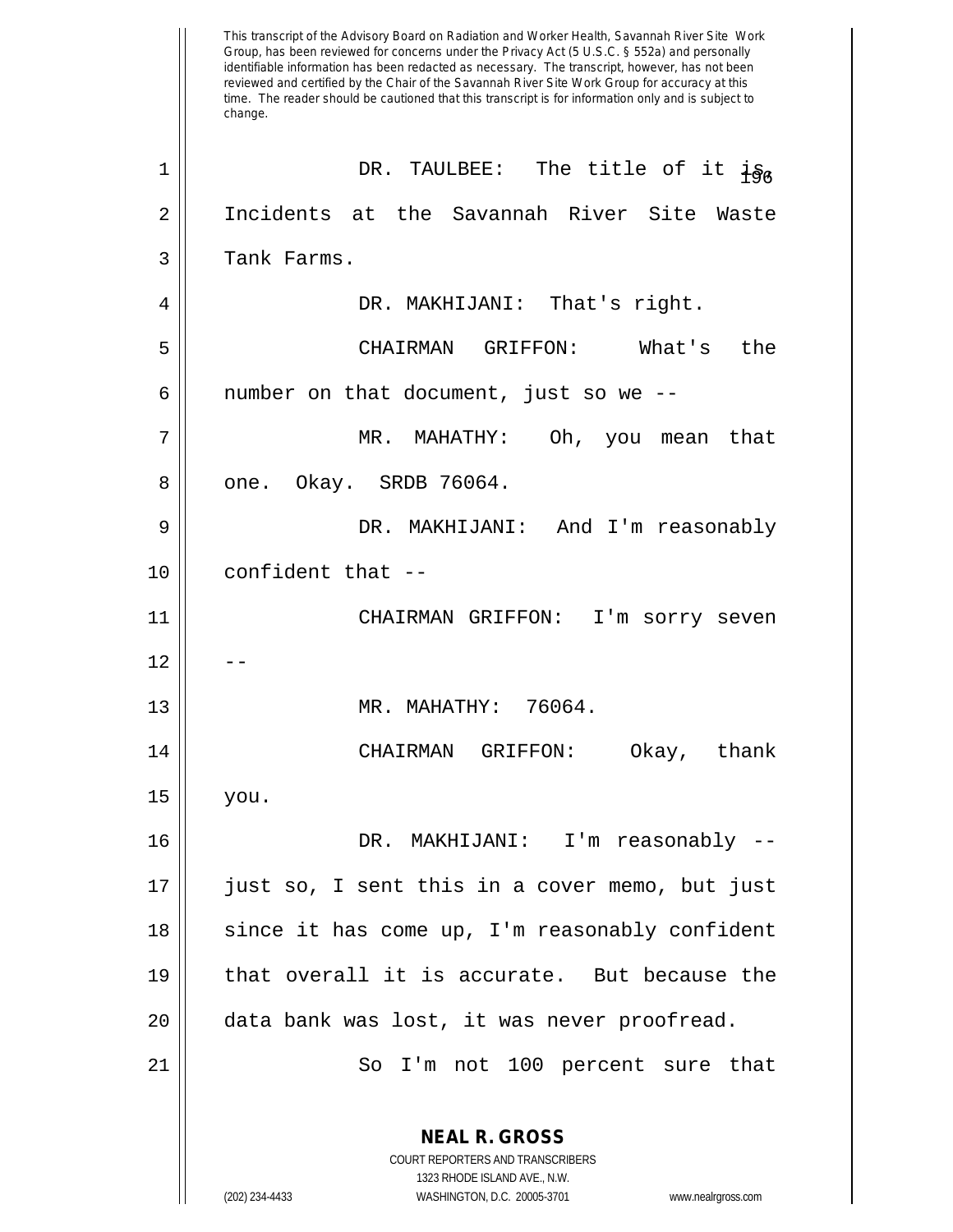This transcript of the Advisory Board on Radiation and Worker Health, Savannah River Site Work Group, has been reviewed for concerns under the Privacy Act (5 U.S.C. § 552a) and personally identifiable information has been redacted as necessary. The transcript, however, has not been reviewed and certified by the Chair of the Savannah River Site Work Group for accuracy at this time. The reader should be cautioned that this transcript is for information only and is subject to change. **NEAL R. GROSS** COURT REPORTERS AND TRANSCRIBERS 1323 RHODE ISLAND AVE., N.W. 1 || every single number in it is right, that  $_{1}$ gy 2 handwriting was transcribed properly when it 3 || was typed. So it's just kind of unfortunate 4 || what happened. 5 MR. MAHATHY: It gives a summary -  $6 \parallel -$  go ahead. 7 DR. TAULBEE: Okay. I was just 8 going to say that, you know, so from the 9 incident standpoint, we recognize that the 10 || special hazards investigations don't cover all 11 incidents that workers might define as an 12 incident, and clearly it doesn't. It's just  $13$  | the highlight that's there. 14 || But we do feel that the others are 15 covered in their individual files when they 16 were significant and they did follow-up 17 bioassay or sent through the whole body counts 18 and so forth. So I'm not sure what determines 19 20 DR. MAKHIJANI: Well, yes. I 21 don't know how you want to proceed on that.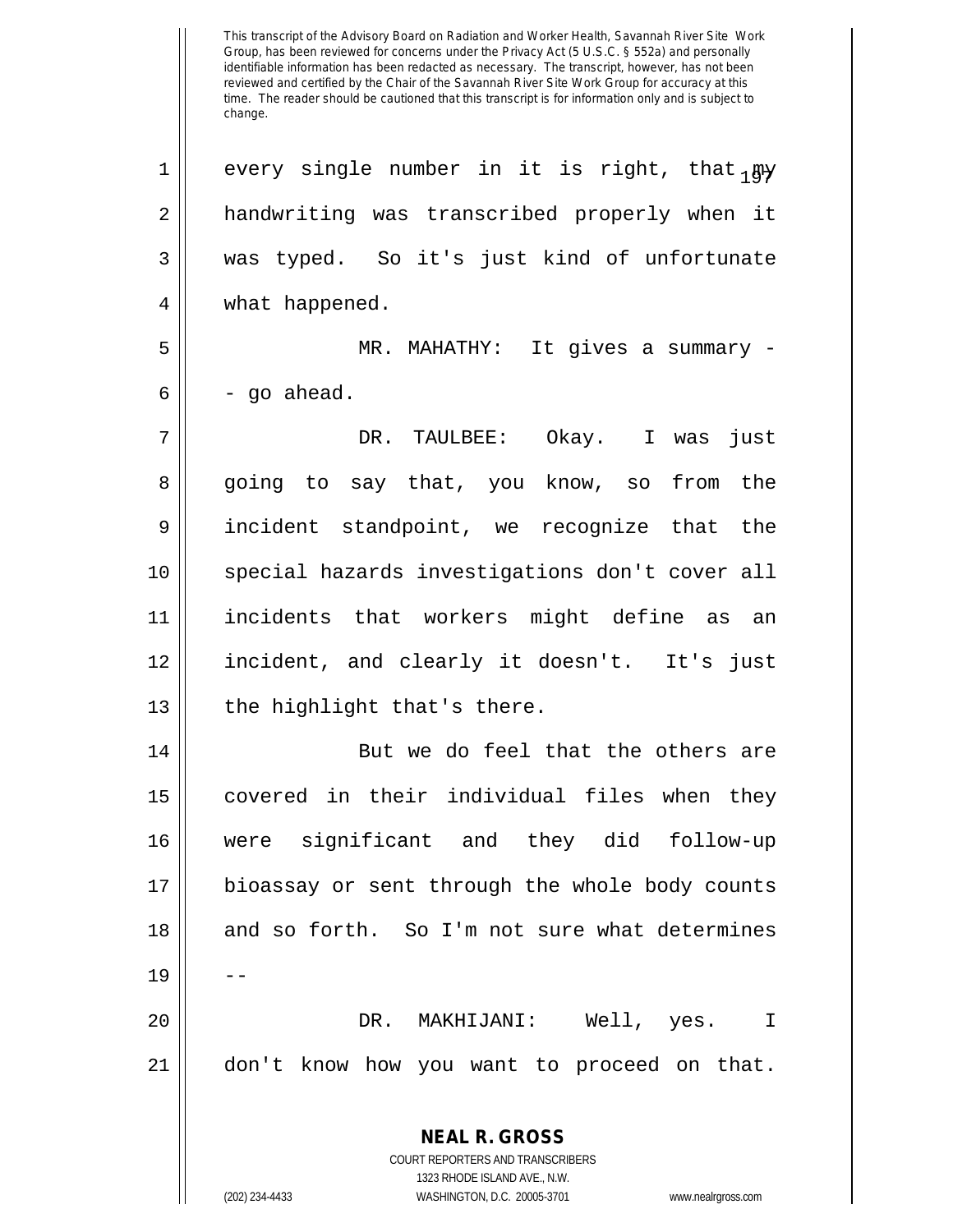This transcript of the Advisory Board on Radiation and Worker Health, Savannah River Site Work Group, has been reviewed for concerns under the Privacy Act (5 U.S.C. § 552a) and personally identifiable information has been redacted as necessary. The transcript, however, has not been reviewed and certified by the Chair of the Savannah River Site Work Group for accuracy at this time. The reader should be cautioned that this transcript is for information only and is subject to change. **NEAL R. GROSS** COURT REPORTERS AND TRANSCRIBERS 1323 RHODE ISLAND AVE., N.W. 1 | You know, and I don't know that that's right, 2 because we only looked at the SHI index. The 3 || point of this, in this context, because the 4 petitioners have also raised it. So I don't 5 || know how you want to resolve. 6 DR. NETON: Well, we've had 7 discussions about incidents before. It seems 8 || like this comes up almost every time. 9 DR. MAKHIJANI: Right, right. 10 || Right, it does. 11 || DR. NETON: For internal exposures 12 anyway, the episodic models that we developed 13 || of coworkers usually encompass those episodic 14 || type incidents that have been occurring. We 15 || got that very early on in the program. 16 DR. TAULBEE: Savannah River has 17 got coworker models using the highest sample 18 || per person per year. Some of these upper tail 19 exposures are clearly from incidents. Those 20 | are not routine. 21 DR. MAKHIJANI: We need some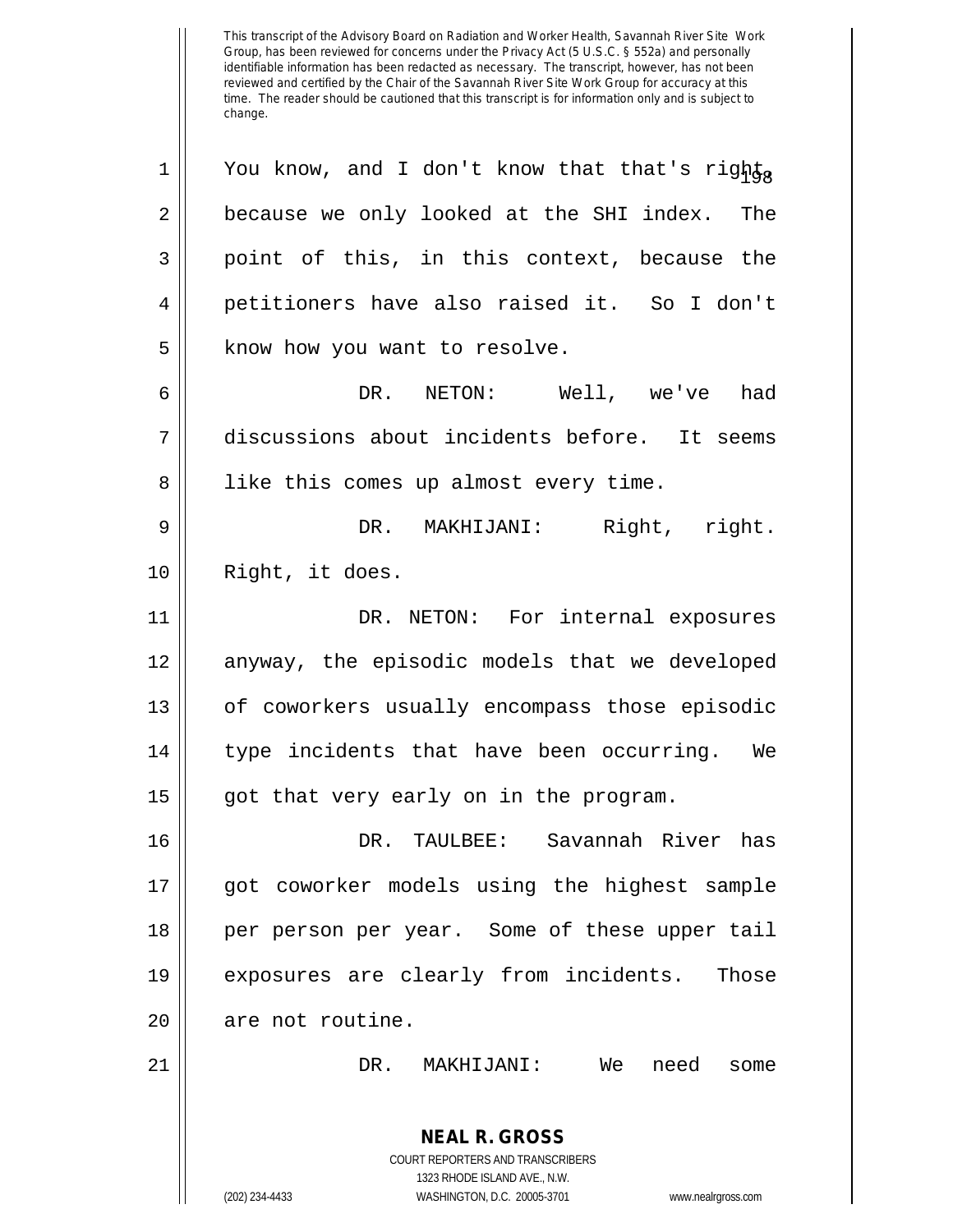Group, has been reviewed for concerns under the Privacy Act (5 U.S.C. § 552a) and personally identifiable information has been redacted as necessary. The transcript, however, has not been reviewed and certified by the Chair of the Savannah River Site Work Group for accuracy at this time. The reader should be cautioned that this transcript is for information only and is subject to change. **NEAL R. GROSS** COURT REPORTERS AND TRANSCRIBERS 1323 RHODE ISLAND AVE., N.W.  $1 \parallel$  guidance from you as to --  $199$ 2 CHAIRMAN GRIFFON: Well, I'm not  $3 \parallel$  sure, and the only thing is, you were 4 mentioning some with possibly high external -- 5 DR. NETON: External is a  $6 \parallel$  different scenario, and  $-$ 7 DR. MAKHIJANI: That's a separate 8 geometry type of question, because I think the 9 || tank farm had some very particular geometries,  $10$  | and would especially affect that structure. 11 DR. TAULBEE: But that's issue 20,  $12$  | isn't it? 13 DR. MAKHIJANI: Yes, and then 14 || there was the question of not, you know, 15 badges not being worn on weekends and so on, 16 and we've done -- that's Item 23, and we kind 17 of -- Steve, you know, we compiled all of the 18 || affidavits and made a spreadsheet of that. Of 19 course, we've interviewed a number of these 20 | people. 21 There are some things appear to be

This transcript of the Advisory Board on Radiation and Worker Health, Savannah River Site Work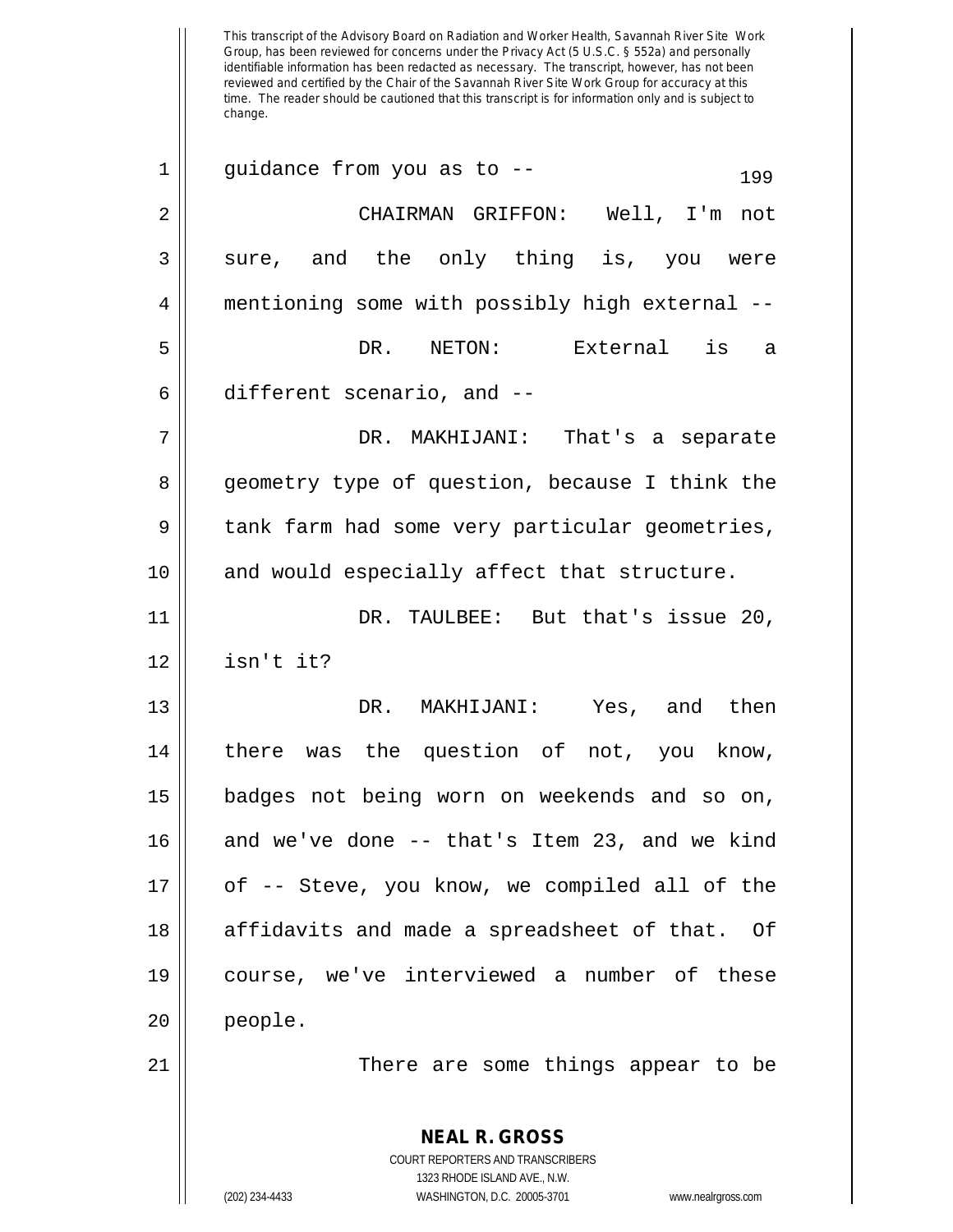This transcript of the Advisory Board on Radiation and Worker Health, Savannah River Site Work Group, has been reviewed for concerns under the Privacy Act (5 U.S.C. § 552a) and personally identifiable information has been redacted as necessary. The transcript, however, has not been reviewed and certified by the Chair of the Savannah River Site Work Group for accuracy at this time. The reader should be cautioned that this transcript is for information only and is subject to change. **NEAL R. GROSS** COURT REPORTERS AND TRANSCRIBERS 1323 RHODE ISLAND AVE., N.W. (202) 234-4433 WASHINGTON, D.C. 20005-3701 www.nealrgross.com 1 || not -- well, we'll come to that when  $2\%$ 2 discuss 22. 3 CHAIRMAN GRIFFON: I mean the  $4 \parallel$  other -- I know what Jim's saying. The other 5 question that might get to some of the 6 | petitioners' concerns is some mention that the  $7 \parallel$  files contain a lot of these individual, you 8 || know, when people were -- when it tripped a 9 Special, you know, sort of maybe a special 10 || bioassay is needed or whatever. 11 || That would be in the individual's 12 file, and I don't know that there's any way to 13 crosswalk like the tank farm database, you  $14$  || know, to see --15 DR. MAKHIJANI: No. It doesn't 16 || seem possible because their names are not --17 we don't have names. We don't have any IDs in 18 || the tank farm database. 19 CHAIRMAN GRIFFON: Okay, right,  $20$  | right. 21 DR. MAKHIJANI: And you know, all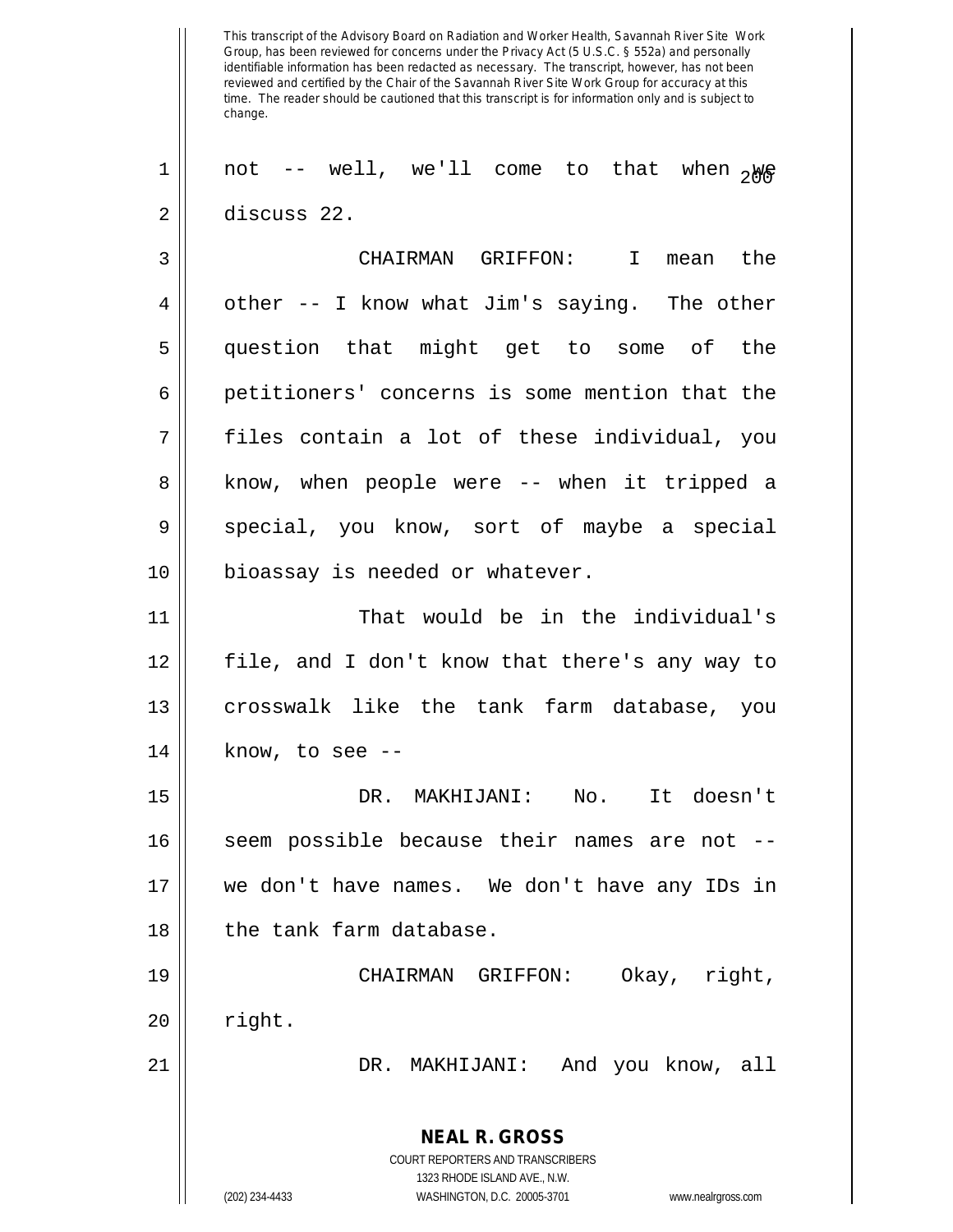This transcript of the Advisory Board on Radiation and Worker Health, Savannah River Site Work Group, has been reviewed for concerns under the Privacy Act (5 U.S.C. § 552a) and personally identifiable information has been redacted as necessary. The transcript, however, has not been reviewed and certified by the Chair of the Savannah River Site Work Group for accuracy at this time. The reader should be cautioned that this transcript is for information only and is subject to change. 1 || we have is my notes on it. But I looked,  $a \uparrow$  $2 \parallel$  that thing for quite a while and made longhand 3 notes from it. I do not recall any personal 4 identifiers. 5 CHAIRMAN GRIFFON: I mean the only

 $6$  || thing that kind of piqued my interest on this 7 was that you mentioned that the tank farm, at 8 || least on your preliminary review of the tank 9 farm database, seemed to have some accidents 10 || that, you know, sort of in your professional 11 judgment, there's a level of being in SHI, you  $12 \parallel$  know.

13 DR. MAKHIJANI: Because you have 14 || external radiation dose rates from incidents 15 that are in the tens of roentgen, 10 R per 16 hour, 20 R per hour, 50 R per hour. So I 17 would you expect that those things would be in 18 || the SHI index, and we had some other examples 19 || of that in the TBD review also.

20 I mean we kept a lot, I think  $21$  || several. So that  $-$ - but where we go with that

> **NEAL R. GROSS** COURT REPORTERS AND TRANSCRIBERS 1323 RHODE ISLAND AVE., N.W. (202) 234-4433 WASHINGTON, D.C. 20005-3701 www.nealrgross.com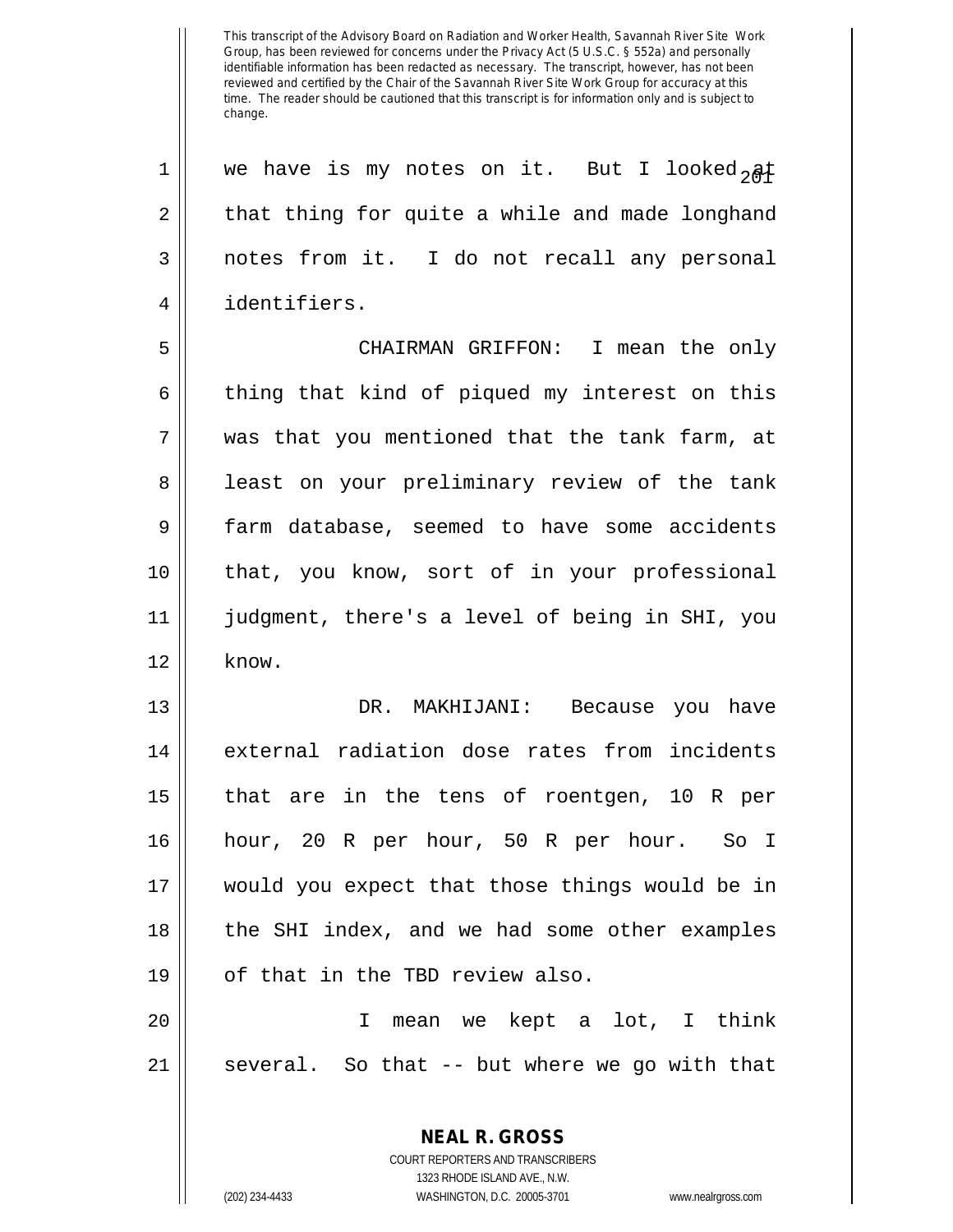This transcript of the Advisory Board on Radiation and Worker Health, Savannah River Site Work Group, has been reviewed for concerns under the Privacy Act (5 U.S.C. § 552a) and personally identifiable information has been redacted as necessary. The transcript, however, has not been reviewed and certified by the Chair of the Savannah River Site Work Group for accuracy at this time. The reader should be cautioned that this transcript is for information only and is subject to change. **NEAL R. GROSS** 1 | in terms of is it someplace else, I do $p_0'$ t  $2 \parallel$  know. 3 || CHAIRMAN GRIFFON: Right. 4 DR. TAULBEE: Well I guess, you 5 || know, when you mentioned some of these 6 | incidents, you know, that you feel should have 7 || -- in your opinion should have probably been 8 || in an SHI database. 9 DR. MAKHIJANI: Based on the 10 | definition that you've read. 11 DR. TAULBEE: Without going to the 12 individual's files, there very well could be a 13 discussion, you know, about that potential 14 || exposure or that exposure scenario in their 15 file, their individual files, especially if 16 it's skin contamination involved. I've seen 17 so many hundreds of skin contamination 18 incidents in personal files that my impression 19 || is is that they would be in there. 20 To me, possibly they should have  $21$  | been in SHI at the time; who knows. But there

> COURT REPORTERS AND TRANSCRIBERS 1323 RHODE ISLAND AVE., N.W.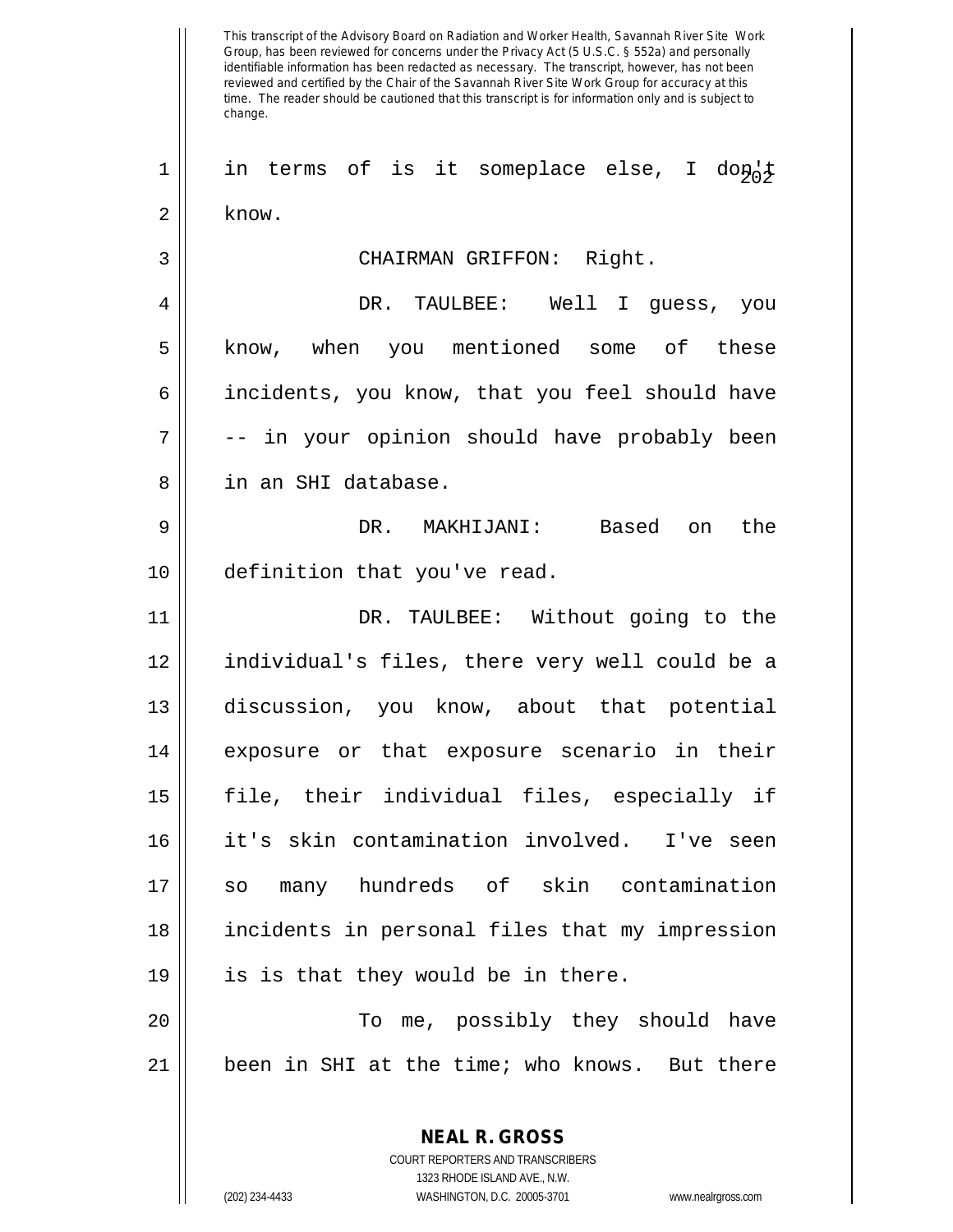**NEAL R. GROSS** COURT REPORTERS AND TRANSCRIBERS  $1$  was follow-up that was done in the individual 2 files and so when we do dose reconstruction we  $3 \parallel$  see that, and we incorporate that, especially 4 || if they have skin cancer. 5 DR. MAKHIJANI: This is a pretty  $6 \parallel$  big point for the petitioners, and one of the  $7 \parallel$  things, I mean, and it seemed to be a hard  $8 \parallel$  one, to kind of  $-$  because sometimes you're 9 || trying to prove a negative. It's been 10 discussed before, you know. 11 || But it may be that we could pull 12 from the -- and I think the concern would be 13 bigger over the years probably. We could pull 14 some tank farm worker, especially a 15 construction worker claim file, and take a  $16$  |  $100k$  at that, and try to match them  $-$ 17 (Simultaneous speaking.) 18 DR. MAKHIJANI: No, from the claim 19  $\parallel$  file, and try to match them with  $-$ 20 CHAIRMAN GRIFFON: Yes. People  $21$  | that worked in the tank farm area you mean,

1323 RHODE ISLAND AVE., N.W.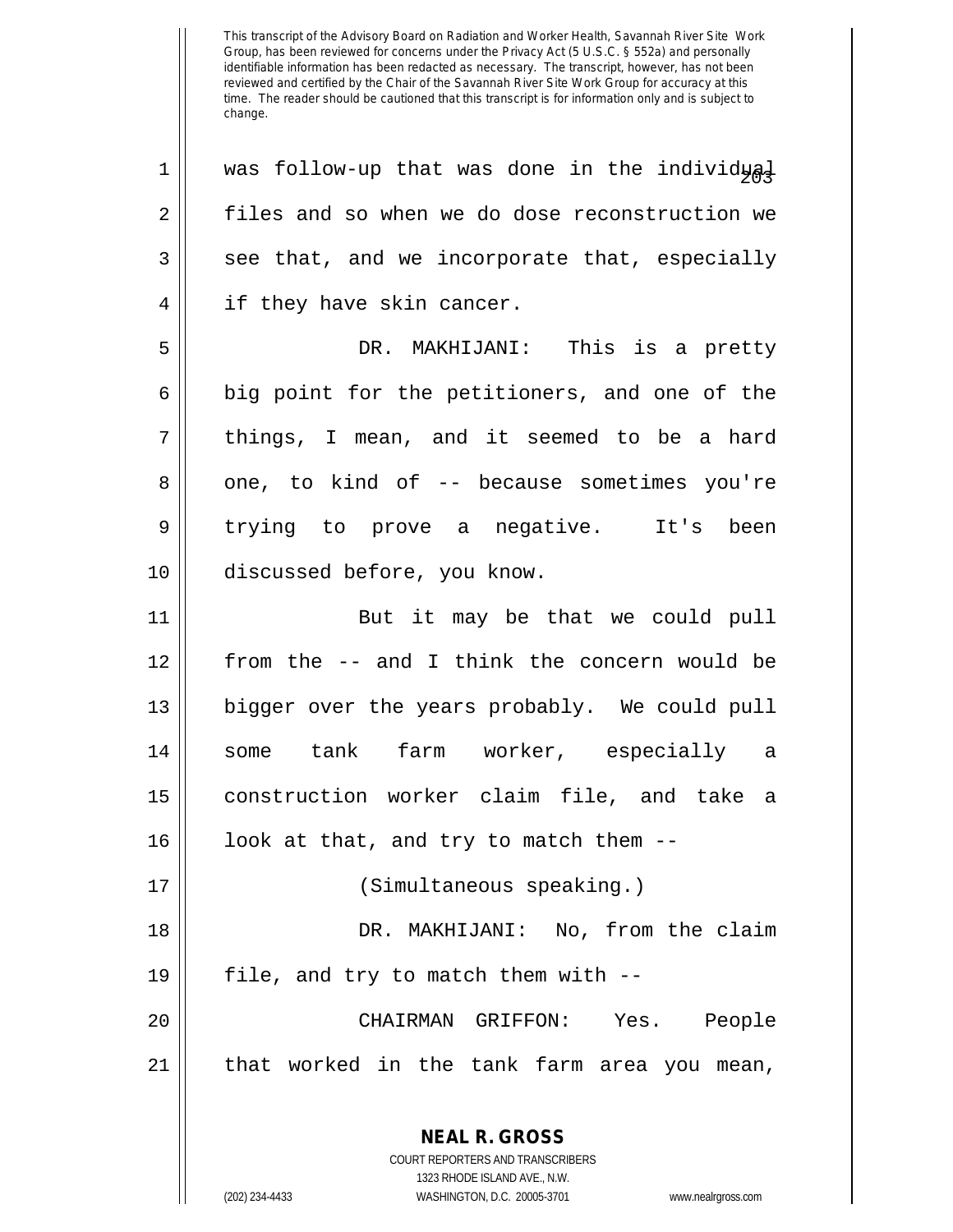This transcript of the Advisory Board on Radiation and Worker Health, Savannah River Site Work Group, has been reviewed for concerns under the Privacy Act (5 U.S.C. § 552a) and personally identifiable information has been redacted as necessary. The transcript, however, has not been reviewed and certified by the Chair of the Savannah River Site Work Group for accuracy at this time. The reader should be cautioned that this transcript is for information only and is subject to change. **NEAL R. GROSS** COURT REPORTERS AND TRANSCRIBERS 1323 RHODE ISLAND AVE., N.W. (202) 234-4433 WASHINGTON, D.C. 20005-3701 www.nealrgross.com  $\begin{array}{|c|c|c|c|c|}\n1 & \text{okay.} & & & & \text{204} \end{array}$ 2 DR. MAKHIJANI: --in those dates  $3 \parallel$  and match them with the dates. You know, it's  $4 \parallel$  a long shot, but I don't know --5 CHAIRMAN GRIFFON: Yes, I know. 6 DR. TAULBEE: I don't know if we 7 | could readily do that. 8 MR. MARSCHKE: We do have, I mean  $9 \parallel$  the claimants, the petitioners in their 10 || affidavits have identified -- you know, where 11 they've identified, where they think an 12 incident was missing. I mean we could 13 probably -- you could look at that person's 14 file and see whether or not it was addressed 15 | or not addressed. 16 DR. MAKHIJANI: But half of the 17 petitioner affidavit writers are not 18 || claimants, about. Would you say that? 19 MR. MARSCHKE: No, they're not 20 | construction workers. 21 DR. MAKHIJANI: Oh, they're not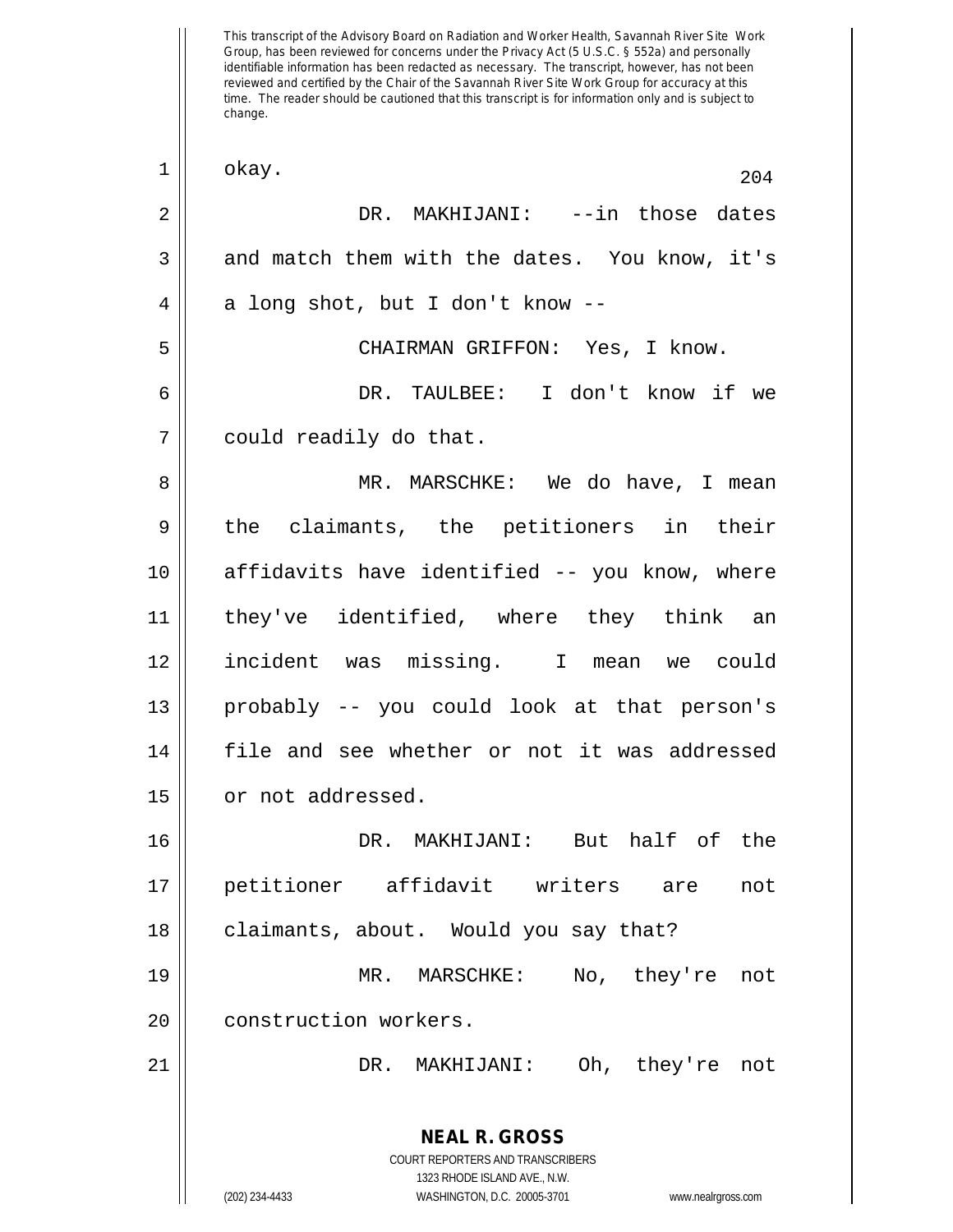| 1  | construction workers?<br>205                   |
|----|------------------------------------------------|
| 2  | MR. MARSCHKE: Half of<br>the                   |
| 3  | petitioners are not -- because that's what I   |
| 4  | said. Half of them are not construction        |
| 5  | workers. I don't know how many of them are     |
| 6  | claimants or not. But even if they're not      |
| 7  | claimant, you could, you know, ask for their   |
| 8  | records to be retrieved, and look and see what |
| 9  | is in the dose records for these 13 or so      |
| 10 | petitioners.                                   |
| 11 | DR. MAKHIJANI: We could do that.               |
| 12 | MR. MARSCHKE: And actually I do                |
| 13 | remember one of the petitioners talked about   |
| 14 | an incident which I believe is in the SHI.     |
| 15 | There is<br>an SHI. There are certain          |
| 16 | differences. The year is different, whether    |
| 17 | or not the CAMs were alarmed or not is some    |
| 18 | differences.                                   |
| 19 | But general description of the                 |
| 20 | event is very similar. Same number of people,  |
| 21 | same area, same task that they were working    |
|    | <b>NEAL R. GROSS</b>                           |

COURT REPORTERS AND TRANSCRIBERS 1323 RHODE ISLAND AVE., N.W.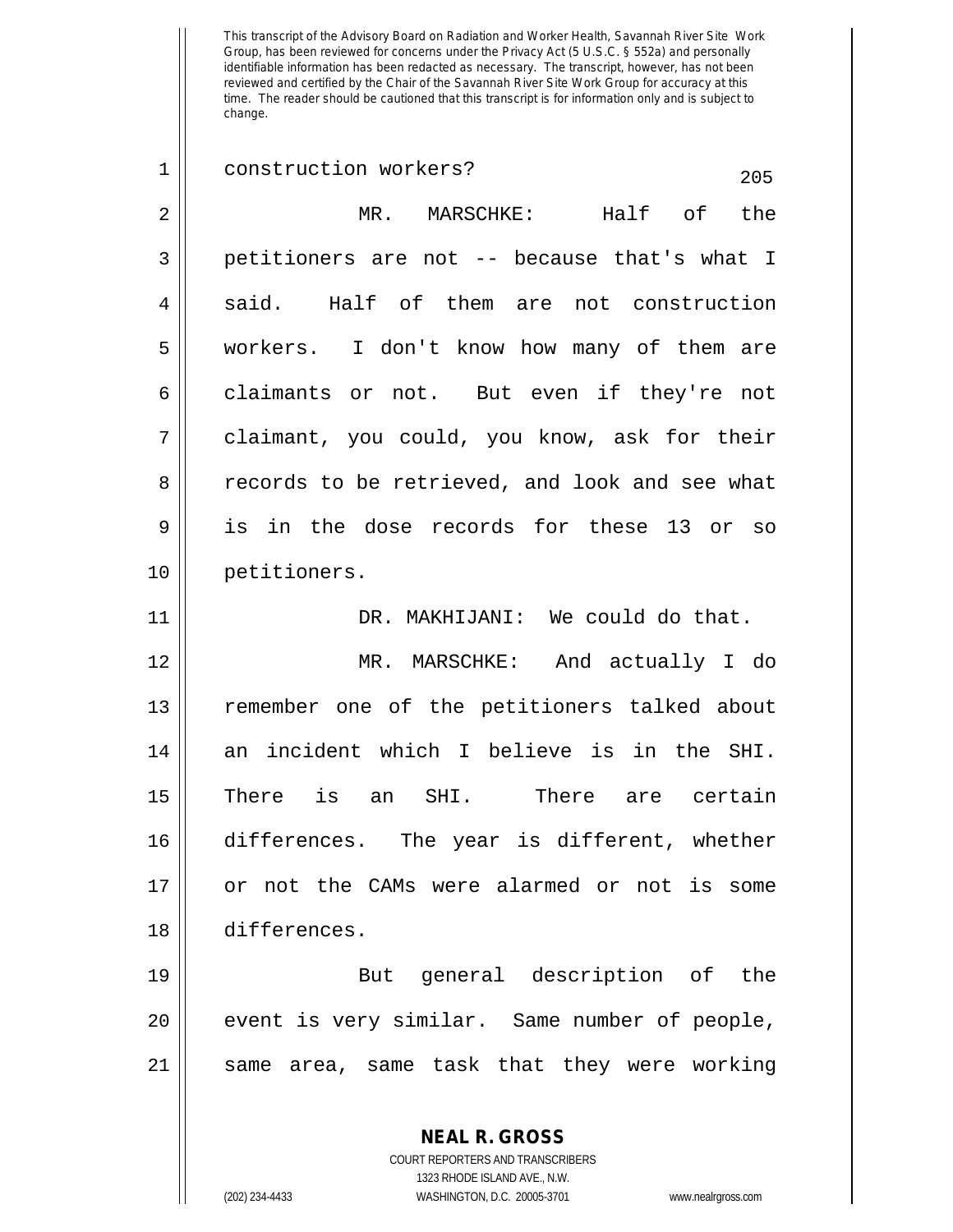This transcript of the Advisory Board on Radiation and Worker Health, Savannah River Site Work Group, has been reviewed for concerns under the Privacy Act (5 U.S.C. § 552a) and personally identifiable information has been redacted as necessary. The transcript, however, has not been reviewed and certified by the Chair of the Savannah River Site Work Group for accuracy at this time. The reader should be cautioned that this transcript is for information only and is subject to change.  $1$  | on. So you know, so the fact is some of these  $2 \parallel$  may be  $-$ 3 Some of the events which the 4 petitioners have raised may be in the SHIs,  $5 \parallel$  but other ones, I mean we do have -- I mean at 6 | least we have a name, an individual's name,  $7 \parallel$  and we could probably, you know, go and find 8 their file, and see whether or not the file 9 || reflects what they're just talking about. 10 || Does that make, you know, sense? 11 DR. MAKHIJANI: Yes. We could do  $12 \parallel$  that. 13 CHAIRMAN GRIFFON: That's, of 14 course, if they've made their specific 15 allegations. 16 MR. MARSCHKE: Yes, and there's 17 || only 13, and I don't know that all 13 of those 18 petitioners raised this concern. I think 19 probably only a handful of them. So you would 20 || just have like a handful of them to maybe 21 l track down.

> **NEAL R. GROSS** COURT REPORTERS AND TRANSCRIBERS 1323 RHODE ISLAND AVE., N.W.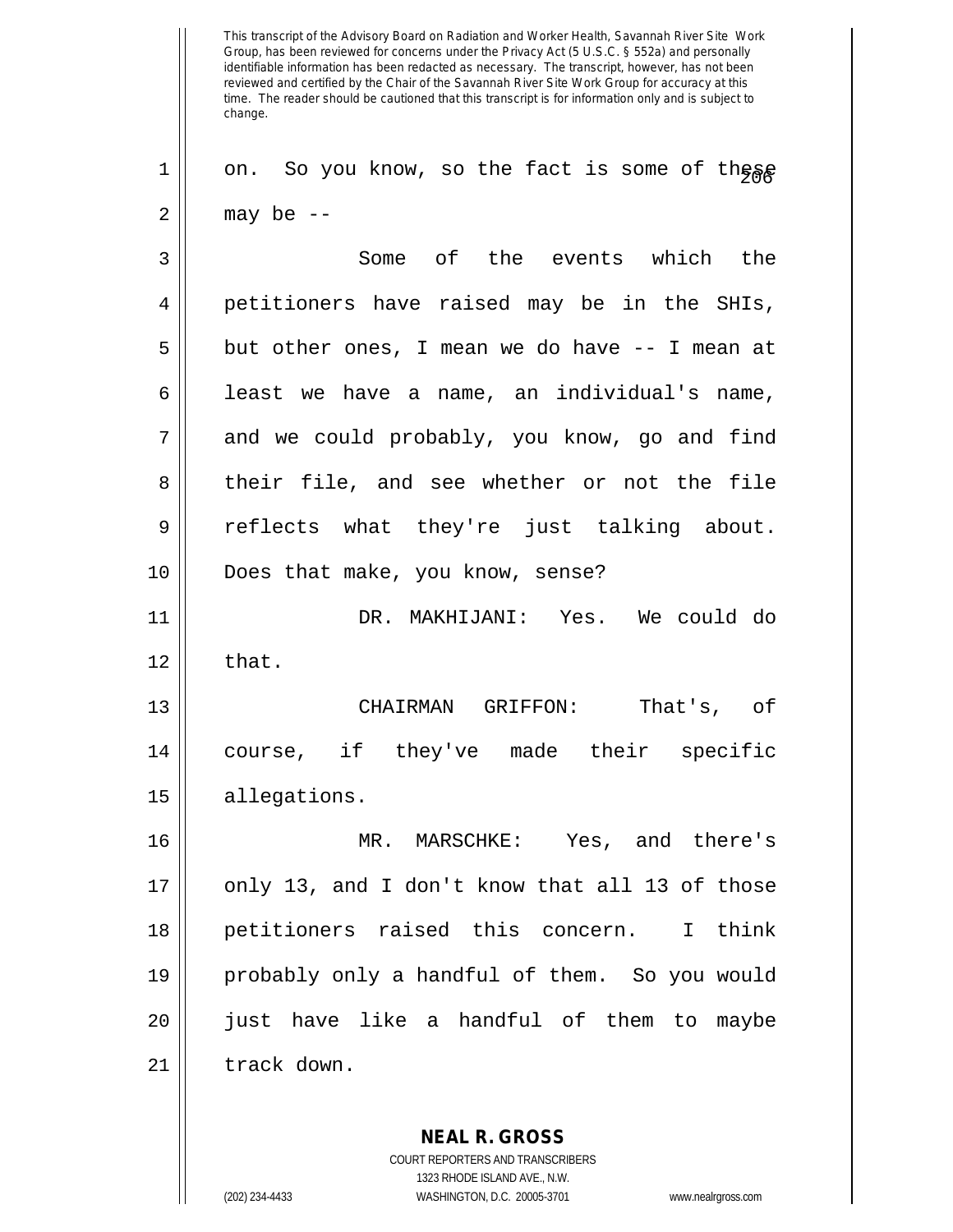Group, has been reviewed for concerns under the Privacy Act (5 U.S.C. § 552a) and personally identifiable information has been redacted as necessary. The transcript, however, has not been reviewed and certified by the Chair of the Savannah River Site Work Group for accuracy at this time. The reader should be cautioned that this transcript is for information only and is subject to change. **NEAL R. GROSS** COURT REPORTERS AND TRANSCRIBERS 1323 RHODE ISLAND AVE., N.W. <sup>207</sup> 1 CHAIRMAN GRIFFON: Does NIOSH have  $2 \parallel$  access to the records if they're not a 3 claimant? 4 DR. TAULBEE: If they're not a  $5 \parallel$  claimant, we have to request them. 6 CHAIRMAN GRIFFON: Yes. 7 DR. TAULBEE: The site's been very 8 || cooperative along those lines, so it's 9 || certainly possible to obtain them. 10 || DR. NETON: I thought we had a 11 || master inventory of SRS exposure records. 12 DR. TAULBEE: Oh we do, we do. 13 But in order to get to the incident 14 information -- 15 (Simultaneous speaking.) 16 DR. NETON: Yes. The other stuff 17 is just database. 18 CHAIRMAN GRIFFON: Yes. Right,  $19 \parallel$  right. 20 DR. TAULBEE: I mean we've got all  $21$  || the bioassay logs and the external logs.

This transcript of the Advisory Board on Radiation and Worker Health, Savannah River Site Work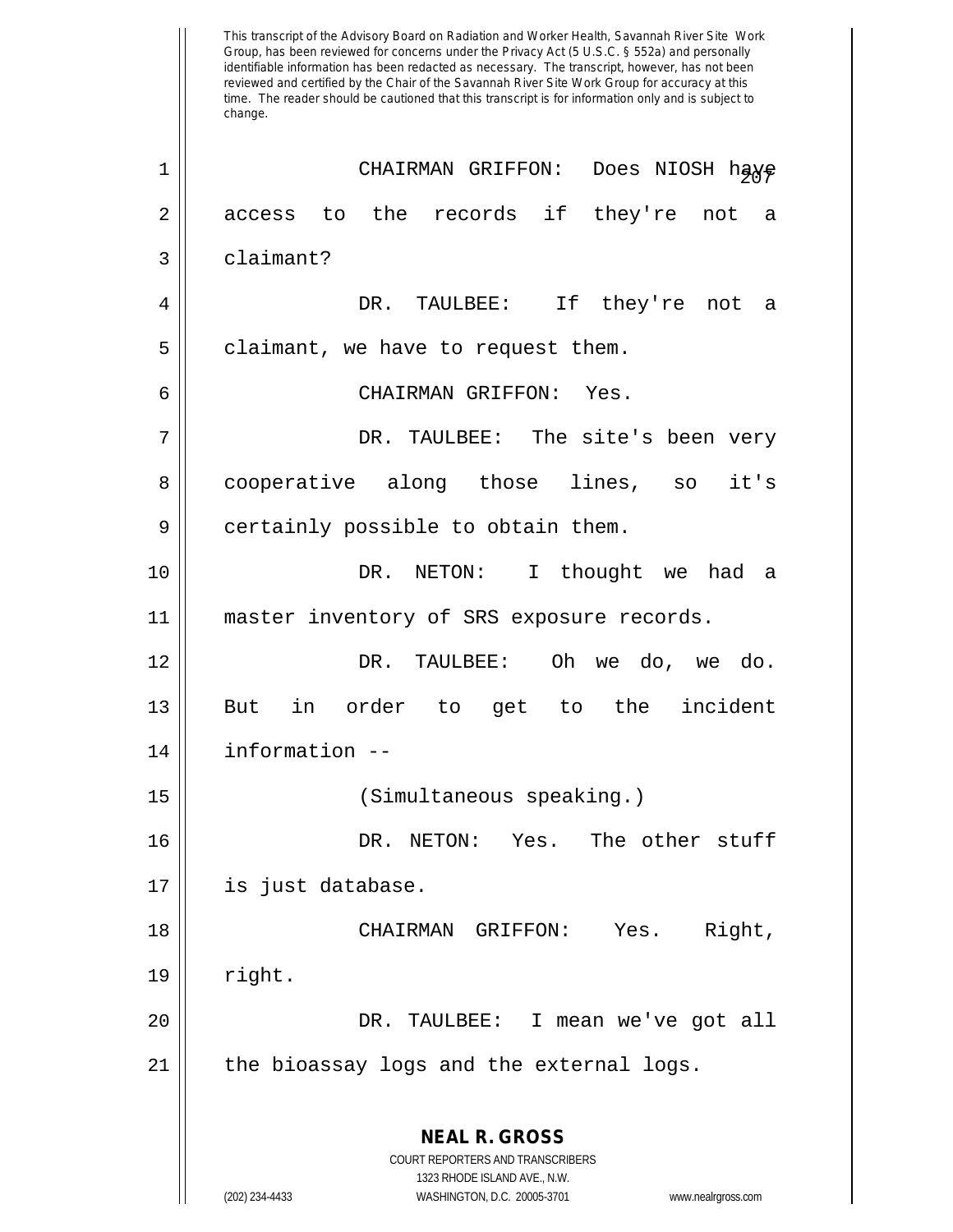This transcript of the Advisory Board on Radiation and Worker Health, Savannah River Site Work Group, has been reviewed for concerns under the Privacy Act (5 U.S.C. § 552a) and personally identifiable information has been redacted as necessary. The transcript, however, has not been reviewed and certified by the Chair of the Savannah River Site Work Group for accuracy at this time. The reader should be cautioned that this transcript is for information only and is subject to change. **NEAL R. GROSS** COURT REPORTERS AND TRANSCRIBERS  $\begin{array}{c|c} 1 & \text{Simultaneous speaking.} \end{array}$ 2 DR. TAULBEE: A discussion of an 3 incident. 4 CHAIRMAN GRIFFON: Right. I think  $5 \parallel$  that may be one useful aspect. I'm not -- and 6 | I think Tim, you said that the tank farm, the 7 possibility was doable from NIOSH's  $8 \parallel$  standpoint, that you could identify --9 I mean this is another track. The 10 one that Arjun was mentioning, look at tank 11 farm workers and pull people that worked in 12 the tank farm area. You said that was 13 possible. 14 DR. TAULBEE: We can pull them,  $15 \parallel$  yes. 16 CHAIRMAN GRIFFON: I think this 17 might be a better first step, just to follow 18 up on these 13, you know. 19 DR. TAULBEE: So if I'm 20 understanding what you're asking us, is to go  $21$  | through those affidavits, the 13, and those

1323 RHODE ISLAND AVE., N.W. (202) 234-4433 WASHINGTON, D.C. 20005-3701 www.nealrgross.com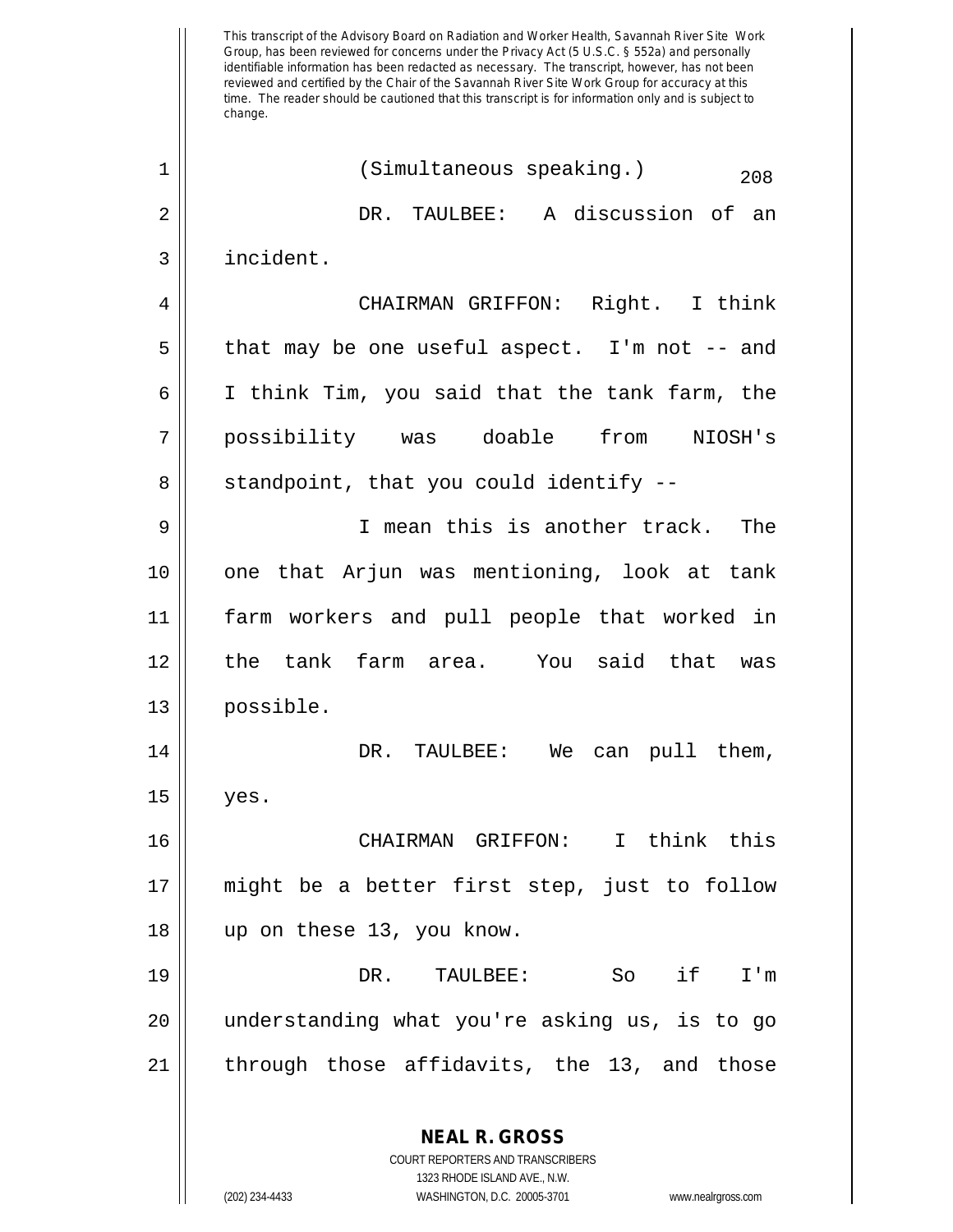This transcript of the Advisory Board on Radiation and Worker Health, Savannah River Site Work Group, has been reviewed for concerns under the Privacy Act (5 U.S.C. § 552a) and personally identifiable information has been redacted as necessary. The transcript, however, has not been reviewed and certified by the Chair of the Savannah River Site Work Group for accuracy at this time. The reader should be cautioned that this transcript is for information only and is subject to change. **NEAL R. GROSS** 1 || that are specifically talking about incidents,  $2 \parallel$  pull those out and look at those individual 3 | files. 4 DR. NETON: Doesn't NIOSH do that? 5 CHAIRMAN GRIFFON: Yes. 6 DR. TAULBEE: Or do you want SC&A 7 l to do that? 8 DR. NETON: Don't they have to 9 || request the records? 10 CHAIRMAN GRIFFON: Yes. They've 11 got to get the records, but I'm not sure it's 12 not on SC&A, because it's their concern about 13 the, you know. So I would say NIOSH obtain  $14$  | the data, but then verify that the 13 names 15 either are all claimants, or if they're not, 16 || qet those records and then SC&A should review 17 those, to see what's going on, regarding the 18 || incidents that the people reported, yes. 19 DR. TAULBEE: Okay. 20 CHAIRMAN GRIFFON: So really, I 21 || quess what you're trying to investigate is

> COURT REPORTERS AND TRANSCRIBERS 1323 RHODE ISLAND AVE., N.W.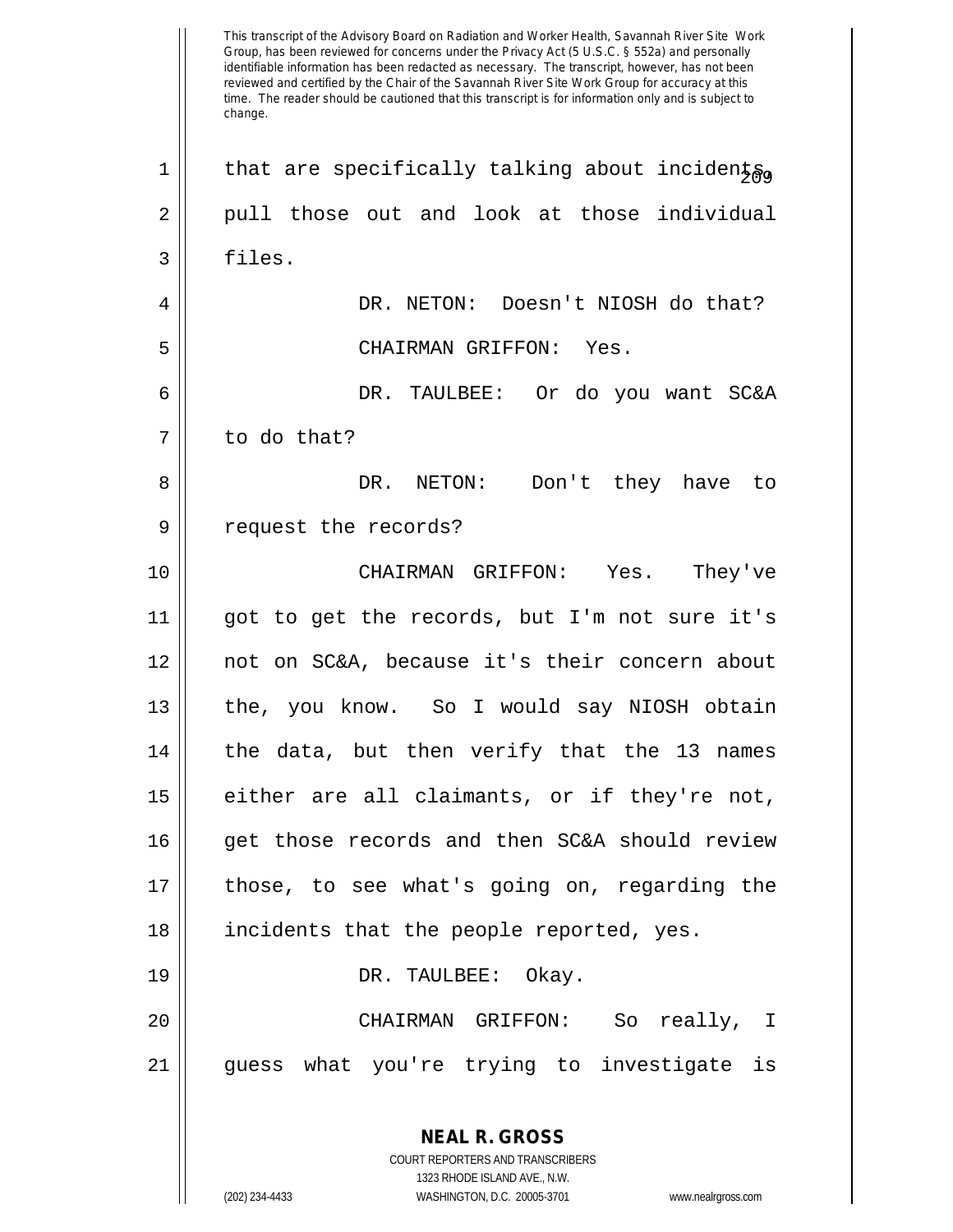| whether these people that raised concerns      |
|------------------------------------------------|
| about certain incidents, whether they're       |
| included in their individual -- the incidents  |
| they raised concerns about, were they always   |
| involved in them personally or do you know     |
| that?                                          |
| DR. TAULBEE: I think so. I've                  |
| got a spreadsheet somewhere.                   |
| CHAIRMAN GRIFFON: Okay, because                |
| it's not going to work if they're talking      |
| about some other incident.                     |
| DR. TAULBEE: They'll see that                  |
| when they go look at the affidavit.            |
| CHAIRMAN GRIFFON: Yes, yes.                    |
| MR. MARSCHKE: That's one of the                |
| problems with the SHI, is the SHIs back in the |
| early 50's or back in the 50's when they first |
| started them, they identified the individuals. |
| Then somewhere later on, I'm not sure exactly  |
| when, but they started editing out that        |
| information. So the SHIs don't really tell     |
|                                                |

**NEAL R. GROSS** COURT REPORTERS AND TRANSCRIBERS

1323 RHODE ISLAND AVE., N.W. (202) 234-4433 WASHINGTON, D.C. 20005-3701 www.nealrgross.com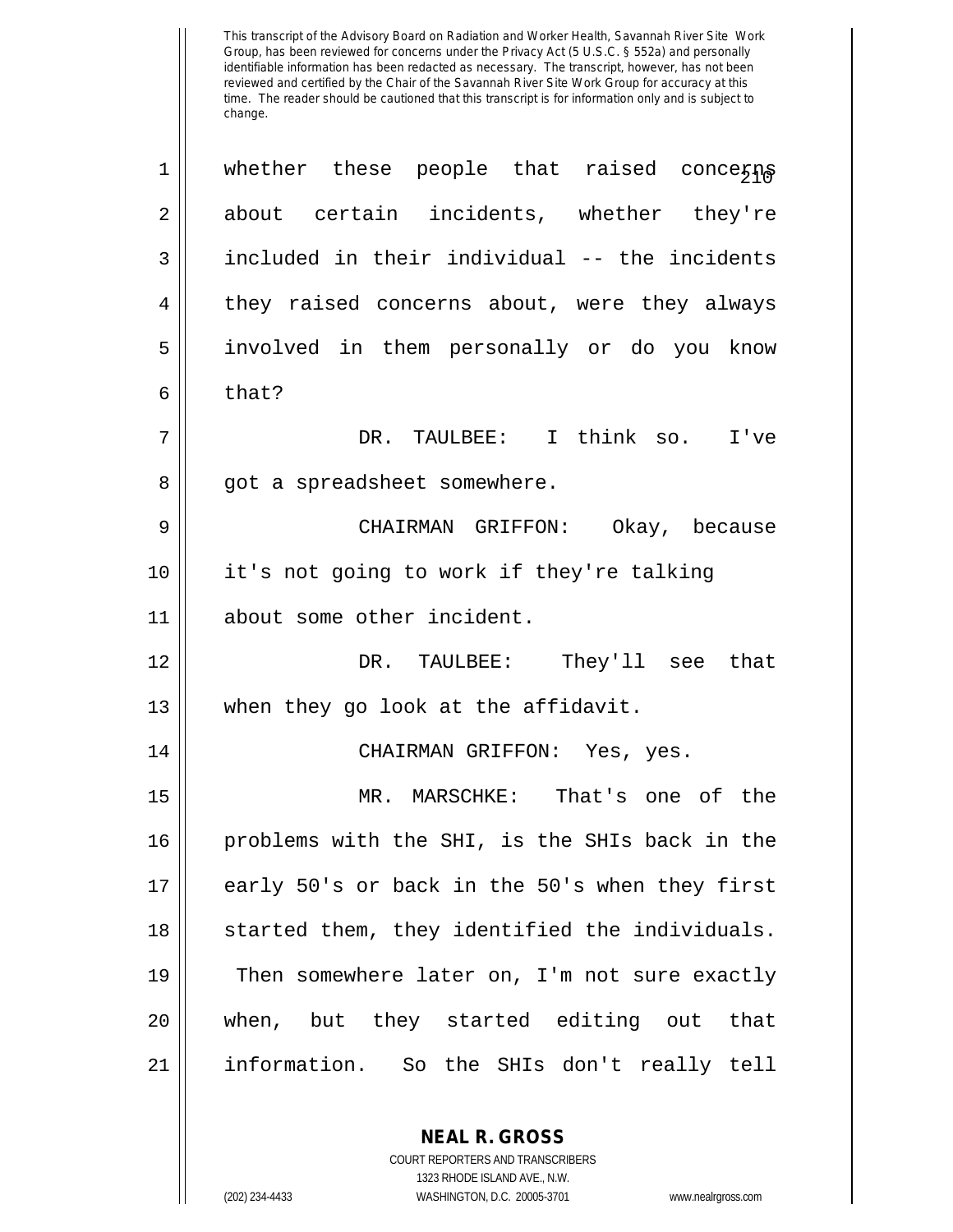This transcript of the Advisory Board on Radiation and Worker Health, Savannah River Site Work Group, has been reviewed for concerns under the Privacy Act (5 U.S.C. § 552a) and personally identifiable information has been redacted as necessary. The transcript, however, has not been reviewed and certified by the Chair of the Savannah River Site Work Group for accuracy at this time. The reader should be cautioned that this transcript is for information only and is subject to change. **NEAL R. GROSS** 1| you, you know, [identifying information 2 | redacted] was exposed. 3 DR. TAULBEE: What you will find, 4 || to follow up to that Steve, you're absolutely 5 || right, is that when you're going through an 6 individual's file, you'll sometimes see that 7 || SHI report in their individual file. So then 8 you know this is one of the people who was 9 || involved with it. 10 || MR. MARSCHKE: Right, right. 11 DR. MAKHIJANI: What we can do to 12 try to make the communication easier is we 13 already have a spreadsheet with all 14 petitioners, with a worksheet for each 15 petitioner. I will just put it in the same 16 file, where I put those other file 17 || spreadsheets. We'll put it there, so you can 18 || look at who we're talking about. 19 DR. TAULBEE: Okay. 20 CHAIRMAN GRIFFON: That will be 21 helpful, yes. All right. I mean the only

> COURT REPORTERS AND TRANSCRIBERS 1323 RHODE ISLAND AVE., N.W.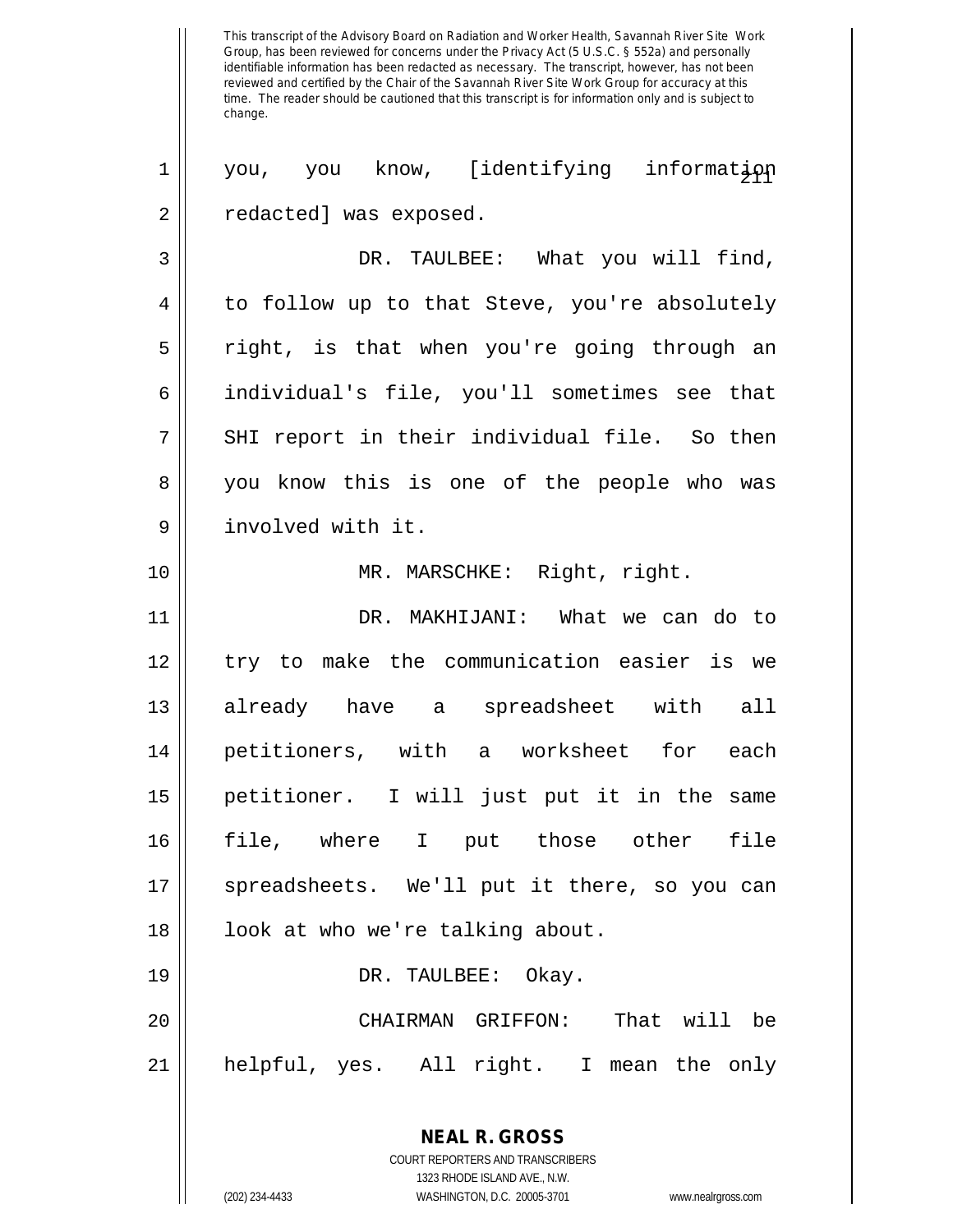This transcript of the Advisory Board on Radiation and Worker Health, Savannah River Site Work Group, has been reviewed for concerns under the Privacy Act (5 U.S.C. § 552a) and personally identifiable information has been redacted as necessary. The transcript, however, has not been reviewed and certified by the Chair of the Savannah River Site Work Group for accuracy at this time. The reader should be cautioned that this transcript is for information only and is subject to change. **NEAL R. GROSS** COURT REPORTERS AND TRANSCRIBERS 1323 RHODE ISLAND AVE., N.W. (202) 234-4433 WASHINGTON, D.C. 20005-3701 www.nealrgross.com 1 | other concern I have on this one is going back  $2 \parallel$  to that tank farm database and these ones that 3 you believe likely were SHI type of incidents. 4 DR. MAKHIJANI: Yes. 5 CHAIRMAN GRIFFON: And I'm  $6 \parallel$  wondering if there's anything we can do with 7 maybe not all of those, but if you have a 8 Supecific one, you know, four or five of those. 9 DR. MAKHIJANI: We listed several 10 in the TBD review. What I might suggest for 11 your consideration is if I can just maybe send 12 that list again to Tim, and you can try to 13 make a judgment as to, you know, some of these 14 | things are pretty serious. 15 So and that's what I'm thinking 16 about. I can refer them to you and send them 17 to the Work Group of course, or make a little 18 || spreadsheet and put it in the same place and 19 || send you a note. 20 (Simultaneous speaking.) 21 DR. MAKHIJANI: And give us a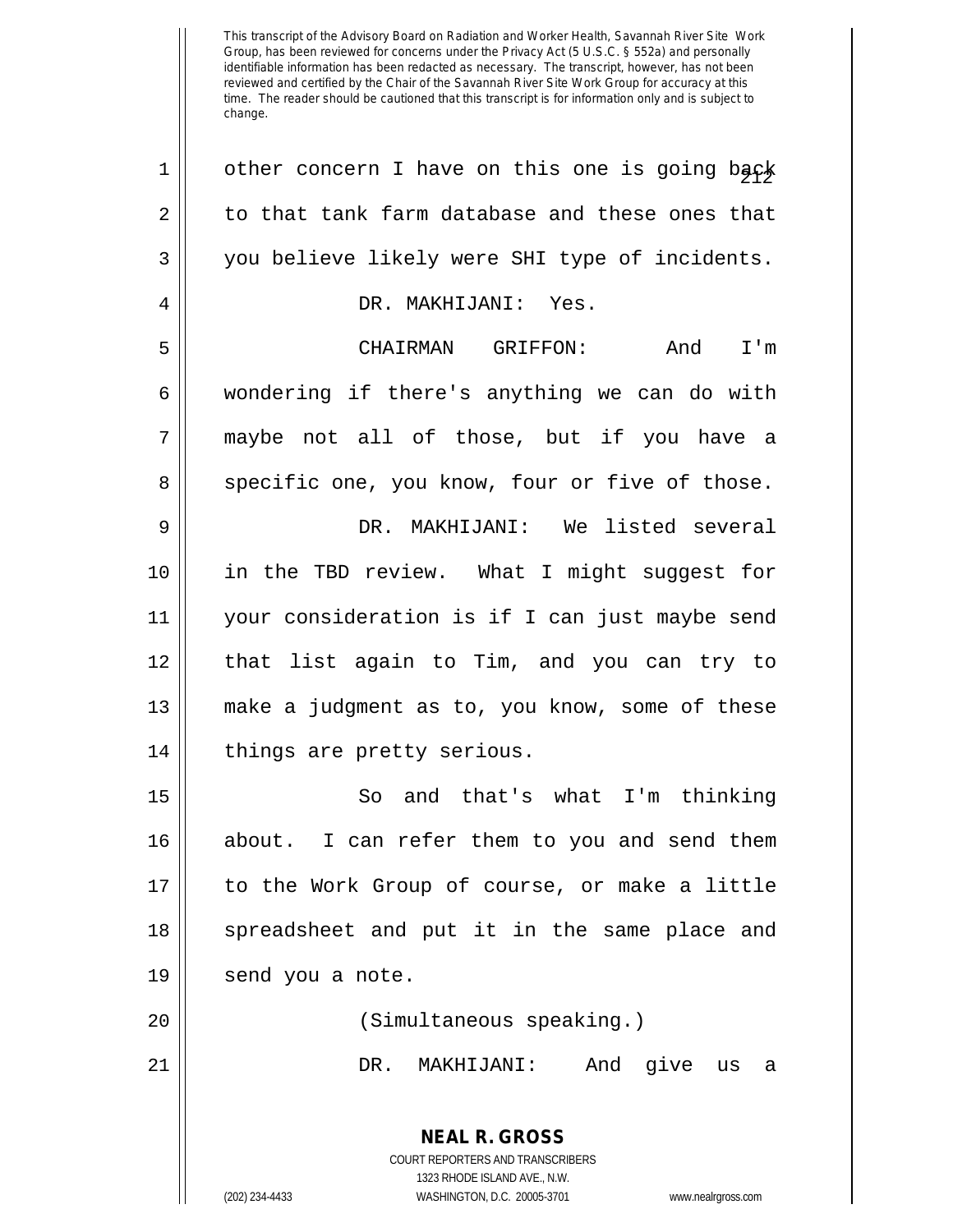| $\mathbf 1$    | judgment as to whether these things shoyld     |
|----------------|------------------------------------------------|
| $\overline{2}$ | have been in the SHI or whether this --        |
| 3              | because my feeling is that SHI initially was   |
| 4              | not being maintained in the early years.       |
| 5              | And I guess<br>CHAIRMAN GRIFFON:               |
| 6              | also the bottom line, is what I'm interested   |
| 7              | in, is even if these weren't in the SHI and    |
| 8              | they possibly should have been, given the      |
| 9              | conditions described, we believe that our      |
| 10             | methodology, you know, is still adequate for   |
| 11             | the following reasons, you know.               |
| 12             | Particularly I'm worried about the             |
| 13             | -- because there's also allegations about the  |
| 14             | badging practices and stuff. So it may not be  |
| 15             | only an internal or a coworker internal model; |
| 16             | it might be other issues. So all right.        |
| 17             | So there's two actions on this                 |
| 18             | then? We're going to get the 13 people,        |
| 19             | follow up on those 13 people and then follow   |
| 20             | up on these I don't know how many --           |
| 21             | MAKHIJANI: Yes, and I have<br>DR.              |
|                | <b>NEAL R. GROSS</b>                           |

COURT REPORTERS AND TRANSCRIBERS 1323 RHODE ISLAND AVE., N.W. (202) 234-4433 WASHINGTON, D.C. 20005-3701 www.nealrgross.com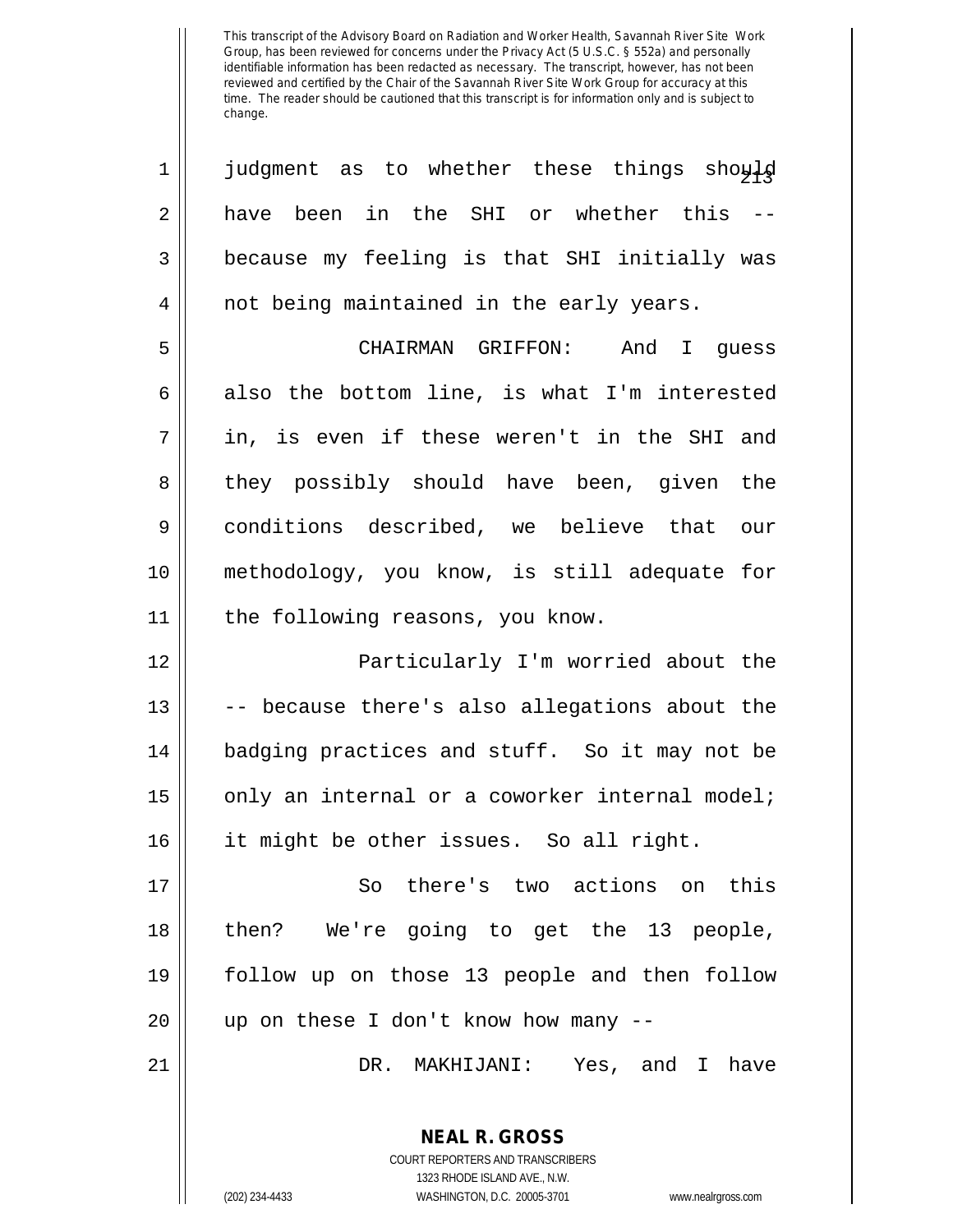This transcript of the Advisory Board on Radiation and Worker Health, Savannah River Site Work Group, has been reviewed for concerns under the Privacy Act (5 U.S.C. § 552a) and personally identifiable information has been redacted as necessary. The transcript, however, has not been reviewed and certified by the Chair of the Savannah River Site Work Group for accuracy at this time. The reader should be cautioned that this transcript is for information only and is subject to change. **NEAL R. GROSS** COURT REPORTERS AND TRANSCRIBERS 1323 RHODE ISLAND AVE., N.W. (202) 234-4433 WASHINGTON, D.C. 20005-3701 www.nealrgross.com 1 || two minor sort of data information type  ${}_{2}\rho f$ 2 | items to put, and I'll send you all an email 3 when it's done. 4 CHAIRMAN GRIFFON: Okay. 5 DR. MAKHIJANI: It should be done 6 | fairly soon. 7 CHAIRMAN GRIFFON: All right. 8 Okay. Now 13 may actually get into what I was  $9 \parallel$  starting to talk about before perhaps. This 10 task list is a little bit overlapping, I  $11$  | think. So I apologize, but  $-$ 12 DR. MAKHIJANI: Yes. That's the 13 TIB-0052. Now we sent you a report about  $14$  | that, about a week or ten days ago. 15 DR. TAULBEE: I'm relying on you, 16 because I have not -- as Jim, I have not read 17 Arjun's report yet on that particular issue. 18 || So this is dealing with the TIB-0052. 19 DR. MAKHIJANI: Yes. I mean I can 20 || summarize it for you if you want. 21 DR. TAULBEE: Please do.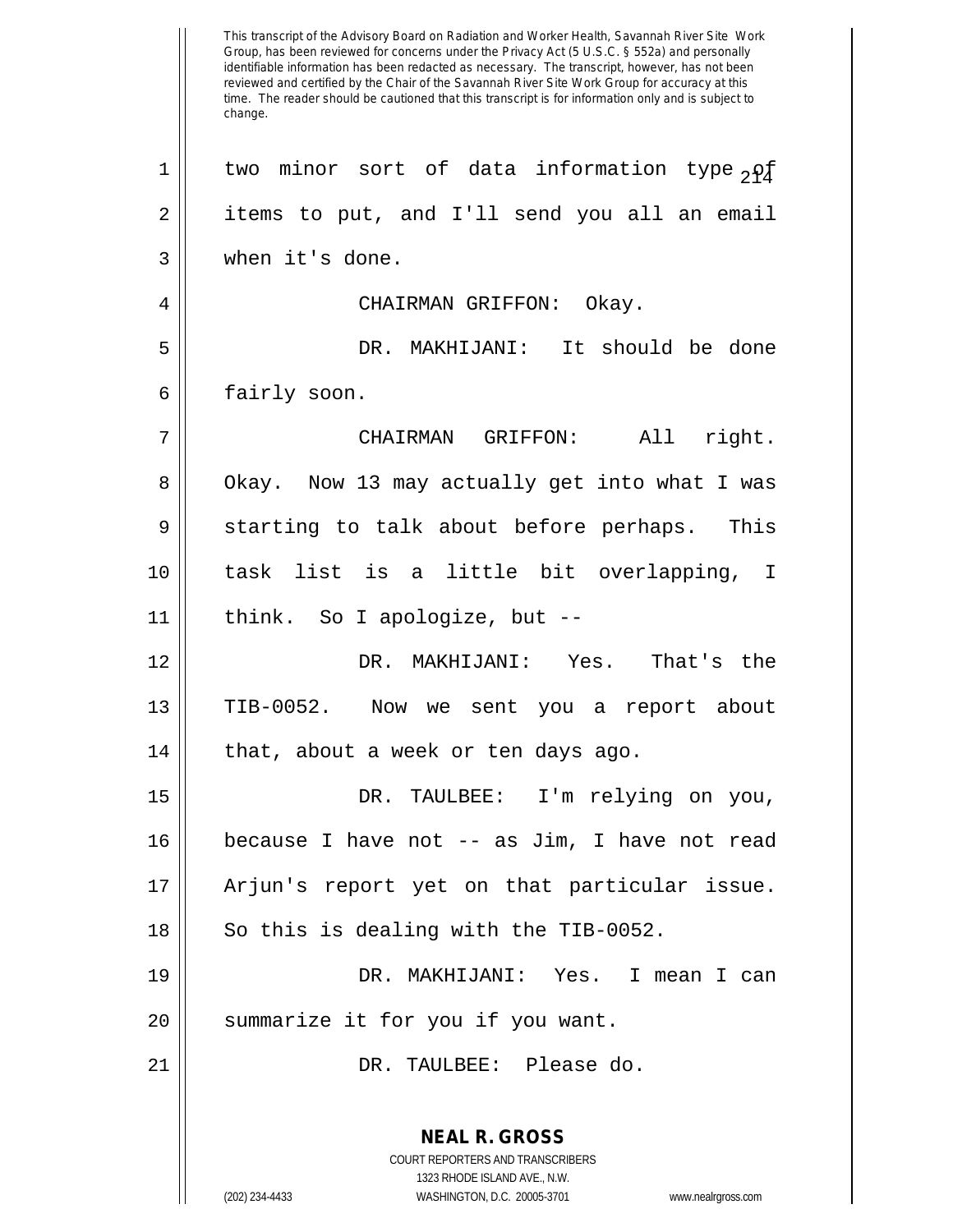This transcript of the Advisory Board on Radiation and Worker Health, Savannah River Site Work Group, has been reviewed for concerns under the Privacy Act (5 U.S.C. § 552a) and personally identifiable information has been redacted as necessary. The transcript, however, has not been reviewed and certified by the Chair of the Savannah River Site Work Group for accuracy at this time. The reader should be cautioned that this transcript is for information only and is subject to change. <sup>215</sup> 1 DR. MAKHIJANI: Yes. I mean it 2 didn't go out that long ago. It's not long. 3 || It's only about 12 pages. 4 || Basically, we compiled the data, 5 || and the data are only for plutonium, and we  $6$  kind of looked to verify NIOSH's statement 7 || that the number of below MDAs were greater for 8 construction workers than for non-construction 9 Workers, and that the average for the positive 10 results was greater for non-construction 11 workers than for construction workers. I can 12 quote it, but that's the spirit of the 13 || statement that's in the ER. 14 And we also tried to see whether 15 the database allowed us to confirm or verify 16 or revise the conclusions that we made from 17 || the plutonium analysis in the TIB-0075 review. 18 This database was a lot smaller than the 19 early databases, and I don't know if everybody  $20$  | has it open, but there's  $-$ 21 In figure 1 on page six, it shows

> **NEAL R. GROSS** COURT REPORTERS AND TRANSCRIBERS 1323 RHODE ISLAND AVE., N.W.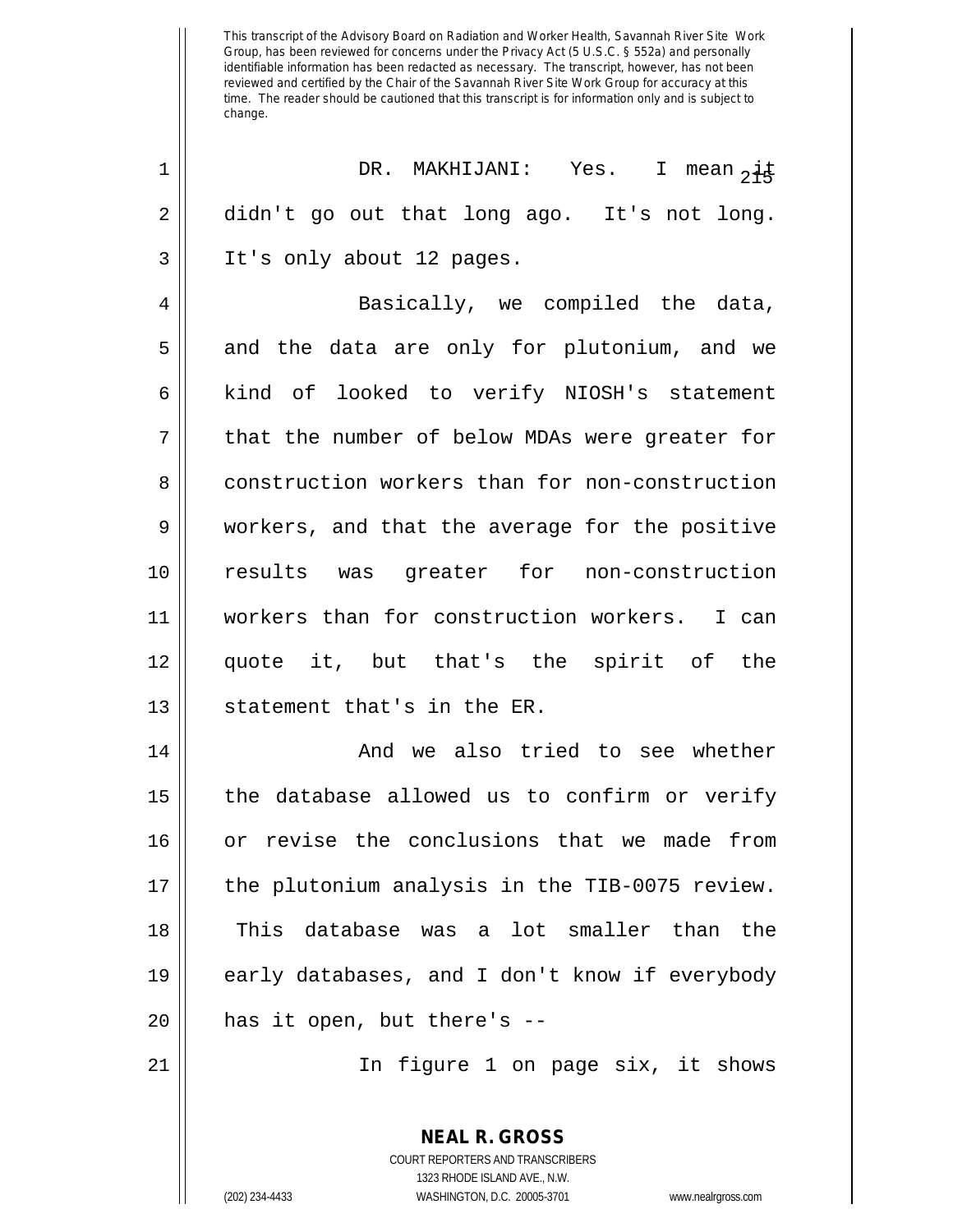| $\mathbf 1$ | a little bar chart. So basically our idea was     |
|-------------|---------------------------------------------------|
| 2           | can we derive some conclusion from this about     |
| 3           | construction workers versus non-construction      |
| 4           | workers. And Harry did a statistical analysis     |
| 5           | of this data bank, and in the 1950's, there no    |
| 6           | construction worker data at all.                  |
| 7           | In the, as you can see in figure                  |
| 8           | 1, in that data bank. They can't say anything     |
| 9           | about the 1950's, about the relative exposure.    |
| 10          | 1960's, there's just a few data points.           |
| 11          | 1970's also not many. The only decade for         |
| 12          | which there was a significant amount of data      |
| 13          | we could actually do a comparison was the         |
| 14          | 1980's.                                           |
| 15          | So Harry ran an analysis and found                |
| 16          | that probably the conclusions for the 1980's      |
| 17          | it<br>in the ER<br>were correct.<br>Now<br>wasn't |
| 18          | possible for us to compare this particular        |
| 19          | database for the 1980's with our earlier          |
| 20          | analysis, because we don't have any job type      |
| 21          | or area data.                                     |

**NEAL R. GROSS** COURT REPORTERS AND TRANSCRIBERS 1323 RHODE ISLAND AVE., N.W. (202) 234-4433 WASHINGTON, D.C. 20005-3701 www.nealrgross.com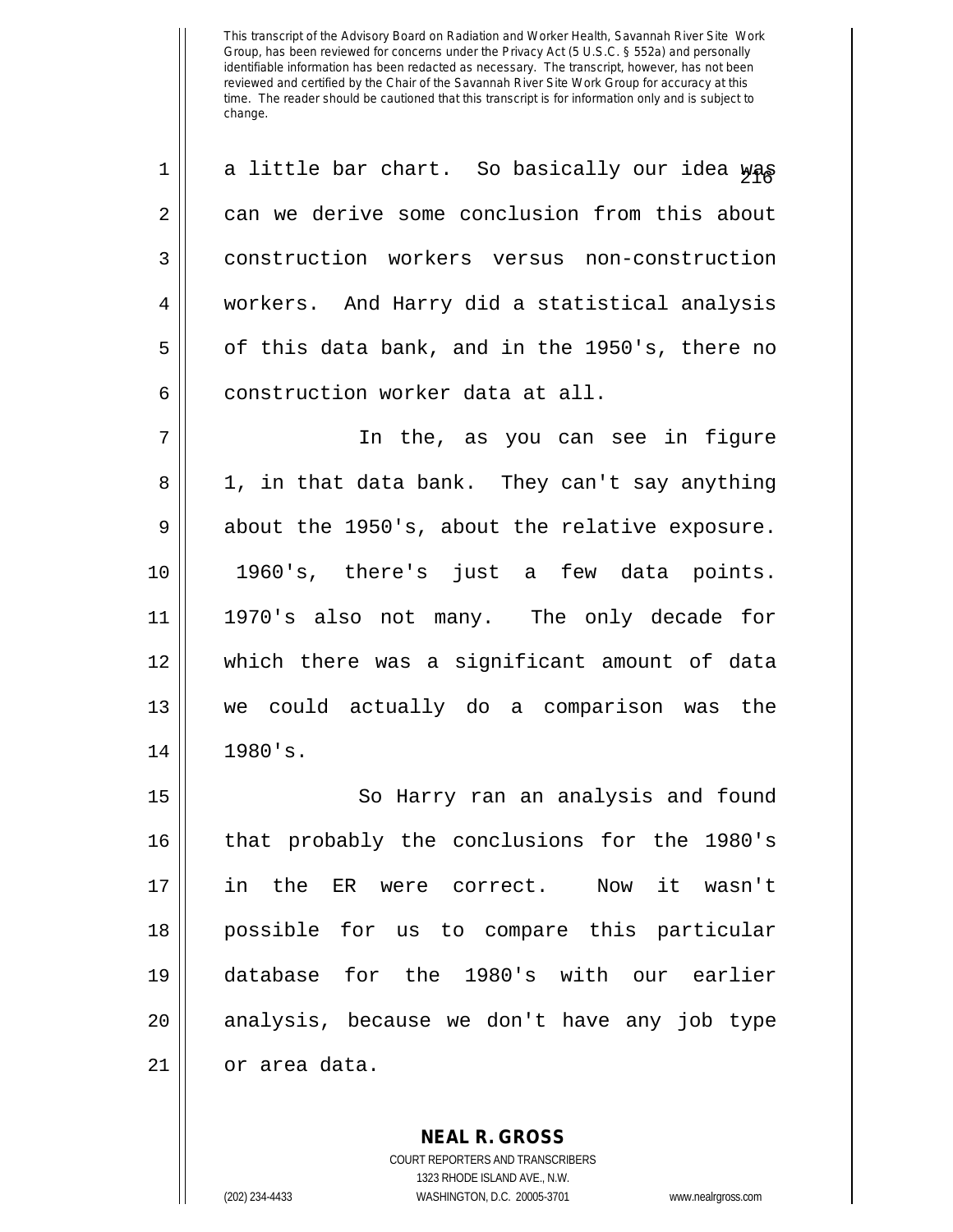| 1  | So we weren't able to do any area              |
|----|------------------------------------------------|
| 2  | and job types, because an earlier analysis was |
| 3  | keyed to are specific types of<br>all          |
| 4  | construction workers, is there some indication |
| 5  | that some types of construction workers or     |
| 6  | construction workers in some areas had higher  |
| 7  | exposure potential some of the time than non-  |
| 8  | construction workers, on average?              |
| 9  | And we weren't able to analyze,                |
| 10 | given we had no information on job type, and   |
| 11 | area of work in this particular data. Then we  |
| 12 | looked at the number of positive results, and  |
| 13 | again, it's not possible to say anything       |
| 14 | except for the 1980's, and even then for the   |
| 15 | number of positive samples for construction    |
| 16 | workers are very, very few.                    |
| 17 | There were 131 bioassays above the             |
|    |                                                |

18 || reporting level for non-construction workers, 19  $\parallel$  but out of that, 104 positive bioassays were 20 || for only three workers. So you know, what you 21 || can say from this database, in comparison to

> COURT REPORTERS AND TRANSCRIBERS 1323 RHODE ISLAND AVE., N.W. (202) 234-4433 WASHINGTON, D.C. 20005-3701 www.nealrgross.com

**NEAL R. GROSS**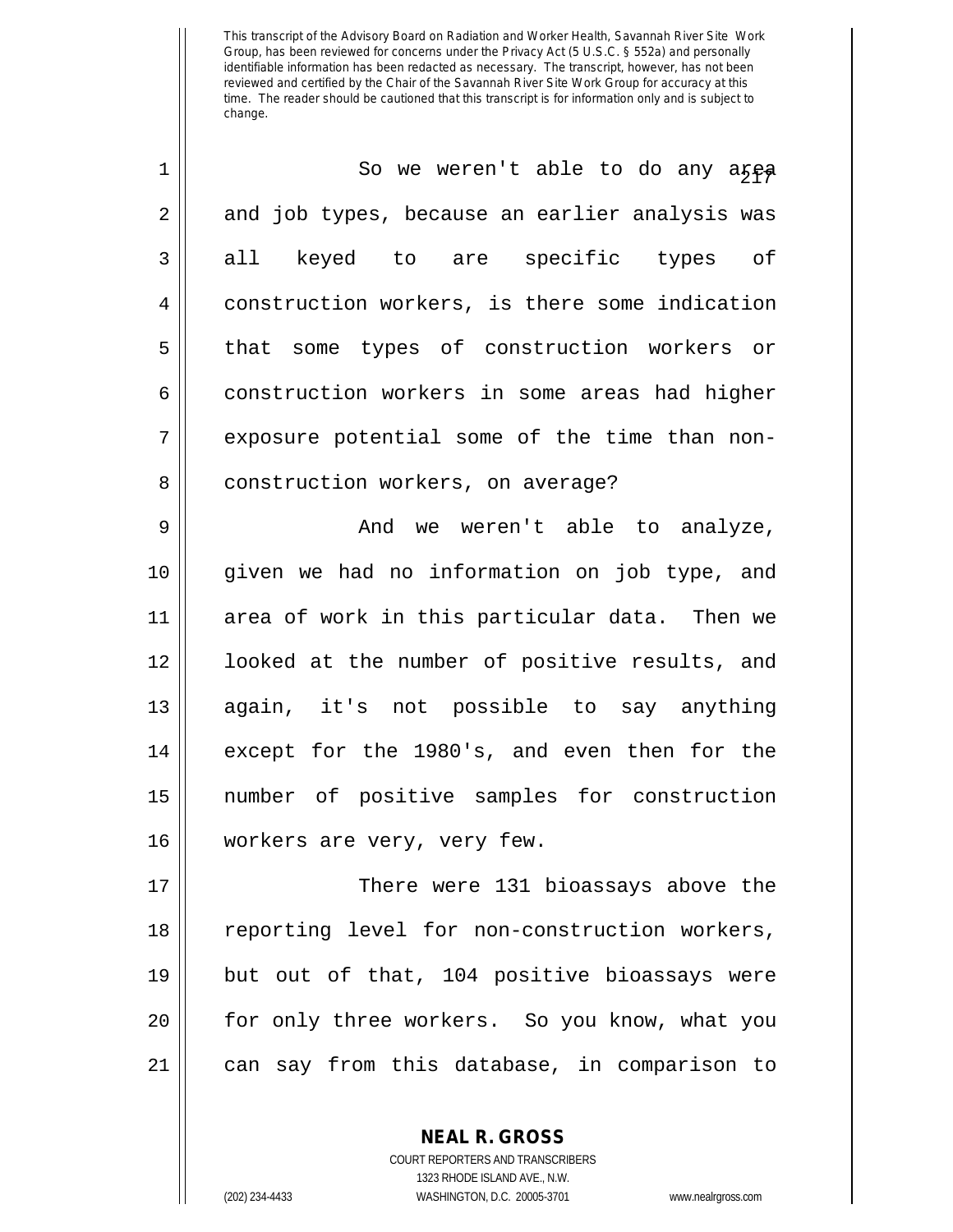$\begin{array}{|c|c|c|c|c|}\n1 & \text{the other } & - & \text{~~} & \text{~~} & \text{~~} & \text{~~} \n218 & \text{~~} & \text{~~} & \text{~~} \n\end{array}$ 2 || So we verified that factually, so 3 far as the statement goes in the ER is 4 correct. We don't have an issue with that.  $5 \parallel$  But what you can say from this database, in  $6 \parallel$  terms of ability to do a coworker model using 7 non-construction worker data -- we at least 8 could not go beyond what we did before in our 9 || analysis from the larger database that we 10 || looked at before. 11 The second thing is that the 12 || earlier analysis showed that on radionuclides, 13 there are particular exposure patterns, and 14 you cannot extrapolate from plutonium 15 generally, which the ER did. It said, you 16 know, these are the characteristics of 17 plutonium. 18 || So we're comfortable that we can 19 use non-construction worker data for making -- 20 for construction workers, for other 21 radionuclides as well. I mean that's sort of

> COURT REPORTERS AND TRANSCRIBERS 1323 RHODE ISLAND AVE., N.W. (202) 234-4433 WASHINGTON, D.C. 20005-3701 www.nealrgross.com

**NEAL R. GROSS**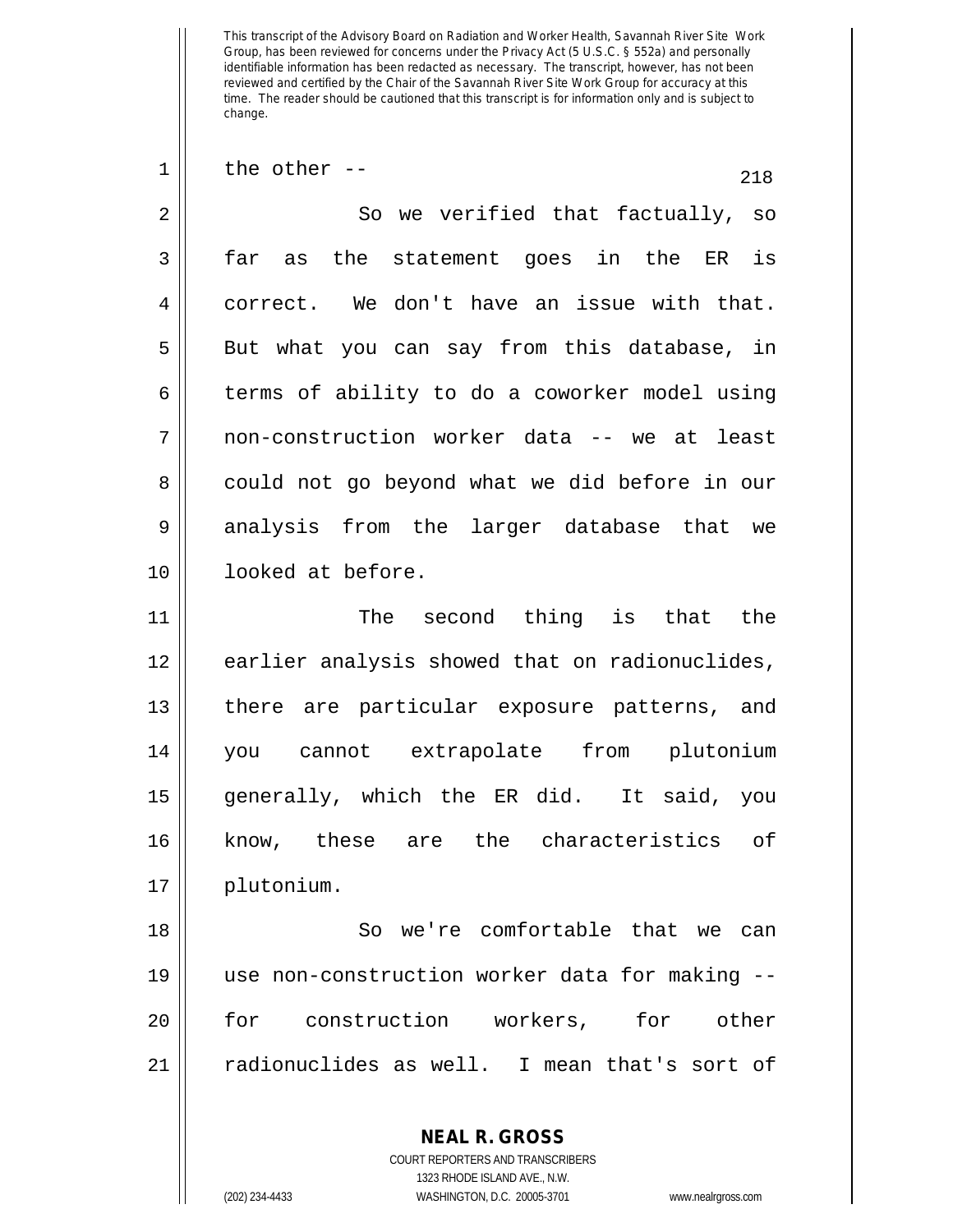This transcript of the Advisory Board on Radiation and Worker Health, Savannah River Site Work Group, has been reviewed for concerns under the Privacy Act (5 U.S.C. § 552a) and personally identifiable information has been redacted as necessary. The transcript, however, has not been reviewed and certified by the Chair of the Savannah River Site Work Group for accuracy at this time. The reader should be cautioned that this transcript is for information only and is subject to change. **NEAL R. GROSS** COURT REPORTERS AND TRANSCRIBERS 1323 RHODE ISLAND AVE., N.W. 1 || the underlying premise. We didn't find that 2 | underlying premise was justified. 3 DR. TAULBEE: Could you repeat 4 || that last point there? 5 DR. MAKHIJANI: Let me just -- it  $6 \parallel$  might be helpful if I just read what's in the 7 ER. Okay. OTIB-0052 indicated that 8 construction trade workers had more plutonium 9 || bioassay measurements below the reporting 10 limit compared to non-construction workers, 11 and OTIB-0052 also found that for positive 12 bioassay, the non-construction worker results 13 were generally higher than construction trade 14 | workers. 15 Now this, that statement, together 16 with the analysis in TIB-0075, are the 17 justifications for using non-construction 18 worker data to make the coworker model for 19 construction workers, as being claimant-20 favorable. 21 So as I read the Evaluation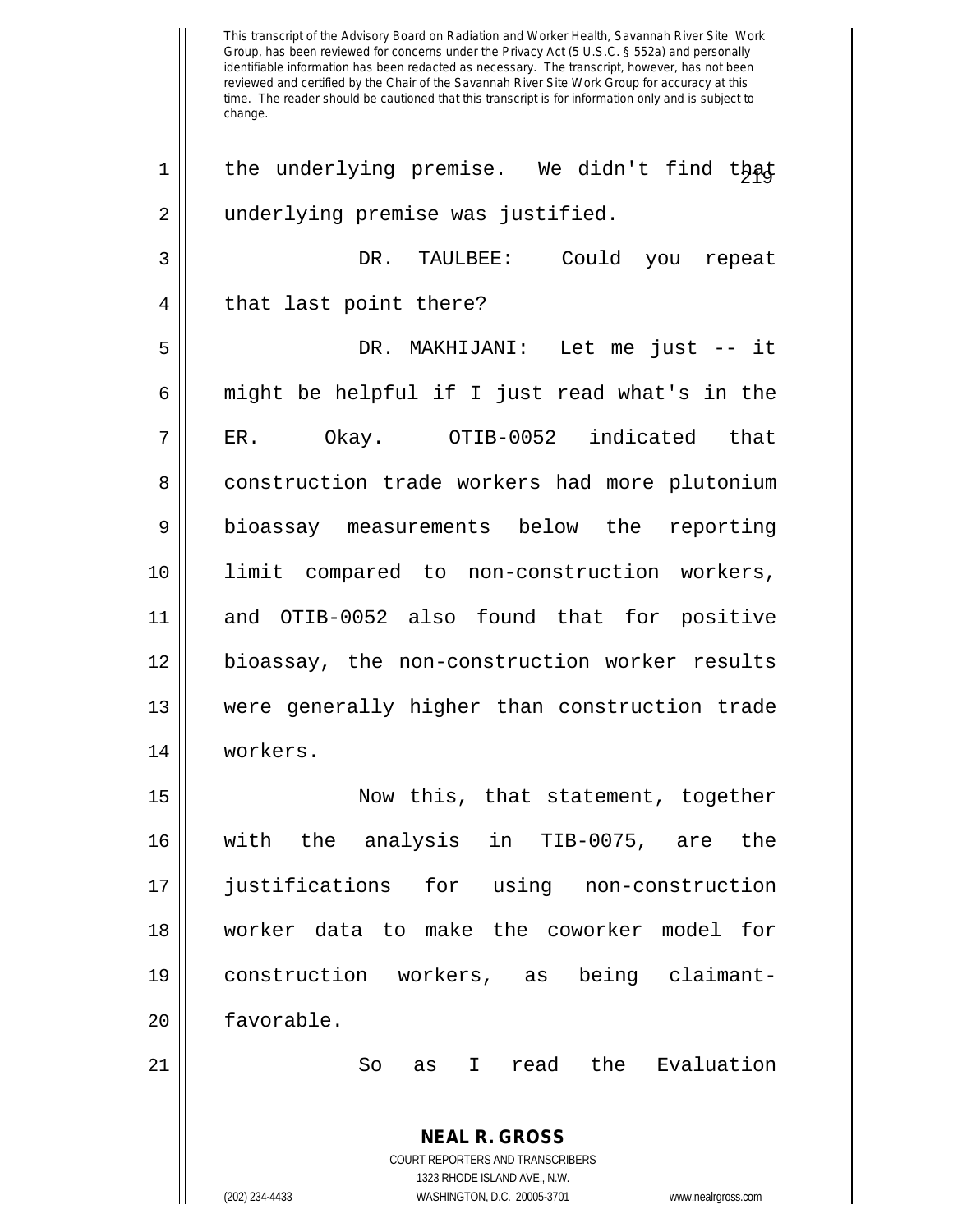| $\mathbf 1$ | Report, or as we, our team, read<br>55F        |
|-------------|------------------------------------------------|
| 2           | Evaluation Report, that's the basis for using  |
| 3           | non-construction worker data. Now the TIB-     |
| 4           | 0075 thing, we already analyzed and we'll      |
| 5           | discuss it further. But in that, we found --   |
| 6           | we looked at various radionuclides in TIB-0075 |
| 7           | and TIB-0075 does that.                        |
| 8           | But we didn't agree with that                  |
| 9           | general proposition, that in non-construction  |
| 10          | worker data, exposure potential appears        |
| 11          | uniformly or generally bigger for all          |
| 12          | radionuclides, because it varies by            |
| 13          | radionuclides.                                 |
| 14          | DR. NETON: Well, I got a little                |
| 15          | concerned here, Arjun. We went through         |
| 16          | embedded TIB-0052 through the entire           |
| 17          | Procedures Working Group. As far as I          |
| 18          | remember, almost all issues are closed. So we  |
| 19          | have come to agreement on that document.<br>It |
| 20          | sounds to me like you're saying that that's no |
| 21          | longer the case.                               |
|             |                                                |

**NEAL R. GROSS** COURT REPORTERS AND TRANSCRIBERS

1323 RHODE ISLAND AVE., N.W.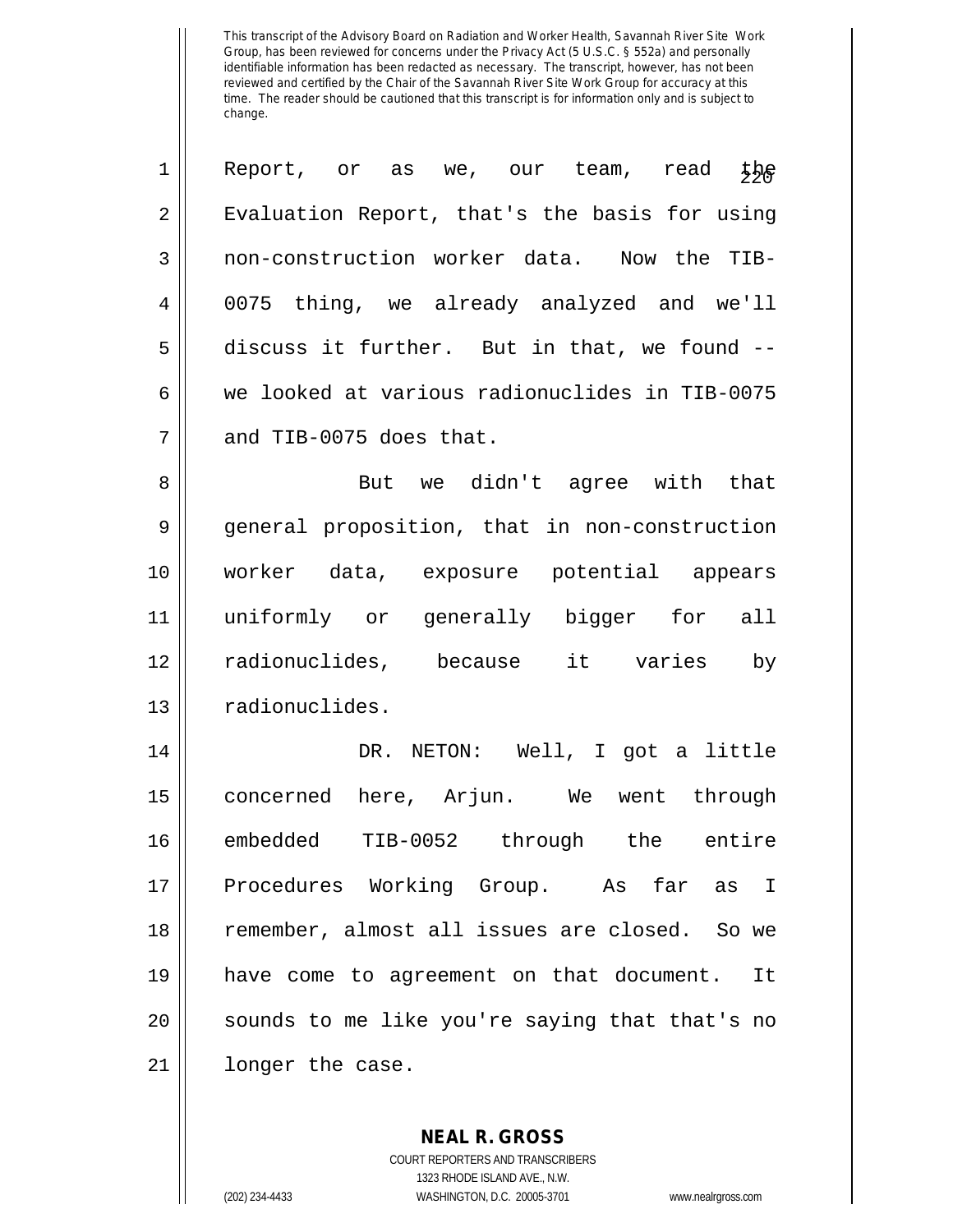This transcript of the Advisory Board on Radiation and Worker Health, Savannah River Site Work Group, has been reviewed for concerns under the Privacy Act (5 U.S.C. § 552a) and personally identifiable information has been redacted as necessary. The transcript, however, has not been reviewed and certified by the Chair of the Savannah River Site Work Group for accuracy at this time. The reader should be cautioned that this transcript is for information only and is subject to change. **NEAL R. GROSS** COURT REPORTERS AND TRANSCRIBERS 1323 RHODE ISLAND AVE., N.W. (202) 234-4433 WASHINGTON, D.C. 20005-3701 www.nealrgross.com  $\begin{array}{ccc} \hbox{\small\tt l} & \hbox{\small\tt l} & \hbox{\small\tt DR.} & \hbox{\small\tt MAKHIJANI:} & \hbox{\small\tt Well, we did} \end{array}$  $2 \parallel$  review it in the context of an SEC and we're  $3$  | not disagreeing with the statement that it's 4 in TIB-0052. 5 DR. NETON: SEC or not, it was for 6 dose reconstruction purposes. I don't 7 understand why that makes a difference. So if 8 SC&A is going to change their opinion on TIB-9 0052, I hope you go back and rescind it and 10 || re-review the document, because we've got a 11 closed document that says we can do dose 12 || reconstructions for these nuclides using these 13 || approaches and it's closed. 14 || So I have a great inconsistency 15 concern going here right now, and if you're 16 | changing your opinion --17 CHAIRMAN GRIFFON: We closed that 18 || out? Are you sure? 19 DR. NETON: Well, it's virtually 20 closed. 21 (Simultaneous speaking.)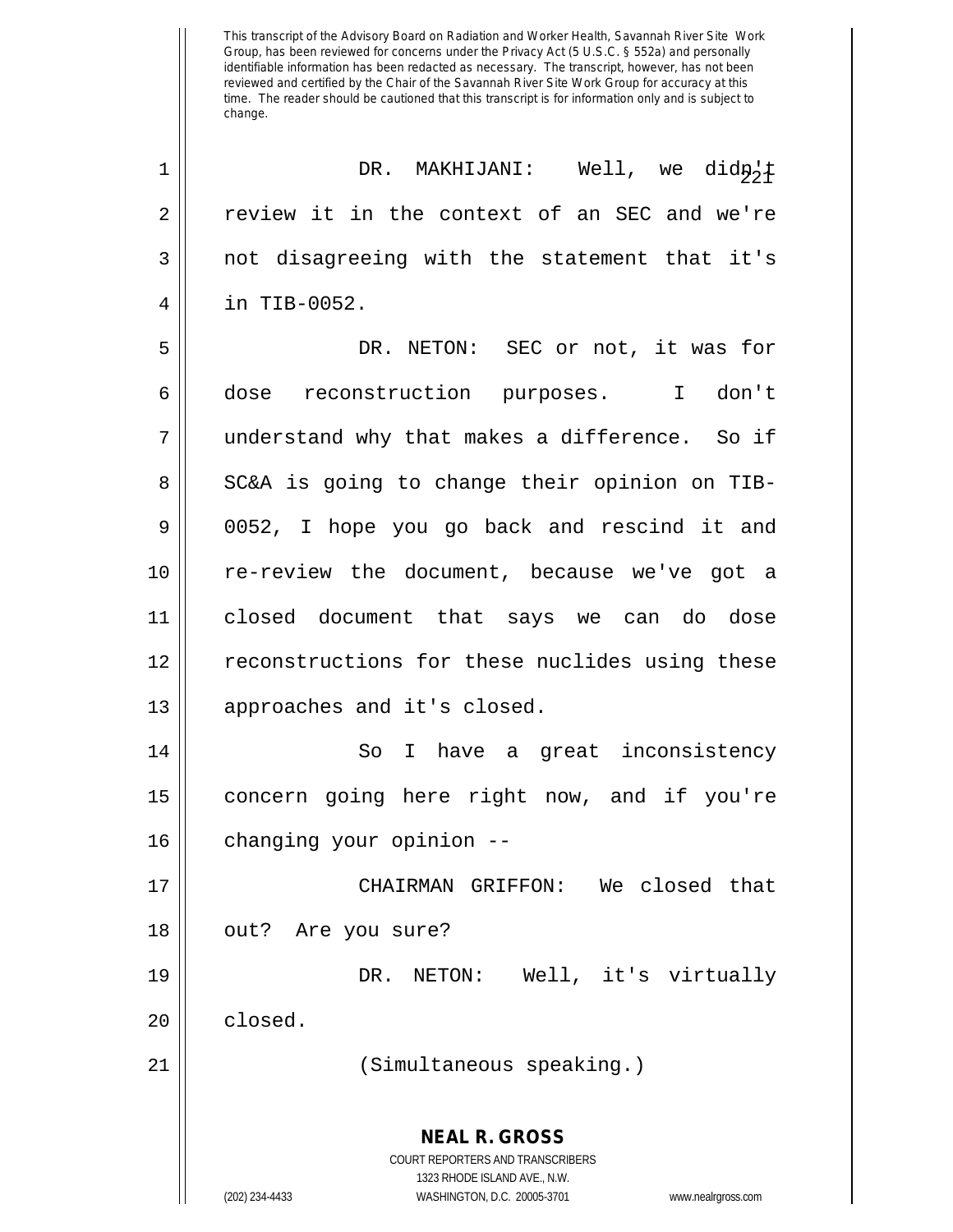This transcript of the Advisory Board on Radiation and Worker Health, Savannah River Site Work Group, has been reviewed for concerns under the Privacy Act (5 U.S.C. § 552a) and personally identifiable information has been redacted as necessary. The transcript, however, has not been reviewed and certified by the Chair of the Savannah River Site Work Group for accuracy at this time. The reader should be cautioned that this transcript is for information only and is subject to change. **NEAL R. GROSS** COURT REPORTERS AND TRANSCRIBERS 1323 RHODE ISLAND AVE., N.W. (202) 234-4433 WASHINGTON, D.C. 20005-3701 www.nealrgross.com <sup>222</sup> 1 MR. MARSCHKE: There's a few that 2 || I think are still open. 3 DR. NETON: But nothing like what 4 || we're talking about here. 5 DR. MAKHIJANI: I do not believe  $6 \parallel$  we addressed -- I'm not disagreeing with the 7 Statement factually about what's in the 8 || plutonium database. 9 MR. MARSCHKE: I also think that 10 || OTIB-0052, basically the analysis that was 11 done, avoided using the SRS internal 12 || information in your analysis, because of the -13 14 DR. MAKHIJANI: We'll have to 15 | bring it up. 16 MR. MARSCHKE: Huh? 17 DR. MAKHIJANI: We'll have to 18 || bring it up. You know it as well. 19 MR. MARSCHKE: Because there 20 wasn't a lot of -- it wasn't available, I 21 || quess, electronically I quess. For some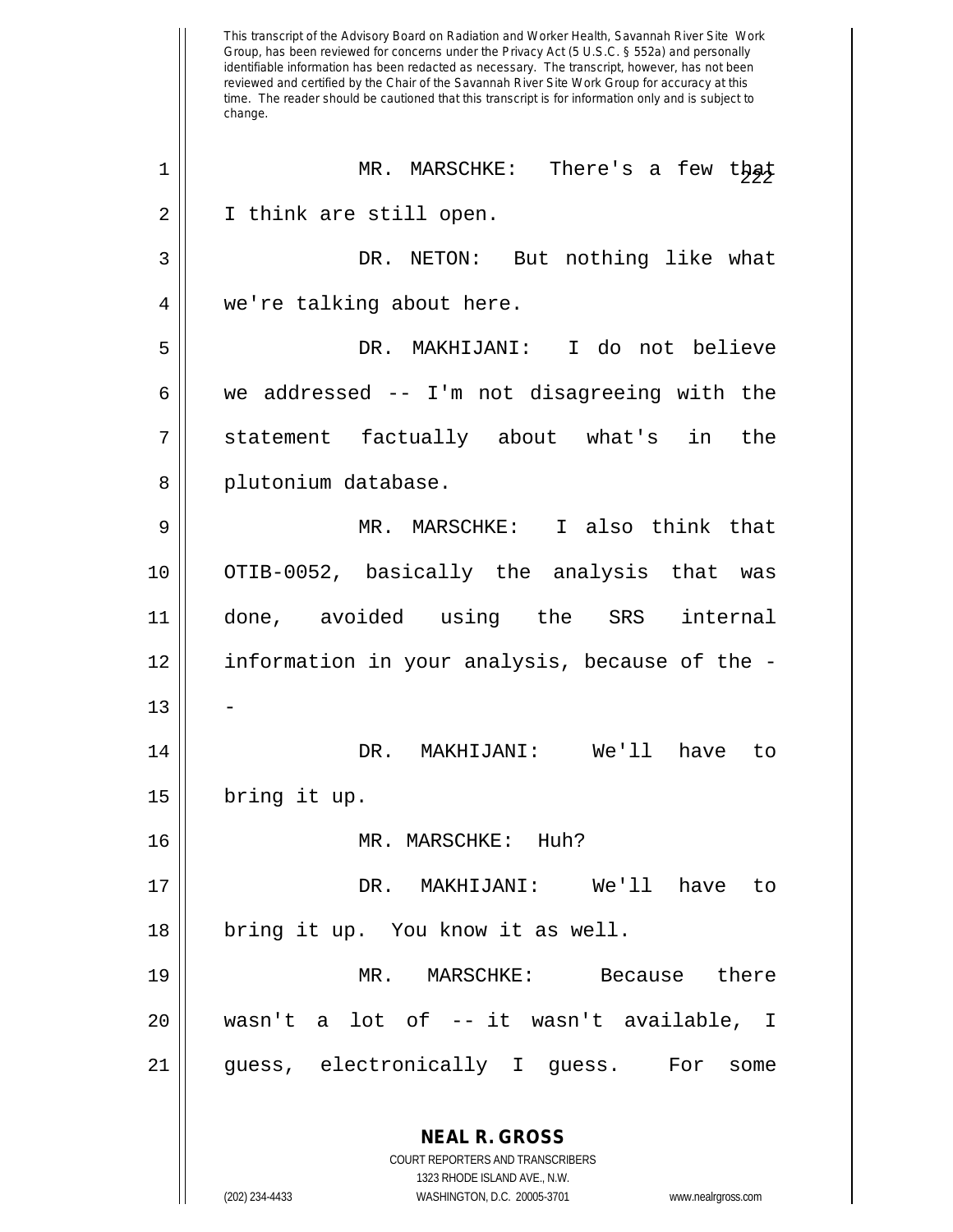| $\mathbf 1$    | reason, the internal analysis of OTIB-0052 was |
|----------------|------------------------------------------------|
| $\overline{2}$ | based upon, I think it was Rocky and Hanford.  |
| $\mathbf{3}$   | But I don't think it was -- and maybe Idaho.   |
| $\overline{4}$ | But I don't think it was Savannah              |
| 5              | River Site just had this one figure, which     |
| 6              | basically the recurring two in the Evaluation  |
| 7              | Report, which showed these data that was       |
| 8              | selected on hold, just to support the OTIB-    |
| 9              | 0052 analysis.                                 |
| 10             | DR. NETON: Well, but again, the                |
| 11             | contention is thoroughly indicated in that     |
| 12             | report that these were felt to be              |
| 13             | representative of the sites that were          |
| 14             | evaluated, and we've received no comments from |
| 15             | SC&A saying that this was not an appropriate   |
| 16             | approach.                                      |
| 17             | I'm not saying right or wrong.                 |
| 18             | I'm just saying right now, we've got a big     |
| 19             | internal inconsistency issue with the SC&A     |
| 20             | review process. That's my opinion.             |
| 21             | DR. MAKHIJANI: Okay.                           |
|                | <b>NEAL R. GROSS</b>                           |

COURT REPORTERS AND TRANSCRIBERS 1323 RHODE ISLAND AVE., N.W.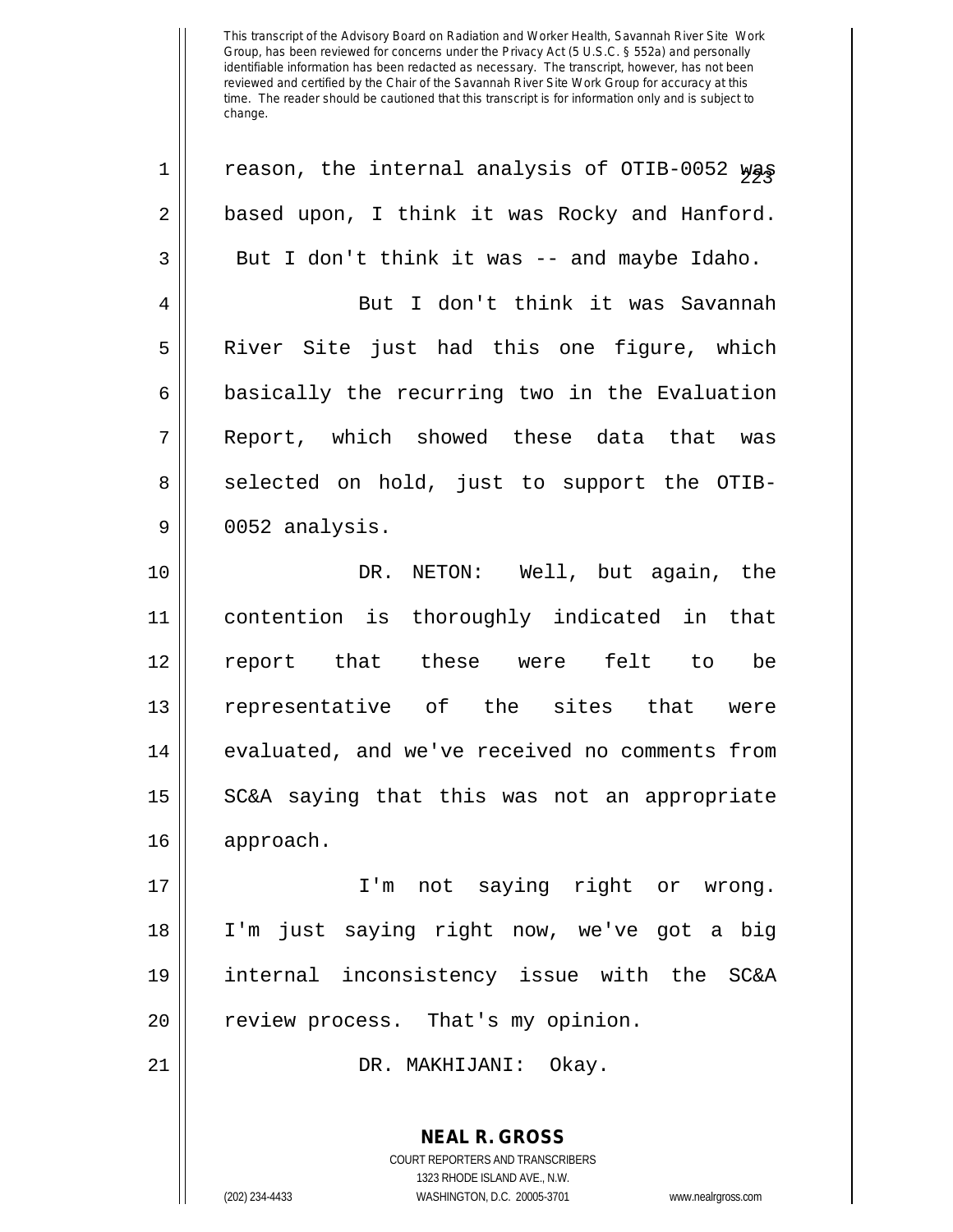| $\mathbf 1$    | DR. NETON: And if you're going <sub>2</sub> $\frac{1}{2}\rho$                                                                                                   |
|----------------|-----------------------------------------------------------------------------------------------------------------------------------------------------------------|
| 2              | rescind your review and go back and bring TIB-                                                                                                                  |
| 3              | 0052 back on the table, then that's where we                                                                                                                    |
| $\overline{4}$ | should take it up, because we've been behaving                                                                                                                  |
| 5              | as if that approach has been vetted and is                                                                                                                      |
| 6              | appropriate for use in dose reconstruction.                                                                                                                     |
| 7              | If it's not, then --                                                                                                                                            |
| 8              | DR. MAKHIJANI: I agree we should                                                                                                                                |
| $\mathsf 9$    | go back and look at it. But I think in this                                                                                                                     |
| 10             | particular context, there's a specific issue                                                                                                                    |
| 11             | relating to the SRS/SEC evaluation, that                                                                                                                        |
| 12             | statements in the Evaluation Report that I                                                                                                                      |
| 13             | think shouldn't be held up.                                                                                                                                     |
| 14             | mean it's entirely up to the<br>$\mathbf{I}$                                                                                                                    |
| 15             | Working Group. I think that we can proceed,                                                                                                                     |
| 16             | based on the data that are before us for SRS,                                                                                                                   |
| 17             | and without prejudicing whether we go back and                                                                                                                  |
| 18             | look, because as you say, I don't<br>take a                                                                                                                     |
| 19             | remember what all we said in the OTIB-0052                                                                                                                      |
| 20             | review.                                                                                                                                                         |
| 21             | Neither do I.<br>CHAIRMAN GRIFFON:                                                                                                                              |
|                | <b>NEAL R. GROSS</b><br>COURT REPORTERS AND TRANSCRIBERS<br>1323 RHODE ISLAND AVE., N.W.<br>(202) 234-4433<br>WASHINGTON, D.C. 20005-3701<br>www.nealrgross.com |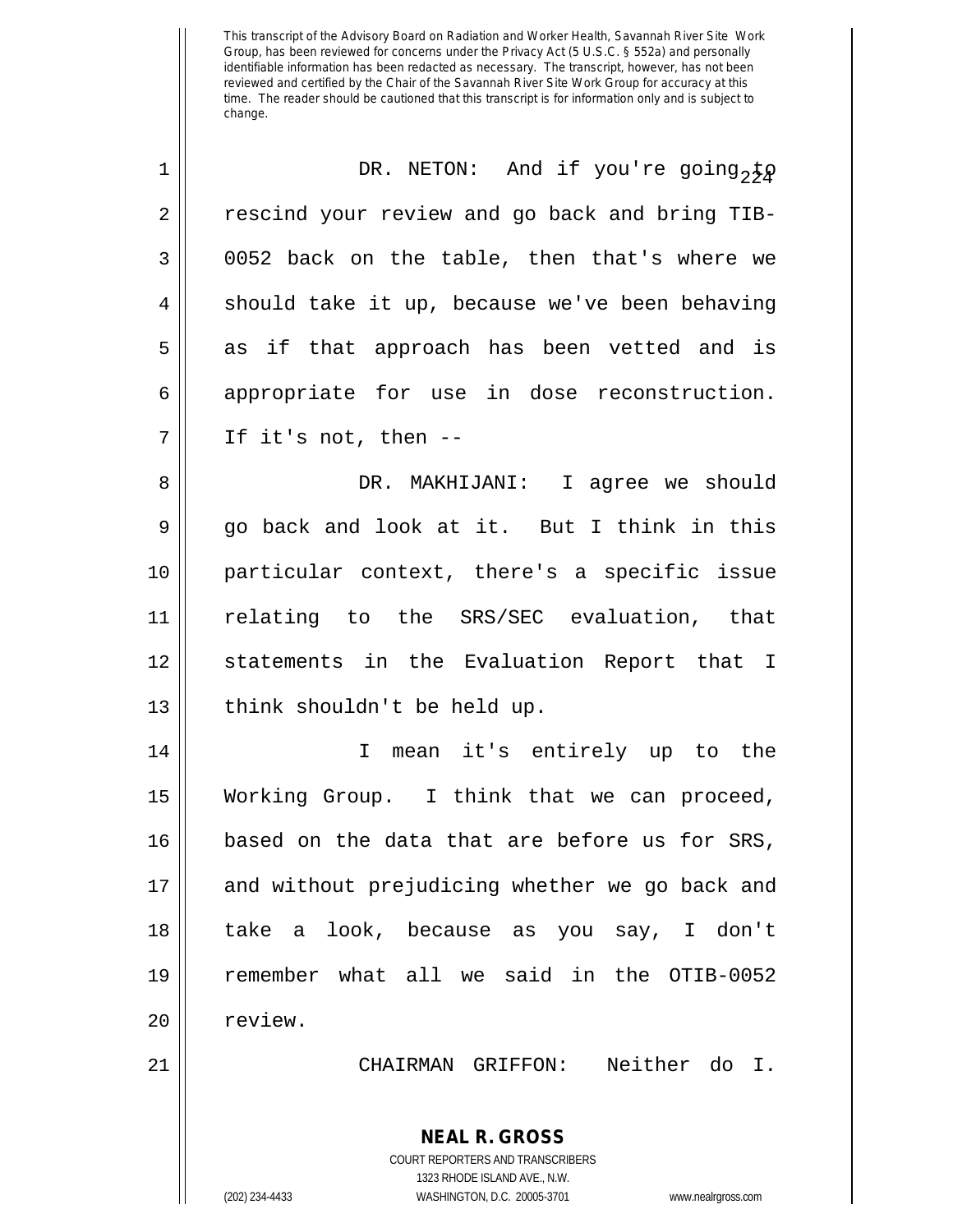This transcript of the Advisory Board on Radiation and Worker Health, Savannah River Site Work Group, has been reviewed for concerns under the Privacy Act (5 U.S.C. § 552a) and personally identifiable information has been redacted as necessary. The transcript, however, has not been reviewed and certified by the Chair of the Savannah River Site Work Group for accuracy at this time. The reader should be cautioned that this transcript is for information only and is subject to change. **NEAL R. GROSS** COURT REPORTERS AND TRANSCRIBERS  $1 \parallel$  That's why I'm not --2 | (Simultaneous speaking.) 3 DR. NETON: Well, I guarantee lots 4 || of these issues that we're discussing now were 5 | brought up. 6 DR. TAULBEE: I think Jim's got a 7 valid point. If you're critiquing what we 8 || wrote in the SEC, you know, where we're 9 || relying on the two as being a valid method in 10 using the coworker to transfer to the 11 construction trades worker. Because under our 12 understanding, that one is effectively closed 13 || out. There isn't an issue with this. So this 14 | is an appropriate method. 15 DR. NETON: And I'm not suggesting 16 || the comments you raise here aren't legitimate. 17 I'm just saying that we've been through this 18 before, and now these are new surface issues 19 and we've got to go back for consistency 20 | purposes. 21 CHAIRMAN GRIFFON: I know. Yes, I

1323 RHODE ISLAND AVE., N.W.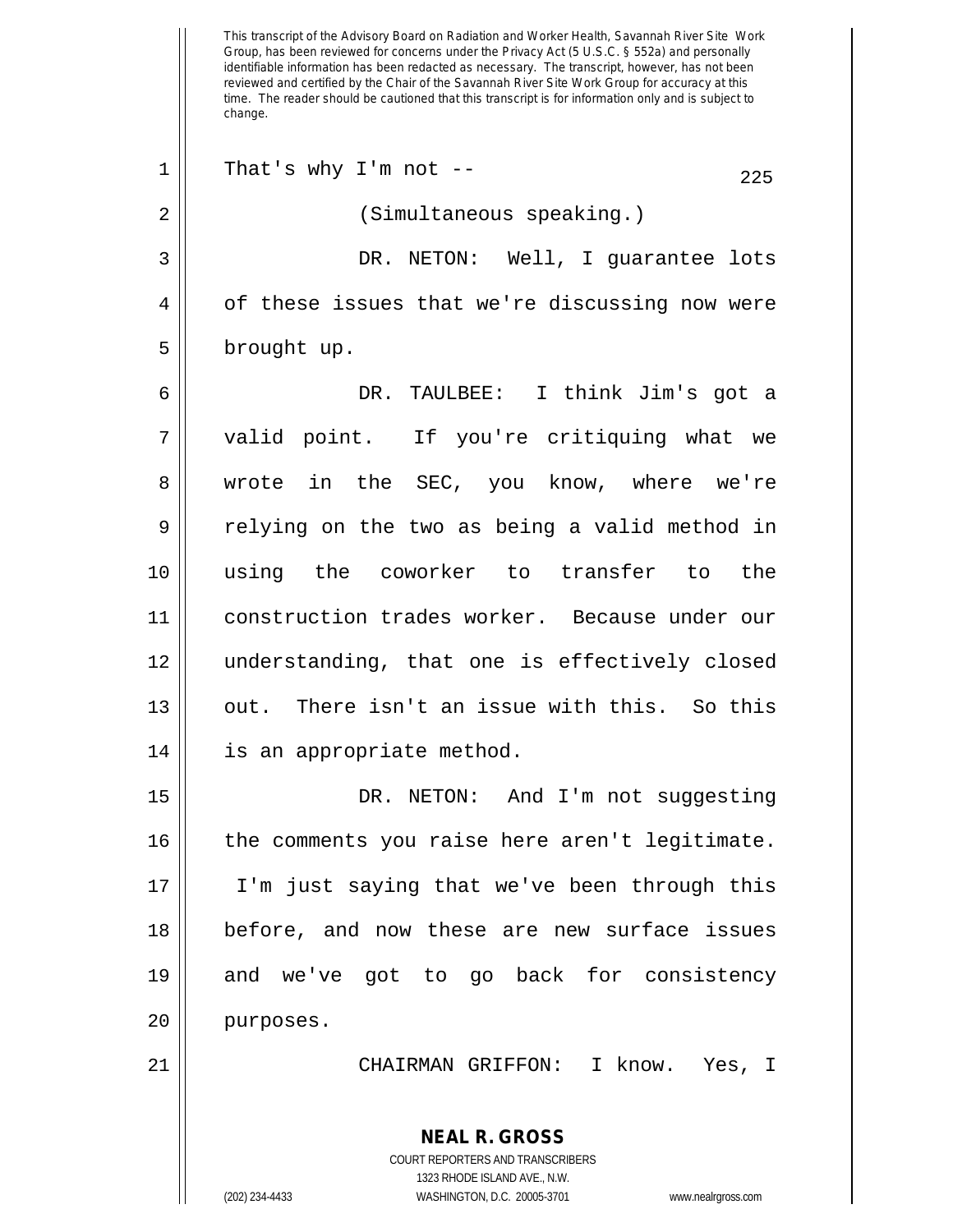This transcript of the Advisory Board on Radiation and Worker Health, Savannah River Site Work Group, has been reviewed for concerns under the Privacy Act (5 U.S.C. § 552a) and personally identifiable information has been redacted as necessary. The transcript, however, has not been reviewed and certified by the Chair of the Savannah River Site Work Group for accuracy at this time. The reader should be cautioned that this transcript is for information only and is subject to change. **NEAL R. GROSS** COURT REPORTERS AND TRANSCRIBERS 1323 RHODE ISLAND AVE., N.W.  $\begin{array}{|c|c|c|c|c|}\n1 & \text{agree.} & \text{226}\n\end{array}$ 2 || (Simultaneous speaking.) 3 DR. MAKHIJANI: If it is closed, 4 we definitely and we're raising it again,  $5$  | there will be a consistency issue. 6 DR. NETON: I mean the only issues  $7 \parallel$  left to deal with there are things like 8 | multipliers for pipefitters and I think --9 DR. MAKHIJANI: That was external. 10 DR. NETON: Yes. But I'm just 11 || saying, I don't recall that there were any big 12 internal dose issues remaining on TIB-0052. 13 In fact, we vetted that thing twice. We  $14$  | thought we had it closed, then reopened it, 15 and then it became closed again. This will be  $16$  | the third time we're opening it. 17 DR. TAULBEE: And also just to 18 mention, there is Savannah River Site in OTIB-19 0052, and specifically polonium. 20 MR. MARSCHKE: But it was 21 physically -- it was handled as a -- I don't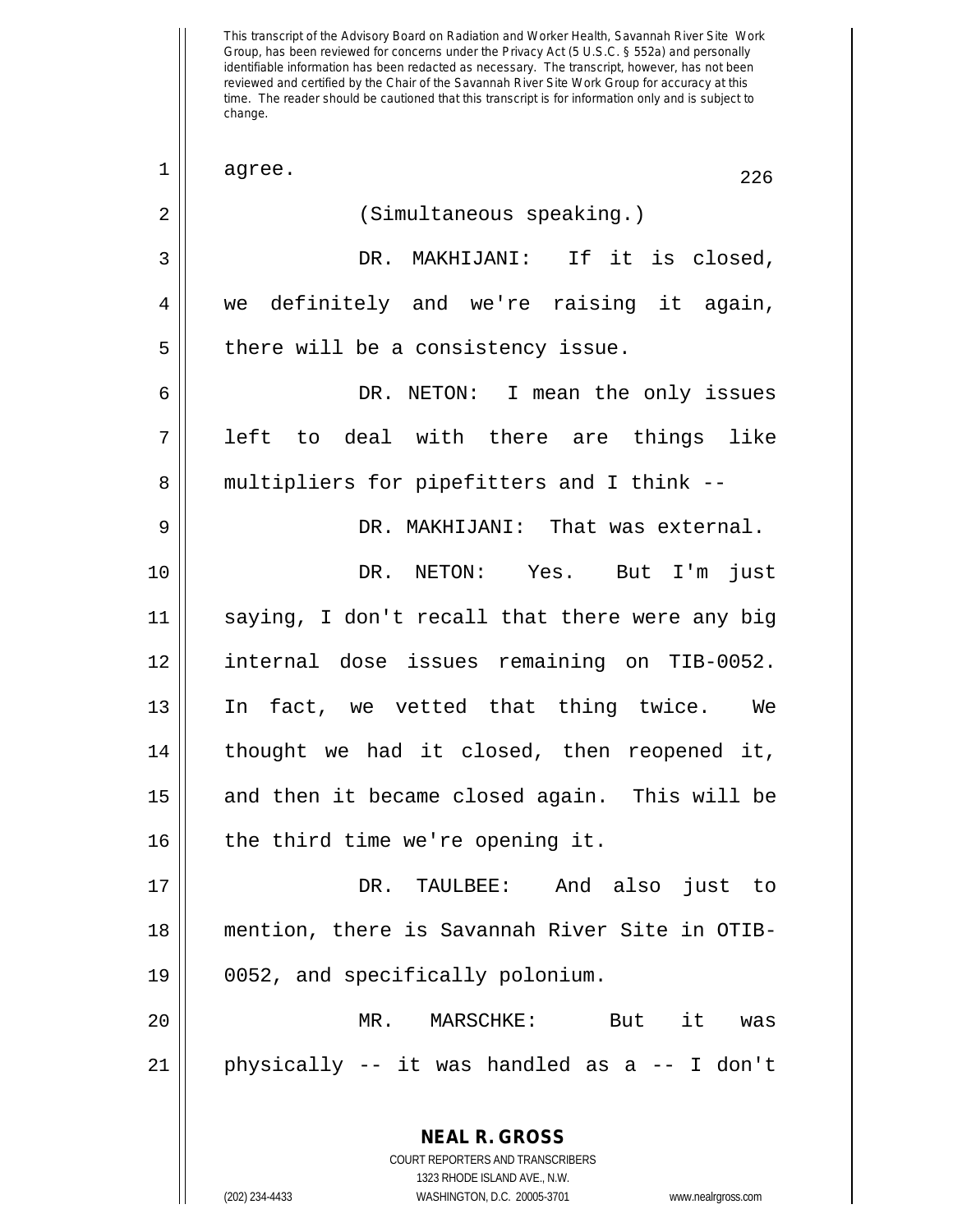| $\mathbf 1$ | think it factored into the final conclusign,   |
|-------------|------------------------------------------------|
| 2           | that the multiplier for internal dose was one. |
| 3           | It was just this one figure that showed --     |
| 4           | well, it showed exactly what it says in the    |
| 5           | ER, that the plutonium bioassay measurements   |
| 6           | were reported, were below the reporting limit, |
| 7           | compared to non-construction workers.          |
| 8           | DR. CHEW: Steve. I'm leafing                   |
| 9           | through this and I respect what you're saying. |
| 10          | OTIB-0052 clearly demonstrated that            |
| 11          | construction workers throughout the years had  |
| 12          | lower bioassay results from non-construction   |
| 13          | workers.                                       |
| 14          | So therefore, remember what TIB-               |
| 15          | 0052 is trying to say, can you go ahead and do |
| 16          | -- is there a correction factor? Do we need    |
| 17          | it for a construction worker? The conclusion   |
| 18          | based on the data was shown that the answer is |
| 19          | no, zero. So no, and that was discussed. So    |
| 20          | I agree with Jim. I think that's not an issue  |
| 21          | on the table anymore, right Jim?               |

**NEAL R. GROSS** COURT REPORTERS AND TRANSCRIBERS 1323 RHODE ISLAND AVE., N.W.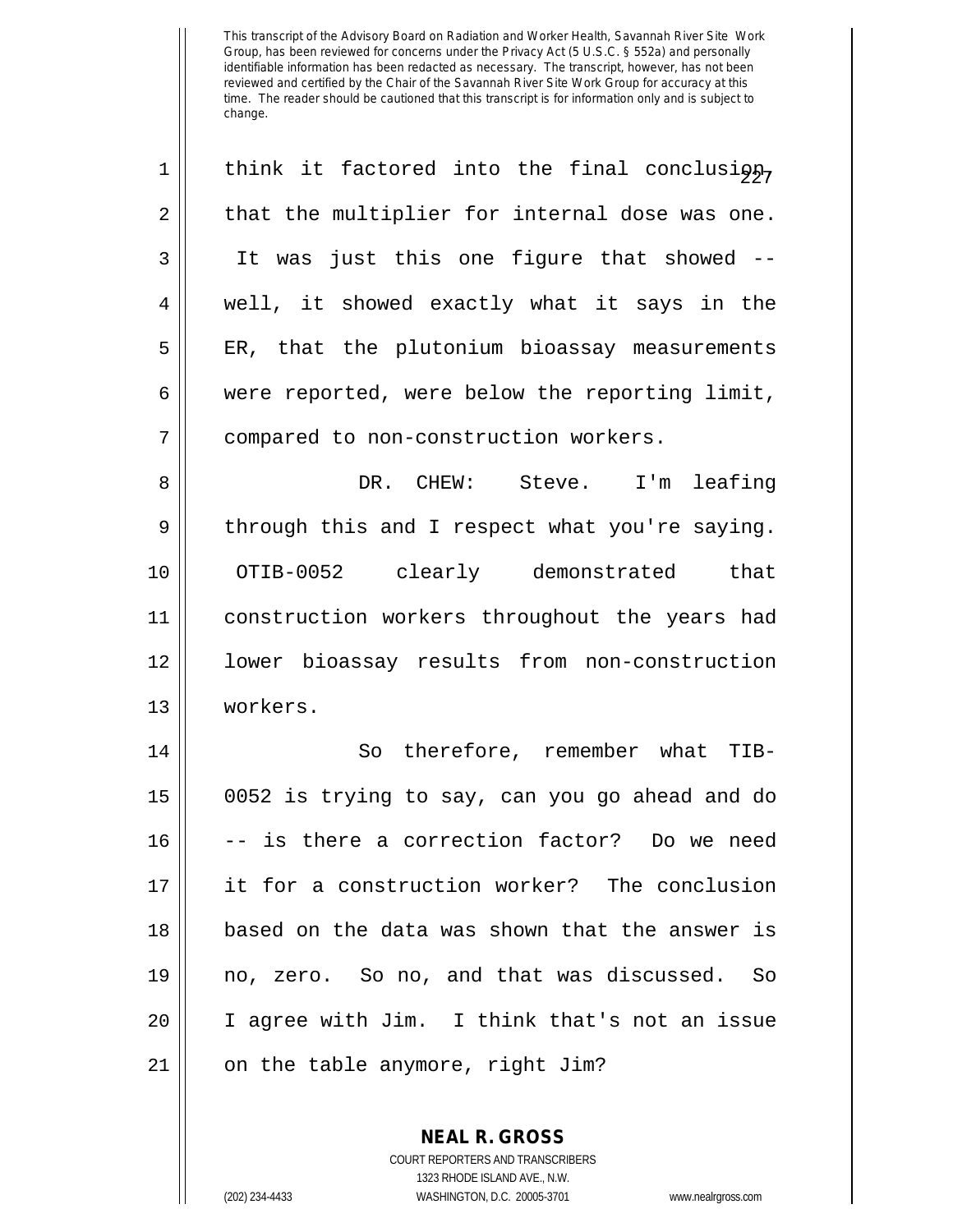This transcript of the Advisory Board on Radiation and Worker Health, Savannah River Site Work Group, has been reviewed for concerns under the Privacy Act (5 U.S.C. § 552a) and personally identifiable information has been redacted as necessary. The transcript, however, has not been reviewed and certified by the Chair of the Savannah River Site Work Group for accuracy at this time. The reader should be cautioned that this transcript is for information only and is subject to change. <sup>228</sup> 1 DR. NETON: Well, I'm just saying 2 for consistency purposes, if we're going to 3 || treat Savannah River differently now than what  $4 \parallel$  -- as it raised in TIB-0052, then we ought to 5 || qo back and revisit TIB-0052. 6 DR. MAKHIJANI: Well, I think we 7 clearly need to look at what we said about -- 8 in our TIB-0052 review. I don't have any 9 question about that. I have our review in  $10$  | front of me. But  $-$ 11 DR. CHEW: Can I comment? TIB-12 0075 is still on the table. We have seen your 13 || assessment of the issues on OTIB-0075, but we 14 have not responded back to that. Yes, and 15 that -- so we cannot say that what your 16 assertions in OTIB-0075 is still correct until 17 we get a chance to review it. 18 DR. MAKHIJANI: Oh no absolutely, 19 || and we decided we're going to discuss that. 20 || DR. CHEW: Right.

21 DR. MAKHIJANI: And it's not a

**NEAL R. GROSS** COURT REPORTERS AND TRANSCRIBERS

1323 RHODE ISLAND AVE., N.W.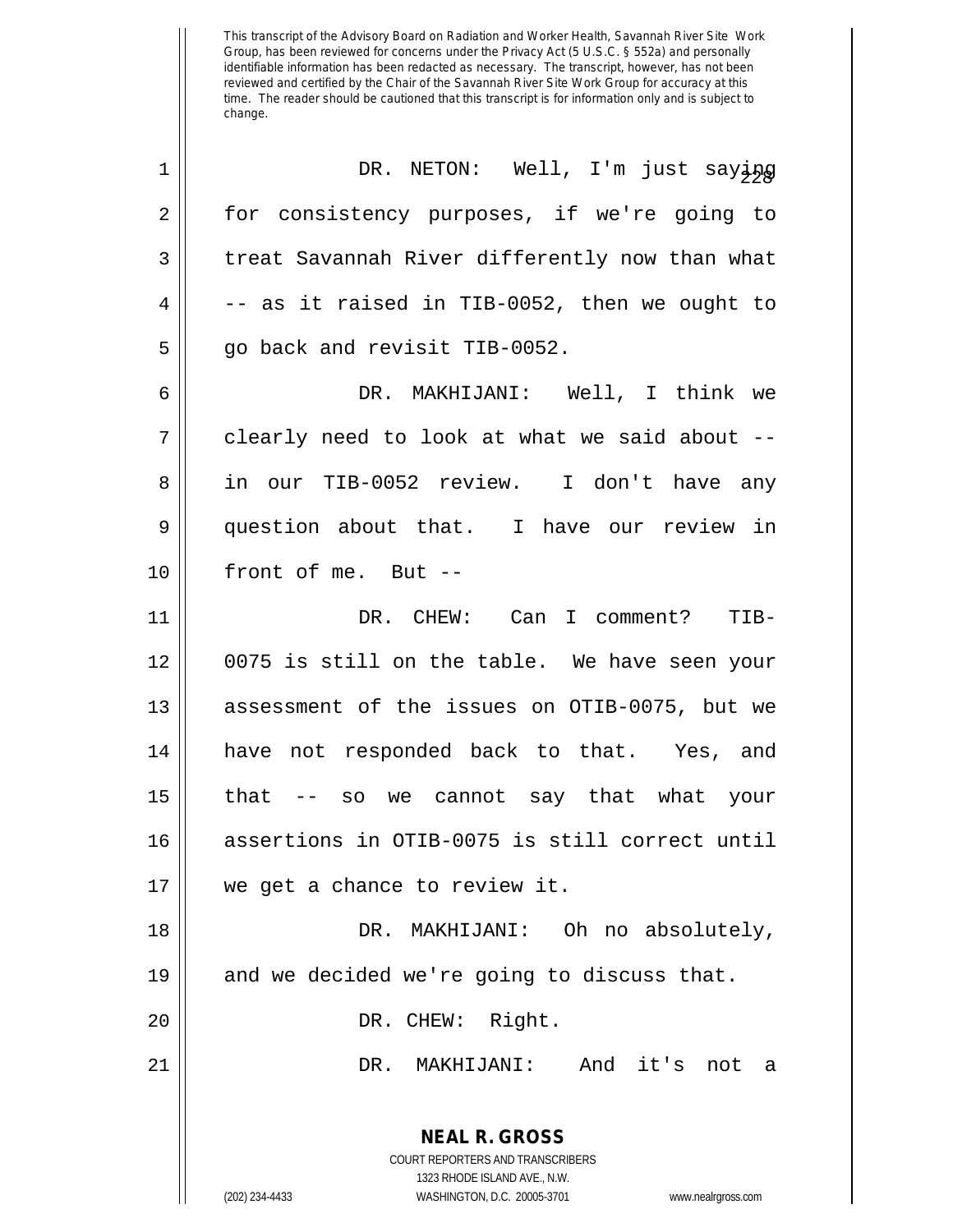Group, has been reviewed for concerns under the Privacy Act (5 U.S.C. § 552a) and personally identifiable information has been redacted as necessary. The transcript, however, has not been reviewed and certified by the Chair of the Savannah River Site Work Group for accuracy at this time. The reader should be cautioned that this transcript is for information only and is subject to change. 1 | right or wrong, you know. It's a question,  $\frac{1}{2}$ 2 | resolving the issues and coming to some mutual 3 understanding about it. 4 The point I want to make is  $5 \parallel$  whatever -- I know that we did not look, we  $6 \parallel$  did not parse the plutonium data by job type,  $7 \parallel$  in looking at OTIB-0052, and we did that when 8 we looked at the claimant database, the NOCTS 9 database that NIOSH created for the purpose of 10 making coworker models when that data was 11 || available to us. 12 Now for the first time, we had 13 data that had job types and that had areas of 14 work and periods, and when we had that data, 15 we actually analyzed it, and right or wrong, 16 whatever the resolution is, we made an 17 || analysis of that issue. 18 From the earlier database, that 19 analysis wasn't possible. It's still not 20 possible because that earlier database doesn't 21 | contain that information.

This transcript of the Advisory Board on Radiation and Worker Health, Savannah River Site Work

COURT REPORTERS AND TRANSCRIBERS 1323 RHODE ISLAND AVE., N.W. (202) 234-4433 WASHINGTON, D.C. 20005-3701 www.nealrgross.com

**NEAL R. GROSS**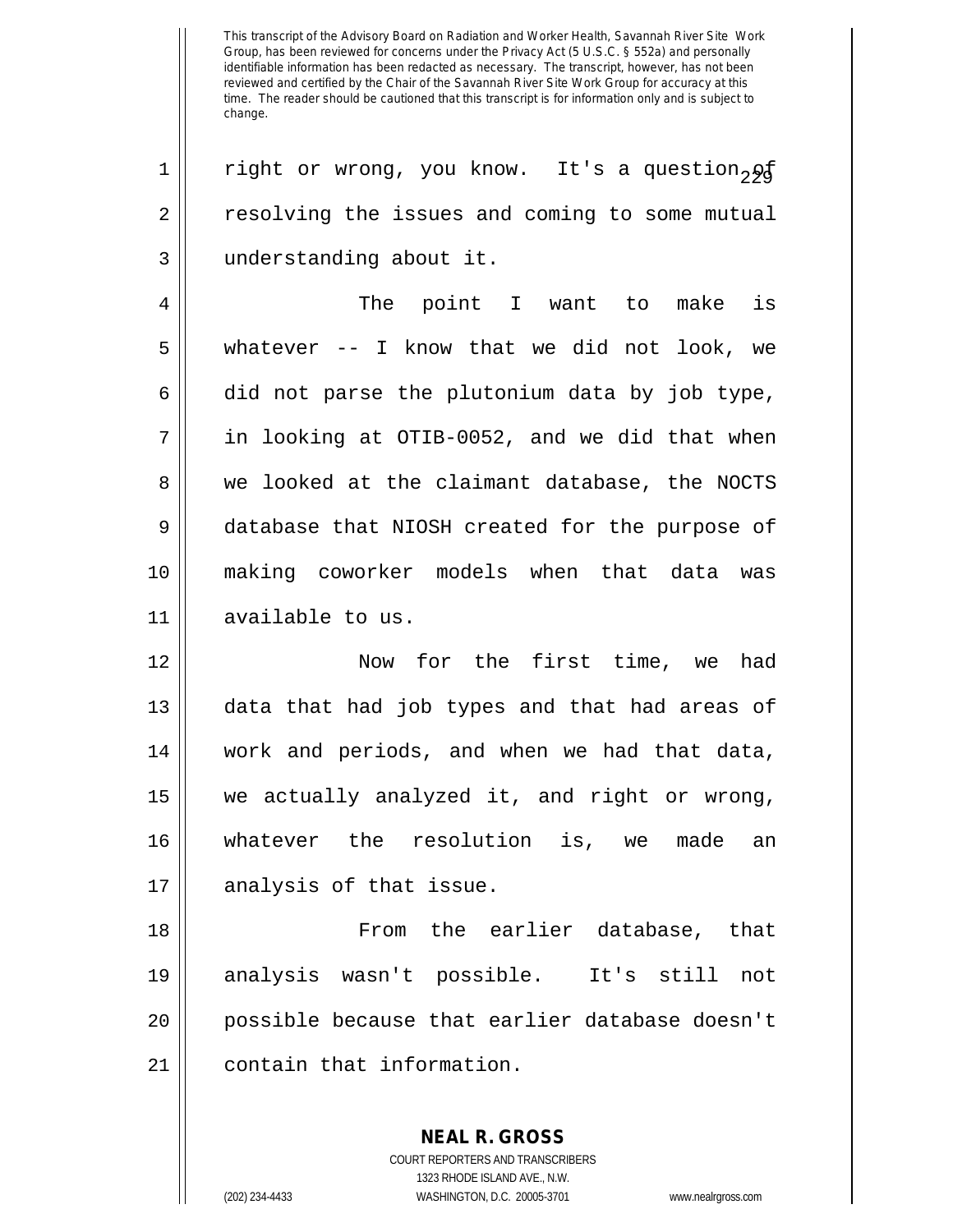| $\mathbf 1$ | MR. MARSCHKE: Can I read from the              |
|-------------|------------------------------------------------|
| 2           | Procedures database? We got finding number 5   |
| 3           | for OTIB-0052. Plutonium and/or uranium were   |
| 4           | used to compare internal construction trade    |
| 5           | workers and all monitored worker doses. What   |
| 6           | about other radionuclides? Then that's the     |
| 7           | SC&A finding.                                  |
| 8           | Then NIOSH's initial response, the             |
| 9           | underlying assumptions for internal dose       |
| 10          | comparisons is that the internal dose hazards  |
| 11          | for a study is closely tied to the             |
| 12          | radionuclides being handled in greatest        |
| 13          | quantity at the site. The vast majority of     |
| 14          | bioassay data at the DOE complex is for        |
| 15          | plutonium and uranium. Data on other           |
| 16          | radionuclides is limited in the time frame and |
| 17          | number of results.                             |
| 18          | Consequently,<br>meaningful                    |
| 19          | comparisons between groups for less prominent  |
| 20          | radionuclides were not judged to be feasible.  |

 $21$  The status of this finding at this particular

**NEAL R. GROSS** COURT REPORTERS AND TRANSCRIBERS

1323 RHODE ISLAND AVE., N.W.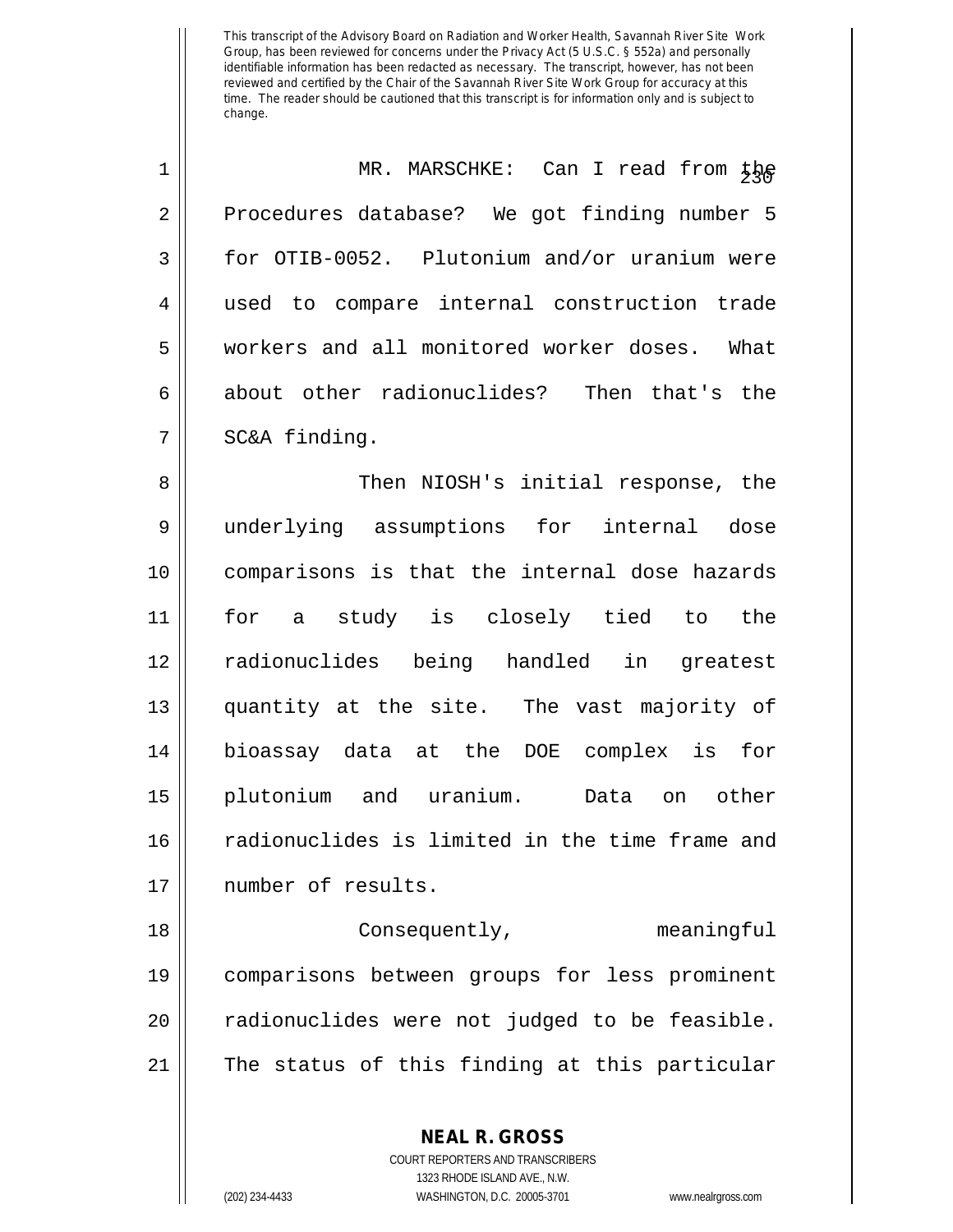This transcript of the Advisory Board on Radiation and Worker Health, Savannah River Site Work Group, has been reviewed for concerns under the Privacy Act (5 U.S.C. § 552a) and personally identifiable information has been redacted as necessary. The transcript, however, has not been reviewed and certified by the Chair of the Savannah River Site Work Group for accuracy at this time. The reader should be cautioned that this transcript is for information only and is subject to change.  $1 \parallel$  point in time is in progress.  $231$ 2 | DR. NETON: At what point in time? 3 || MR. MARSCHKE: Today. 4 | CHAIRMAN GRIFFON: Today. 5 DR. NETON: That's for other 6 | nuclides. What about plutonium at Savannah 7 River? 8 MR. MARSCHKE: Again, if you look 9 || at the Savannah --10 || (Simultaneous speaking.) 11 DR. NETON: The gold standard is 12 based on job category, which is what we didn't 13 do. If that's the gold standard, then we've 14 || got to go back and revisit 52 against all 15 those parsings by job categories. I'm 16 serious. 17 Right now, we find your approach 18 || to be inconsistent with the analysis that was 19 done on TIB-0052. If SC&A's opinion now is 20 || that the only valid comparison of coworker 21 data is by job category, then we've got to

> COURT REPORTERS AND TRANSCRIBERS 1323 RHODE ISLAND AVE., N.W. (202) 234-4433 WASHINGTON, D.C. 20005-3701 www.nealrgross.com

**NEAL R. GROSS**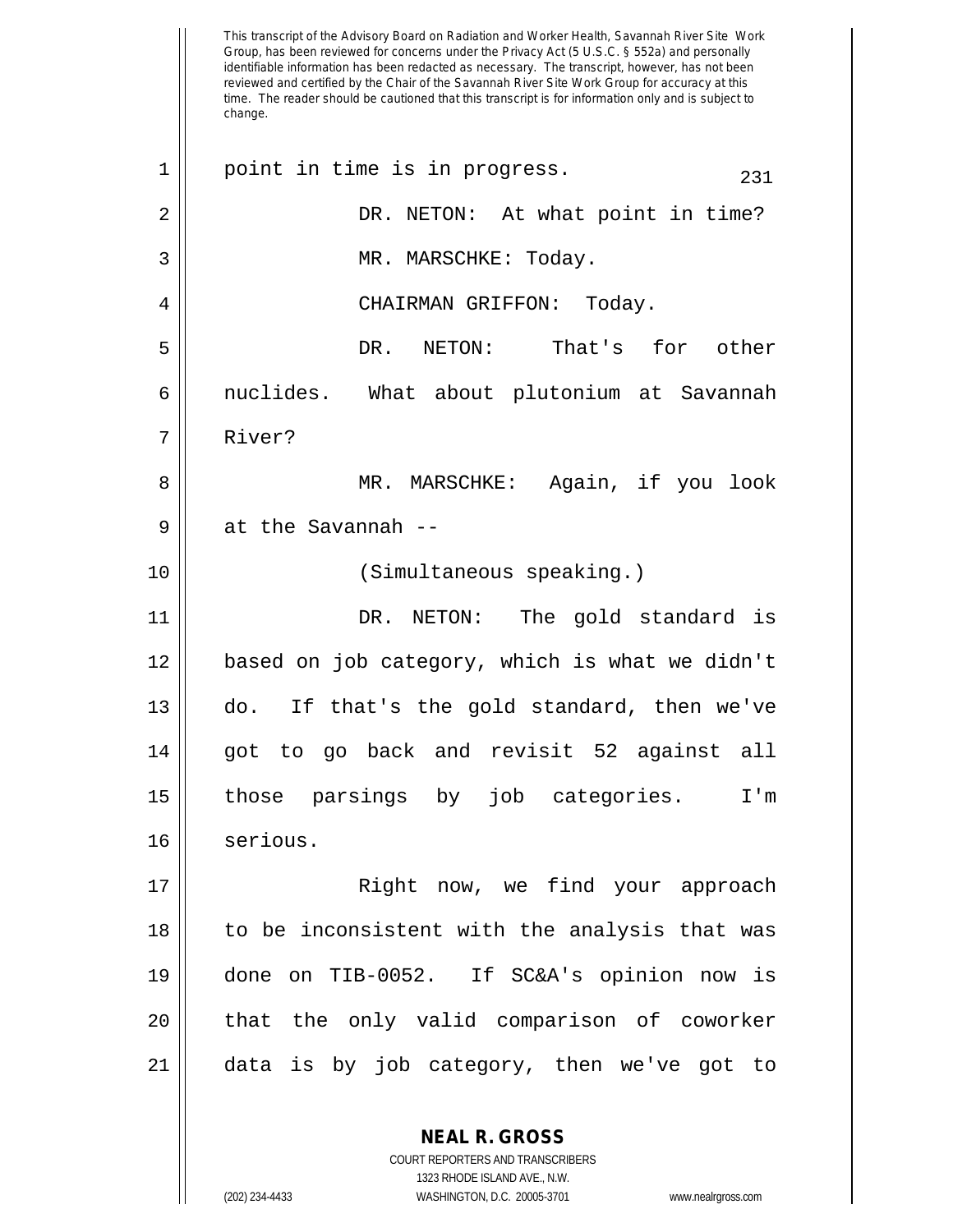| 1  | judge TIB-0052 against that.<br>232            |
|----|------------------------------------------------|
| 2  | MR. MARSCHKE: We do that in OTIB-              |
| 3  | 0052. We looked at job categories. It's for    |
| 4  | both internal and -- for both -- and the       |
| 5  | finding was we had to change OTIB-0020 to give |
| 6  | basically a warning that, you know, there are  |
| 7  | some construction workers who, you know, the   |
| 8  | OTIB-0020 standard methodology may not be      |
| 9  | favorable.                                     |
| 10 | And the finding for<br>DR. NETON:              |
| 11 | internal was?                                  |
| 12 | MR. MARSCHKE: And the finding for              |
| 13 | internalized, you've got me on that. I can't   |
| 14 | remember that one.                             |
| 15 | DR. CHEW:<br>That's what we're                 |
| 16 | talking about.                                 |
| 17 | NETON: That's what<br>DR.<br>I'm               |
| 18 | talking about. And so again, we have<br>$-\,-$ |
| 19 | you're changing, you're obviously mode of      |
| 20 | operation here, so I just want to<br>be        |
| 21 | consistent and go back and --                  |
|    |                                                |

COURT REPORTERS AND TRANSCRIBERS 1323 RHODE ISLAND AVE., N.W. (202) 234-4433 WASHINGTON, D.C. 20005-3701 www.nealrgross.com

**NEAL R. GROSS**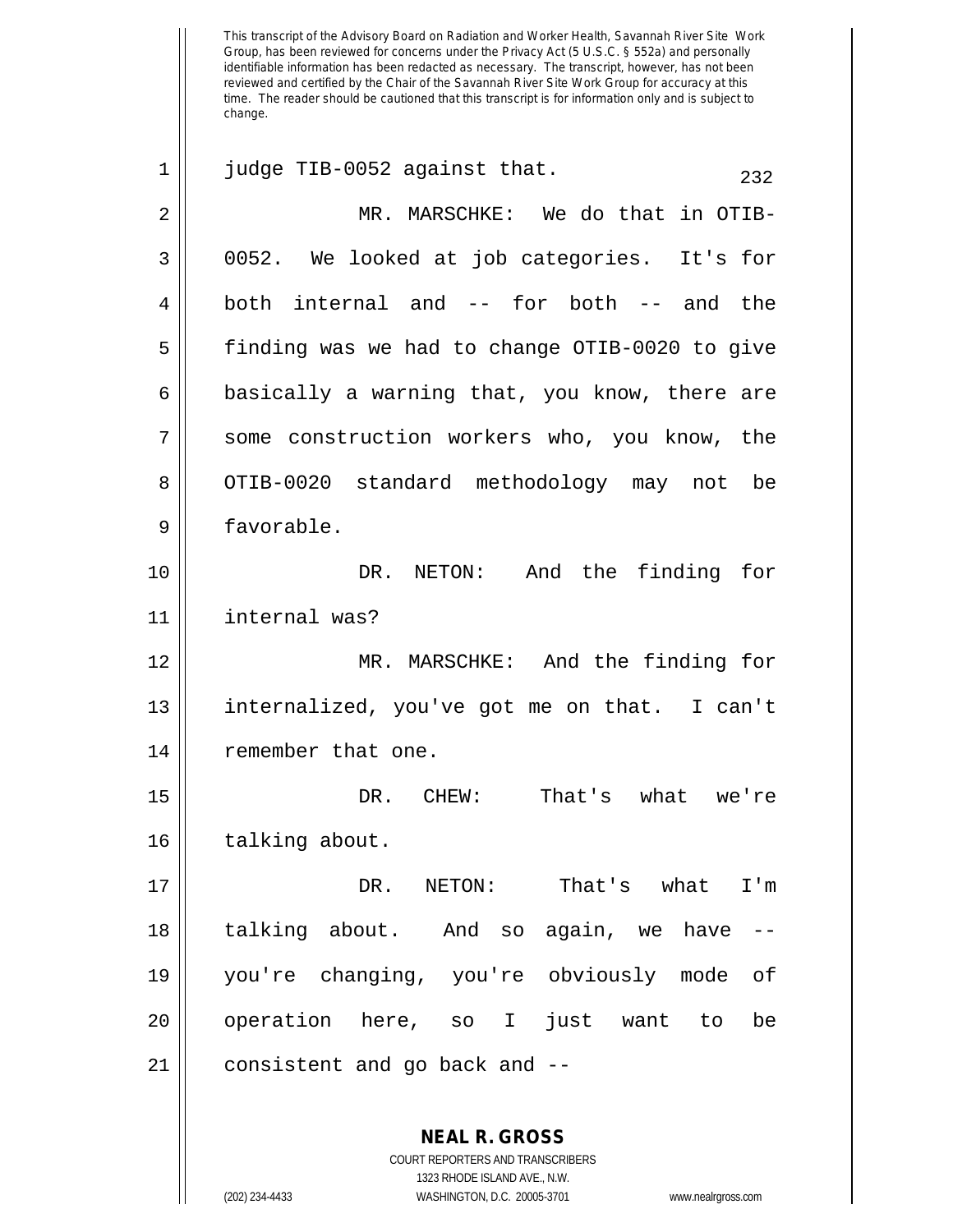**NEAL R. GROSS** COURT REPORTERS AND TRANSCRIBERS 1323 RHODE ISLAND AVE., N.W.  $\begin{array}{c|c} 1 & \text{Simultaneous speaking.} \end{array}$ 2 CHAIRMAN GRIFFON: I mean that's a 3 little heavy. Think of the overall process 4 || from the Board's standpoint too. We've always 5 || said that the procedures review is at one 6 | level, and an SEC review is at  $-$  there's this 7 need to drill down. 8 We've always been stopped on 9 || procedures reviews when we -- because you're 10 not talking about getting into the individual 11 site data and pulling the records. A lot of 12 times they're not, you know. We've always 13 || stopped it there. 14 The procedures review is at a 15 different level, to see if these things are 16 || going to work and they're science, yes. I 17 know. I know SC&A's outlined procedure for 18 || how they conduct their procedures review. 19 DR. NETON: Again, but I still say 20  $\parallel$  that this does have ramifications for  $-$ -21 CHAIRMAN GRIFFON: No, I agree.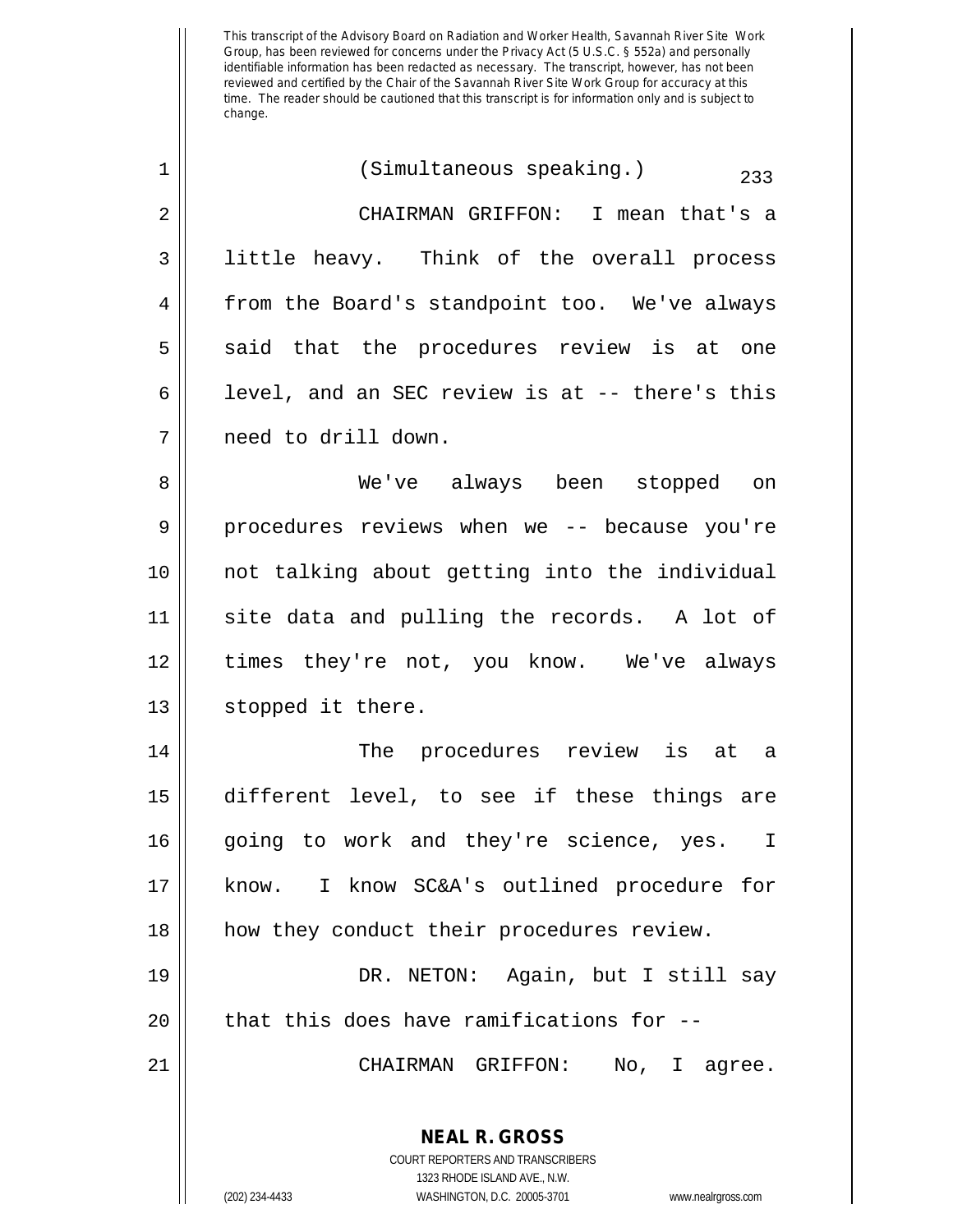This transcript of the Advisory Board on Radiation and Worker Health, Savannah River Site Work Group, has been reviewed for concerns under the Privacy Act (5 U.S.C. § 552a) and personally identifiable information has been redacted as necessary. The transcript, however, has not been reviewed and certified by the Chair of the Savannah River Site Work Group for accuracy at this time. The reader should be cautioned that this transcript is for information only and is subject to change. 1  $\parallel$  We would have to go back, and I don't want  $_{\bar{2}\bar{3}4}$ 2 | (Simultaneous speaking.) 3 DR. NETON: There are 4 | inconsistencies here now. 5 DR. MAKHIJANI: Well, there are  $6 \parallel$  two issues, just to kind of summarize my 7 understanding, I'm going to have to take it  $8 \parallel$  back to our team, is so far as other 9 || radionuclides are concerned, extrapolation of 10 plutonium and other radionuclides remains an 11 open issue in TIB-0052. It remains an open 12 issue here. 13 I think that's simply a conclusion 14 || from our review of this plutonium database and 15 our earlier analysis. I agree with Jim that 16 we need to go, however you want to 17 characterize it, we need to go back and review 18 what we said about plutonium and SRS, and its 19 implications for SRS on other sites. 20 || At that time we did not have data 21 by area, or even plutonium data. Internal

> **NEAL R. GROSS** COURT REPORTERS AND TRANSCRIBERS 1323 RHODE ISLAND AVE., N.W.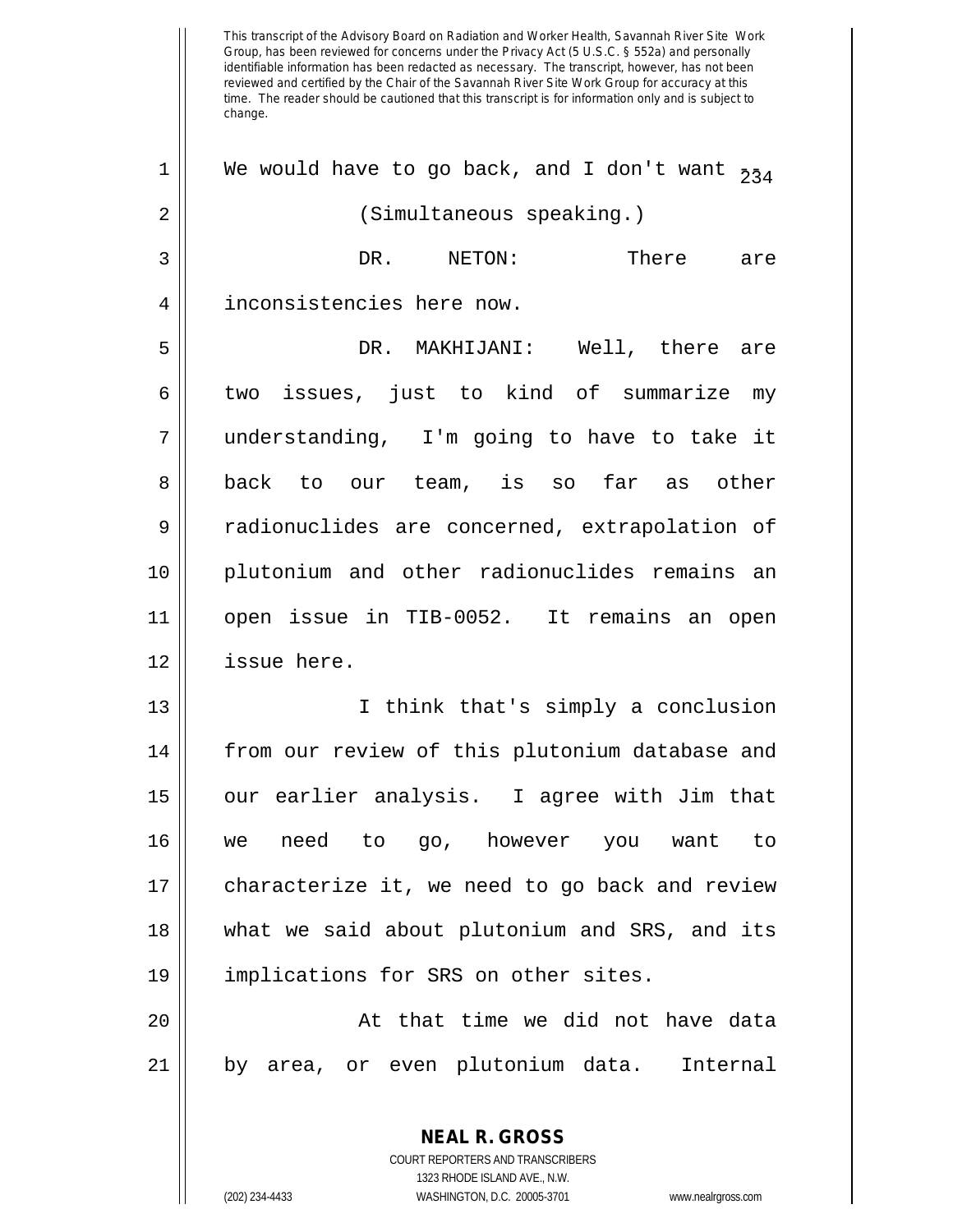This transcript of the Advisory Board on Radiation and Worker Health, Savannah River Site Work Group, has been reviewed for concerns under the Privacy Act (5 U.S.C. § 552a) and personally identifiable information has been redacted as necessary. The transcript, however, has not been reviewed and certified by the Chair of the Savannah River Site Work Group for accuracy at this time. The reader should be cautioned that this transcript is for information only and is subject to change. 1  $\parallel$  data we did not even have by craft. We only 2 and external data by craft. So we're able to 3 do that now. 4 We might have to revisit the 5 earlier conclusions, since we have more 6 information. I mean that's how I would 7 characterize it. 8 DR. NETON: There's more 9 Subtleties involved in this, though, because I 10 recall in those data sets we were unable to 11 tease out certain classes of workers. I think 12 || one data set had the crafts construction built 13 || in, and then we went through these lengthy 14 explanations of why that was claimant 15 favorable. 16 I'd like to go back and revisit 17 || this approach, because we worked hard. I felt 18 || that we had a fairly good, solid understanding 19  $\parallel$  that at least for the sites that we looked at, 20 || that we were in agreement that construction 21 workers for internal were not different,

> COURT REPORTERS AND TRANSCRIBERS 1323 RHODE ISLAND AVE., N.W. (202) 234-4433 WASHINGTON, D.C. 20005-3701 www.nealrgross.com

**NEAL R. GROSS**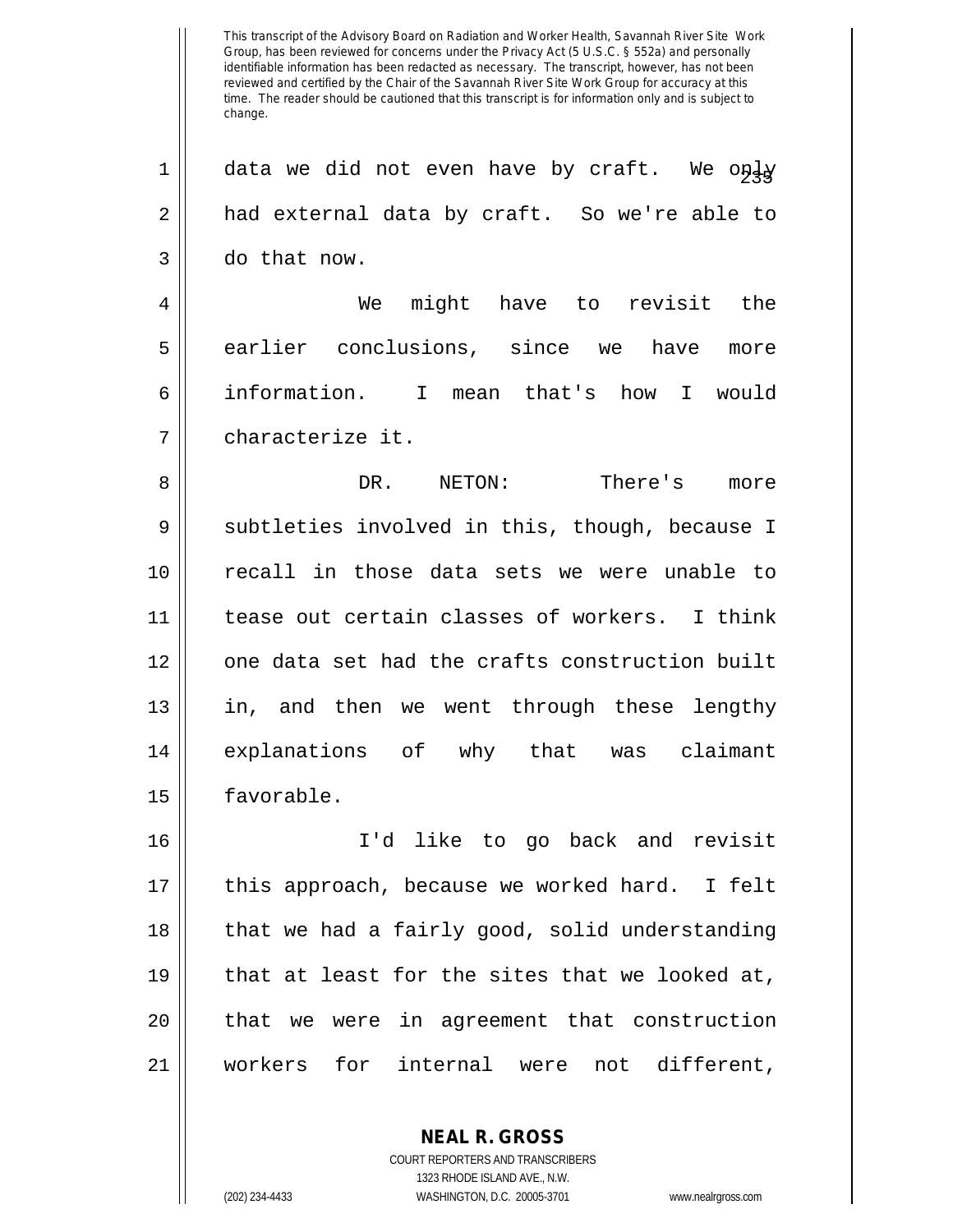Group, has been reviewed for concerns under the Privacy Act (5 U.S.C. § 552a) and personally identifiable information has been redacted as necessary. The transcript, however, has not been reviewed and certified by the Chair of the Savannah River Site Work Group for accuracy at this time. The reader should be cautioned that this transcript is for information only and is subject to change.  $1 \parallel$  except for Hanford, and I don't know.  $236$ 2 CHAIRMAN GRIFFON: Let me just  $3 \parallel$  get, capture the action, Arjun, that you're --4 What are the actions on this? 5 DR. MAKHIJANI: Well, the other 6 radionuclide issue in TIB-0075 is so on is 7 || reports, whether you can extrapolate, you 8 || know, use the plutonium data as representing  $9 \parallel$  the general pattern for other radionuclides is 10 an open -- I mean we said that you can't do 11 | that a priori. 12 You have to demonstrate that, and 13 || that our analysis of the data indicates that 14 you can't do it. So that issue, I would say, 15 is before NIOSH, since we've said in our 16 analysis we can't make that extrapolation to 17 || other radionuclides. 18 For this other thing, for the 19 plutonium data, I think, you know, Steve and I 20 || just need to revisit what we said before, and 21 || send the Working Group a memorandum on that to

This transcript of the Advisory Board on Radiation and Worker Health, Savannah River Site Work

1323 RHODE ISLAND AVE., N.W. (202) 234-4433 WASHINGTON, D.C. 20005-3701 www.nealrgross.com

**NEAL R. GROSS** COURT REPORTERS AND TRANSCRIBERS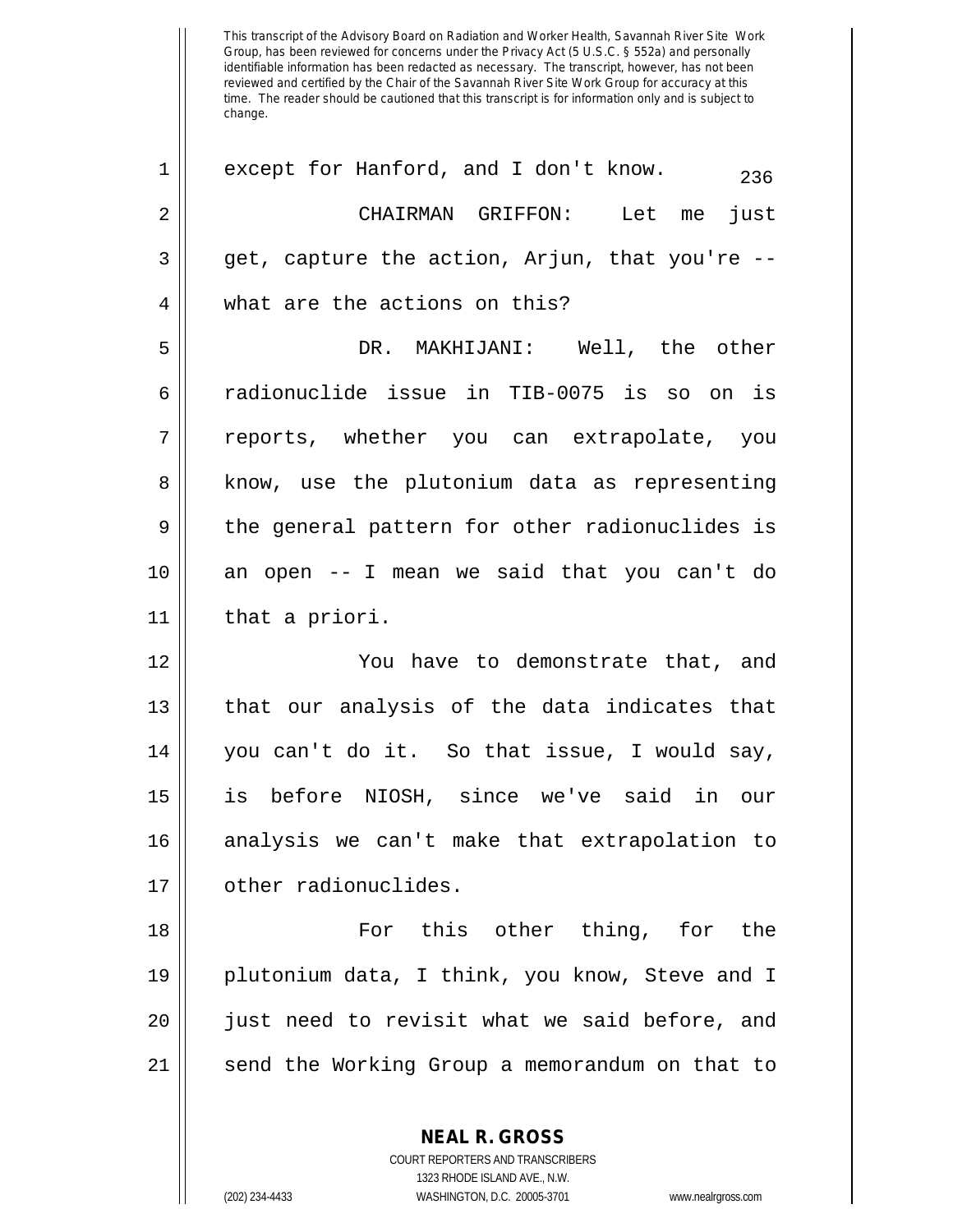This transcript of the Advisory Board on Radiation and Worker Health, Savannah River Site Work Group, has been reviewed for concerns under the Privacy Act (5 U.S.C. § 552a) and personally identifiable information has been redacted as necessary. The transcript, however, has not been reviewed and certified by the Chair of the Savannah River Site Work Group for accuracy at this time. The reader should be cautioned that this transcript is for information only and is subject to change. **NEAL R. GROSS** COURT REPORTERS AND TRANSCRIBERS 1 Wrap this up, as to -- because you know,  $2\frac{1}{2}$ 2 was so long ago. 3 DR. NETON: And I'm not saying 4 that you shouldn't go back and drill down and 5 || look at these new sets of data. What I'm 6  $\vert$  saying is that was what was done in 52. 7 DR. MAKHIJANI: Right, and 8 || probably you are right. 9 DR. NETON: It needs to be visited 10 at 52 level again, and maybe that's a separate 11 issue. It needs to go back to the Procedures 12 Group. But you know, I'm uncomfortable -- 13 CHAIRMAN GRIFFON: This is the 14 difficulty we had on TIB-0052, especially in 15 the Procedure Review Committee, that it does 16 || cover several sites. Because if you recall in 17 || the procedures, a lot of times what we're 18 doing with the site-specific procedures is 19 we're referring them back to Work Groups that  $20$  || are covering that site. 21 So in this instance, it's like

1323 RHODE ISLAND AVE., N.W.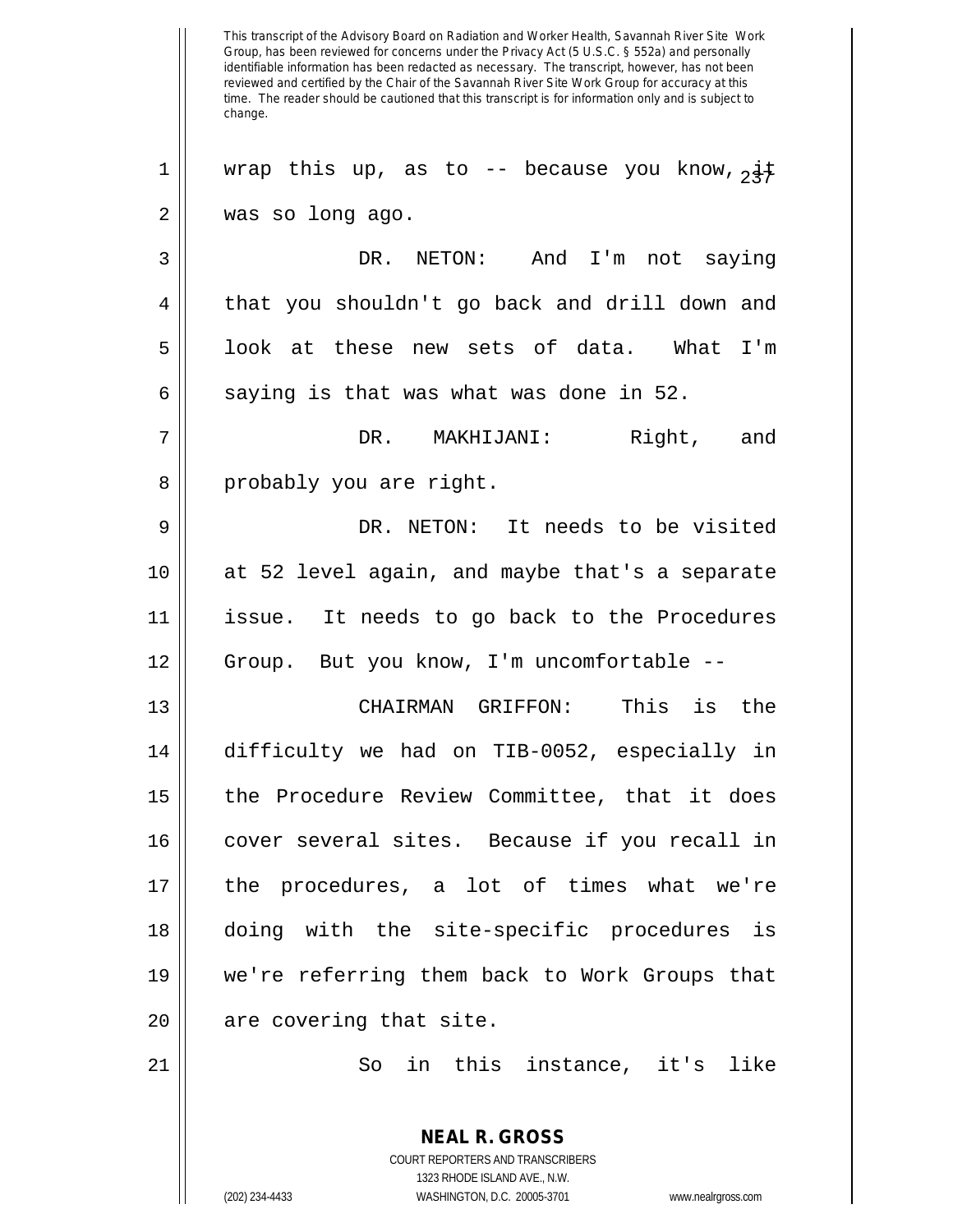1 Where do you, you know, where you do put  $\frac{1}{2}$ 2 | I guess you have to leave it in Procedures,  $3 \parallel$  and then I don't think we have, at least my 4 experience with it is that we haven't dealt 5 || with the drilling down to the data aspects  $6 \parallel$  this far. 7 Now but we have to be consistent  $8 \parallel$  at the end of the day, yes. 9 DR. TAULBEE: Can I ask a 10 question, and this I guess, is more for my 11 education. But I'd like to know a little more 12 from SC&A or you, Mark, of why you don't feel 13 || that we can extrapolate from the plutonium to 14 || some of these other radionuclides, such as 15 | curium and californium and americium? 16 They're all controlled, especially 17 as op emitters, inside glove boxes or hot 18 || cells. And so I'm a little confused as to why 19 this extrapolation is -- I guess I'd like to 20 || know what your basis for why we can't 21 | extrapolate?

> **NEAL R. GROSS** COURT REPORTERS AND TRANSCRIBERS 1323 RHODE ISLAND AVE., N.W. (202) 234-4433 WASHINGTON, D.C. 20005-3701 www.nealrgross.com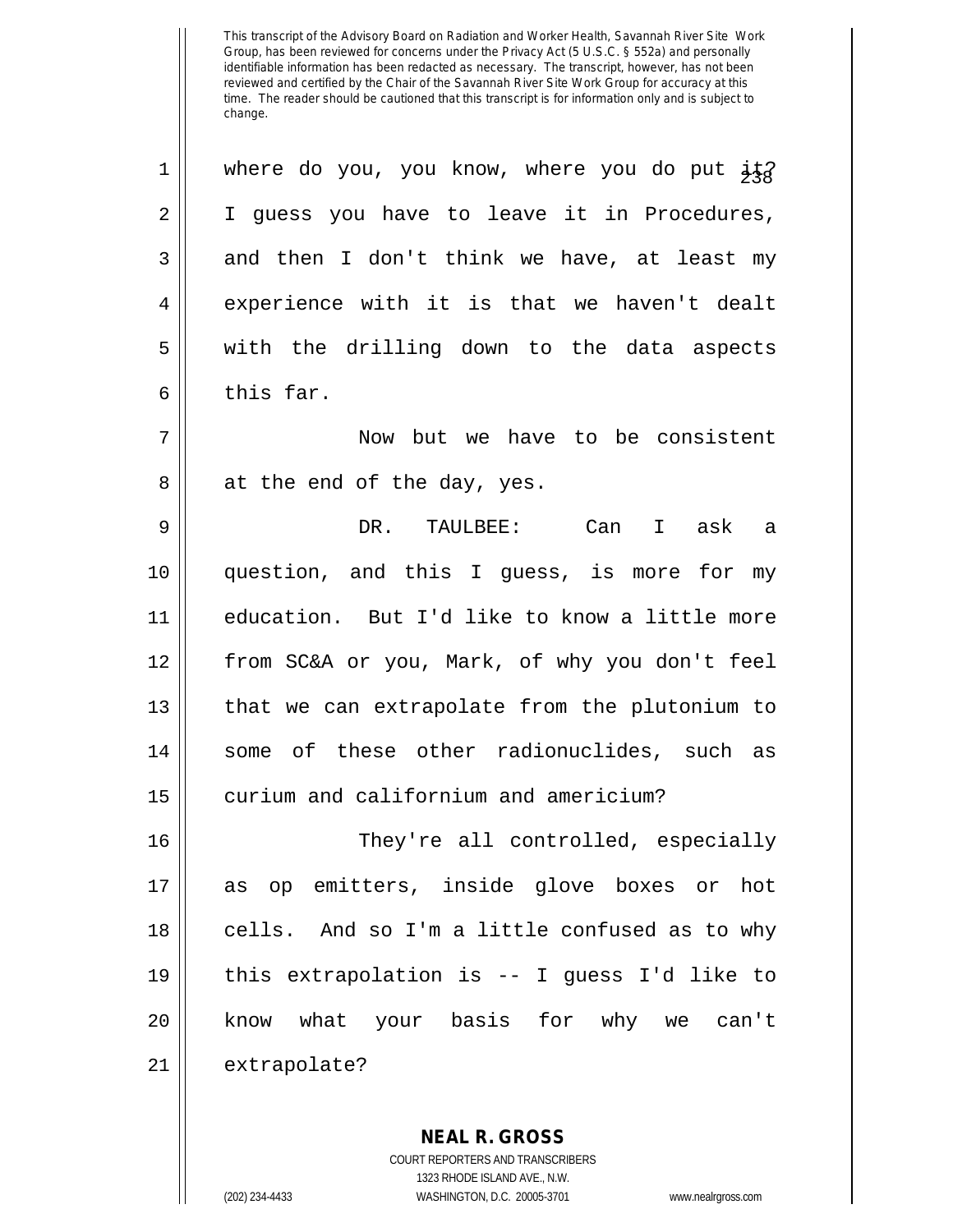This transcript of the Advisory Board on Radiation and Worker Health, Savannah River Site Work Group, has been reviewed for concerns under the Privacy Act (5 U.S.C. § 552a) and personally identifiable information has been redacted as necessary. The transcript, however, has not been reviewed and certified by the Chair of the Savannah River Site Work Group for accuracy at this time. The reader should be cautioned that this transcript is for information only and is subject to change. **NEAL R. GROSS** <sup>239</sup> 1 DR. MAKHIJANI: Well in our review  $2 \parallel$  of TIB-0075 -- I don't know Mark. 3 CHAIRMAN GRIFFON: Go ahead, go  $4 \parallel$  ahead. 5 DR. MAKHIJANI: In our review of 6 TIB-0075, we had not covered americium, 7 californium and curium, and we were actually 8 doing that when we realized that you've got a 9 || bigger database than what we're working with 10 || and we stopped that. So we have not finished  $11$  | those  $-$ 12 But to the extent that we did 13 radionuclides, uranium, plutonium, tritium, 14 mixed fission products, I think that was the 15 list, right, that we analyzed, we found that 16 || the patterns of ratios of construction worker 17 doses in specific areas or specific job types 18 || to non-construction worker averages or GSDs, 19 were different for different radionuclides. 20 That the patterns of exposure were 21 not the same, and that's the basis for the

> COURT REPORTERS AND TRANSCRIBERS 1323 RHODE ISLAND AVE., N.W.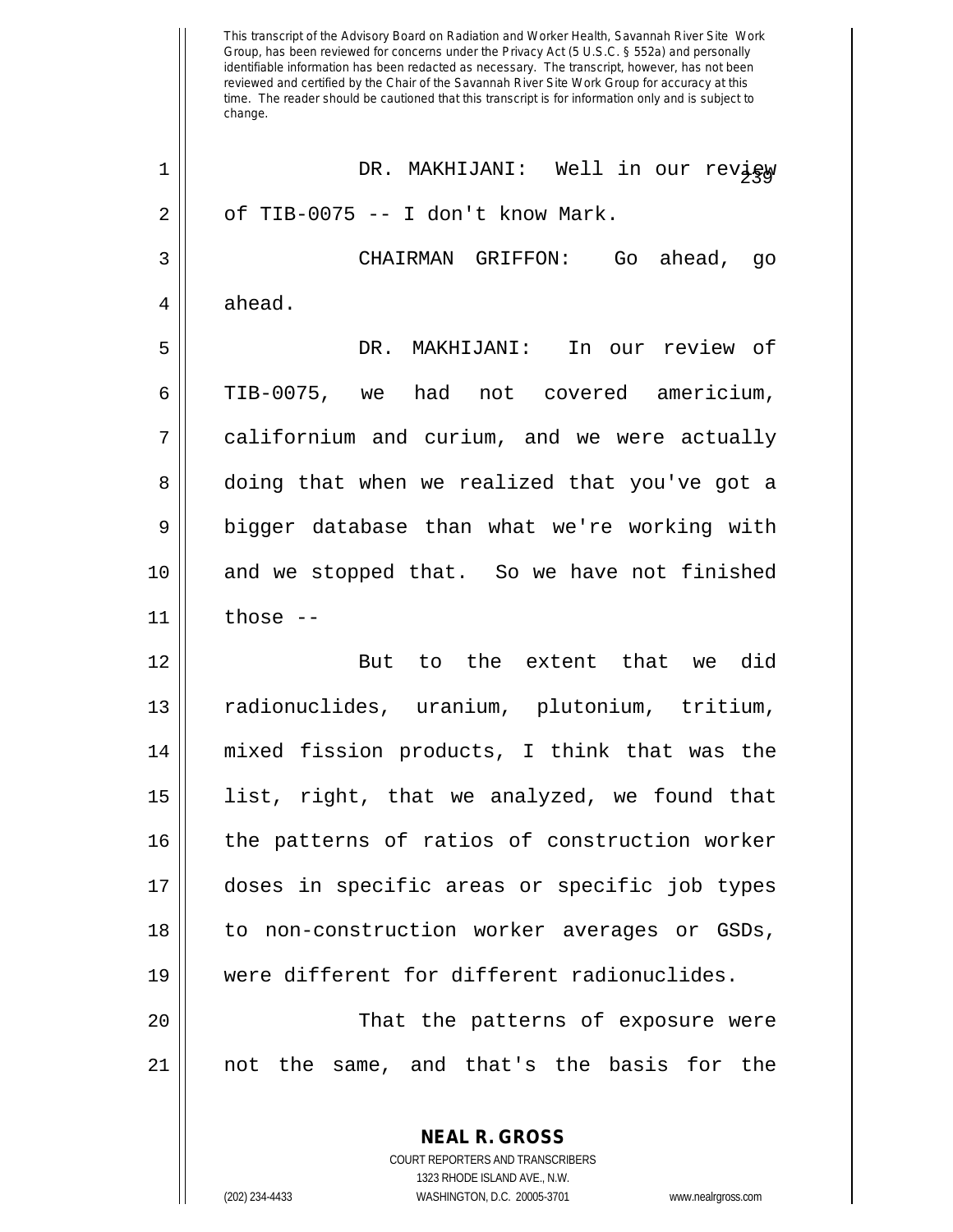| 1              | statement.<br>240                                                                        |
|----------------|------------------------------------------------------------------------------------------|
| $\overline{2}$ | DR. TAULBEE: Oh, okay.<br>I can                                                          |
| 3              | perfectly understand that when you're                                                    |
| 4              | comparing tritium and uranium and plutonium,                                             |
| 5              | and the mixed fission products. But when                                                 |
| 6              | you're -- I mean the exotics that you're                                                 |
| 7              | effectively talking about here, where we have                                            |
| 8              | very limited bioassay on, are things like the                                            |
| 9              | curium, the americium and so forth. Those are                                            |
| 10             |                                                                                          |
| 11             | DR. MAKHIJANI:<br>Well, we're                                                            |
| 12             | talking generally about all extrapolating from                                           |
| 13             | a plutonium statement to other radionuclides,                                            |
| 14             | including americium.                                                                     |
| 15             | DR. TAULBEE:<br>But<br>have<br>we                                                        |
| 16             | sufficient data so that we're<br>not                                                     |
| 17             | extrapolating the tritium.<br>We're<br>not                                               |
| 18             | extrapolating the uranium.<br>We're<br>not                                               |
| 19             | extrapolating with --                                                                    |
| 20             | What<br>DR.<br>MAKHIJANI:<br>You<br>are.                                                 |
| 21             | you're extrapolating is not numbers,<br>but                                              |
|                | <b>NEAL R. GROSS</b><br>COURT REPORTERS AND TRANSCRIBERS<br>1323 RHODE ISLAND AVE., N.W. |

 $\parallel$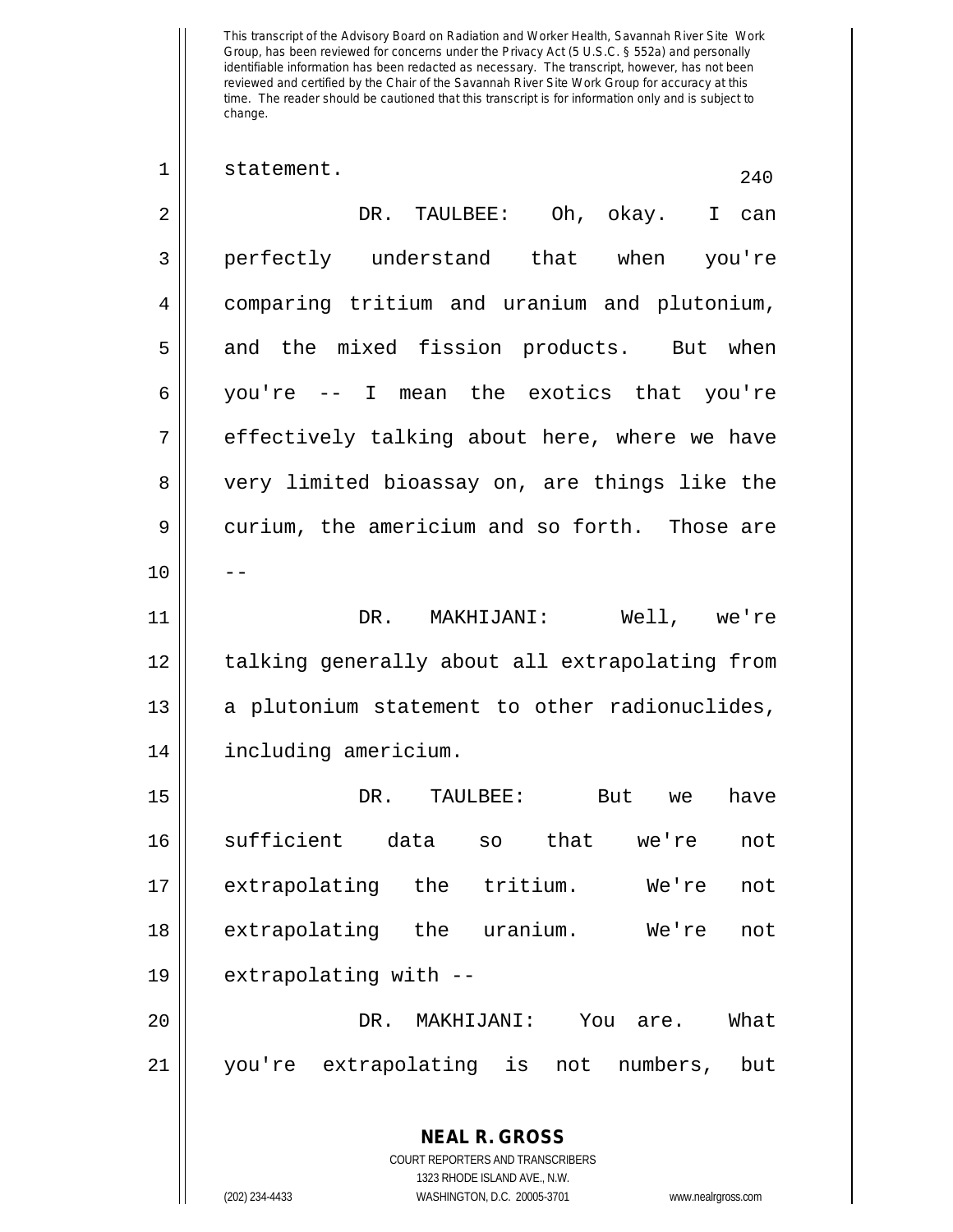1 || you're extrapolating a hypothesis. You<sub>2</sub>*I*fe 2 || saying here -- you're making a hypothesis. 3 You're saying here is a 4 characteristic of plutonium data, and we can  $5 \parallel$  accept that, you know, whatever the words are. 6 We can accept that that statement is correct 7 || for the plutonium data. 8 You're assuming that the same 9 || statement is also correct for other 10 radionuclides. And you'll find that the 11 number of below MDAs generally would greater 12 for construction workers than non-construction 13 workers, that the average of positive results 14 || would be greater for non-construction workers 15 | than for construction workers. 16 And what we're saying is that 17 general construct cannot be extrapolated from 18 plutonium to other radionuclides, because it 19 doesn't appear to hold up.

20 DR. TAULBEE: I guess at this time 21 I'll just agree to disagree with you on that,

> **NEAL R. GROSS** COURT REPORTERS AND TRANSCRIBERS 1323 RHODE ISLAND AVE., N.W. (202) 234-4433 WASHINGTON, D.C. 20005-3701 www.nealrgross.com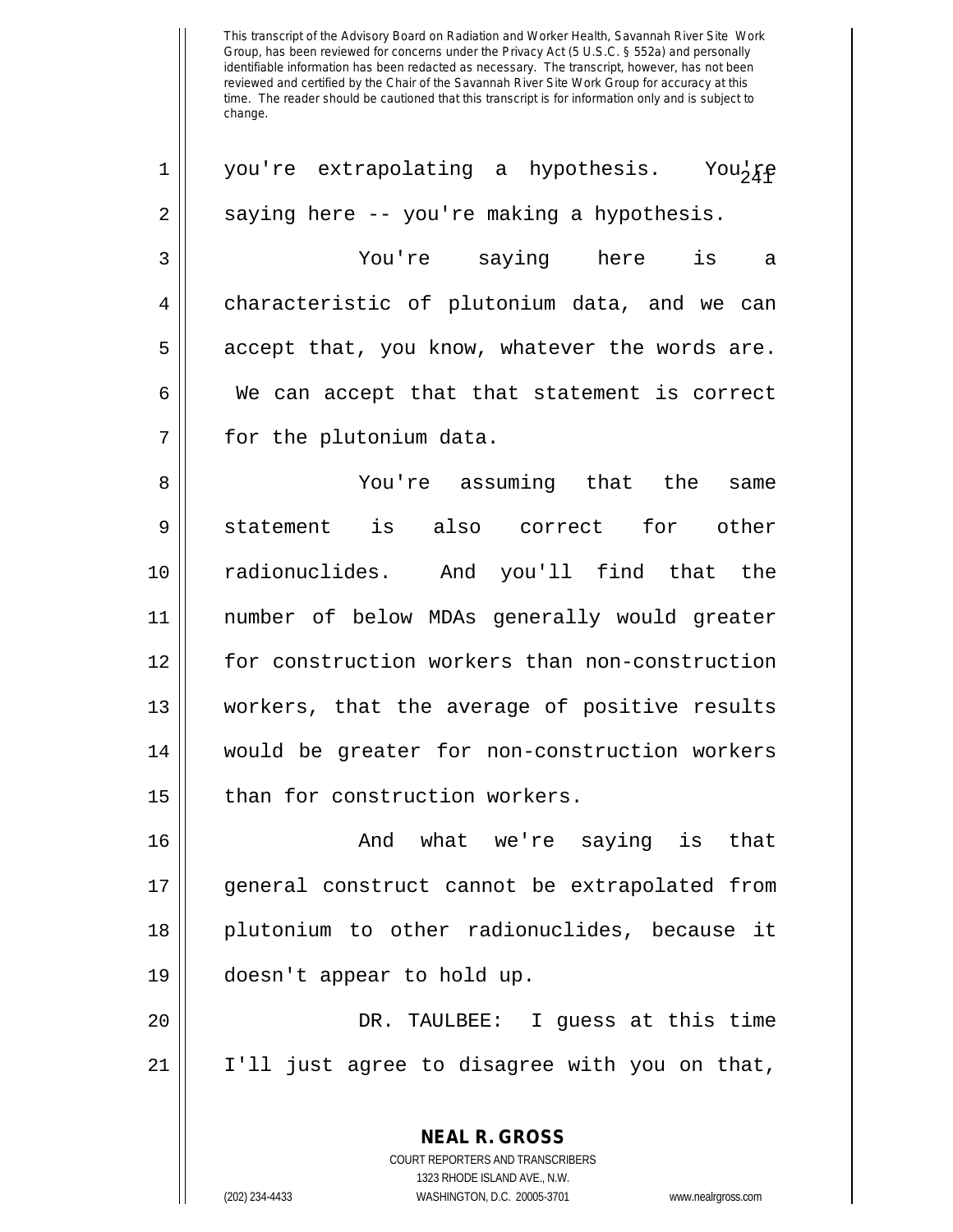This transcript of the Advisory Board on Radiation and Worker Health, Savannah River Site Work Group, has been reviewed for concerns under the Privacy Act (5 U.S.C. § 552a) and personally identifiable information has been redacted as necessary. The transcript, however, has not been reviewed and certified by the Chair of the Savannah River Site Work Group for accuracy at this time. The reader should be cautioned that this transcript is for information only and is subject to change. 1 || until we get this TIB-0075 thing worked out<sub>242</sub> 2 DR. MAKHIJANI: Yes, right. 3 DR. TAULBEE: Because from what  $4 \parallel$  we've seen from the tritium is it does hold. 5 DR. MAKHIJANI: Okay. 6 CHAIRMAN GRIFFON: Right. So you 7 disagree there, but that's a good 8 clarification on the hypothesis, though. It's 9 || not extrapolating. 10 DR. TAULBEE: Okay. I do 11 understand now -- 12 (Simultaneous speaking.) 13 CHAIRMAN GRIFFON: -- modeling. 14 It's extrapolating the concept or the 15 | conclusion, yes. 16 DR. MAKHIJANI: I think this 17 confusion would be sorted out when we look at 18 the review. You know, we should be able to 19 agree on the -- so long as we're not saying  $20$  || the data are all bad or somebody screwed up 21 with the measurements or something. That's

> **NEAL R. GROSS** COURT REPORTERS AND TRANSCRIBERS

> > 1323 RHODE ISLAND AVE., N.W.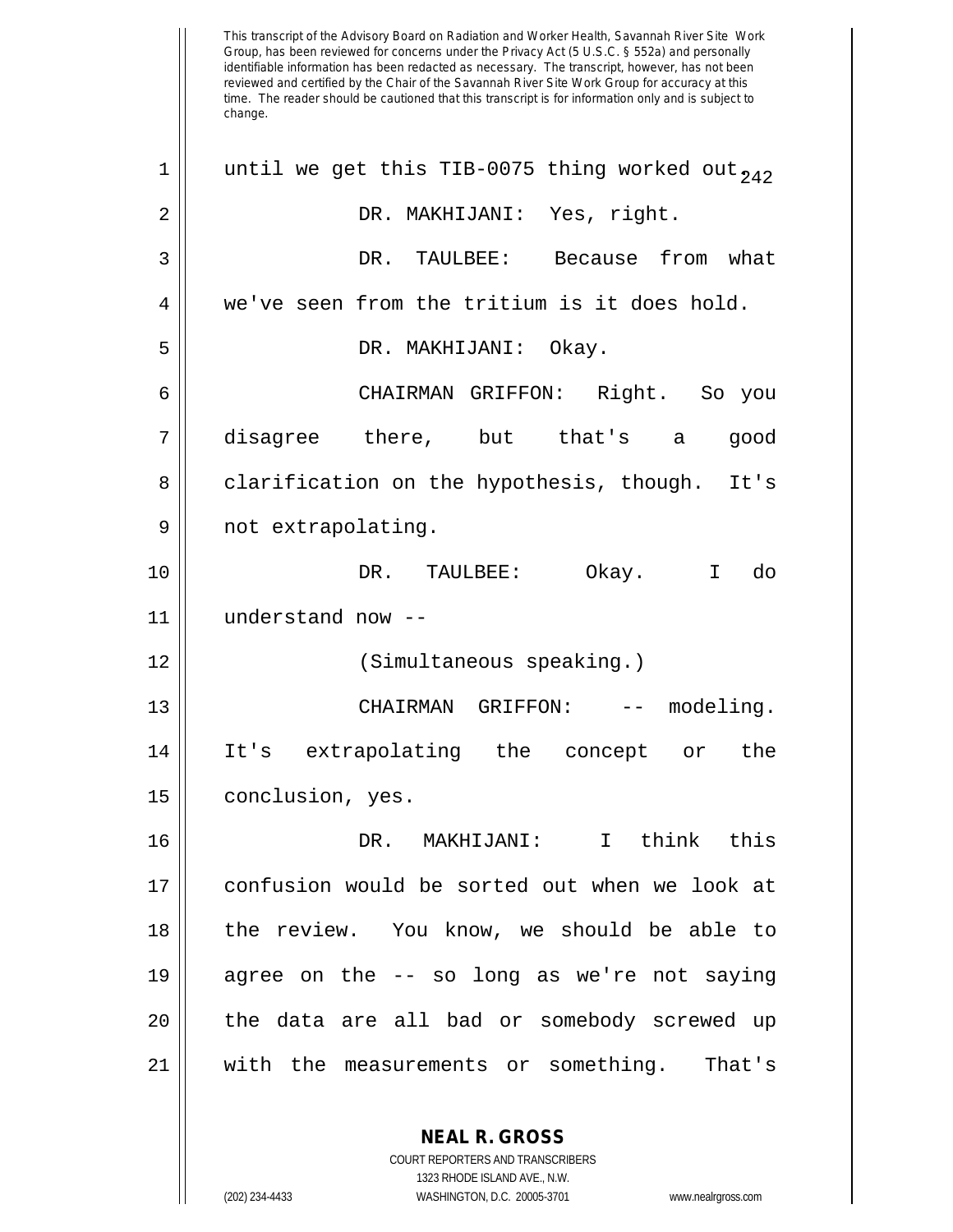This transcript of the Advisory Board on Radiation and Worker Health, Savannah River Site Work Group, has been reviewed for concerns under the Privacy Act (5 U.S.C. § 552a) and personally identifiable information has been redacted as necessary. The transcript, however, has not been reviewed and certified by the Chair of the Savannah River Site Work Group for accuracy at this time. The reader should be cautioned that this transcript is for information only and is subject to change. **NEAL R. GROSS** COURT REPORTERS AND TRANSCRIBERS  $243$  not on the table. 2 We have a discrete set of numbers. 3 We all know numbers. We should be able to 4 || arrive at some conclusion looking at the set 5 ll of numbers. 6 DR. NETON: Let me ask a more 7 broad-based question. Are you leading 8 eventually to the suggestion that construction 9 workers can't be reconstructed, or that 10 there's a different possible multiplier that 11 would be applied and will be proposed for TIB-12 0052? 13 || DR. MAKHIJANI: We haven't --14 DR. NETON: Well, I'm trying to 15 get down to it. Is it a dose reconstruction  $16$   $\parallel$  issue or  $-$ 17 DR. MAKHIJANI: Don't know. 18 DR. NETON: See, I mean if you're 19 just -- if you're saying that you have enough  $20$  || data to do the comparison to show that they're 21 different, it sort of implies to me that one

1323 RHODE ISLAND AVE., N.W.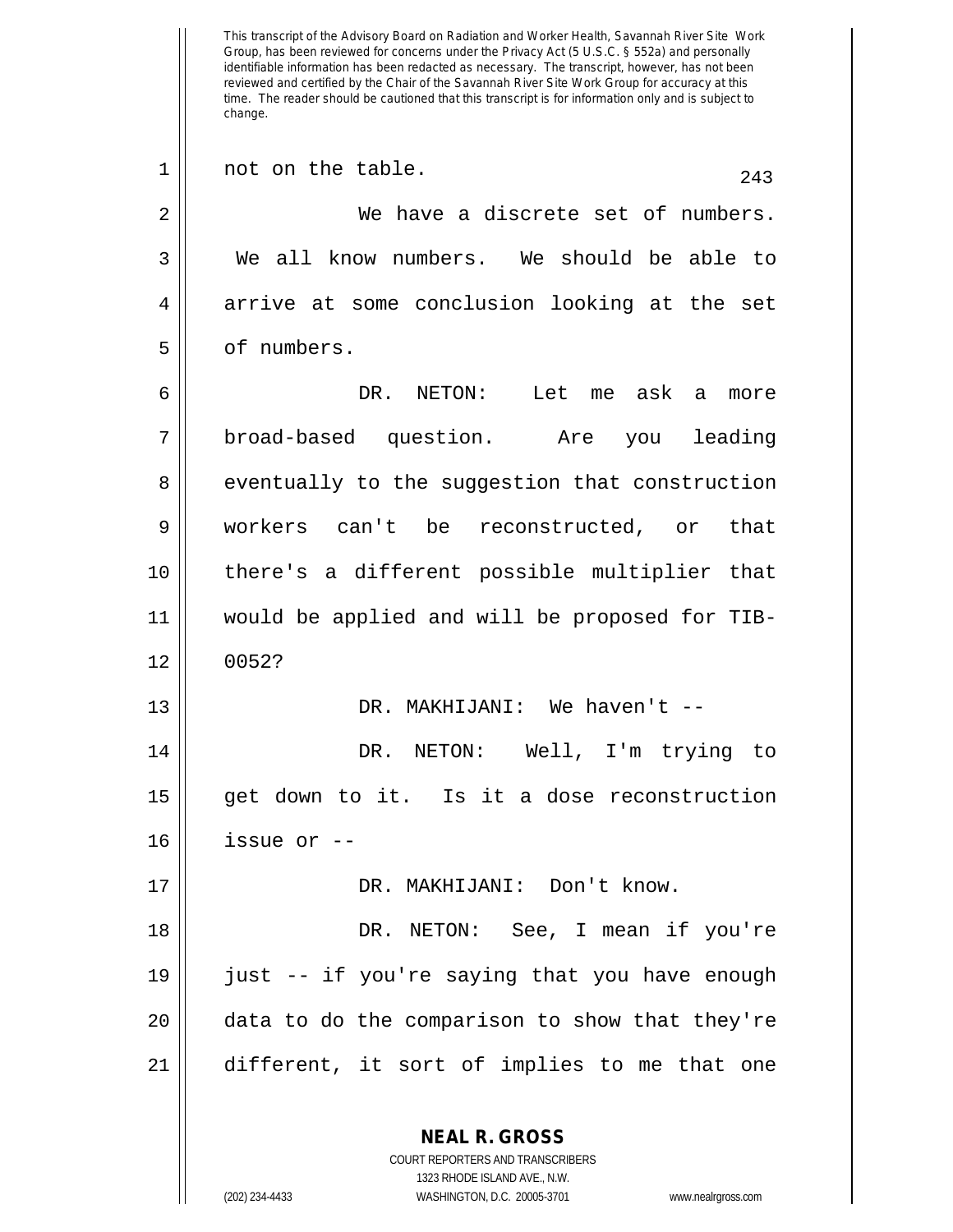This transcript of the Advisory Board on Radiation and Worker Health, Savannah River Site Work Group, has been reviewed for concerns under the Privacy Act (5 U.S.C. § 552a) and personally identifiable information has been redacted as necessary. The transcript, however, has not been reviewed and certified by the Chair of the Savannah River Site Work Group for accuracy at this time. The reader should be cautioned that this transcript is for information only and is subject to change.  $1$  || can reconstruct doses for construct $\frac{1}{2}$ 2 workers. 3 DR. MAKHIJANI: Well, is it --  $4 \mid \cdot \text{yes}.$ 5 DR. NETON: Is that true? If you  $6 \parallel$  have enough data to make that comparison then 7 | --8 DR. MAKHIJANI: Well, that's where 9 || we might wind up. I think --10 DR. NETON: Well, that's what I 11 put on the table though, because how far we 12 || take this, to put the SEC issues to bed, is 13 || dependent upon where that ratio is. 14 DR. MAKHIJANI: Well, it will 15 depend on how reliable these issues are, and 16 Some of these ratios --17 DR. NETON: Be careful. 18 DR. MAKHIJANI: No, no. I am 19 being careful. I don't have an opinion about  $20$  || this honestly. That's why I believe we wrote 21 || that TIB-0075 review without even implying,

> **NEAL R. GROSS** COURT REPORTERS AND TRANSCRIBERS 1323 RHODE ISLAND AVE., N.W.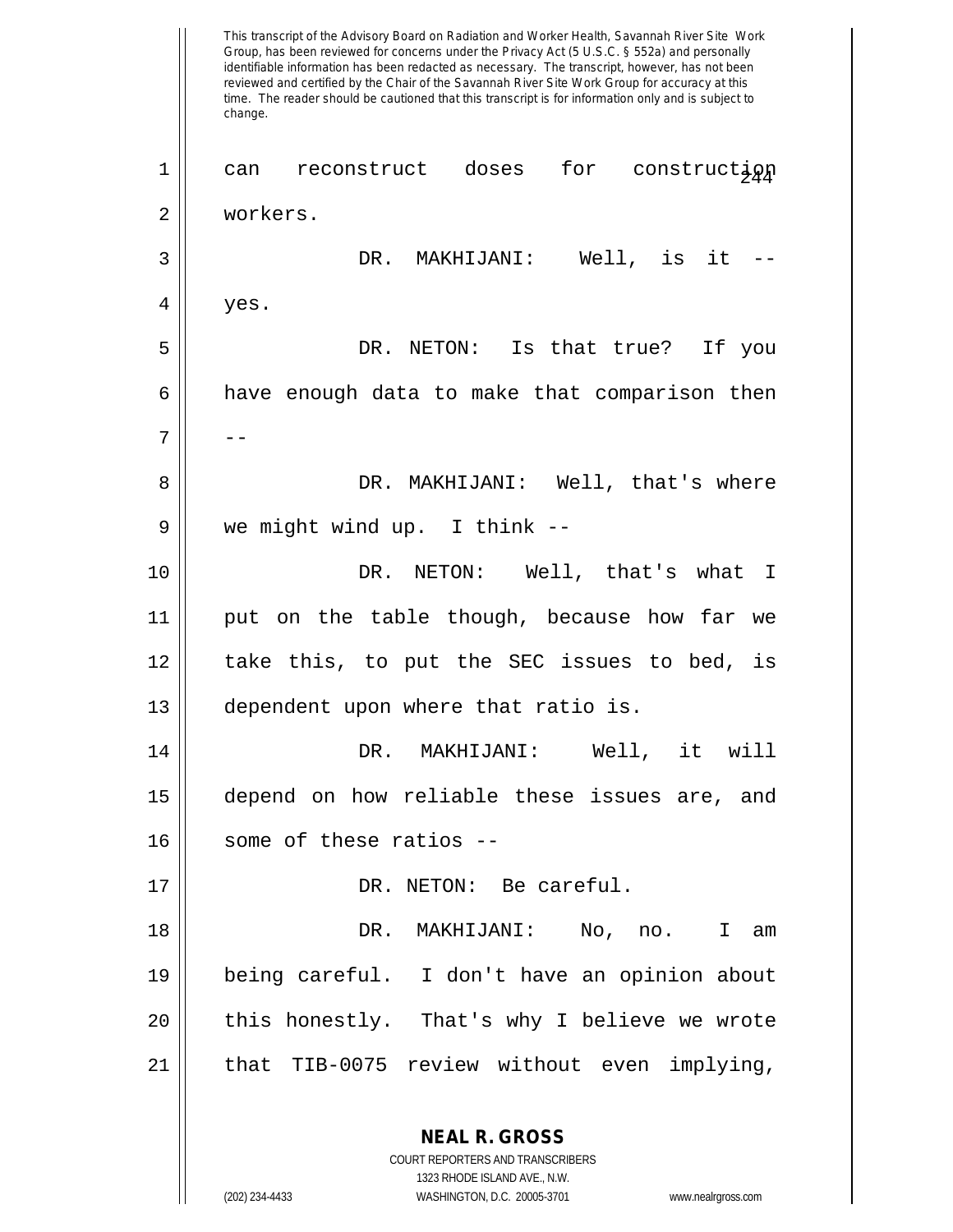This transcript of the Advisory Board on Radiation and Worker Health, Savannah River Site Work Group, has been reviewed for concerns under the Privacy Act (5 U.S.C. § 552a) and personally identifiable information has been redacted as necessary. The transcript, however, has not been reviewed and certified by the Chair of the Savannah River Site Work Group for accuracy at this time. The reader should be cautioned that this transcript is for information only and is subject to change. 1 || and Steve and I worked on this together, and I  $2 \parallel$  think we did not imply an opinion on this 3 question, as to whether ultimately you'll be 4 || able to attach a ratio. 5 It's obviously a question that's  $6 \parallel$  occurred to me in the course of preparing this 7 || review. And I've tried to avoid giving any 8 || implication one way or another, because I 9 || honestly don't know. 10 || The reason I don't know is, A, for

 $11$  a lot of cases, we just couldn't even do the 12 calculation. There just aren't enough data 13 there. You see no calculation, no 14 | calculation, no calculation, no calculation.

15 In some of the cases where we did 16 || the calculation, the data were minimal, 10, 12 17 construction workers. The non-construction 18 worker data are much more plentiful. So I  $19$  || think the reliability -- so what we've --20 CHAIRMAN GRIFFON: I think Jim

21 posed a good question.

**NEAL R. GROSS** COURT REPORTERS AND TRANSCRIBERS 1323 RHODE ISLAND AVE., N.W. (202) 234-4433 WASHINGTON, D.C. 20005-3701 www.nealrgross.com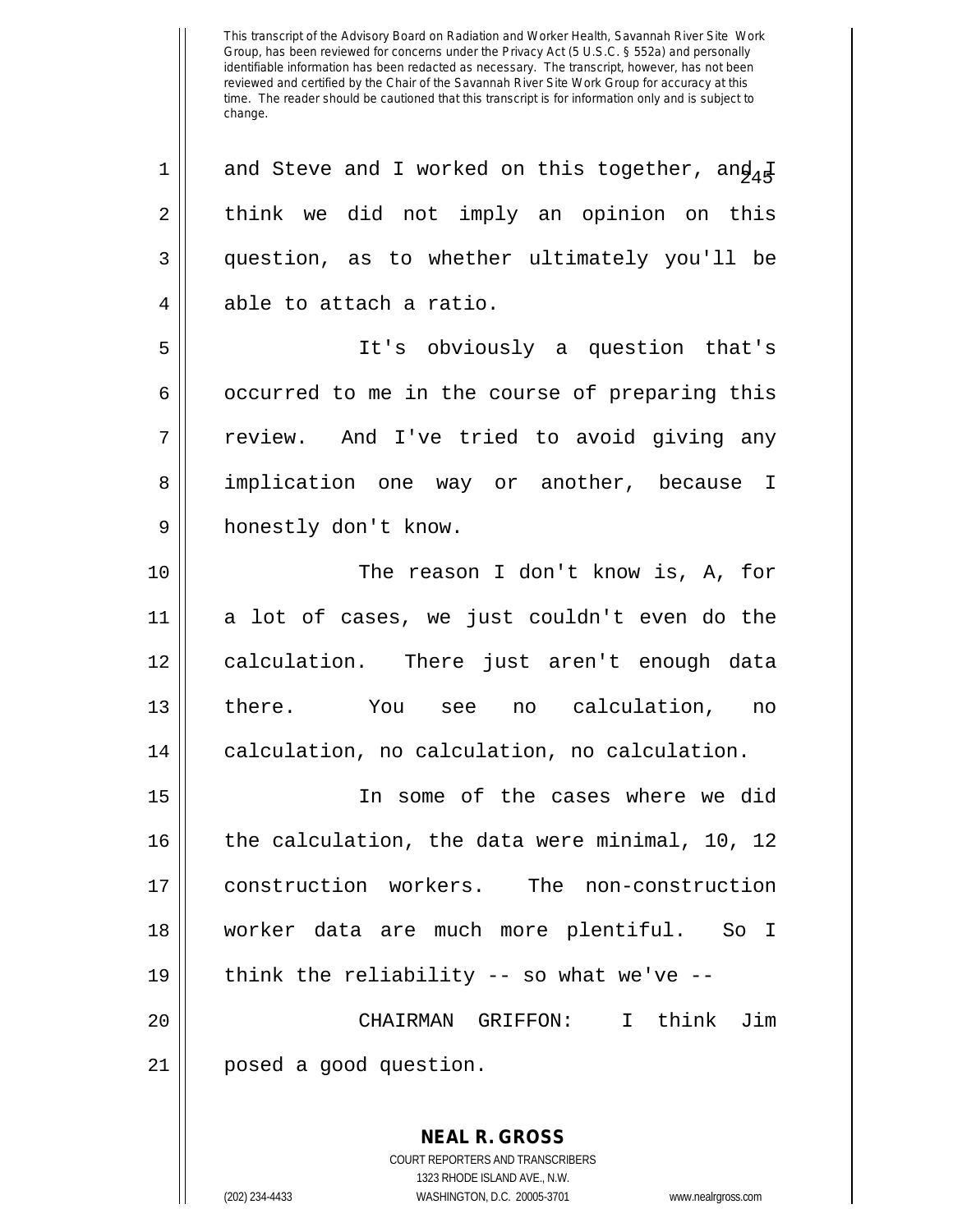This transcript of the Advisory Board on Radiation and Worker Health, Savannah River Site Work Group, has been reviewed for concerns under the Privacy Act (5 U.S.C. § 552a) and personally identifiable information has been redacted as necessary. The transcript, however, has not been reviewed and certified by the Chair of the Savannah River Site Work Group for accuracy at this time. The reader should be cautioned that this transcript is for information only and is subject to change. **NEAL R. GROSS** COURT REPORTERS AND TRANSCRIBERS 1323 RHODE ISLAND AVE., N.W. (202) 234-4433 WASHINGTON, D.C. 20005-3701 www.nealrgross.com <sup>246</sup> 1 DR. MAKHIJANI: It is a very good 2 | question. 3 CHAIRMAN GRIFFON: Do you have 4 || enough data to do the comparison? Do you have 5 enough data to make a separate construction 6 worker model? 7 DR. MAKHIJANI: That's right, and  $8 \parallel$  the reason -- I'm just saying the reason that 9 I don't have an opinion about this is if we're 10 going to look at more data, Jim may very well 11 be right, that if there's sufficient data that 12 we can actually do these ratios, come up with 13 the ratios for areas and periods and so on, 14 || then it won't be an SEC issue. But if we 15 can't, or if there isn't enough data, then 16 it's an SEC issue. 17 CHAIRMAN GRIFFON: And I guess -- 18 DR. TAULBEE: There isn't enough 19 data. 20 DR. CHEW: Not enough data to 21 | become an SEC issue? What are saying?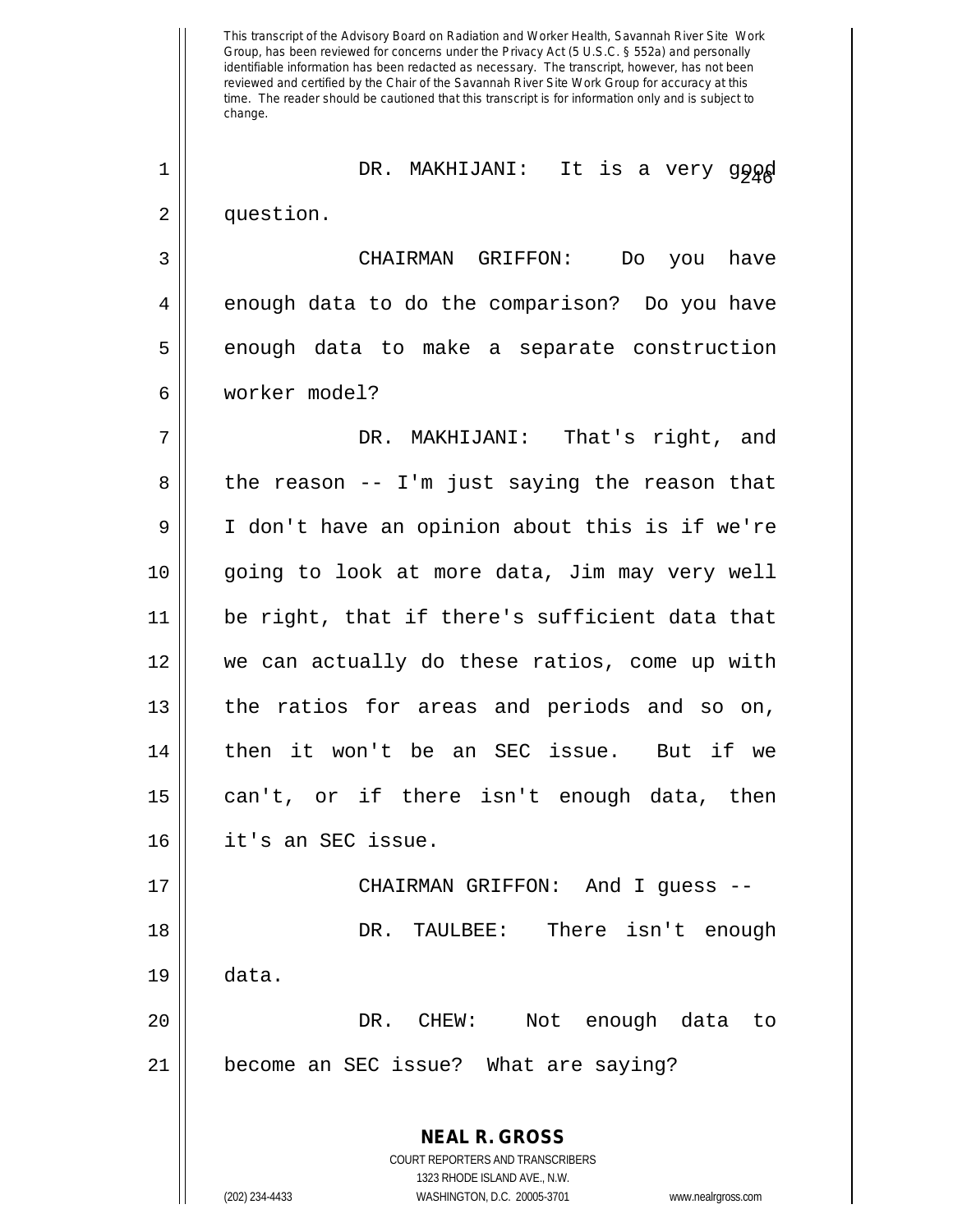This transcript of the Advisory Board on Radiation and Worker Health, Savannah River Site Work Group, has been reviewed for concerns under the Privacy Act (5 U.S.C. § 552a) and personally identifiable information has been redacted as necessary. The transcript, however, has not been reviewed and certified by the Chair of the Savannah River Site Work Group for accuracy at this time. The reader should be cautioned that this transcript is for information only and is subject to change. **NEAL R. GROSS** COURT REPORTERS AND TRANSCRIBERS 1323 RHODE ISLAND AVE., N.W. <sup>247</sup> 1 CHAIRMAN GRIFFON: Yes. 2 DR. NETON: I'd have to think 3 about this. If there's not enough data to  $4 \parallel$  prove --5 (Simultaneous speaking.) 6 DR. NETON: You know, -- are 7 different. If you don't have enough data to 8 prove that they're not different, I mean that 9 doesn't imply automatically that they are, and 10 you can't do it. I mean there's a certain 11 logical connection there -- 12 CHAIRMAN GRIFFON: Yes. From 13 NIOSH's standpoint, I think you created this 14 model, not necessarily because you didn't 15 think there was enough construction worker 16 data, but rather because you thought that 17 using it altogether would be more bounding, 18 you know, right. Is that fair? 19 || DR. NETON: That would be fine. 20 | That's a fair comparison. 21 DR. MAKHIJANI: And so the point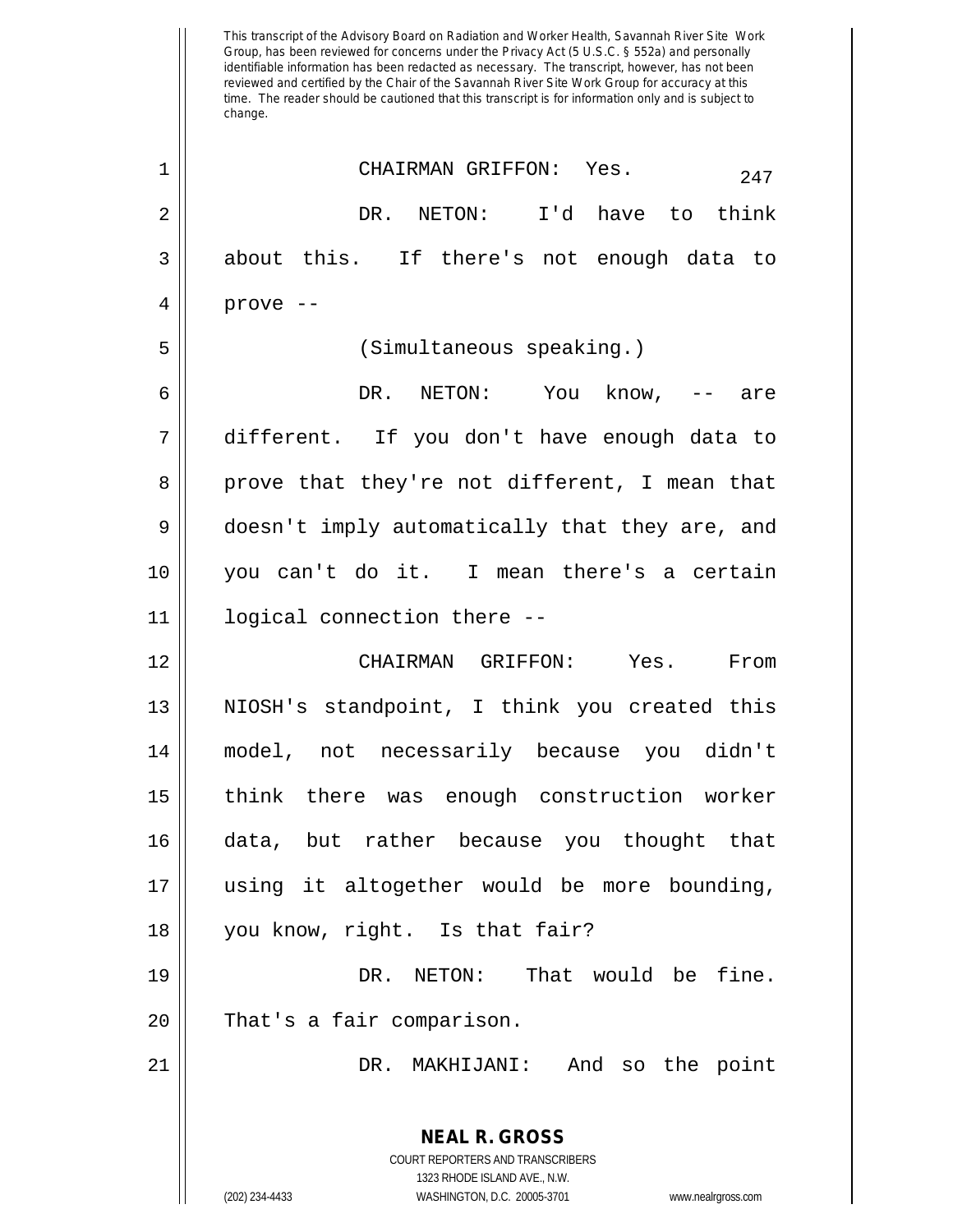| $\mathbf 1$ | of putting that analysis on the table is got                                                                                                                    |
|-------------|-----------------------------------------------------------------------------------------------------------------------------------------------------------------|
| 2           | to say there's an SEC here or not an SEC here.                                                                                                                  |
| 3           | It is simply to say that the construct that                                                                                                                     |
| 4           | NIOSH -- that we don't agree with the                                                                                                                           |
| 5           | construct that NIOSH said, that you can use                                                                                                                     |
| 6           | all the data to make coworker models. We                                                                                                                        |
| 7           | don't think so.                                                                                                                                                 |
| 8           | CHAIRMAN GRIFFON: But I think                                                                                                                                   |
| 9           | that question is important to Jim, right? I                                                                                                                     |
| 10          | think SC&A should answer that question, you                                                                                                                     |
| 11          | know. Is there enough data to create a                                                                                                                          |
| 12          | separate construction worker model? And would                                                                                                                   |
| 13          | it be appropriate, in your opinion.                                                                                                                             |
| 14          | DR. MAKHIJANI: We can answer that                                                                                                                               |
| 15          | question, and we haven't yet.                                                                                                                                   |
| 16          | But in the SEC<br>DR.<br>NETON:                                                                                                                                 |
| 17          | context, that's what needs to be --                                                                                                                             |
| 18          | CHAIRMAN GRIFFON: Yes, because                                                                                                                                  |
| 19          | otherwise, then that's a -- and we can kind of                                                                                                                  |
| 20          | get it off the SEC schedule.                                                                                                                                    |
| 21          | DR. NETON: Right, because we've                                                                                                                                 |
|             | <b>NEAL R. GROSS</b><br>COURT REPORTERS AND TRANSCRIBERS<br>1323 RHODE ISLAND AVE., N.W.<br>(202) 234-4433<br>WASHINGTON, D.C. 20005-3701<br>www.nealrgross.com |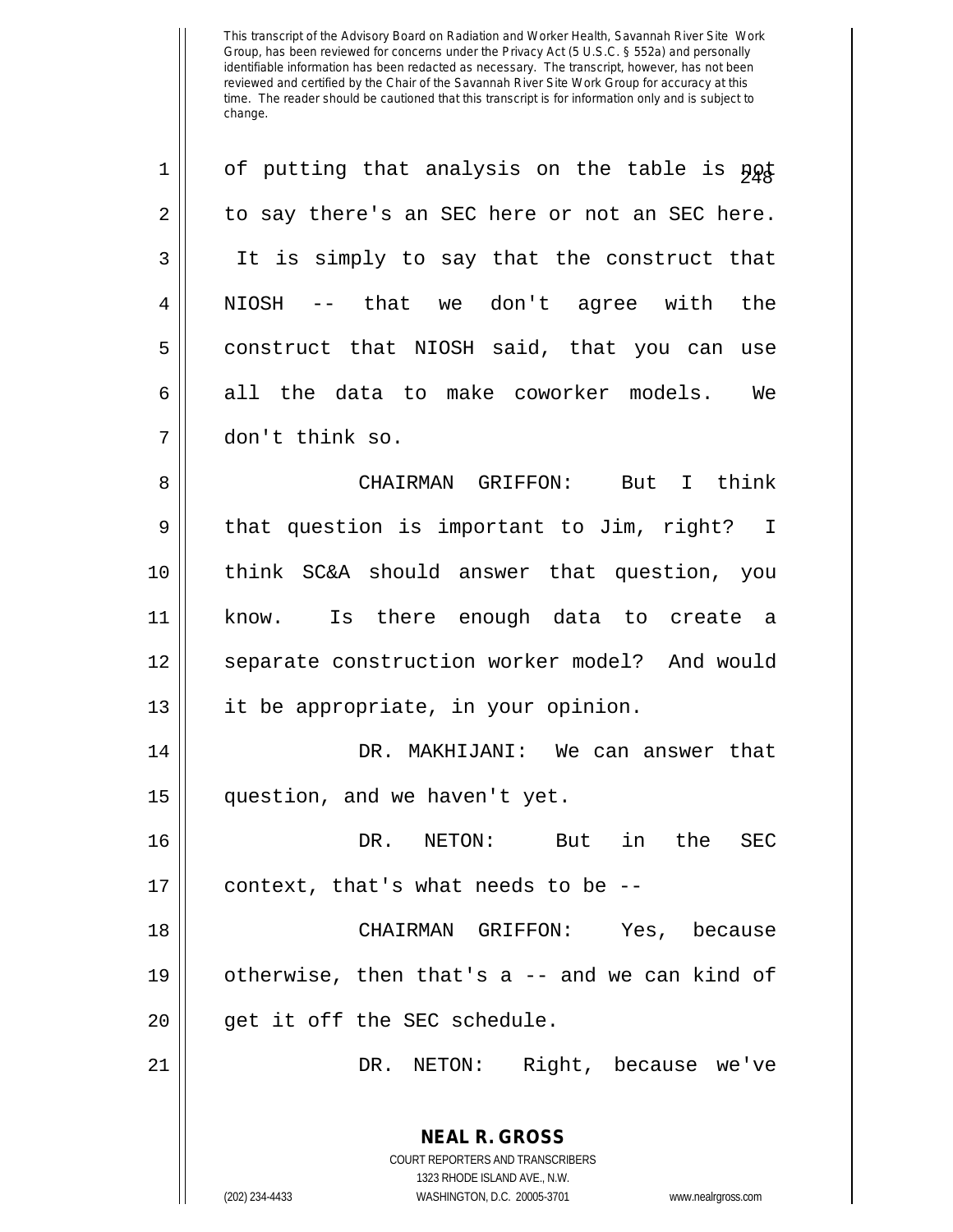This transcript of the Advisory Board on Radiation and Worker Health, Savannah River Site Work Group, has been reviewed for concerns under the Privacy Act (5 U.S.C. § 552a) and personally identifiable information has been redacted as necessary. The transcript, however, has not been reviewed and certified by the Chair of the Savannah River Site Work Group for accuracy at this time. The reader should be cautioned that this transcript is for information only and is subject to change. **NEAL R. GROSS** COURT REPORTERS AND TRANSCRIBERS 1323 RHODE ISLAND AVE., N.W. (202) 234-4433 WASHINGTON, D.C. 20005-3701 www.nealrgross.com  $1 \parallel$  got a lot of things on the table.  $249$ 2 CHAIRMAN GRIFFON: Yes, I agree  $3 \parallel$  with that. I agree with that. 4 DR. MAKHIJANI: Maybe the main 5 task to be done is once this database is  $6 \parallel$  completed and NIOSH says this is the database  $7 \parallel$  that we're going to use and the radionuclides 8 || are there, then we can. 9 CHAIRMAN GRIFFON: That's true. 10 We don't have a fully populated database. 11 DR. NETON: We don't. 12 (Simultaneous speaking.) 13 DR. MAKHIJANI: -- we were going 14 to be here further along, but about a month 15 ago, we just suspended work, because we 16 realized we're not working from a complete 17 database. 18 CHAIRMAN GRIFFON: Yes. Tim, do 19 you have a comment? It seems like you wanted 20 | to say something. No? 21 MEMBER CLAWSON: I wanted to say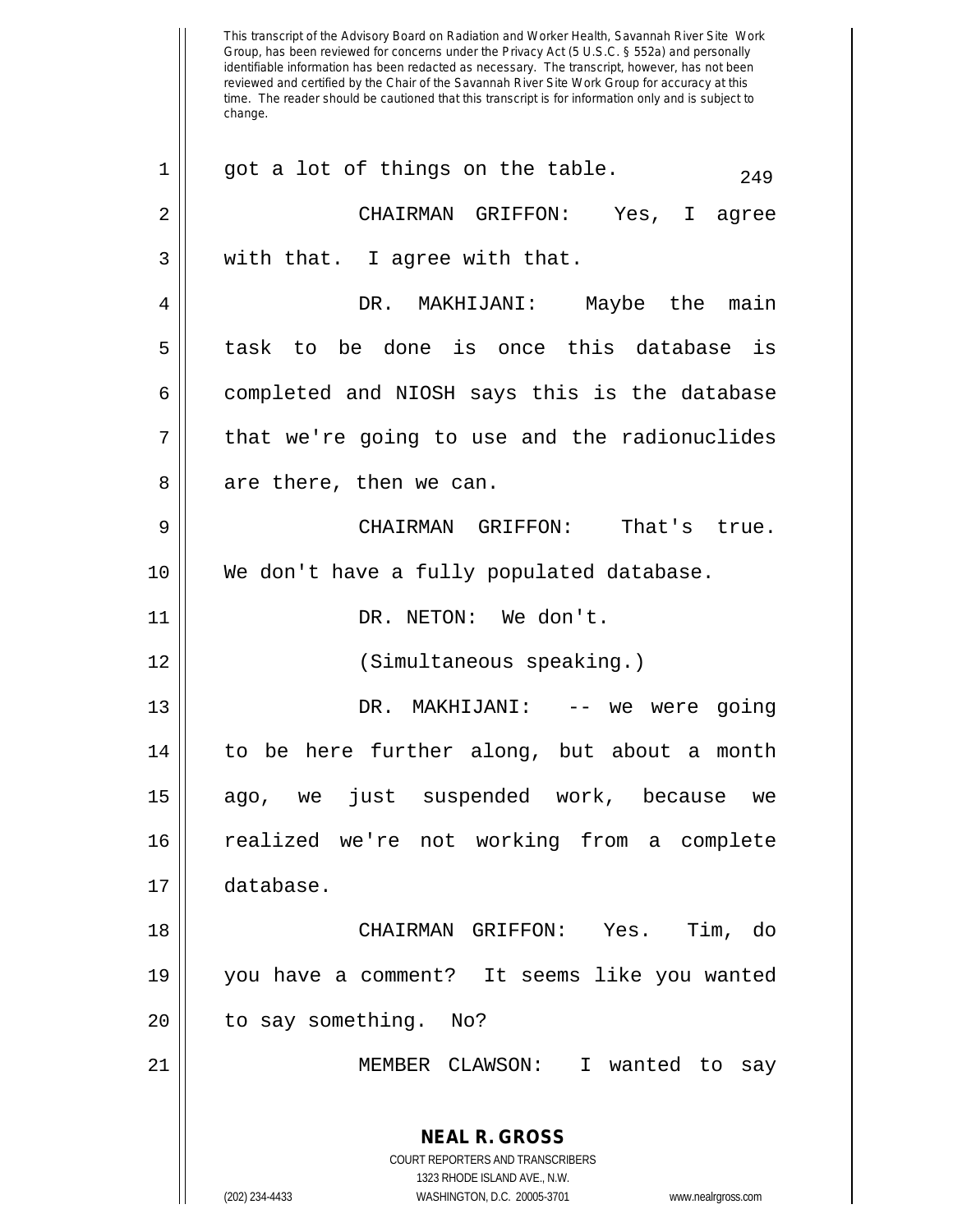1 || something though, because I mentioned this 2 before, and especially during a construction. 3 I have not been able to see the OTIB and see 4 how it placed in. But one thing I do want you 5 to realize is Savannah River is completely  $6 \parallel$  different than any of the other sites when it 7 || comes to construction workers. 8 Because in the interviews and 9 everything else like that, what they were 10 || telling me the processes they were involved in 11 and stuff like that is totally different than  $12$  | the normal site that we usually see. 13 || I cannot answer to this, because I 14 haven't read how the OTIB comes in or anything 15 else, but this is always been something that's 16 bothered me, is how different this site and

17 how we can't -- to me, we can't generalize it 18 || as some of the other sites. 19 || I've said this for quite a while,

20 || and we were waiting for this OTIB to come out  $21$  || and we'll go from there.

> **NEAL R. GROSS** COURT REPORTERS AND TRANSCRIBERS 1323 RHODE ISLAND AVE., N.W. (202) 234-4433 WASHINGTON, D.C. 20005-3701 www.nealrgross.com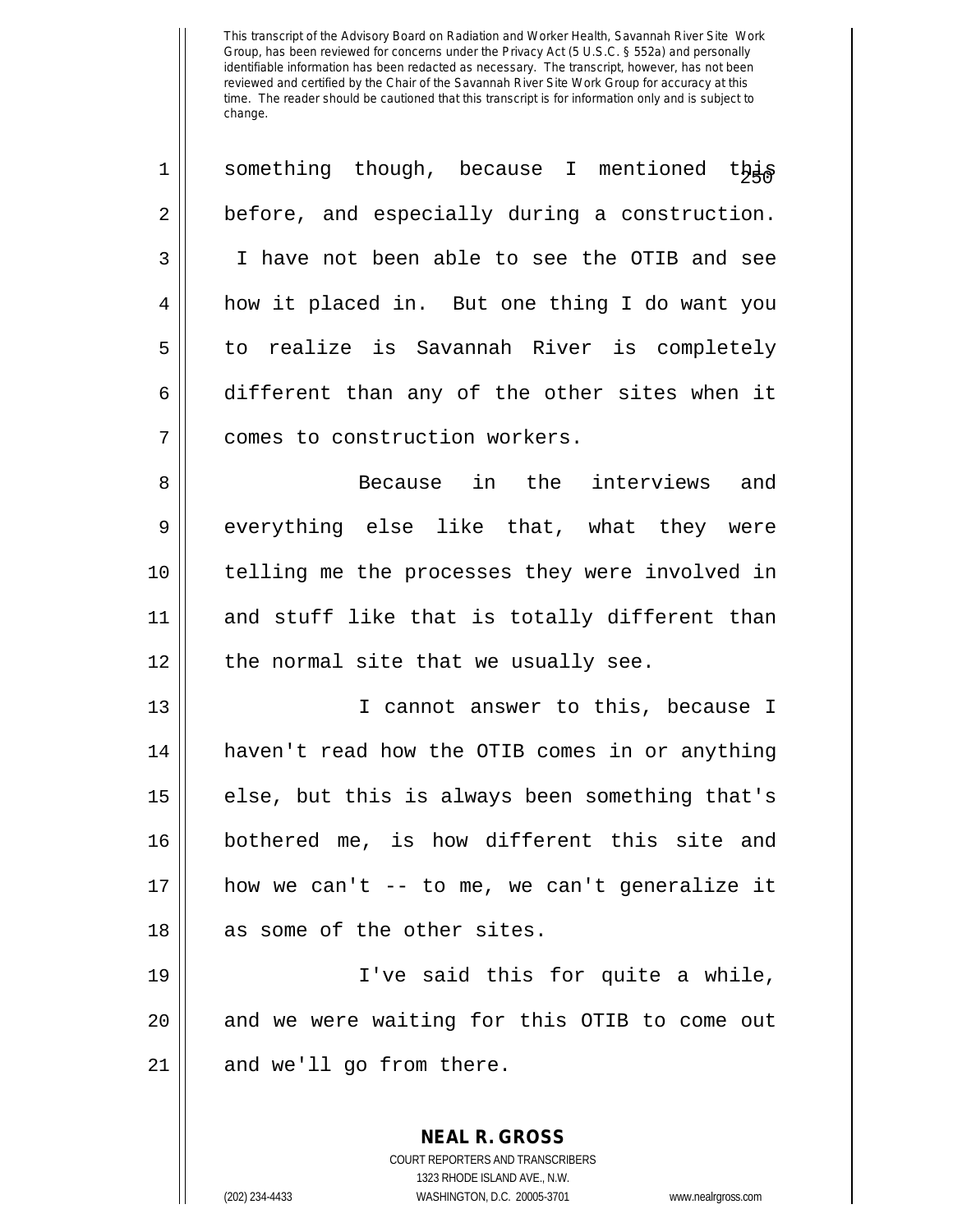This transcript of the Advisory Board on Radiation and Worker Health, Savannah River Site Work Group, has been reviewed for concerns under the Privacy Act (5 U.S.C. § 552a) and personally identifiable information has been redacted as necessary. The transcript, however, has not been reviewed and certified by the Chair of the Savannah River Site Work Group for accuracy at this time. The reader should be cautioned that this transcript is for information only and is subject to change. **NEAL R. GROSS** COURT REPORTERS AND TRANSCRIBERS 1323 RHODE ISLAND AVE., N.W. (202) 234-4433 WASHINGTON, D.C. 20005-3701 www.nealrgross.com <sup>251</sup> 1 CHAIRMAN GRIFFON: Let me ask for  $2 \parallel$  a 15 minute break. 3 MR. KATZ: Can we just clarify? 4 CHAIRMAN GRIFFON: Go ahead. 5 MR. KATZ: It's still slightly 6  $\parallel$  unclear to me --7 CHAIRMAN GRIFFON: It's very 8 unclear. 9 (Simultaneous speaking.) 10 CHAIRMAN GRIFFON: -- because I 11 want to caucus with Arjun and Jim a little 12 bit. So let's take 15 minutes, because I want 13 to sort this out a little bit and come back  $14$  and clarify the actions and stuff, yes, right.  $15$  So 15 minutes, about  $-$ - what's that, 2:35 16 about? 17 MR. KATZ: Yes. 18 (Whereupon, the above-entitled 19 matter went off the record at 2:20 p.m. and  $20$  | resumed at 2:34 p.m.) 21 MR. KATZ: This is the Savannah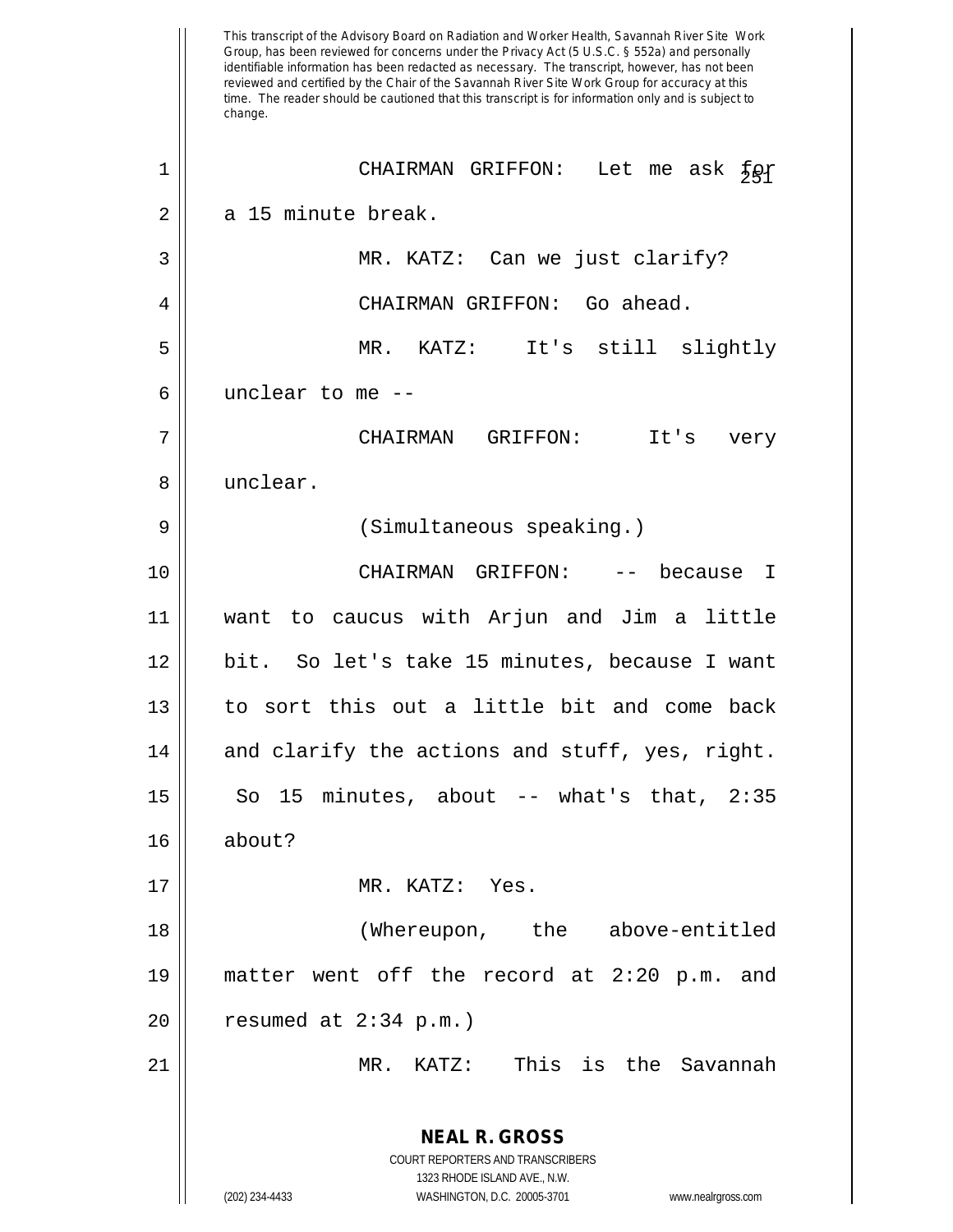Group, has been reviewed for concerns under the Privacy Act (5 U.S.C. § 552a) and personally identifiable information has been redacted as necessary. The transcript, however, has not been reviewed and certified by the Chair of the Savannah River Site Work Group for accuracy at this time. The reader should be cautioned that this transcript is for information only and is subject to change. **NEAL R. GROSS** COURT REPORTERS AND TRANSCRIBERS 1 || River Site Work Group. We're reconvening,  $2 \parallel$  Let me just add too, after the lunch break, I 3 didn't hear from Dr. Lockey. Are you with us? 4 || (No response.) 5 MR. KATZ: Okay, Mike, do we still  $6 \parallel$  have you? 7 MEMBER GIBSON: Yes, I'm still 8 l here Ted. 9 MR. KATZ: Great, Mike. 10 CHAIRMAN GRIFFON: Okay. We're 11 continuing on issue number 13, and I think 12 || there's one other item and then we'll go 13 || through sort of the actions. But one other 14 || item that I was looking at over break, from 15 the last meeting we said that the log books, 16 the comparison of the log books and the 17 database, and I think this might come up in a 18 later issue too. 19 There's some overlap in these 20 issues. But it was definitely listed in this, 21 || and NIOSH posted, I think, a spreadsheet and

1323 RHODE ISLAND AVE., N.W.

This transcript of the Advisory Board on Radiation and Worker Health, Savannah River Site Work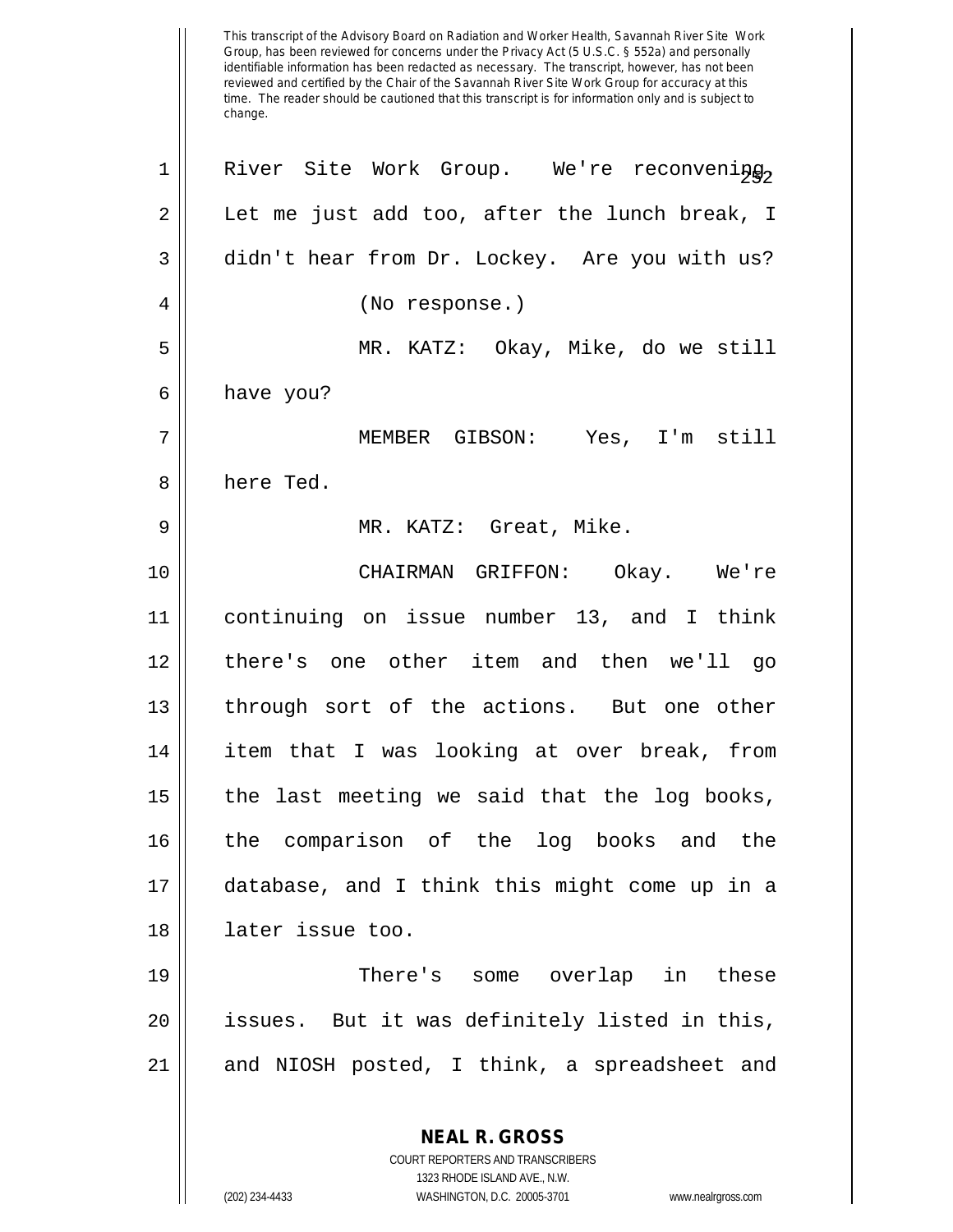| 1              | log books. Then SC&A was tasked to revigy     |
|----------------|-----------------------------------------------|
| 2              | those, comparing to the database, or at least |
| 3              | to review NIOSH's analysis. I think Arjun     |
| $\overline{4}$ | indicated he's started that process and they  |
| 5              | have some questions. So maybe we can just     |
| 6              | discuss that for a little bit.                |
| 7              | DR. MAKHIJANI: Yes. You know Bob              |
| 8              | Barton is unfortunately at Simonds, and he's  |
| 9              | our guy on this. And so I'll just kind of     |
| 10             | mention the difficulty we ran into, and if I  |
| 11             | might request that we have a technical call   |
| 12             | about this, because I want Bob Barton to be   |
| 13             | here.                                         |
| 14             | CHAIRMAN GRIFFON: I don't know                |
| 15             | think it's a technical, I think --            |
| 16             | DR. MAKHIJANI: I think we just                |
| 17             | need some clarifications for what NIOSH did,  |
| $18\,$         | because the verifications were from the log   |
| 19             | books and it said yeses and nos, and we       |
| 20             | couldn't figure out what the yeses and nos    |
| 21             | meant. What was being verified?               |

**NEAL R. GROSS** COURT REPORTERS AND TRANSCRIBERS 1323 RHODE ISLAND AVE., N.W.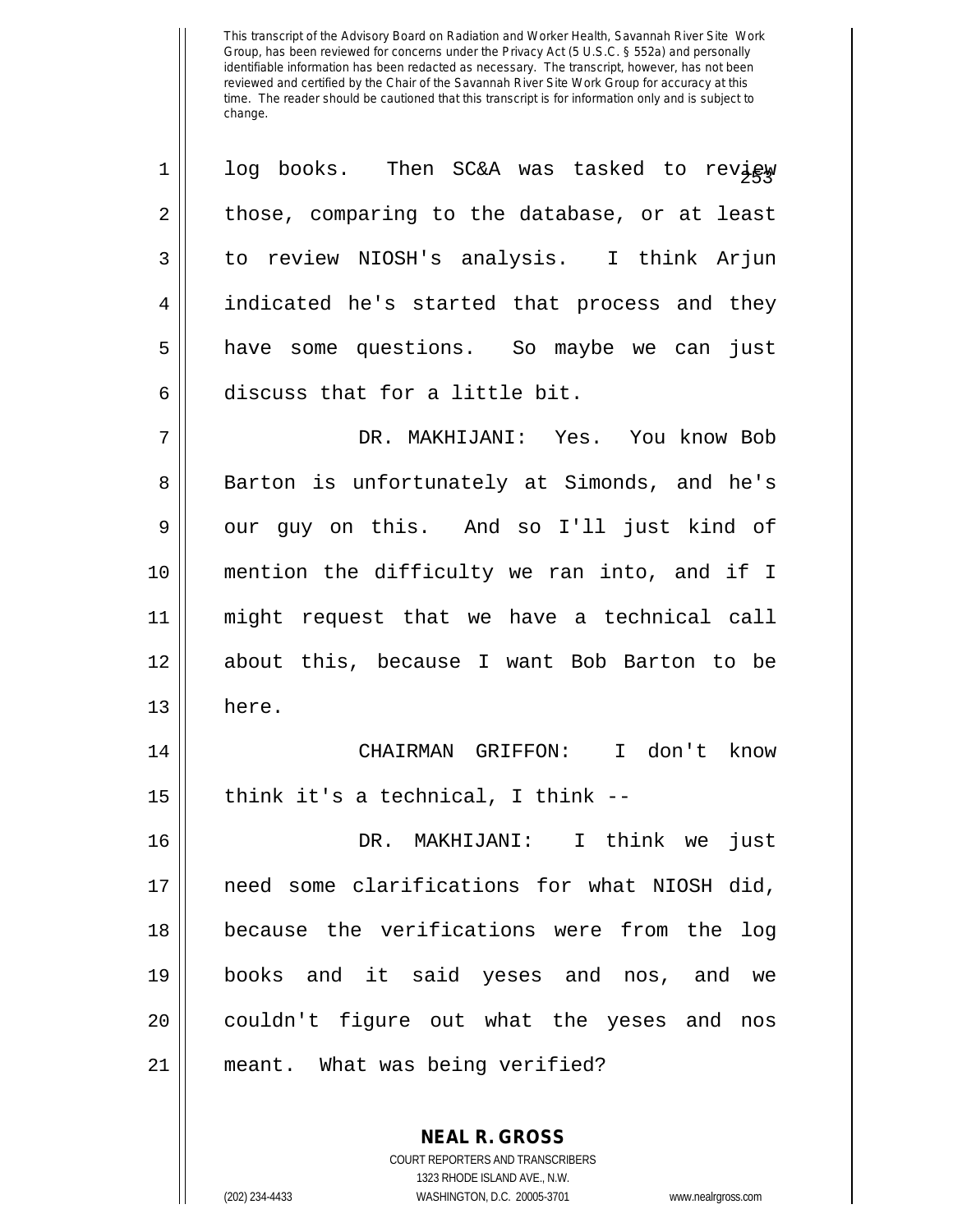| comparison between the NOCTS and the SRD, or<br>$\sqrt{2}$<br>3<br>the NOCTS and what's in the log books. From<br>what my understanding, and Mike, please jump<br>4<br>in here if I'm speaking incorrectly, is that<br>5<br>we went through and just picked 200 log book<br>6<br>entries, okay, from the log books. That's<br>7<br>8<br>where we started.<br>$\mathsf 9$<br>these entries, 62 of them were claimants in<br>10<br>11<br>the -- for which we should have bioassay data<br>for them from the site. So from these we went<br>12<br>13<br>through and compared those particular results.<br>DR. MAKHIJANI: Which results?<br>14<br>15<br>to what we have on the bioassay card that we<br>16<br>received from the site for that individual.<br>17<br>DR. MAKHIJANI:<br>18<br>result for the bioassay in the individual's<br>19<br>file with --<br>20<br>21<br><b>NEAL R. GROSS</b><br><b>COURT REPORTERS AND TRANSCRIBERS</b> | DR. TAULBEE: Okay. This is the     |
|-----------------------------------------------------------------------------------------------------------------------------------------------------------------------------------------------------------------------------------------------------------------------------------------------------------------------------------------------------------------------------------------------------------------------------------------------------------------------------------------------------------------------------------------------------------------------------------------------------------------------------------------------------------------------------------------------------------------------------------------------------------------------------------------------------------------------------------------------------------------------------------------------------------------------------------------|------------------------------------|
|                                                                                                                                                                                                                                                                                                                                                                                                                                                                                                                                                                                                                                                                                                                                                                                                                                                                                                                                         |                                    |
|                                                                                                                                                                                                                                                                                                                                                                                                                                                                                                                                                                                                                                                                                                                                                                                                                                                                                                                                         |                                    |
|                                                                                                                                                                                                                                                                                                                                                                                                                                                                                                                                                                                                                                                                                                                                                                                                                                                                                                                                         |                                    |
|                                                                                                                                                                                                                                                                                                                                                                                                                                                                                                                                                                                                                                                                                                                                                                                                                                                                                                                                         |                                    |
|                                                                                                                                                                                                                                                                                                                                                                                                                                                                                                                                                                                                                                                                                                                                                                                                                                                                                                                                         |                                    |
|                                                                                                                                                                                                                                                                                                                                                                                                                                                                                                                                                                                                                                                                                                                                                                                                                                                                                                                                         |                                    |
|                                                                                                                                                                                                                                                                                                                                                                                                                                                                                                                                                                                                                                                                                                                                                                                                                                                                                                                                         |                                    |
|                                                                                                                                                                                                                                                                                                                                                                                                                                                                                                                                                                                                                                                                                                                                                                                                                                                                                                                                         | From those, we identified that, of |
|                                                                                                                                                                                                                                                                                                                                                                                                                                                                                                                                                                                                                                                                                                                                                                                                                                                                                                                                         |                                    |
|                                                                                                                                                                                                                                                                                                                                                                                                                                                                                                                                                                                                                                                                                                                                                                                                                                                                                                                                         |                                    |
|                                                                                                                                                                                                                                                                                                                                                                                                                                                                                                                                                                                                                                                                                                                                                                                                                                                                                                                                         |                                    |
|                                                                                                                                                                                                                                                                                                                                                                                                                                                                                                                                                                                                                                                                                                                                                                                                                                                                                                                                         |                                    |
|                                                                                                                                                                                                                                                                                                                                                                                                                                                                                                                                                                                                                                                                                                                                                                                                                                                                                                                                         |                                    |
|                                                                                                                                                                                                                                                                                                                                                                                                                                                                                                                                                                                                                                                                                                                                                                                                                                                                                                                                         | DR. TAULBEE: The log book results  |
|                                                                                                                                                                                                                                                                                                                                                                                                                                                                                                                                                                                                                                                                                                                                                                                                                                                                                                                                         |                                    |
|                                                                                                                                                                                                                                                                                                                                                                                                                                                                                                                                                                                                                                                                                                                                                                                                                                                                                                                                         |                                    |
|                                                                                                                                                                                                                                                                                                                                                                                                                                                                                                                                                                                                                                                                                                                                                                                                                                                                                                                                         | So the actual                      |
|                                                                                                                                                                                                                                                                                                                                                                                                                                                                                                                                                                                                                                                                                                                                                                                                                                                                                                                                         |                                    |
|                                                                                                                                                                                                                                                                                                                                                                                                                                                                                                                                                                                                                                                                                                                                                                                                                                                                                                                                         |                                    |
|                                                                                                                                                                                                                                                                                                                                                                                                                                                                                                                                                                                                                                                                                                                                                                                                                                                                                                                                         | DR. TAULBEE: Yes, that's correct.  |
| 1323 RHODE ISLAND AVE., N.W.<br>(202) 234-4433<br>WASHINGTON, D.C. 20005-3701                                                                                                                                                                                                                                                                                                                                                                                                                                                                                                                                                                                                                                                                                                                                                                                                                                                           | www.nealrgross.com                 |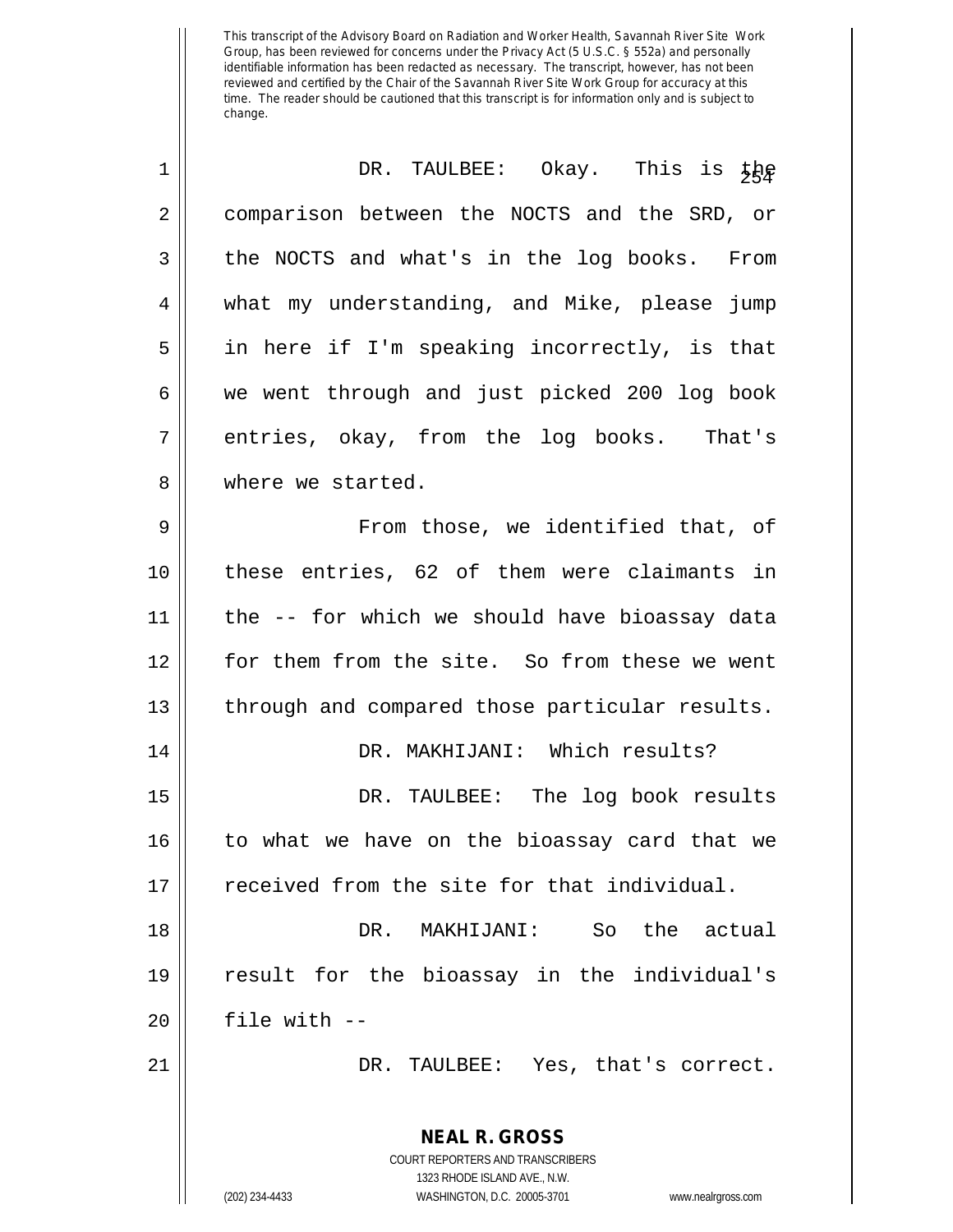This transcript of the Advisory Board on Radiation and Worker Health, Savannah River Site Work Group, has been reviewed for concerns under the Privacy Act (5 U.S.C. § 552a) and personally identifiable information has been redacted as necessary. The transcript, however, has not been reviewed and certified by the Chair of the Savannah River Site Work Group for accuracy at this time. The reader should be cautioned that this transcript is for information only and is subject to change. 1 || So from that table that we sent you in that 2 spreadsheet, wherever yes is there was a 3 direct match between what was the entry in the 4 log book and what was entered onto the

 $5 \parallel$  bioassay card, okay. 6 So from that grouping of 62

7 claims, three claims contained no data 8 || corresponding to the log book entries. So  $9 \parallel$  that's less than five percent, 57 claims --

10 DR. MAKHIJANI: Three claims 11 contained. That didn't register under 12 percentage. Three claims contained --

13 DR. TAULBEE: Three claims 14 contained no data corresponding to the log  $15 \parallel$  book.

16 MR. MAHATHY: In other words --

17 DR. MAKHIJANI: Yes, I got that. 18 || No correspondence. Sorry.

19 DR. TAULBEE: And I -- now we've 20 || got a numbers problem here Mike, because then 21 we say 57 claims had corresponding data. So

**NEAL R. GROSS**

COURT REPORTERS AND TRANSCRIBERS 1323 RHODE ISLAND AVE., N.W. (202) 234-4433 WASHINGTON, D.C. 20005-3701 www.nealrgross.com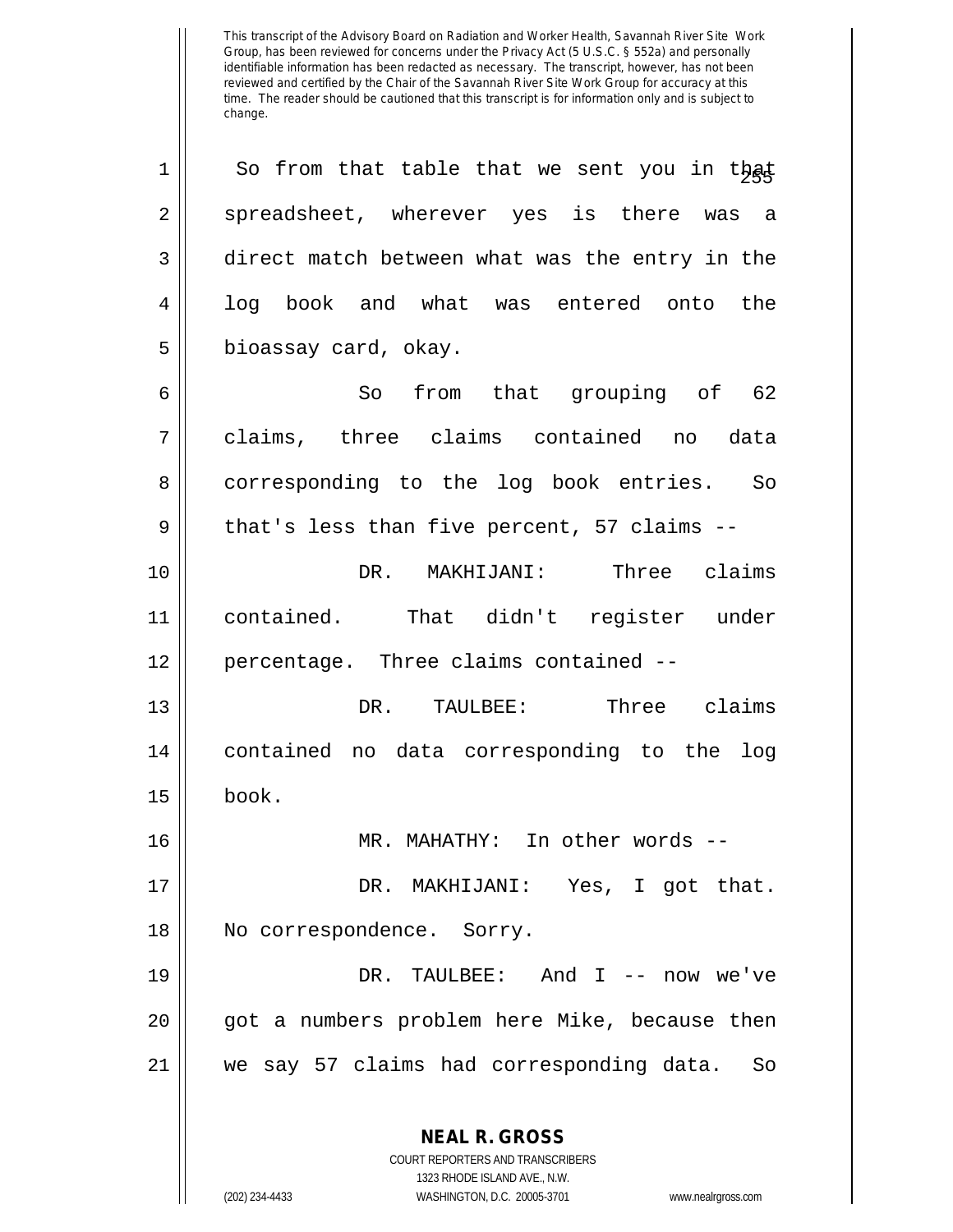This transcript of the Advisory Board on Radiation and Worker Health, Savannah River Site Work Group, has been reviewed for concerns under the Privacy Act (5 U.S.C. § 552a) and personally identifiable information has been redacted as necessary. The transcript, however, has not been reviewed and certified by the Chair of the Savannah River Site Work Group for accuracy at this time. The reader should be cautioned that this transcript is for information only and is subject to change. 1 || 57 of the 62 claims had corresponding data. 2 || Now some people had multiple entries in this 3 whole thing. 4 || So it wasn't -- when you look at 5 || the actual spreadsheet that we gave you, what 6 you'll see is the NOCTS claim ID and just 7 going down through here, you'll see midway 8 through on that table, Claim 1756 has two 9 || entries. 10 MR. MAHATHY: The 57 should be 59. 11 DR. TAULBEE: I'm sorry? 57 12 || should be 59 in my write-up. This is why this 13 || is a draft write-up and we haven't released it 14 yet. Okay. That's it. So 59, I'm sorry, of  $15$  | the 62 claims, we have corresponding data. 16 DR. MAKHIJANI: Okay. 17 DR. TAULBEE: The third column is 18 || construction trades workers, okay. This is 19 from -- we further subdivided the group, and 20 || this gets into a little bit of what Brad was  $21$  | talking about, where we're using the self-

> COURT REPORTERS AND TRANSCRIBERS 1323 RHODE ISLAND AVE., N.W. (202) 234-4433 WASHINGTON, D.C. 20005-3701 www.nealrgross.com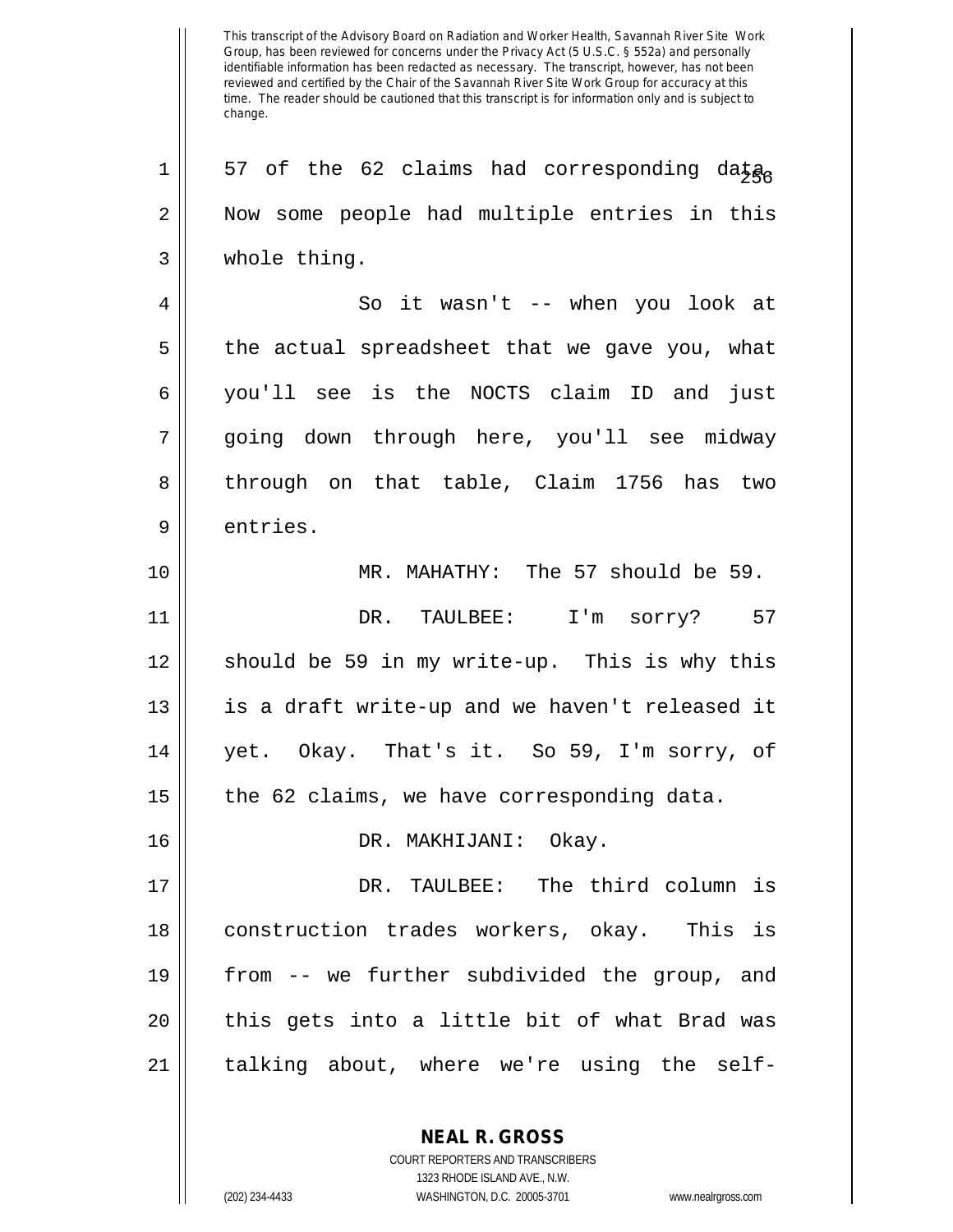| 1  | identified construction trades workers, based            |
|----|----------------------------------------------------------|
| 2  | upon -- from NOCTS basically, where somebody             |
| 3  | says they were a pipefitter or a carpenter.              |
| 4  | Whether they were Roll 4 or not,                         |
| 5  | Roll 4 is the traditional construction trades            |
| 6  | workers at Savannah River Site, and these are            |
| 7  | additional people that Brad was indicating               |
| 8  | construction, you know, some people that other           |
| 9  | sites would consider construction trades,                |
| 10 | Savannah River considered them as operations,            |
| 11 | maintenance type of people.                              |
| 12 | CHAIRMAN GRIFFON: And they were                          |
| 13 | with DuPont?                                             |
| 14 | DR. TAULBEE: That's correct. So                          |
| 15 | the CTW column there is including those people           |
| 16 | as well. And so from this, what you'll see is            |
| 17 | that over 92 percent, we were getting direct             |
| 18 | match from what we see in the files, and what            |
| 19 | we see in the log books.                                 |
| 20 | DR. MAKHIJANI: Now I think one of                        |
| 21 | the questions we had was the 62 claimants.               |
|    | <b>NEAL R. GROSS</b><br>COURT REPORTERS AND TRANSCRIBERS |

1323 RHODE ISLAND AVE., N.W.

 $\mathsf{I}$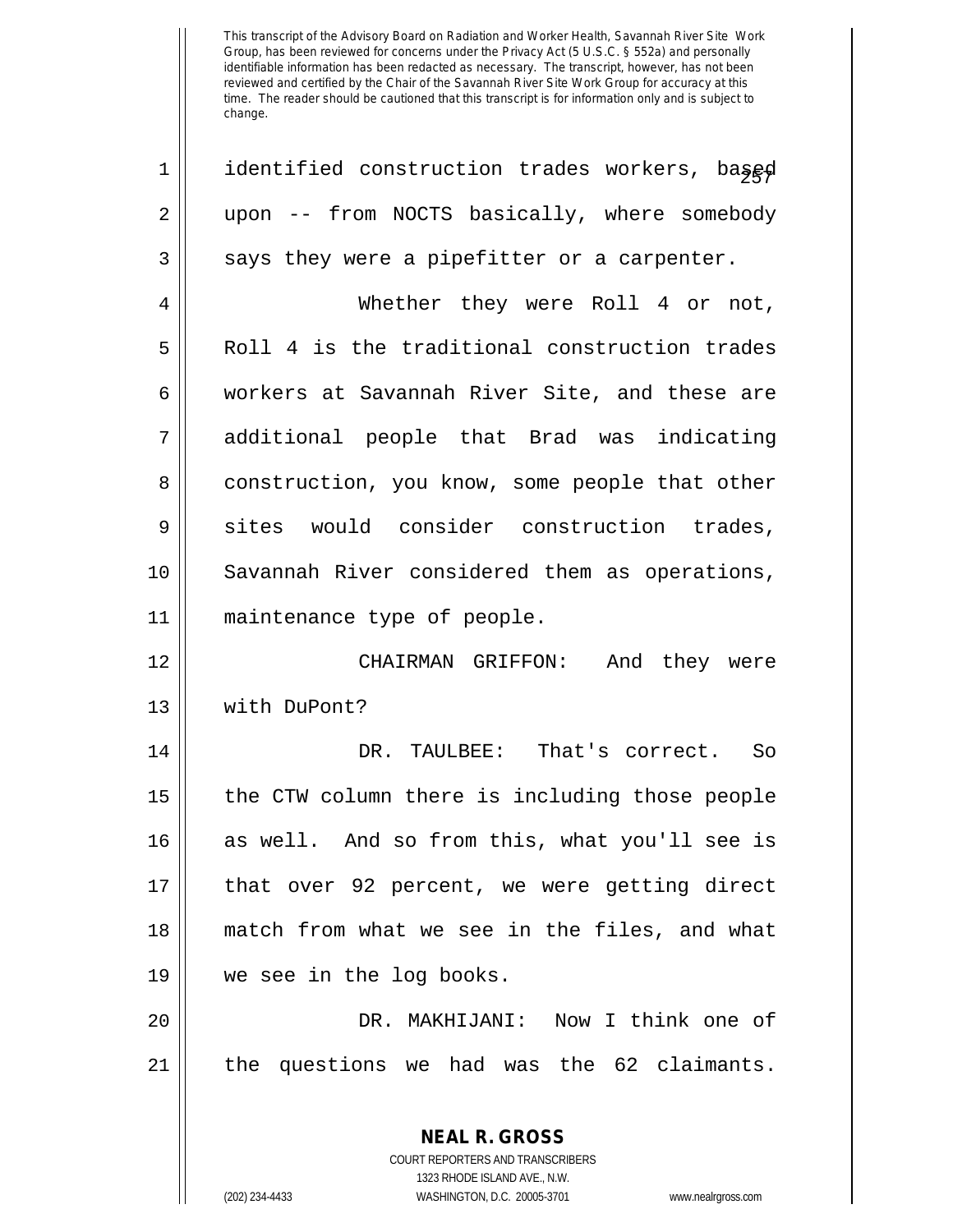This transcript of the Advisory Board on Radiation and Worker Health, Savannah River Site Work Group, has been reviewed for concerns under the Privacy Act (5 U.S.C. § 552a) and personally identifiable information has been redacted as necessary. The transcript, however, has not been reviewed and certified by the Chair of the Savannah River Site Work Group for accuracy at this time. The reader should be cautioned that this transcript is for information only and is subject to change. **NEAL R. GROSS** COURT REPORTERS AND TRANSCRIBERS 1323 RHODE ISLAND AVE., N.W. (202) 234-4433 WASHINGTON, D.C. 20005-3701 www.nealrgross.com 1 || Did you look at all their bioassay data  $_{2}$ ex  $2 \parallel$  just the entries that corresponded to --3 MR. MAHATHY: Just the entries 4 || from the log book. 5 DR. MAKHIJANI: Okay. So there 6 were 62 entries -- so far 62 claimants, there 7 were 62 entries in the log books, and there 8 Were 59 matches and three non-matches. 9 MR. MAHATHY: Well, we used 200 10 || log books. Some of people in the logs were 11 used multiple times. In other words, the 12 || person selected 200 entries from these three 13 || log books or two log books. 14 DR. TAULBEE: There's not 200 15 entries here. It's just some people had 16 multiple entries. So I think in total you 17 come up with 70-something or something like 18 | that entries. 19 DR. MAKHIJANI: Okay, so you 20 | compare. 21 DR. TAULBEE: We did not go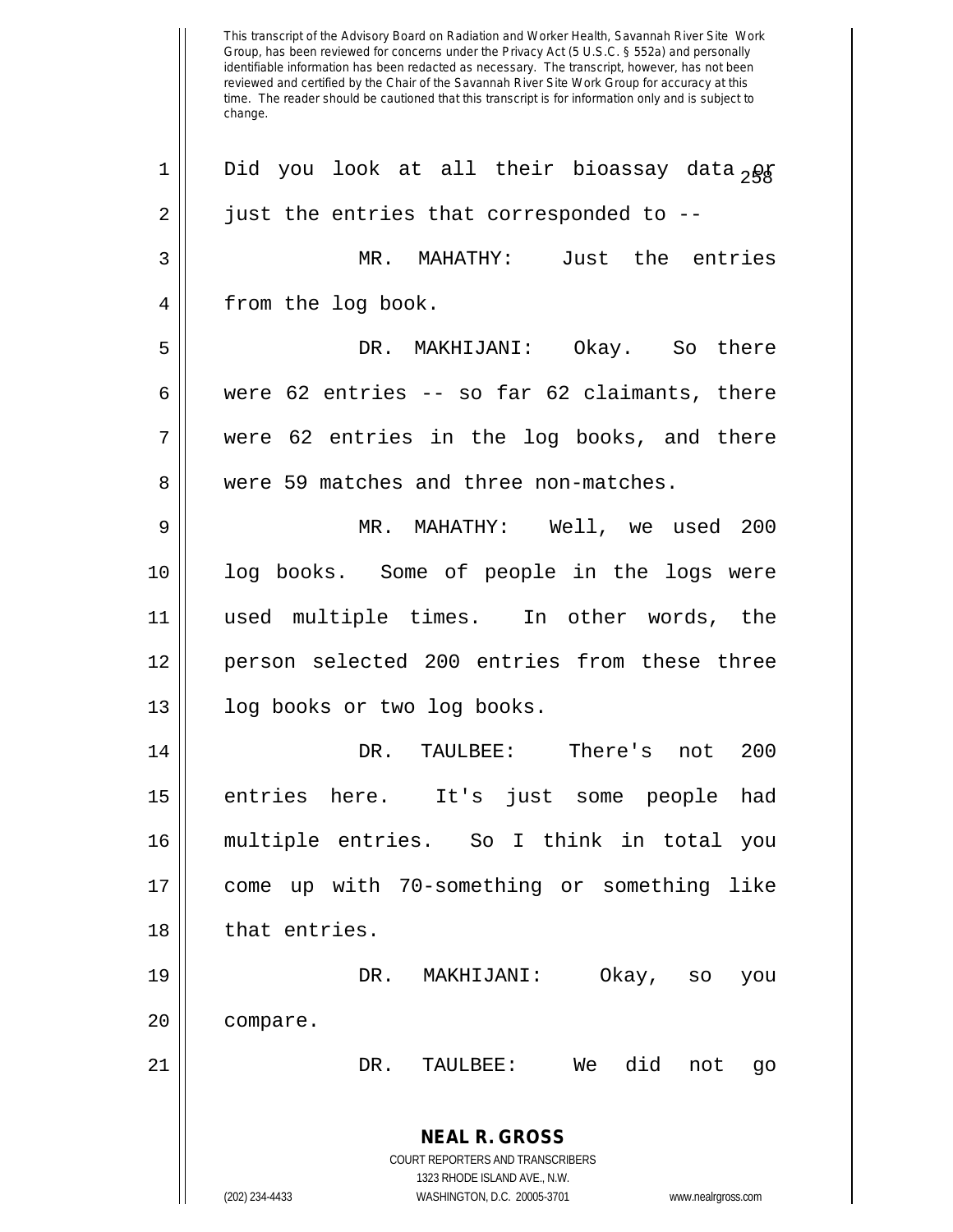This transcript of the Advisory Board on Radiation and Worker Health, Savannah River Site Work Group, has been reviewed for concerns under the Privacy Act (5 U.S.C. § 552a) and personally identifiable information has been redacted as necessary. The transcript, however, has not been reviewed and certified by the Chair of the Savannah River Site Work Group for accuracy at this time. The reader should be cautioned that this transcript is for information only and is subject to change. **NEAL R. GROSS** COURT REPORTERS AND TRANSCRIBERS 1323 RHODE ISLAND AVE., N.W. 1 | through it, to answer your question Arjun,  $_{2}$ we 2 did not go through at least 62 people and look  $3 \parallel$  at all of the bioassay and pull all the other  $4 \parallel$  log books. 5 No. We just took these three 6 different log books, I think it's three, three 7 different log books, and we looked at those 8 entries and from the point of data, are we 9 || seeing a match? 10 (Simultaneous speaking.) 11 DR. MAKHIJANI: Four log books,  $12 \parallel$  right? 13 MR. MAHATHY: Four log books. We 14 listed, you know, to explain this, we looked 15 at 200 entries, and only 62 of the 16 || corresponding people were in NOCTS. Of those 17 62, three of the entries did not match what 18 was in the log book. 19 DR. MAKHIJANI: I'm getting 20 || confused between entries and people. That's 21 what I'm getting confused with. So there were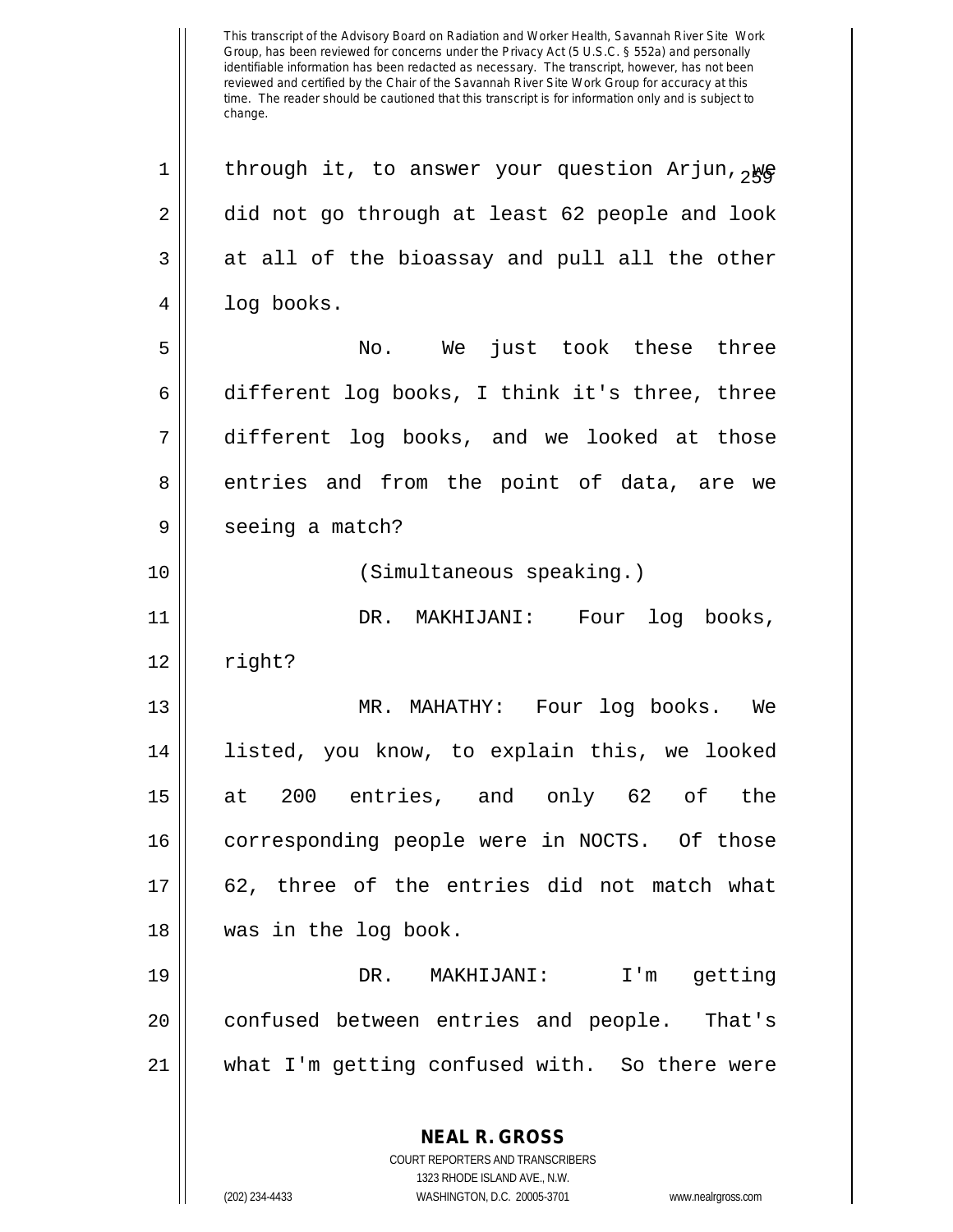This transcript of the Advisory Board on Radiation and Worker Health, Savannah River Site Work Group, has been reviewed for concerns under the Privacy Act (5 U.S.C. § 552a) and personally identifiable information has been redacted as necessary. The transcript, however, has not been reviewed and certified by the Chair of the Savannah River Site Work Group for accuracy at this time. The reader should be cautioned that this transcript is for information only and is subject to change. **NEAL R. GROSS** COURT REPORTERS AND TRANSCRIBERS 1323 RHODE ISLAND AVE., N.W. (202) 234-4433 WASHINGTON, D.C. 20005-3701 www.nealrgross.com 1 200 bioassay data points for 200 separate 2 || people or less than 200 people. Less than 200 3 people. 4 DR. TAULBEE: Less than 200 5 people, because some of them were the same 6 person. 7 DR. MAKHIJANI: The same person. 8 The 62 or 62 people or 62 bioassay data 9 points? 10 || DR. TAULBEE: People. 11 DR. MAKHIJANI: People. 12 CHAIRMAN GRIFFON: Those are 13 people. 14 DR. MAKHIJANI: And you had more 15 | than 62 bioassay data points? 16 CHAIRMAN GRIFFON: I think that 17 where he got the 70-something, and there were 18 || some with more than one entry. 19 DR. TAULBEE: Some of them had 20 || more one entry, yes. 21 CHAIRMAN GRIFFON: So it was in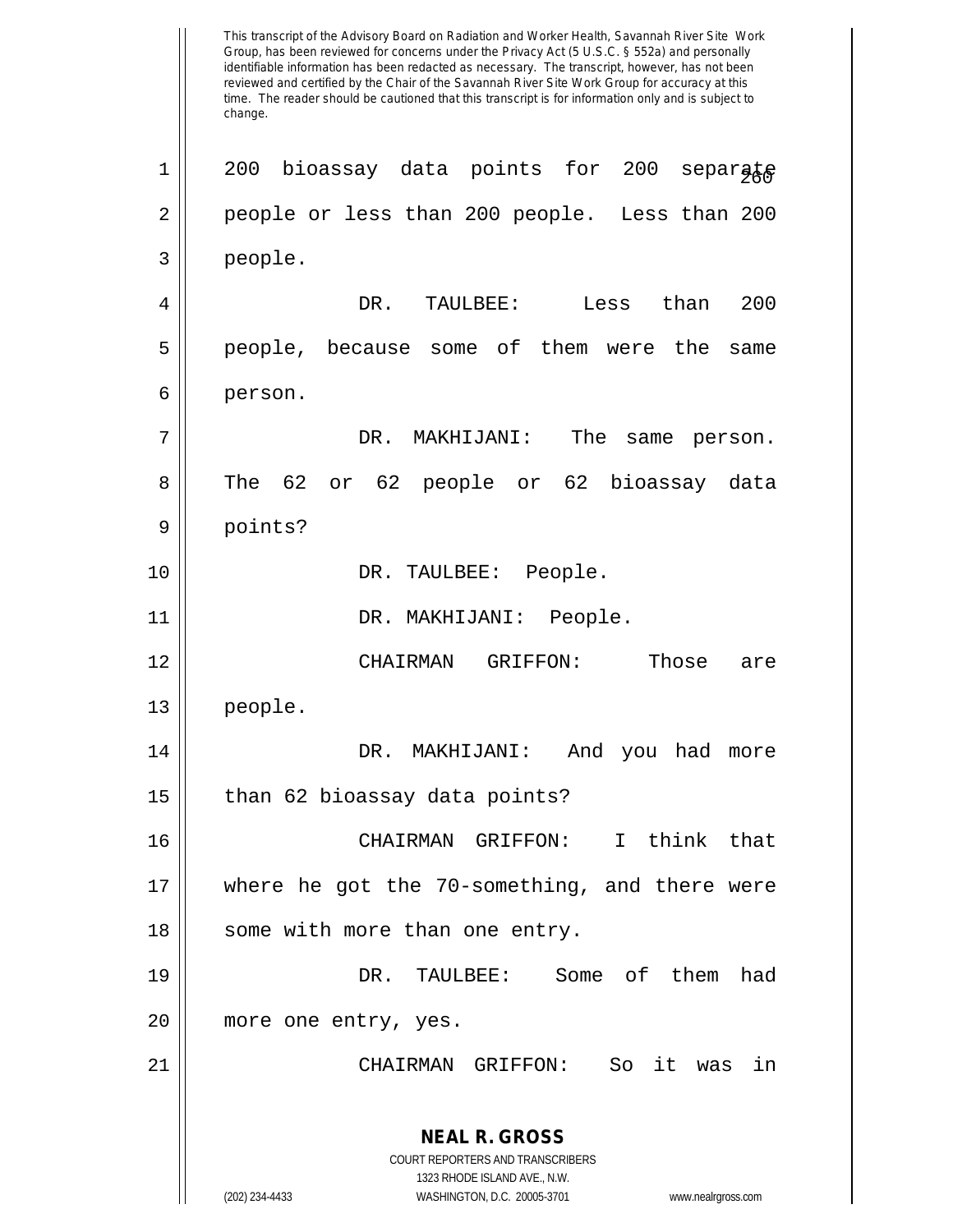Group, has been reviewed for concerns under the Privacy Act (5 U.S.C. § 552a) and personally identifiable information has been redacted as necessary. The transcript, however, has not been reviewed and certified by the Chair of the Savannah River Site Work Group for accuracy at this time. The reader should be cautioned that this transcript is for information only and is subject to change. **NEAL R. GROSS** COURT REPORTERS AND TRANSCRIBERS  $1 \parallel$  the 70s or something, right?  $261$ 2 DR. MAKHIJANI: And when you say  $3 \parallel$  three claims contained no data, so none of the 4 data points corresponded, and 57 claims had  $5 \parallel$  all of their data points verified. 6 DR. TAULBEE: Fifty-nine. 7 DR. MAKHIJANI: Fifty-nine, sorry. 8 MR. MAHATHY: Okay, and this is -- 9 like I said, this is -- while we haven't 10 totally released this, although you have it, 11 || it's actually not totaled either, because the 12 interpretation is three log book bioassays 13 || results were not contained in NOCTS. But the 14 || same people did have other bioassay results 15 that were in the log books. Three of the log 16 book reviews will not be in NOCTS. 17 DR. MAKHIJANI: So we're talking 18 62 bioassay entries, and 59 bioassay entries 19 were matches and three were not matches? 20 MR. MAHATHY: 62 people, with 21 about 70 some-odd -- some people had more than

1323 RHODE ISLAND AVE., N.W.

This transcript of the Advisory Board on Radiation and Worker Health, Savannah River Site Work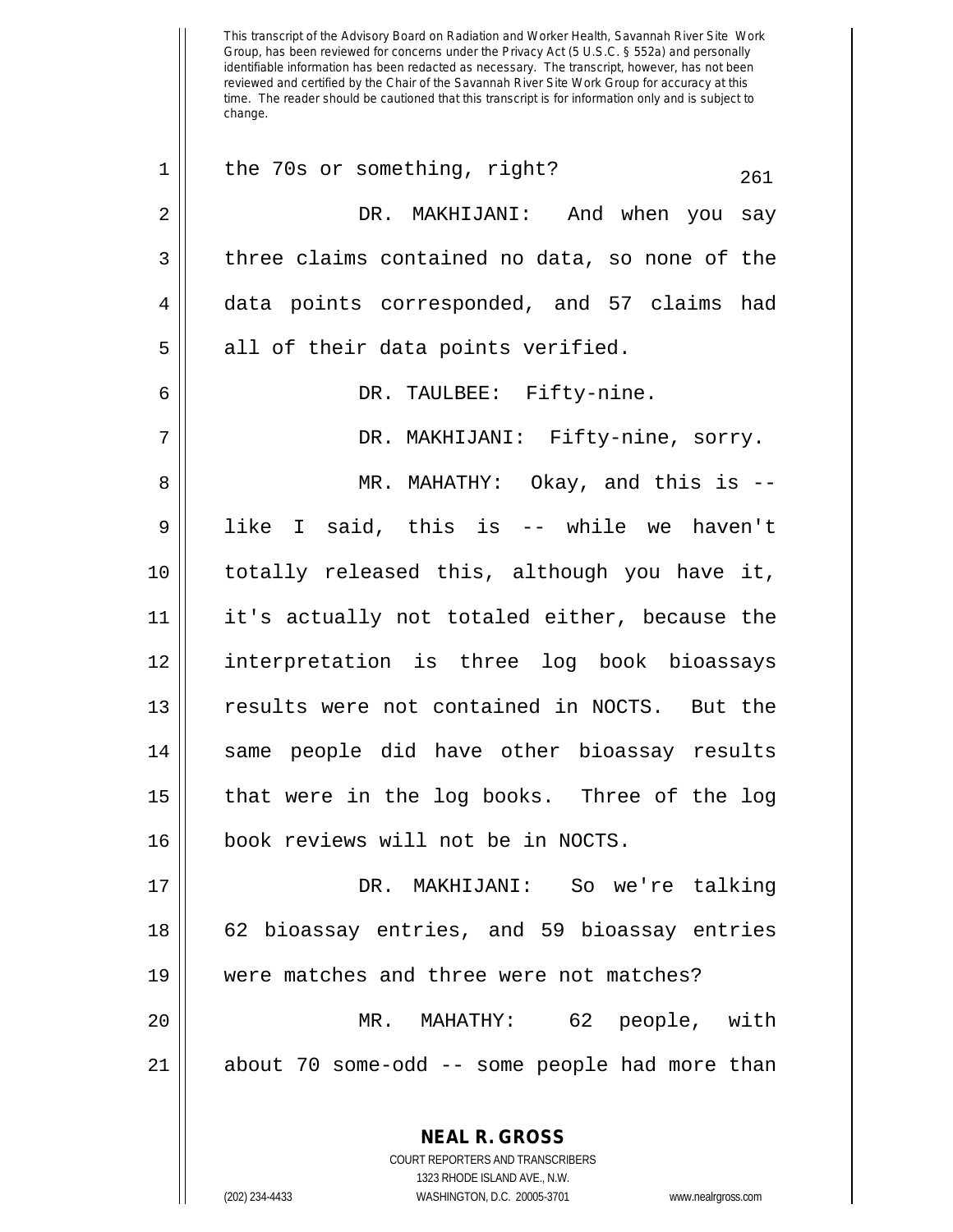This transcript of the Advisory Board on Radiation and Worker Health, Savannah River Site Work Group, has been reviewed for concerns under the Privacy Act (5 U.S.C. § 552a) and personally identifiable information has been redacted as necessary. The transcript, however, has not been reviewed and certified by the Chair of the Savannah River Site Work Group for accuracy at this time. The reader should be cautioned that this transcript is for information only and is subject to change. **NEAL R. GROSS** COURT REPORTERS AND TRANSCRIBERS 1323 RHODE ISLAND AVE., N.W.  $\begin{array}{|c|c|c|c|c|}\n1 & \text{one.} & \text{.} & \text{.} & \text{.} & \text{.} \end{array}$ 2 CHAIRMAN GRIFFON: So it was three  $3 \parallel$  out of 70 some-odd, is that right? 4 MR. MAHATHY: It's probably the 5 | correct translation, yes. 6 DR. MAKHIJANI: Now you can see 7 why we were confused. 8 || (Simultaneous speaking.) 9 CHAIRMAN GRIFFON: All right. 10 DR. MAKHIJANI: Okay. At least I 11 know what we're doing. I might have Bob 12 Barton call you when he's writing up this 13 || memo. Sorry Steve. 14 MR. MARSCHKE: One of the concerns 15 was that again, we don't think we have the 16 | complete NOCTS database, and --17 CHAIRMAN GRIFFON: What do you 18 mean the NOCTS database? 19 (Simultaneous speaking.) 20 CHAIRMAN GRIFFON: The claims 21  $\parallel$  filed is what you're going to be looking at.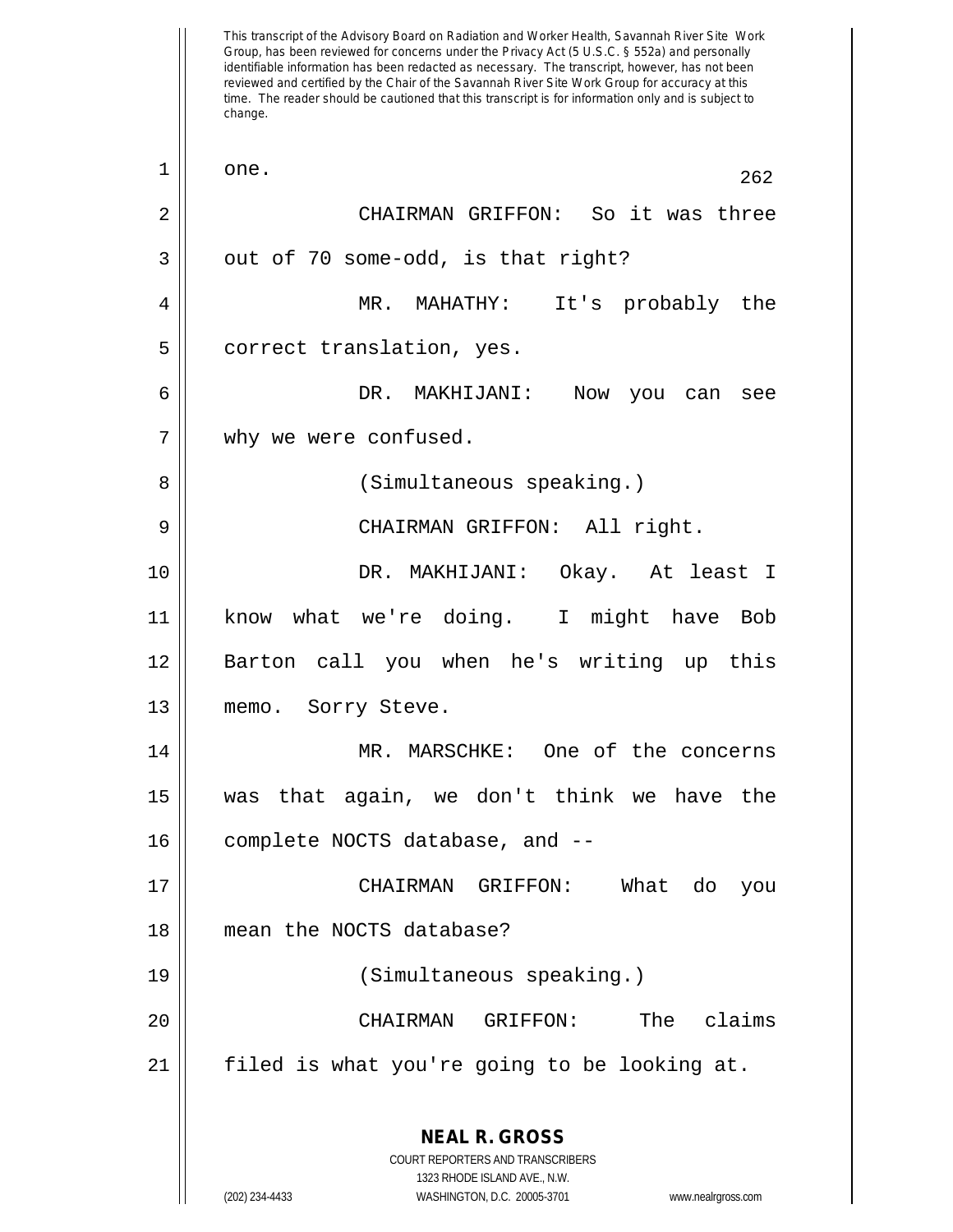| 1              | MR. MARSCHKE: Because what $2\frac{w}{2}$      |
|----------------|------------------------------------------------|
| $\overline{2}$ | were looking at, what Bob was looking at, and  |
| 3              | I could be wrong, but what Bob was looking at  |
| 4              | is he has this -- he was comparing it to the   |
| 5              | same files that I was using to do the OTIB-    |
| 6              | 0075 review, and like we spoke this morning,   |
| 7              | we don't $--$                                  |
| 8              | CHAIRMAN GRIFFON: You're looking               |
| 9              | at the claimant's files.                       |
| 10             | MR. MAHATHY: Yes. We're looking                |
| 11             | directly in the files.                         |
| 12             | MR. MARSCHKE: You're looking at                |
| 13             | the claimant's files. So when we go and we     |
| 14             | try to check, when we try to check your work,  |
| 15             | to make sure that these entries were made, I   |
| 16             | guess the question is how do we check that?    |
| 17             | DR. MAKHIJANI:<br>Does your report             |
| 18             | have claim numbers?                            |
| 19             | DR. TAULBEE: In this table, you                |
| 20             | have the NOCTS claim number, so you can go and |
| 21             | open up that particular claim and look at the  |
|                | <b>NEAL R. GROSS</b>                           |

COURT REPORTERS AND TRANSCRIBERS 1323 RHODE ISLAND AVE., N.W. (202) 234-4433 WASHINGTON, D.C. 20005-3701 www.nealrgross.com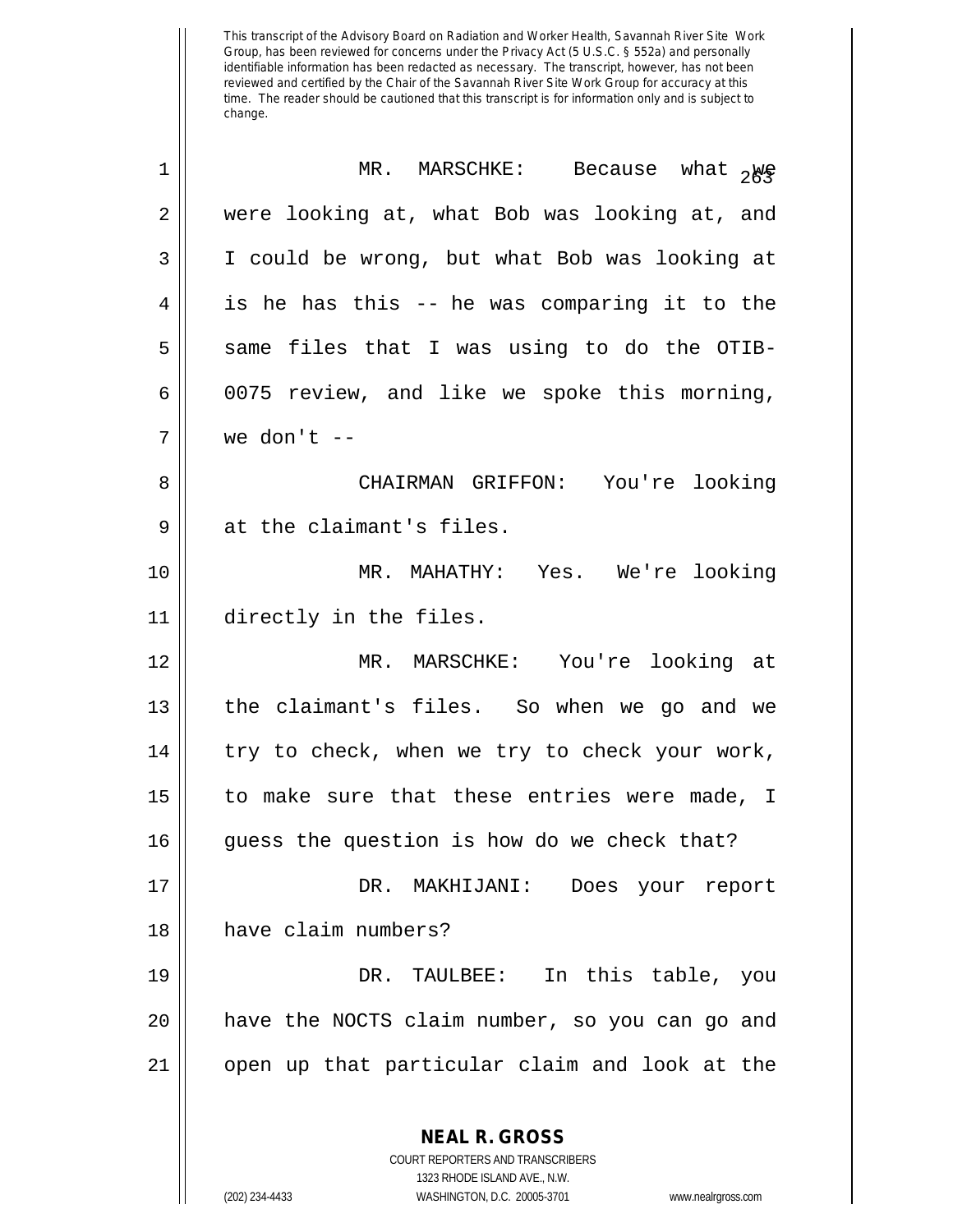This transcript of the Advisory Board on Radiation and Worker Health, Savannah River Site Work Group, has been reviewed for concerns under the Privacy Act (5 U.S.C. § 552a) and personally identifiable information has been redacted as necessary. The transcript, however, has not been reviewed and certified by the Chair of the Savannah River Site Work Group for accuracy at this time. The reader should be cautioned that this transcript is for information only and is subject to change. **NEAL R. GROSS** COURT REPORTERS AND TRANSCRIBERS 1323 RHODE ISLAND AVE., N.W. 1 hard copy. 264 2 MR. MARSCHKE: I don't think we 3 were doing that. 4 DR. MAKHIJANI: I think that's we  $5 \parallel$  should do. 6 MR. MARSCHKE: That's what we need 7 || to do, what we need to do. 8 DR. MAKHIJANI: Yes. I think we 9 || just got stuck in some misunderstanding. 10 MR. MAHATHY: Well, the wording 11 wasn't exactly -- 12 DR. MAKHIJANI: About what was 13 being done. I think Bob's confusion was the 14  $\parallel$  same as mine, although I don't --15 CHAIRMAN GRIFFON: But now I think 16 || we've got it straight pretty much now. 17 DR. MAKHIJANI: Yes, I think we 18 || can do it now. So we can finish this on short 19 order. 20 CHAIRMAN GRIFFON: All right. Can 21 I ask a question on the -- how did you select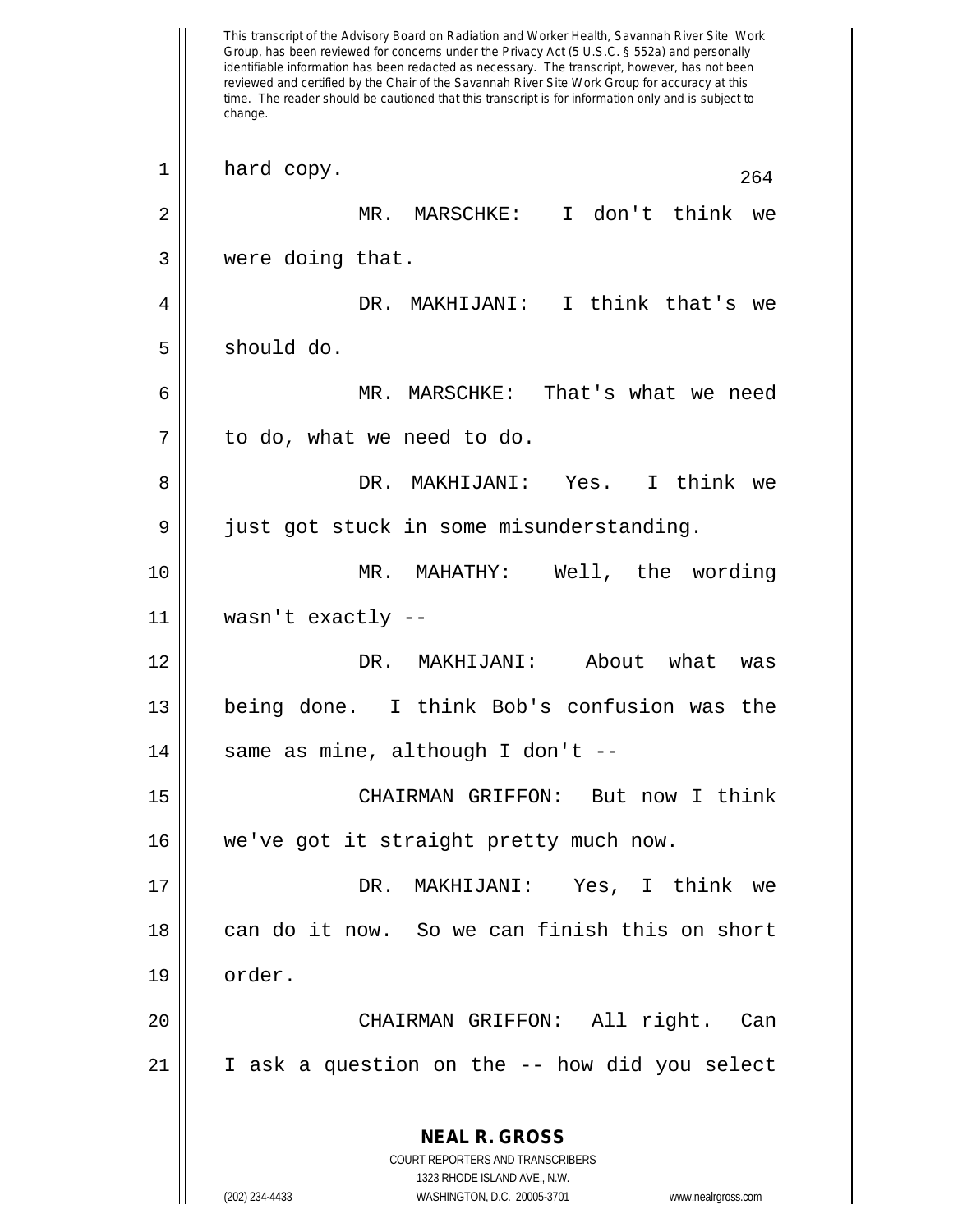This transcript of the Advisory Board on Radiation and Worker Health, Savannah River Site Work Group, has been reviewed for concerns under the Privacy Act (5 U.S.C. § 552a) and personally identifiable information has been redacted as necessary. The transcript, however, has not been reviewed and certified by the Chair of the Savannah River Site Work Group for accuracy at this time. The reader should be cautioned that this transcript is for information only and is subject to change. 1 || the entries that you looked up? Just random  $2 \parallel$  selection or -- because I mean 383 isn't a 3 very significant. You don't see any trends 4 || obviously, but I'm always --5 When I look at these log books, I  $6 \parallel$  always kind of pick out the highest values and  $7 \parallel$  go from there, because if they're missing, 8 that's more important than anything else 9 || missing, because a lot of this is for coworker 10 | modeling. 11 DR. TAULBEE: This is done under  $12$  | the original or the first part of the SEC, so 13 we were really crunched for time, to try and 14 || get this analysis in. So we can certainly 15 || look at more, you know. 16 CHAIRMAN GRIFFON: Oh no. I'm 17 just curious, how you -- 18 DR. TAULBEE: I don't think it was 19 random. I think it was just -- well,  $20$  || selecting a few log books was probably random. 21 We just opened up these and let's take 25

> **NEAL R. GROSS** COURT REPORTERS AND TRANSCRIBERS

> > 1323 RHODE ISLAND AVE., N.W.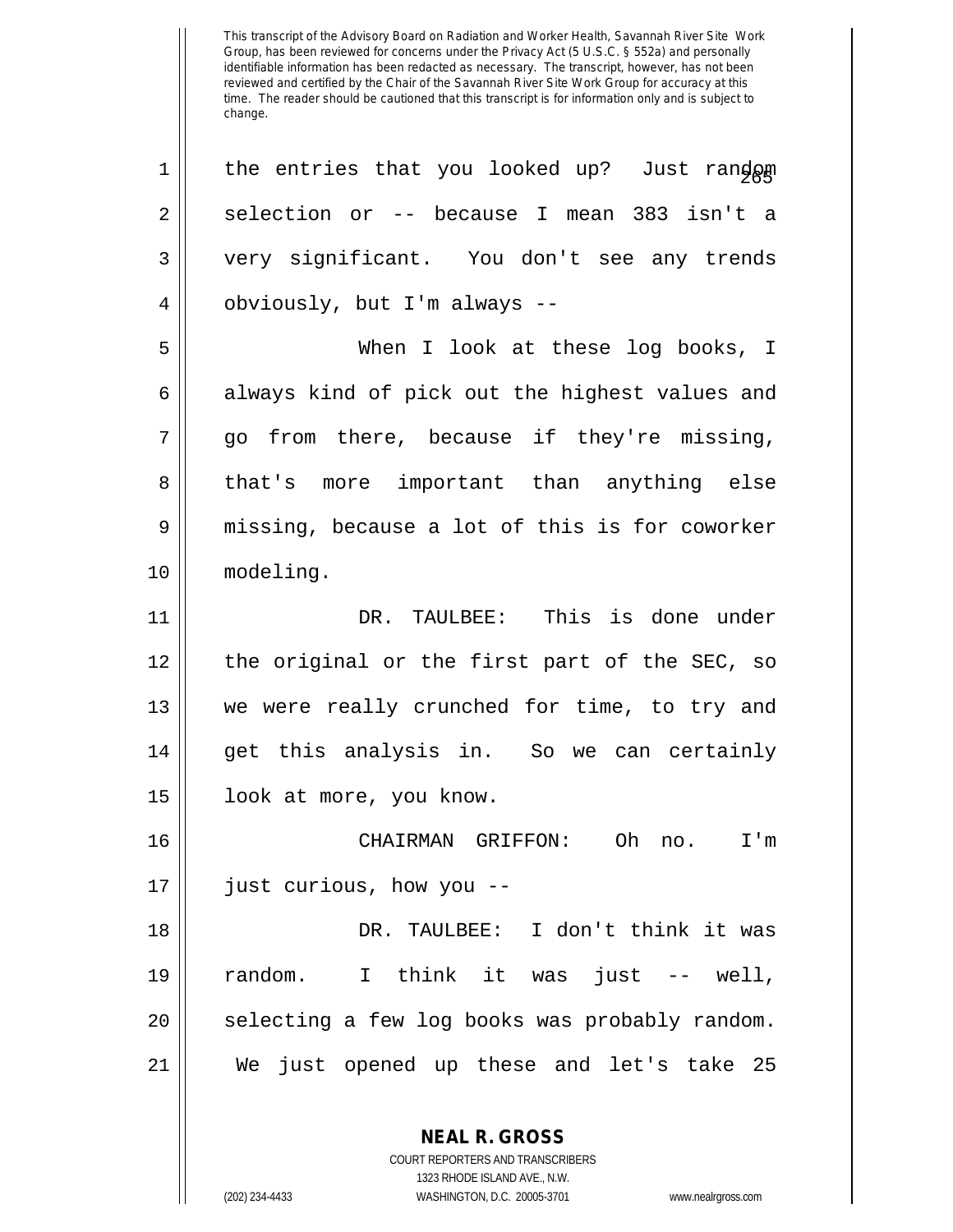This transcript of the Advisory Board on Radiation and Worker Health, Savannah River Site Work Group, has been reviewed for concerns under the Privacy Act (5 U.S.C. § 552a) and personally identifiable information has been redacted as necessary. The transcript, however, has not been reviewed and certified by the Chair of the Savannah River Site Work Group for accuracy at this time. The reader should be cautioned that this transcript is for information only and is subject to change.  $1$  | from each one or 50 from each one and then  $2 \parallel$  let's see do we see any claimants in here and  $3 \parallel$  go check their data. 4 || So you know at that time, we were  $5 \parallel$  only going to make sure hey, are we seeing 6  $\parallel$  something reasonable here or, you know, are we  $7 \parallel$  only picking up ten percent of the data, you 8 || now, in the files. Since we're in the 90s, 9 we're like okay. 10 CHAIRMAN GRIFFON: Because you see 11 where I'm going. Yes, the importance here is 12 || if it's -- if you're only missing five percent 13 || or less, but they're all the high values, then 14 we have a problem potentially you know. But 15 if you're missing five and they're all, you  $16$  know, it's all over the place, then it's  $-$ 17 DR. TAULBEE: I mean there's other 18 analyses that can be done. Now that we've 19 coded all the uranium data through 1965 on the 20 || thorium side, you know, that can be directly 21 compared as to those values and they're both

> COURT REPORTERS AND TRANSCRIBERS 1323 RHODE ISLAND AVE., N.W. (202) 234-4433 WASHINGTON, D.C. 20005-3701 www.nealrgross.com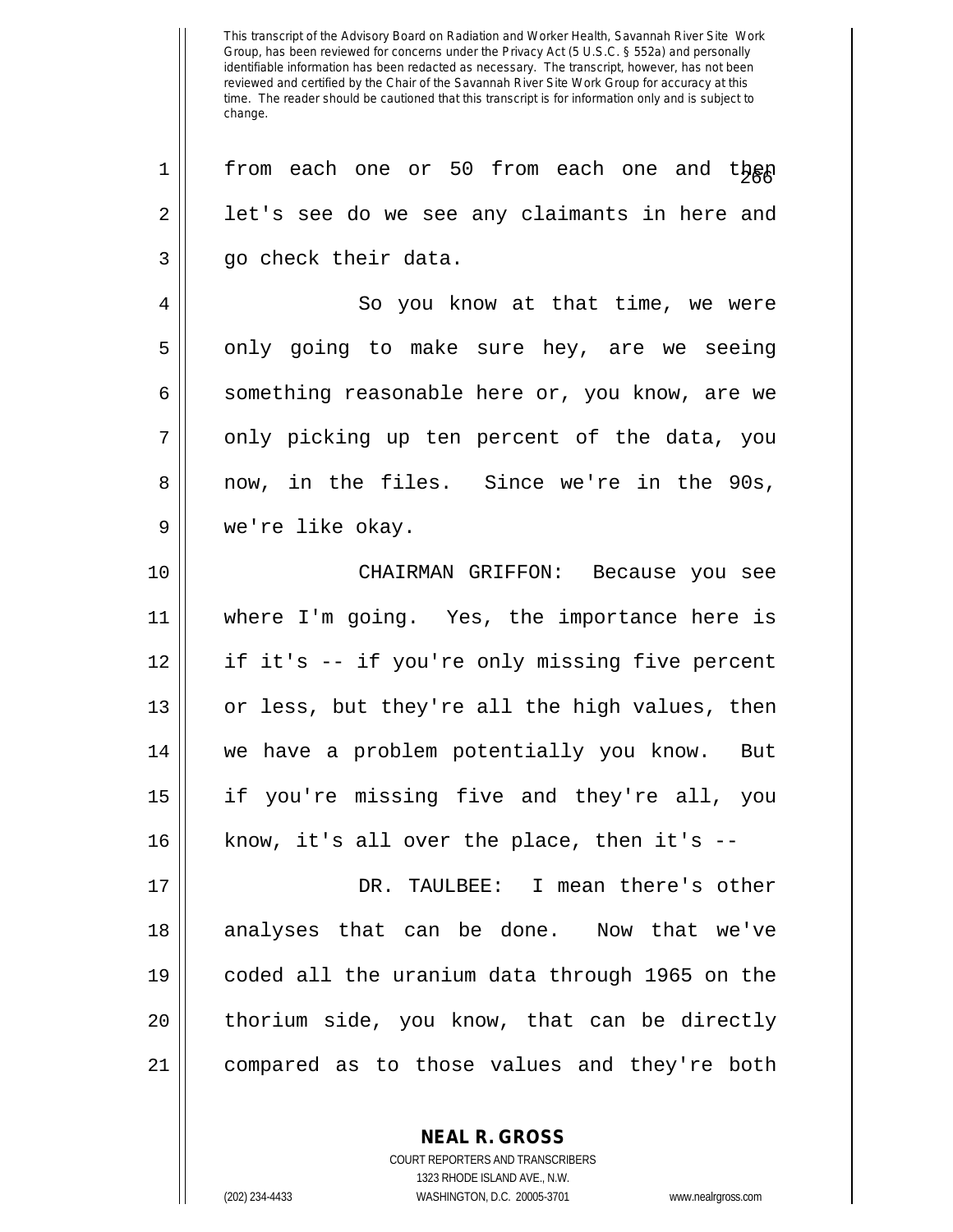This transcript of the Advisory Board on Radiation and Worker Health, Savannah River Site Work Group, has been reviewed for concerns under the Privacy Act (5 U.S.C. § 552a) and personally identifiable information has been redacted as necessary. The transcript, however, has not been reviewed and certified by the Chair of the Savannah River Site Work Group for accuracy at this time. The reader should be cautioned that this transcript is for information only and is subject to change. **NEAL R. GROSS** COURT REPORTERS AND TRANSCRIBERS 1323 RHODE ISLAND AVE., N.W. (202) 234-4433 WASHINGTON, D.C. 20005-3701 www.nealrgross.com 1 || electronic data sets now, so it's -- but that 2 || would be possibly a reasonable comparison to 3 | do from that standpoint. 4 Of course, it's only checking one 5 isotope, but the bioassay results are 6 available. 7 DR. MAKHIJANI: So did you want 8 || NIOSH to work further, or did you want us to 9 pick -- 10 (Simultaneous speaking.) 11 DR. TAULBEE: Yes. 12 DR. MAKHIJANI: --to be clear on 13 || who you're assigning. 14 CHAIRMAN GRIFFON: I think at this 15 point it has to stay with you until you, you  $16$  know  $-$ 17 DR. TAULBEE: So we might come 18 back. 19 DR. MAKHIJANI: So we finish these 20 || four log books, and you want us to stop there,  $21$  | or do what you just  $-$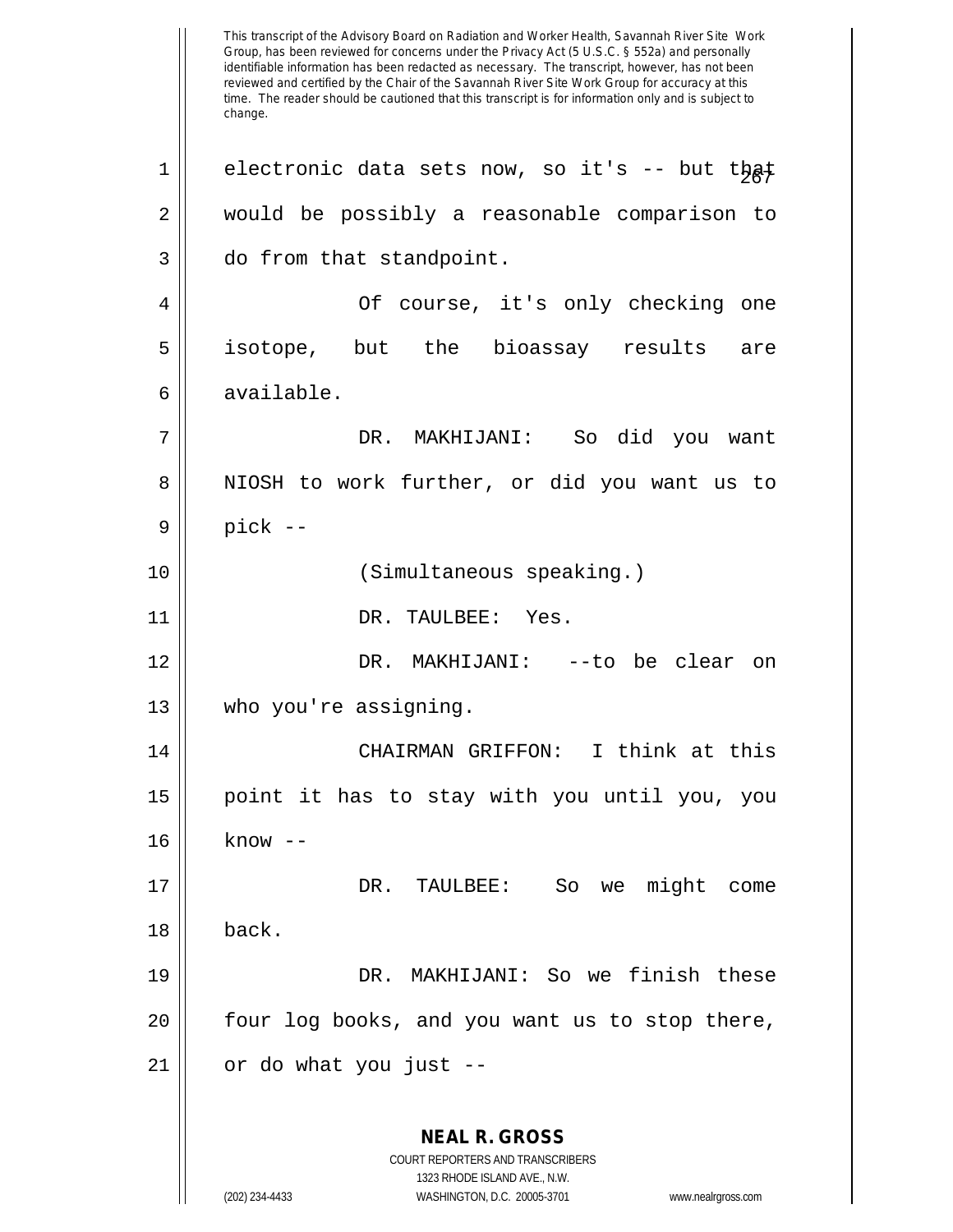| $\mathbf 1$ | CHAIRMAN GRIFFON: I mean the 9Bg                                                                                                                                |
|-------------|-----------------------------------------------------------------------------------------------------------------------------------------------------------------|
| 2           | question I would ask, just as an action, is                                                                                                                     |
| 3           | just a description of the methodology that you                                                                                                                  |
| 4           | did use for your -- if that's already out                                                                                                                       |
| 5           | there, that's fine. But if it's not, maybe                                                                                                                      |
| 6           | just so that will help us in looking at this.                                                                                                                   |
| 7           | DR. MAKHIJANI: So should we                                                                                                                                     |
| 8           | credit these out some high values and                                                                                                                           |
| 9           | crosswalk them?                                                                                                                                                 |
| 10          | CHAIRMAN GRIFFON: I think you                                                                                                                                   |
| 11          | should review the four log books and what                                                                                                                       |
| 12          | NIOSH did. So if you --                                                                                                                                         |
| 13          | DR. MAKHIJANI: So go further than                                                                                                                               |
| 14          | those four log books?                                                                                                                                           |
| 15          | CHAIRMAN GRIFFON: Yes, that would                                                                                                                               |
| 16          | be worthwhile, yes. Because you may be of the                                                                                                                   |
| 17          | opinion that yes, it's not worth going any                                                                                                                      |
| 18          | further after that.                                                                                                                                             |
| 19          | DR. MAKHIJANI: Yes.                                                                                                                                             |
| 20          | DR. TAULBEE: So we will get you                                                                                                                                 |
| 21          | the better description of that --                                                                                                                               |
|             | <b>NEAL R. GROSS</b><br>COURT REPORTERS AND TRANSCRIBERS<br>1323 RHODE ISLAND AVE., N.W.<br>(202) 234-4433<br>WASHINGTON, D.C. 20005-3701<br>www.nealrgross.com |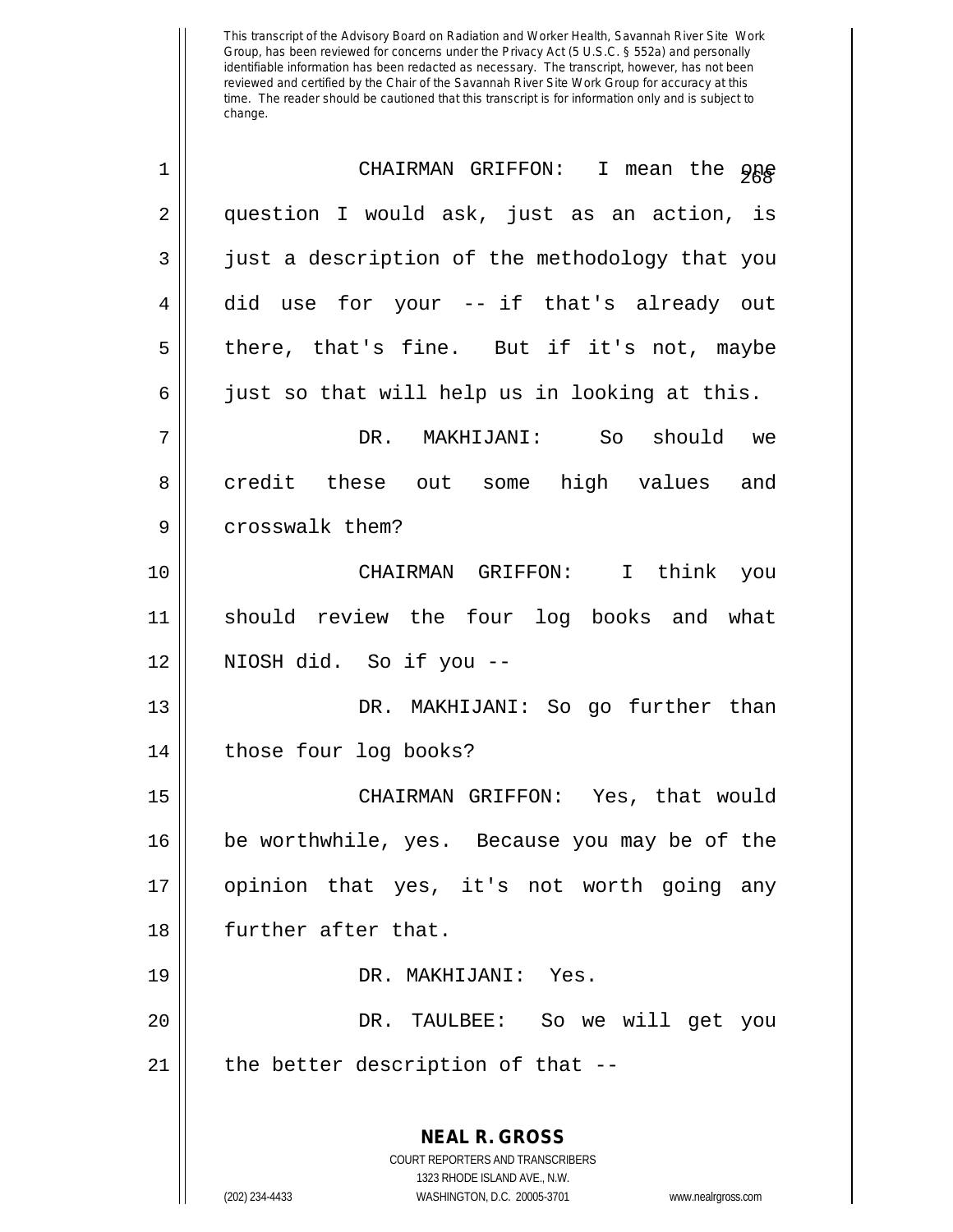This transcript of the Advisory Board on Radiation and Worker Health, Savannah River Site Work Group, has been reviewed for concerns under the Privacy Act (5 U.S.C. § 552a) and personally identifiable information has been redacted as necessary. The transcript, however, has not been reviewed and certified by the Chair of the Savannah River Site Work Group for accuracy at this time. The reader should be cautioned that this transcript is for information only and is subject to change. **NEAL R. GROSS** COURT REPORTERS AND TRANSCRIBERS 1323 RHODE ISLAND AVE., N.W. (202) 234-4433 WASHINGTON, D.C. 20005-3701 www.nealrgross.com <sup>269</sup> 1 CHAIRMAN GRIFFON: Is that okay 2 | with other Work Group Members though? 3 MEMBER CLAWSON: I'm still trying  $4 \parallel$  to figure out what they would have. 5 CHAIRMAN GRIFFON: I'm just making  $6 \parallel$  sure everybody's --7 MEMBER GIBSON: That's fine with 8 || me, Mike. 9 CHAIRMAN GRIFFON: Oh, okay. Then 10 I'm going to also ask Arjun -- I'll give you a 11 || second to catch up. 12 DR. MAKHIJANI: Yes, to catch up. 13 CHAIRMAN GRIFFON: Okay. Now for 14 the other items, the TIB-0052/TIB-0075 15 discussion, I had on here that SC&A will 16 provide an updated response to this, but do 17 you think that response already is out there 18 or -- 19 DR. MAKHIJANI: Let's see. Which 20 | number are we on? 21 CHAIRMAN GRIFFON: Well, this is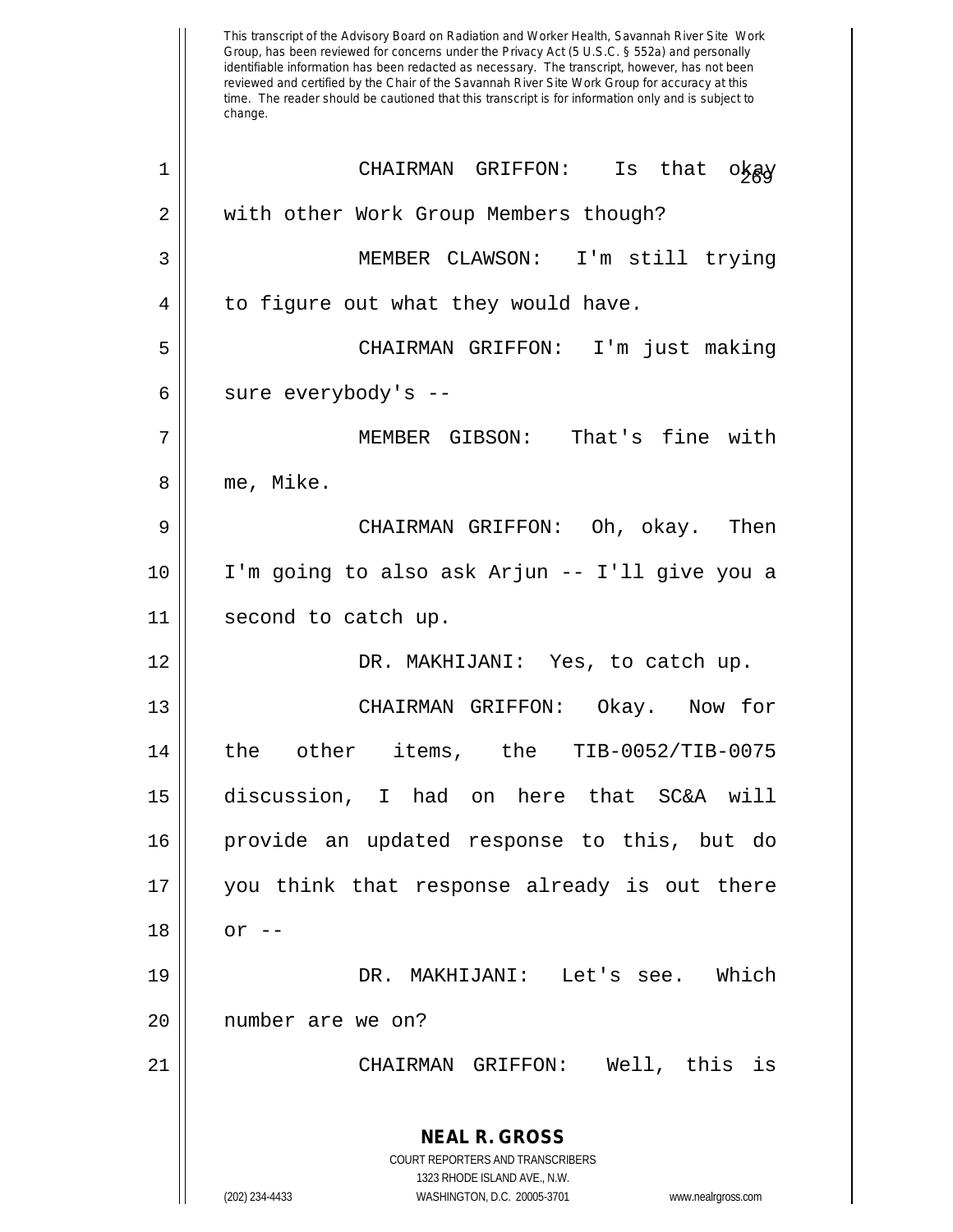This transcript of the Advisory Board on Radiation and Worker Health, Savannah River Site Work Group, has been reviewed for concerns under the Privacy Act (5 U.S.C. § 552a) and personally identifiable information has been redacted as necessary. The transcript, however, has not been reviewed and certified by the Chair of the Savannah River Site Work Group for accuracy at this time. The reader should be cautioned that this transcript is for information only and is subject to change. **NEAL R. GROSS** COURT REPORTERS AND TRANSCRIBERS 1323 RHODE ISLAND AVE., N.W. 1 || still under 13, that before the break we were  $2 \parallel$  talking about. 3 DR. MAKHIJANI: Yes. We did. 4 || That's what we did. I mean that was the TIB-5 0052 review. 6 CHAIRMAN GRIFFON: Okay. So I 7 || thought you were going to -- at some point in 8 || the conversation, I thought you said you were  $9 \parallel$  going to look further at this thing. 10 DR. MAKHIJANI: That was in  $11$  | response to what Jim was saying. 12 CHAIRMAN GRIFFON: Regarding the 13 || consistency of the procedure, okay. 14 DR. MAKHIJANI: Yes. I don't  $15$  | think there was --16 CHAIRMAN GRIFFON: Is there any 17 other action? No. I mean it's just hanging 18 there kind of. We didn't come to any 19 conclusion on it. 20 DR. MAKHIJANI: No, basically, we 21 punted until NIOSH is done with the database.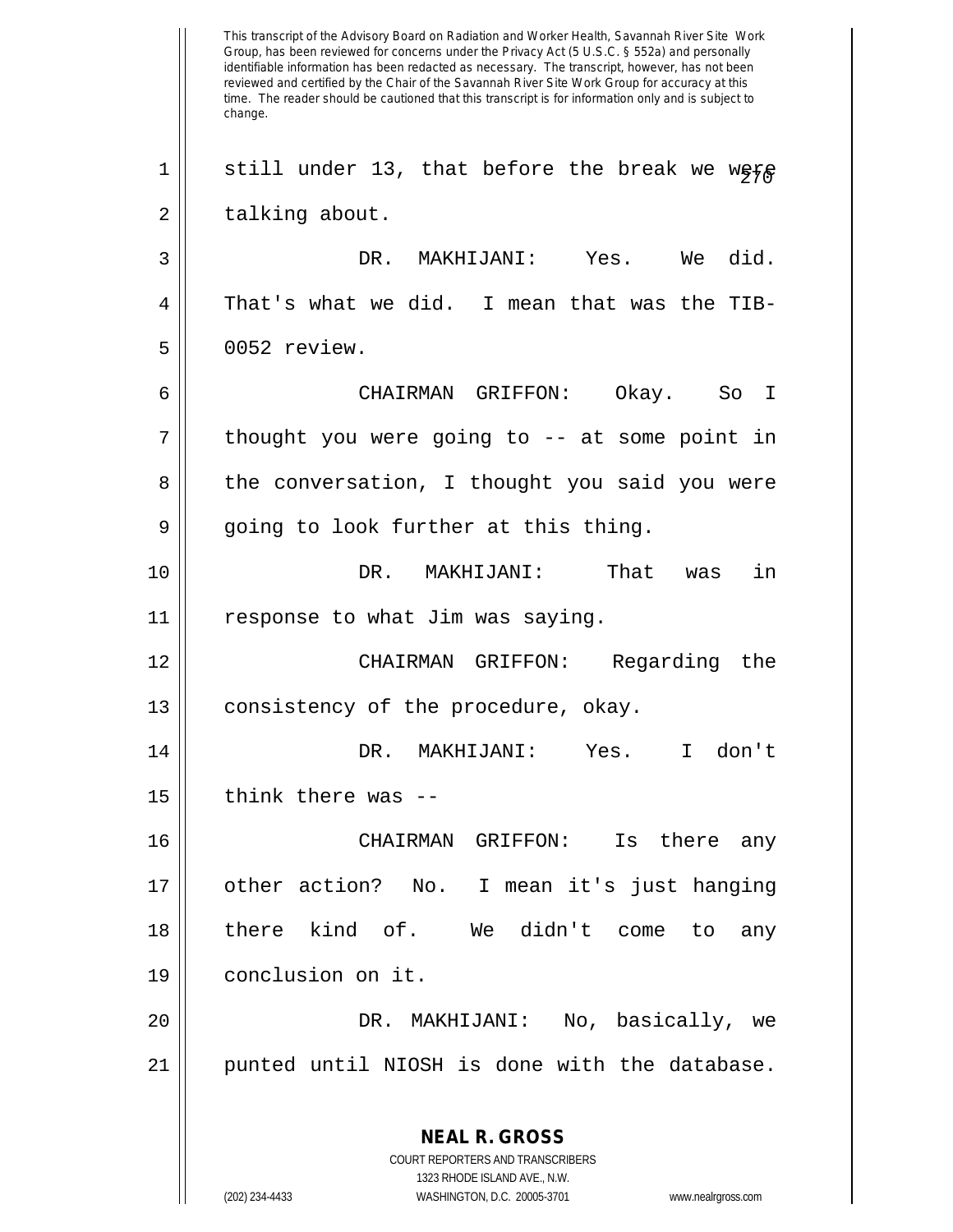This transcript of the Advisory Board on Radiation and Worker Health, Savannah River Site Work Group, has been reviewed for concerns under the Privacy Act (5 U.S.C. § 552a) and personally identifiable information has been redacted as necessary. The transcript, however, has not been reviewed and certified by the Chair of the Savannah River Site Work Group for accuracy at this time. The reader should be cautioned that this transcript is for information only and is subject to change. **NEAL R. GROSS** COURT REPORTERS AND TRANSCRIBERS 1323 RHODE ISLAND AVE., N.W. 1 || Well, there are basically two things, three 2 things. There's the other radionuclides 3 question, the classification component, then 4 || going back to TIB-0052 and you know, see what 5 we said there.  $6 \parallel$  and then the third thing is that 7 we agreed that NIOSH is going to put the more 8 complete database that you're now constructing 9 || for tritium. 10 || DR. TAULBEE: For tritium, yes. 11 || But that's under TIB-0075. 12 DR. MAKHIJANI: And then we're 13 || going to look at our analysis for tritium and 14 || TIB-0075 and your analysis, and try to come to 15 some resolution, or at least carry the 16 dialogue further. 17 DR. TAULBEE: Yes. I think once 18 we post that data set, I think we're going to 19 || try and do a technical call? Guys? 20 DR. MAKHIJANI: Yes, right. 21 DR. TAULBEE: Okay, and that's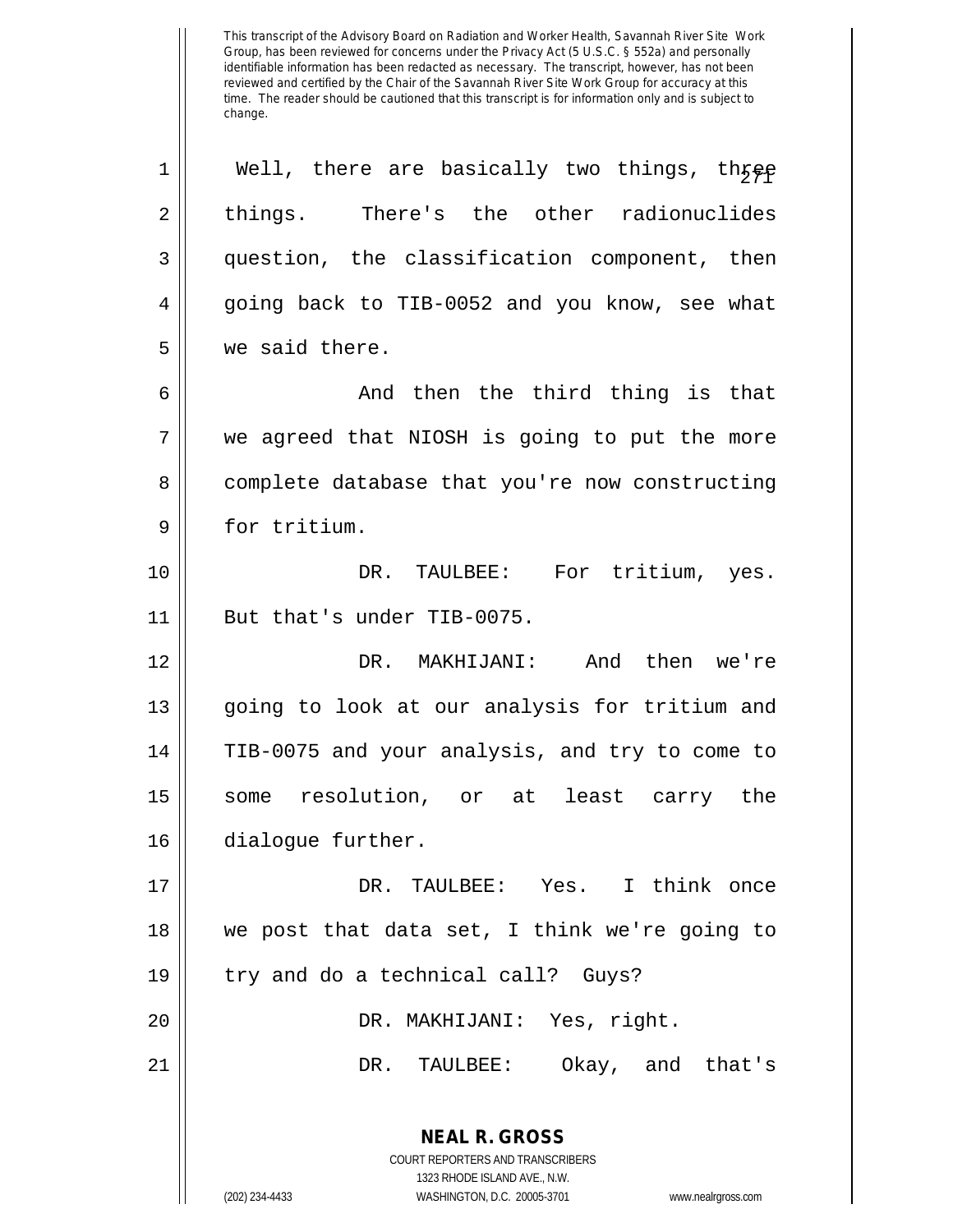This transcript of the Advisory Board on Radiation and Worker Health, Savannah River Site Work Group, has been reviewed for concerns under the Privacy Act (5 U.S.C. § 552a) and personally identifiable information has been redacted as necessary. The transcript, however, has not been reviewed and certified by the Chair of the Savannah River Site Work Group for accuracy at this time. The reader should be cautioned that this transcript is for information only and is subject to change. **NEAL R. GROSS** COURT REPORTERS AND TRANSCRIBERS 1323 RHODE ISLAND AVE., N.W. 1 || going to happen before we post our analysis, 2 | right? 3 DR. MAKHIJANI: Yes, yes. 4 DR. TAULBEE: Okay. 5 DR. MAKHIJANI: I mean we have  $6 \parallel$  some idea of what you've done. 7 CHAIRMAN GRIFFON: All right, and  $8 \parallel$  let me -- this may just be me, but you said 9 TIB-0052 regarding use of other radionuclides? 10 DR. MAKHIJANI: Well, I think this 11 || is extrapolation to other radionuclides. 12 (Simultaneous speaking.) 13 || DR. NETON: I thought we were 14 going to -- SC&A was going to start 15 investigating, you know, the SEC implications 16 || of that, I guess. You know, are these SEC --17 (Simultaneous speaking.) 18 CHAIRMAN GRIFFON: Yes, I do. 19 That was the other thing I figured out -- 20 DR. NETON: I think that's very 21 important in my opinion. That's sort of the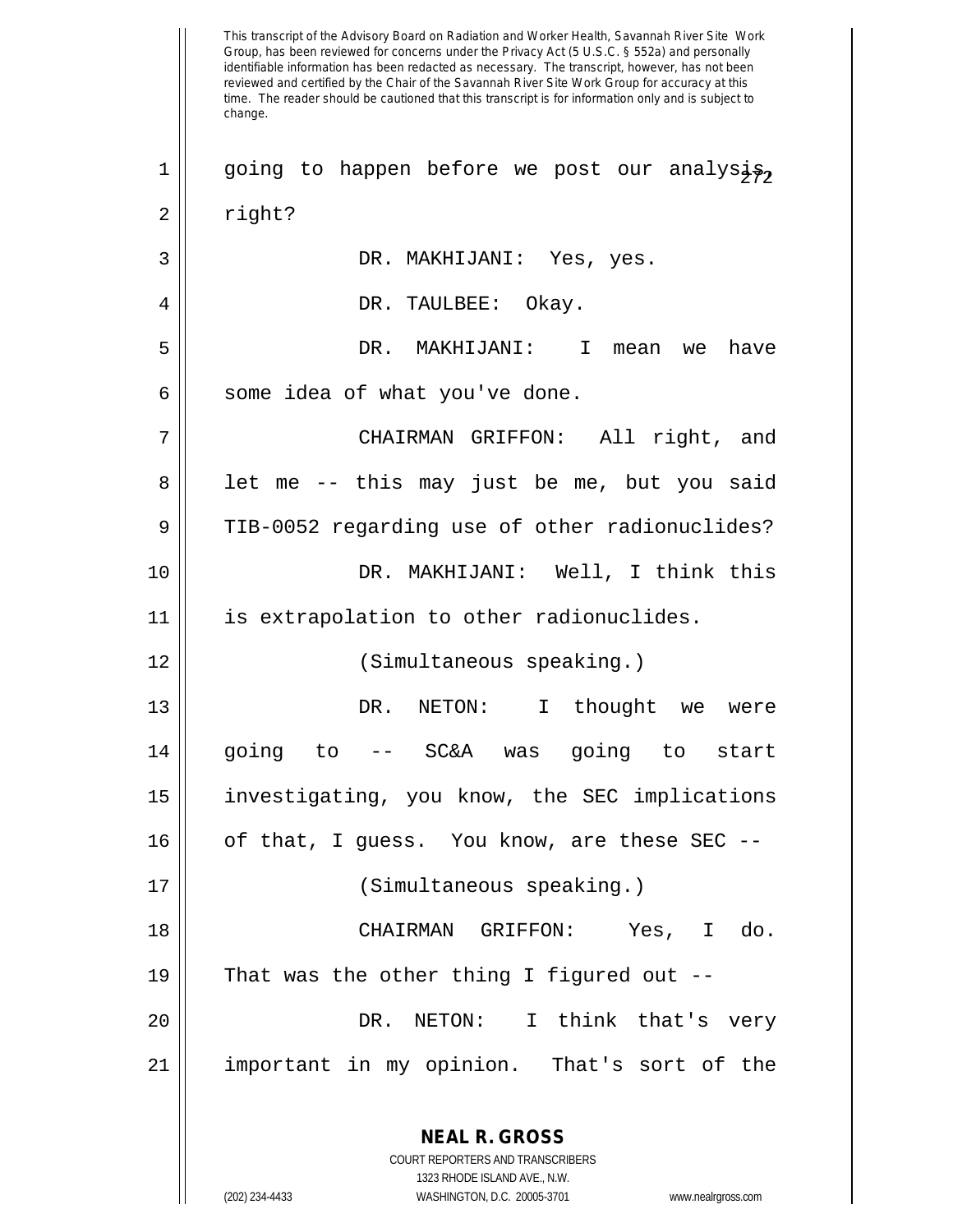This transcript of the Advisory Board on Radiation and Worker Health, Savannah River Site Work Group, has been reviewed for concerns under the Privacy Act (5 U.S.C. § 552a) and personally identifiable information has been redacted as necessary. The transcript, however, has not been reviewed and certified by the Chair of the Savannah River Site Work Group for accuracy at this time. The reader should be cautioned that this transcript is for information only and is subject to change. 1 || ultimate litmus test of what we're doing.  $273$ 2 CHAIRMAN GRIFFON: Yes. 3 DR. MAKHIJANI: Now we cannot do  $4 \parallel$  this for all radionuclides unless we have the 5 data for all radionuclides. So far we've only 6 d talked about tritium, and when I looked at our  $7 \parallel$  -- the database that we were working from, 8 there are almost no data for like neptunium. 9 || Almost nothing there. 10 || As you know, I mean that's what 11 you found too, because I believe that's why 12 you're coding more data. So we really 13 || couldn't say anything. 14 CHAIRMAN GRIFFON: Start there at 15 least. 16 DR. MAKHIJANI: Yes. We can start 17 with tritium, but ultimately it would have to 18 go radionuclide by radionuclide, until -- 19 unless there's a general pattern, and then we 20 || can say okay, there's a pattern and you can  $21$  | settle it with ratios and then you're done.

> COURT REPORTERS AND TRANSCRIBERS 1323 RHODE ISLAND AVE., N.W. (202) 234-4433 WASHINGTON, D.C. 20005-3701 www.nealrgross.com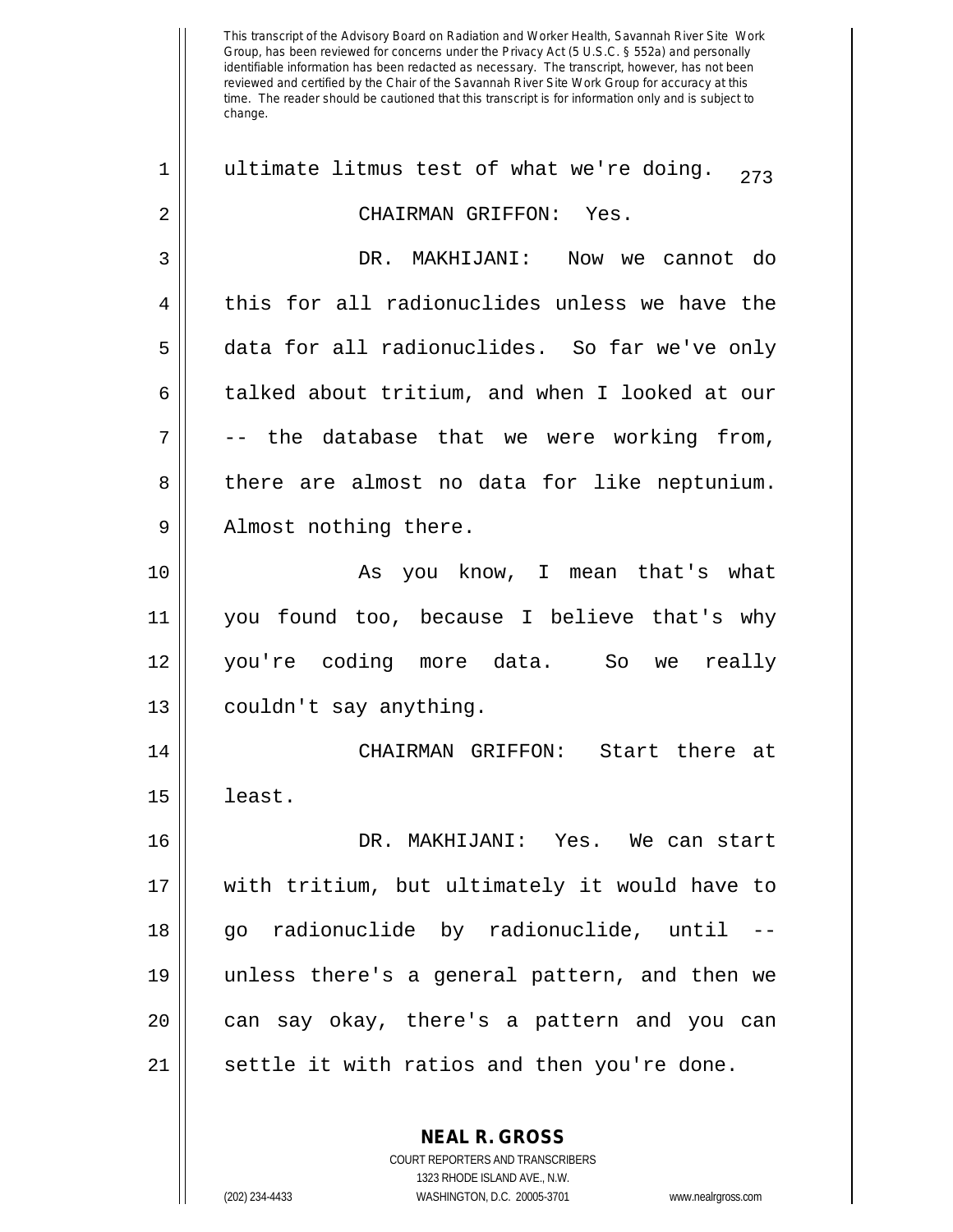| $\mathbf 1$    | DR. TAULBEE: Right. Well, what, $\overline{A}$ |
|----------------|------------------------------------------------|
| $\overline{2}$ | think we should be doing is I think we should  |
| $\overline{3}$ | start with this tritium to start with, and     |
| $\overline{4}$ | come to some agreement on the analysis         |
| 5              | methodology for comparison before we move on   |
| 6              | to others.                                     |

7 || Then once we've moved onto others, 8 plutonium, uranium or whatever was next, then 9 we can start looking for the whole pattern. 10 Instead of trying to solve this other 11 radionuclides all at once here, let's look and 12 see what these ones where we do have 13 || sufficient data, where we have a tremendous 14 || amount of plutonium data and tritium data and 15 uranium data, to make these comparisons.

16 DR. MAKHIJANI: Yes, and that's 17 one issue. But I don't think it's going -- I 18 || think it will be helpful if the data sets that 19 you're going to use for other radionuclides  $20$  || are all posted, and we can talk about tritium 21 || in terms of construction workers versus non-

> COURT REPORTERS AND TRANSCRIBERS 1323 RHODE ISLAND AVE., N.W. (202) 234-4433 WASHINGTON, D.C. 20005-3701 www.nealrgross.com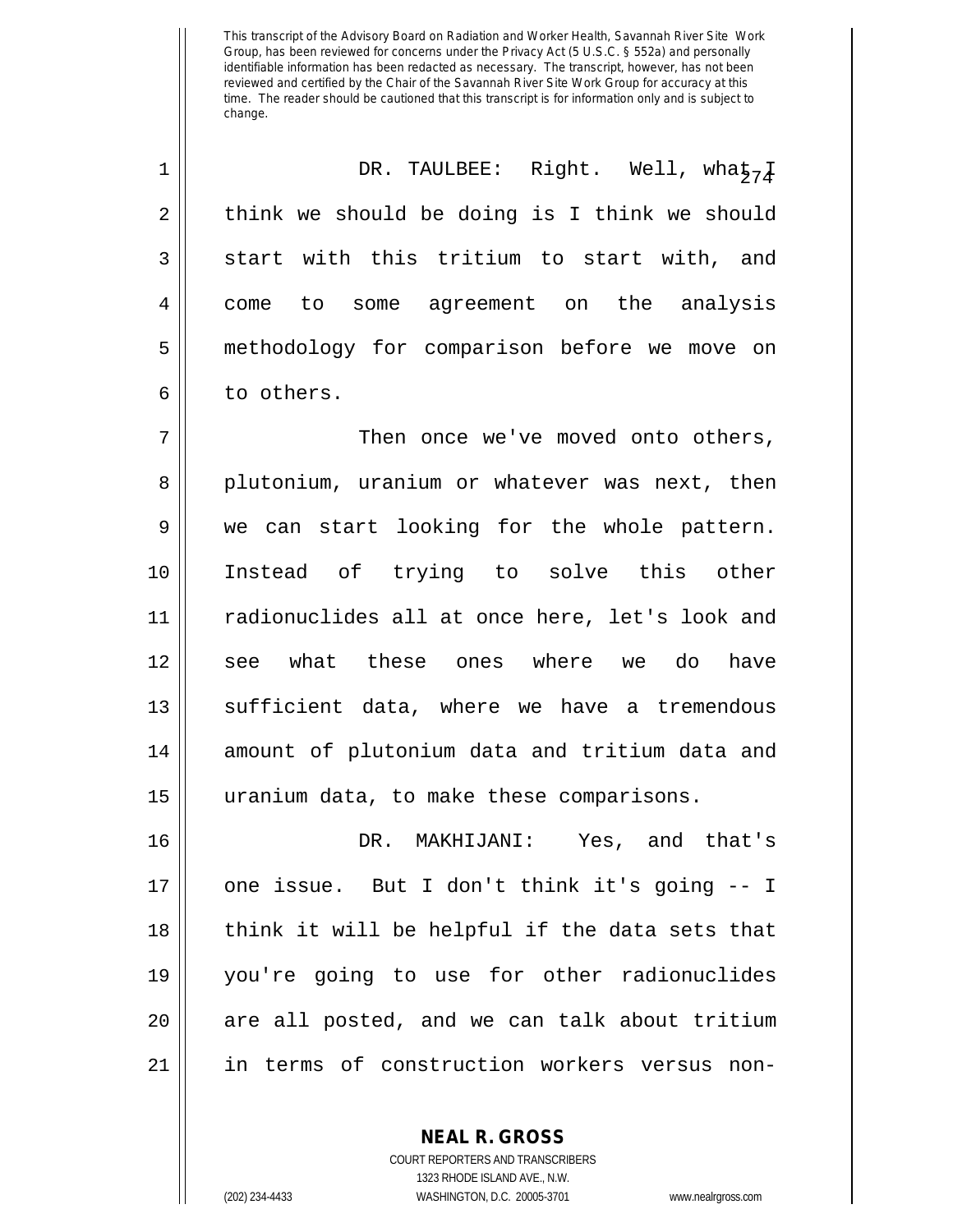This transcript of the Advisory Board on Radiation and Worker Health, Savannah River Site Work Group, has been reviewed for concerns under the Privacy Act (5 U.S.C. § 552a) and personally identifiable information has been redacted as necessary. The transcript, however, has not been reviewed and certified by the Chair of the Savannah River Site Work Group for accuracy at this time. The reader should be cautioned that this transcript is for information only and is subject to change. 1 || construction workers. But there's clearly  $2 \parallel$  going to be  $-$ 3 CHAIRMAN GRIFFON: Are the other  $4 \parallel$  data sets not ready or --5 DR. TAULBEE: The uranium is 6 parsed in two phases, which is why I didn't 7 want to bring it up at this point, only 8 || because we've got all of the data prior to 9 1965 coded. But then we don't after 1965. We 10 || only went up to '65 for the thorium, okay, at 11 | that point. 12 So you know, that hasn't been 13 coded. So all the tritium data has been coded  $14$  and there's lots of it. So that's why I want 15 to try and start with the tritium. Then for 16 the plutonium, if we're seeing a difference 17 then in the uranium, then we can look at the 18 data that Mel had collected previously for 19 || OTIB-0052, possibly ways of cutting that. 20 And there's also the possibility 21 of adding to that database. Again, we have

> COURT REPORTERS AND TRANSCRIBERS 1323 RHODE ISLAND AVE., N.W. (202) 234-4433 WASHINGTON, D.C. 20005-3701 www.nealrgross.com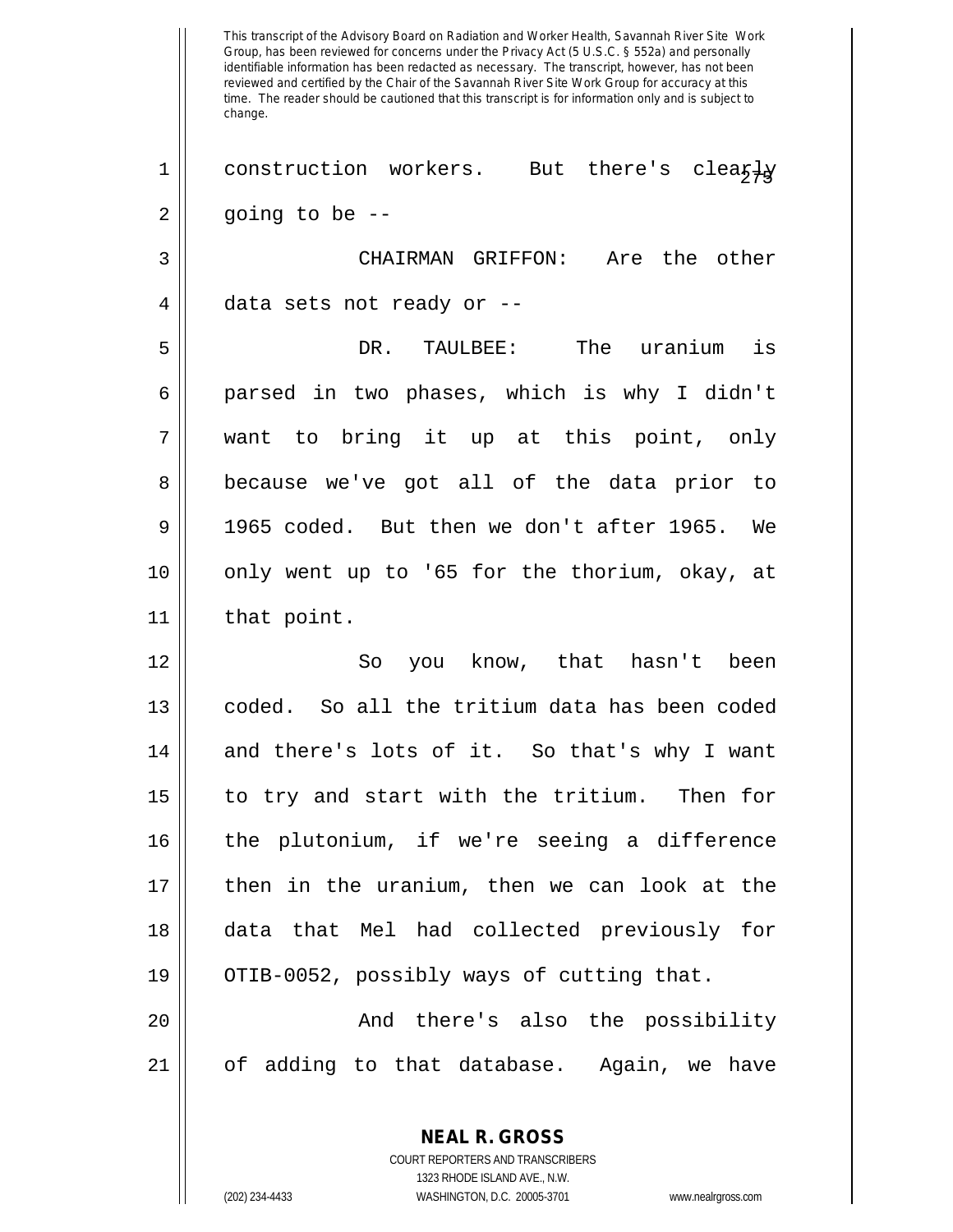| 2  | the site. It's just not all coded, and so if                                                                                                                    |
|----|-----------------------------------------------------------------------------------------------------------------------------------------------------------------|
|    |                                                                                                                                                                 |
| 3  | you're wanting to look at more construction                                                                                                                     |
| 4  | trades workers from that hard copy, it can be                                                                                                                   |
| 5  | coded.                                                                                                                                                          |
| 6  | CHAIRMAN GRIFFON: I guess what I                                                                                                                                |
| 7  | -- I'm trying to get to Jim's question, which                                                                                                                   |
| 8  | is, and I think if the data that was used to                                                                                                                    |
| 9  | make TIB-0075, I mean if -- it's not going to                                                                                                                   |
| 10 | be anything other than additional data, right?                                                                                                                  |
| 11 | Oh, I got to be careful with that maybe.                                                                                                                        |
| 12 | I was thinking the data set's just                                                                                                                              |
| 13 | going to grow from there, right? But it would                                                                                                                   |
| 14 | definitely --                                                                                                                                                   |
| 15 | DR. TAULBEE: I can certainly give                                                                                                                               |
| 16 | you more of these exotic radionuclides. But                                                                                                                     |
| 17 | there's going to be so few samples, I don't                                                                                                                     |
| 18 | know what kind of meaningful comparisons<br>can                                                                                                                 |
| 19 | be made.                                                                                                                                                        |
| 20 | CHAIRMAN GRIFFON: Right.                                                                                                                                        |
| 21 | DR. TAULBEE: That's why I think,                                                                                                                                |
|    | <b>NEAL R. GROSS</b><br>COURT REPORTERS AND TRANSCRIBERS<br>1323 RHODE ISLAND AVE., N.W.<br>(202) 234-4433<br>WASHINGTON, D.C. 20005-3701<br>www.nealrgross.com |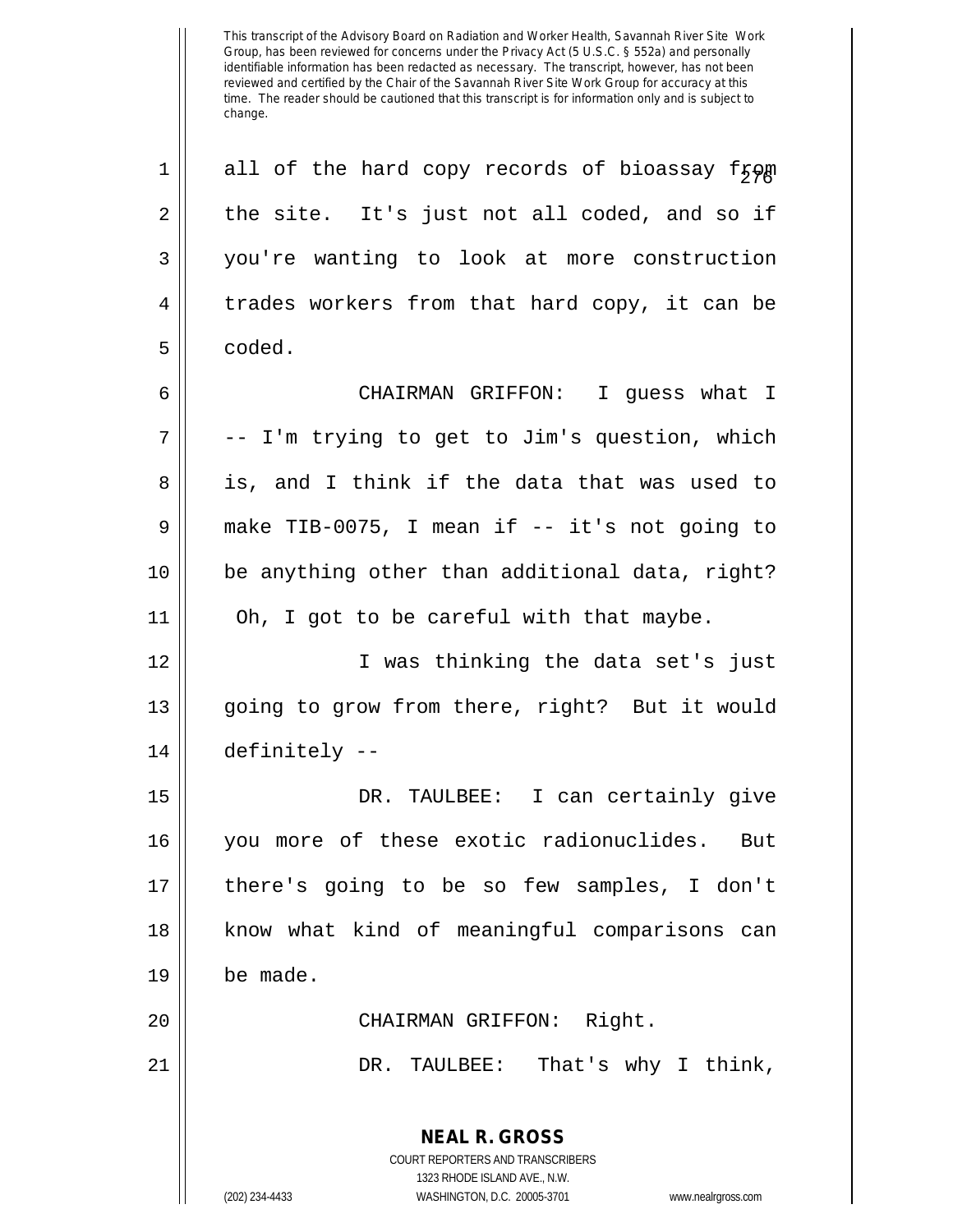This transcript of the Advisory Board on Radiation and Worker Health, Savannah River Site Work Group, has been reviewed for concerns under the Privacy Act (5 U.S.C. § 552a) and personally identifiable information has been redacted as necessary. The transcript, however, has not been reviewed and certified by the Chair of the Savannah River Site Work Group for accuracy at this time. The reader should be cautioned that this transcript is for information only and is subject to change. 1 || you know, sticking to the big three  $_2\varphi f$  $2 \parallel$  tritium, uranium and plutonium, and if they're  $3 \parallel$  all showing the same  $-$ 4 DR. NETON: Well, I understand an 5 || argument can be made though, that these are 6 different processes. 7 DR. MAKHIJANI: In the past what 8 aas happened with SECs, as you know Jim, is 9 || you have data for the main radionuclide, and 10 || then you don't have data for the radionuclides 11 that were ancillary or not part of the main 12 | processing. 13 The SECs have been driven not 14 || because the sites weren't paying attention to 15 || the main thing; that would be process. They 16 were. They were driven by other things. So 17 in this particular -- since you're asking, 18 || since the Work Group is asking us to kind of 19 give our opinion about whether you can cover  $20$  || this by ratios and Site Profile issue, I can - $21$ 

> COURT REPORTERS AND TRANSCRIBERS 1323 RHODE ISLAND AVE., N.W. (202) 234-4433 WASHINGTON, D.C. 20005-3701 www.nealrgross.com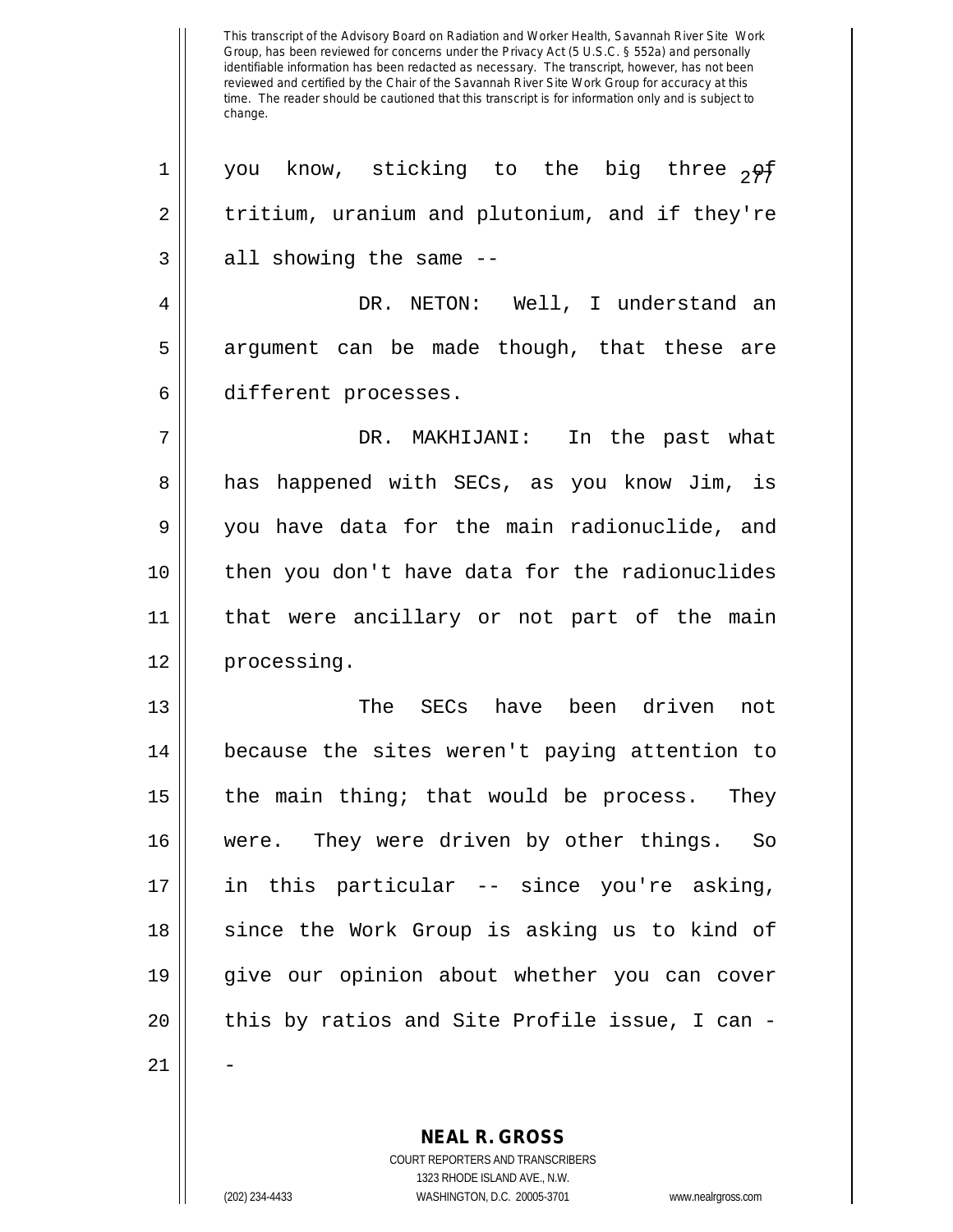| 1  | from past experience $2\frac{1}{2}R$<br>Just   |
|----|------------------------------------------------|
| 2  | looking at the data that we have looked at, I  |
| 3  | can tell you that there is not much data for   |
| 4  | construction workers for californium<br>or     |
| 5  | americium, and these are production items. So  |
| 6  | you can't just say a priori that we have       |
| 7  | plutonium data and it's --                     |
| 8  | DR. NETON: No, I understand. I                 |
| 9  | mean there may be good reason why there aren't |
| 10 | a lot of data points, and that would be        |
| 11 | incumbent upon us to go and discuss it.        |
| 12 | DR. MAKHIJANI: That's right,                   |
| 13 | exactly. But I can't give you an opinion -- I  |
| 14 | can't go to my team and go to Joyce and say    |
| 15 | give us an opinion about this until we         |
| 16 | actually look at the data.                     |
| 17 | DR. TAULBEE: And I'd also like to              |
| 18 | emphasize, what you're looking at when you say |
| 19 | there's limited data on the californium,       |
| 20 | curium and so forth, you're absolutely right.  |
| 21 | In NOCTS right now, and I'm not even<br>sure   |

COURT REPORTERS AND TRANSCRIBERS 1323 RHODE ISLAND AVE., N.W. (202) 234-4433 WASHINGTON, D.C. 20005-3701 www.nealrgross.com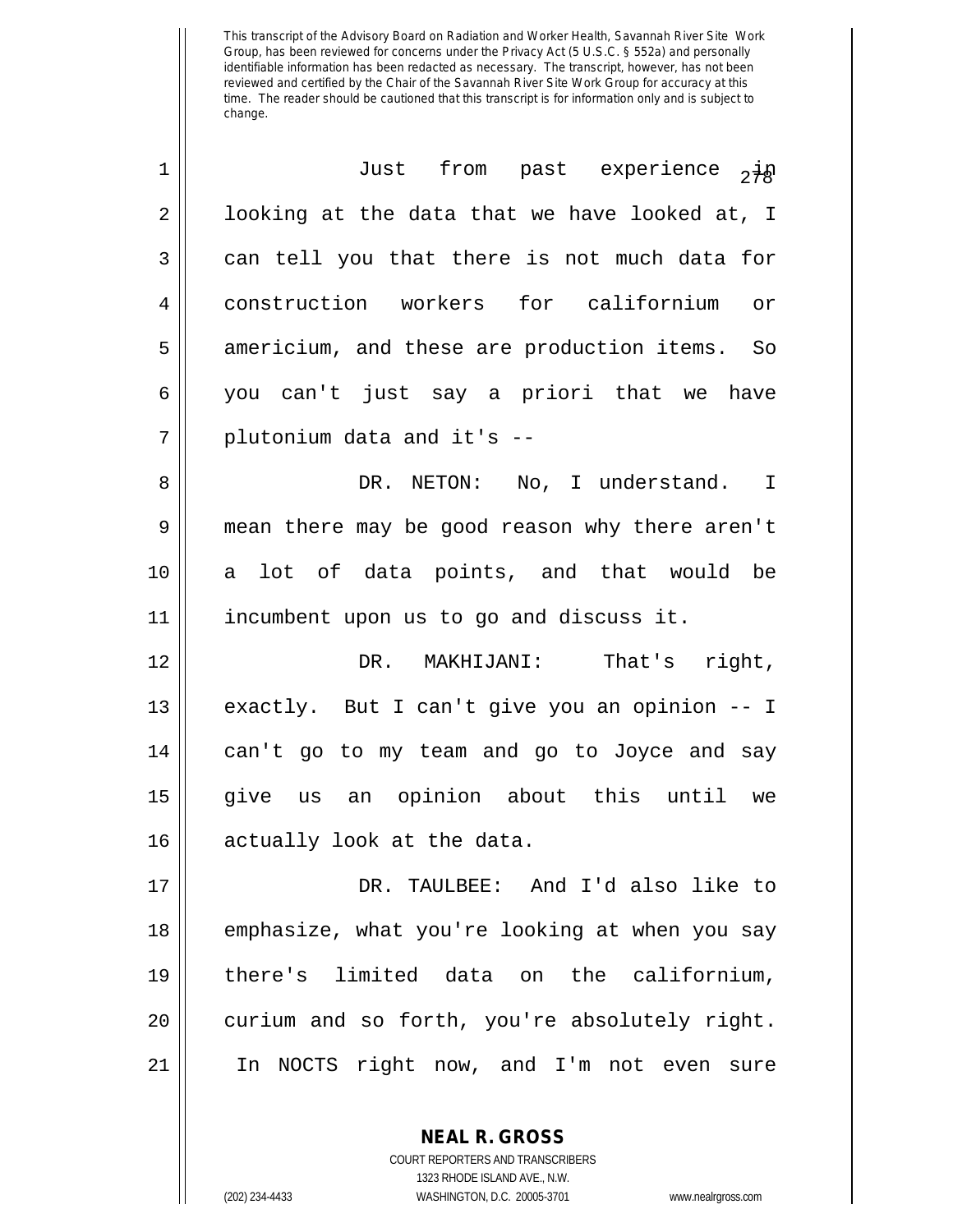This transcript of the Advisory Board on Radiation and Worker Health, Savannah River Site Work Group, has been reviewed for concerns under the Privacy Act (5 U.S.C. § 552a) and personally identifiable information has been redacted as necessary. The transcript, however, has not been reviewed and certified by the Chair of the Savannah River Site Work Group for accuracy at this time. The reader should be cautioned that this transcript is for information only and is subject to change. 1 || we've gotten to that coworker model yet, but  $2 \parallel$  if we need to, we will go back and we will 3 Supplement from those log books like we did 4 | the uranium. 5 DR. MAKHIJANI: This is the issue,  $6 \parallel$  is that you know, at a certain point you find 7 insufficient data, and then you say you've got  $8 \parallel$  more and you code more, then it's  $-$ 9 (Simultaneous speaking.) 10 DR. NETON: We need to go back and 11 look at the uses of those nuclides, and how 12 || often they were used, what the exposure 13 potentials really were. This is not unlike 14 what we're trying to do right now, come to 15 | some agreement at Los Alamos. 16 I mean Los Alamos had a number of 17 minor radionuclides that we called exotics, 18 and our position is that there just wasn't 19 much potential for exposure. That's why you 20 don't have many nuclides and they were 21 controlled basically at the same levels. We

> COURT REPORTERS AND TRANSCRIBERS 1323 RHODE ISLAND AVE., N.W. (202) 234-4433 WASHINGTON, D.C. 20005-3701 www.nealrgross.com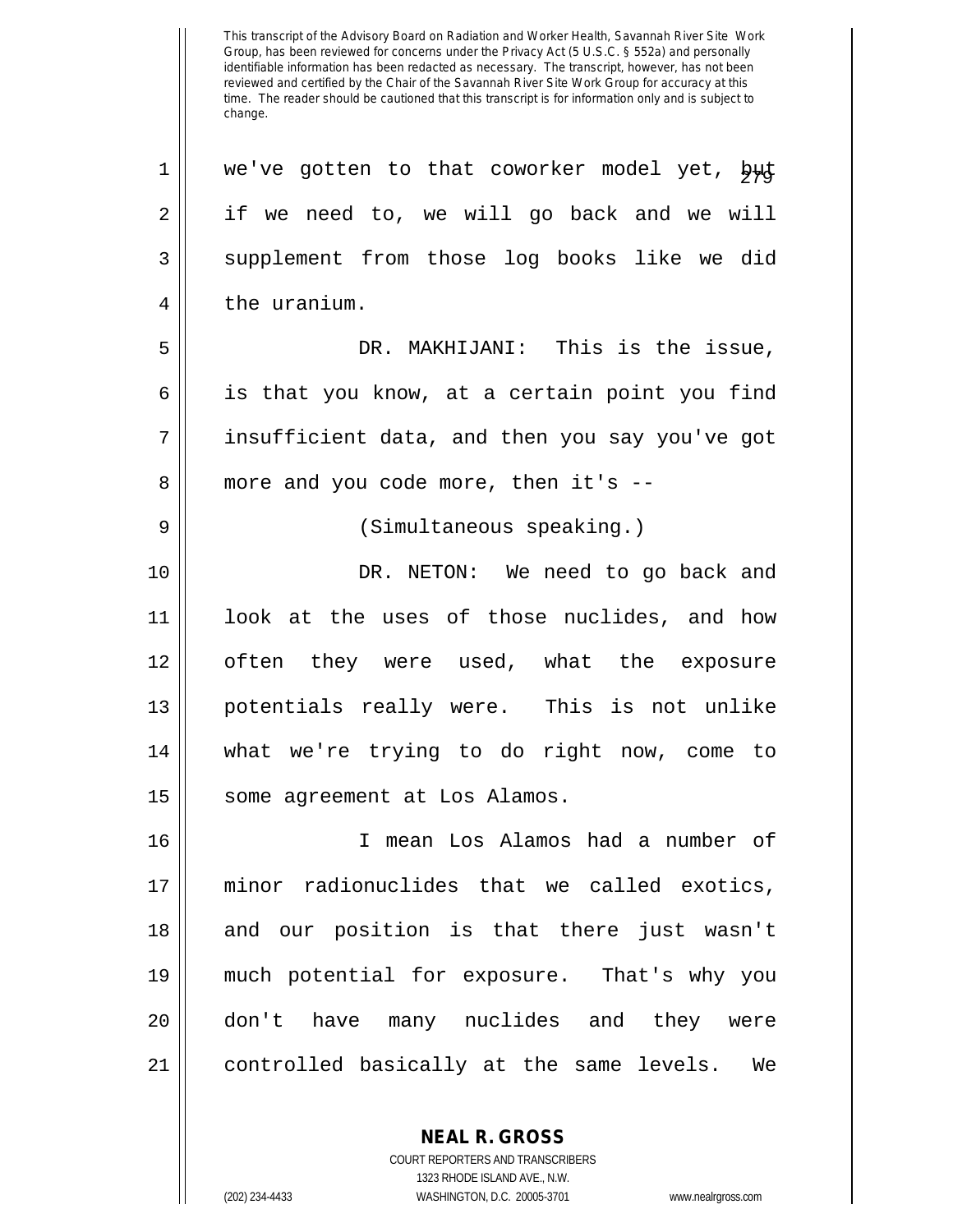| $\mathbf 1$    | need to -- I'm really concerned about drilling |
|----------------|------------------------------------------------|
| $\overline{2}$ | down and having to demonstrate that we have    |
| 3              | unique distributions for every single isotope, |
| 4              | because you know, earlier we talked about 150  |
| 5              | radionuclides. That's not going to happen.     |
| 6              | CHAIRMAN GRIFFON: I guess I just               |
| 7              | wonder if it's useful to, you know, the big    |
| 8              | three as Tim talked about, would it be useful  |
| 9              | for SC&A to look into the big three and        |
| 10             | determine whether there's sufficient data      |
| 11             | there for those three to make construction     |
| 12             | worker models separate from the overall model, |
| 13             | you know, if there's --                        |
| 14             | DR. NETON: I agree. I mean if it               |
| 15             | doesn't work for them, there's no reason to go |
| 16             | after the data.                                |
| 17             | CHAIRMAN GRIFFON: Right, right.                |
| 18             | And you know, we're not extrapolating from     |
| 19             | there that therefore you can do all the        |
| 20             | others. We're just saying look at these three  |
| 21             | as a starting point. Do they have the data,    |
|                |                                                |

COURT REPORTERS AND TRANSCRIBERS 1323 RHODE ISLAND AVE., N.W.

**NEAL R. GROSS**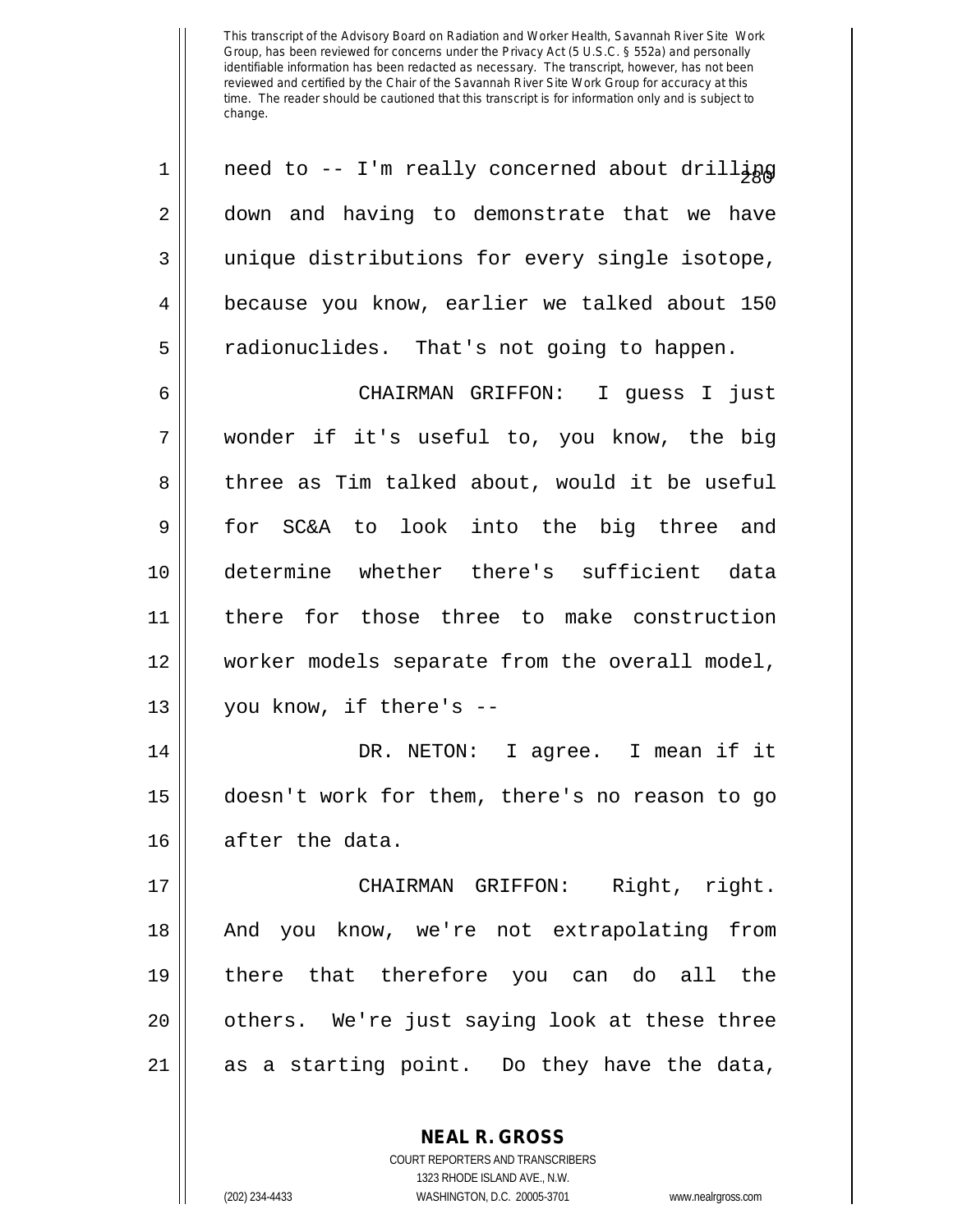This transcript of the Advisory Board on Radiation and Worker Health, Savannah River Site Work Group, has been reviewed for concerns under the Privacy Act (5 U.S.C. § 552a) and personally identifiable information has been redacted as necessary. The transcript, however, has not been reviewed and certified by the Chair of the Savannah River Site Work Group for accuracy at this time. The reader should be cautioned that this transcript is for information only and is subject to change. **NEAL R. GROSS** COURT REPORTERS AND TRANSCRIBERS 1323 RHODE ISLAND AVE., N.W. (202) 234-4433 WASHINGTON, D.C. 20005-3701 www.nealrgross.com 1 || though? That's what I want to understand,  $2 \parallel$  because  $-$ 3 DR. TAULBEE: In the tritium -- 4 || (Simultaneous speaking.) 5 CHAIRMAN GRIFFON: The tritium you 6 will post, right. What about plutonium, 7 uranium -- 8 DR. TAULBEE: The uranium we can 9 || post. You've got to keep in mind it's only up 10 to 1965. 11 CHAIRMAN GRIFFON: All we really 12 need is what's posted, what was used for the 13 || TIB-0075, right? 14 || DR. TAULBEE: Right. 15 DR. MAKHIJANI: And TIB-0075 16 Savannah River was only for tritium from 1991 17 to 2001. That's extremely limited. So when 18 we looked at TIB-0075 for Savannah River Site, 19 you could hardly say anything. 20 || (Simultaneous speaking.) 21 DR. MAKHIJANI: Something about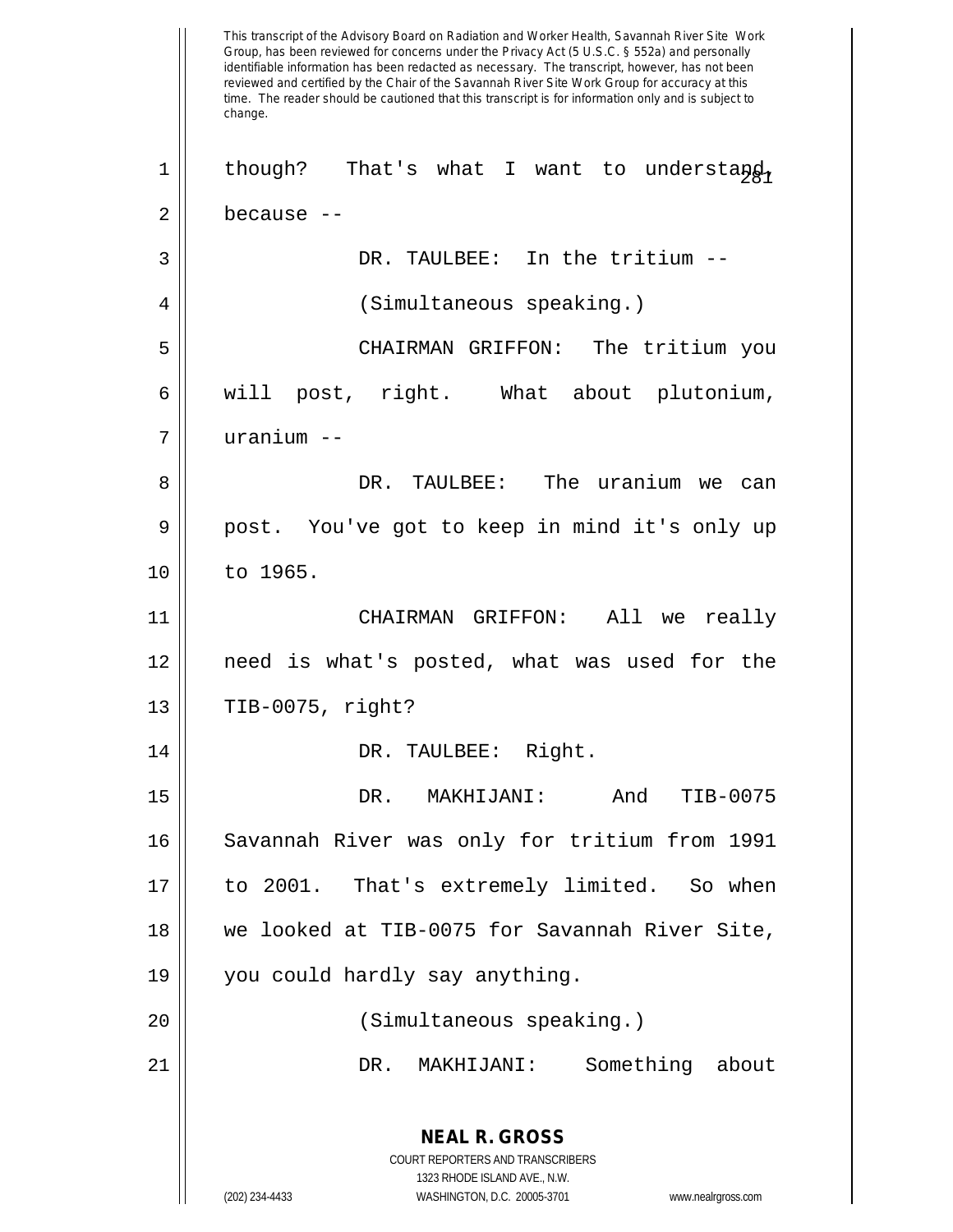This transcript of the Advisory Board on Radiation and Worker Health, Savannah River Site Work Group, has been reviewed for concerns under the Privacy Act (5 U.S.C. § 552a) and personally identifiable information has been redacted as necessary. The transcript, however, has not been reviewed and certified by the Chair of the Savannah River Site Work Group for accuracy at this time. The reader should be cautioned that this transcript is for information only and is subject to change. 1  $\parallel$  that tritium, and we did. We thought it  $_{\tiny\rm W}$  $2 \parallel$  okay, if I'm remembering right. 3 DR. TAULBEE: But you know, in the 4 || review of the coworker models, obviously we 5 don't just look at whatever TIB-0075 is. That 6 was a methodology demonstrating that a random 7 sample can be pulled from NOCTS. That was the 8 *purpose*. 9 CHAIRMAN GRIFFON: So uranium, you 10 have up to '65 you're saying? 11 DR. TAULBEE: To '65, yes. 12 CHAIRMAN GRIFFON: And then 13 | plutonium? 14 DR. TAULBEE: Plutonium, we have 15 the basic NOCTS file, and then for OTIB-0052, 16 we went down and captured construction trade 17 workers specifically, doing a sort based upon 18 || external dose, that people who have higher 19 external doses will have higher potential for 20 internal plutonium. So based upon that, they 21 were selected for additional --

> **NEAL R. GROSS** COURT REPORTERS AND TRANSCRIBERS 1323 RHODE ISLAND AVE., N.W.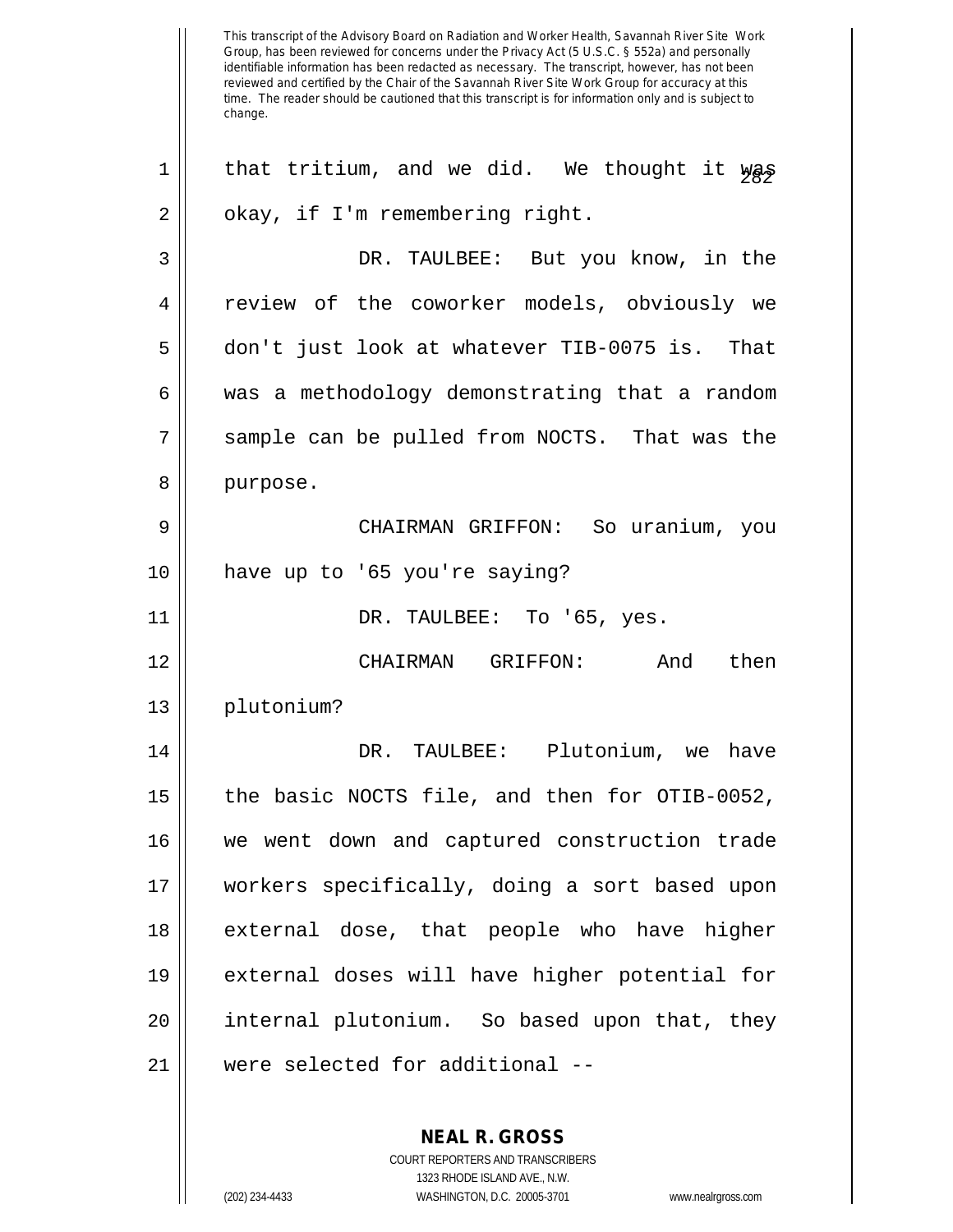This transcript of the Advisory Board on Radiation and Worker Health, Savannah River Site Work Group, has been reviewed for concerns under the Privacy Act (5 U.S.C. § 552a) and personally identifiable information has been redacted as necessary. The transcript, however, has not been reviewed and certified by the Chair of the Savannah River Site Work Group for accuracy at this time. The reader should be cautioned that this transcript is for information only and is subject to change. **NEAL R. GROSS** COURT REPORTERS AND TRANSCRIBERS  $\begin{array}{c|c} 1 & \hspace{1.5cm} & \hspace{1.5cm} & \hspace{1.5cm} & \hspace{1.5cm} & \hspace{1.5cm} & \hspace{1.5cm} & \hspace{1.5cm} & \hspace{1.5cm} & \hspace{1.5cm} & \hspace{1.5cm} & \hspace{1.5cm} & \hspace{1.5cm} & \hspace{1.5cm} & \hspace{1.5cm} & \hspace{1.5cm} & \hspace{1.5cm} & \hspace{1.5cm} & \hspace{1.5cm} & \hspace{1.5cm} & \hspace{1.5cm} & \hspace{1.5cm$ 2 DR. TAULBEE: How many people did  $3 \parallel$  you get additional for  $-$ 4 MEMBER CLAWSON: For construction 5 workers? About 400-something. 6 DR. TAULBEE: About 400 7 additional. So we have NOCTS, and then we 8 have about 400 additional workers. So it's 9 not a complete data set. It's been modified. 10 || I'm not sure that it's really random now, but  $11$  | it's what we have electronically. 12 DR. MAKHIJANI: The issue, I think 13 you know, I mean I am very hesitant to say  $14$  | that we can say anything. If the database is 15 not a constant, then it becomes very hard. I 16 can just tell you, if the database is not a 17 constant, then it's going to be very hard to  $18 \parallel$  say. 19 Because then every time you have 20 more data, then you've got to go back, and  $21$  | that's what's been happening, is we're going

1323 RHODE ISLAND AVE., N.W. (202) 234-4433 WASHINGTON, D.C. 20005-3701 www.nealrgross.com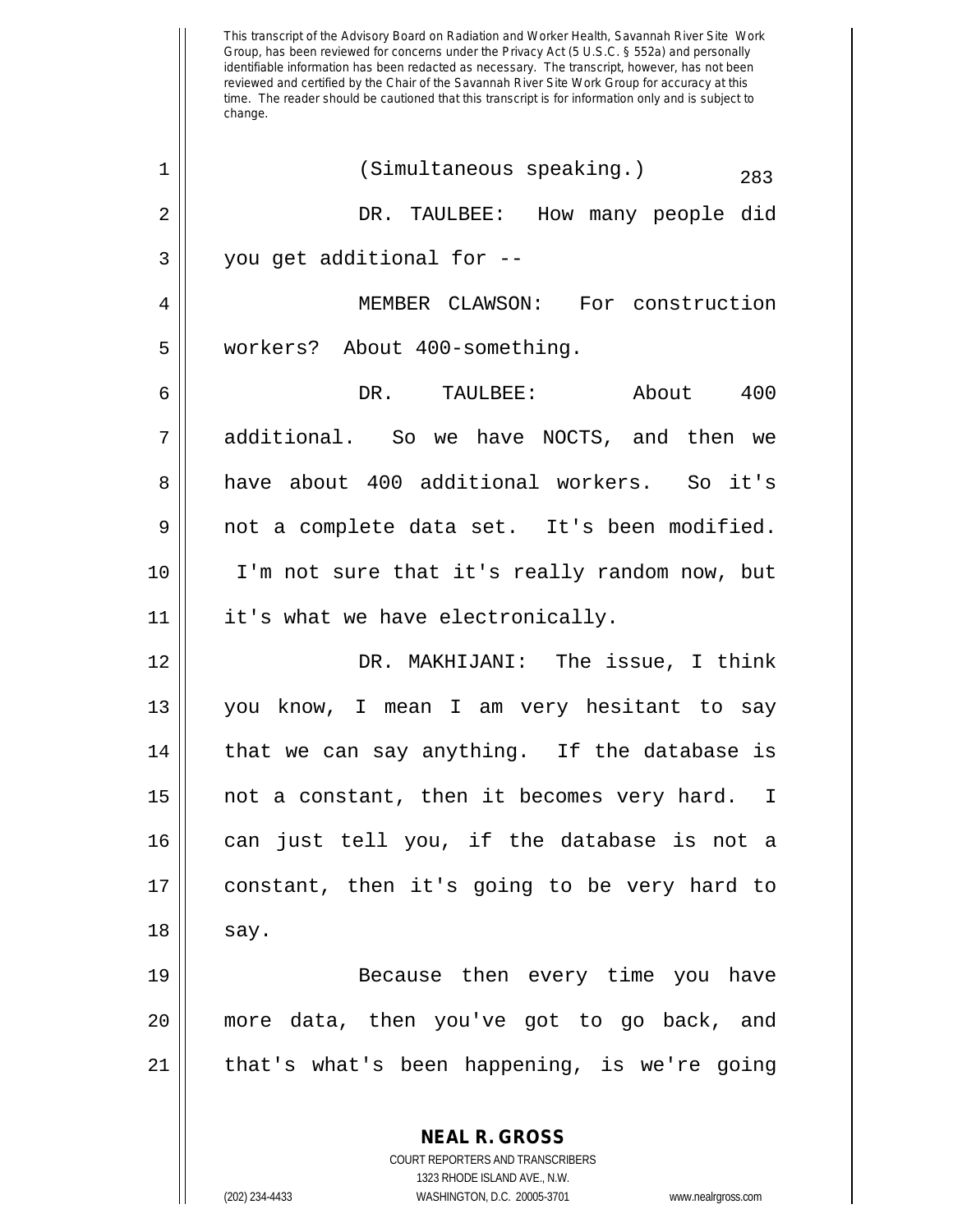This transcript of the Advisory Board on Radiation and Worker Health, Savannah River Site Work Group, has been reviewed for concerns under the Privacy Act (5 U.S.C. § 552a) and personally identifiable information has been redacted as necessary. The transcript, however, has not been reviewed and certified by the Chair of the Savannah River Site Work Group for accuracy at this time. The reader should be cautioned that this transcript is for information only and is subject to change. **NEAL R. GROSS** COURT REPORTERS AND TRANSCRIBERS 1323 RHODE ISLAND AVE., N.W. (202) 234-4433 WASHINGTON, D.C. 20005-3701 www.nealrgross.com 1 || back a second round because the database  $\frac{1}{2}$  $2 \parallel$  expanding. 3 DR. TAULBEE: Can I propose this 4 | then? 5 CHAIRMAN GRIFFON: Yes. 6 DR. TAULBEE: Let's start with the  $7 \parallel$  tritium, and then let's do the analysis of the 8 || uranium through 1965, and then reassess, see  $9 \parallel$  where we're at  $--$  if we get that done before 10 || the next worker meeting --11 CHAIRMAN GRIFFON: Is the tritium 12 | complete now or --13 DR. TAULBEE: Yes. 14 CHAIRMAN GRIFFON: Okay. So 15 | that's not going to change? 16 DR. TAULBEE: No, and neither is  $17$  || the uranium prior to '65. 18 CHAIRMAN GRIFFON: All right. I 19 agree with that, because we don't want to hit,  $20$  || we don't want to go at these moving target 21 possibilities.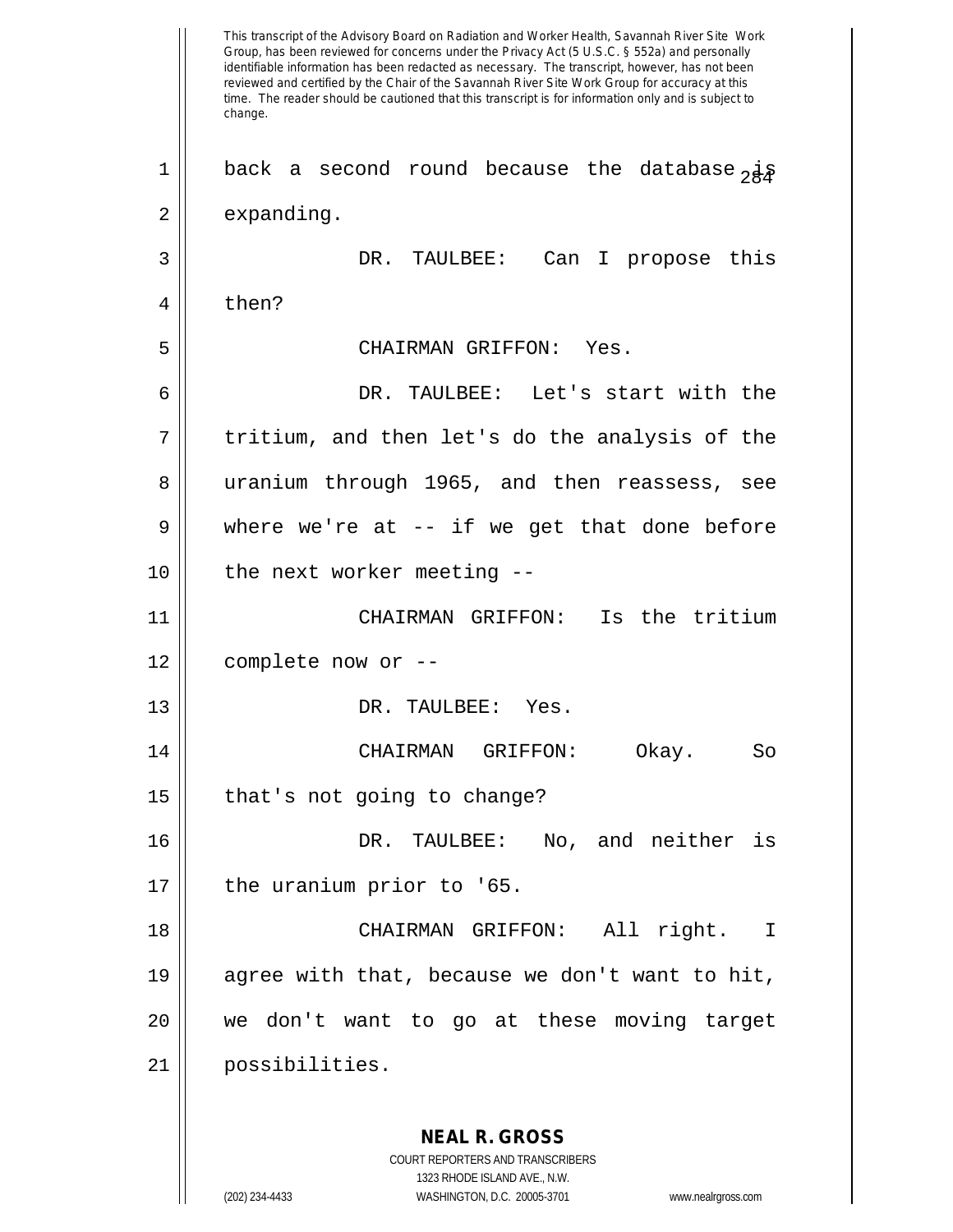This transcript of the Advisory Board on Radiation and Worker Health, Savannah River Site Work Group, has been reviewed for concerns under the Privacy Act (5 U.S.C. § 552a) and personally identifiable information has been redacted as necessary. The transcript, however, has not been reviewed and certified by the Chair of the Savannah River Site Work Group for accuracy at this time. The reader should be cautioned that this transcript is for information only and is subject to change. **NEAL R. GROSS** COURT REPORTERS AND TRANSCRIBERS 1323 RHODE ISLAND AVE., N.W. (202) 234-4433 WASHINGTON, D.C. 20005-3701 www.nealrgross.com 1 || So all right. So we're going  $\frac{1}{2}$  $2 \parallel$  task SC&A with looking at that, with an eye on  $3 \parallel$  the question of is it an SEC issue or a Site 4 Profile issue. In other words -- 5 DR. MAKHIJANI: And then we'll  $6 \parallel$  conclude just for that much. 7 CHAIRMAN GRIFFON: Right. Just 8 for those pieces, yes. You can qualify your 9 || responses appropriately, yes. 10 DR. TAULBEE: So we'll post both 11 the tritium data and the uranium data through  $12 \parallel 1965.$ 13 CHAIRMAN GRIFFON: Yes. 14 MR. KATZ: So it's basically an 15  $\parallel$  adequacy of the data in terms of  $-$ -16 CHAIRMAN GRIFFON: It's really a 17 question is the data sufficient to reconstruct 18 doses, and that can be through a coworker 19 || model or whatever. 20 MR. KATZ: Right. 21 CHAIRMAN GRIFFON: Because if it's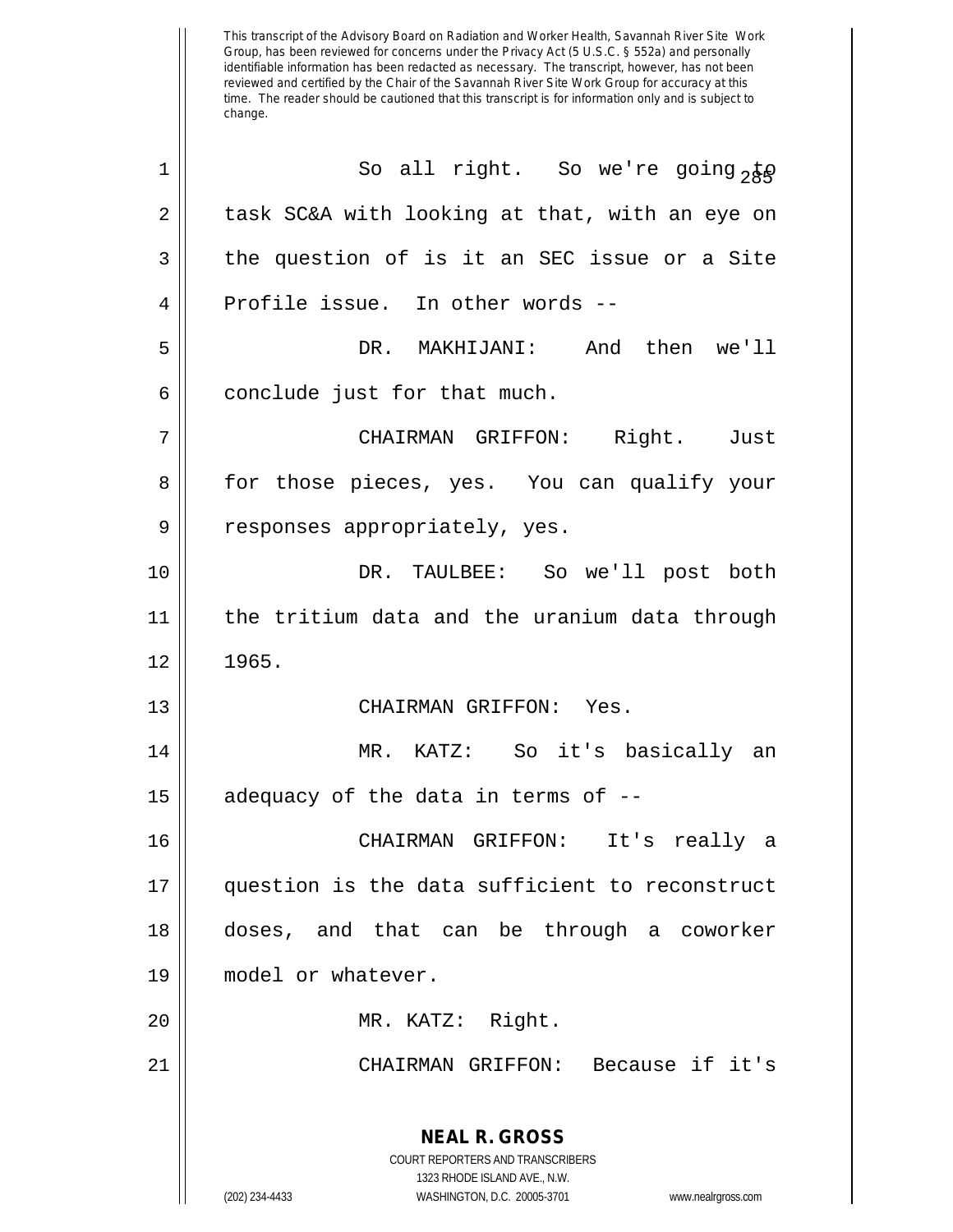This transcript of the Advisory Board on Radiation and Worker Health, Savannah River Site Work Group, has been reviewed for concerns under the Privacy Act (5 U.S.C. § 552a) and personally identifiable information has been redacted as necessary. The transcript, however, has not been reviewed and certified by the Chair of the Savannah River Site Work Group for accuracy at this time. The reader should be cautioned that this transcript is for information only and is subject to change. **NEAL R. GROSS**  $2281$  a question of like Jim said what is correct, in 2 | NOCTS then we can move that to Site Profile,  $3 \parallel$  yes. 4 MR. KATZ: Fair enough. 5 CHAIRMAN GRIFFON: Okay. 6 MR. MARSCHKE: Yes. I think that  $7 \parallel$  once we get the same data set, we'll see. But 8 The right now, the analysis that we did in this 9 There for uranium, we only had a little  $10$   $\vert$  -- we had 240 samples. So obviously --11 CHAIRMAN GRIFFON: Yes, it could 12 | change. 13 MR. MARSCHKE: It could change if 14 || we get a significant more number of samples. 15 We do have a lot of tritium. We did do a lot 16 || of tritium samples, over 17,000. So this is 17 for the construction workers. So I would 18 || think that they wouldn't change too much. 19 || But whatever you give us now, we 20 will basically go back and redo the analysis 21 with the new database, and see what the

> COURT REPORTERS AND TRANSCRIBERS 1323 RHODE ISLAND AVE., N.W.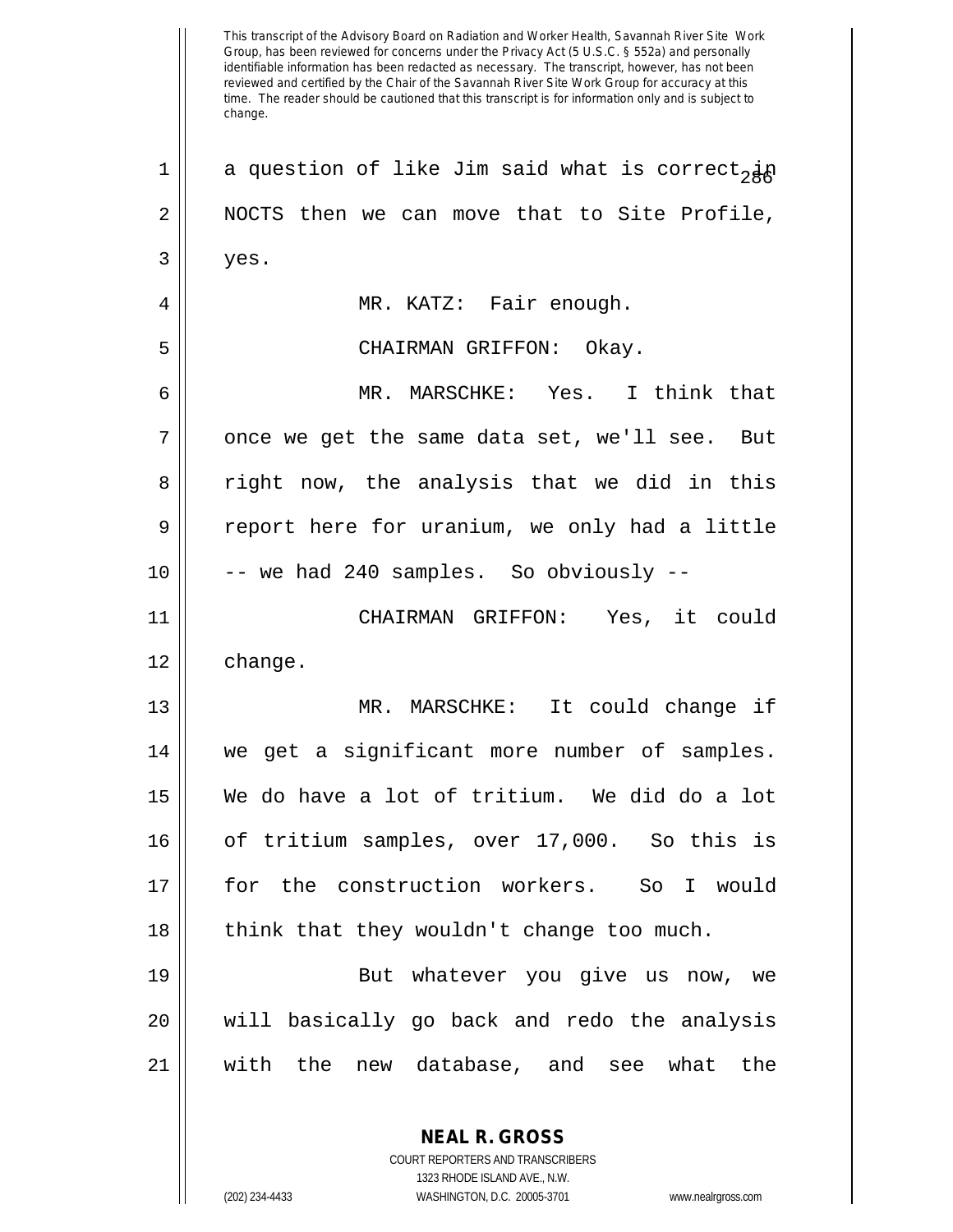This transcript of the Advisory Board on Radiation and Worker Health, Savannah River Site Work Group, has been reviewed for concerns under the Privacy Act (5 U.S.C. § 552a) and personally identifiable information has been redacted as necessary. The transcript, however, has not been reviewed and certified by the Chair of the Savannah River Site Work Group for accuracy at this time. The reader should be cautioned that this transcript is for information only and is subject to change. **NEAL R. GROSS** COURT REPORTERS AND TRANSCRIBERS 1323 RHODE ISLAND AVE., N.W. (202) 234-4433 WASHINGTON, D.C. 20005-3701 www.nealrgross.com  $\begin{array}{ccc} 1 & \text{results are.} \end{array}$  Then we'll, I guess --  $\begin{array}{ccc} 287 & \text{at} \end{array}$ 2 Finding 14 3 CHAIRMAN GRIFFON: All right. 4 Let's move on to finding 14. We've got to get  $5$  | through this matrix, yes. 6 || DR. TAULBEE: Finding 14. 7 CHAIRMAN GRIFFON: I have SC&A 8 || will clarify this matrix item and supply 9 examples of off normal and unauthorized work 10 | practices. 11 DR. MAKHIJANI: This is John 12 Mauro's baby. John, are you on the line? 13 (No response.) 14 DR. MAKHIJANI: Apparently John 15 had had a discussion about this at some point,  $16 \parallel$  and  $-$ 17 (Laughter.) 18 MR. KATZ: You lost the word. Are 19 you going to call him? 20 CHAIRMAN GRIFFON: Okay. We'll 21 pass on that one. If John comes back, we'll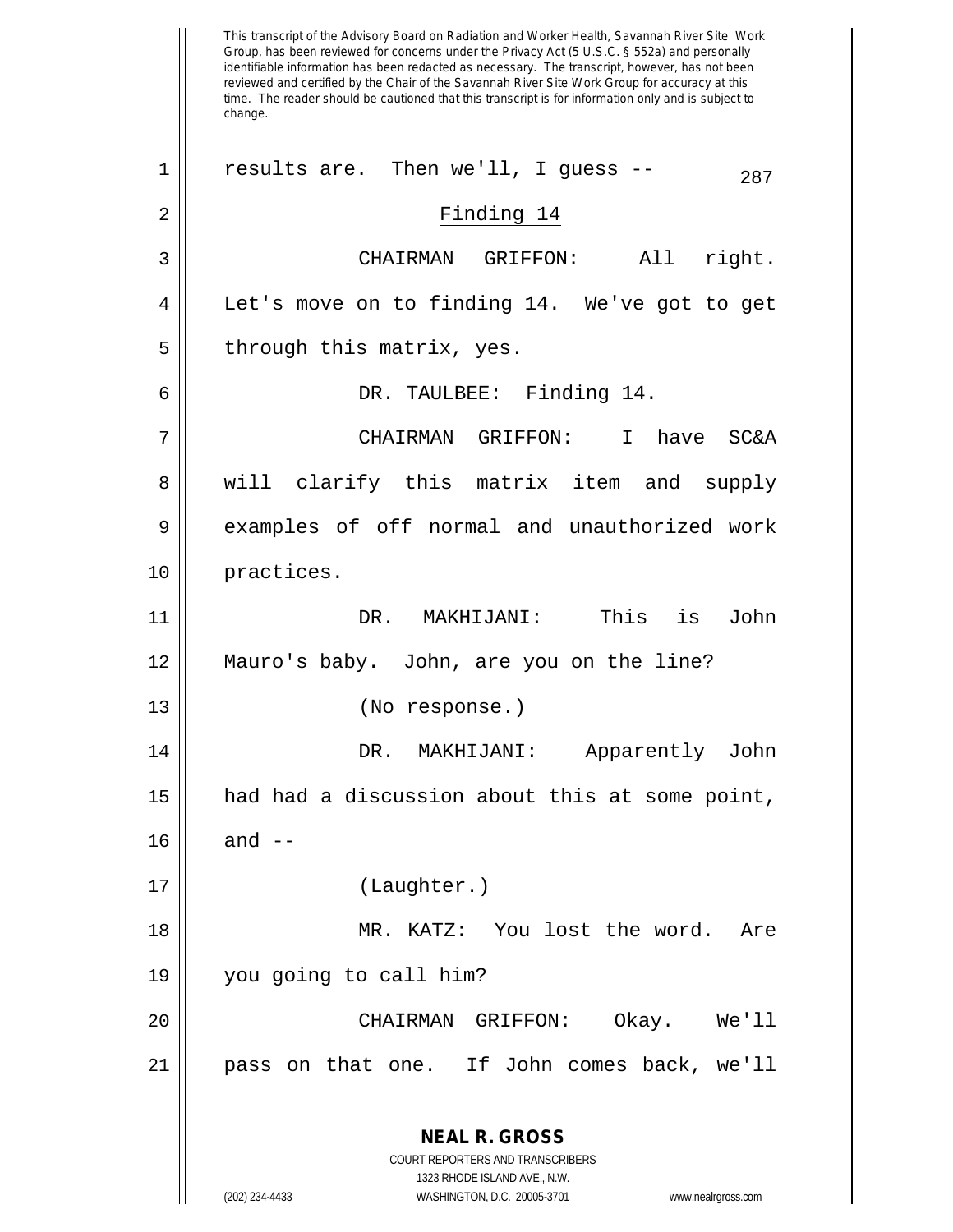This transcript of the Advisory Board on Radiation and Worker Health, Savannah River Site Work Group, has been reviewed for concerns under the Privacy Act (5 U.S.C. § 552a) and personally identifiable information has been redacted as necessary. The transcript, however, has not been reviewed and certified by the Chair of the Savannah River Site Work Group for accuracy at this time. The reader should be cautioned that this transcript is for information only and is subject to change. **NEAL R. GROSS** COURT REPORTERS AND TRANSCRIBERS 1323 RHODE ISLAND AVE., N.W. (202) 234-4433 WASHINGTON, D.C. 20005-3701 www.nealrgross.com 1 || qet it later. But right now, it's still on, and 2 | SC&A action. That's fine. Number 15. 3 Findings 15 and 16 4 CHAIRMAN GRIFFON: I've got to go 5 **back** and find what this is. 6 MR. KATZ: Did you get John? 7 DR. MAKHIJANI: He's not in. I 8 | left a message. 9 MR. MARSCHKE: Oh, that was 10 || something with Ed Brown and John Mauro having 11 a discussion. 12 CHAIRMAN GRIFFON: That was 14, 13 yes. So if he comes back, we'll get that. 14 MR. KATZ: I'll send him an email. 15 CHAIRMAN GRIFFON: And number 15, 16 does anybody have -- 17 DR. TAULBEE: My notes indicate  $18$  | this is a TIB-0052. 19 DR. MAKHIJANI: Yes. This is 20 || going back, I think we've got multiple ways of  $21$  | saying the same thing here.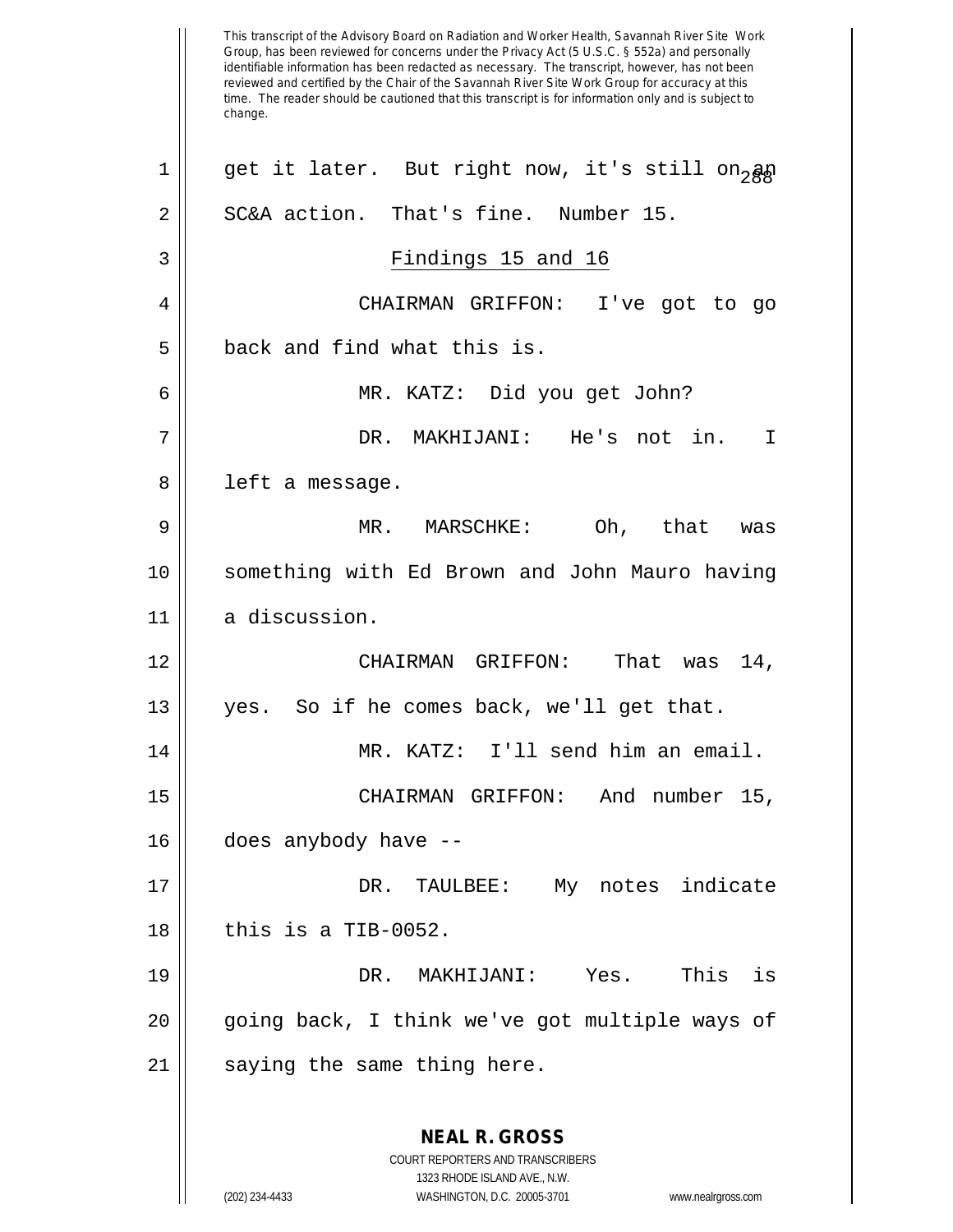This transcript of the Advisory Board on Radiation and Worker Health, Savannah River Site Work Group, has been reviewed for concerns under the Privacy Act (5 U.S.C. § 552a) and personally identifiable information has been redacted as necessary. The transcript, however, has not been reviewed and certified by the Chair of the Savannah River Site Work Group for accuracy at this time. The reader should be cautioned that this transcript is for information only and is subject to change. **NEAL R. GROSS** COURT REPORTERS AND TRANSCRIBERS  $\begin{array}{ccc} \hbox{\small\tt 1}\end{array}$  CHAIRMAN GRIFFON: Fifteen  $_2$  js 2 | covered in number 13 or number 12 it says. 3 DR. NETON: We were going to do  $4 \parallel 13$ , 15 and 16 altogether. 5 CHAIRMAN GRIFFON: Altogether,  $6 \parallel$  yes, yes. 7 (Simultaneous speaking.) 8 DR. TAULBEE: Can you combine all  $9 \parallel$  that into one? 10 CHAIRMAN GRIFFON: Yes. I'll try 11 to do that. When I put out a new matrix, I'll  $12 \parallel$  try to do that. 13 DR. MAKHIJANI: Yes. I understand 14 || we need a new matrix. 15 DR. TAULBEE: Just combine those 16 into one. 17 CHAIRMAN GRIFFON: Yes, okay. 18 DR. MAKHIJANI: This is a little 19 bit ancient, you know, from last August, and 20 || it was done with a paper review and the TBD 21 review, and that was just, you know, a

1323 RHODE ISLAND AVE., N.W.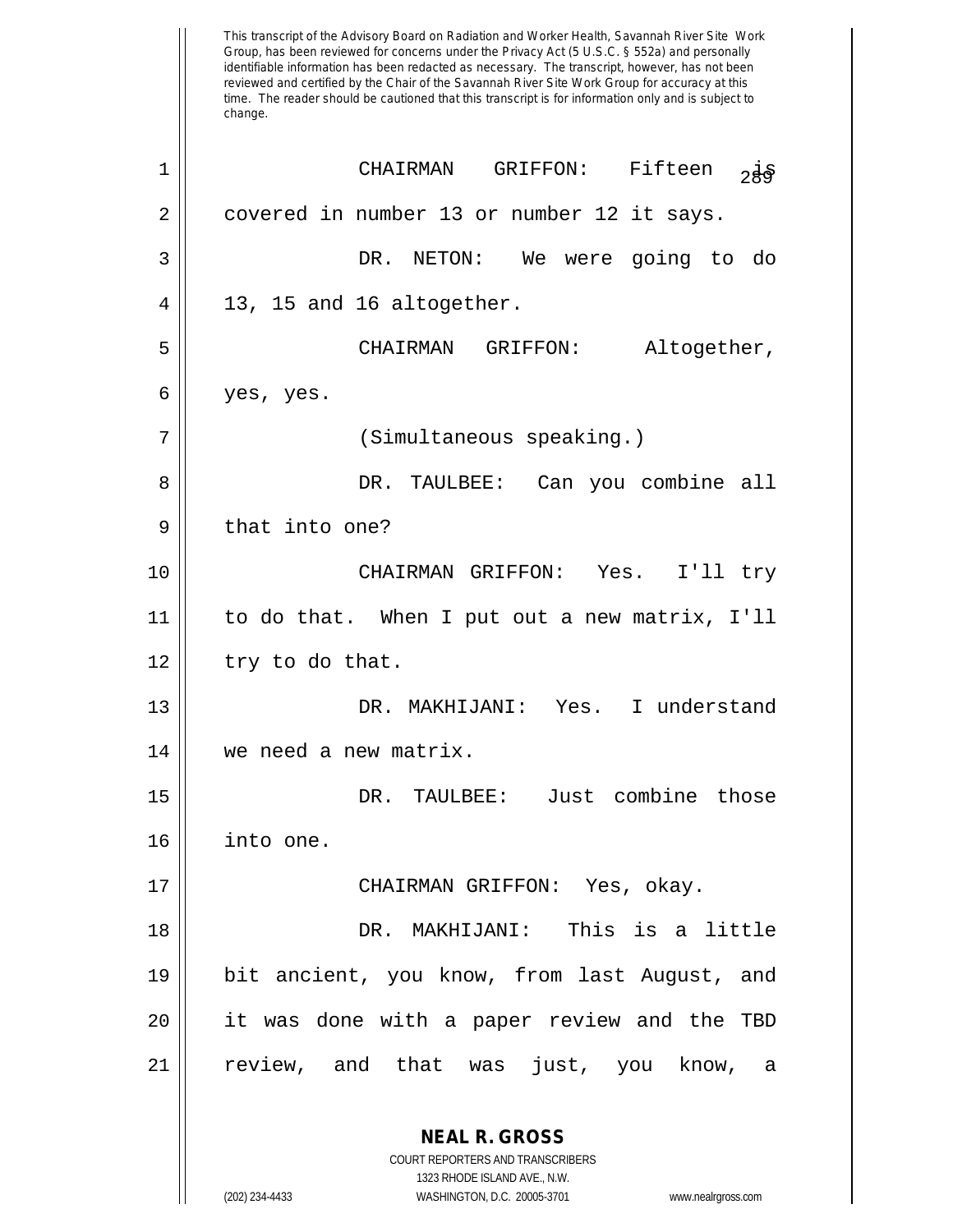This transcript of the Advisory Board on Radiation and Worker Health, Savannah River Site Work Group, has been reviewed for concerns under the Privacy Act (5 U.S.C. § 552a) and personally identifiable information has been redacted as necessary. The transcript, however, has not been reviewed and certified by the Chair of the Savannah River Site Work Group for accuracy at this time. The reader should be cautioned that this transcript is for information only and is subject to change. 1 Starting point. 290 2 || DR. TAULBEE: Right. 3 CHAIRMAN GRIFFON: Okay, and I 4 || think we covered 16 also, right? 5 DR. MAKHIJANI: Yes. 6 Findings 17 and 18 7 CHAIRMAN GRIFFON: So we're on to 8 17 and 18. 9 DR. TAULBEE: I can give you a 10 || real quick update on this. Unfortunately, 11 || we're not as far along as what I had hoped by 12 || this time. Actually, I hoped issue 17 would 13 be done, and I'd have a White Paper out to you 14 || all. The delay is me and my time, in order to 15 do this analysis. 16 || But I do hope to have that out by  $17 \parallel$  -- I expect to have the analysis done by the 18 || end of June, and then getting it out for 19 review probably by mid-July, out to you all I  $20$  || hope, for at least issue number 17. This is 21 neutrons -- or I'm sorry. I'm talking about

> **NEAL R. GROSS** COURT REPORTERS AND TRANSCRIBERS 1323 RHODE ISLAND AVE., N.W.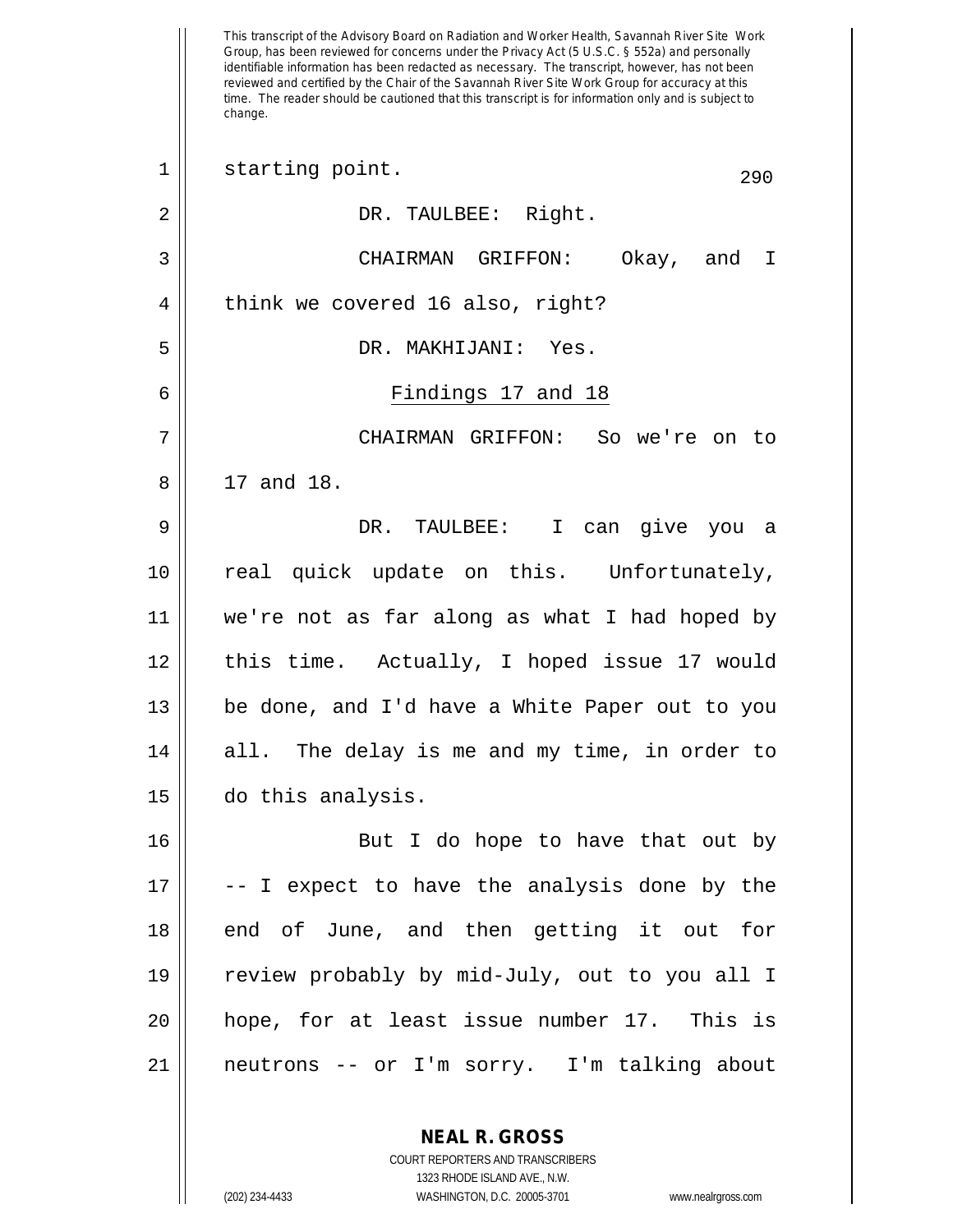This transcript of the Advisory Board on Radiation and Worker Health, Savannah River Site Work Group, has been reviewed for concerns under the Privacy Act (5 U.S.C. § 552a) and personally identifiable information has been redacted as necessary. The transcript, however, has not been reviewed and certified by the Chair of the Savannah River Site Work Group for accuracy at this time. The reader should be cautioned that this transcript is for information only and is subject to change. **NEAL R. GROSS** COURT REPORTERS AND TRANSCRIBERS 1323 RHODE ISLAND AVE., N.W. (202) 234-4433 WASHINGTON, D.C. 20005-3701 www.nealrgross.com 1 | issue 18. Issue 17 is going to be done after  $2 \parallel$  issue 18. 3 Issue 18 is the 1962 to 1971 4 neutrons, and that's the one that I'm  $5 \parallel$  currently working on. I do expect mid-July. 6 CHAIRMAN GRIFFON: And then go on  $7 \parallel$  to the  $-$ 8 DR. TAULBEE: The other one will  $9 \parallel$  be following after that. 10 || CHAIRMAN GRIFFON: Okay. 11 DR. TAULBEE: For the second one? 12 | The first one. 13 DR. MAKHIJANI: Did you want us to 14 hold off until we have another Work Group 15 meeting to review the issue 18 White Paper, or 16 just go ahead and do it, or what's your 17 pleasure? 18 CHAIRMAN GRIFFON: Is that a White 19 Paper on the TIB? 20 DR. MAKHIJANI: No. When the 21 White Paper comes out --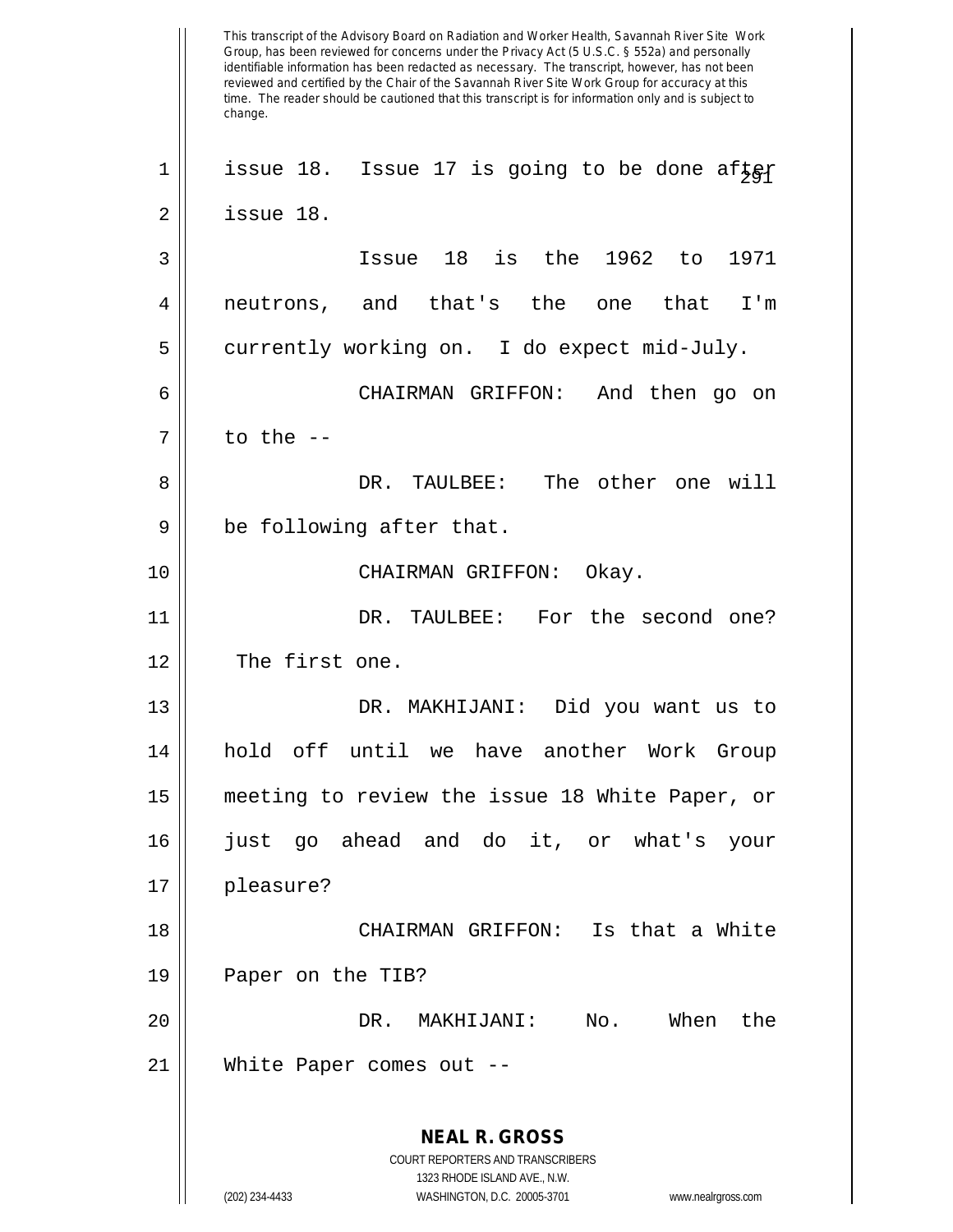This transcript of the Advisory Board on Radiation and Worker Health, Savannah River Site Work Group, has been reviewed for concerns under the Privacy Act (5 U.S.C. § 552a) and personally identifiable information has been redacted as necessary. The transcript, however, has not been reviewed and certified by the Chair of the Savannah River Site Work Group for accuracy at this time. The reader should be cautioned that this transcript is for information only and is subject to change. **NEAL R. GROSS** COURT REPORTERS AND TRANSCRIBERS 1323 RHODE ISLAND AVE., N.W. (202) 234-4433 WASHINGTON, D.C. 20005-3701 www.nealrgross.com <sup>292</sup> 1 CHAIRMAN GRIFFON: Oh right. If  $2 \parallel$  it comes out, no, I think it will be an  $-$ 3 yes. SC&A will review it once it's delivered. 4 DR. MAKHIJANI: Okay. 5 Finding 19 6 CHAIRMAN GRIFFON: All right. 7 Number 19. 8 DR. TAULBEE: I have that SC&A 9 will investigate and revise the comment. 10 || That's my notes. 11 DR. MAKHIJANI: I did not do this. 12 (Laughter.) 13 DR. MAKHIJANI: True confessions. 14 CHAIRMAN GRIFFON: Stay after  $15$   $\vert$  class. 16 DR. MAKHIJANI: I apologize. I 17 || apologize for that. 18 CHAIRMAN GRIFFON: All right. 19 It's carried forward with SC&A action. 20 Finding 20 21 CHAIRMAN GRIFFON: Number 20?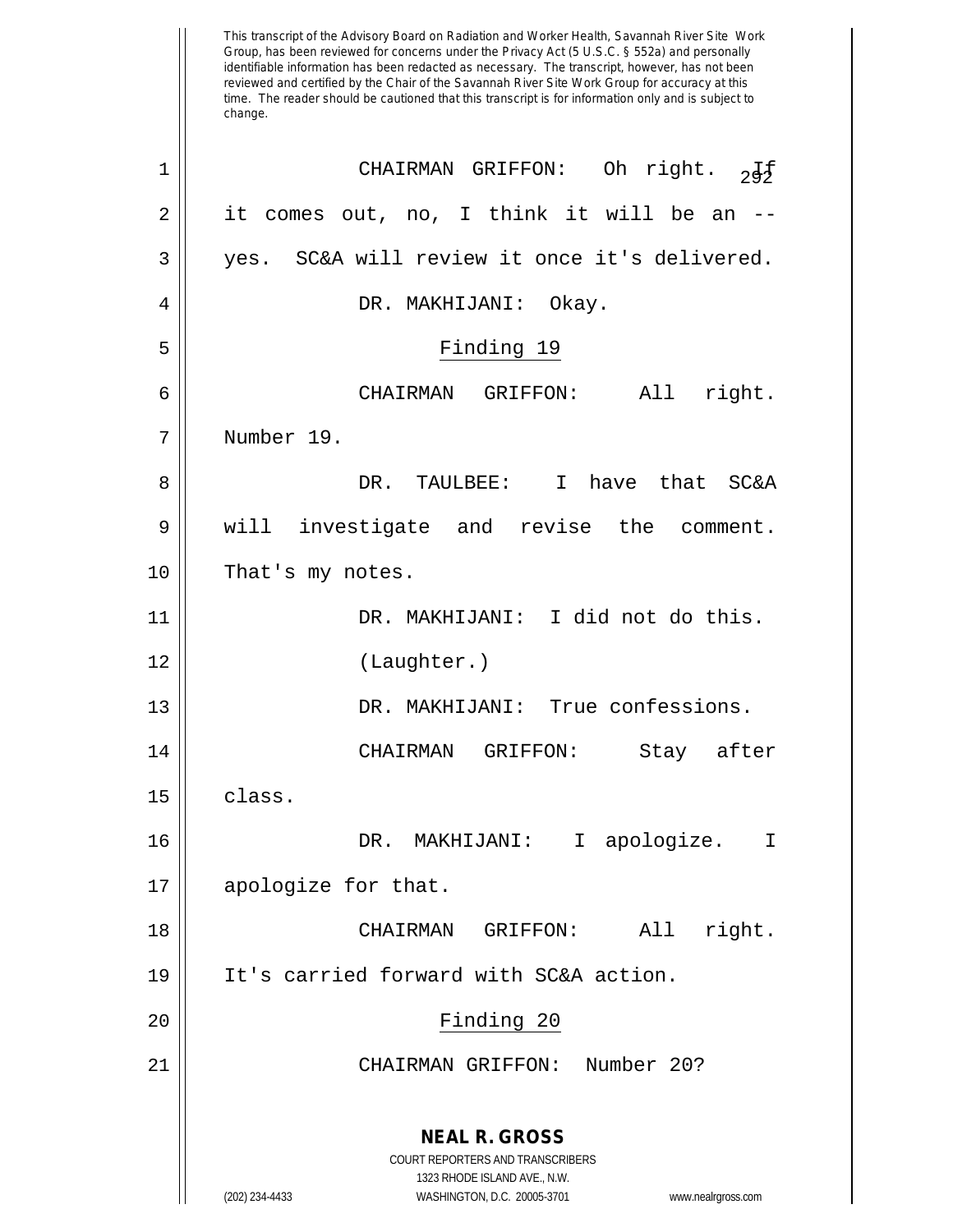This transcript of the Advisory Board on Radiation and Worker Health, Savannah River Site Work Group, has been reviewed for concerns under the Privacy Act (5 U.S.C. § 552a) and personally identifiable information has been redacted as necessary. The transcript, however, has not been reviewed and certified by the Chair of the Savannah River Site Work Group for accuracy at this time. The reader should be cautioned that this transcript is for information only and is subject to change.

| $\mathbf 1$    | DR. TAULBEE: Okay, number $2\theta_3$          |
|----------------|------------------------------------------------|
| $\overline{2}$ | This was a work in process that we currently   |
| 3              | have, when you say you want to know about what |
| 4              | we're doing. Actually, Bob Morris is the one   |
| 5              | who's going to be -- who is doing this, and he |
| 6              | is developing an MCNP model, basically from a  |
| 7              | worker position standing in the tank farm      |
| 8              | area.                                          |
| 9              | I think the issue is that a badge              |
| 10             | worn on the lapel, and he's working all of the |
| 11             | exposures coming from below them, all of the   |
| 12             | scatter radiation from the tops of the tanks,  |
| 13             | and would it be under responding for organs    |
| 14             | that are a waist type of geometry.             |
| 15             | So he's working up an MCNP model               |
| 16             | on that, and<br>a second model<br>from<br>that |
| 17             | standpoint will be the work of crouching down, |
| 18             | to see what those differences are. He's in     |
| 19             | the process of it. We don't have the results   |
| 20             | out yet, but once we do, we will provide those |
| 21             | to the Board.                                  |

COURT REPORTERS AND TRANSCRIBERS 1323 RHODE ISLAND AVE., N.W. (202) 234-4433 WASHINGTON, D.C. 20005-3701 www.nealrgross.com

**NEAL R. GROSS**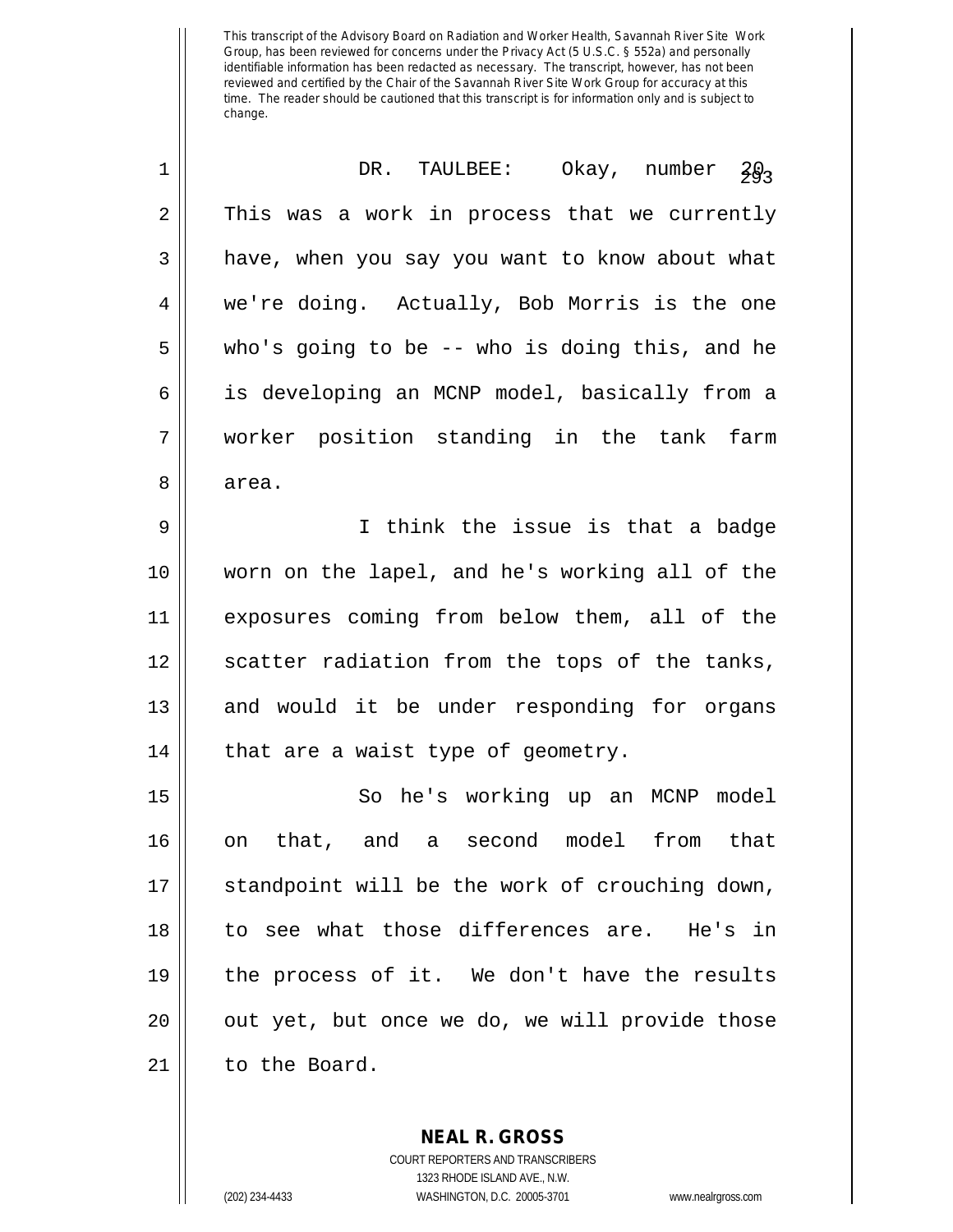This transcript of the Advisory Board on Radiation and Worker Health, Savannah River Site Work Group, has been reviewed for concerns under the Privacy Act (5 U.S.C. § 552a) and personally identifiable information has been redacted as necessary. The transcript, however, has not been reviewed and certified by the Chair of the Savannah River Site Work Group for accuracy at this time. The reader should be cautioned that this transcript is for information only and is subject to change. **NEAL R. GROSS** COURT REPORTERS AND TRANSCRIBERS 1323 RHODE ISLAND AVE., N.W. (202) 234-4433 WASHINGTON, D.C. 20005-3701 www.nealrgross.com  $\begin{array}{ccc} \hbox{\small\tt l} \end{array}$   $\begin{array}{ccc} \hbox{\small\tt DR.} \end{array}$  MAKHIJANI:  $\hbox{\small\tt Could I}$  make  $_{294}$  $2 \parallel$  request while he's doing that? 3 DR. TAULBEE: Sure. 4 DR. MAKHIJANI: As you'll see, as 5 you read those tank farm data bank entries 6 that you have, you'll see a lot of the high 7 || radiation rates, if I'm remembering right, 8 were like when pipefitters were in diversion 9 || boxes and junction boxes and all of you who 10 || have experience in the site, we know what that 11 geometry is so we can cover that geometry -- 12 DR. TAULBEE: For the diversion 13 boxes? 14 DR. MAKHIJANI: Yes. I mean take  $15$  a look at that data bank, and you'll see the -16 17 DR. TAULBEE: We're isotropic at  $18$  || that point, because diversion boxes --19 (Simultaneous speaking.) 20 DR. MAKHIJANI: But they're down  $21$  | there. So it might not be.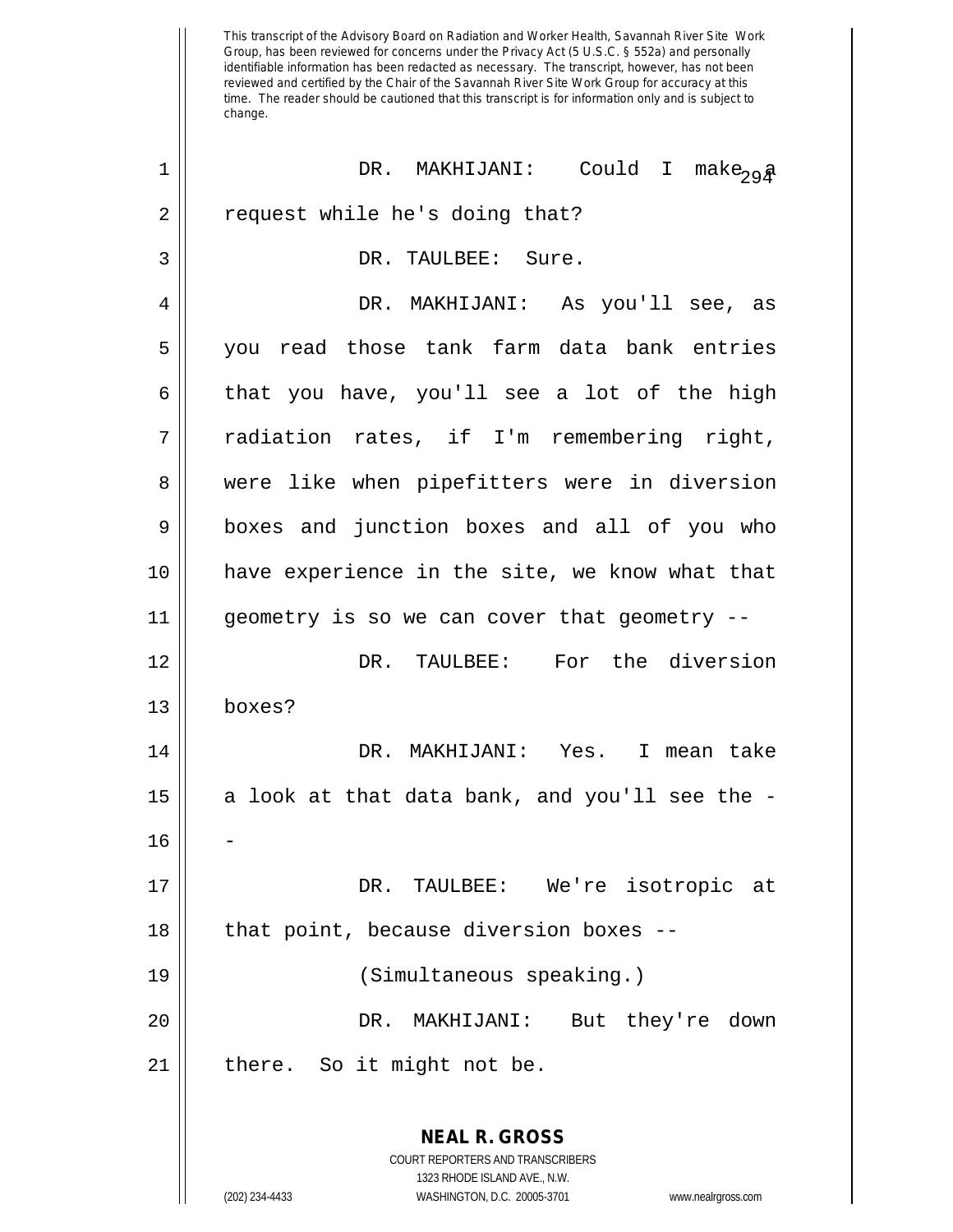This transcript of the Advisory Board on Radiation and Worker Health, Savannah River Site Work Group, has been reviewed for concerns under the Privacy Act (5 U.S.C. § 552a) and personally identifiable information has been redacted as necessary. The transcript, however, has not been reviewed and certified by the Chair of the Savannah River Site Work Group for accuracy at this time. The reader should be cautioned that this transcript is for information only and is subject to change. **NEAL R. GROSS** COURT REPORTERS AND TRANSCRIBERS 1323 RHODE ISLAND AVE., N.W. <sup>295</sup> 1 CHAIRMAN GRIFFON: We might add 2 that on as one of your scenarios, yes. Just  $3 \parallel$  the rest of the workers --4 || (Simultaneous speaking.) 5 DR. MAKHIJANI: So it's not 6 hanging there after you come out with your 7 analysis. Then we go back and decide 8 || something else. 9 DR. TAULBEE: Okay. 10 CHAIRMAN GRIFFON: No, I agree 11 with that, because then otherwise people are 12 || going to come back and say we never worked up 13 ll there. We were --14 DR. MAKHIJANI: So I just want to 15 give you some of the external dose entries 16 from that tank farm data bank. So if Bob 17 could look at that, and devise sort of the, 18 you know, claimant-favorable scenarios from  $19 \parallel$  that. 20 DR. TAULBEE: And so you're going 21 | to send those to us?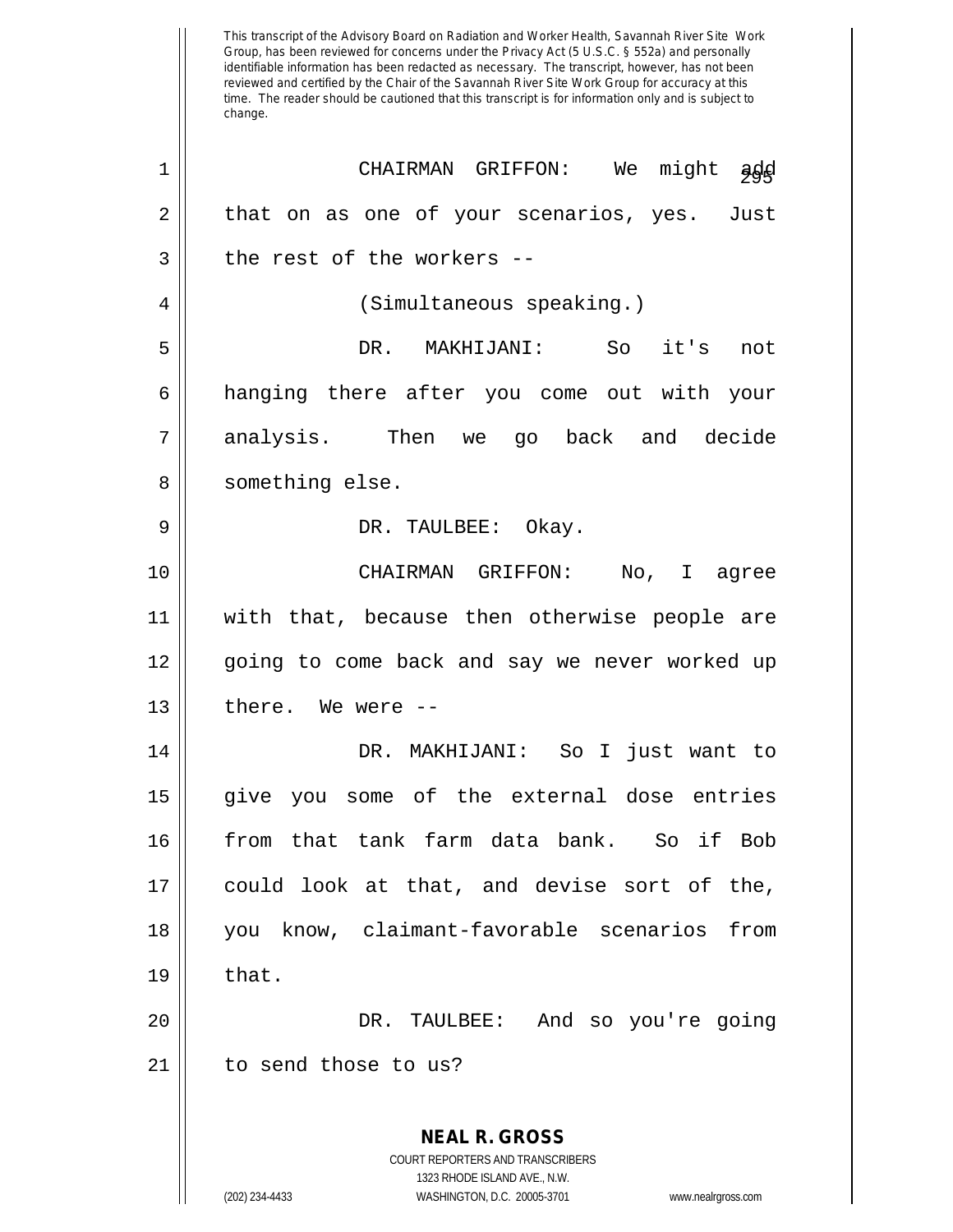|    | This transcript of the Advisory Board on Radiation and Worker Health, Savannah River Site Work<br>Group, has been reviewed for concerns under the Privacy Act (5 U.S.C. § 552a) and personally<br>identifiable information has been redacted as necessary. The transcript, however, has not been<br>reviewed and certified by the Chair of the Savannah River Site Work Group for accuracy at this<br>time. The reader should be cautioned that this transcript is for information only and is subject to<br>change. |
|----|----------------------------------------------------------------------------------------------------------------------------------------------------------------------------------------------------------------------------------------------------------------------------------------------------------------------------------------------------------------------------------------------------------------------------------------------------------------------------------------------------------------------|
| 1  | DR.<br>MAKHIJANI:<br>You<br>have<br>thay6                                                                                                                                                                                                                                                                                                                                                                                                                                                                            |
| 2  | You have the tank farm data bank entries.<br>You                                                                                                                                                                                                                                                                                                                                                                                                                                                                     |
| 3  | the<br>document we<br>referring<br>know,<br>were<br>to                                                                                                                                                                                                                                                                                                                                                                                                                                                               |
| 4  | earlier that I prepared in the 80s.                                                                                                                                                                                                                                                                                                                                                                                                                                                                                  |
| 5  | Oh, okay.<br>TAULBEE:<br>That<br>DR.                                                                                                                                                                                                                                                                                                                                                                                                                                                                                 |
| 6  | document.                                                                                                                                                                                                                                                                                                                                                                                                                                                                                                            |
| 7  | DR.<br>MAKHIJANI:<br>That<br>document                                                                                                                                                                                                                                                                                                                                                                                                                                                                                |
| 8  | entries for situations<br>in which<br>will, has                                                                                                                                                                                                                                                                                                                                                                                                                                                                      |
| 9  | workers experienced high dose rates.<br>So it                                                                                                                                                                                                                                                                                                                                                                                                                                                                        |
| 10 | might be useful as a point of reference<br>in                                                                                                                                                                                                                                                                                                                                                                                                                                                                        |
| 11 | devising the scenarios.<br>That's<br>all<br>I'm                                                                                                                                                                                                                                                                                                                                                                                                                                                                      |
| 12 | saying, for telling which scenarios to devise,                                                                                                                                                                                                                                                                                                                                                                                                                                                                       |
| 13 | I think you all have more experience<br>because                                                                                                                                                                                                                                                                                                                                                                                                                                                                      |
| 14 | in that.                                                                                                                                                                                                                                                                                                                                                                                                                                                                                                             |
| 15 | DR. TAULBEE: Okay. All right.                                                                                                                                                                                                                                                                                                                                                                                                                                                                                        |
| 16 | So we will look then at your document and make                                                                                                                                                                                                                                                                                                                                                                                                                                                                       |
| 17 | sure that there's some scenarios which you've                                                                                                                                                                                                                                                                                                                                                                                                                                                                        |
| 18 | discussed in there that we include in our --                                                                                                                                                                                                                                                                                                                                                                                                                                                                         |
| 19 | DR. MAKHIJANI: Yes. That should                                                                                                                                                                                                                                                                                                                                                                                                                                                                                      |
| 20 | be, you know, said to be that these are the                                                                                                                                                                                                                                                                                                                                                                                                                                                                          |
| 21 | claimant-favorable ones or these are<br>the                                                                                                                                                                                                                                                                                                                                                                                                                                                                          |
|    | <b>NEAL R. GROSS</b>                                                                                                                                                                                                                                                                                                                                                                                                                                                                                                 |

COURT REPORTERS AND TRANSCRIBERS 1323 RHODE ISLAND AVE., N.W.

 $\mathsf{II}$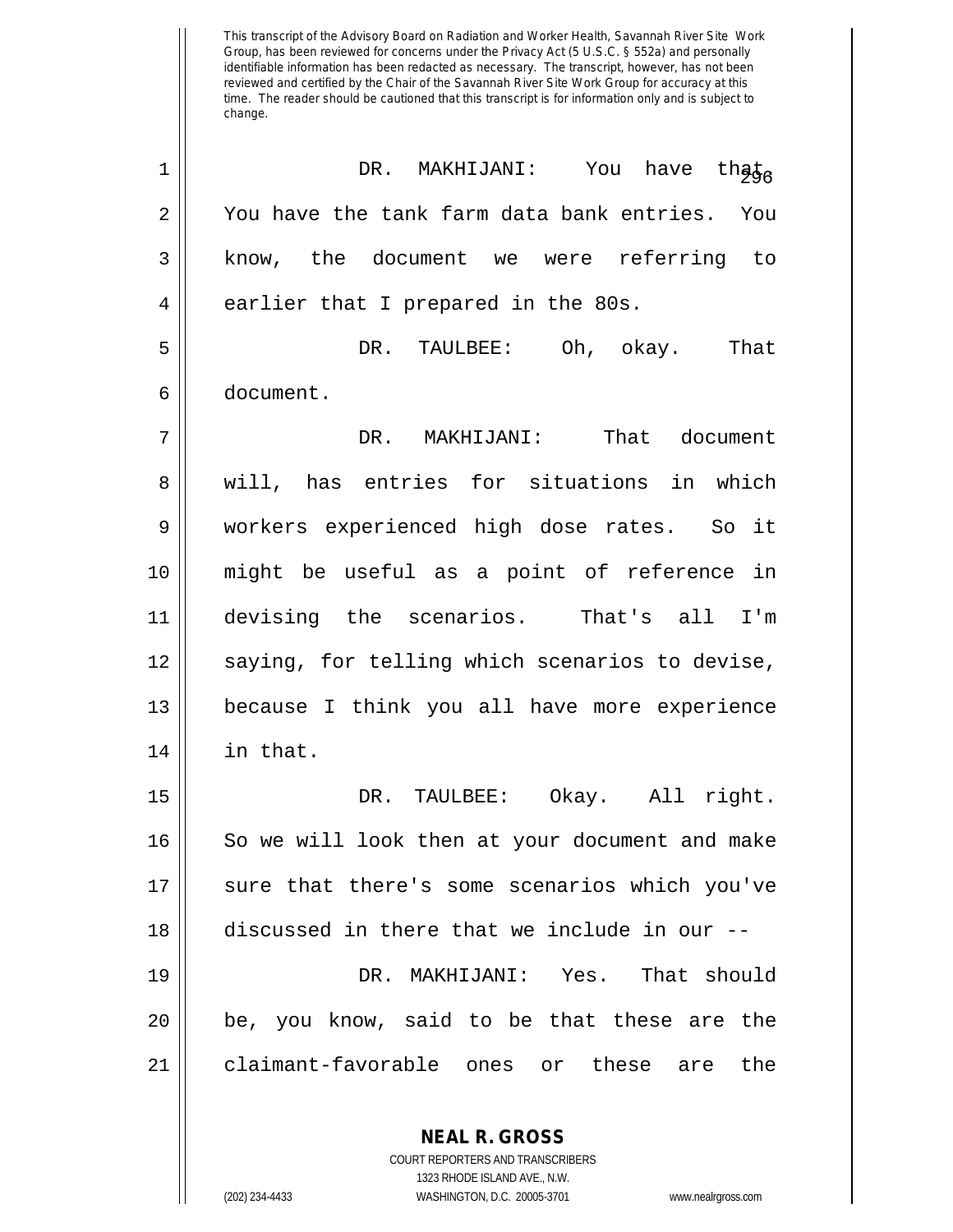This transcript of the Advisory Board on Radiation and Worker Health, Savannah River Site Work Group, has been reviewed for concerns under the Privacy Act (5 U.S.C. § 552a) and personally identifiable information has been redacted as necessary. The transcript, however, has not been reviewed and certified by the Chair of the Savannah River Site Work Group for accuracy at this time. The reader should be cautioned that this transcript is for information only and is subject to change. **NEAL R. GROSS** COURT REPORTERS AND TRANSCRIBERS 1323 RHODE ISLAND AVE., N.W. (202) 234-4433 WASHINGTON, D.C. 20005-3701 www.nealrgross.com  $1 \parallel$  situations that would cover all of these other  $2 \parallel$  qeometries and the ratios will be less than x. 3 DR. TAULBEE: Okay. We can do  $4 \parallel$  that. 5 Finding 21 6 CHAIRMAN GRIFFON: Okay, and  $7 \parallel$  number 21. This is TIB-0052 again? Is this 8 || an overlapping issue here? 9 DR. MAKHIJANI: Twenty-one is 10 | settled. 11 DR. TAULBEE: Yes, this is 12 | separate. 13 DR. MAKHIJANI: I think 21 was the 14 || pipefitter thing that is done, because this is  $15$  an old -- yes. 16 CHAIRMAN GRIFFON: So this is TIB-17 || 0052, coworker bounding for external. 18 DR. MAKHIJANI: External. 19 CHAIRMAN GRIFFON: All workers, 20 || not just the pipefitter. The pipefitter was  $21$  | the one example, right?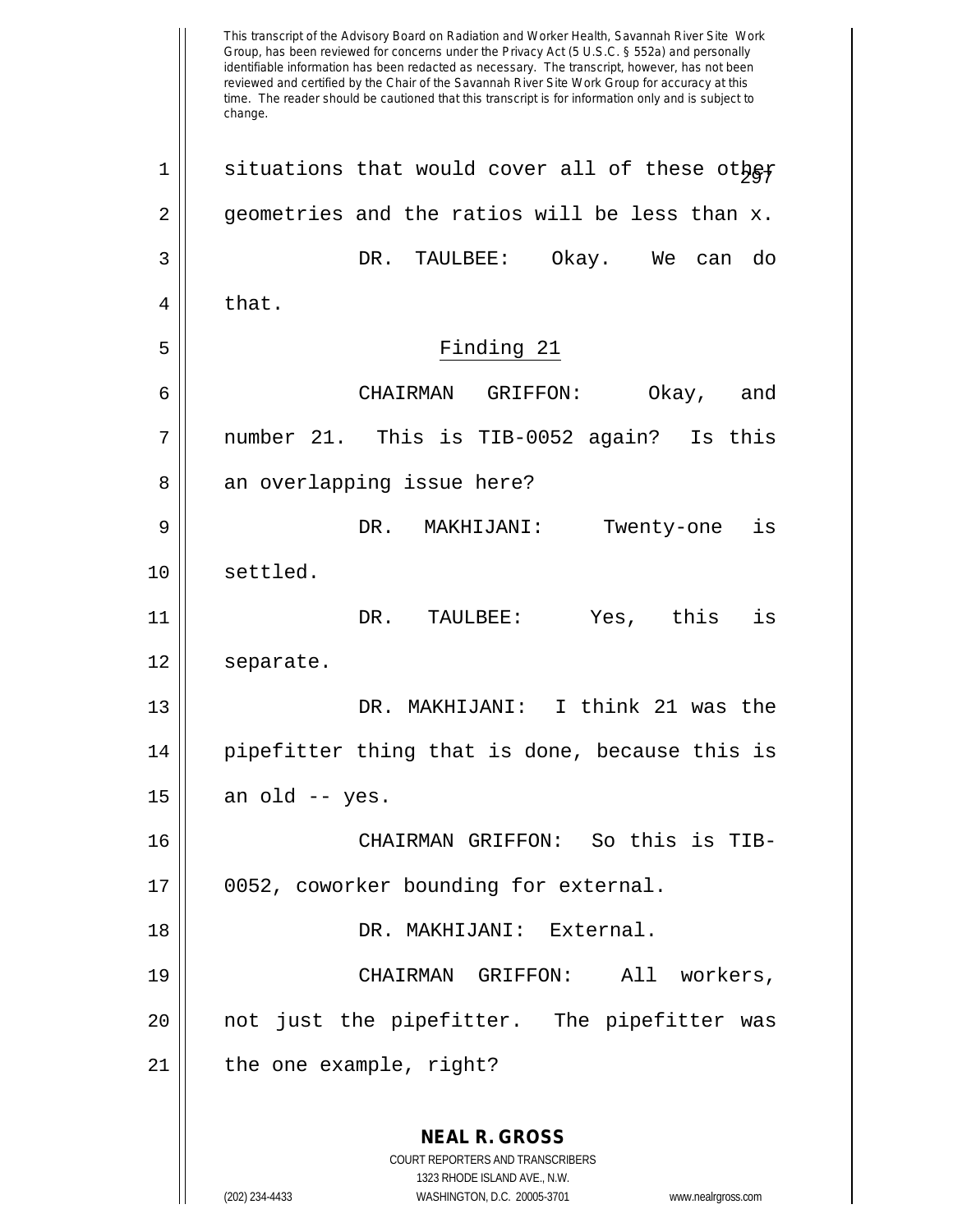This transcript of the Advisory Board on Radiation and Worker Health, Savannah River Site Work Group, has been reviewed for concerns under the Privacy Act (5 U.S.C. § 552a) and personally identifiable information has been redacted as necessary. The transcript, however, has not been reviewed and certified by the Chair of the Savannah River Site Work Group for accuracy at this time. The reader should be cautioned that this transcript is for information only and is subject to change. <sup>298</sup> 1 DR. MAKHIJANI: Yes. We looked at  $2 \parallel$  the various job types in the TIB-0052 review, 3 and pipefitters were sort of the construction 4 worker type. Steve, I mean this is your baby.  $5 \parallel$  So why don't you --6 MR. MARSCHKE: Well, yes. The 7 || OTIB-0052 review, we looked at different types 8 of construction workers and we found that 9 pipefitters tended to get higher exposures 10 || than the other construction workers. I guess 11 || this issue has to do with external exposures,  $12 \parallel$  and I think --13 || As we talked earlier this morning, 14 I think the solution that we came to was to 15 put some words into OTIB-0020 and just give 16 people a warning that, you know, if a claimant 17 was, you know, identifies himself as a 18 pipefitter, you may want to take the guidance 19 from OTIB-0052 with a little grain of salt or 20 || something, and look a little harder at his 21 dose calculation or put a little adjustment in

> **NEAL R. GROSS** COURT REPORTERS AND TRANSCRIBERS

> > 1323 RHODE ISLAND AVE., N.W.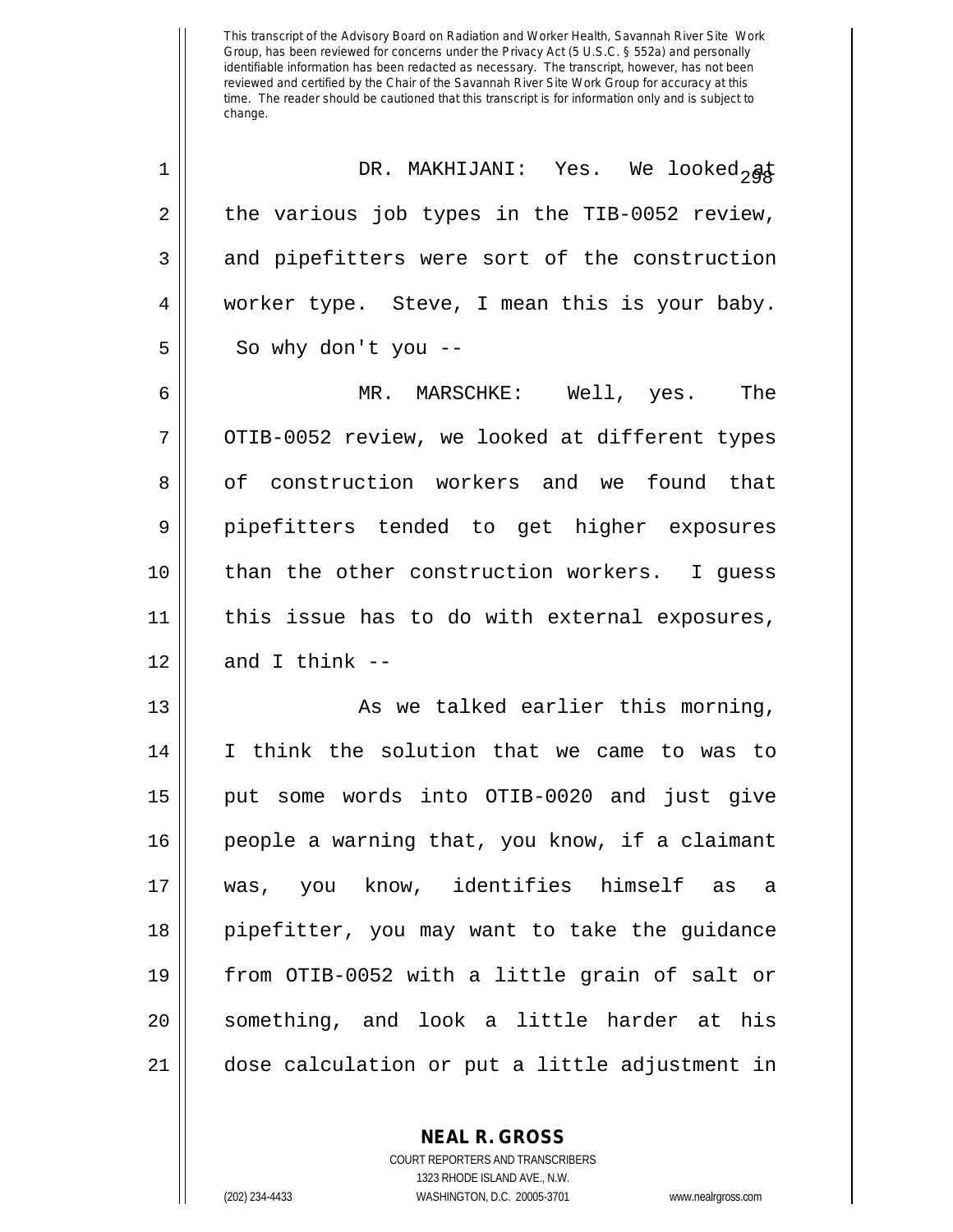This transcript of the Advisory Board on Radiation and Worker Health, Savannah River Site Work Group, has been reviewed for concerns under the Privacy Act (5 U.S.C. § 552a) and personally identifiable information has been redacted as necessary. The transcript, however, has not been reviewed and certified by the Chair of the Savannah River Site Work Group for accuracy at this time. The reader should be cautioned that this transcript is for information only and is subject to change.  $\begin{array}{ccc} 1 & \text{there.} \end{array}$ 2 || I forget what the wording was in, 3 but we did have some suggested wording. Wait  $4 \parallel$  a minute. Maybe I have it actually. 5 DR. NETON: The document has been 6 modified. 7 DR. MAKHIJANI: So I think that  $8 \parallel$  this is an issue that has been resolved. 9 CHAIRMAN GRIFFON: And the nature 10 || of the corrections is sort of the Site Profile 11 issue. 12 DR. MAKHIJANI: The correction was 13 to leave it at the discretion of the dose 14 reconstructer to use a higher correction 15 factor. 16 CHAIRMAN GRIFFON: Okay, because 17 || this is not the way I have it outlined in this 18 task list. I sort of -- it says NIOSH will 19 review the coworker model and see what is 20 || bounding for all workers, e.g. pipefitters. I 21 mean I think we based that on the fact that

> COURT REPORTERS AND TRANSCRIBERS 1323 RHODE ISLAND AVE., N.W. (202) 234-4433 WASHINGTON, D.C. 20005-3701 www.nealrgross.com

**NEAL R. GROSS**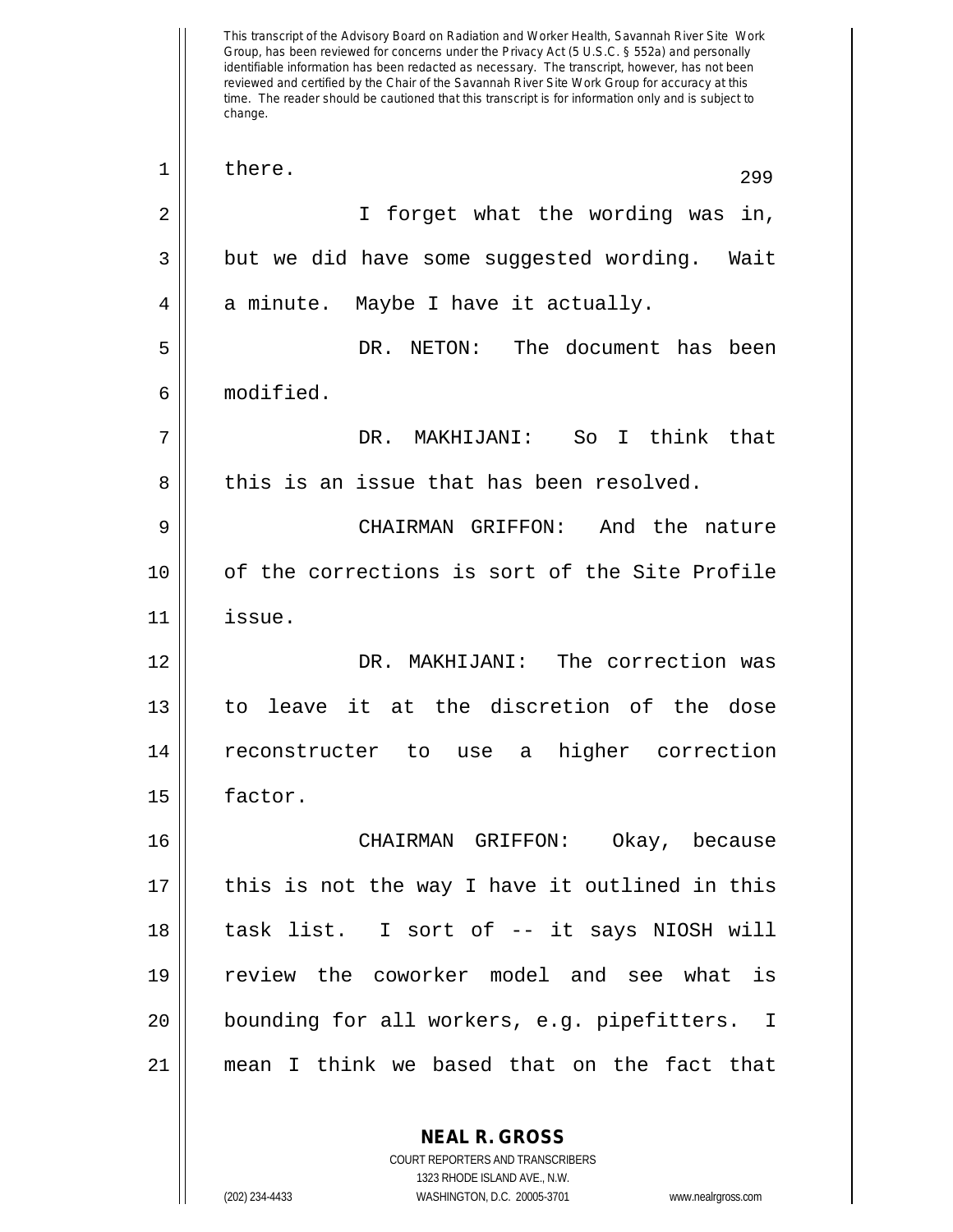This transcript of the Advisory Board on Radiation and Worker Health, Savannah River Site Work Group, has been reviewed for concerns under the Privacy Act (5 U.S.C. § 552a) and personally identifiable information has been redacted as necessary. The transcript, however, has not been reviewed and certified by the Chair of the Savannah River Site Work Group for accuracy at this time. The reader should be cautioned that this transcript is for information only and is subject to change. **NEAL R. GROSS** COURT REPORTERS AND TRANSCRIBERS 1323 RHODE ISLAND AVE., N.W. (202) 234-4433 WASHINGTON, D.C. 20005-3701 www.nealrgross.com 1 | you thought that was probably a worst case.  $\frac{1}{300}$ 2 DR. MAKHIJANI: The pipefitters 3 Were the worst case for external. 4 || (Simultaneous speaking.) 5 CHAIRMAN GRIFFON: But we had a  $6$  | NIOSH action here last time  $-$ -7 DR. MAKHIJANI: Yes, okay. Sorry. 8 || So maybe I'm speaking out of turn. 9 CHAIRMAN GRIFFON: I mean if 10 you're in agreement, no. Maybe it's a done 11 deal, you know. 12 DR. CHEW: There was a conference 13 || call by phone, and I think all of us 14 || participated in it, where that suggestion was 15 put together, and that was exactly how it was 16 | resolved. 17 DR. MAKHIJANI: I think it was 18 || resolved that way, and maybe it was resolved 19 around the time that this was written or just  $20$ 21 CHAIRMAN GRIFFON: Was there a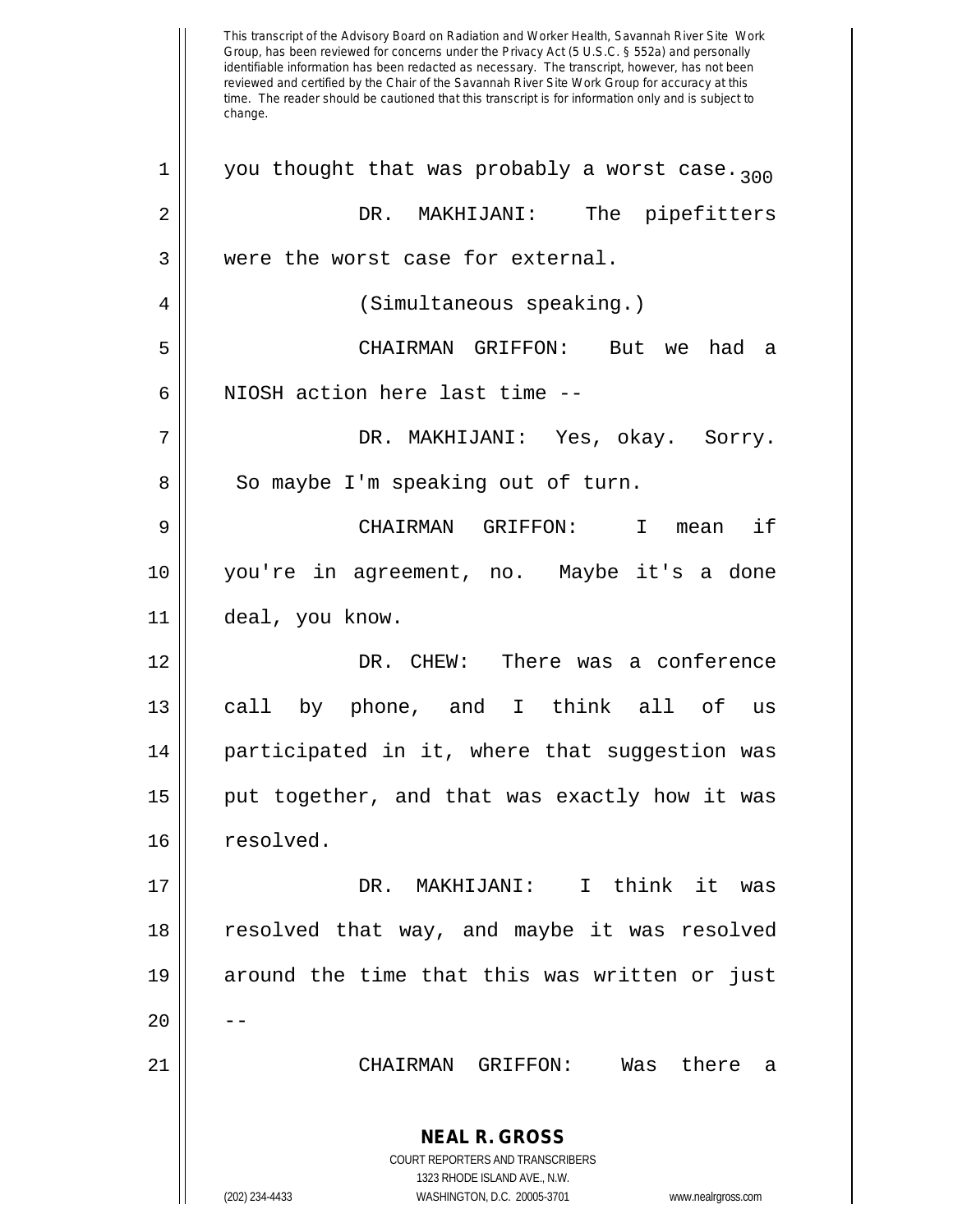This transcript of the Advisory Board on Radiation and Worker Health, Savannah River Site Work Group, has been reviewed for concerns under the Privacy Act (5 U.S.C. § 552a) and personally identifiable information has been redacted as necessary. The transcript, however, has not been reviewed and certified by the Chair of the Savannah River Site Work Group for accuracy at this time. The reader should be cautioned that this transcript is for information only and is subject to change. **NEAL R. GROSS** COURT REPORTERS AND TRANSCRIBERS 1323 RHODE ISLAND AVE., N.W. 1 || conference call for the Procedures? I do $\frac{1}{90}$ t 2 | remember. 3 DR. MAKHIJANI: I think it's a 4 || Procedures. 5 MR. MARSCHKE: It was a 6 Procedures, and it was some time -- it was 7 quite some time ago when this conference call 8 | was, yes. 9 CHAIRMAN GRIFFON: I might have 10 || missed that one. 11 DR. MAKHIJANI: So the question in 12 this context is does NIOSH want to adopt a 13 || specific adjustment factor for pipefitters, 14 given the analysis in our review or not for  $15 \parallel$  SRS? 16 CHAIRMAN GRIFFON: Well, and 17 || that's not even an SEC issue. 18 DR. MAKHIJANI: It's not an SEC  $19 \parallel$  issue. I think --20 CHAIRMAN GRIFFON: Let me ask the 21 other part of this task list. I'm not going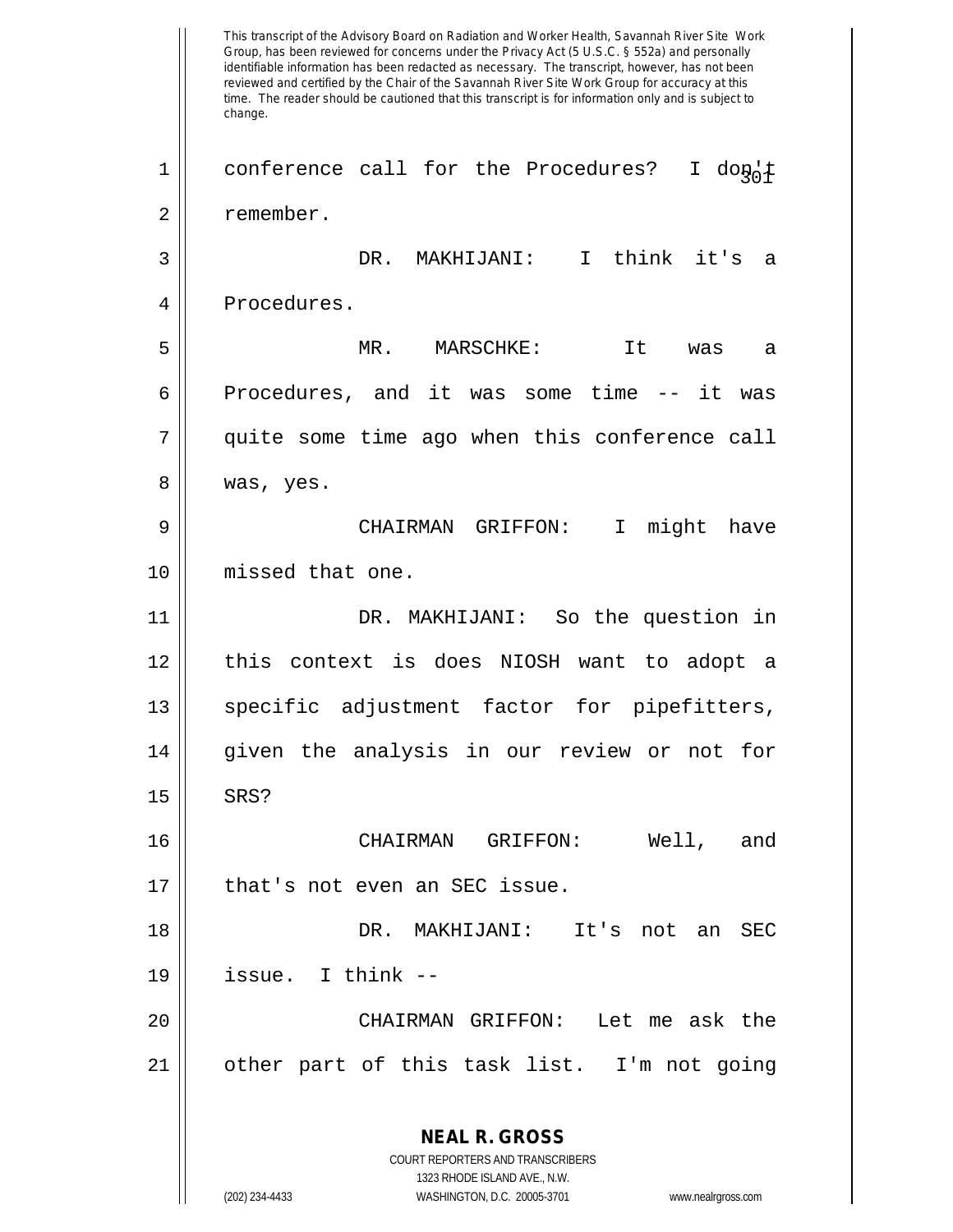This transcript of the Advisory Board on Radiation and Worker Health, Savannah River Site Work Group, has been reviewed for concerns under the Privacy Act (5 U.S.C. § 552a) and personally identifiable information has been redacted as necessary. The transcript, however, has not been reviewed and certified by the Chair of the Savannah River Site Work Group for accuracy at this time. The reader should be cautioned that this transcript is for information only and is subject to change. **NEAL R. GROSS** COURT REPORTERS AND TRANSCRIBERS 1323 RHODE ISLAND AVE., N.W.  $1 \parallel$  to disagree with the conclusion on  $\frac{1}{2}$  $2 \parallel$  Procedures call, which I don't think I was on. 3 || But it says NIOSH, or in my notes for the 4 || task, it says NIOSH -- this is referring back  $5 \parallel$  to Table  $6.1$ . 6 NIOSH will provide an explanation 7 || of why the number of monitored workers is 8 || greater than the number of records. 9 DR. TAULBEE: Yes. That's 10 || actually a different issue. 11 DR. MAKHIJANI: And a separate 12 issue. 13 CHAIRMAN GRIFFON: It's a separate 14 || issue I know. But I just wanted to make sure 15 we didn't lose that. That's under 23. 16 DR. TAULBEE: We set it under 23. 17 CHAIRMAN GRIFFON: All right. 18 I've got it lumped under finding 21 for some 19 reason. All right. 20 DR. TAULBEE: So is issue 21 21 || closed effectively then, with regard to the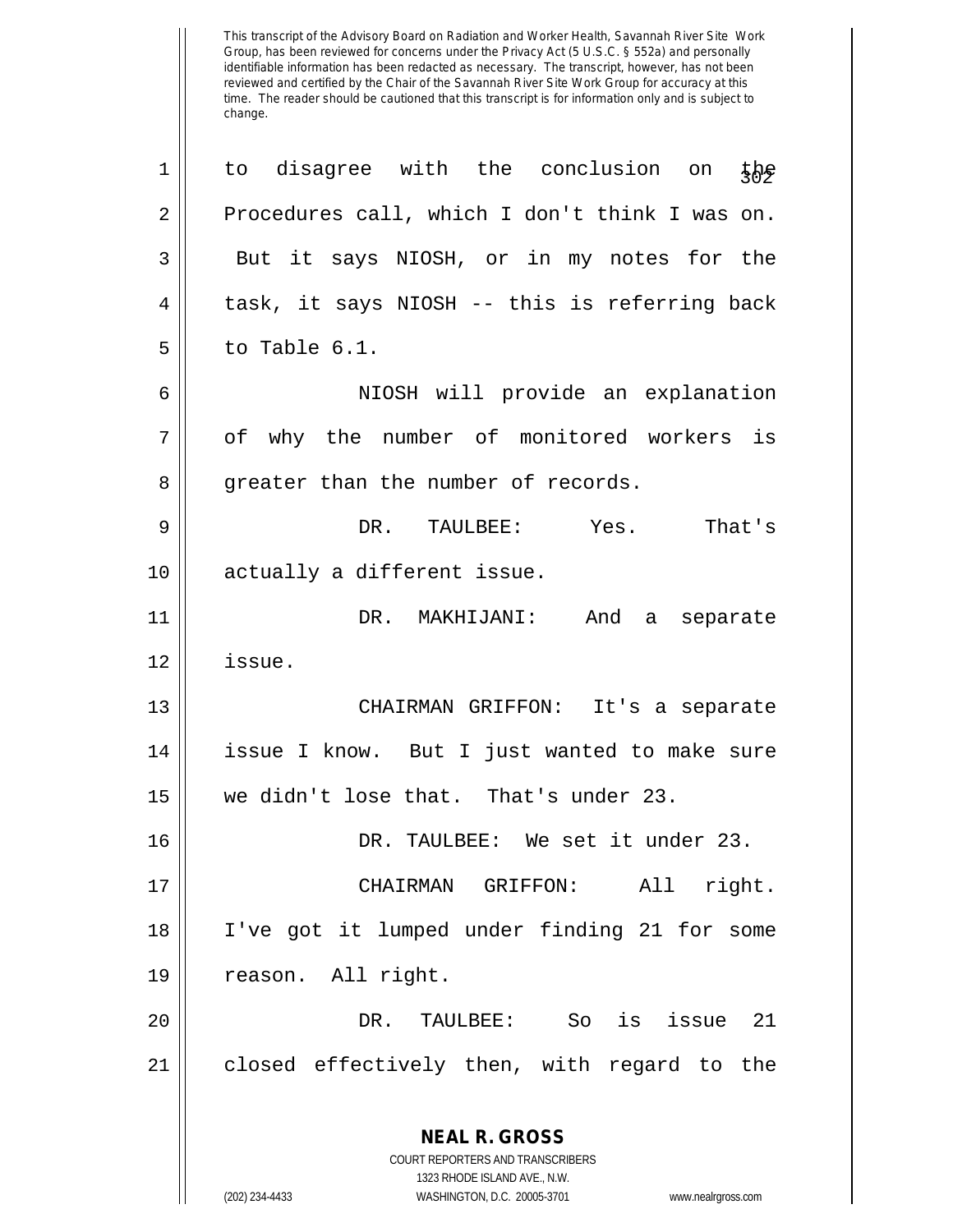This transcript of the Advisory Board on Radiation and Worker Health, Savannah River Site Work Group, has been reviewed for concerns under the Privacy Act (5 U.S.C. § 552a) and personally identifiable information has been redacted as necessary. The transcript, however, has not been reviewed and certified by the Chair of the Savannah River Site Work Group for accuracy at this time. The reader should be cautioned that this transcript is for information only and is subject to change. **NEAL R. GROSS** COURT REPORTERS AND TRANSCRIBERS 1323 RHODE ISLAND AVE., N.W. (202) 234-4433 WASHINGTON, D.C. 20005-3701 www.nealrgross.com 1 | pipefitters, because the guidance to the dose 2 || reconstructers is if you maybe were working  $3$  | with the pipefitter  $-$ 4 || (Simultaneous speaking.) 5 CHAIRMAN GRIFFON: As long as SC&A  $6 \parallel$  is satisfied with it, then yes. 7 DR. MAKHIJANI: I think we're okay 8 || with that. 9 DR. CHEW: I think it's probably 10 || listed as in abeyance. 11 CHAIRMAN GRIFFON: Well, but 12 || closed from an SEC standpoint I think. Yes. 13 || Closed from an SEC standpoint I think. 14 || DR. CHEW: Yes. 15 CHAIRMAN GRIFFON: All right. 16 | Everybody on the phone all right with that? 17 (No response.) 18 CHAIRMAN GRIFFON: Okay, all 19 right. I knew we'd close one of these. 20 (Laughter.) 21 DR. TAULBEE: At some point, could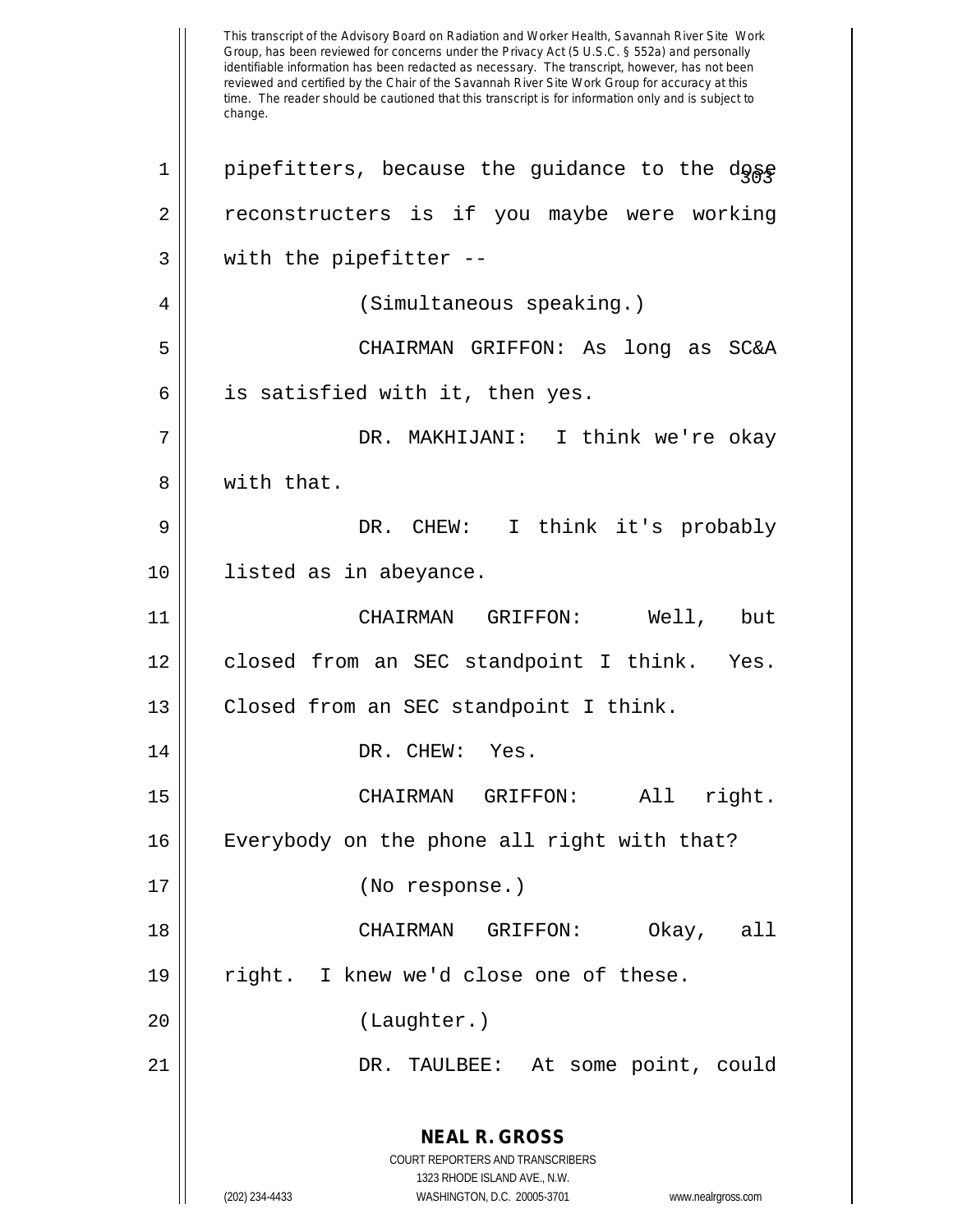This transcript of the Advisory Board on Radiation and Worker Health, Savannah River Site Work Group, has been reviewed for concerns under the Privacy Act (5 U.S.C. § 552a) and personally identifiable information has been redacted as necessary. The transcript, however, has not been reviewed and certified by the Chair of the Savannah River Site Work Group for accuracy at this time. The reader should be cautioned that this transcript is for information only and is subject to change. **NEAL R. GROSS** COURT REPORTERS AND TRANSCRIBERS 1323 RHODE ISLAND AVE., N.W. (202) 234-4433 WASHINGTON, D.C. 20005-3701 www.nealrgross.com  $1 \parallel$  we take a comfort break?  $304$ 2 CHAIRMAN GRIFFON: Right now would  $3 \parallel$  be a good spot actually, yes. Let's take ten 4 minutes. 5 DR. TAULBEE: Ten minutes. 6 CHAIRMAN GRIFFON: Keep it a 7 little shorter this time, because we've got 8 || planes to catch. 9 DR. MAKHIJANI: I'll try to call 10 John again. 11 CHAIRMAN GRIFFON: All right. Ten 12 minute break on the phone. Be back at 3:25. 13 (Whereupon, the above-entitled 14 matter went off the record at 3:16 p.m. and  $15$  | resumed at  $3:25$  p.m.) 16 MR. KATZ: Okay. So Savannah 17 River Working Group, and we are just 18 reconvening after a short break. And Jim, do 19 we have you back again and Mike? 20 MEMBER GIBSON: Yes. Still here,  $21$   $\parallel$  Ted.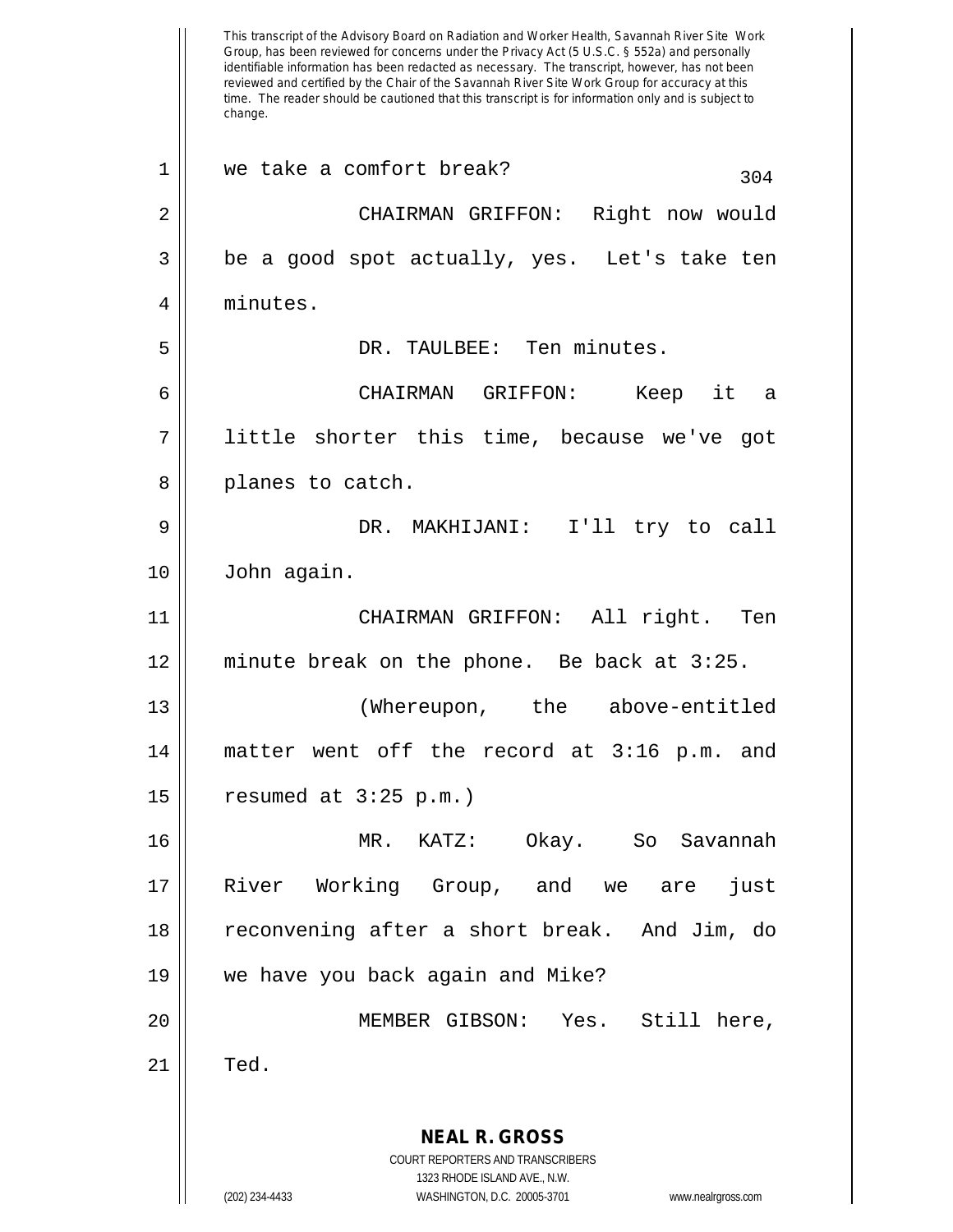This transcript of the Advisory Board on Radiation and Worker Health, Savannah River Site Work Group, has been reviewed for concerns under the Privacy Act (5 U.S.C. § 552a) and personally identifiable information has been redacted as necessary. The transcript, however, has not been reviewed and certified by the Chair of the Savannah River Site Work Group for accuracy at this time. The reader should be cautioned that this transcript is for information only and is subject to change. **NEAL R. GROSS** COURT REPORTERS AND TRANSCRIBERS 1323 RHODE ISLAND AVE., N.W. (202) 234-4433 WASHINGTON, D.C. 20005-3701 www.nealrgross.com  $1 \parallel$  MR. KATZ: Dr. Lockey?  $305$ 2 (No response.) 3 || MR. KATZ: Okay. 4 Finding 14 Recalled 5 CHAIRMAN GRIFFON: Okay. Just to 6  $\vert$  -- we're just about at the end of this matrix, 7 believe it or not. We will finish, I'm pretty 8 sure. I just wanted to give one update. 9 During the break, we did hear from John Mauro 10 || on finding 14, and he has no further update at 11 | this point on finding 14. 12 || So that's going to, on the matrix, 13 remain an SC&A action item to follow up on  $14$  | that. Then  $-$ 15 DR. TAULBEE: Mark? 16 CHAIRMAN GRIFFON: Yes. 17 DR. TAULBEE: May I propose that 18 we combine 14 and 25 together, because that's 19 where my notes had indicated -- 20 CHAIRMAN GRIFFON: Fourteen and 25 21 | go together?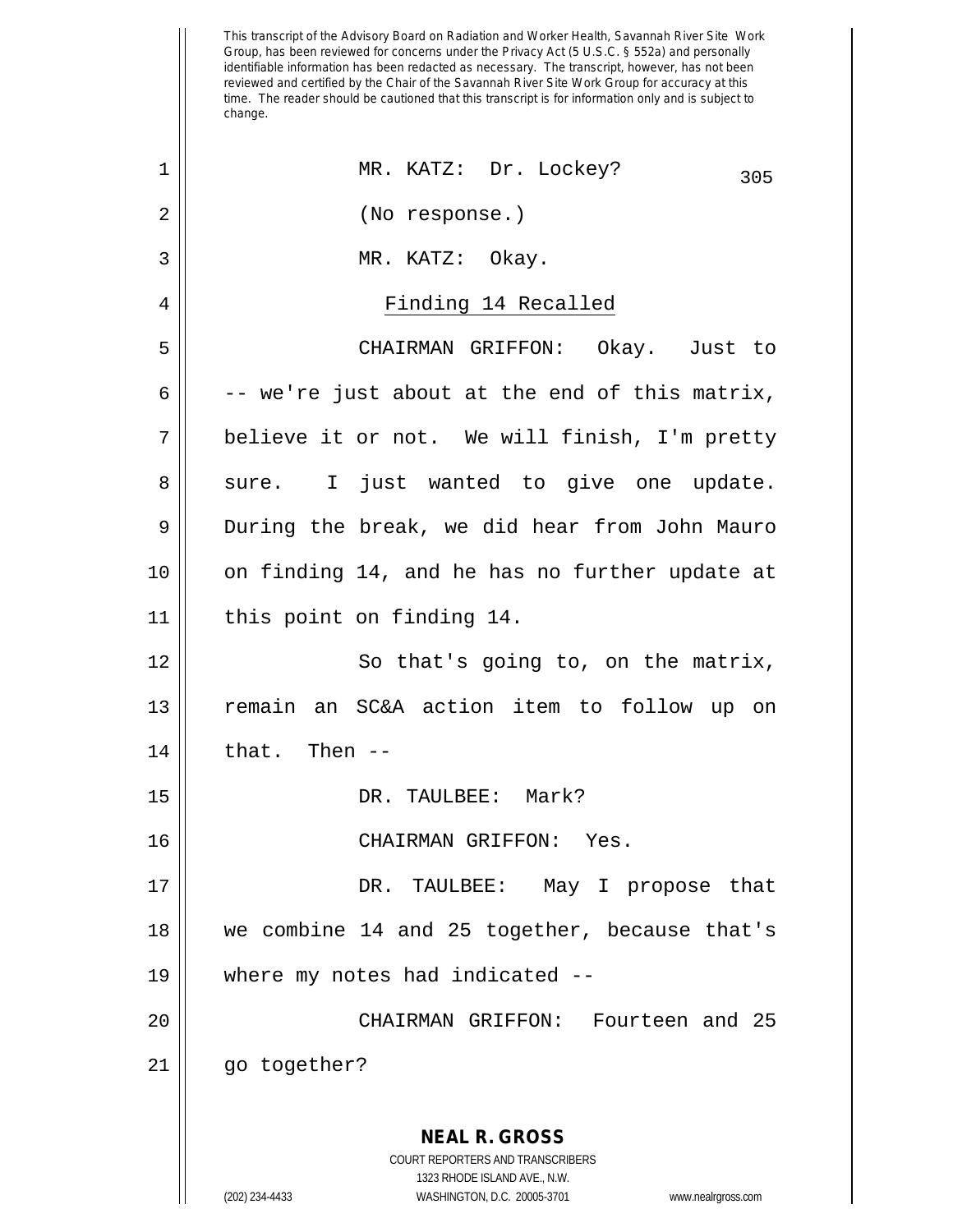This transcript of the Advisory Board on Radiation and Worker Health, Savannah River Site Work Group, has been reviewed for concerns under the Privacy Act (5 U.S.C. § 552a) and personally identifiable information has been redacted as necessary. The transcript, however, has not been reviewed and certified by the Chair of the Savannah River Site Work Group for accuracy at this time. The reader should be cautioned that this transcript is for information only and is subject to change. **NEAL R. GROSS** 1 || DR. TAULBEE: Right. 306 2 CHAIRMAN GRIFFON: Okay. So that  $3 \parallel$  will be 14 and 25. That's fine. 4 DR. TAULBEE: Because I think this 5 is talking primarily about the burning 6 grounds, is what the particular issue of 7 || concern was, and I have an update for 25. 8 CHAIRMAN GRIFFON: Oh, okay. All 9 || right. You're going to give me that when we 10 get to 25? 11 DR. TAULBEE: Yes. 12 CHAIRMAN GRIFFON: Okay, that's 13 fine. All right. Then right now we're on 14 || item 22, finding 22, I believe. 15 Finding 22 16 DR. TAULBEE: This is on the 17 badges, and you were to provide the interviews 18 || that you had conducted? 19 DR. MAKHIJANI: Yes. We have 20 finalized the interviews, and we also did that  $21$  spreadsheet that I said I was going to post,

COURT REPORTERS AND TRANSCRIBERS 1323 RHODE ISLAND AVE., N.W. (202) 234-4433 WASHINGTON, D.C. 20005-3701 www.nealrgross.com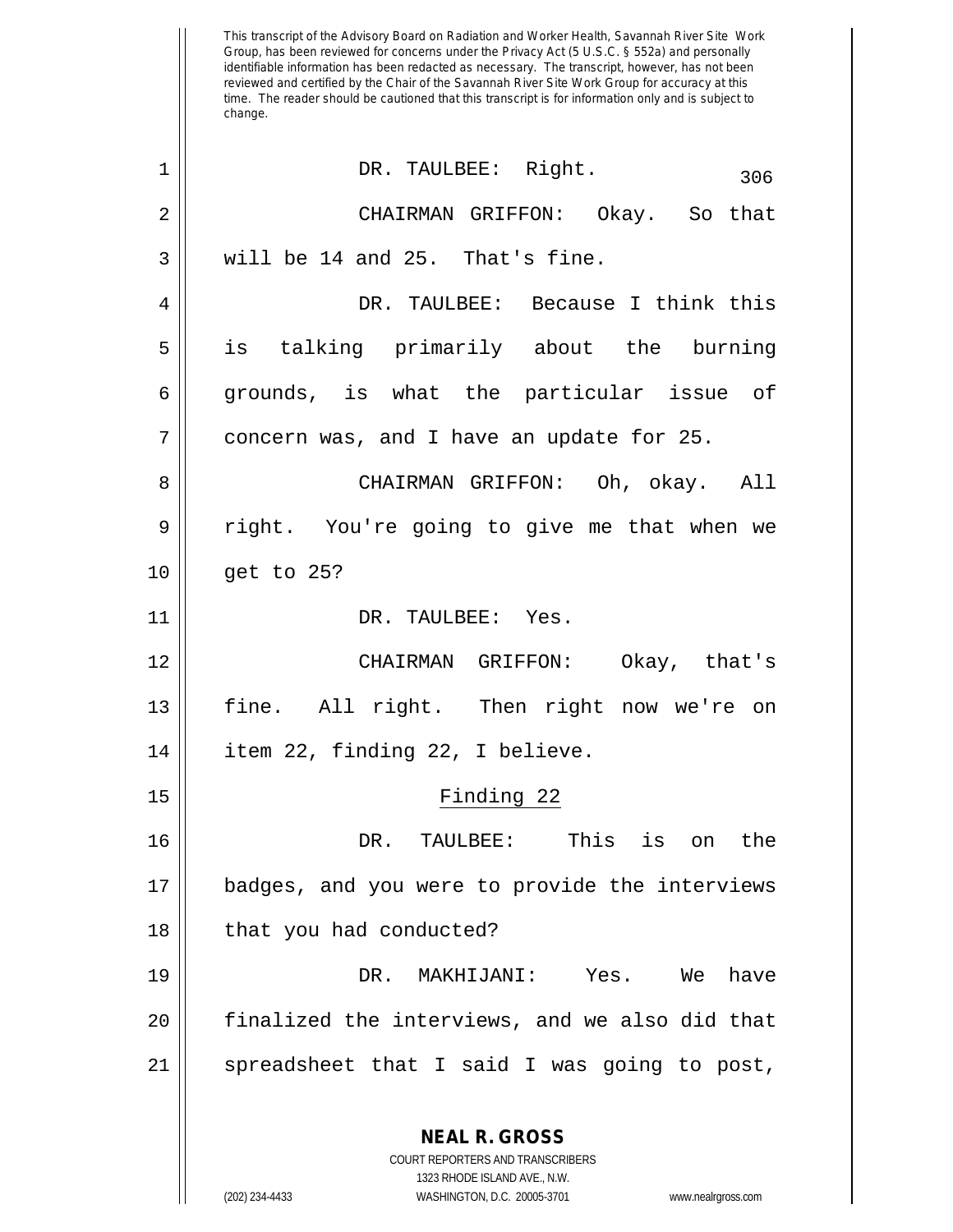This transcript of the Advisory Board on Radiation and Worker Health, Savannah River Site Work Group, has been reviewed for concerns under the Privacy Act (5 U.S.C. § 552a) and personally identifiable information has been redacted as necessary. The transcript, however, has not been reviewed and certified by the Chair of the Savannah River Site Work Group for accuracy at this time. The reader should be cautioned that this transcript is for information only and is subject to change. 1 | that Bob Barton did for all the petitioners,  $2 \parallel$  We have a completed report nearly that has to 3 || go for DOE review still. So that's what it's 4 || not in your inbox. 5 I'm putting items 22 and 23 6 | together. But we -- well, I'll be done with 7 it this week and then we'll go to DOE review 8 || next week. 9 CHAIRMAN GRIFFON: Can you just  $10$  || restate the things you've done and  $-$ 11 DR. MAKHIJANI: Well, what we did 12 was we -- we put together all the petitioner 13 issues in a spreadsheet, by petitioner, by 14 affidavit record, and then -- so that 15 || spreadsheet is done and I will post it. 16 The other thing we did was we said 17 in issue 22 and 23 was, you know, there were 18 basically the workers said they didn't have 19 badges on the weekends and that there were 20 || external doses that were not captured, and 21 || that they were in situations without badges

> **NEAL R. GROSS** COURT REPORTERS AND TRANSCRIBERS

> > 1323 RHODE ISLAND AVE., N.W.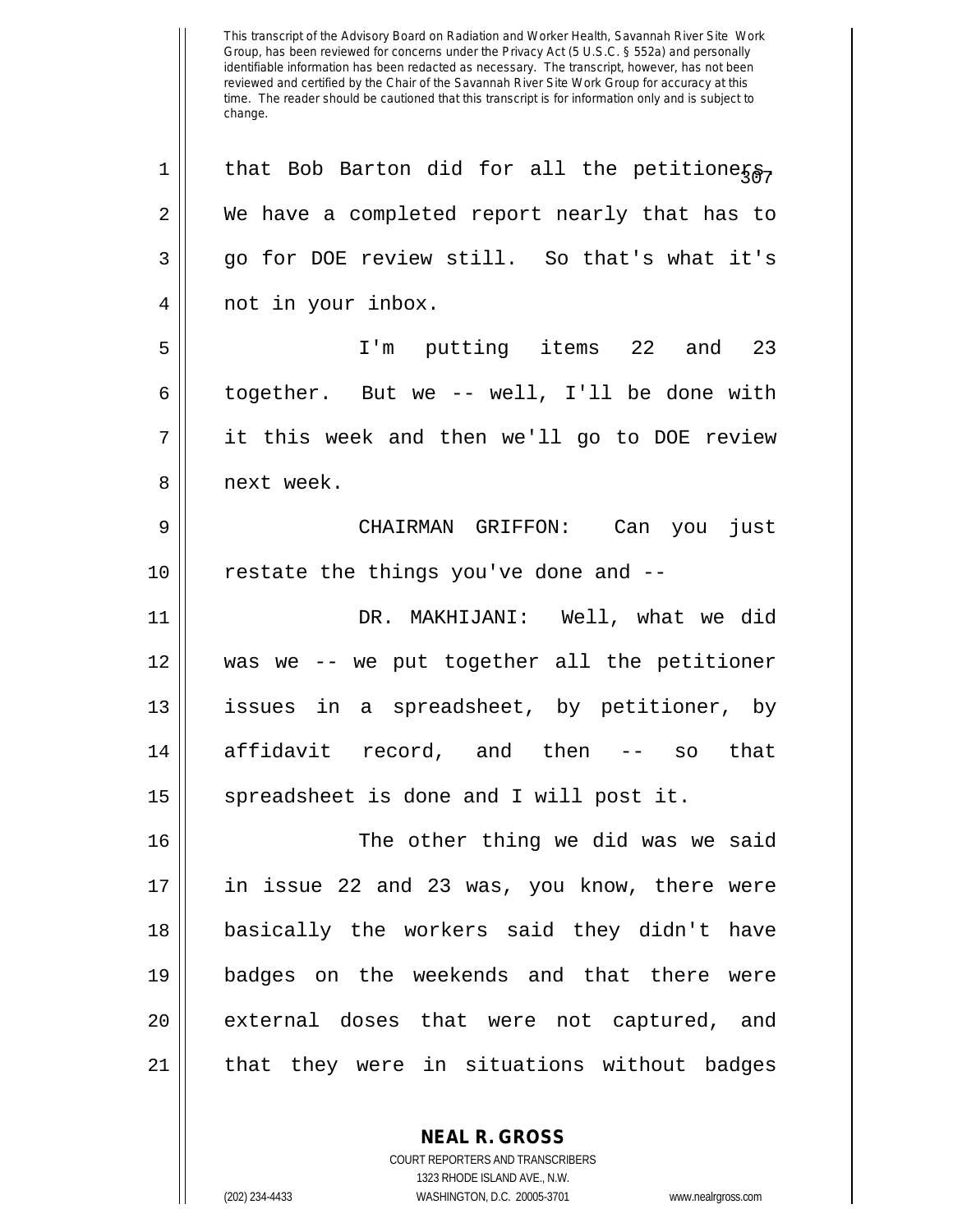This transcript of the Advisory Board on Radiation and Worker Health, Savannah River Site Work Group, has been reviewed for concerns under the Privacy Act (5 U.S.C. § 552a) and personally identifiable information has been redacted as necessary. The transcript, however, has not been reviewed and certified by the Chair of the Savannah River Site Work Group for accuracy at this time. The reader should be cautioned that this transcript is for information only and is subject to change. 1 | that were supposed to be non-radiological that 2 were radiological. 3 So what we've done is we've gone 4 and looked at all the external dose issues in  $5$  the affidavits, and done a report on that. 6 Does that accurately characterize what we've 7 done Steve? 8 MR. MARSCHKE: I believe so, yes. 9 DR. MAKHIJANI: Okay, and so that 10 report essentially has gone through our 11 internal review and is just awaiting final 12 edits from me and we'll go to DOE for review 13 || next week. So you should have that soon. 14 CHAIRMAN GRIFFON: Okay. 15 MR. MARSCHKE: What we looked at 16 was HPAREH. We've done a lot of studies on 17 HPAREH before. We did it for OTIB-0052. We 18 did it for the paper study and so on and so 19 forth. So we have no surprises in giving you 20 || a preview of what you're going to see in this 21 | report.

> COURT REPORTERS AND TRANSCRIBERS 1323 RHODE ISLAND AVE., N.W. (202) 234-4433 WASHINGTON, D.C. 20005-3701 www.nealrgross.com

**NEAL R. GROSS**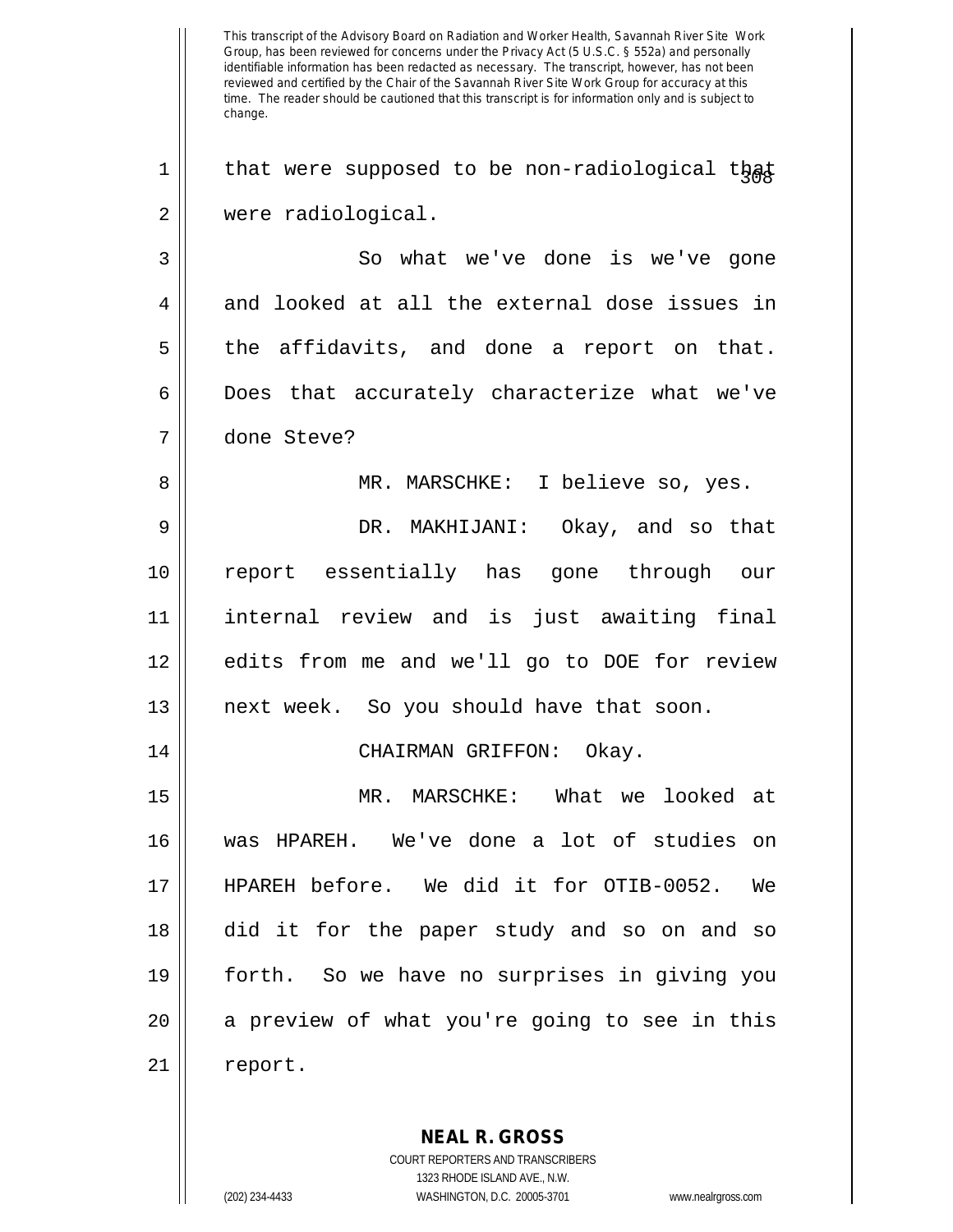This transcript of the Advisory Board on Radiation and Worker Health, Savannah River Site Work Group, has been reviewed for concerns under the Privacy Act (5 U.S.C. § 552a) and personally identifiable information has been redacted as necessary. The transcript, however, has not been reviewed and certified by the Chair of the Savannah River Site Work Group for accuracy at this time. The reader should be cautioned that this transcript is for information only and is subject to change. 1 || DR. MAKHIJANI: Do you want to  $_{3}$ do  $2 \parallel$  that? Mark? 3 CHAIRMAN GRIFFON: Sure. 4 MR. MARSCHKE: And so really 5 there's no surprises in that area. As Arjun  $6 \parallel$  said, we did go back and look at the 13  $7 \parallel$  affidavits, and we grouped them into like four 8 different issues, one of them being pencil 9 dosimeters going off scale. 10 || The Christopher one being unmonitored on 11 the weekends and other off hours. Another 12 one, working in supposedly clean areas, 13 unmonitored in supposedly clean areas which 14 were later discovered to be contaminated 15 || areas, and the fourth issue was incidents. 16 I think we've already discussed 17 incidents at this meeting enough. We don't 18 have to talk about that. In the report, 19 you'll see that we describe the pencil 20 dosimeters going off scale, and we kind of 21 concluded, I guess, that that's not really

> **NEAL R. GROSS** COURT REPORTERS AND TRANSCRIBERS 1323 RHODE ISLAND AVE., N.W.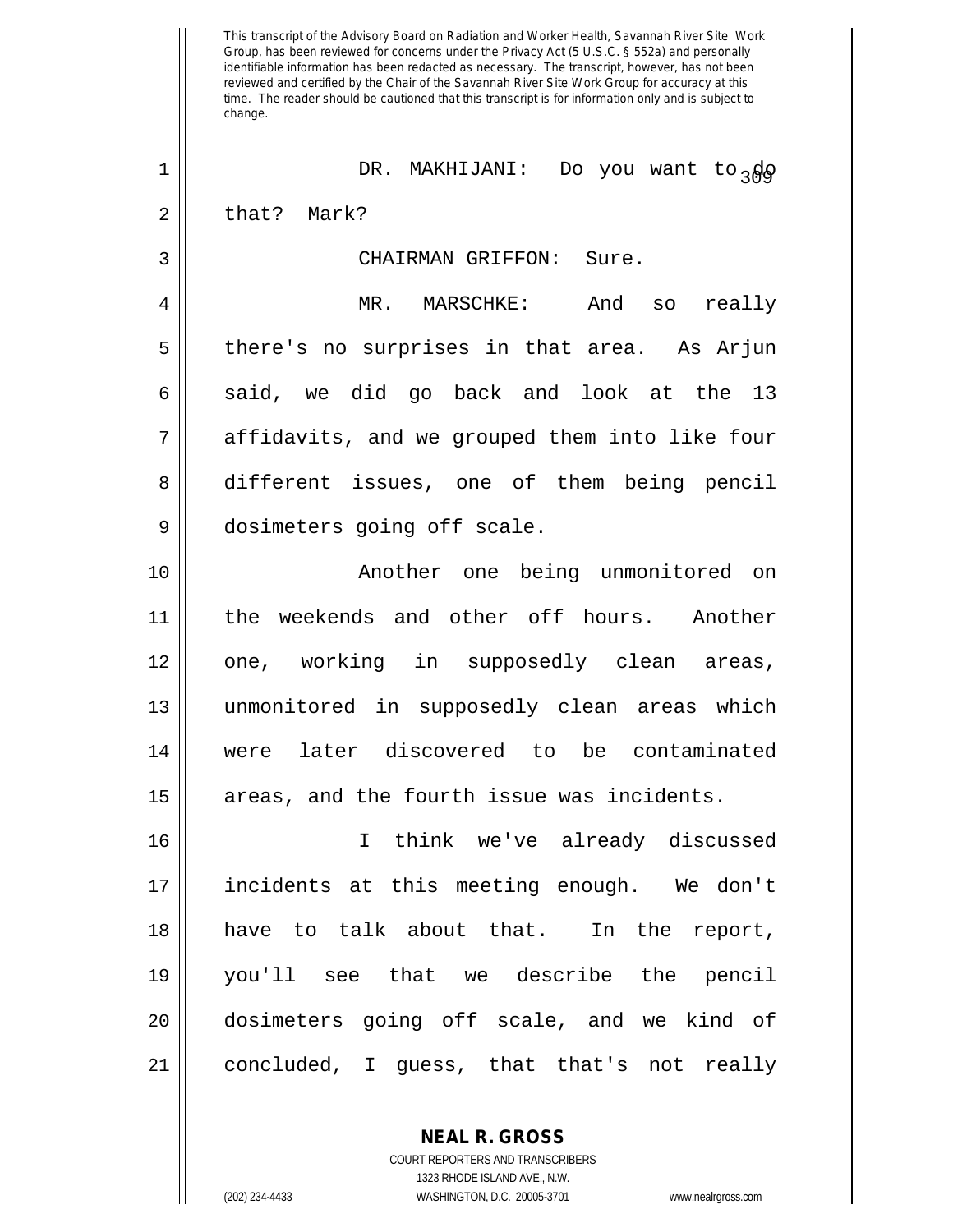This transcript of the Advisory Board on Radiation and Worker Health, Savannah River Site Work Group, has been reviewed for concerns under the Privacy Act (5 U.S.C. § 552a) and personally identifiable information has been redacted as necessary. The transcript, however, has not been reviewed and certified by the Chair of the Savannah River Site Work Group for accuracy at this time. The reader should be cautioned that this transcript is for information only and is subject to change.

| 1              | going to be a big problem in reconstructing    |
|----------------|------------------------------------------------|
| $\overline{2}$ | the doses, because the pencil dosimeters are   |
| 3              | not utilized in dose reconstruction anyways.   |
| 4              | We did make use, actually we did               |
| 5              | make use of -- to tie this back to again the   |
| 6              | discussion we had earlier of the special       |
| 7              | hazards investigations, there were quite a few |
| 8              | SHIs related to pencil dosimeters going off,   |
| 9              | and in almost every case the badges were       |
| 10             | pulled and so on and so forth.                 |
| 11             | So we found that there was -- that             |
| 12             | one was pretty much taken care of. Working in  |
| 13             | clean areas without -- unbadged in a clean     |
| 14             | area, which was later found to<br>be           |
| 15             | contaminated.                                  |
| 16             | kind of point to one of the<br>We              |
| 17             | OTIBs, which I think addresses -- OTIB-0020, I |
| 18             | think, basically addresses that, and we agree  |
| 19             | that that's probably a good way to address     |
| 20             | that if you look at the report. We don't have  |
| 21             | any major concerns from that.                  |

**NEAL R. GROSS** COURT REPORTERS AND TRANSCRIBERS 1323 RHODE ISLAND AVE., N.W. (202) 234-4433 WASHINGTON, D.C. 20005-3701 www.nealrgross.com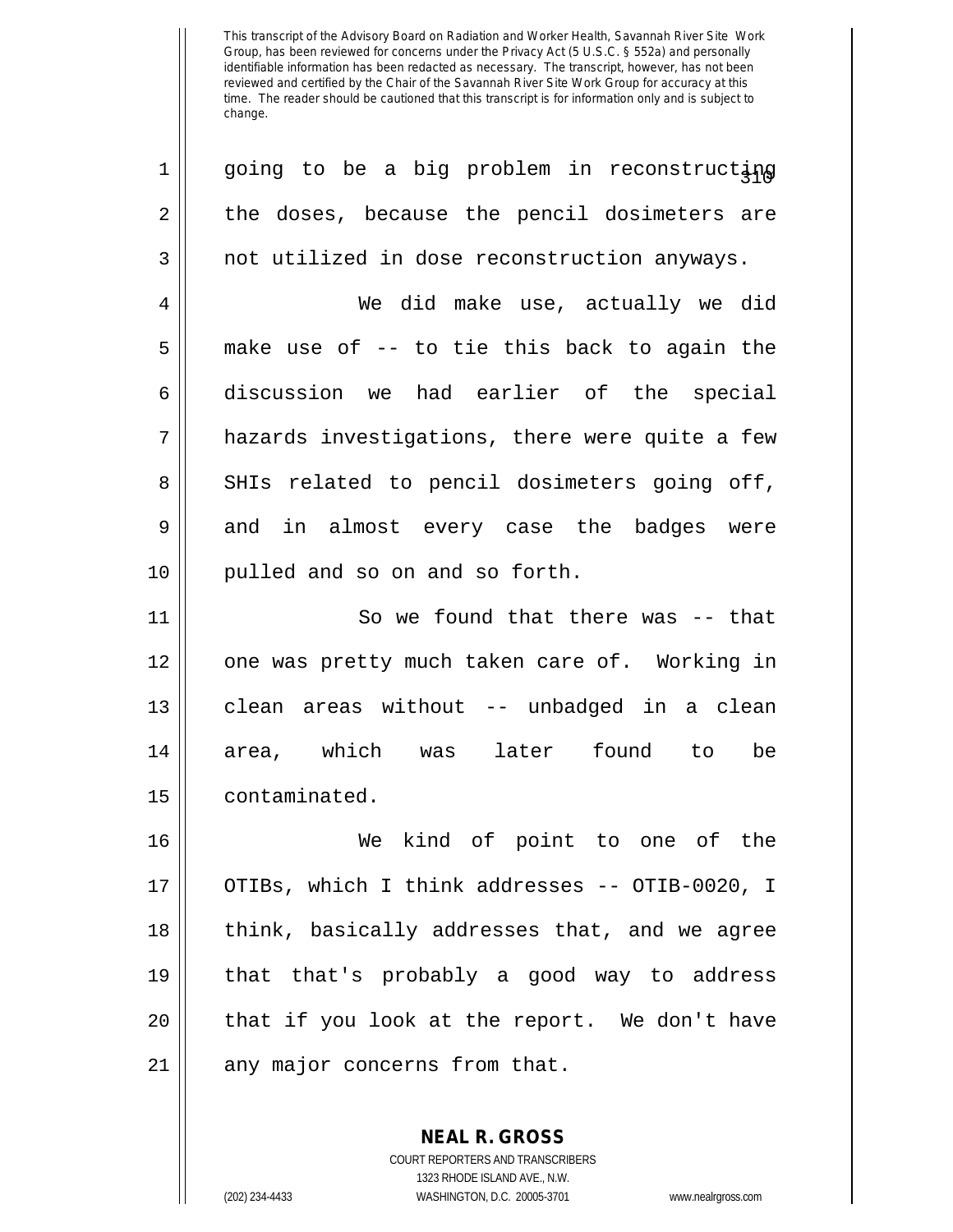This transcript of the Advisory Board on Radiation and Worker Health, Savannah River Site Work Group, has been reviewed for concerns under the Privacy Act (5 U.S.C. § 552a) and personally identifiable information has been redacted as necessary. The transcript, however, has not been reviewed and certified by the Chair of the Savannah River Site Work Group for accuracy at this time. The reader should be cautioned that this transcript is for information only and is subject to change.

| The one that we haven't talked                 |
|------------------------------------------------|
| about so far is the -- working on the --       |
| badges unavailability on working on the        |
| weekends, and this was<br>-- one of<br>the     |
| petitioners' affidavits described that.<br>In  |
| the interviews that we had with some of the    |
| SRS workers, there was some confirmation of    |
| that happening.                                |
| Perhaps because they changed the               |
| badges out on a monthly basis and if the end   |
| of the month happened to fall on a weekend,    |
| the badges might not be available. This was    |
| an independent interviewee that provided this  |
| information.                                   |
| we're still kind<br>оf<br>So                   |
| investigating that issue at this point, to see |
| whether or not, where we're going to go with   |
| that issue.                                    |
| DR. MAKHIJANI: The one particular              |
| worker who said that badges were not on the    |
| weekends and so on in that affidavit,<br>we    |
| <b>NEAL R. GROSS</b>                           |
|                                                |

COURT REPORTERS AND TRANSCRIBERS 1323 RHODE ISLAND AVE., N.W. (202) 234-4433 WASHINGTON, D.C. 20005-3701 www.nealrgross.com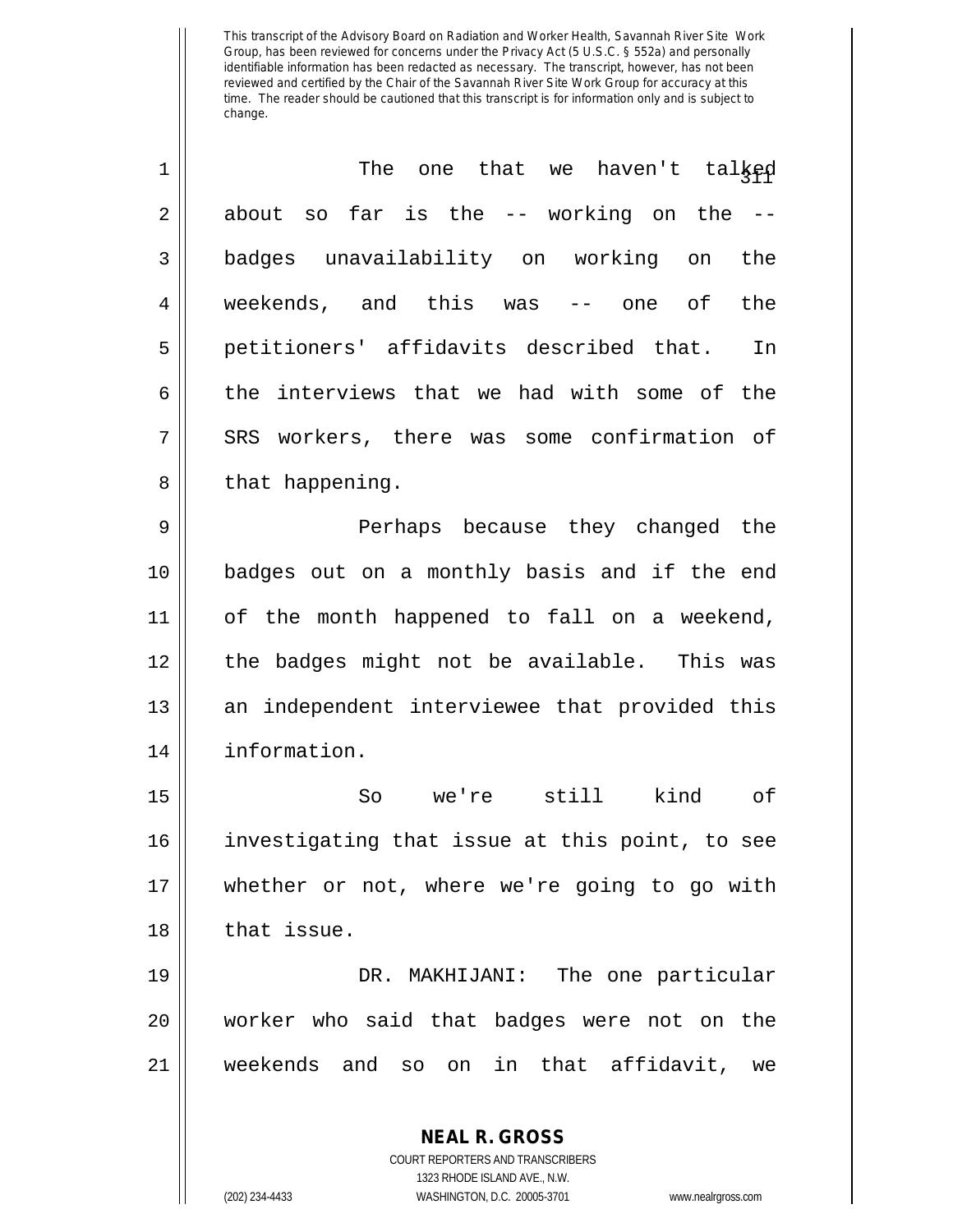This transcript of the Advisory Board on Radiation and Worker Health, Savannah River Site Work Group, has been reviewed for concerns under the Privacy Act (5 U.S.C. § 552a) and personally identifiable information has been redacted as necessary. The transcript, however, has not been reviewed and certified by the Chair of the Savannah River Site Work Group for accuracy at this time. The reader should be cautioned that this transcript is for information only and is subject to change. **NEAL R. GROSS** COURT REPORTERS AND TRANSCRIBERS 1323 RHODE ISLAND AVE., N.W. 1 ||  $1$ looked at that claim also, and it turned  $\varphi\mu\zeta$ 2 || he only had external dose records for two of 3 || the four years that he worked there. And we 4 || just point that out. 5 MR. MARSCHKE: Yes. He was a 6 worker there, yes. 7 CHAIRMAN GRIFFON: So I guess 8 || that's just really a little introduction or 9 | | overview, and I'll see the report soon. 10 DR. MAKHIJANI: Yes, and then 11 there's the incident issue, which I think 12 | remains outstanding. 13 CHAIRMAN GRIFFON: Yes, okay. I 14 don't think you have any response at this 15 | point, right? 16 DR. TAULBEE: No. 17 DR. MAKHIJANI: Now the 18 interviews, we have run it through DOE and the 19 classification review. All that process is 20 | complete. 21 DR. TAULBEE: Have you posted it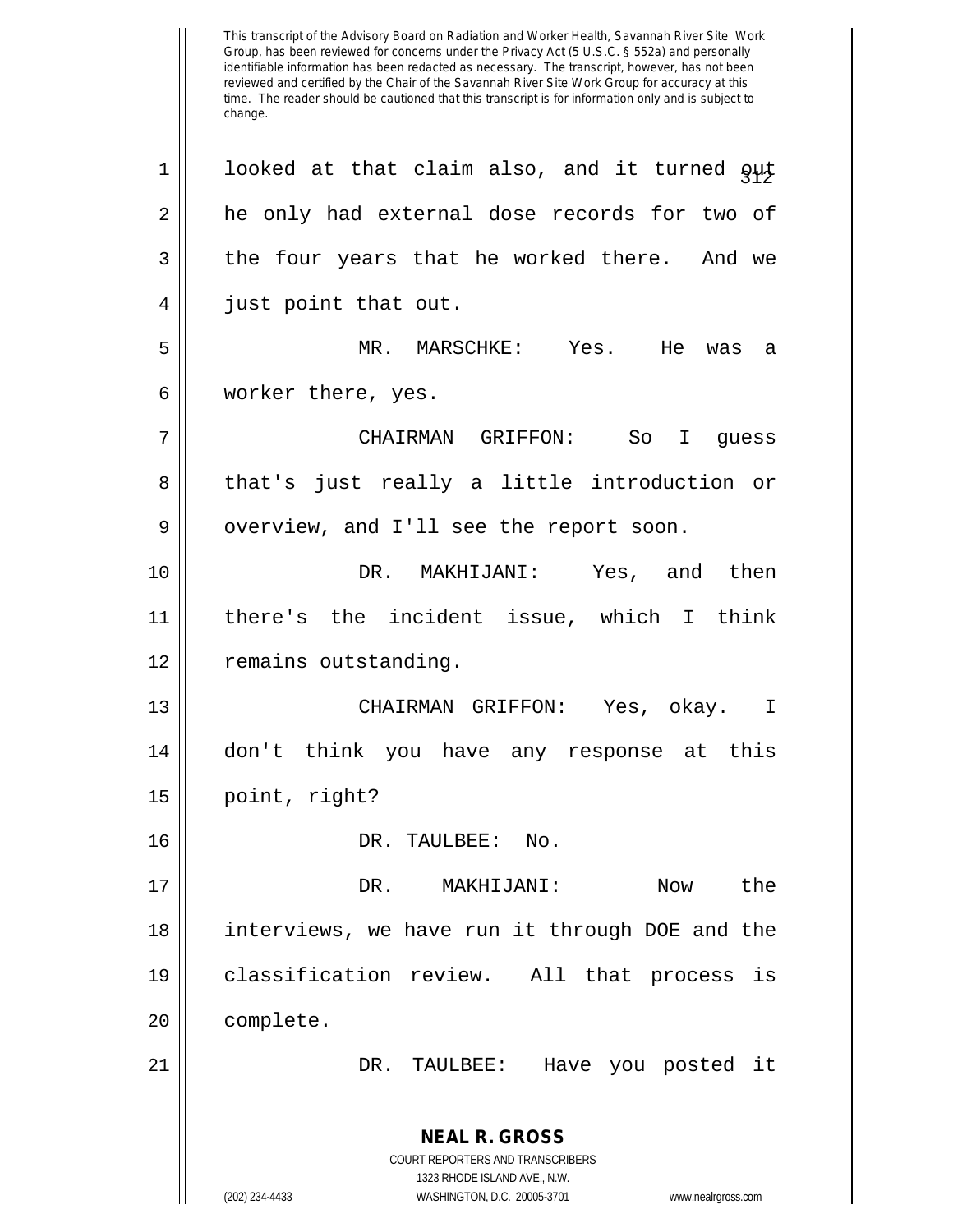This transcript of the Advisory Board on Radiation and Worker Health, Savannah River Site Work Group, has been reviewed for concerns under the Privacy Act (5 U.S.C. § 552a) and personally identifiable information has been redacted as necessary. The transcript, however, has not been reviewed and certified by the Chair of the Savannah River Site Work Group for accuracy at this time. The reader should be cautioned that this transcript is for information only and is subject to change. **NEAL R. GROSS** COURT REPORTERS AND TRANSCRIBERS 1323 RHODE ISLAND AVE., N.W. (202) 234-4433 WASHINGTON, D.C. 20005-3701 www.nealrgross.com  $1 \parallel$  on the SRDB?  $313$ 2 DR. MAKHIJANI: No. So that's my 3 question, is normally we attach interviews to  $4 \parallel$  our final report. We could attach it to this; 5 we could post the interviews separately. How 6 | do you want it done? 7 CHAIRMAN GRIFFON: I'd say just 8 || post them. 9 (Simultaneous speaking.) 10 DR. MAKHIJANI: So I'll post them 11 || in that SC&A Docs section of the O: drive. 12 DR. TAULBEE: Can I ask that you 13 post them as SRDB documents? 14 DR. MAKHIJANI: Can we do that? 15 DR. TAULBEE: Because that's what  $16 \parallel$  we do. 17 DR. MAKHIJANI: Can we post things 18 || to the SRDB? I do not believe we can. 19 DR. TAULBEE: No. So send them to 20 || Cheryl. They would get entered then as an SRDB 21 number.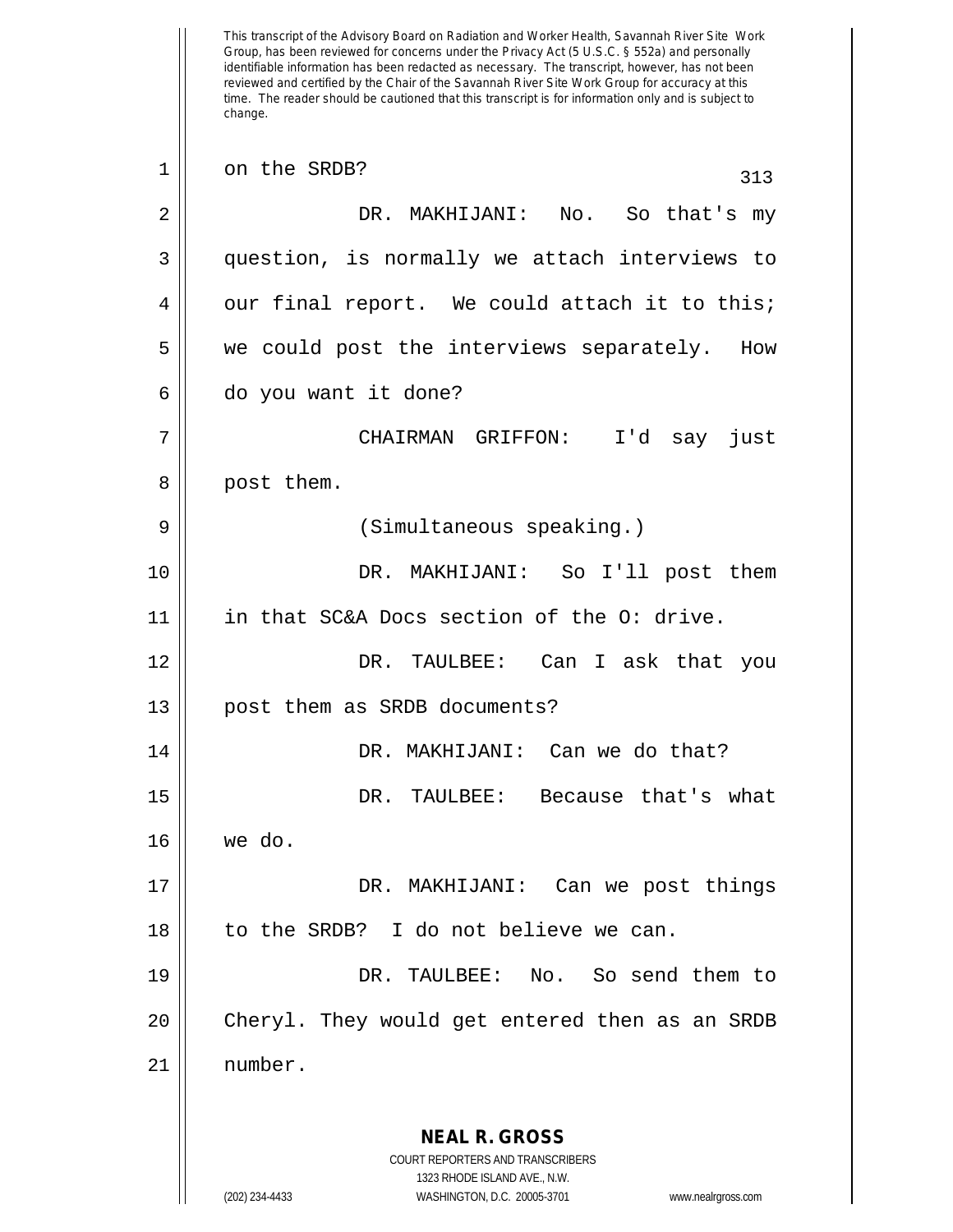This transcript of the Advisory Board on Radiation and Worker Health, Savannah River Site Work Group, has been reviewed for concerns under the Privacy Act (5 U.S.C. § 552a) and personally identifiable information has been redacted as necessary. The transcript, however, has not been reviewed and certified by the Chair of the Savannah River Site Work Group for accuracy at this time. The reader should be cautioned that this transcript is for information only and is subject to change. <sup>314</sup> 1 DR. NETON: Yes -- 2 | R. MAKHIJANI: But we cannot. 3 DR. NETON: I don't have write 4 || access to the SRDB. 5 CHAIRMAN GRIFFON: Why don't they  $6 \parallel$  post them on the O: drive, and then if you  $7 \parallel$  guys want to move them over, you can do that. 8 MEMBER CLAWSON: And just make 9 notification to you that they've been put  $10$  | there and then --11 || (Simultaneous speaking.) 12 DR. MAKHIJANI: Now these are 13 | individual interviews with names. 14 DR. TAULBEE: Yes. In the SRDB, 15 that's where all of our interviews are, and 16 they have individual names on them and that's 17 || why it's restricted from public access. 18 DR. MAKHIJANI: So I'll put it in 19 the same place where we put Steve's 20 || spreadsheets. Just all the SRS documents that  $21$  are SC&A documents that are final, I'll just

> **NEAL R. GROSS** COURT REPORTERS AND TRANSCRIBERS

1323 RHODE ISLAND AVE., N.W. (202) 234-4433 WASHINGTON, D.C. 20005-3701 www.nealrgross.com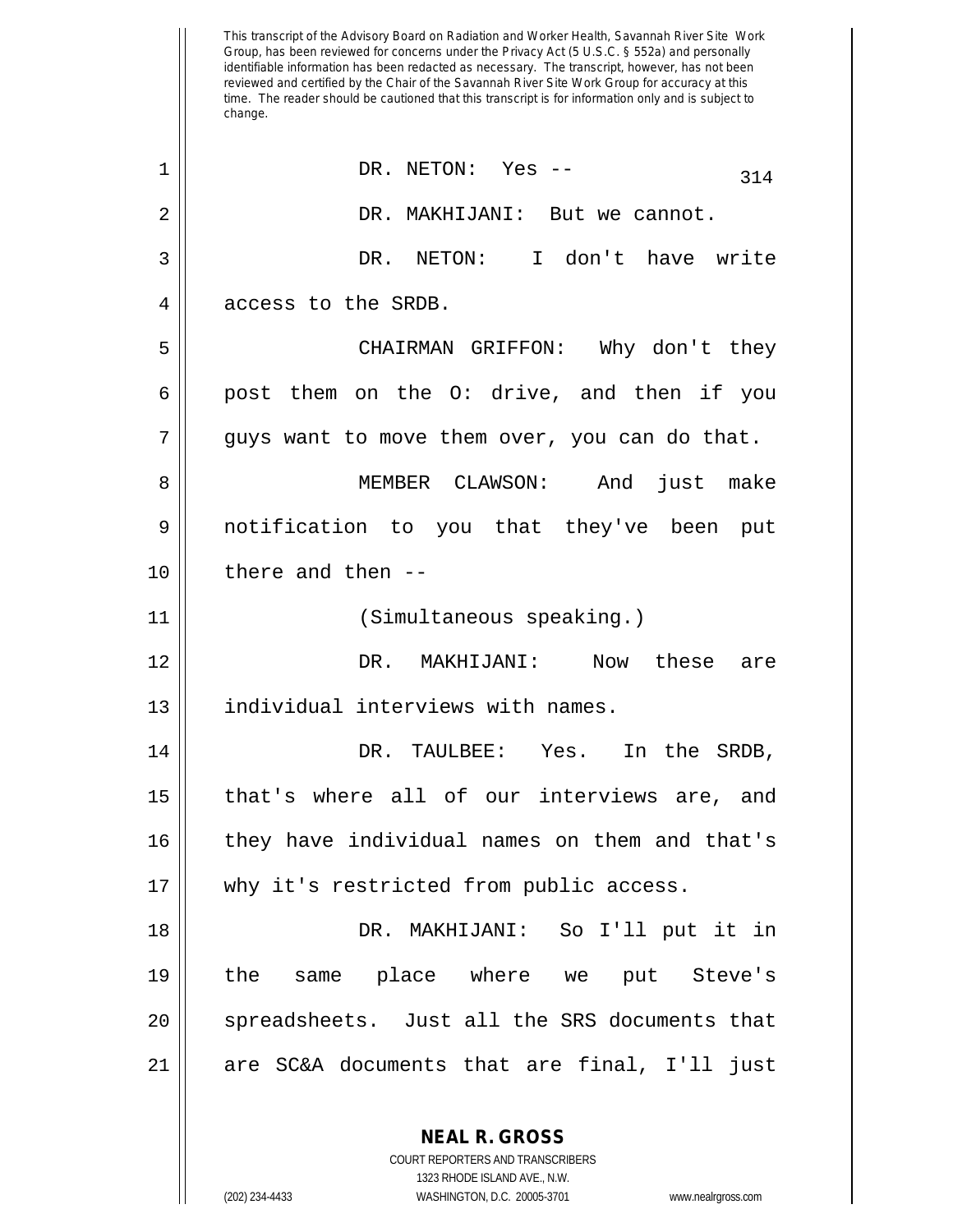This transcript of the Advisory Board on Radiation and Worker Health, Savannah River Site Work Group, has been reviewed for concerns under the Privacy Act (5 U.S.C. § 552a) and personally identifiable information has been redacted as necessary. The transcript, however, has not been reviewed and certified by the Chair of the Savannah River Site Work Group for accuracy at this time. The reader should be cautioned that this transcript is for information only and is subject to change. **NEAL R. GROSS** COURT REPORTERS AND TRANSCRIBERS 1323 RHODE ISLAND AVE., N.W. (202) 234-4433 WASHINGTON, D.C. 20005-3701 www.nealrgross.com  $1 \parallel$  put in that place, and then --  $\frac{315}{2}$ 2 DR. TAULBEE: Okay, and you're 3 going to send me an email when they're put 4 | there? 5 DR. MAKHIJANI: Yes, I can actually  $6 \parallel$  probably do it right now. 7 CHAIRMAN GRIFFON: Okay. Is there 8 anything else on 22? I mean you're 9 || overlapping with 23, but I think there's other 10 | things on 23, right? 11 DR. TAULBEE: Yes. 12 Finding 23 13 CHAIRMAN GRIFFON: All right. 14 || NIOSH has something on 23, I believe. 15 DR. TAULBEE: Yes. 16 CHAIRMAN GRIFFON: The one action 17 I had was with regard to the NIOSH, an 18 explanation of why the number of monitored 19 workers. So that's what you're reporting on? 20 DR. TAULBEE: Yes. 21 CHAIRMAN GRIFFON: Okay, great.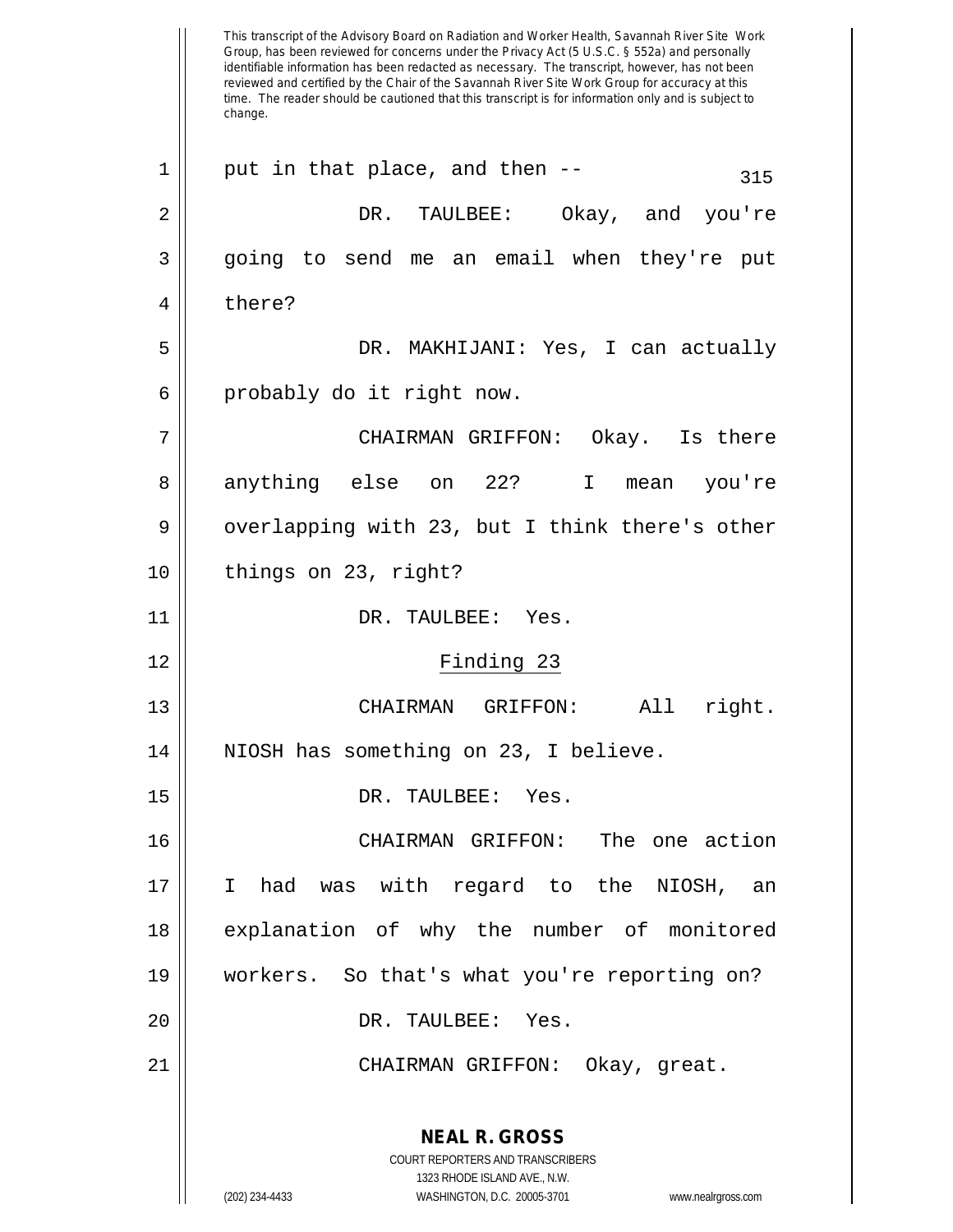This transcript of the Advisory Board on Radiation and Worker Health, Savannah River Site Work Group, has been reviewed for concerns under the Privacy Act (5 U.S.C. § 552a) and personally identifiable information has been redacted as necessary. The transcript, however, has not been reviewed and certified by the Chair of the Savannah River Site Work Group for accuracy at this time. The reader should be cautioned that this transcript is for information only and is subject to change. **NEAL R. GROSS** COURT REPORTERS AND TRANSCRIBERS 1323 RHODE ISLAND AVE., N.W. 1 DR. TAULBEE: We broke 23 i<del>g</del>t power 2 three different parts. One was the 3 discrepancy and HPAREH discrepancy with the 4 HPAREH data, and this was your Table 6.1 5 || question. And basically the --6 CHAIRMAN GRIFFON: So this is  $7 \parallel 23(c)$  you're addressing now or 23(a)? 8 DR. TAULBEE: No. I'm addressing  $9 \parallel 23(a)$ . 10 CHAIRMAN GRIFFON: Okay. I see up  $11$  | there  $(c)$ . 12 || DR. TAULBEE: Sorry. 13 CHAIRMAN GRIFFON: That's all  $14$  | right. 15 || DR. TAULBEE: This is the question 16 that you had on Table 6-1 from the SEC, the 17 original Evaluation Report, and let me pull 18 || this out here. 19 What you were questioning was how  $20$  | can we have in HPAREH, taking let's say 1952, 21 || for an example, where we had 270 monitored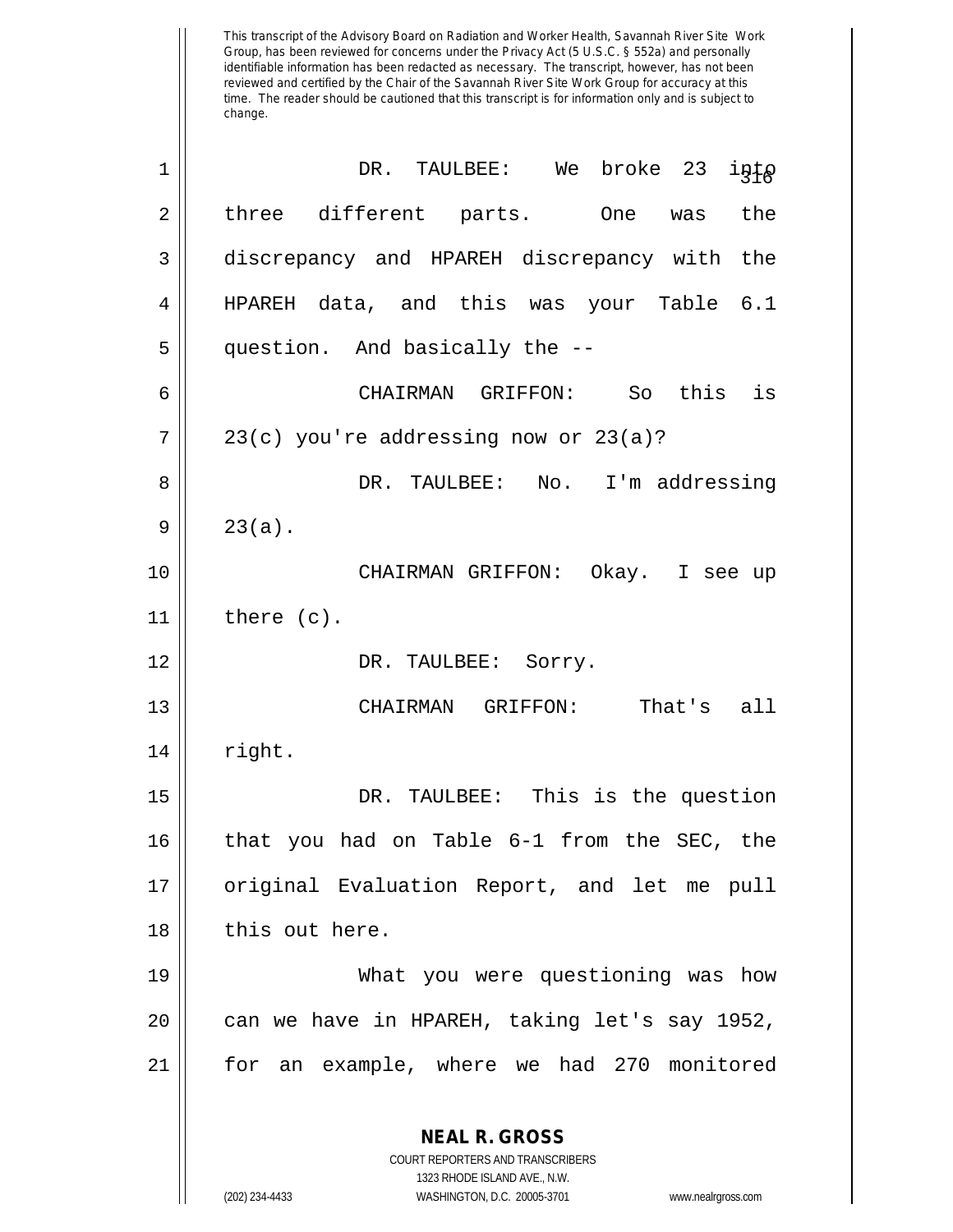This transcript of the Advisory Board on Radiation and Worker Health, Savannah River Site Work Group, has been reviewed for concerns under the Privacy Act (5 U.S.C. § 552a) and personally identifiable information has been redacted as necessary. The transcript, however, has not been reviewed and certified by the Chair of the Savannah River Site Work Group for accuracy at this time. The reader should be cautioned that this transcript is for information only and is subject to change. **NEAL R. GROSS** COURT REPORTERS AND TRANSCRIBERS 1323 RHODE ISLAND AVE., N.W. 1 || workers, but we only have 177 shallow dose 2 || records or deep dose records. 3 The response to that, how can we 4 || have less of these records than we have people 5 monitored, and it has to do with the 6 || assumption of how we define the number of 7 workers monitored in HPAREH, in that there's  $8 \parallel$  a difference between a blank and then --9 A blank field that can have a zero 10 || or just a space in it, and then when the data 11 was transferred into the database, having no 12 | information whatsoever. 13 || So in some cases, when HPAREH was 14 || built and they went back and collected other 15 people's data files, they might not have any 16 data, or it was non-detectable, and so they 17 didn't enter into that particular field. But 18 || they were actually working during that time 19 period. 20 || So because that field was not, 21 what had been populated with a space or with a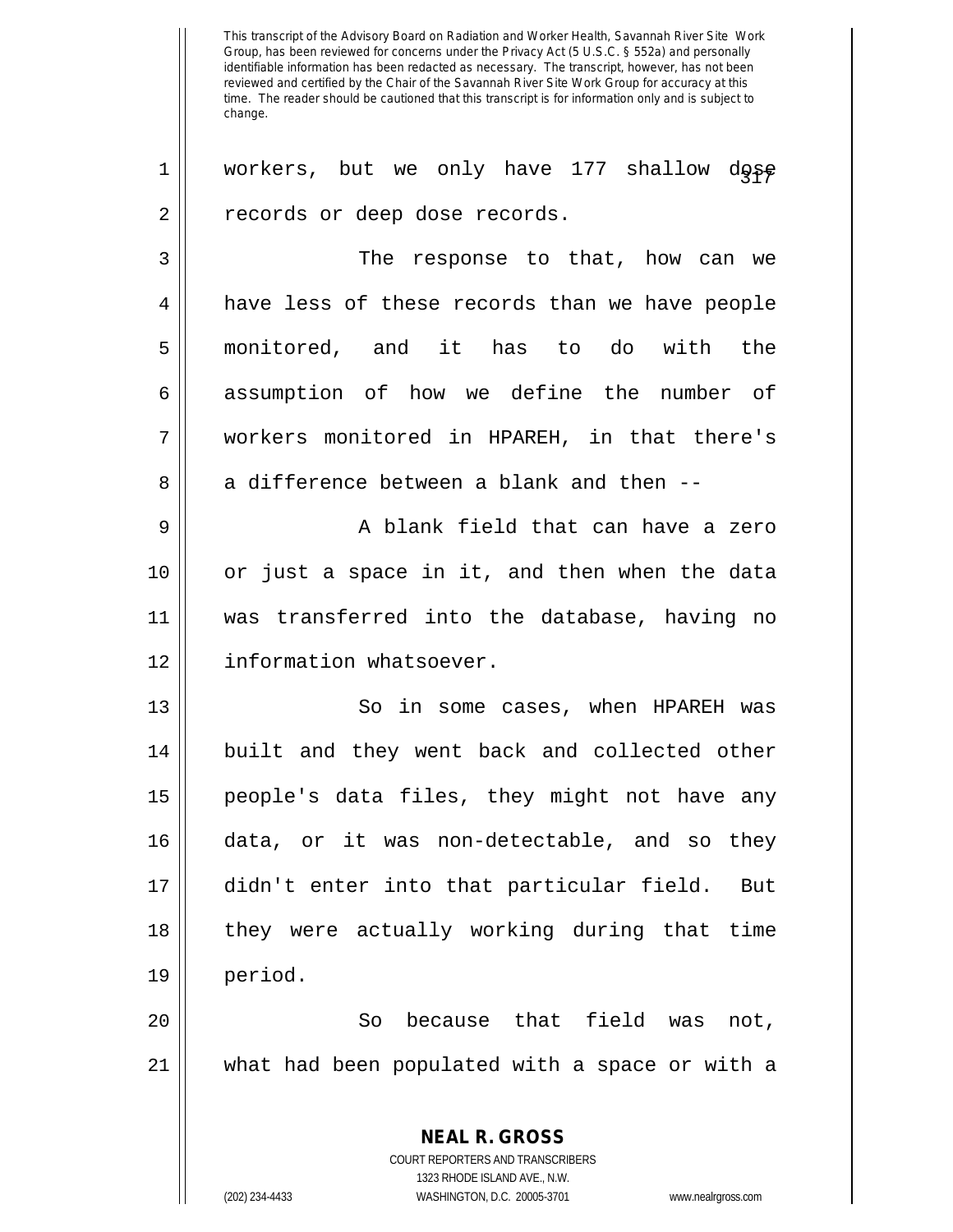This transcript of the Advisory Board on Radiation and Worker Health, Savannah River Site Work Group, has been reviewed for concerns under the Privacy Act (5 U.S.C. § 552a) and personally identifiable information has been redacted as necessary. The transcript, however, has not been reviewed and certified by the Chair of the Savannah River Site Work Group for accuracy at this time. The reader should be cautioned that this transcript is for information only and is subject to change.

| $\mathbf{1}$   | zero or something like that, it was counted    |
|----------------|------------------------------------------------|
| $\overline{2}$ | then as them being monitored, okay. However,   |
| 3              | when they -- when we figured out the shallow   |
| $\overline{4}$ | dose records and the deep dose records, if the |
| 5              | record had a zero in it, then we were          |
| б.             | including it. If it was just a space, then we  |
| 7              | weren't.                                       |

8 || So this is why there appears to be 9 || less records, okay. These were compared to 10 || the Savannah River Site document, WSRC-RP-95, 11 S234, and what you'll see is they estimated 12 || more workers being monitored, because they 13 looked at the original cycle by cycle -- I 14 shouldn't say cycle by cycle data. They 15 looked at a larger population.

16 Remember HPAREH, which started to 17 be populated from 1979 backwards, when people 18 were still working there. So HPAREH would 19 have less than what the site had indicated had 20 been monitored, based upon the monthly 21 | reports.

> COURT REPORTERS AND TRANSCRIBERS 1323 RHODE ISLAND AVE., N.W. (202) 234-4433 WASHINGTON, D.C. 20005-3701 www.nealrgross.com

**NEAL R. GROSS**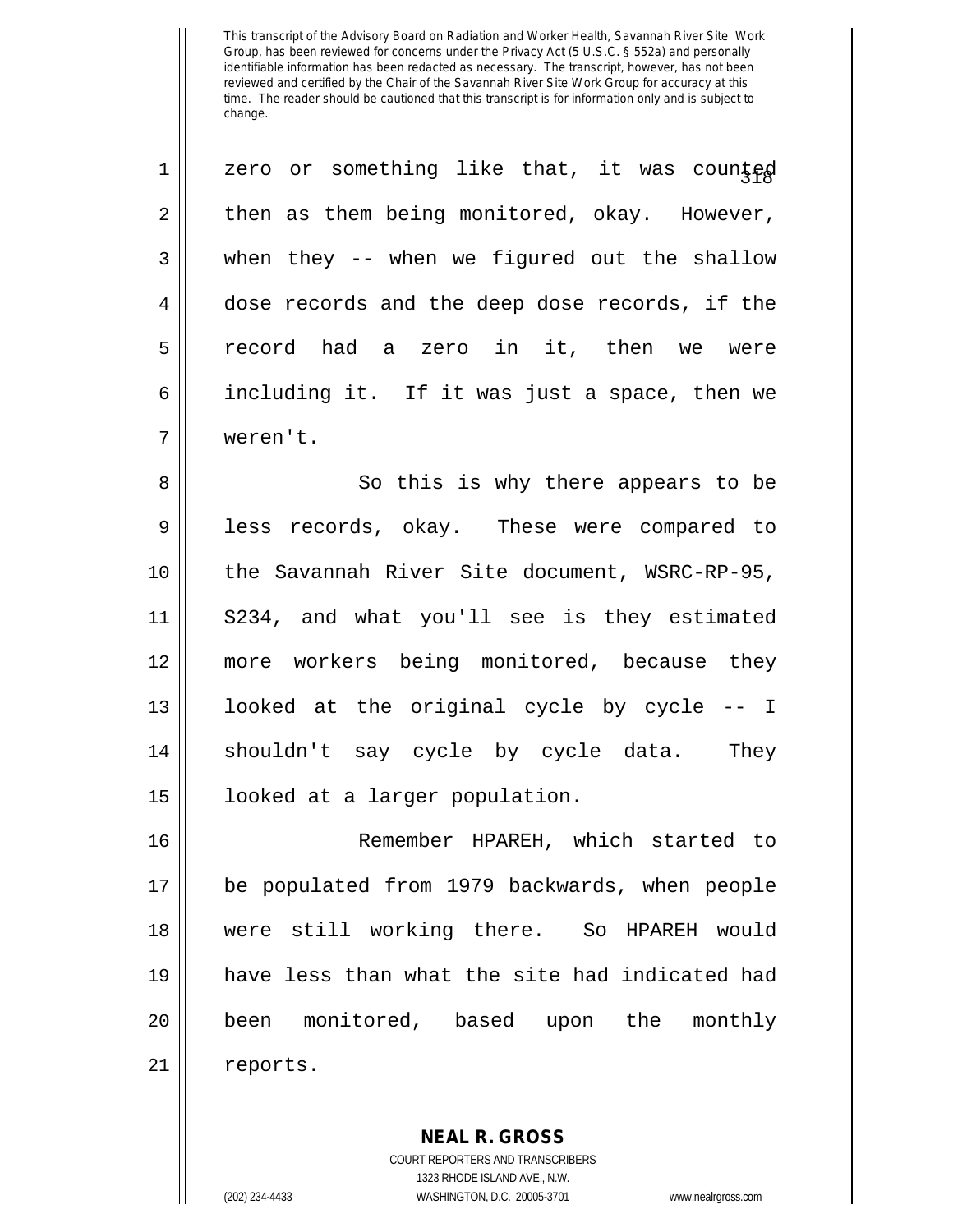This transcript of the Advisory Board on Radiation and Worker Health, Savannah River Site Work Group, has been reviewed for concerns under the Privacy Act (5 U.S.C. § 552a) and personally identifiable information has been redacted as necessary. The transcript, however, has not been reviewed and certified by the Chair of the Savannah River Site Work Group for accuracy at this time. The reader should be cautioned that this transcript is for information only and is subject to change.

| $\mathbf 1$ | So that's why the first column                |
|-------------|-----------------------------------------------|
| 2           | there shows more workers. HPAREH is showing   |
| 3           | less, but then the next column over for the   |
| 4           | number of shallow dose records is less than   |
| 5           | what you have for HPAREH, the number          |
| 6           | monitored. Does that make sense?              |
| 7           | We will provide this discussion               |
| 8           | and write-up with our issues report that we   |
| 9           | come out with.                                |
| 10          | CHAIRMAN GRIFFON: All right.                  |
| 11          | DR. TAULBEE: So that's the first              |
| 12          | part of 23 that we address. The second part   |
| 13          | we actually did a little while ago, and that  |
| 14          | was the internal comparison, the 200 log book |
| 15          | entries that we discussed back up a ways. I   |
| 16          | had that as $23(b)$ , but --                  |
| 17          | So then this gets us to the final             |
| 18          | one of 23(c) for us, and this is where you    |
| 19          | asked us had we ever looked at the external   |
| 20          | monitoring records, the hard copy versus what |
| 21          | was in HPAREH, as to whether there was any    |

**NEAL R. GROSS** COURT REPORTERS AND TRANSCRIBERS 1323 RHODE ISLAND AVE., N.W. (202) 234-4433 WASHINGTON, D.C. 20005-3701 www.nealrgross.com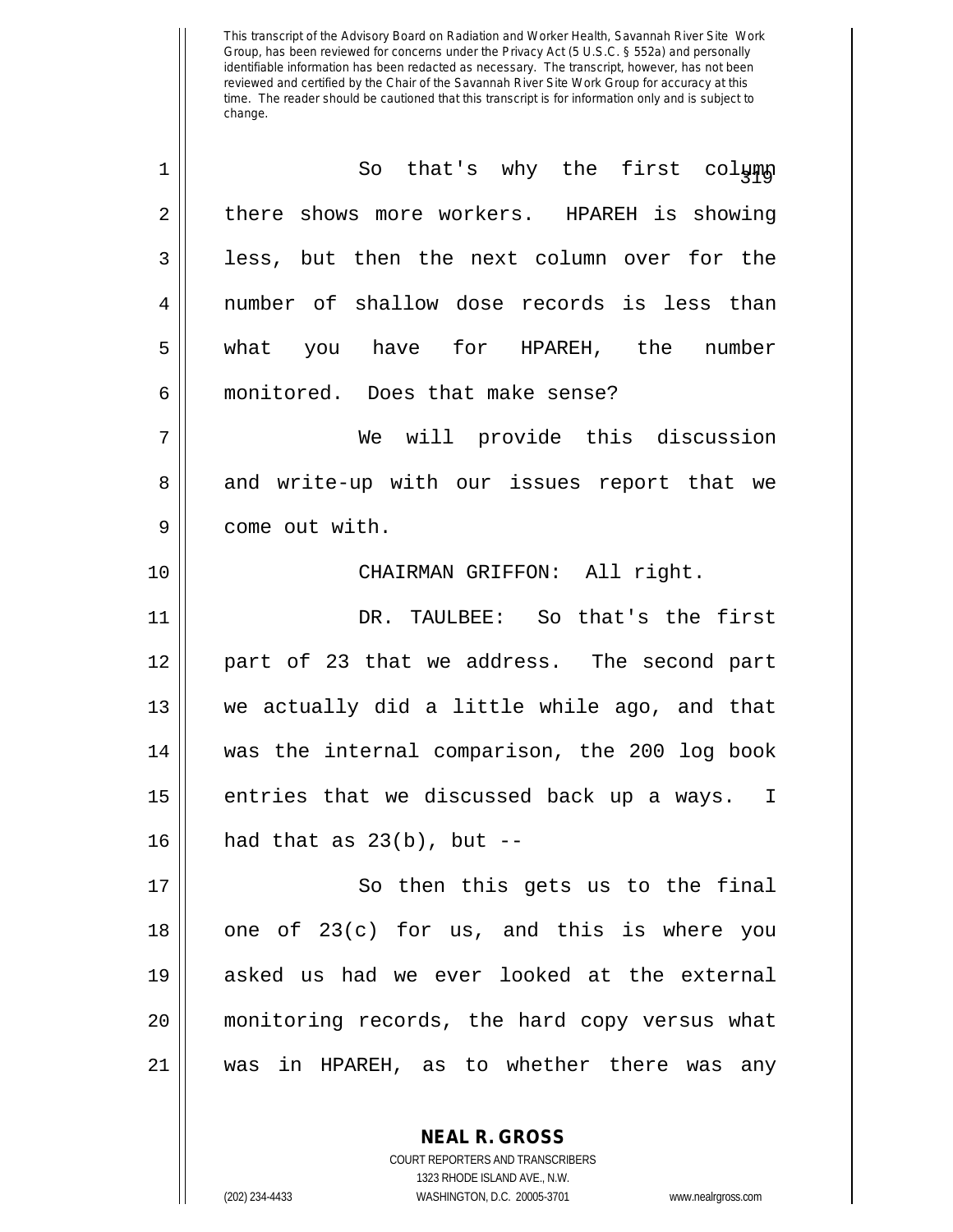This transcript of the Advisory Board on Radiation and Worker Health, Savannah River Site Work Group, has been reviewed for concerns under the Privacy Act (5 U.S.C. § 552a) and personally identifiable information has been redacted as necessary. The transcript, however, has not been reviewed and certified by the Chair of the Savannah River Site Work Group for accuracy at this time. The reader should be cautioned that this transcript is for information only and is subject to change.  $1 \parallel$  agreement between those data.  $320$ 2 CHAIRMAN GRIFFON: Hard copy 3 versus HPAREH, okay. 4 DR. TAULBEE: So this is the new  $5 \parallel$  piece that we did, and I've got it up here as 6  $\vert$  23(c), and this is where we went through and 7 we looked at 100 workers from -- in 1960. Or 8 || in 1960, we looked at 100 workers from Roll 1, 9 which would be the salary people, 100 from 10 || Roll 2 and then 100 from Roll 4. 11 These were pulled at random, and 12 if an entry was illegible, then we went into 13 || the hard copy records, because some of them 14 are not scanned real well. Then we would 15 || substitute and take the next random number to  $16$  || qo and find them. 17 || So you'll see that illegible down 18 here in this bottom row from the deep dose, we 19 did deep and shallow dose, by the way, you can 20 || see we only did replacement on four people out 21 of this whole set, and all of those were in

> COURT REPORTERS AND TRANSCRIBERS 1323 RHODE ISLAND AVE., N.W. (202) 234-4433 WASHINGTON, D.C. 20005-3701 www.nealrgross.com

**NEAL R. GROSS**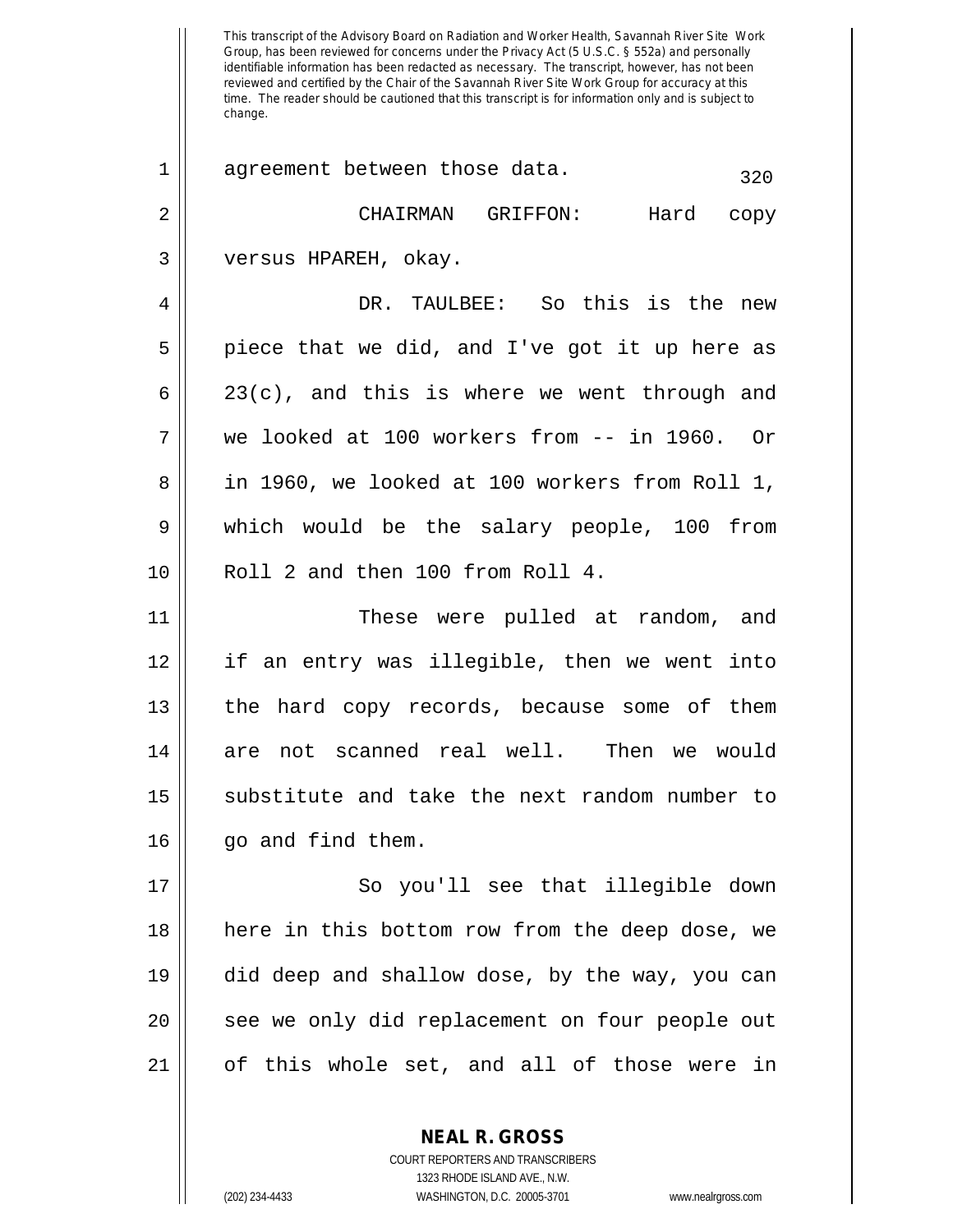This transcript of the Advisory Board on Radiation and Worker Health, Savannah River Site Work Group, has been reviewed for concerns under the Privacy Act (5 U.S.C. § 552a) and personally identifiable information has been redacted as necessary. The transcript, however, has not been reviewed and certified by the Chair of the Savannah River Site Work Group for accuracy at this time. The reader should be cautioned that this transcript is for information only and is subject to change. **NEAL R. GROSS** COURT REPORTERS AND TRANSCRIBERS 1 || 1960, when the records were much harder  $_35\rho$  $2 \parallel$  read. 3 What you'll see is we found a 4 match of not only the people but also the  $5 \parallel$  dose. For Roll 1, 98 out of the 100, Roll 2, 6 | 97, and then Roll 4, we found 93. Roll 4, by  $7 \parallel$  the way, is the construction trades workers at 8 Savannah River. 9 CHAIRMAN GRIFFON: Right. 10 DR. TAULBEE: So what you'll see  $11$  across that top row is that, in general, we're 12 || seeing in the 90 percent range of the doses 13 || from the hard copy records matching what is in 14 | HPAREH. 15 So from a standpoint of using 16 HPAREH to develop a coworker model, we feel 17 || pretty comfortable that way, whether it's Roll  $18 \parallel 1$ , Roll 2, Roll 3 and Roll 4, that the data 19 set is complete. It's matching the hard copy  $20$   $\parallel$  records that we have in a reasonable manner. 21 || Any questions?

1323 RHODE ISLAND AVE., N.W.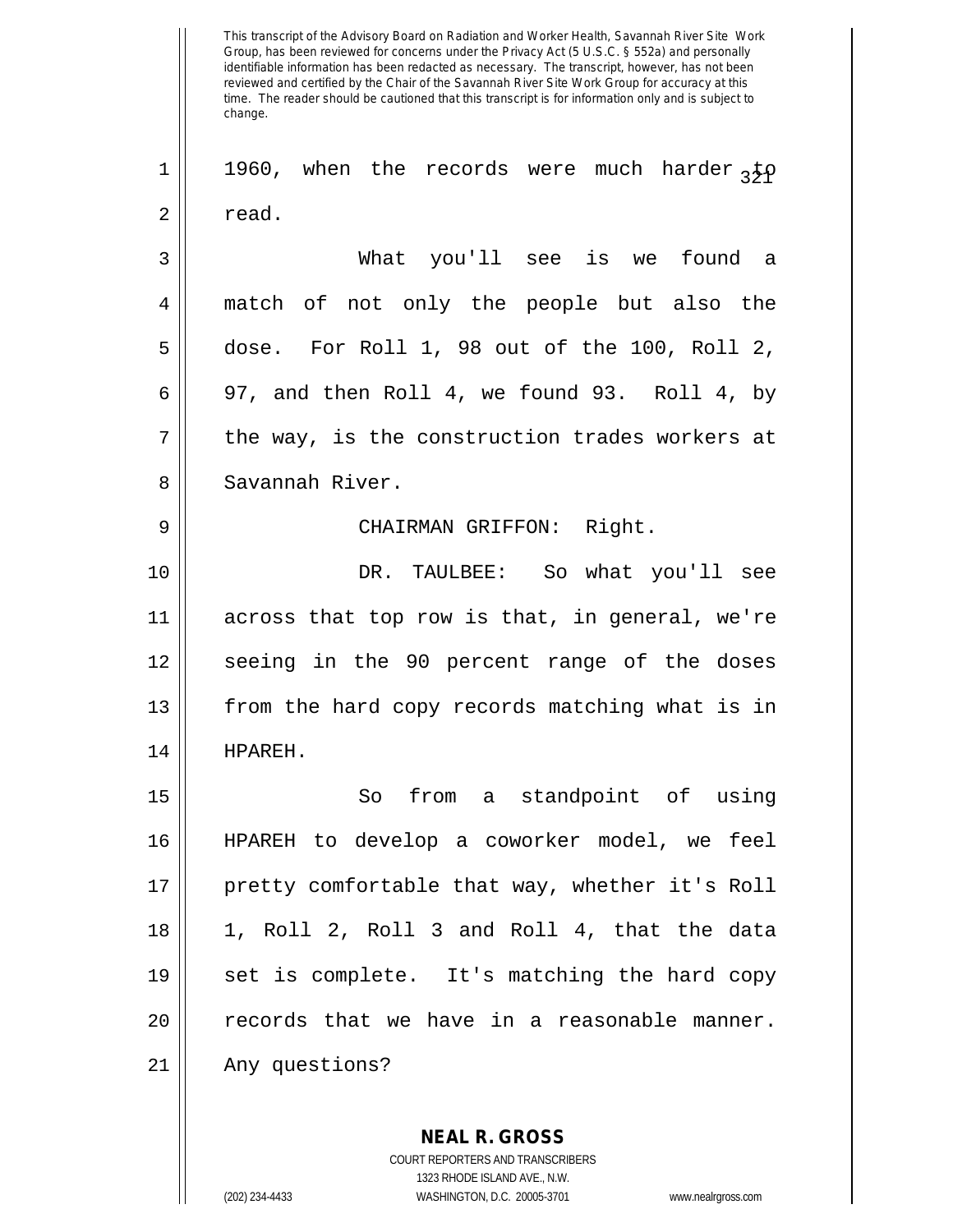This transcript of the Advisory Board on Radiation and Worker Health, Savannah River Site Work Group, has been reviewed for concerns under the Privacy Act (5 U.S.C. § 552a) and personally identifiable information has been redacted as necessary. The transcript, however, has not been reviewed and certified by the Chair of the Savannah River Site Work Group for accuracy at this time. The reader should be cautioned that this transcript is for information only and is subject to change.

| $\mathbf 1$ | CHAIRMAN GRIFFON:<br>$\text{You}_3\frac{1}{2}\frac{1}{2}$                                                                                                       |
|-------------|-----------------------------------------------------------------------------------------------------------------------------------------------------------------|
| 2           | providing this in your write-up too? I mean                                                                                                                     |
| 3           | we're kind of looking at the table --                                                                                                                           |
| 4           | DR. TAULBEE: Yes.                                                                                                                                               |
| 5           | CHAIRMAN GRIFFON: Okay.                                                                                                                                         |
| 6           | DR. TAULBEE: I mean really the                                                                                                                                  |
| 7           | important one is that the match is very high,                                                                                                                   |
| 8           | and in some cases the dose that was in HPAREH                                                                                                                   |
| 9           | is greater than what's in the hard copy. Then                                                                                                                   |
| 10          | in very few cases, it looks like out of the,                                                                                                                    |
| 11          | let's see 1,200 entries, it was less than four                                                                                                                  |
| 12          | cases out of 1,200 entries.                                                                                                                                     |
| 13          | From a coworker development                                                                                                                                     |
| 14          | standpoint, we feel pretty comfortable with                                                                                                                     |
| 15          | this.                                                                                                                                                           |
| 16          | CHAIRMAN GRIFFON: And you just --                                                                                                                               |
| 17          | '60, '65, '70, '75, you kind of just spaced it                                                                                                                  |
| 18          | out?                                                                                                                                                            |
| 19          | DR. TAULBEE: We spaced it out by                                                                                                                                |
| 20          | five years.                                                                                                                                                     |
| 21          | Right, okay.<br>CHAIRMAN GRIFFON:                                                                                                                               |
|             | <b>NEAL R. GROSS</b><br>COURT REPORTERS AND TRANSCRIBERS<br>1323 RHODE ISLAND AVE., N.W.<br>(202) 234-4433<br>WASHINGTON, D.C. 20005-3701<br>www.nealrgross.com |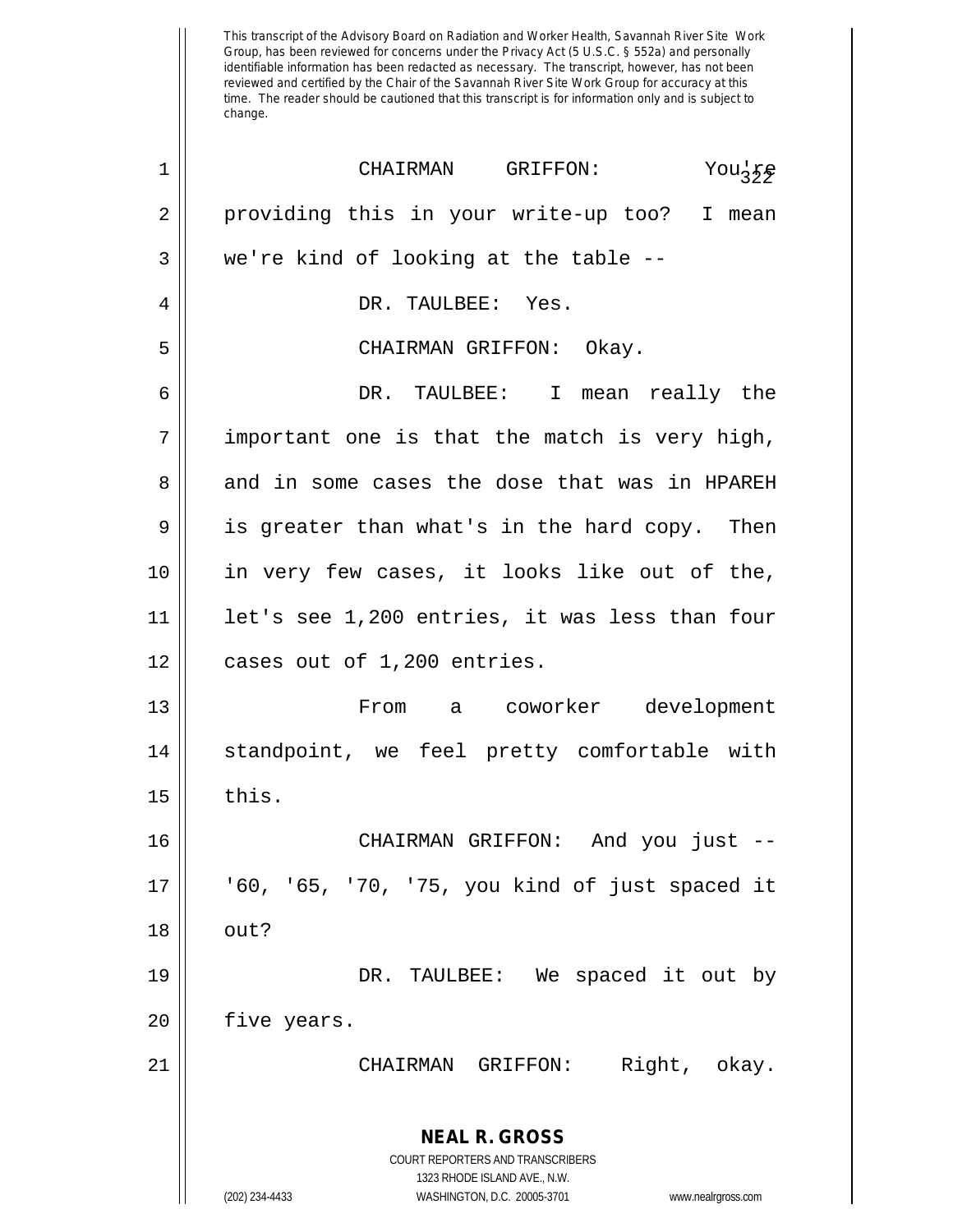This transcript of the Advisory Board on Radiation and Worker Health, Savannah River Site Work Group, has been reviewed for concerns under the Privacy Act (5 U.S.C. § 552a) and personally identifiable information has been redacted as necessary. The transcript, however, has not been reviewed and certified by the Chair of the Savannah River Site Work Group for accuracy at this time. The reader should be cautioned that this transcript is for information only and is subject to change. **NEAL R. GROSS** COURT REPORTERS AND TRANSCRIBERS 1323 RHODE ISLAND AVE., N.W.  $1 \parallel$  Any questions Arjun or Steve?  $323$ 2 | MR. MARSCHKE: No. 3 CHAIRMAN GRIFFON: You're going to 4 || put it in your report? 5 DR. TAULBEE: Yes. 6 CHAIRMAN GRIFFON: Good. Okay. 7 Now I'm getting down to some real fuzzy  $8 \parallel$  actions at the end of this task list, Arjun,  $9 \parallel$  but you may have to help me out here. 10 I think these get into the data 11 validation, data completeness sort of 12 questions, and then actually one of the last 13 items is the SC&A doing an SEC report, which 14 | you have not completed, right? 15 DR. MAKHIJANI: Yes, which I 16 started, which I called you. With your 17 permission, I suspended it, pending getting 18 l the data. 19 CHAIRMAN GRIFFON: Right, because  $20$  || things were a little in flux and you wanted to 21 wait. Right, yes, right. But I think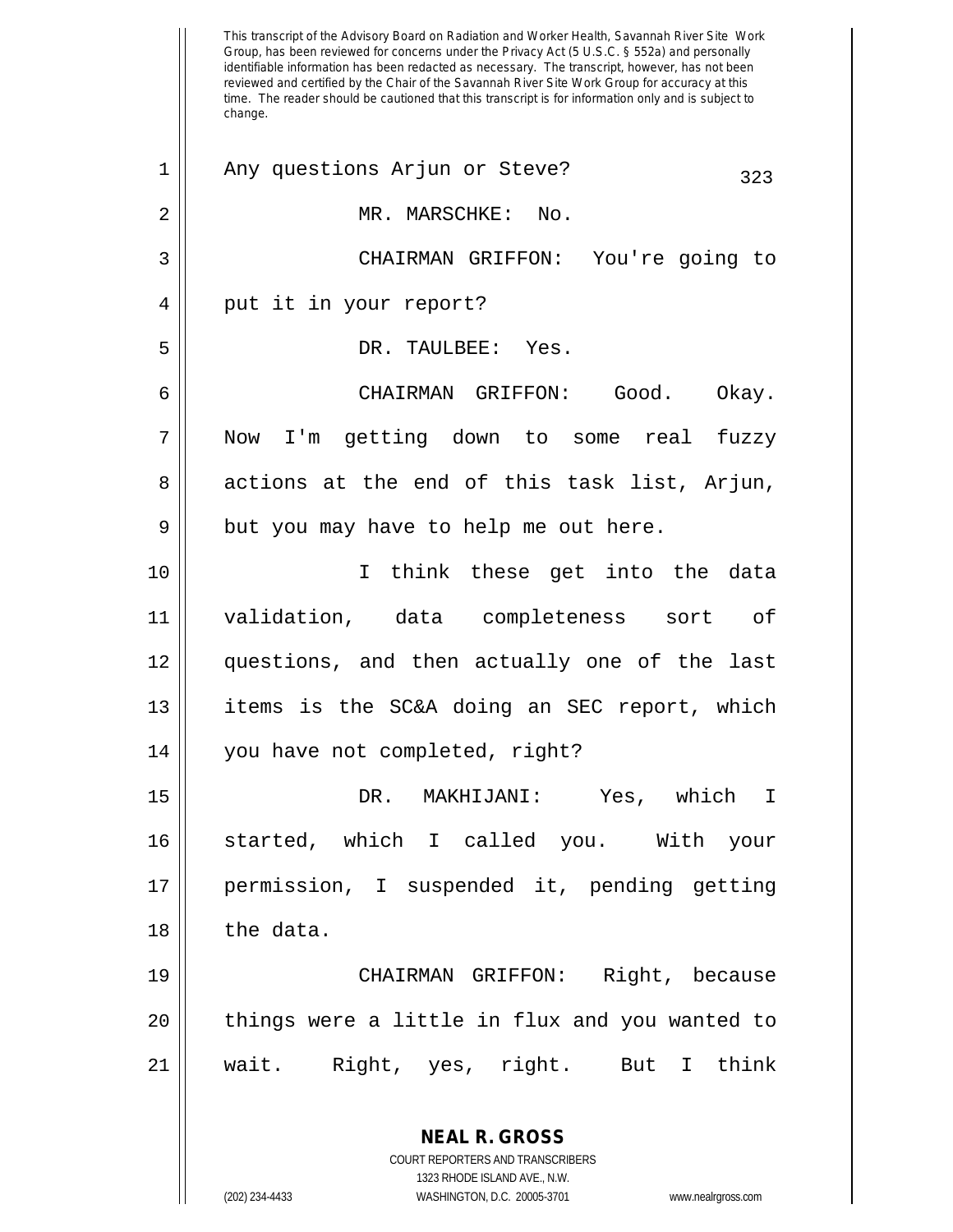This transcript of the Advisory Board on Radiation and Worker Health, Savannah River Site Work Group, has been reviewed for concerns under the Privacy Act (5 U.S.C. § 552a) and personally identifiable information has been redacted as necessary. The transcript, however, has not been reviewed and certified by the Chair of the Savannah River Site Work Group for accuracy at this time. The reader should be cautioned that this transcript is for information only and is subject to change.

| $\mathbf 1$    | similarly what we talked about with Pantex4                                              |
|----------------|------------------------------------------------------------------------------------------|
| $\overline{2}$ | you know, we were in a similar situation of                                              |
| 3              | reviewing the Site Profile, now transitioning.                                           |
| 4              | Obviously it doesn't start                                                               |
| 5              | everything over, but whatever report you                                                 |
| 6              | provide will sort of fill the gaps, I guess,                                             |
| 7              | of what you haven't reviewed already in the                                              |
| 8              | Site Profile. You know, you're not starting                                              |
| 9              | again, is what I'm saying?                                                               |
| 10             | DR. MAKHIJANI: No, no.                                                                   |
| 11             | CHAIRMAN GRIFFON: Right, all                                                             |
| 12             | right. I just want to make that clear on the                                             |
| 13             | record, you know, that that's it.                                                        |
| 14             | DR. MAKHIJANI: I mean we have --                                                         |
| 15             | and we have finished the quite big pieces. A                                             |
| 16             | lot of the, other than neutrons, the big                                                 |
| 17             | issues.                                                                                  |
| 18             | CHAIRMAN GRIFFON: That's fine.                                                           |
| 19             | Petitioner<br>DR. MAKHIJANI:                                                             |
| 20             | affidavits. The big issue is related to                                                  |
| 21             | internal dose, and all of those issues had to                                            |
|                | <b>NEAL R. GROSS</b><br>COURT REPORTERS AND TRANSCRIBERS<br>1323 RHODE ISLAND AVE., N.W. |

 $\frac{1}{2}$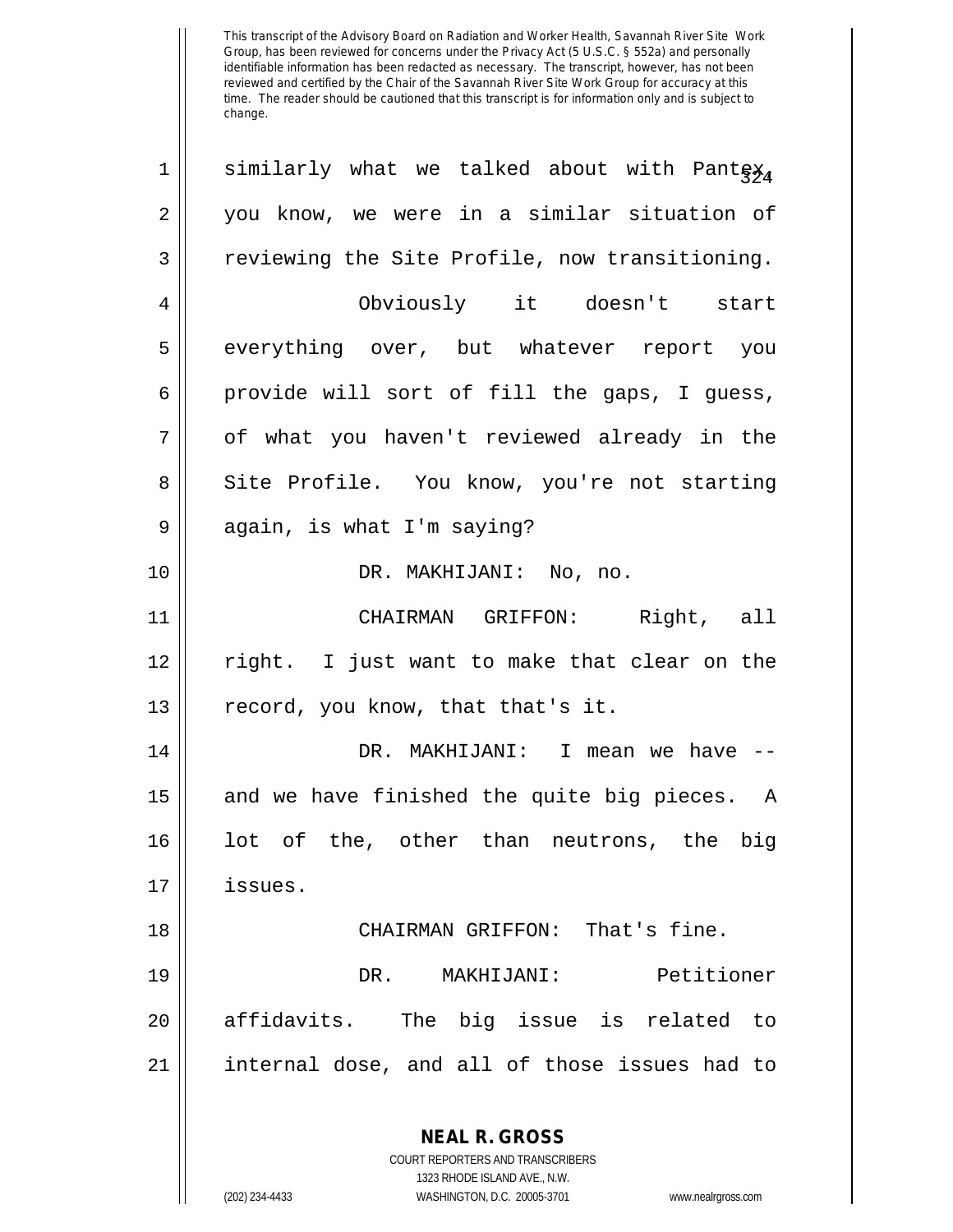Group, has been reviewed for concerns under the Privacy Act (5 U.S.C. § 552a) and personally identifiable information has been redacted as necessary. The transcript, however, has not been reviewed and certified by the Chair of the Savannah River Site Work Group for accuracy at this time. The reader should be cautioned that this transcript is for information only and is subject to change. **NEAL R. GROSS** COURT REPORTERS AND TRANSCRIBERS 1 || be put on the table in an SEC context,  $\frac{1}{32}$  $2 \parallel$  think. 3 CHAIRMAN GRIFFON: Yes. 4 DR. TAULBEE: I'm sorry. 5 DR. MAKHIJANI: I said other than  $6 \parallel$  neutrons, the main issue relates to internal 7 dose, and all of those issues have now been 8 || put in an SEC context on the table. Both 9 || sides, you know, NIOSH has very substantial 10 work in progress, and we put two reports on  $11$  the table. 12 CHAIRMAN GRIFFON: So this other 13 item in here for the data validation, which 14 Tim just touched on, a lot of this, some of 15 it, well most of it I think is in perfect 16 agreement. But it says SC&A will examine 17 NIOSH's data validation, and I think now that 18 you've provided us or will provide those 19 || pieces, they'll start that process. 20 DR. MAKHIJANI: Until now, we were  $21$  | only looking at the  $-$ -

1323 RHODE ISLAND AVE., N.W.

This transcript of the Advisory Board on Radiation and Worker Health, Savannah River Site Work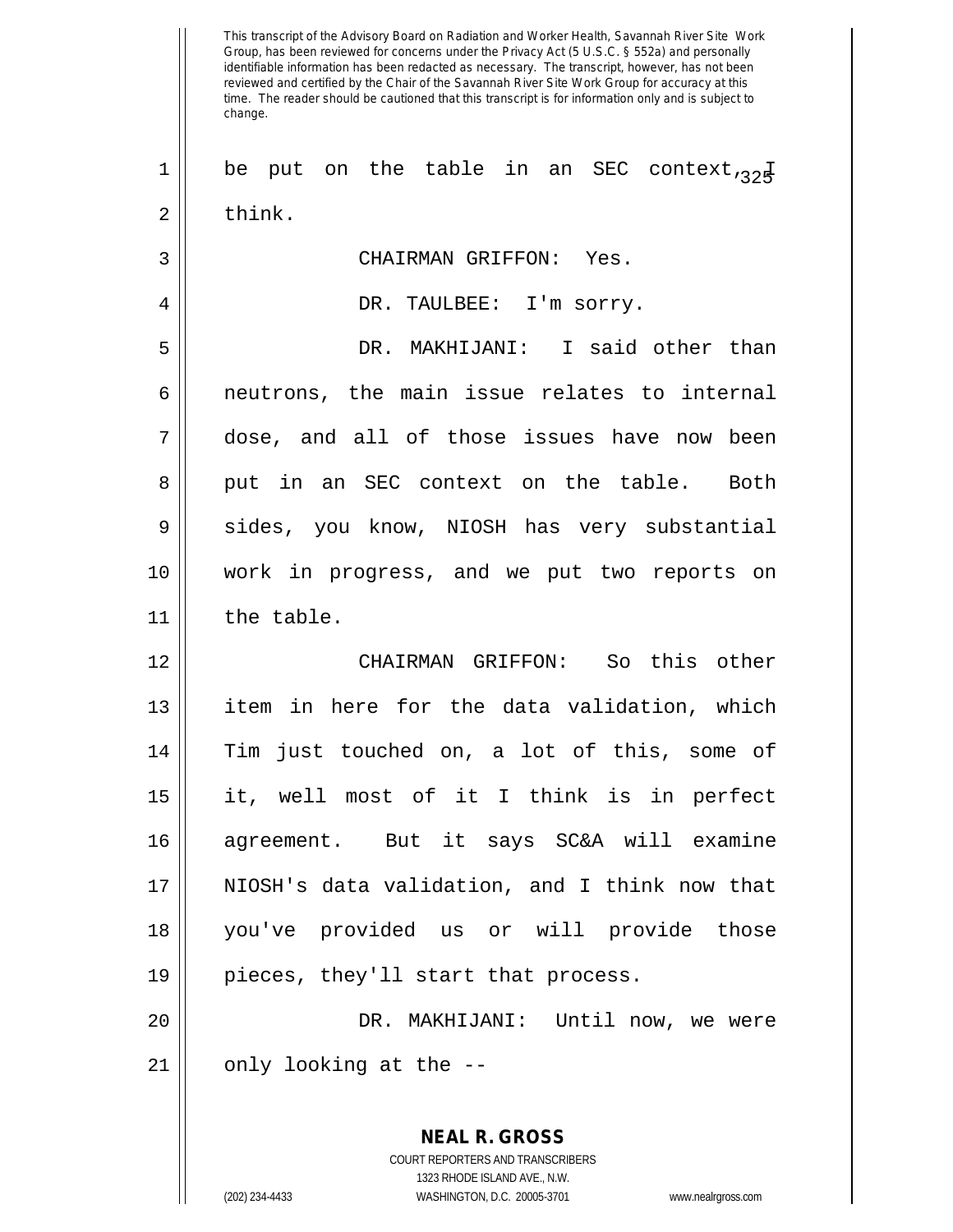This transcript of the Advisory Board on Radiation and Worker Health, Savannah River Site Work Group, has been reviewed for concerns under the Privacy Act (5 U.S.C. § 552a) and personally identifiable information has been redacted as necessary. The transcript, however, has not been reviewed and certified by the Chair of the Savannah River Site Work Group for accuracy at this time. The reader should be cautioned that this transcript is for information only and is subject to change. **NEAL R. GROSS** COURT REPORTERS AND TRANSCRIBERS <sup>326</sup> 1 CHAIRMAN GRIFFON: Right. There's  $2 \parallel$  one item I'm not sure, and it says NIOSH will  $3 \parallel$  give log book listing to SC&A. 4 DR. TAULBEE: We did that. 5 CHAIRMAN GRIFFON: You did that  $6 \parallel$  log book listing? Okay. 7 DR. TAULBEE: We have it. 8 CHAIRMAN GRIFFON: Is that log 9 | book listing posted on the O: drive? 10 DR. TAULBEE: That is when I sent 11 you an email back in March. 12 CHAIRMAN GRIFFON: I remember 13 || that. Yes, okay, and that includes. That 14 includes external dose data, the log books or 15 that's -- okay, all right. And then the 16 HPAREH correlation, that's just what we just 17 talked about. Okay. I have external dose 18 | complete. 19 I'm just going through the last 20 || little sort of unnumbered issues at the bottom 21 || of this document. External dose completeness.

1323 RHODE ISLAND AVE., N.W.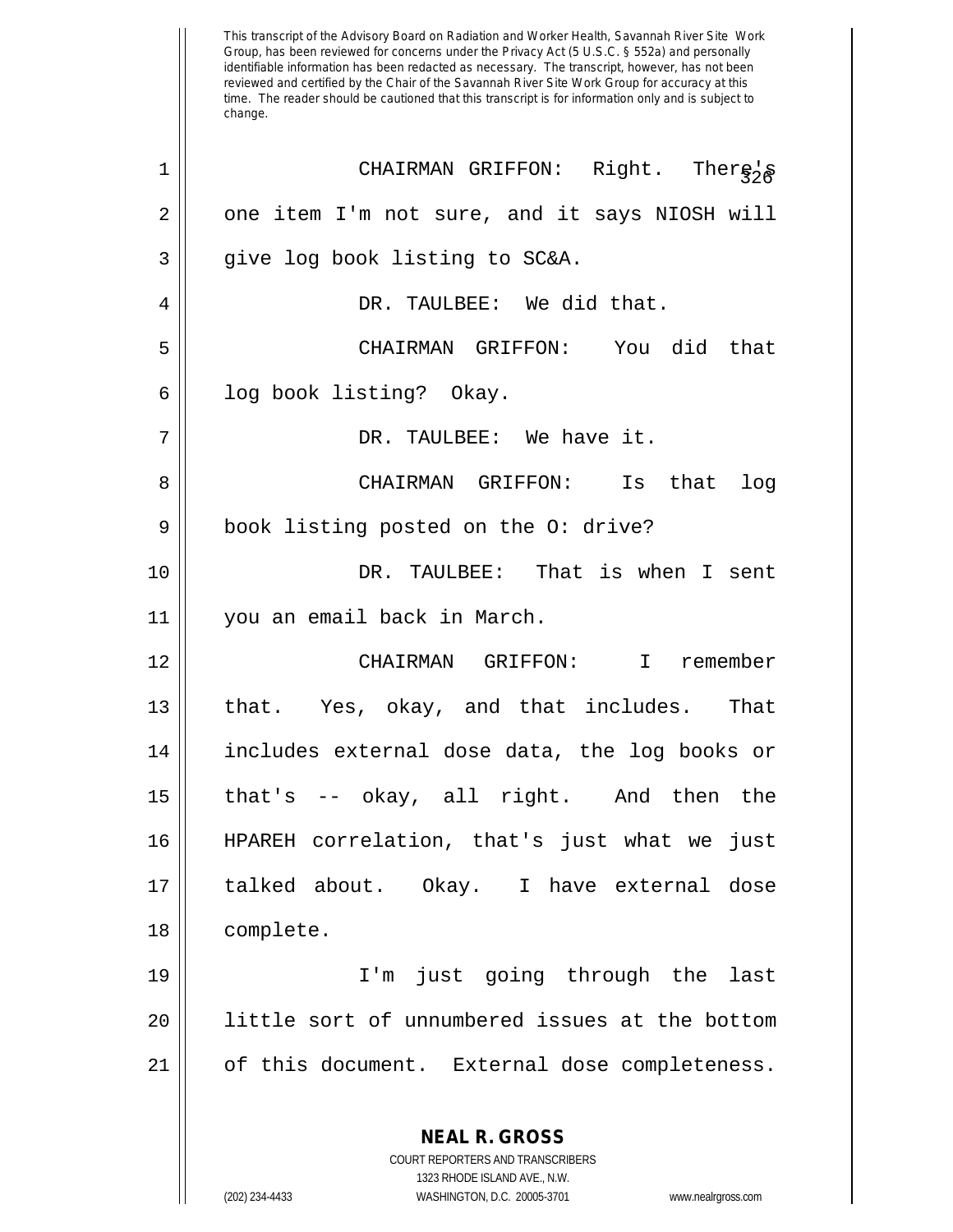This transcript of the Advisory Board on Radiation and Worker Health, Savannah River Site Work Group, has been reviewed for concerns under the Privacy Act (5 U.S.C. § 552a) and personally identifiable information has been redacted as necessary. The transcript, however, has not been reviewed and certified by the Chair of the Savannah River Site Work Group for accuracy at this time. The reader should be cautioned that this transcript is for information only and is subject to change.  $\begin{array}{ccc} 1 & \hspace{1mm} \text{SC}\& \hspace{1mm} \text{with} \hspace{1mm} \text{C} & \text{the} \hspace{1mm} \text{otherwise} \end{array}$ 2 || interviews and compile a list of 3 circumstances. I think you compiled that, 4 || right? 5 DR. MAKHIJANI: Yes, we did that,  $6 \parallel$  and Steve just --7 CHAIRMAN GRIFFON: And then it 8 says that issues of completeness will be 9 revisited after these initial items are done. 10 || I think we still have that. 11 || That's sort of hanging out there, 12 || the issues of completeness, because things are 13 in flux as far as the coworker models and 14 || stuff. So I think you might want to consider 15 || that in your report, your SEC report. 16 DR. MAKHIJANI: So now do you want 17 me to resume the SEC report, even though the 18 major issues around internal dose are still 19 under discussion, or hold off until we have 20 || this, at least this technical call? I'm a 21 little bit unclear, because some very major

> **NEAL R. GROSS** COURT REPORTERS AND TRANSCRIBERS 1323 RHODE ISLAND AVE., N.W.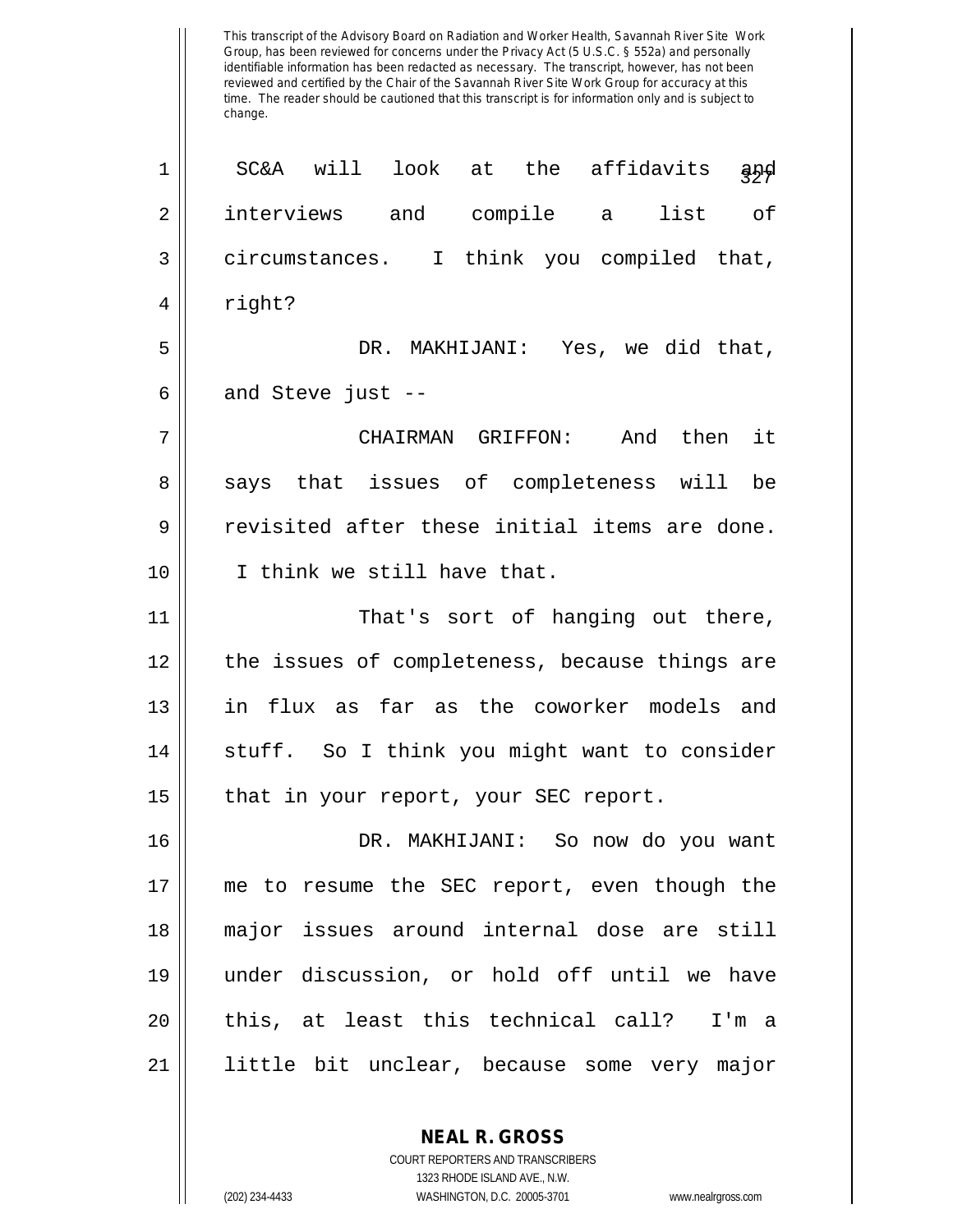This transcript of the Advisory Board on Radiation and Worker Health, Savannah River Site Work Group, has been reviewed for concerns under the Privacy Act (5 U.S.C. § 552a) and personally identifiable information has been redacted as necessary. The transcript, however, has not been reviewed and certified by the Chair of the Savannah River Site Work Group for accuracy at this time. The reader should be cautioned that this transcript is for information only and is subject to change. 1 | items are coming down the pike through August, 2 CHAIRMAN GRIFFON: Yes. 3 MR. KATZ: I think he needs, not  $4 \parallel$  only need the technical call, he needs the 5 ll coworker models for --6 CHAIRMAN GRIFFON: Right, right, 7 || right. But I think if there's, you know, if 8 you can have placeholders. If there's pieces 9 you can start on, I would say proceed. If you 10 have to wait for the technical calls, that's 11 fine, you know. 12 DR. MAKHIJANI: I'm going to 13 || start, but you know I felt the major pieces  $14$  are going to be these, the ones that are still 15 | on the table. 16 DR. TAULBEE: I think one of the 17 || things that would help us though a little bit 18 is for you to in one place succinctly define 19 what your concerns are. Even if they're 20 preliminary at this time, because you haven't 21 || seen our full coworker models or so forth.

> **NEAL R. GROSS** COURT REPORTERS AND TRANSCRIBERS 1323 RHODE ISLAND AVE., N.W. (202) 234-4433 WASHINGTON, D.C. 20005-3701 www.nealrgross.com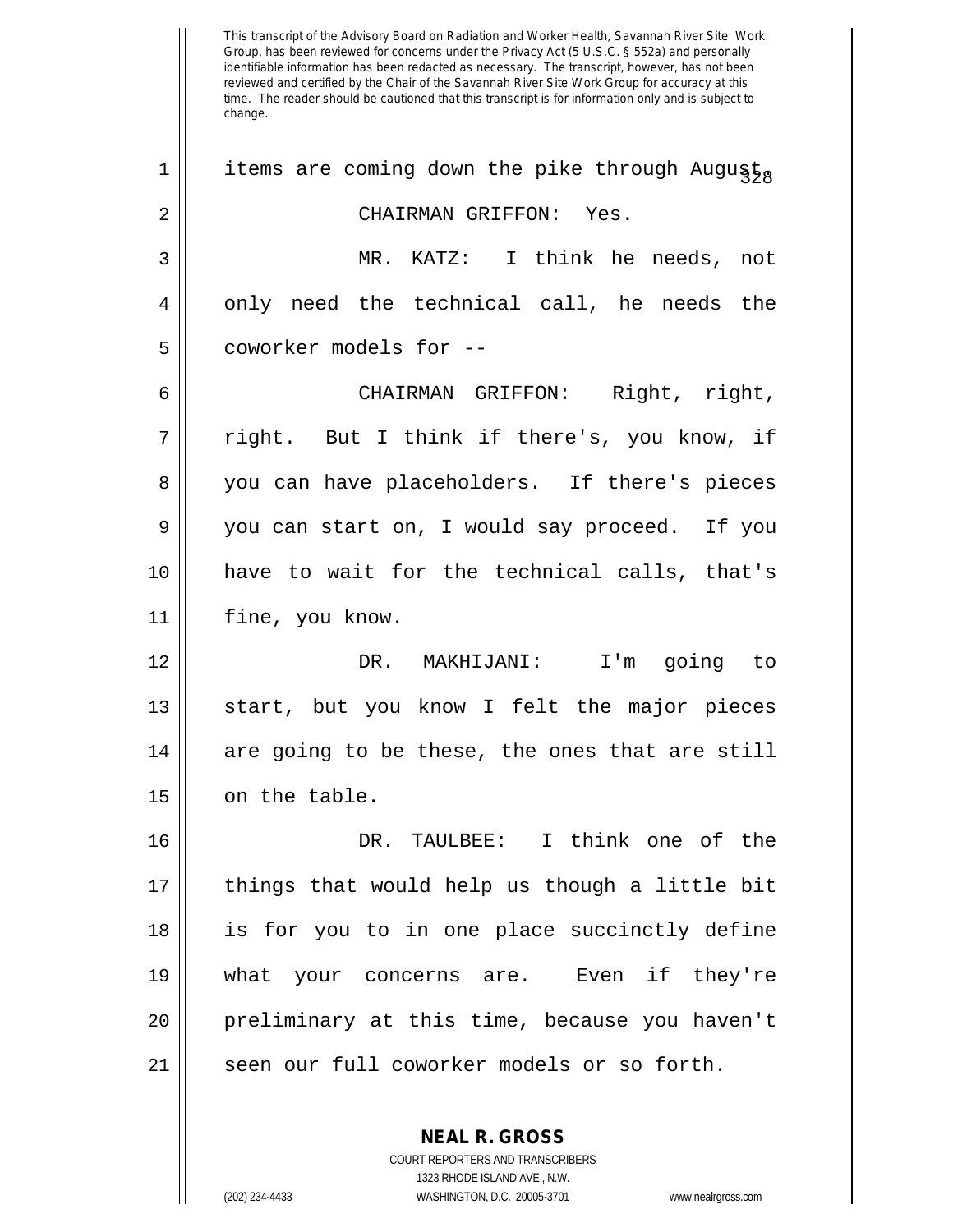| $\mathbf 1$    | But just to list several items, $3\frac{5}{9}$                                                                                                                         |
|----------------|------------------------------------------------------------------------------------------------------------------------------------------------------------------------|
| $\overline{2}$ | that when we're developing those models, we                                                                                                                            |
| 3              | can make sure that we try to address them. I                                                                                                                           |
| 4              | think that would help us, to have it all in                                                                                                                            |
| 5              | one report for you all.                                                                                                                                                |
| 6              | DR. MAKHIJANI: We covered that                                                                                                                                         |
| 7              | earlier in response to what Jim said, is that                                                                                                                          |
| 8              | they've already given us an opinion about                                                                                                                              |
| 9              | whether these internal dose issues are Site                                                                                                                            |
| 10             | Profile or SC&A. I thought that we were going                                                                                                                          |
| 11             | to deal with the tritium and uranium after                                                                                                                             |
| 12             | 1965 for now, and then --                                                                                                                                              |
| 13             | And I, just my personal opinion,                                                                                                                                       |
| 14             | that it would be better to do, to start a full                                                                                                                         |
| 15             | report after those, at least those two items                                                                                                                           |
| 16             | are looked at, because otherwise it's just                                                                                                                             |
| 17             | going and redoing it.                                                                                                                                                  |
| 18             | CHAIRMAN GRIFFON:<br>Yes, that's                                                                                                                                       |
| 19             | fine, that's fine.                                                                                                                                                     |
| 20             | DR. MAKHIJANI: Is that all right?                                                                                                                                      |
| 21             | CHAIRMAN GRIFFON:<br>As<br>long<br>as<br>we                                                                                                                            |
|                | <b>NEAL R. GROSS</b><br><b>COURT REPORTERS AND TRANSCRIBERS</b><br>1323 RHODE ISLAND AVE., N.W.<br>(202) 234-4433<br>WASHINGTON, D.C. 20005-3701<br>www.nealrgross.com |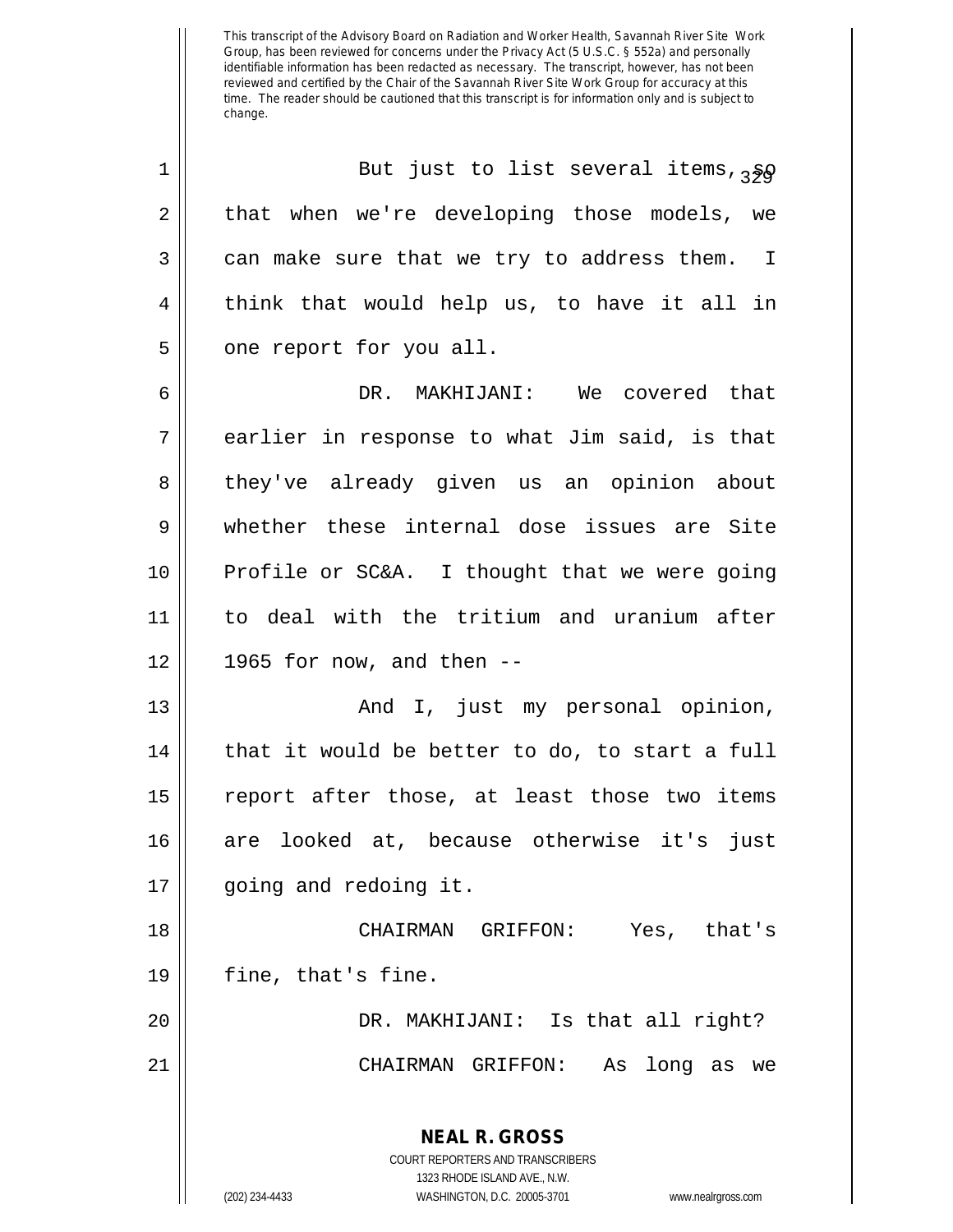This transcript of the Advisory Board on Radiation and Worker Health, Savannah River Site Work Group, has been reviewed for concerns under the Privacy Act (5 U.S.C. § 552a) and personally identifiable information has been redacted as necessary. The transcript, however, has not been reviewed and certified by the Chair of the Savannah River Site Work Group for accuracy at this time. The reader should be cautioned that this transcript is for information only and is subject to change. **NEAL R. GROSS** COURT REPORTERS AND TRANSCRIBERS 1323 RHODE ISLAND AVE., N.W.  $1 \parallel$  keep the ball moving, yes.  $330$ 2 DR. MAKHIJANI: Yes. 3 CHAIRMAN GRIFFON: Okay. 4 DR. MAKHIJANI: Because we've got 5 || plenty of items. 6 CHAIRMAN GRIFFON: Yes. 7 DR. MAKHIJANI: And I can proceed, 8 you know, as I was before. I actually have 9 || pieces of a draft report. 10 CHAIRMAN GRIFFON: I'm just 11 looking down the rest of this, and I think 12 most of it we've hit on already. Updated 13 matrix. It says SC&A was supposed to update 14 that, but I'm taking that task on, just  $15$  || because it helps me to  $-$ 16 You know, I want to consolidate 17 some issues, I want to be able to understand 18 || them better myself where things have gone. So 19 I'll do that. And then the full SC&A review 20 | report. 21 I think that's all I have. I will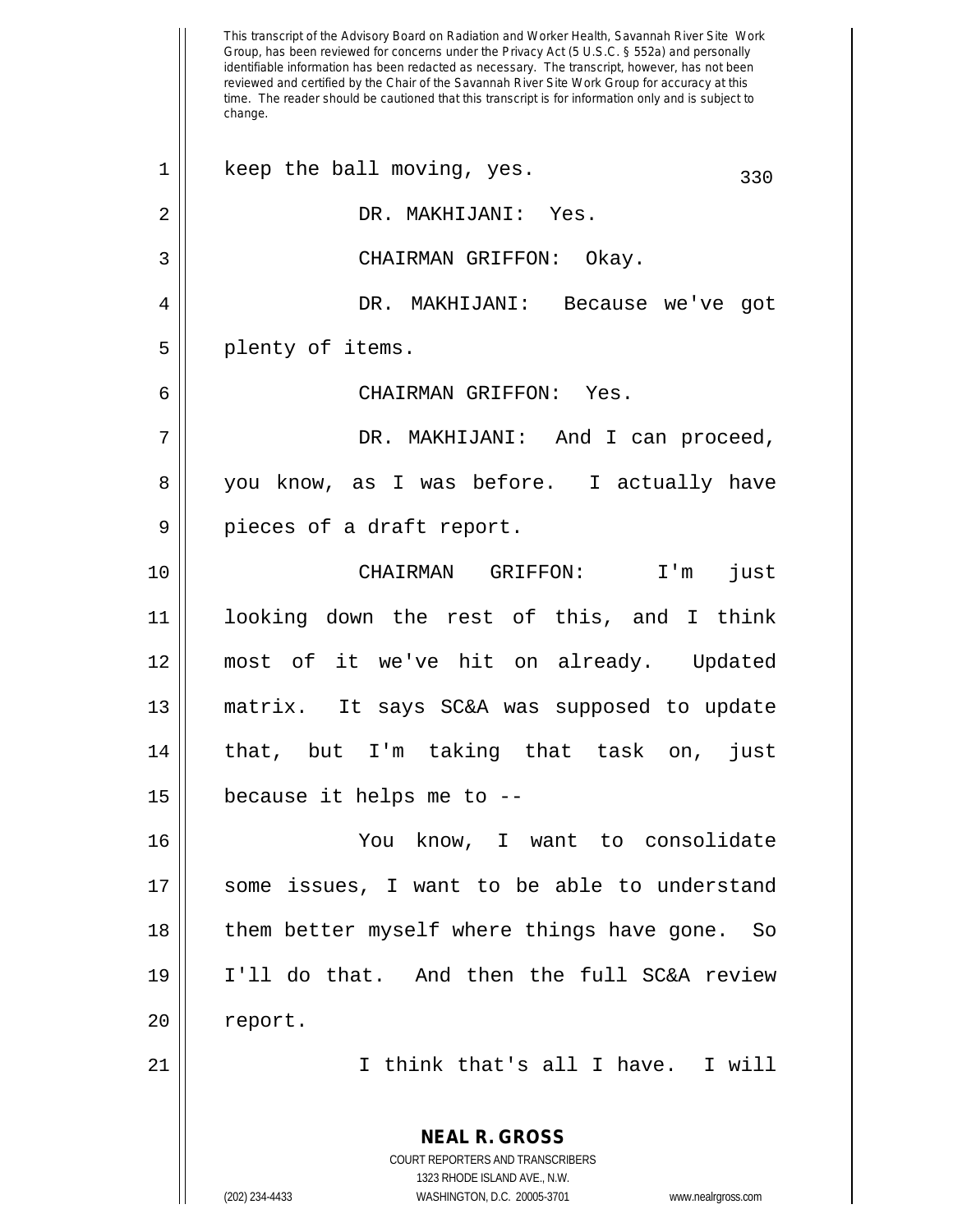This transcript of the Advisory Board on Radiation and Worker Health, Savannah River Site Work Group, has been reviewed for concerns under the Privacy Act (5 U.S.C. § 552a) and personally identifiable information has been redacted as necessary. The transcript, however, has not been reviewed and certified by the Chair of the Savannah River Site Work Group for accuracy at this time. The reader should be cautioned that this transcript is for information only and is subject to change. **NEAL R. GROSS** COURT REPORTERS AND TRANSCRIBERS 1323 RHODE ISLAND AVE., N.W. (202) 234-4433 WASHINGTON, D.C. 20005-3701 www.nealrgross.com  $1$  | take -- if anyone from the petitioners group  $2 \parallel$  is still with us -- oh, I'm sorry. One more  $3 \parallel$  item here, and then  $-$ 4 DR. TAULBEE: Issue 25. Do you 5 ll not have that item? 6 CHAIRMAN GRIFFON: I don't have  $7 \parallel$  issue 25, so you can add it on. What is that? 8 Finding 25 9 DR. MAKHIJANI: It is 10 || environmental dose. 11 CHAIRMAN GRIFFON: Oh, okay. 12 DR. TAULBEE: This is the burning 13 || grounds, and I think this was the 14 and --14 || (Simultaneous speaking.) 15 CHAIRMAN GRIFFON: All right. It 16 wasn't listed on this. I'm sorry. 17 DR. TAULBEE: Okay, and this is -- 18 well, I don't have a big update here, but I've 19 || got a little bit of an update. 20 We are working this particular 21 issue, and we have identified air sampling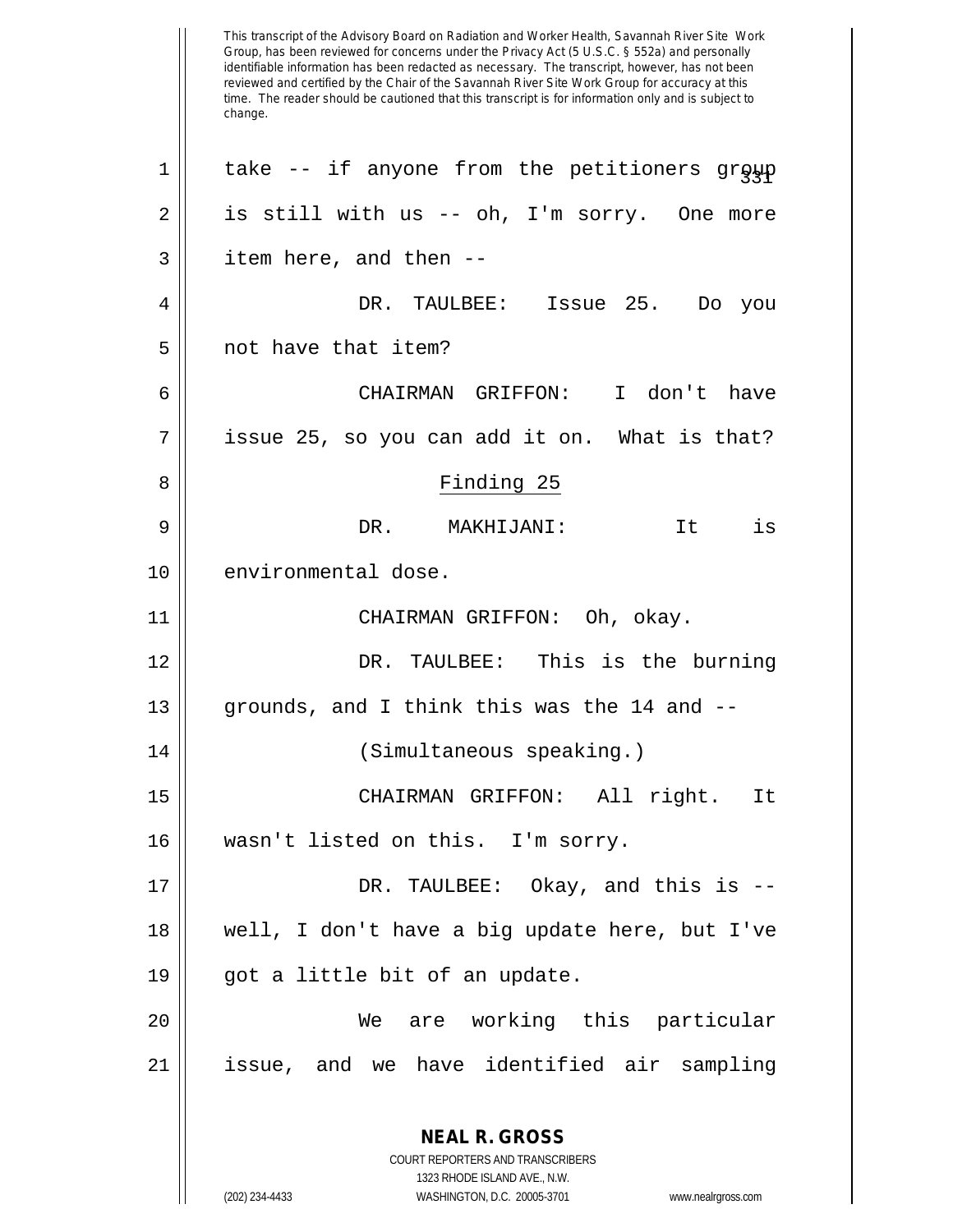| $\mathbf 1$ | that was conducted down wind of the burning    |
|-------------|------------------------------------------------|
| 2           | areas, the burning pits and we are currently   |
| 3           | in the process of coding that particular data. |
| 4           | It's air sample data; it's not                 |
| 5           | individual personal data, in order to evaluate |
| 6           | the exposures from those burning pits, the     |
| 7           | solvent burning, to document contamination.    |
| 8           | DR. MAURO: This is John Mauro. I               |
| 9           | think that this is very much related to the    |
| 10          | other one that I didn't respond to.            |
| 11          | CHAIRMAN GRIFFON: Yes, that's                  |
| 12          | what we said. Yes.                             |
| 13          | DR. MAURO: I couldn't hear you                 |
| 14          | very clearly, but we did not have a technical  |
| 15          | conversation regarding it.                     |
| 16          | But<br>I seem to recall now<br>an              |
| 17          | earlier meeting, that I think the issue is     |
| 18          | very clearly bounded by -- I believe the       |
| 19          | problem had to do with the type of model that  |
| 20          | was used to estimate doses to workers that     |
| 21          | were near these burning activities that were   |

**NEAL R. GROSS** COURT REPORTERS AND TRANSCRIBERS

1323 RHODE ISLAND AVE., N.W. (202) 234-4433 WASHINGTON, D.C. 20005-3701 www.nealrgross.com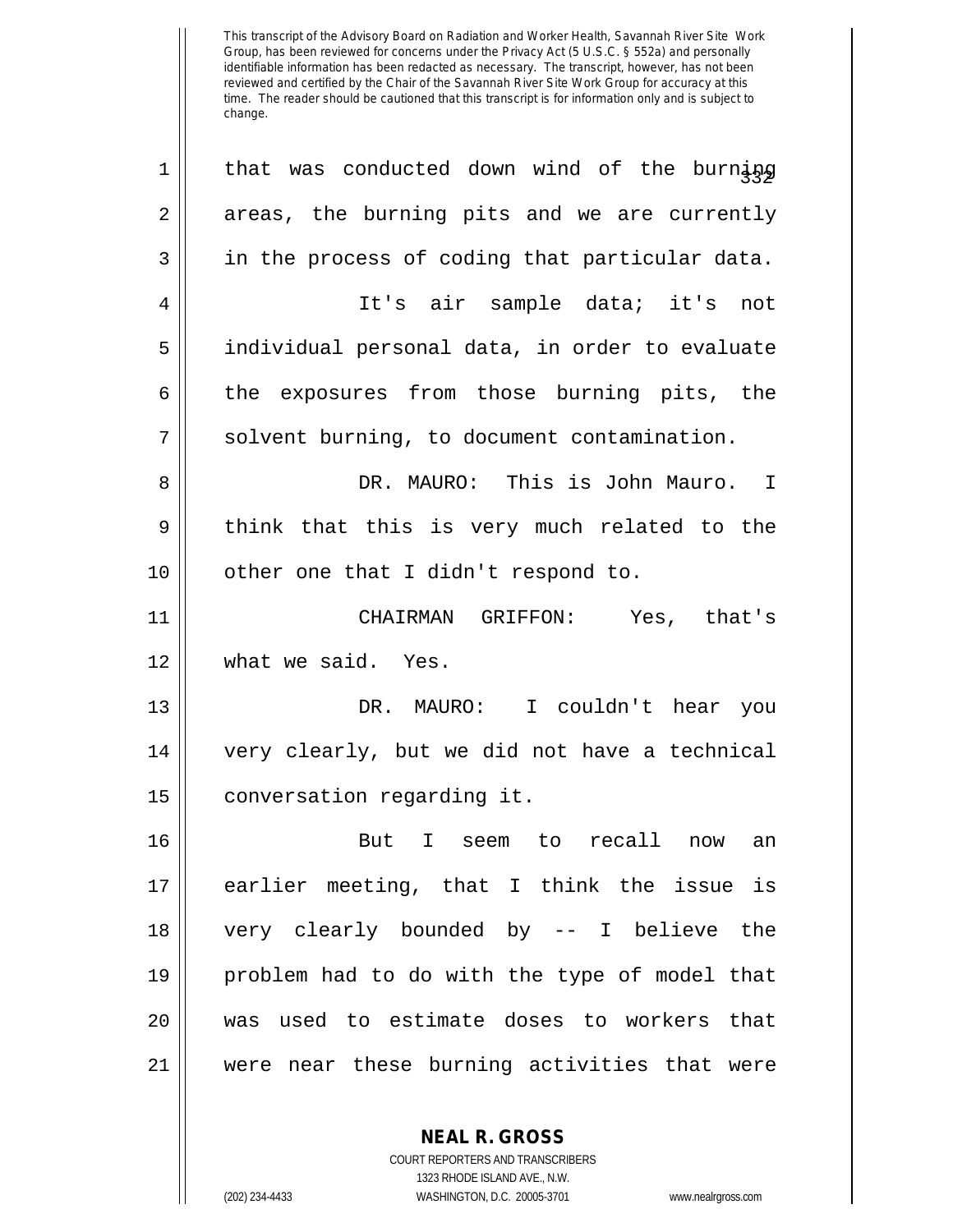$\begin{array}{c} 1 \parallel \end{array}$  taking place, and it really wasn't  $\begin{array}{c} \texttt{the} \ \texttt{333} \end{array}$ 2 | appropriate model to use.

3 Then we were talking about 4 different scale models and you were using a 5 | mesoscale model. I think that the problem has 6 to do with what type of model do you use to 7 || evaluate exposures to workers that might be 8 close to such an activity? I believe you used 9 || some models that were not appropriate. It 10 started to come back to me. I did not look at 11 || it since the last time we talked about it. 12 DR. TAULBEE: Instead of models, 13 we have actual data. 14 || CHAIRMAN GRIFFON: Yes, right. 15 DR. MAURO: You have actual data. 16 Well, we don't. 17 (Simultaneous speaking.) 18 CHAIRMAN GRIFFON: So yes. They 19 have data now and they're going to -- they're 20 in the process of assessing that. And we'll 21 combine those two items, John.

> **NEAL R. GROSS** COURT REPORTERS AND TRANSCRIBERS 1323 RHODE ISLAND AVE., N.W. (202) 234-4433 WASHINGTON, D.C. 20005-3701 www.nealrgross.com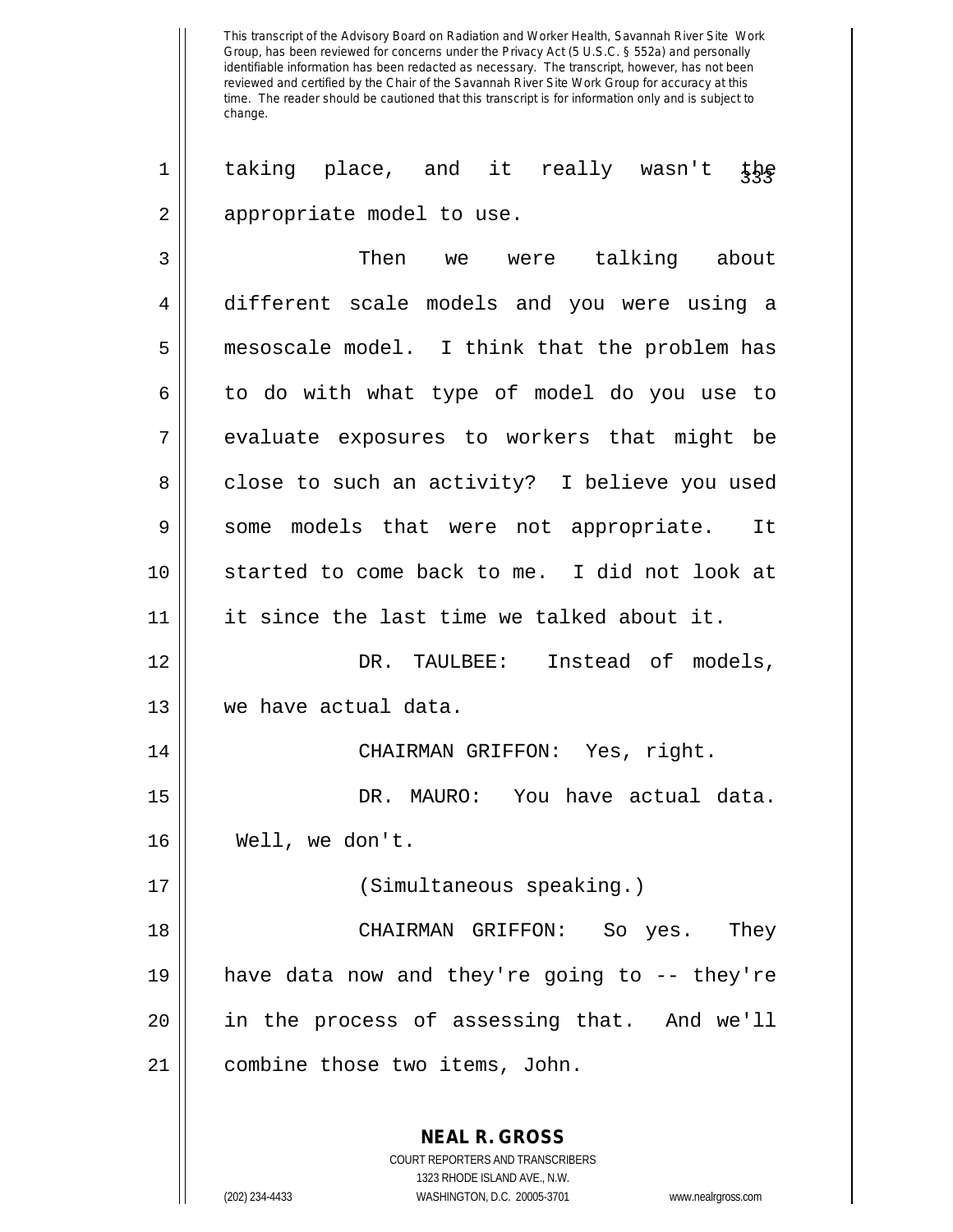This transcript of the Advisory Board on Radiation and Worker Health, Savannah River Site Work Group, has been reviewed for concerns under the Privacy Act (5 U.S.C. § 552a) and personally identifiable information has been redacted as necessary. The transcript, however, has not been reviewed and certified by the Chair of the Savannah River Site Work Group for accuracy at this time. The reader should be cautioned that this transcript is for information only and is subject to change. **NEAL R. GROSS** COURT REPORTERS AND TRANSCRIBERS 1323 RHODE ISLAND AVE., N.W.  $1 \parallel$  DR. MAURO: Okay, there you  $\mathfrak{g}_{\mathcal{R}}$ 2 | That puts us in a very good position. 3 MR. KATZ: Does that mean that 4 John doesn't have to follow up on this? 5 DR. MAURO: Are we off the hook? 6 CHAIRMAN GRIFFON: Yes, maybe. 7 || You don't have to do the action, right? 8 || (Laughter.) 9 DR. MAURO: Any way to get out of 10 || doing the work. 11 CHAIRMAN GRIFFON: You're off the 12 hook. Yes, you're off the hook. Okay. Is 13 || there any others -- I'm sorry, yes. That's 14 | off the list somehow. 15 I think we're at the end of the 16 issues matrix, but I don't want to, especially 17 if the petitioners have been good enough to 18 hang on the phone call all day here, I want to 19 give them the opportunity to make any 20 | comments. Is anyone still with us? 21 || Petitioner Comments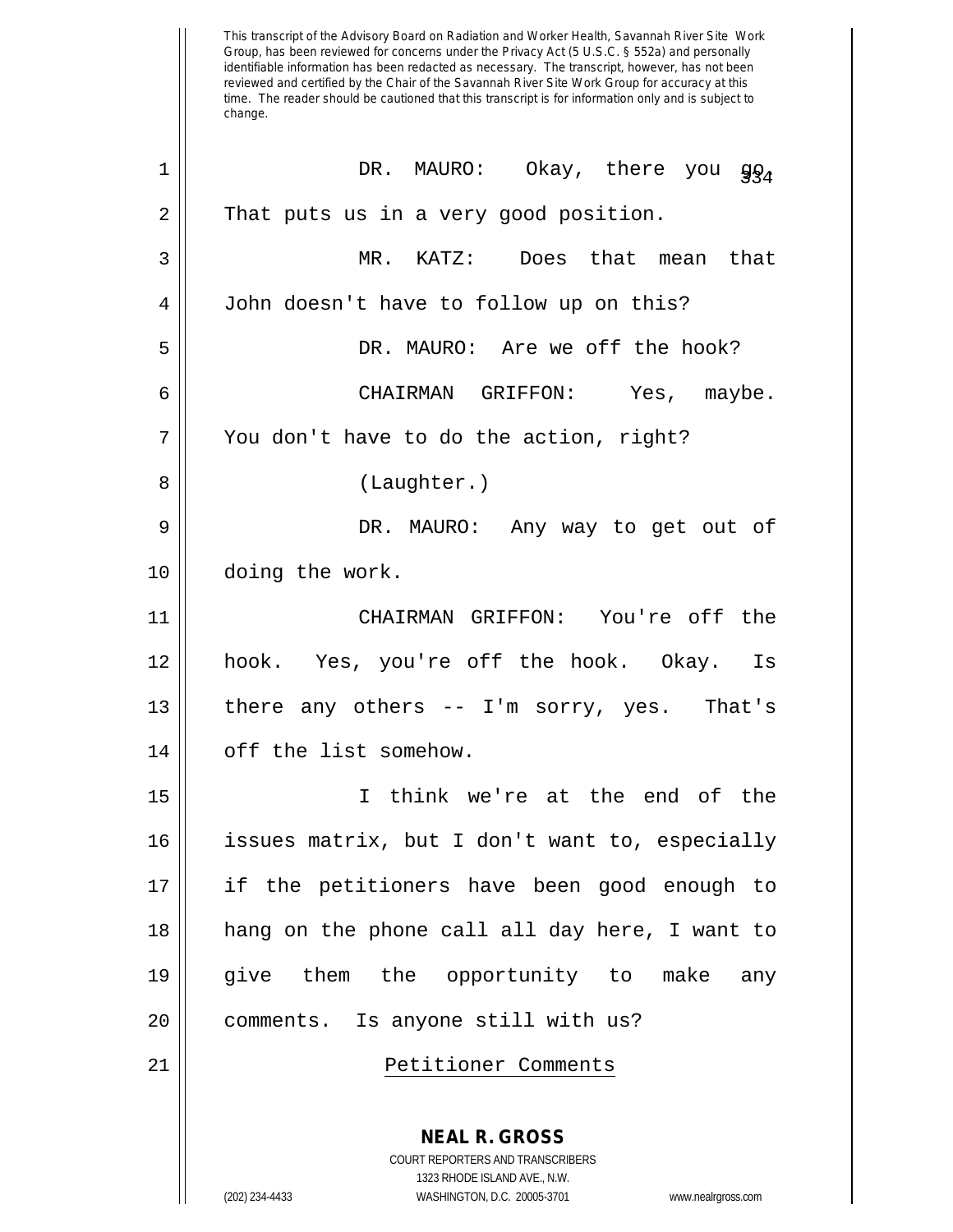This transcript of the Advisory Board on Radiation and Worker Health, Savannah River Site Work Group, has been reviewed for concerns under the Privacy Act (5 U.S.C. § 552a) and personally identifiable information has been redacted as necessary. The transcript, however, has not been reviewed and certified by the Chair of the Savannah River Site Work Group for accuracy at this time. The reader should be cautioned that this transcript is for information only and is subject to change. **NEAL R. GROSS** COURT REPORTERS AND TRANSCRIBERS 1323 RHODE ISLAND AVE., N.W. (202) 234-4433 WASHINGTON, D.C. 20005-3701 www.nealrgross.com <sup>335</sup> 1 MR. WARREN: I am. I'm Bob 2 Warren. 3 CHAIRMAN GRIFFON: Oh hi Bob.  $4 \parallel$  Yes. 5 MR. WARREN: There are a couple of 6  $\parallel$  things that we, and I'm not sure --7 MR. KATZ: Bob, Bob. Can you -- I 8 don't know if you're on a speaker phone, but 9 || you're pretty faint. 10 || MR. WARREN: Okay. I'll move my - $11 \parallel -$  is that better? 12 MR. KATZ: That's much better.  $13$  | Thank you. 14 CHAIRMAN GRIFFON: Much better,  $15 \parallel$  yes. 16 MR. WARREN: Okay. I'm not sure 17 that I waive any objections to the 18 pipefitters, because I couldn't exactly 19 understand that scenario. That was one of  $20$  | those earlier ones. 21 What we had asked for in the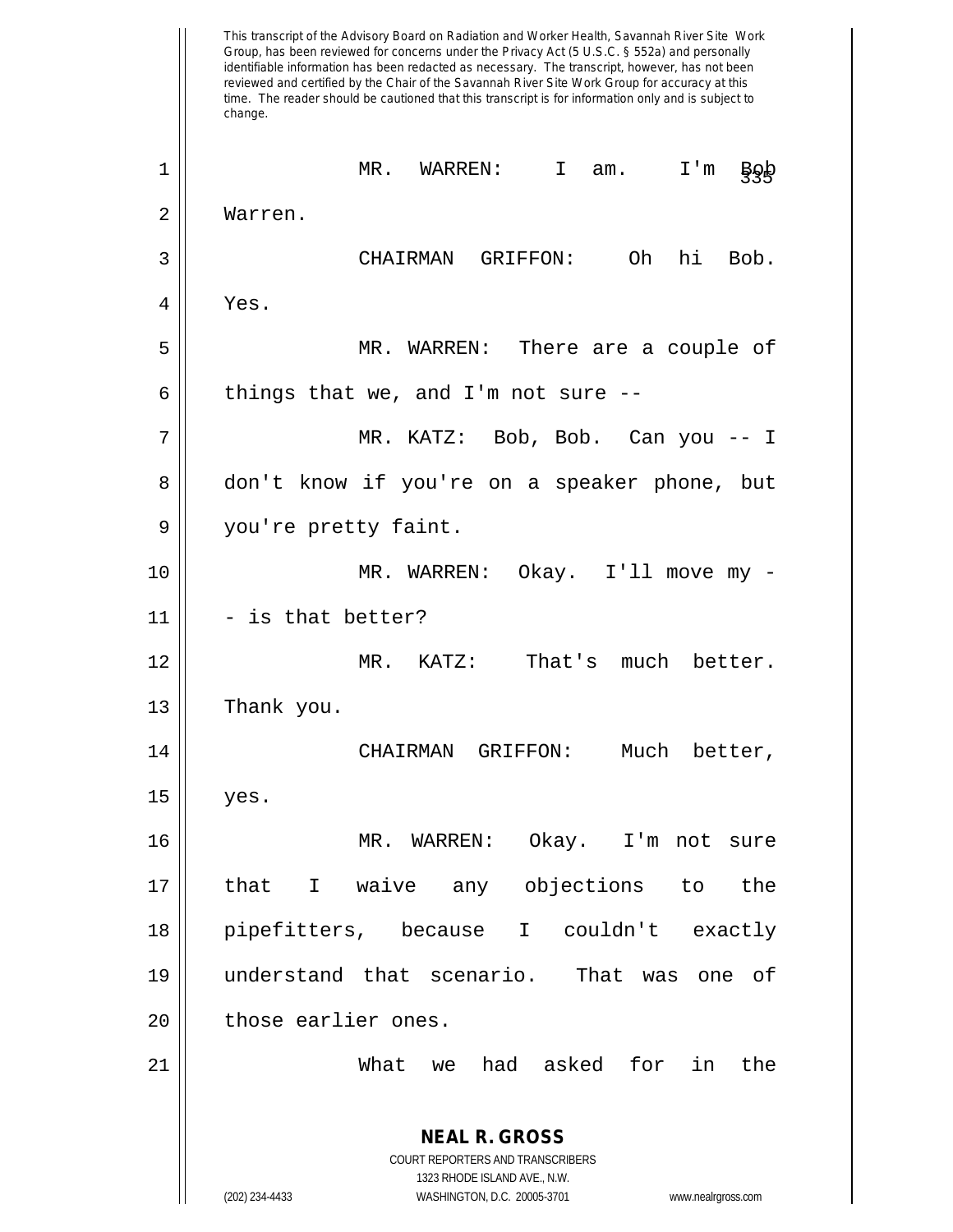This transcript of the Advisory Board on Radiation and Worker Health, Savannah River Site Work Group, has been reviewed for concerns under the Privacy Act (5 U.S.C. § 552a) and personally identifiable information has been redacted as necessary. The transcript, however, has not been reviewed and certified by the Chair of the Savannah River Site Work Group for accuracy at this time. The reader should be cautioned that this transcript is for information only and is subject to change. **NEAL R. GROSS** COURT REPORTERS AND TRANSCRIBERS  $1$  || meeting that was January 19th, and we wanted 2 to have a posting of the definition of 3 | construction workers, and I don't know. 4 || I can't find anything on the site,  $5 \parallel$  but in that hearing, you were going to send  $6 \parallel$  the petitioners, make sure that we had the 7 definitions and what was going to be the codes 8 for the rest of the construction workers. 9 CHAIRMAN GRIFFON: I vaguely 10 || recall some discussion about that, on what job 11 | classifications that they fall under. 12 MR. WARREN: That was on page 306 13 || of that last Advisory Board Work Group. 14 CHAIRMAN GRIFFON: Three-oh-six of 15 the last Work Group? Okay. We'll try to 16 || follow up on that. 17 MR. WARREN: In the incidents that 18 you all were discussing earlier, I've never 19 have heard anybody talk about the May 2008 20 interviews that NIOSH conducted in North 21 | Augusta.

1323 RHODE ISLAND AVE., N.W.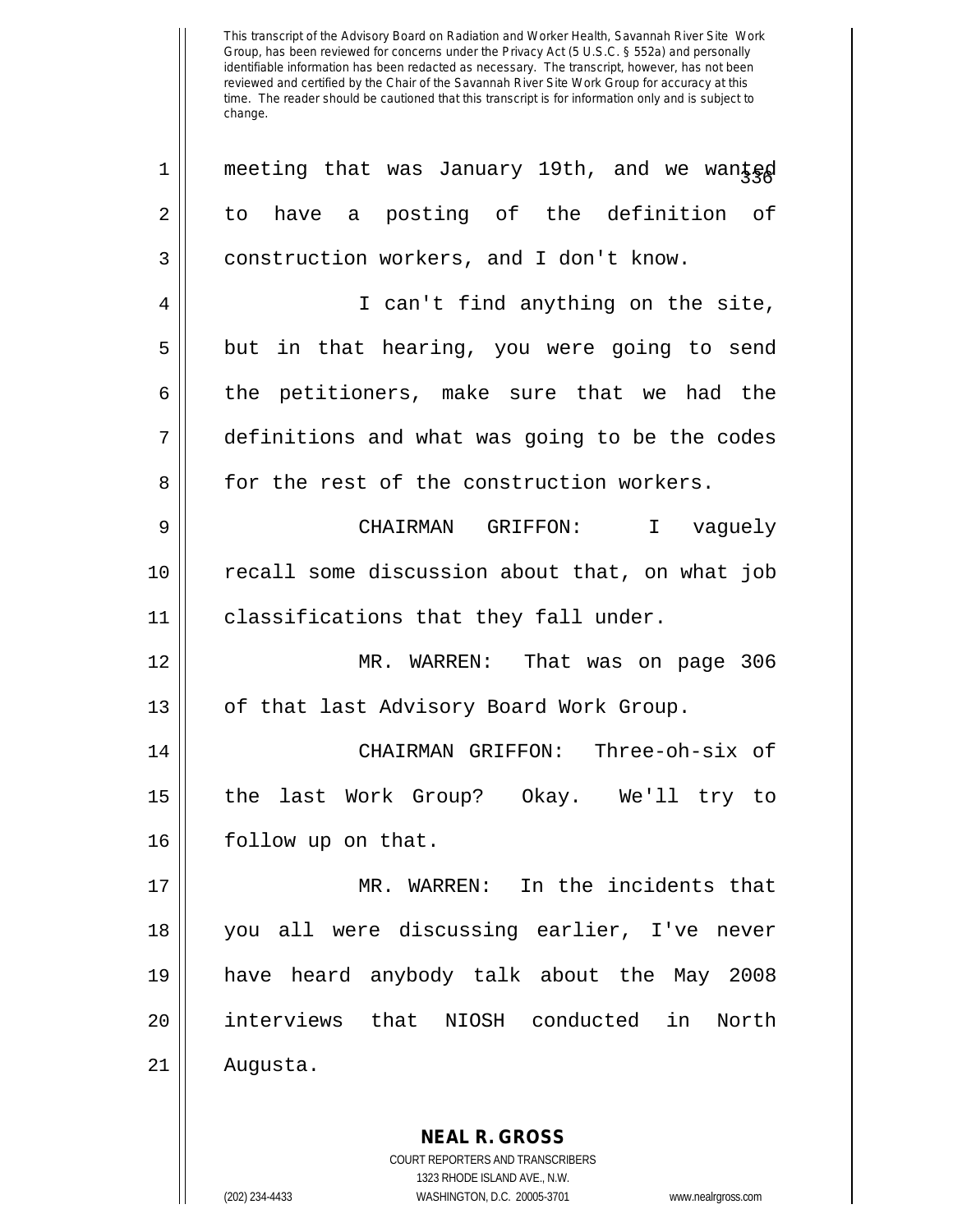$3237$  1 || 2 | information need to be followed up on as you  $3 \parallel$  see whether or not they have all of the data 4 || on lacking film badges and not having any kind 5 | cf monitors.

6 I mean what seems to be the 7 || argument is that the HPAREH data is some kind 8 | of silver spoon or something. But it won't, 9 || in my opinion the HP data won't reflect when 10 || the workers were not wearing their dosimeters. 11 So in all of these meetings and in all of the 12 statements, you have over and over again 13 workers talking about not having monitors or  $14$  | the monitors working incorrectly.

15 So, you know, it shows zero on 16 || their H report, and over the period of time, 17 you find a lot of zeroes or, you know, 10 18 millirems or just no radiation for a worker 19 because they weren't having the monitors.

20 || So I wish at a minimum, somebody 21 would say that they're looking at this NIOSH

> **NEAL R. GROSS** COURT REPORTERS AND TRANSCRIBERS 1323 RHODE ISLAND AVE., N.W. (202) 234-4433 WASHINGTON, D.C. 20005-3701 www.nealrgross.com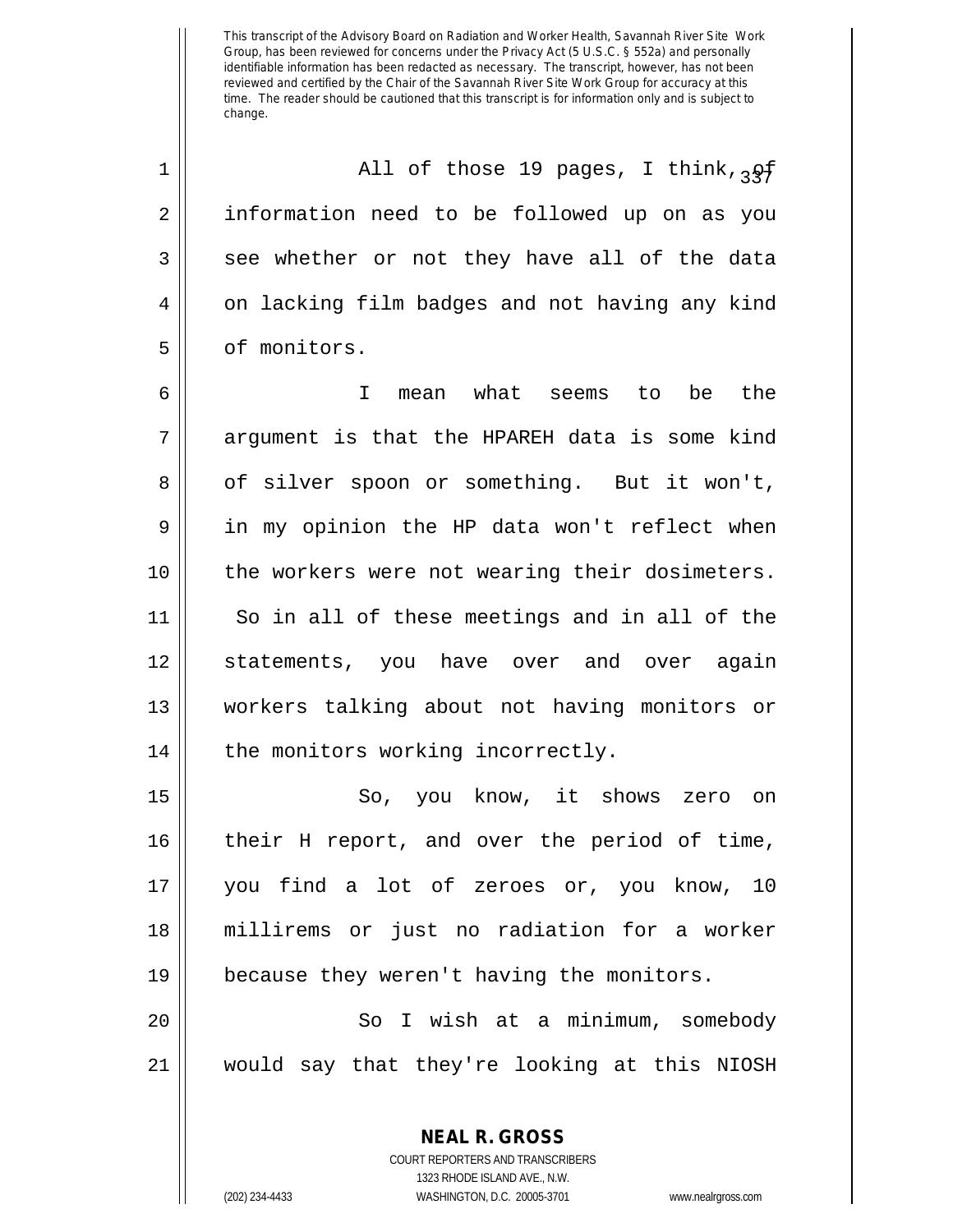This transcript of the Advisory Board on Radiation and Worker Health, Savannah River Site Work Group, has been reviewed for concerns under the Privacy Act (5 U.S.C. § 552a) and personally identifiable information has been redacted as necessary. The transcript, however, has not been reviewed and certified by the Chair of the Savannah River Site Work Group for accuracy at this time. The reader should be cautioned that this transcript is for information only and is subject to change. **NEAL R. GROSS** COURT REPORTERS AND TRANSCRIBERS 1323 RHODE ISLAND AVE., N.W. (202) 234-4433 WASHINGTON, D.C. 20005-3701 www.nealrgross.com 1 || outreach meeting, and analyze all of  $\frac{1}{2}$ 2 || statements by the workers. 3 CHAIRMAN GRIFFON: I think that's 4 an appropriate comment. I mean I think that  $5$  || might be something we can task to SC&A. 6 DR. CHEW: Well, why don't we -- I 7 mean perhaps -- 8 || (Simultaneous speaking.) 9 DR. TAULBEE: We did look at those  $10$ 11 CHAIRMAN GRIFFON: I believe, yes. 12 || You would have looked at them and considered 13 them in the Evaluation Reports, but I also  $14$   $\parallel$  think  $-$ 15 MR. WARREN: It's not enclosed in 16 || the Evaluation Report, because they say one 17 wasn't posted and then the other one, it says 18 it's not available yet. That's in the 19 || Evaluation Report. 20 || DR. MAKHIJANI: What's the date of 21 | the Evaluation Report?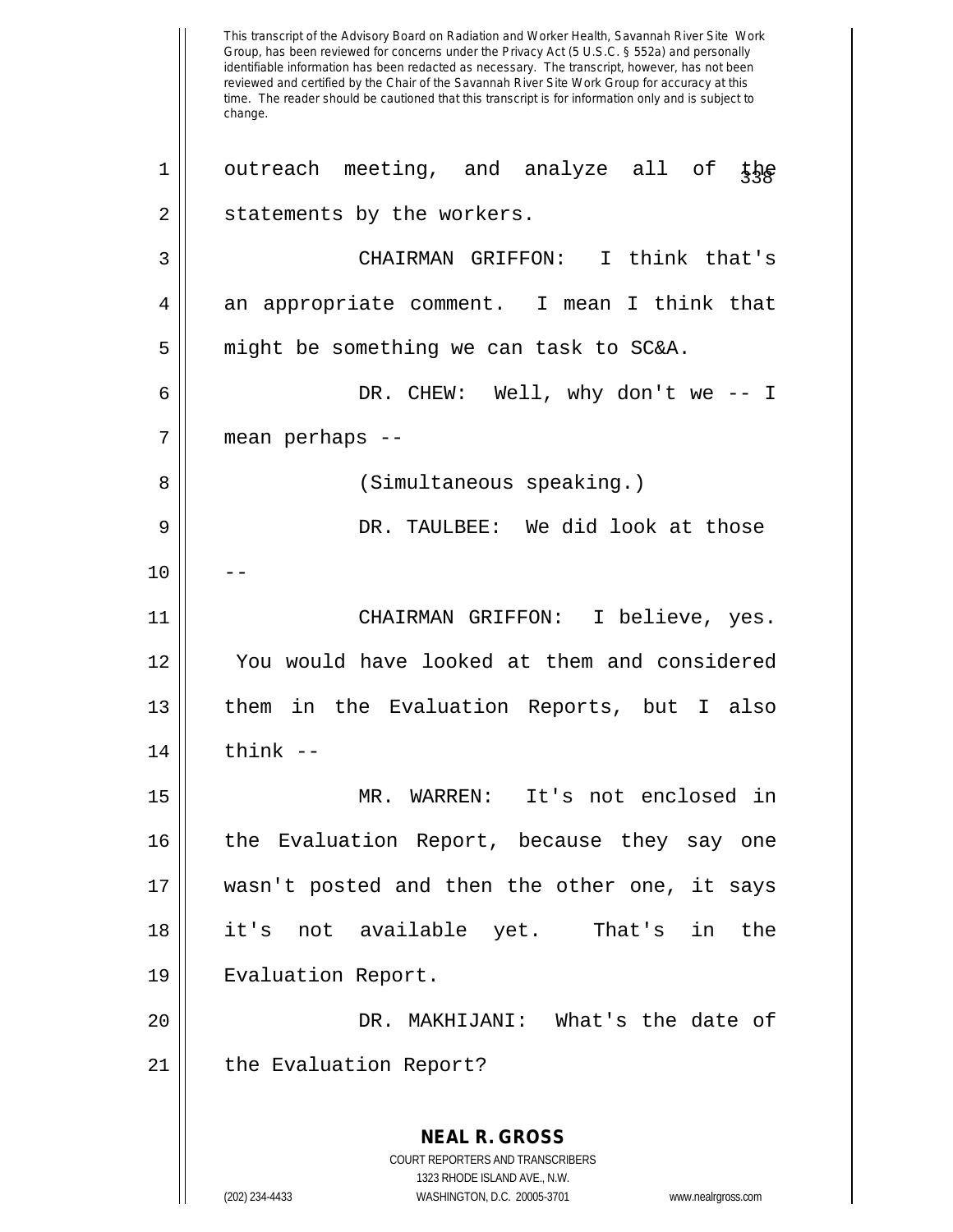|    | This transcript of the Advisory Board on Radiation and Worker Health, Savannah River Site Work<br>Group, has been reviewed for concerns under the Privacy Act (5 U.S.C. § 552a) and personally<br>identifiable information has been redacted as necessary. The transcript, however, has not been<br>reviewed and certified by the Chair of the Savannah River Site Work Group for accuracy at this<br>time. The reader should be cautioned that this transcript is for information only and is subject to<br>change. |
|----|----------------------------------------------------------------------------------------------------------------------------------------------------------------------------------------------------------------------------------------------------------------------------------------------------------------------------------------------------------------------------------------------------------------------------------------------------------------------------------------------------------------------|
| 1  | MR. WARREN:<br>The date is <sub>33</sub> g                                                                                                                                                                                                                                                                                                                                                                                                                                                                           |
| 2  | November, I believe. This occurred in<br>May,                                                                                                                                                                                                                                                                                                                                                                                                                                                                        |
| 3  | but they still had in the evaluation that they                                                                                                                                                                                                                                                                                                                                                                                                                                                                       |
| 4  | weren't using the outreach interviews.                                                                                                                                                                                                                                                                                                                                                                                                                                                                               |
| 5  | CHAIRMAN GRIFFON:<br>Okay.                                                                                                                                                                                                                                                                                                                                                                                                                                                                                           |
| 6  | DR.<br>MAKHIJANI:<br>these<br>Are                                                                                                                                                                                                                                                                                                                                                                                                                                                                                    |
| 7  | interviews on the SRDB?                                                                                                                                                                                                                                                                                                                                                                                                                                                                                              |
| 8  | DR.<br>TAULBEE:<br>they're<br>Yes, and                                                                                                                                                                                                                                                                                                                                                                                                                                                                               |
| 9  | also on the main NIOSH website. This is the                                                                                                                                                                                                                                                                                                                                                                                                                                                                          |
| 10 | worker outreach meetings we conducted back in                                                                                                                                                                                                                                                                                                                                                                                                                                                                        |
| 11 | May of 2008.                                                                                                                                                                                                                                                                                                                                                                                                                                                                                                         |
| 12 | think if<br>CHAIRMAN GRIFFON:<br>I.                                                                                                                                                                                                                                                                                                                                                                                                                                                                                  |
| 13 | I'm not going to dispute that NIOSH considered                                                                                                                                                                                                                                                                                                                                                                                                                                                                       |
| 14 | these, but I would ask SC&A -- I think it's                                                                                                                                                                                                                                                                                                                                                                                                                                                                          |
| 15 | worthwhile for SC&A to follow up on these, in                                                                                                                                                                                                                                                                                                                                                                                                                                                                        |
| 16 | a similar manner that you did with the                                                                                                                                                                                                                                                                                                                                                                                                                                                                               |
| 17 | affidavits, where you --                                                                                                                                                                                                                                                                                                                                                                                                                                                                                             |
| 18 | If you can try to consolidate, if                                                                                                                                                                                                                                                                                                                                                                                                                                                                                    |
| 19 | there's similar comments made by many                                                                                                                                                                                                                                                                                                                                                                                                                                                                                |
| 20 | different people, consolidate what you                                                                                                                                                                                                                                                                                                                                                                                                                                                                               |
| 21 | identify on those as issues. I think that                                                                                                                                                                                                                                                                                                                                                                                                                                                                            |

**NEAL R. GROSS** COURT REPORTERS AND TRANSCRIBERS

1323 RHODE ISLAND AVE., N.W.

 $\mathsf{II}$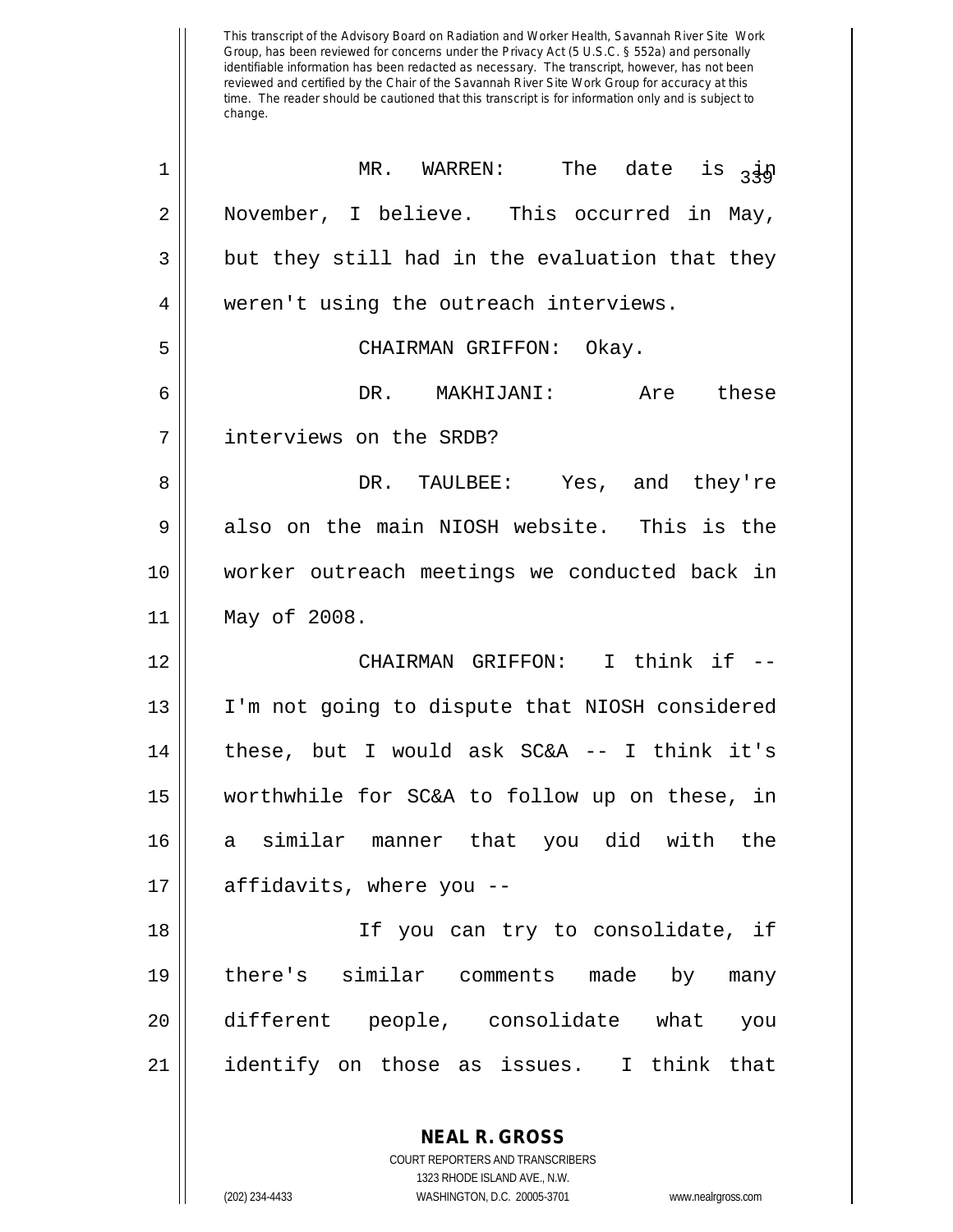This transcript of the Advisory Board on Radiation and Worker Health, Savannah River Site Work Group, has been reviewed for concerns under the Privacy Act (5 U.S.C. § 552a) and personally identifiable information has been redacted as necessary. The transcript, however, has not been reviewed and certified by the Chair of the Savannah River Site Work Group for accuracy at this time. The reader should be cautioned that this transcript is for information only and is subject to change. 1 || would be useful. They may be consistent with 2 another issues already reported. But I think 3 || it's worth looking at. 4 DR. MAKHIJANI: You know Mark, and 5 what I'd like to do is we already have that 6 ceport on issue 23 that's very similar, that 7 || Steve reported on earlier. 8 What I'd like to do is just to 9 defer that and go back to the drawing board 10 and add what Mr. Warren is saying to that, so 11 you don't have two reports on one issue. 12 CHAIRMAN GRIFFON: Yes, yes. I  $13$  || think that's a good idea. 14 MR. KATZ: So Bob, do you follow  $15 \parallel$  that? 16 MR. WARREN: Yes I do, and the 17 || only other thing I wanted to put in the record 18 was that if you need some tank farm names of 19 people that were there and had, you know, I'll 20 be glad to furnish that. I've been 21 | representing hundreds of people since 2002.

> COURT REPORTERS AND TRANSCRIBERS 1323 RHODE ISLAND AVE., N.W. (202) 234-4433 WASHINGTON, D.C. 20005-3701 www.nealrgross.com

**NEAL R. GROSS**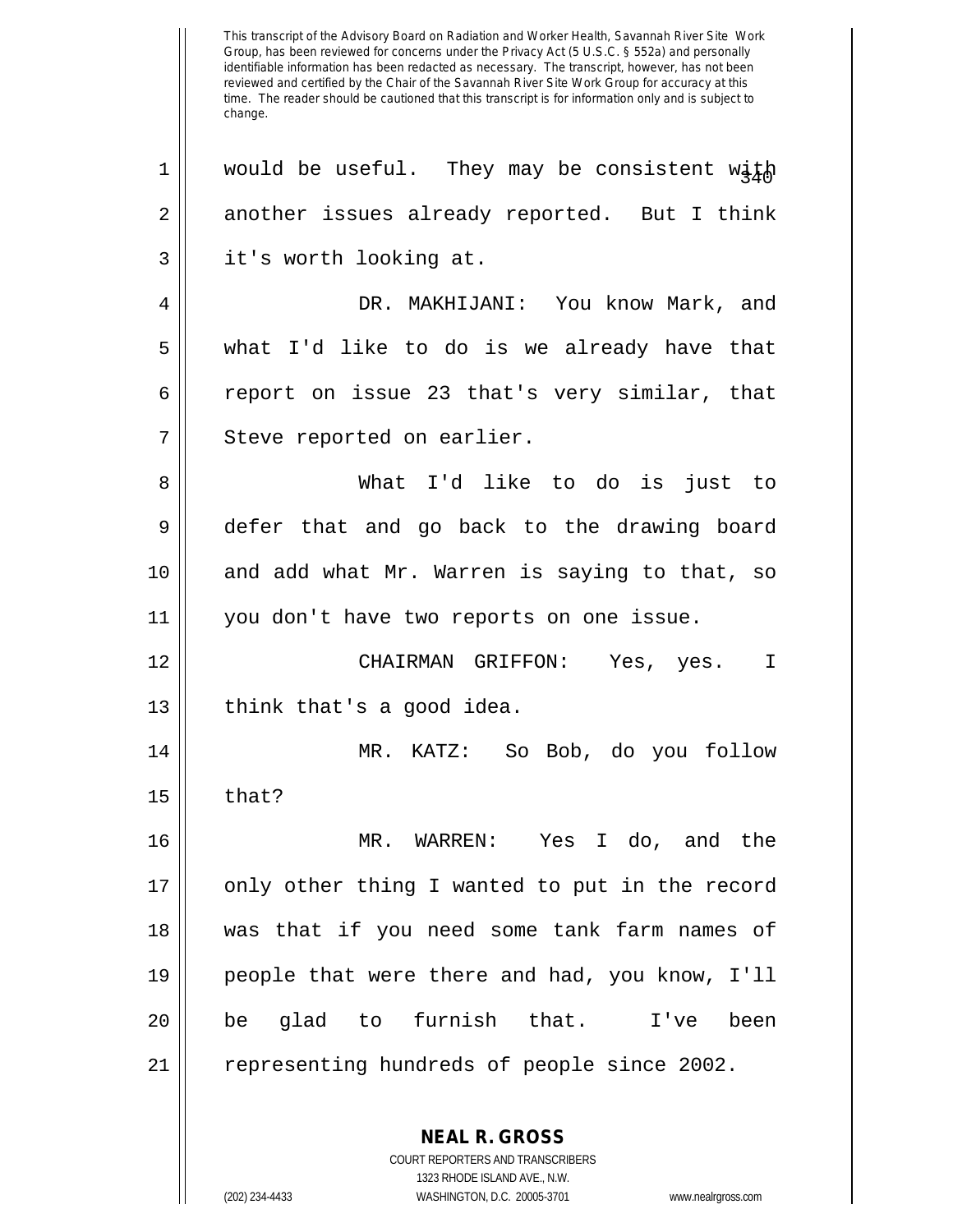This transcript of the Advisory Board on Radiation and Worker Health, Savannah River Site Work Group, has been reviewed for concerns under the Privacy Act (5 U.S.C. § 552a) and personally identifiable information has been redacted as necessary. The transcript, however, has not been reviewed and certified by the Chair of the Savannah River Site Work Group for accuracy at this time. The reader should be cautioned that this transcript is for information only and is subject to change. **NEAL R. GROSS** COURT REPORTERS AND TRANSCRIBERS 1323 RHODE ISLAND AVE., N.W. (202) 234-4433 WASHINGTON, D.C. 20005-3701 www.nealrgross.com <sup>341</sup> 1 So, if you need some records, then 2 | somebody can call me and I'll be glad to talk  $3 \parallel$  to the claimant and get their information, to 4 || give you their records. 5 DR. MAKHIJANI: Should I -- 6 CHAIRMAN GRIFFON: Yes, go ahead. 7 DR. MAKHIJANI: Mr. Warren, could 8 || you give me your phone number? 9 MR. KATZ: Well, don't do it on  $10$  || the line here, but  $-$ 11 || DR. MAKHIJANI: After. 12 CHAIRMAN GRIFFON: Yes. 13 DR. MAKHIJANI: I need to be able 14 | to get in touch with him. 15 CHAIRMAN GRIFFON: Yes, all right. 16 MR. WARREN: I mean I don't mind 17 || giving you my phone number online. 18 MR. KATZ: It will be in the 19 | transcripts. 20 || MR. WARREN: [identifying 21 | information redacted] --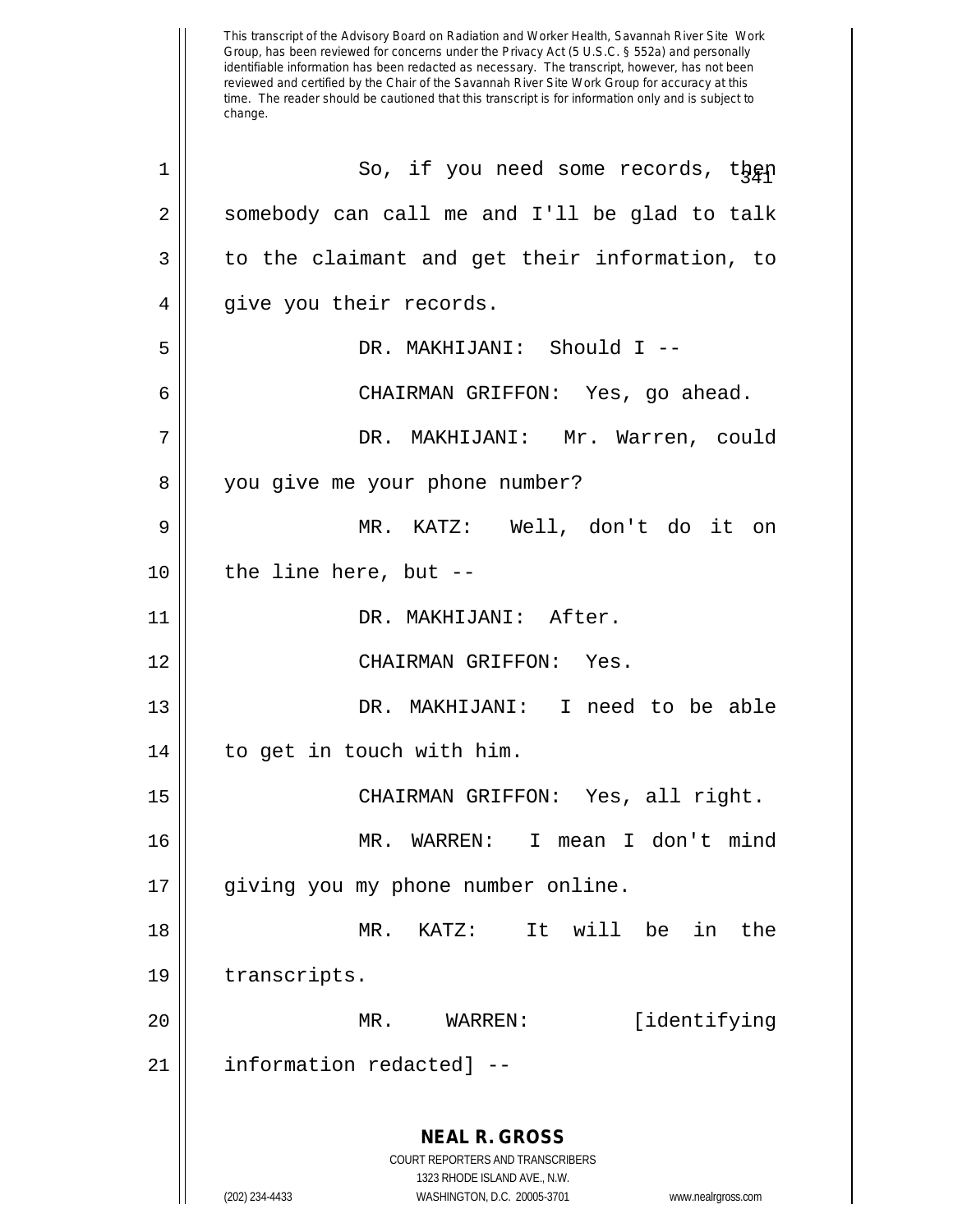This transcript of the Advisory Board on Radiation and Worker Health, Savannah River Site Work Group, has been reviewed for concerns under the Privacy Act (5 U.S.C. § 552a) and personally identifiable information has been redacted as necessary. The transcript, however, has not been reviewed and certified by the Chair of the Savannah River Site Work Group for accuracy at this time. The reader should be cautioned that this transcript is for information only and is subject to change. **NEAL R. GROSS** COURT REPORTERS AND TRANSCRIBERS 1323 RHODE ISLAND AVE., N.W. (202) 234-4433 WASHINGTON, D.C. 20005-3701 www.nealrgross.com <sup>342</sup> 1 DR. MAKHIJANI: Sorry, say that  $2 \parallel$  again? 3 || MR. WARREN: [identifying] 4 | information redacted]. 5 DR. MAKHIJANI: [identifying 6 | information redacted]. 7 || MR. WARREN: [identifying] 8 || information redacted]. 9 DR. MAKHIJANI: [identifying 10 information redacted]. Okay. I'll give you a  $11$   $\parallel$  call. 12 CHAIRMAN GRIFFON: We'll take you 13 || up on that offer, yes. All right. 14 MR. WARREN: Okay. Well thanks 15 | for your long meeting. 16 (Laughter.) 17 CHAIRMAN GRIFFON: All right. 18 || Thanks for sticking with us. All right. Is 19 there anything else anybody else on the phone 20 | has a comment? 21 MEMBER LOCKEY: Mark, you did a